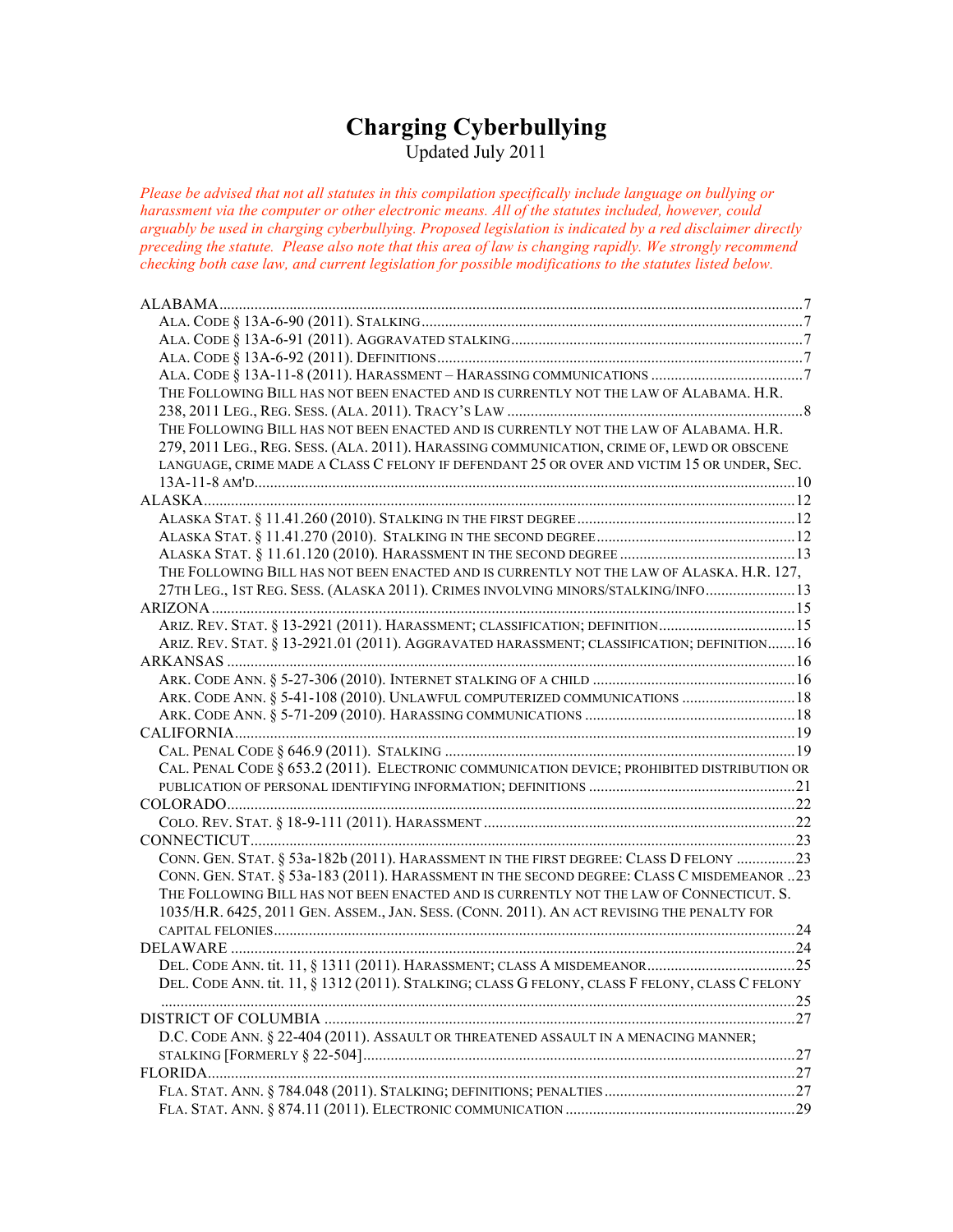| HAW. REV. STAT. ANN. § 711-1106.4 (2011). AGGRAVATED HARASSMENT BY STALKING 33               |  |
|----------------------------------------------------------------------------------------------|--|
|                                                                                              |  |
|                                                                                              |  |
| HAW. REV. STAT. ANN. § 711-1111 (2011). VIOLATION OF PRIVACY IN THE SECOND DEGREE 34         |  |
| THE FOLLOWING BILL HAS NOT BEEN ENACTED AND IS CURRENTLY NOT THE LAW OF HAWAII. H.R. 618,    |  |
| 26TH LEG., REG. SESS. (HAW. 2011). COMPUTERS; ONLINE HARASSMENT; AGGRAVATED ONLINE           |  |
|                                                                                              |  |
| THE FOLLOWING BILL HAS NOT BEEN ENACTED AND IS CURRENTLY NOT THE LAW OF HAWAII. S. 237,      |  |
|                                                                                              |  |
|                                                                                              |  |
|                                                                                              |  |
| IDAHO CODE ANN. § 18-917A (2011). STUDENT HARASSMENT -- INTIMIDATION -- BULLYING 42          |  |
| THE FOLLOWING BILL HAS NOT BEEN ENACTED AND IS CURRENTLY NOT THE LAW OF IDAHO. S. 1105,      |  |
| 61ST LEG., 1ST REG. SESS. (IDAHO 2011). STUDENT HARASSMENT/INTIMID/BULLYING43                |  |
|                                                                                              |  |
|                                                                                              |  |
| 720 ILL. COMP. STAT. 135/1 (2011). TRANSMISSION OF OBSCENE MESSAGES PROHIBITED  46           |  |
|                                                                                              |  |
| 720 ILL. COMP. STAT. 135/1-2 (2011). HARASSMENT THROUGH ELECTRONIC COMMUNICATIONS47          |  |
|                                                                                              |  |
| THE FOLLOWING BILL HAS NOT BEEN ENACTED AND IS CURRENTLY NOT THE LAW OF ILLINOIS. H.R. 2052, |  |
|                                                                                              |  |
| THE FOLLOWING BILL HAS NOT BEEN ENACTED AND IS CURRENTLY NOT THE LAW OF ILLINOIS. H.R. 2935, |  |
|                                                                                              |  |
| THE FOLLOWING BILL HAS NOT BEEN ENACTED AND IS CURRENTLY NOT THE LAW OF ILLINOIS. S. 51,     |  |
| 97TH GEN. ASSEM., 1ST REG. SESS. (ILL. 2011). HARASS-INTERNET IMPERSONATION 56               |  |
| THE FOLLOWING BILL HAS NOT BEEN ENACTED AND IS CURRENTLY NOT THE LAW OF ILLINOIS. S. 2267,   |  |
| 97TH GEN. ASSEM., 1ST REG. SESS. (ILL. 2011). CRIM CD-STALKING-THIRD PARTY  59               |  |
|                                                                                              |  |
|                                                                                              |  |
|                                                                                              |  |
|                                                                                              |  |
|                                                                                              |  |
|                                                                                              |  |
|                                                                                              |  |
| KAN. STAT. ANN. § 21-3438 (2010). STALKING (REPEALED - EFFECTIVE 07/01/2011)  64             |  |
|                                                                                              |  |
|                                                                                              |  |
|                                                                                              |  |
|                                                                                              |  |
|                                                                                              |  |
|                                                                                              |  |
|                                                                                              |  |
|                                                                                              |  |
|                                                                                              |  |
| THE FOLLOWING BILL HAS NOT BEEN ENACTED AND IS CURRENTLY NOT THE LAW OF MAINE. H.R. 1028,    |  |
| 125TH LEG., 1ST REG. SESS. (ME. 2011). AN ACT TO IMPLEMENT THE RECOMMENDATIONS OF THE        |  |
| CRIMINAL LAW ADVISORY COMMISSION RELATIVE TO THE MAINE CRIMINAL CODE AND RELATED             |  |
|                                                                                              |  |
|                                                                                              |  |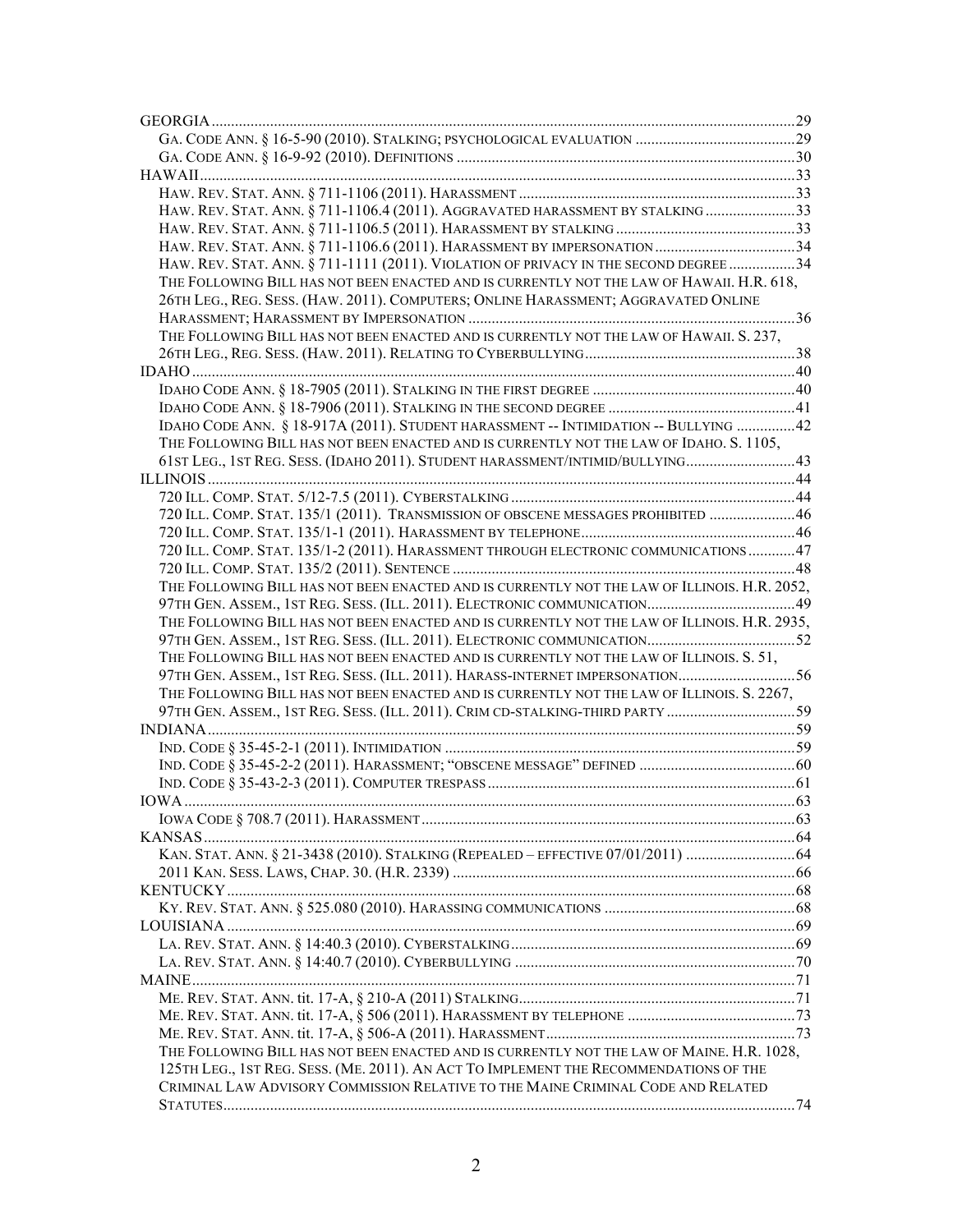| THE FOLLOWING BILL HAS NOT BEEN ENACTED AND IS CURRENTLY NOT THE LAW OF MARYLAND. H.D.        |  |
|-----------------------------------------------------------------------------------------------|--|
| 510, 2011 LEG., 428TH SESS. (MD. 2011). CRIMINAL LAW - HARASSMENT - PENALTIES 76              |  |
| THE FOLLOWING BILL HAS NOT BEEN ENACTED AND IS CURRENTLY NOT THE LAW OF MARYLAND. H.D.        |  |
| 582, 2011 LEG., 428TH SESS. (MD. 2011). CRIMES - ELECTRONIC COMMUNICATIONS - HARASSMENT  77   |  |
|                                                                                               |  |
|                                                                                               |  |
|                                                                                               |  |
| THE FOLLOWING BILL HAS NOT BEEN ENACTED AND IS CURRENTLY NOT THE LAW OF MASSACHUSETTS.        |  |
| H.R. 1314, 187TH LEG., REG. SESS. (MASS. 2011). AN ACT RELATIVE TO PROTECTIVE ORDERS  81      |  |
|                                                                                               |  |
| MICH. COMP. LAWS § 750.411h (2011). STALKING; DEFINITIONS; VIOLATION, PENALTIES; PROBATION,   |  |
|                                                                                               |  |
| MICH. COMP. LAWS § 750.411i (2011). AGGRAVATED STALKING; COURSE OF CONDUCT; VIOLATION,        |  |
|                                                                                               |  |
| MICH. COMP. LAWS § 750.411s (2011). POSTING MESSAGES THROUGH ELECTRONIC MEDIUM WITHOUT        |  |
|                                                                                               |  |
| THE FOLLOWING BILL HAS NOT BEEN ENACTED AND IS CURRENTLY NOT THE LAW OF MICHIGAN. H.R.        |  |
| 4237, 96TH LEG., REG. SESS. (MICH. 2011). CRIMES; OTHER; CYBERBULLYING; PROHIBIT, AND PROVIDE |  |
|                                                                                               |  |
| THE FOLLOWING BILL HAS NOT BEEN ENACTED AND IS CURRENTLY NOT THE LAW OF MICHIGAN. S. 124,     |  |
| 96TH LEG., REG. SESS. (MICH. 2011). CRIMES; OTHER; CYBERBULLYING; PROHIBIT, AND PROVIDE       |  |
|                                                                                               |  |
| THE FOLLOWING BILL HAS NOT BEEN ENACTED AND IS CURRENTLY NOT THE LAW OF MICHIGAN. S. 262,     |  |
| 96TH LEG., REG. SESS. (MICH. 2011). CRIMES; OTHER; CYBERBULLYING; PROHIBIT, AND PROVIDE       |  |
|                                                                                               |  |
|                                                                                               |  |
|                                                                                               |  |
|                                                                                               |  |
| MISS. CODE ANN. § 97-3-107 (2010). STALKING AND AGGRAVATED STALKING; ELEMENTS; VENUE;         |  |
|                                                                                               |  |
| MISS. CODE ANN. § 97-29-45 (2010). OBSCENE ELECTRONIC COMMUNICATIONS 102                      |  |
|                                                                                               |  |
|                                                                                               |  |
|                                                                                               |  |
| MO. REV. STAT. § 565.225 (2011). CRIME OF STALKING--DEFINITIONS-PENALTIES  106                |  |
| THE FOLLOWING BILL HAS NOT BEEN ENACTED AND IS CURRENTLY NOT THE LAW OF MISSOURI. S. 30,      |  |
| 96TH GEN. ASSEM., 1ST REG. SESS. (MO. 2011). INCREASES THE PENALTY FOR THE CRIME OF           |  |
|                                                                                               |  |
|                                                                                               |  |
|                                                                                               |  |
|                                                                                               |  |
|                                                                                               |  |
| NEB. REV. STAT. § 28-311.02 (2010). STALKING AND HARASSMENT; LEGISLATIVE INTENT; TERMS,       |  |
|                                                                                               |  |
|                                                                                               |  |
|                                                                                               |  |
|                                                                                               |  |
|                                                                                               |  |
|                                                                                               |  |
|                                                                                               |  |
|                                                                                               |  |
|                                                                                               |  |
|                                                                                               |  |
|                                                                                               |  |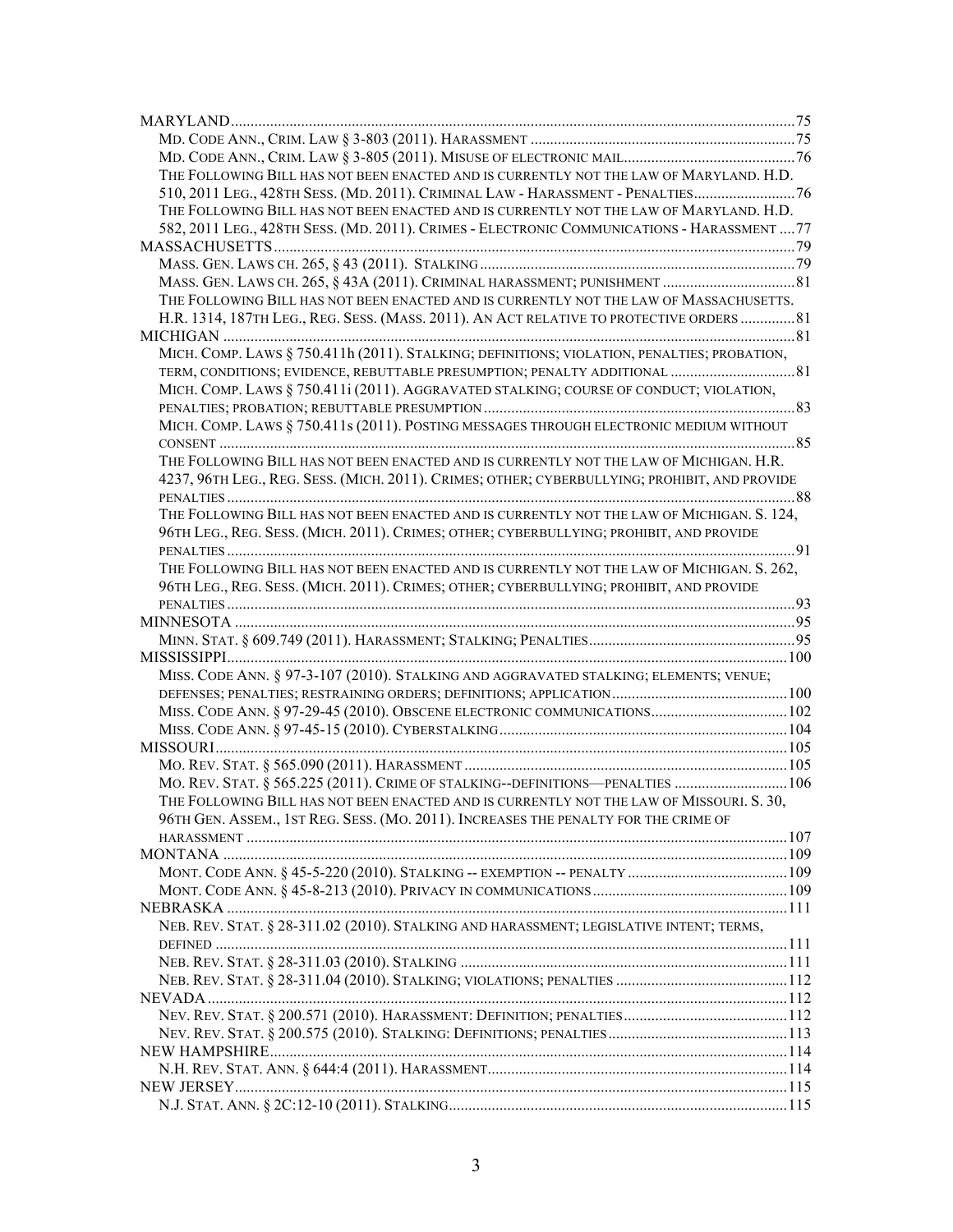| THE FOLLOWING BILL HAS NOT BEEN ENACTED AND IS CURRENTLY NOT THE LAW OF NEW JERSEY. A.          |  |
|-------------------------------------------------------------------------------------------------|--|
| 311/S. 119, 214TH LEG., 1ST SESS. (N.J. 2010). AN ACT CONCERNING HARASSMENT AND AMENDING        |  |
|                                                                                                 |  |
| THE FOLLOWING BILL HAS NOT BEEN ENACTED AND IS CURRENTLY NOT THE LAW OF NEW JERSEY. A.          |  |
| 1001, 214TH LEG., 1ST SESS. (N.J. 2010). MODIFIES ELEMENTS OF THE CRIME OF STALKING  118        |  |
| THE FOLLOWING BILL HAS NOT BEEN ENACTED AND IS CURRENTLY NOT THE LAW OF NEW JERSEY. A.          |  |
| 1142/S. 2524, 214TH LEG., 1ST SESS. (N.J. 2010). AN ACT CONCERNING HARASSMENT AND AMENDING      |  |
|                                                                                                 |  |
| THE FOLLOWING BILL HAS NOT BEEN ENACTED AND IS CURRENTLY NOT THE LAW OF NEW JERSEY. A.          |  |
| 3328, 214TH LEG., 1ST SESS. (N.J. 2010). UPGRADES HARASSMENT UNDER CERTAIN CIRCUMSTANCES;       |  |
|                                                                                                 |  |
| THE FOLLOWING BILL HAS NOT BEEN ENACTED AND IS CURRENTLY NOT THE LAW OF NEW JERSEY. A.          |  |
| 3409, 214TH LEG., 1ST SESS. (N.J. 2010). MAKES HARASSMENT BY ELECTRONIC MEANS A CRIME OF THE    |  |
|                                                                                                 |  |
|                                                                                                 |  |
| THE FOLLOWING BILL HAS NOT BEEN ENACTED AND IS CURRENTLY NOT THE LAW OF NEW JERSEY. S.          |  |
| 1562, 214TH LEG., 1ST SESS. (N.J. 2010). UPGRADES CRIME OF STALKING WHEN VICTIM IS LESS THAN 18 |  |
|                                                                                                 |  |
|                                                                                                 |  |
|                                                                                                 |  |
|                                                                                                 |  |
|                                                                                                 |  |
| N.Y. PENAL LAW § 240.30 (2011). AGGRAVATED HARASSMENT IN THE SECOND DEGREE 134                  |  |
| N.Y. PENAL LAW § 240.31 (2011). AGGRAVATED HARASSMENT IN THE FIRST DEGREE  135                  |  |
| THE FOLLOWING BILL HAS NOT BEEN ENACTED AND IS CURRENTLY NOT THE LAW OF NEW YORK. A.            |  |
| 1205/S. 471, 234TH SESS. (N.Y. 2011). ADDS COMMUNICATION BY MEANS OF A 'COMPUTER NETWORK'       |  |
|                                                                                                 |  |
| THE FOLLOWING BILL HAS NOT BEEN ENACTED AND IS CURRENTLY NOT THE LAW OF NEW YORK. A.            |  |
| 6982/S. 3070, 234TH SESS. (N.Y. 2011). CURTAILS TRANSMISSION OF UNSOLICITED ELECTRONIC MAIL     |  |
|                                                                                                 |  |
|                                                                                                 |  |
| N.C. GEN. STAT. § 14-196 (2010). USING PROFANE, INDECENT OR THREATENING LANGUAGE TO ANY         |  |
| PERSON OVER TELEPHONE; ANNOYING OR HARASSING BY REPEATED TELEPHONING OR MAKING FALSE            |  |
|                                                                                                 |  |
|                                                                                                 |  |
|                                                                                                 |  |
|                                                                                                 |  |
|                                                                                                 |  |
|                                                                                                 |  |
|                                                                                                 |  |
|                                                                                                 |  |
| OHIO REV. CODE ANN. § 2917.21 (2011). TELECOMMUNICATIONS HARASSMENT  146                        |  |
|                                                                                                 |  |
| OKLA. STAT. tit. 21, § 1172 (2011). OBSCENE, THREATENING OR HARASSING TELECOMMUNICATION OR      |  |
|                                                                                                 |  |
|                                                                                                 |  |
|                                                                                                 |  |
|                                                                                                 |  |
|                                                                                                 |  |
|                                                                                                 |  |
|                                                                                                 |  |
|                                                                                                 |  |
|                                                                                                 |  |
|                                                                                                 |  |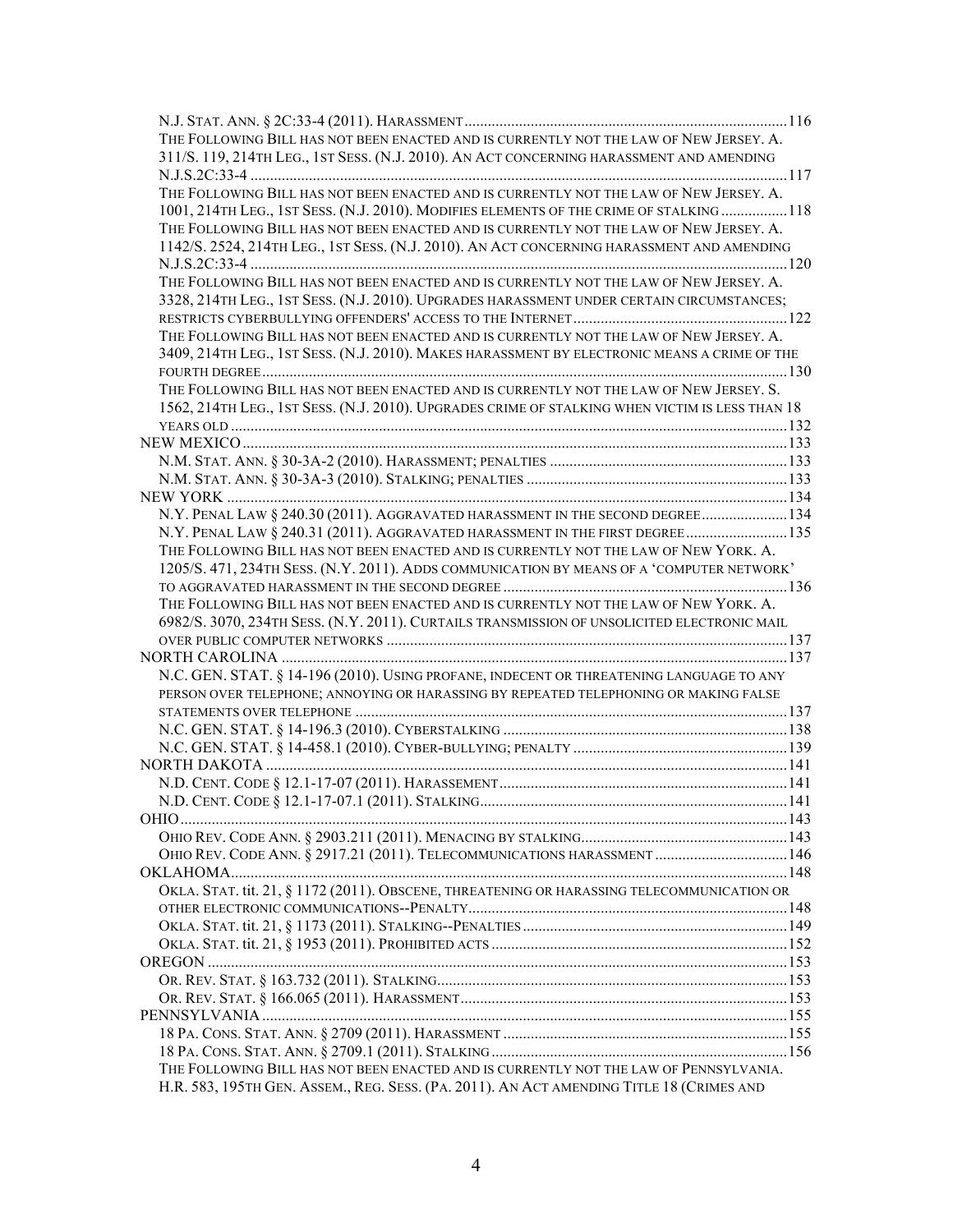| OFFENSES) OF THE PENNSYLVANIA CONSOLIDATED STATUTES, FURTHER PROVIDING FOR GRADING THE                                                                                             |  |
|------------------------------------------------------------------------------------------------------------------------------------------------------------------------------------|--|
|                                                                                                                                                                                    |  |
| THE FOLLOWING BILL HAS NOT BEEN ENACTED AND IS CURRENTLY NOT THE LAW OF PENNSYLVANIA.                                                                                              |  |
| H.R. 899, 195TH GEN. ASSEM., REG. SESS. (PA. 2011). AN ACT AMENDING TITLES 18 (CRIMES AND                                                                                          |  |
| OFFENSES) AND 42 (JUDICIARY AND JUDICIAL PROCEDURE) OF THE PENNSYLVANIA CONSOLIDATED                                                                                               |  |
| STATUTES, FURTHER PROVIDING FOR HARASSMENT; AND PROVIDING FOR PEACE ORDERS 158                                                                                                     |  |
| THE FOLLOWING BILL HAS NOT BEEN ENACTED AND IS CURRENTLY NOT THE LAW OF PENNSYLVANIA.                                                                                              |  |
| H.R. 1535, 195TH GEN. ASSEM., REG. SESS. (PA. 2011). AN ACT AMENDING TITLES 18 (CRIMES AND                                                                                         |  |
| OFFENSES) AND 42 (JUDICIARY AND JUDICIAL PROCEDURE) OF THE PENNSYLVANIA CONSOLIDATED                                                                                               |  |
| STATUTES, IN ASSAULT, FURTHER PROVIDING FOR THE OFFENSE OF HARASSMENT; AND PROVIDING FOR                                                                                           |  |
|                                                                                                                                                                                    |  |
|                                                                                                                                                                                    |  |
| R.I. GEN. LAWS § 11-52-4.2 (2010). CYBERSTALKING AND CYBERHARASSMENT PROHIBITED 163                                                                                                |  |
| THE FOLLOWING BILL HAS NOT BEEN ENACTED AND IS CURRENTLY NOT THE LAW OF RHODE ISLAND.                                                                                              |  |
| H.R. 5808/S. 733, 2011 LEG., JAN. SESS. (R.I. 2011). AN ACT RELATING TO CRIMINAL OFFENSES -                                                                                        |  |
|                                                                                                                                                                                    |  |
|                                                                                                                                                                                    |  |
|                                                                                                                                                                                    |  |
|                                                                                                                                                                                    |  |
|                                                                                                                                                                                    |  |
| S.D. CODIFIED LAWS § 22-19A-1 (2010). STALKING AS A MISDEMEANOR--SECOND OFFENSE A FELONY                                                                                           |  |
|                                                                                                                                                                                    |  |
| S.D. CODIFIED LAWS § 22-19A-7 (2010). STALKING A CHILD TWELVE OR YOUNGER--FELONY  172                                                                                              |  |
| S.D. CODIFIED LAWS § 49-31-31 (2010). THREATENING OR HARASSING TELEPHONE CALLS AS                                                                                                  |  |
|                                                                                                                                                                                    |  |
|                                                                                                                                                                                    |  |
|                                                                                                                                                                                    |  |
|                                                                                                                                                                                    |  |
| 2011 TENN. PUB. ACTS, CHAP. 362 (H.R. 300). AN ACT TO AMEND TENNESSEE CODE ANNOTATED, TITLE                                                                                        |  |
|                                                                                                                                                                                    |  |
|                                                                                                                                                                                    |  |
|                                                                                                                                                                                    |  |
|                                                                                                                                                                                    |  |
|                                                                                                                                                                                    |  |
| H.R. 1666/S. 1329, 82ND LEG., REG. SESS. (TEX. 2011). RELATING TO THE PROSECUTION OF THE OFFENSE                                                                                   |  |
|                                                                                                                                                                                    |  |
| S. 82, 82ND LEG., REG. SESS. (TEX. 2011). AN ACT RELATING TO THE PROSECUTION OF THE OFFENSE OF                                                                                     |  |
|                                                                                                                                                                                    |  |
|                                                                                                                                                                                    |  |
| UTAH CODE ANN. § 76-5-106.5 (2010). STALKING--DEFINITIONS--INJUNCTION--PENALTIES 185                                                                                               |  |
| UTAH CODE ANN. § 76-9-201 (2010). ELECTRONIC COMMUNICATION HARASSMENT -- DEFINITIONS --                                                                                            |  |
|                                                                                                                                                                                    |  |
|                                                                                                                                                                                    |  |
| VT. STAT. ANN. tit. 13, § 1027 (2011). DISTURBING PEACE BY USE OF TELEPHONE OR OTHER ELECTRONIC                                                                                    |  |
|                                                                                                                                                                                    |  |
|                                                                                                                                                                                    |  |
|                                                                                                                                                                                    |  |
|                                                                                                                                                                                    |  |
| THE FOLLOWING BILL HAS NOT BEEN ENACTED AND IS CURRENTLY NOT THE LAW OF VERMONT. H.R. 16,<br>2011-12 LEG. SESS. (VT. 2011). AN ACT RELATING TO HARASSMENT AND DISTURBING THE PEACE |  |
|                                                                                                                                                                                    |  |
|                                                                                                                                                                                    |  |
|                                                                                                                                                                                    |  |
| VA. CODE ANN. § 18.2-152.7:1 (2011). HARASSMENT BY COMPUTER; PENALTY  195                                                                                                          |  |
|                                                                                                                                                                                    |  |
|                                                                                                                                                                                    |  |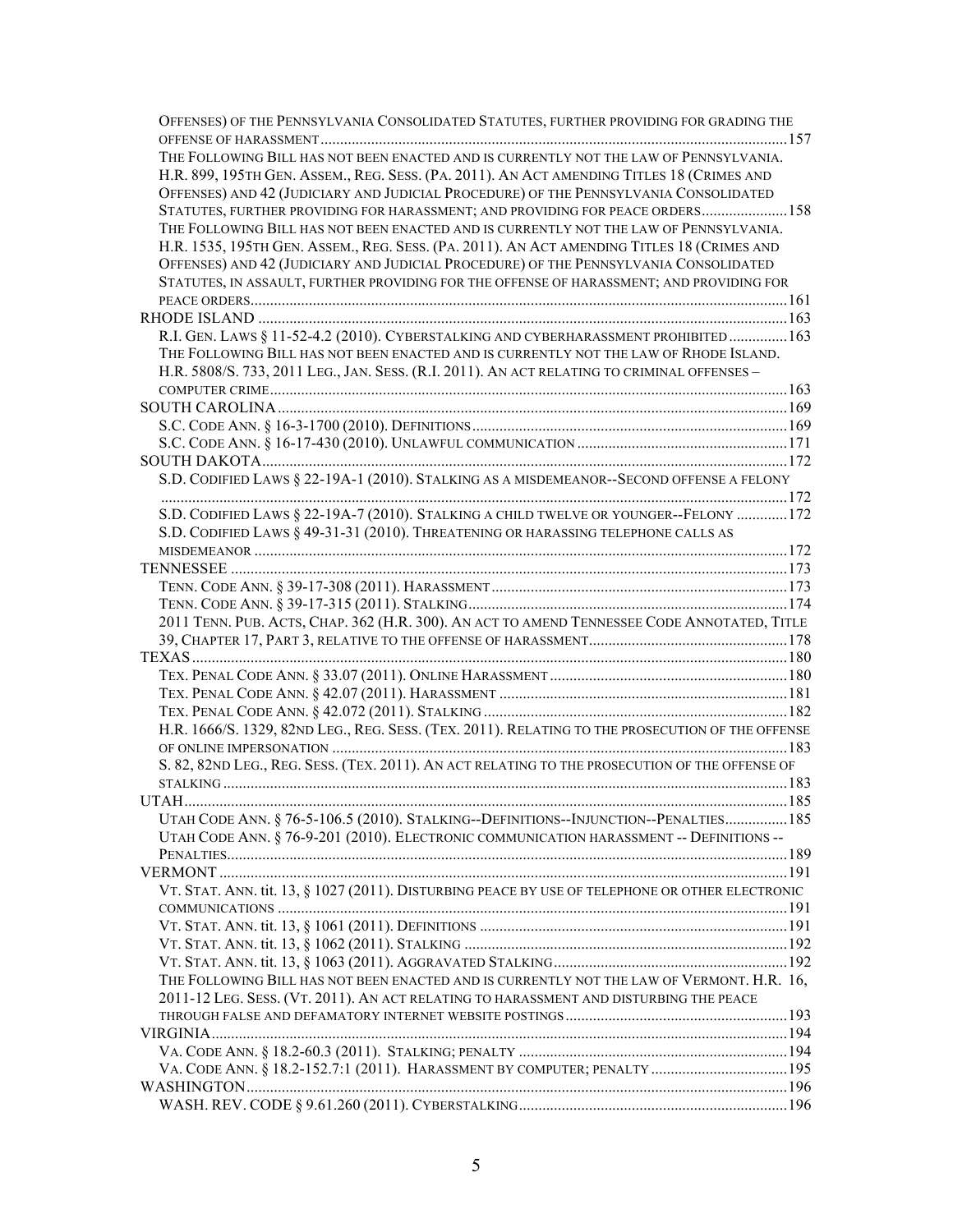| W. VA. CODE § 61-3C-14a (2011). OBSCENE, ANONYMOUS, HARASSING AND THREATENING             |      |
|-------------------------------------------------------------------------------------------|------|
| COMMUNICATIONS BY COMPUTER, CELL PHONES AND ELECTRONIC COMMUNICATION DEVICES; PENALTY     |      |
|                                                                                           |      |
|                                                                                           |      |
|                                                                                           | .200 |
| WIS. STAT. ANN. § 947.0125 (2011). UNLAWFUL USE OF COMPUTERIZED COMMUNICATION SYSTEMS 203 |      |
|                                                                                           | 205  |
|                                                                                           | 206  |
|                                                                                           | .206 |
|                                                                                           | .207 |
|                                                                                           |      |
|                                                                                           |      |
|                                                                                           | 208  |
|                                                                                           |      |
|                                                                                           |      |
| PUERTO RICO.                                                                              | .209 |
|                                                                                           |      |
|                                                                                           |      |
| <b>U.S. VIRGIN ISLANDS.</b>                                                               | 211  |
| V.I. CODE ANN. tit. 14, § 706 (2010). HARASSMENT BY TELEPHONE, TELEGRAPH, OR WRITTEN      |      |
|                                                                                           | 211  |
| FEDERAL                                                                                   | 211  |
| THE FOLLOWING IS A BILL IN THE HOUSE OF REPRESENTATIVES AND IS NOT THE LAW OF THE UNITED  |      |
| STATES OF AMERICA. H.R. 975, 112TH CONG. (2011). ANTI-BULLYING AND HARASSMENT ACT OF 2011 |      |
|                                                                                           | 211  |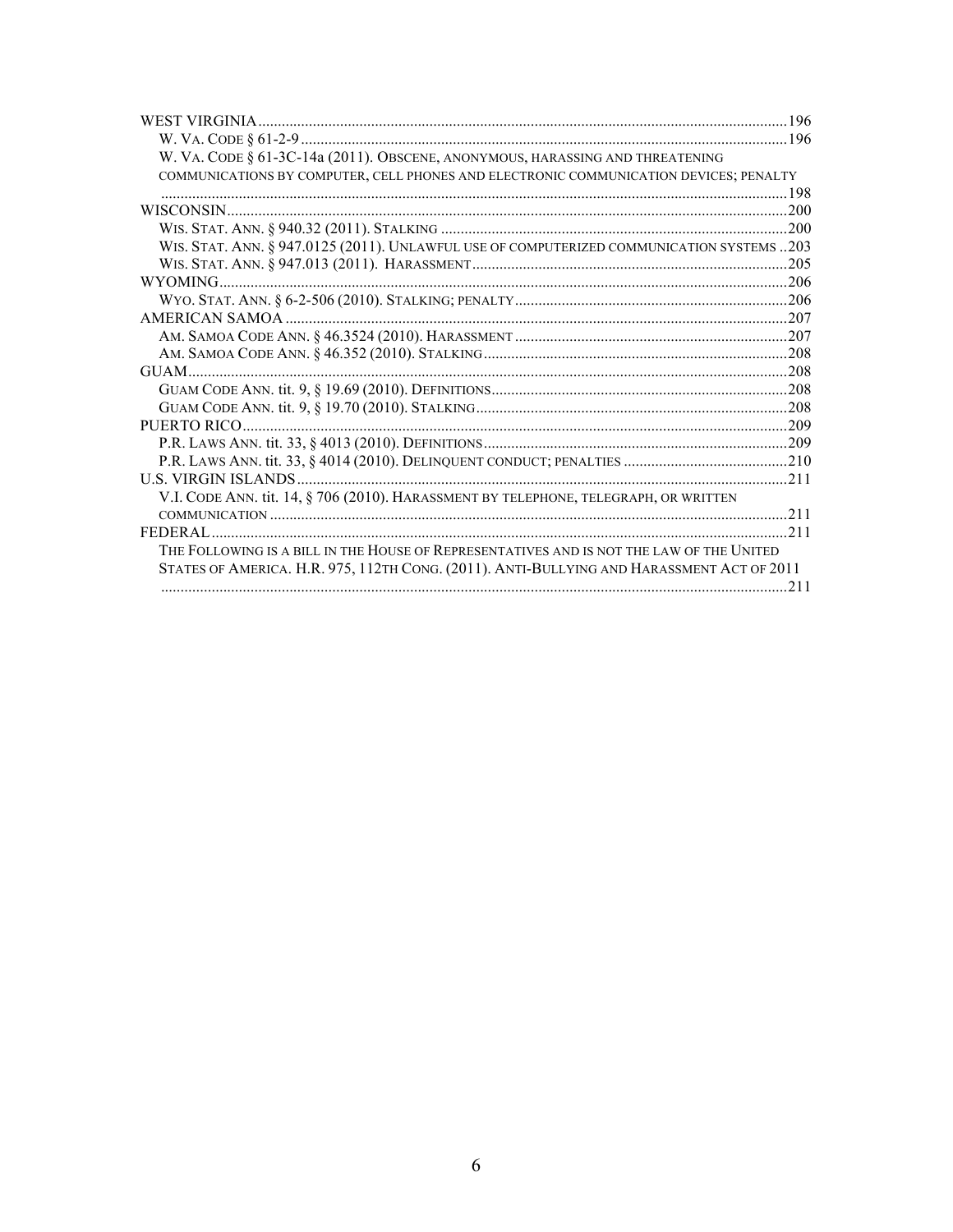# **ALABAMA**

## **ALA. CODE § 13A-6-90 (2011). STALKING**

(a) A person who intentionally and repeatedly follows or harasses another person and who makes a credible threat, either expressed or implied, with the intent to place that person in reasonable fear of death or serious bodily harm is guilty of the crime of stalking.

(b) The crime of stalking is a Class C felony.

## **ALA. CODE § 13A-6-91 (2011). AGGRAVATED STALKING**

(a) A person who violates the provisions of Section 13A-6-90(a) and whose conduct in doing so also violates any court order or injunction is guilty of the crime of aggravated stalking.

(b) The crime of aggravated stalking is a Class B felony.

## **ALA. CODE § 13A-6-92 (2011). DEFINITIONS**

As used in this article, the following terms shall have the following meanings, respectively, unless the context clearly indicates otherwise.

(a) COURSE OF CONDUCT. A pattern of conduct composed of a series of acts over a period of time which evidences a continuity of purpose.

(b) CREDIBLE THREAT. A threat, expressed or implied, made with the intent and the apparent ability to carry out the threat so as to cause the person who is the target of the threat to fear for his or her safety or the safety of a family member and to cause reasonable mental anxiety, anguish, or fear.

(c) HARASSES. Engages in an intentional course of conduct directed at a specified person which alarms or annoys that person, or interferes with the freedom of movement of that person, and which serves no legitimate purpose. The course of conduct must be such as would cause a reasonable person to suffer substantial emotional distress, and must actually cause substantial emotional distress. Constitutionally protected conduct is not included within the definition of this term.

## **ALA. CODE § 13A-11-8 (2011). HARASSMENT – HARASSING COMMUNICATIONS**

(a)(1) HARASSMENT. A person commits the crime of harassment if, with intent to harass, annoy, or alarm another person, he or she either:

a. Strikes, shoves, kicks, or otherwise touches a person or subjects him or her to physical contact.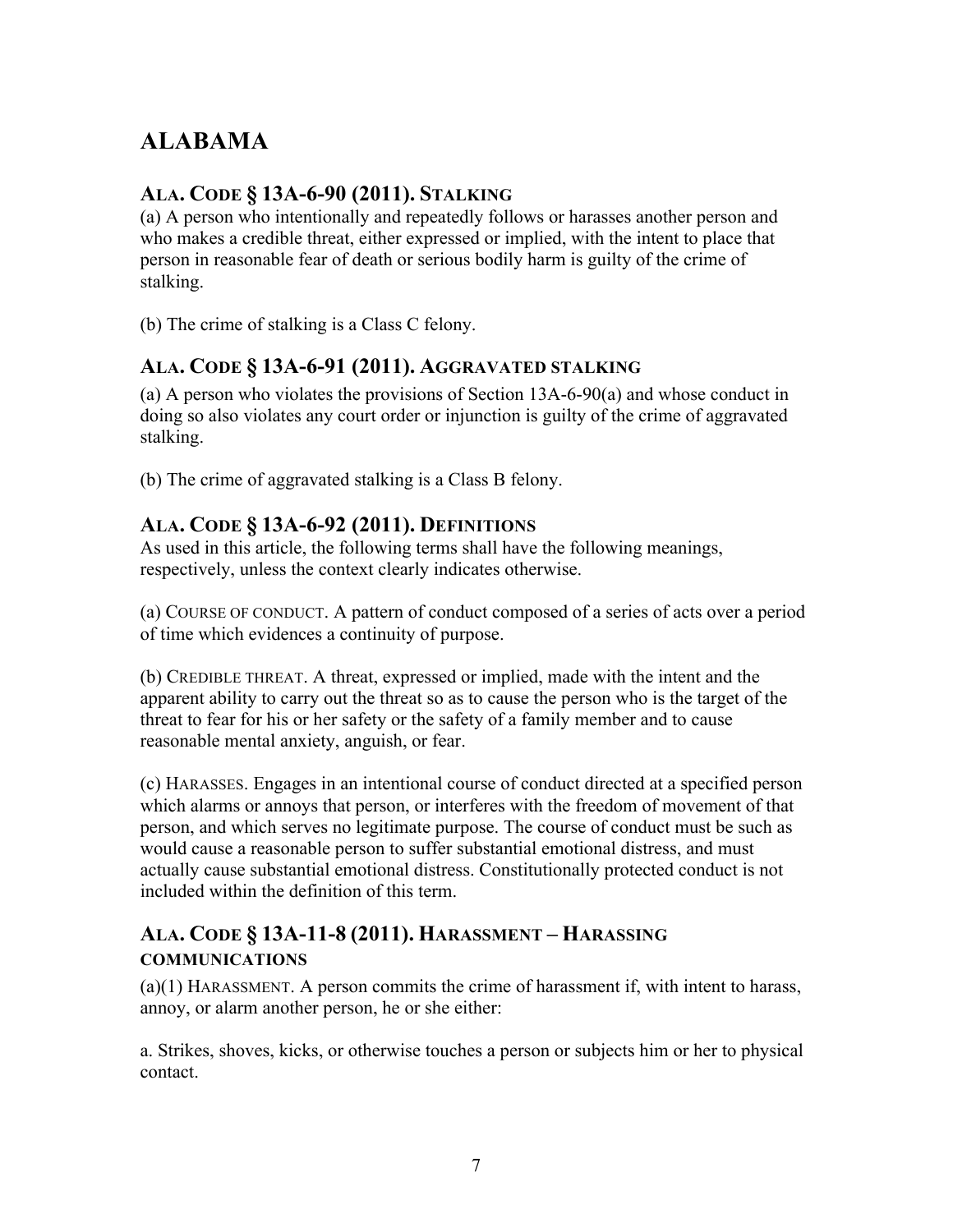b. Directs abusive or obscene language or makes an obscene gesture towards another person.

(2) For purposes of this section, harassment shall include a threat, verbal or nonverbal, made with the intent to carry out the threat, that would cause a reasonable person who is the target of the threat to fear for his or her safety.

(3) Harassment is a Class C misdemeanor.

(b)(1) HARASSING COMMUNICATIONS. A person commits the crime of harassing communications if, with intent to harass or alarm another person, he or she does any of the following:

a. Communicates with a person, anonymously or otherwise, by telephone, telegraph, mail, or any other form of written or electronic communication, in a manner likely to harass or cause alarm.

b. Makes a telephone call, whether or not a conversation ensues, with no purpose of legitimate communication.

c. Telephones another person and addresses to or about such other person any lewd or obscene words or language.

Nothing in this section shall apply to legitimate business telephone communications.

(2) Harassing communications is a Class C misdemeanor.

## **THE FOLLOWING BILL HAS NOT BEEN ENACTED AND IS CURRENTLY NOT THE LAW OF ALABAMA. H.R. 238, 2011 LEG., REG. SESS. (ALA. 2011). TRACY'S LAW**

*Bill Status: Passed House – Pending Third Reading in Senate (Favorable from Judiciary) as of 05/31/2011*

A BILL

TO BE ENTITLED

#### AN ACT

To amend Sections 13A-6-90 and 13A-6-91 of the Code of Alabama 1975, to designate the crimes of stalking and aggravated stalking in the first degree; to add Sections 13A-6- 90.1 and 13A-6-91.1 to the Code of Alabama 1975, to provide for the crimes of stalking and aggravated stalking in the second degree; and in connection therewith would have as its purpose or effect the requirement of a new or increased expenditure of local funds within the meaning of Amendment 621 of the Constitution of Alabama of 1901, now appearing as Section 111.05 of the Official Recompilation of the Constitution of Alabama of 1901, as amended.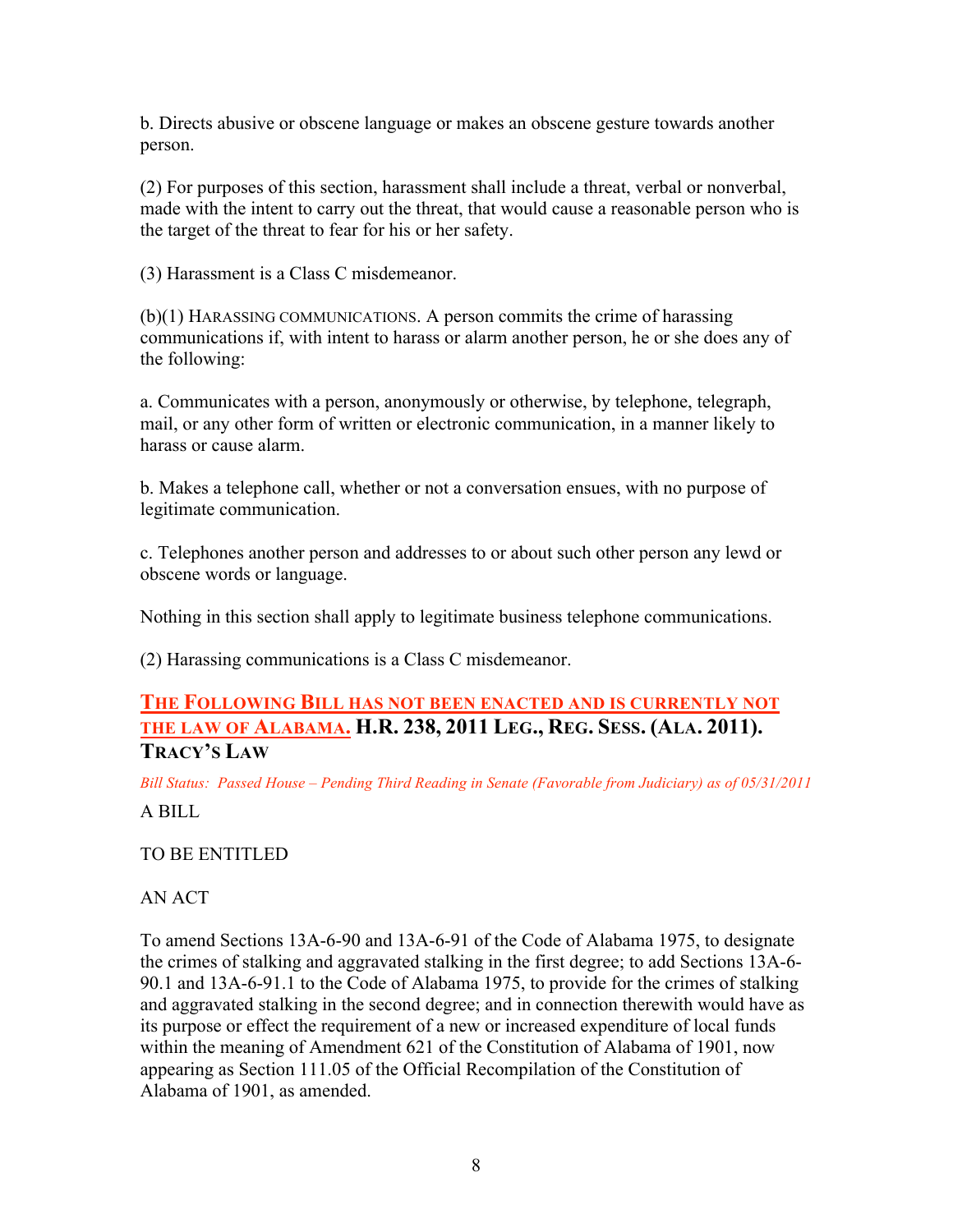#### BE IT ENACTED BY THE LEGISLATURE OF ALABAMA:

Section 1. This act shall be known and may be cited as "Tracy's Law."

Section 2. Sections 13A-6-90 and 13A-6-91 of the Code of Alabama 1975, are amended to read as follows:

"§13A-6-90.

"(a) A person who intentionally and repeatedly follows or harasses another person and who makes a credible threat, either expressed or implied, with the intent to place that person in reasonable fear of death or serious bodily harm is guilty of the crime of stalking **in the first degree**.

"(b) The crime of stalking **in the first degree** is a Class C felony.

"§13A-6-91.

"(a) A person who violates the provisions of Section 13A-6-90(a) and whose conduct in doing so also violates any court order or injunction is guilty of the crime of aggravated stalking **in the first degree**.

"(b) The crime of aggravated stalking **in the first degree** is a Class B felony."

Section 3. Sections 13A-6-90.1 and 13A-6-91.1 are added to Chapter 6 of Title 13A of the Code of Alabama 1975, to read as follows:

§13A-6-90.1

(a) A person who intentionally and repeatedly follows, harasses, telephones, or initiates communication, verbally, electronically, or otherwise, with another person, any member of the other person's immediate family, or any third party with whom the other person is acquainted, and causes material harm to the mental or emotional health of the other person, or causes such person to reasonably fear that his or her employment, business, or career is threatened, and the perpetrator was previously informed to cease that conduct is guilty of the crime of stalking in the second degree.

(b) The crime of stalking in the second degree is a Class B misdemeanor.

§13A-6-91.1

(a) A person who violates the provisions of Section 13A-6-90.1 and whose conduct in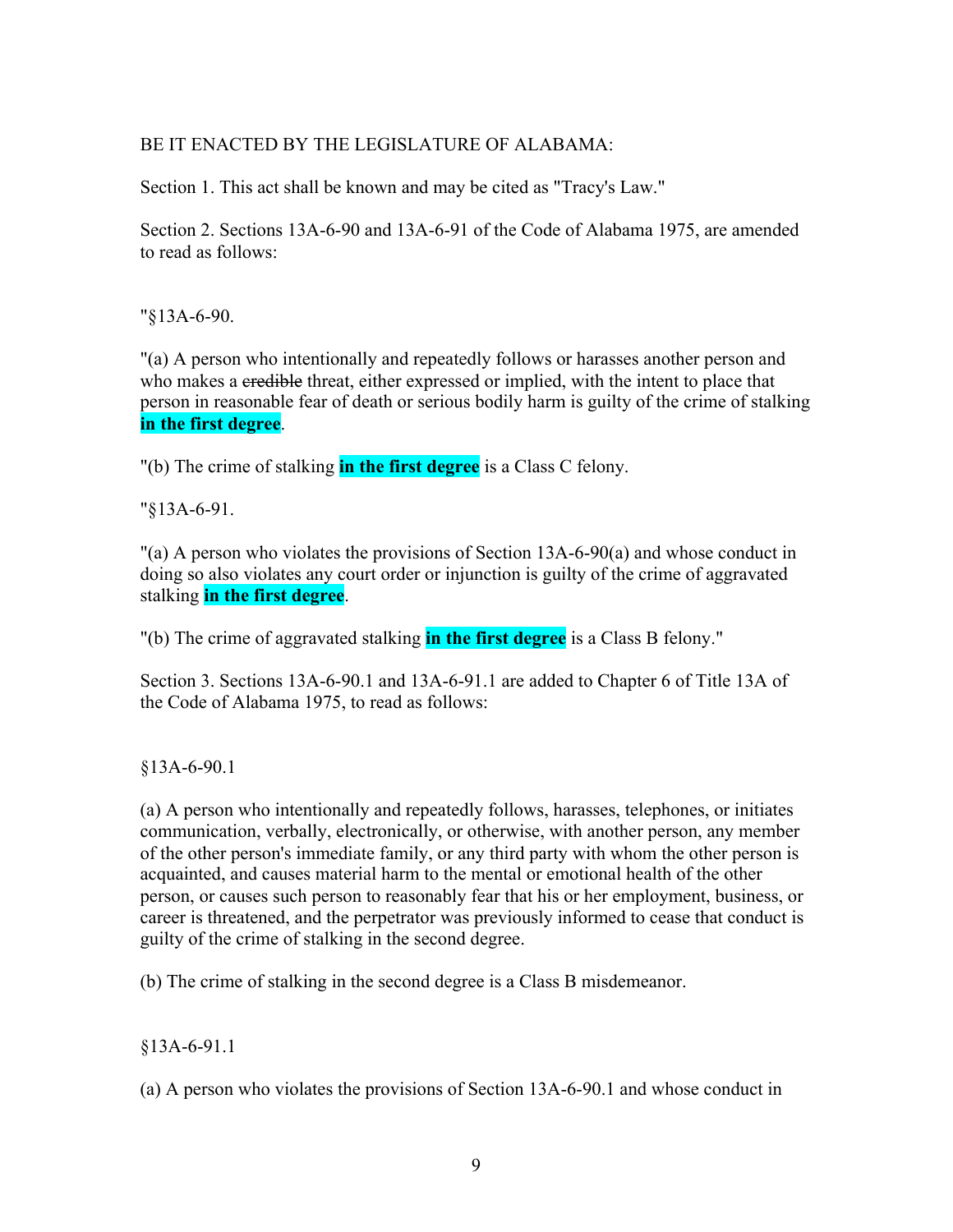doing so also violates any court order or injunction is guilty of the crime of aggravated stalking in the second degree.

(b) The crime of aggravated stalking in the second degree is a Class C felony.

Section 4. Although this bill would have as its purpose or effect the requirement of a new or increased expenditure of local funds, the bill is excluded from further requirements and application under Amendment 621, now appearing as Section 111.05 of the Official Recompilation of the Constitution of Alabama of 1901, as amended, because the bill defines a new crime or amends the definition of an existing crime.

Section 5. This act shall become effective on the first day of the third month following its passage and approval by the Governor, or its otherwise becoming law.

## **THE FOLLOWING BILL HAS NOT BEEN ENACTED AND IS CURRENTLY NOT THE LAW OF ALABAMA. H.R. 279, 2011 LEG., REG. SESS. (ALA. 2011). HARASSING COMMUNICATION, CRIME OF, LEWD OR OBSCENE LANGUAGE, CRIME MADE A CLASS C FELONY IF DEFENDANT 25 OR OVER AND VICTIM 15 OR UNDER, SEC. 13A-11-8 AM'D.**

*Bill Status: In House Committee on Judiciary as of 03/22/2011*

A BILL

TO BE ENTITLED

#### AN ACT

To amend Section 13A-11-8 of the Code of Alabama 1975, relating to the crime of harassing communication, to further provide the penalty if the defendant is 25 years of age or older and makes an harassing telephone call involving lewd or obscene language to a child 15 years of age or younger; and in connection therewith would have as its purpose or effect the requirement of a new or increased expenditure of local funds within the meaning of Amendment 621 of the Constitution of Alabama of 1901, now appearing as Section 111.05 of the Official Recompilation of the Constitution of Alabama of 1901, as amended.

BE IT ENACTED BY THE LEGISLATURE OF ALABAMA:

Section 1. Section 13A-11-8 of the Code of Alabama 1975, is amended to read as follows:

"§13A-11-8.

"(a)(1) HARASSMENT. A person commits the crime of harassment if, with intent to harass, annoy, or alarm another person, he or she either: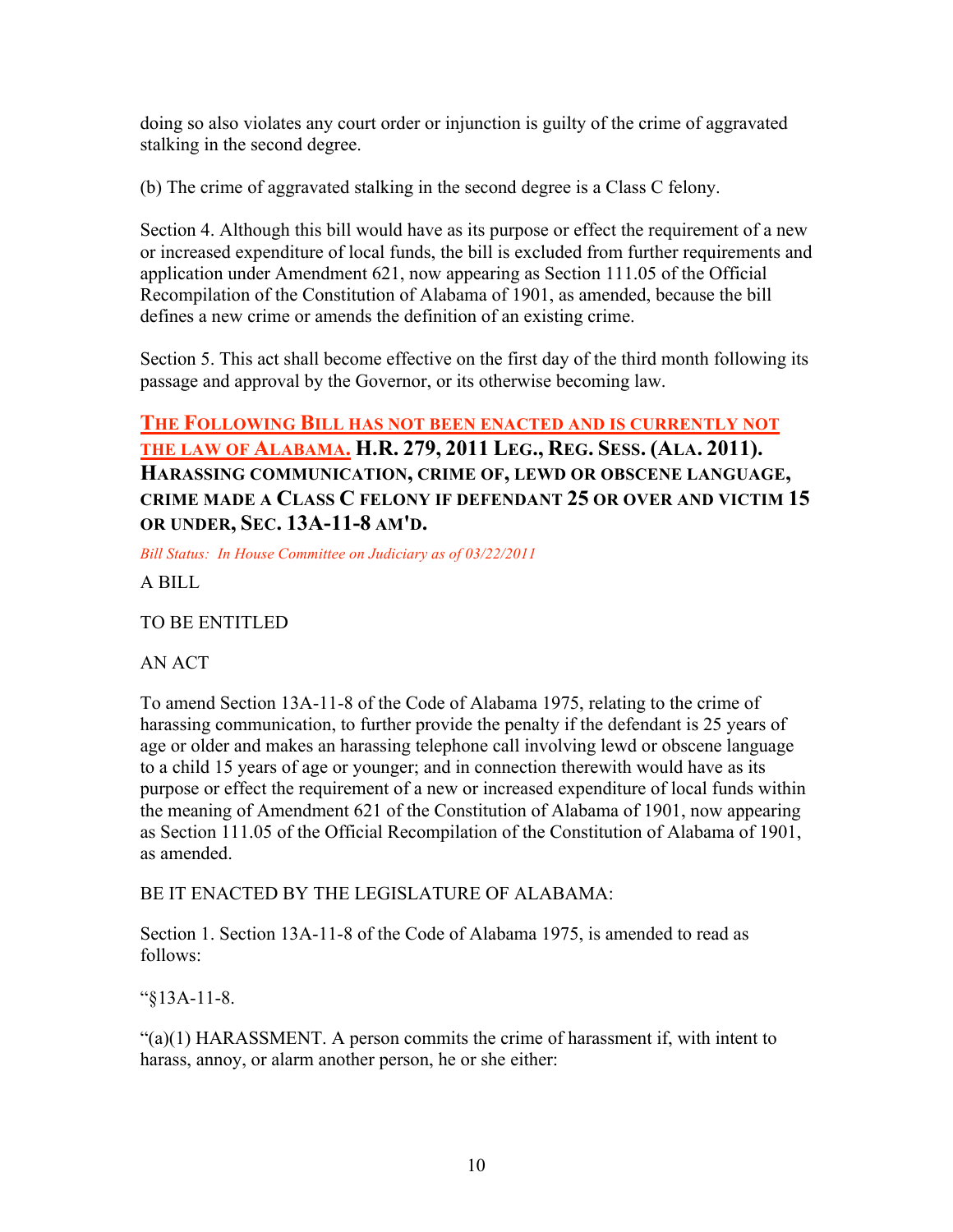"a. Strikes, shoves, kicks, or otherwise touches a person or subjects him or her to physical contact.

"b. Directs abusive or obscene language or makes an obscene gesture towards another person.

"(2) For purposes of this section, harassment shall include a threat, verbal or nonverbal, made with the intent to carry out the threat, that would cause a reasonable person who is the target of the threat to fear for his or her safety.

"(3) Harassment is a Class C misdemeanor.

"(b)(1) HARASSING COMMUNICATIONS. A person commits the crime of harassing communications if, with intent to harass or alarm another person, he or she does any of the following:

"a. Communicates with a person, anonymously or otherwise, by telephone, telegraph, mail, or any other form of written or electronic communication, in a manner likely to harass or cause alarm.

"b. Makes a telephone call, whether or not a conversation ensues, with no purpose of legitimate communication.

"c. Telephones another person and addresses to or about such other person any lewd or obscene words or language.

"Nothing in this section shall apply to legitimate business telephone communications.

"(2) Harassing communications is a Class C misdemeanor**, except a harassing communication which is a violation of paragraph c. of subdivision (1) is a Class C felony if the defendant is 25 years of age or older and the victim is a child age 15 years or younger and the defendant knows or has reason to know that the victim is age 15 years of age or younger**."

Section 2. Although this bill would have as its purpose or effect the requirement of a new or increased expenditure of local funds, the bill is excluded from further requirements and application under Amendment 621, now appearing as Section 111.05 of the Official Recompilation of the Constitution of Alabama of 1901, as amended, because the bill defines a new crime or amends the definition of an existing crime.

Section 3. This act shall become effective immediately following its passage and approval by the Governor, or its otherwise becoming law.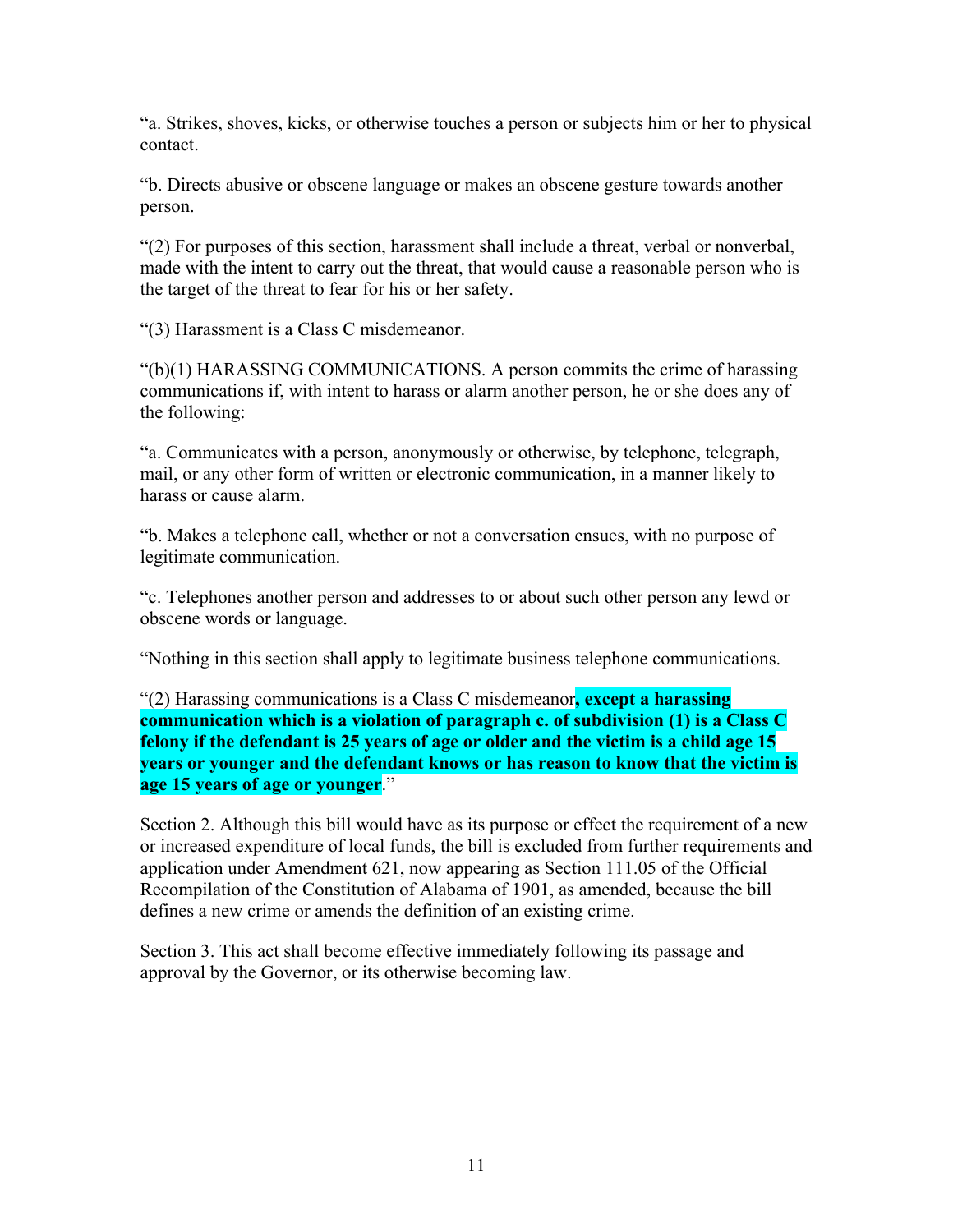# **ALASKA**

## **ALASKA STAT. § 11.41.260 (2010). STALKING IN THE FIRST DEGREE**

(a) A person commits the crime of stalking in the first degree if the person violates AS 11.41.270 and

(1) the actions constituting the offense are in violation of an order issued or filed under AS 18.66.100--18.66.180 or issued under former AS 25.35. 010(b) or 25.35.020;

(2) the actions constituting the offense are in violation of a condition of probation, release before trial, release after conviction, or parole;

(3) the victim is under 16 years of age;

(4) at any time during the course of conduct constituting the offense, the defendant possessed a deadly weapon;

(5) the defendant has been previously convicted of a crime under this section, AS 11.41.270, or AS 11.56.740, or a law or ordinance of this or another jurisdiction with elements similar to a crime under this section, AS 11.41.270, or AS 11.56.740; or

(6) the defendant has been previously convicted of a crime, or an attempt or solicitation to commit a crime, under (A) AS 11.41.100--11.41.250, 11.41.300-- 11.41.460, AS 11.56.807, 11.56.810, AS 11.61.118, 11.61.120, or (B) a law or an ordinance of this or another jurisdiction with elements similar to a crime, or an attempt or solicitation to commit a crime, under AS 11.41.100--11.41.250, 11.41.300--11.41.460, AS 11.56.807, 11.56.810, AS 11.61.118, or 11.61.120, involving the same victim as the present offense.

(b) In this section, "course of conduct" and "victim" have the meanings given in AS 11.41.270(b).

(c) Stalking in the first degree is a class C felony.

### **ALASKA STAT. § 11.41.270 (2010). STALKING IN THE SECOND DEGREE**

(a) A person commits the crime of stalking in the second degree if the person knowingly engages in a course of conduct that recklessly places another person in fear of death or physical injury, or in fear of the death or physical injury of a family member.

(b) In this section,

(1) "course of conduct" means repeated acts of nonconsensual contact involving the victim or a family member;

(2) "family member" means a

(A) spouse, child, grandchild, parent, grandparent, sibling, uncle, aunt, nephew, or niece, of the victim, whether related by blood, marriage, or adoption;

(B) person who lives, or has previously lived, in a spousal relationship with the victim:

(C) person who lives in the same household as the victim; or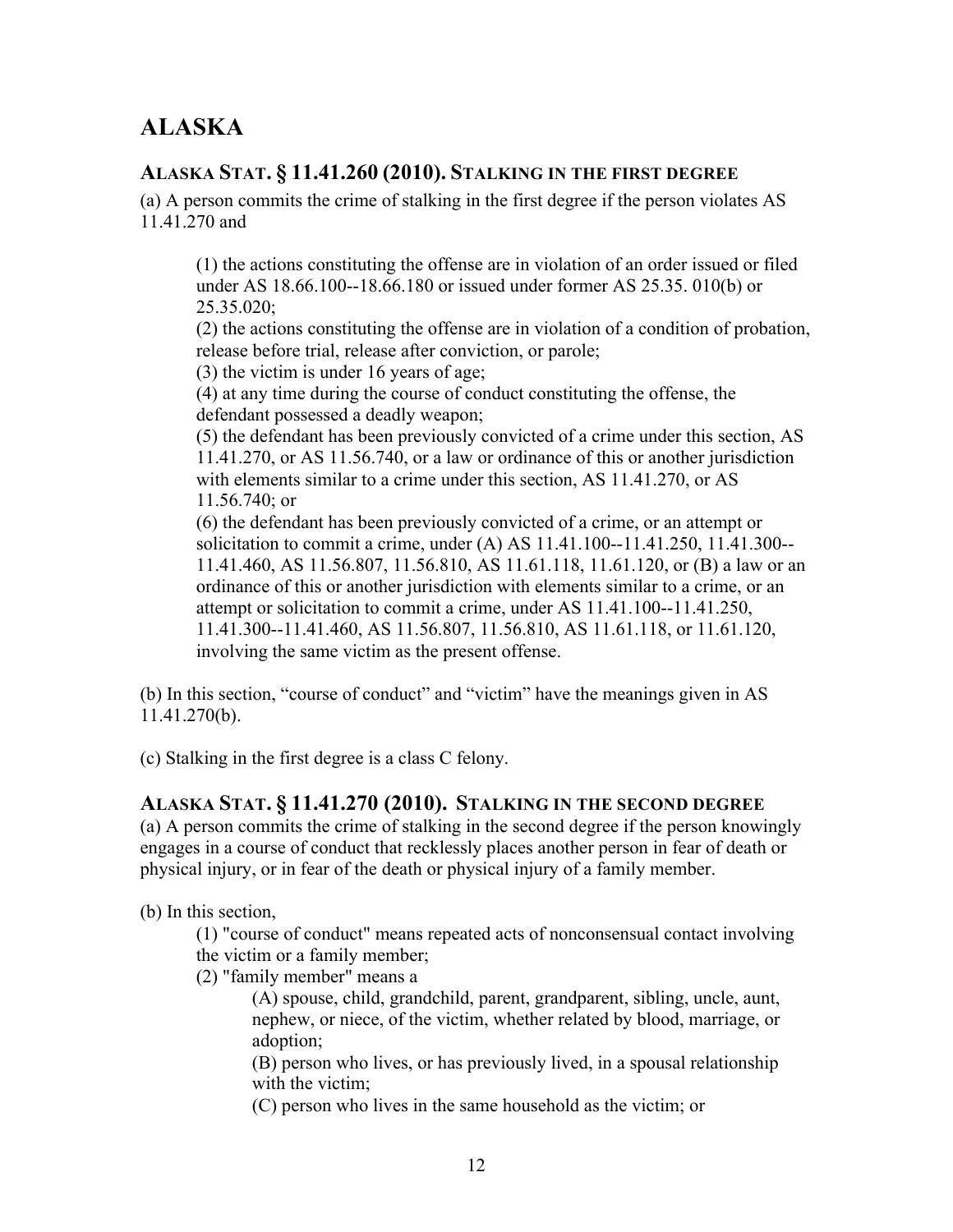(D) person who is a former spouse of the victim or is or has been in a dating, courtship, or engagement relationship with the victim;

(3) "nonconsensual contact" means any contact with another person that is initiated or continued without that person's consent, that is beyond the scope of the consent provided by that person, or that is in disregard of that person's expressed desire that the contact be avoided or discontinued; "nonconsensual contact" includes

(A) following or appearing within the sight of that person;

(B) approaching or confronting that person in a public place or on private property;

(C) appearing at the workplace or residence of that person;

(D) entering onto or remaining on property owned, leased, or occupied by that person;

(E) contacting that person by telephone;

(F) sending mail or electronic communications to that person;

- (G) placing an object on, or delivering an object to, property owned, leased, or occupied by that person;
- (4) "victim" means a person who is the target of a course of conduct.

(c) Stalking in the second degree is a class A misdemeanor.

#### **ALASKA STAT. § 11.61.120 (2010). HARASSMENT IN THE SECOND DEGREE**

(a) A person commits the crime of harassment in the second degree if, with intent to harass or annoy another person, that person

(1) insults, taunts, or challenges another person in a manner likely to provoke an immediate violent response;

(2) telephones another and fails to terminate the connection with intent to impair the ability of that person to place or receive telephone calls;

(3) makes repeated telephone calls at extremely inconvenient hours;

(4) makes an anonymous or obscene telephone call, an obscene electronic communication, or a telephone call or electronic communication that threatens

physical injury or sexual contact;

(5) subjects another person to offensive physical contact; or

(6) publishes or distributes electronic or printed photographs, pictures, or films that show the genitals, anus, or female breast of the other person or show that person engaged in a sexual act.

(b) Harassment in the second degree is a class B misdemeanor.

## **THE FOLLOWING BILL HAS NOT BEEN ENACTED AND IS CURRENTLY NOT THE LAW OF ALASKA. H.R. 127, 27TH LEG., 1ST REG. SESS. (ALASKA 2011). CRIMES INVOLVING MINORS/STALKING/INFO**

*Bill Status: Passed House and Senate – Eligible for Governor's Desk as of 05/06/2011*

\*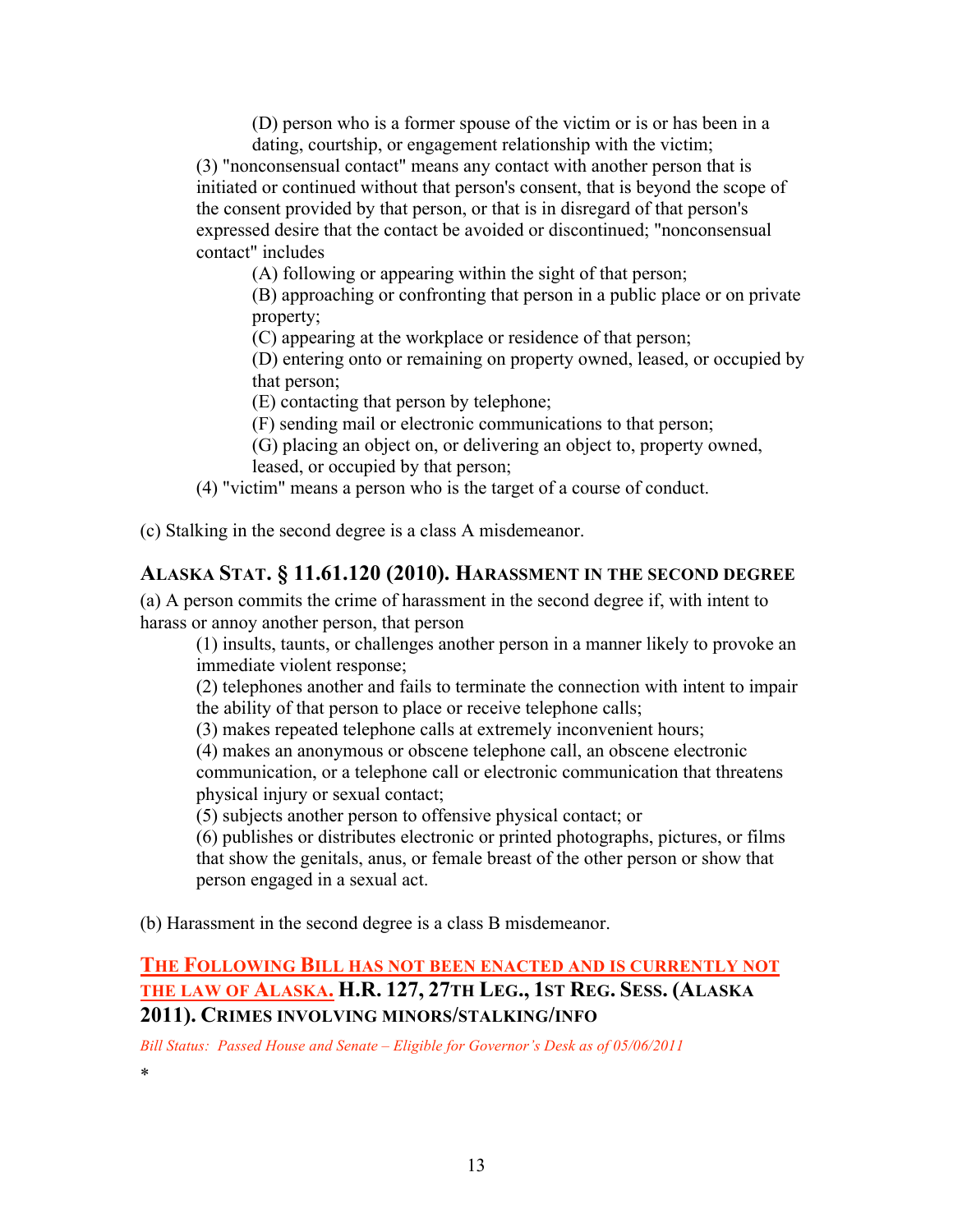Section 1. AS  $11.41.270(b)(3)$  is amended to read:

(3) "nonconsensual contact" means any contact with another person that is initiated or continued without that person's consent, that is beyond the scope of the consent provided by that person, or that is in disregard of that person's expressed desire that the contact be avoided or discontinued; "nonconsensual contact" includes

(A) following or appearing within the sight of that person;

(B) approaching or confronting that person in a public place or on private property;

(C) appearing at the workplace or residence of that person;

(D) entering onto or remaining on property owned, leased, or occupied by that person;

(E) contacting that person by telephone;

(F) sending mail or electronic communications to that person;

(G) placing an object on, or delivering an object to, property owned, leased, or occupied by that person;

**(H) following or monitoring that person with a global positioning device or similar technological means;**

**(I) using, installing, or attempting to use or install a device for observing, recording, or photographing events occurring in the residence, vehicle, or workplace used by that person, or on the personal telephone or computer used by that person;**

\*

Sec. 2. AS 11.41.270(b) is amended by adding a new paragraph to read:

(5) "device" includes software.

\*

Sec. 12. AS 11.61.120(a) is amended to read:

(a) A person commits the crime of harassment in the second degree if, with intent to harass or annoy another person, that person

(1) insults, taunts, or challenges another person in a manner likely to provoke an immediate violent response;

(2) telephones another and fails to terminate the connection with intent to impair the ability of that person to place or receive telephone calls;

(3) makes repeated telephone calls at extremely inconvenient hours;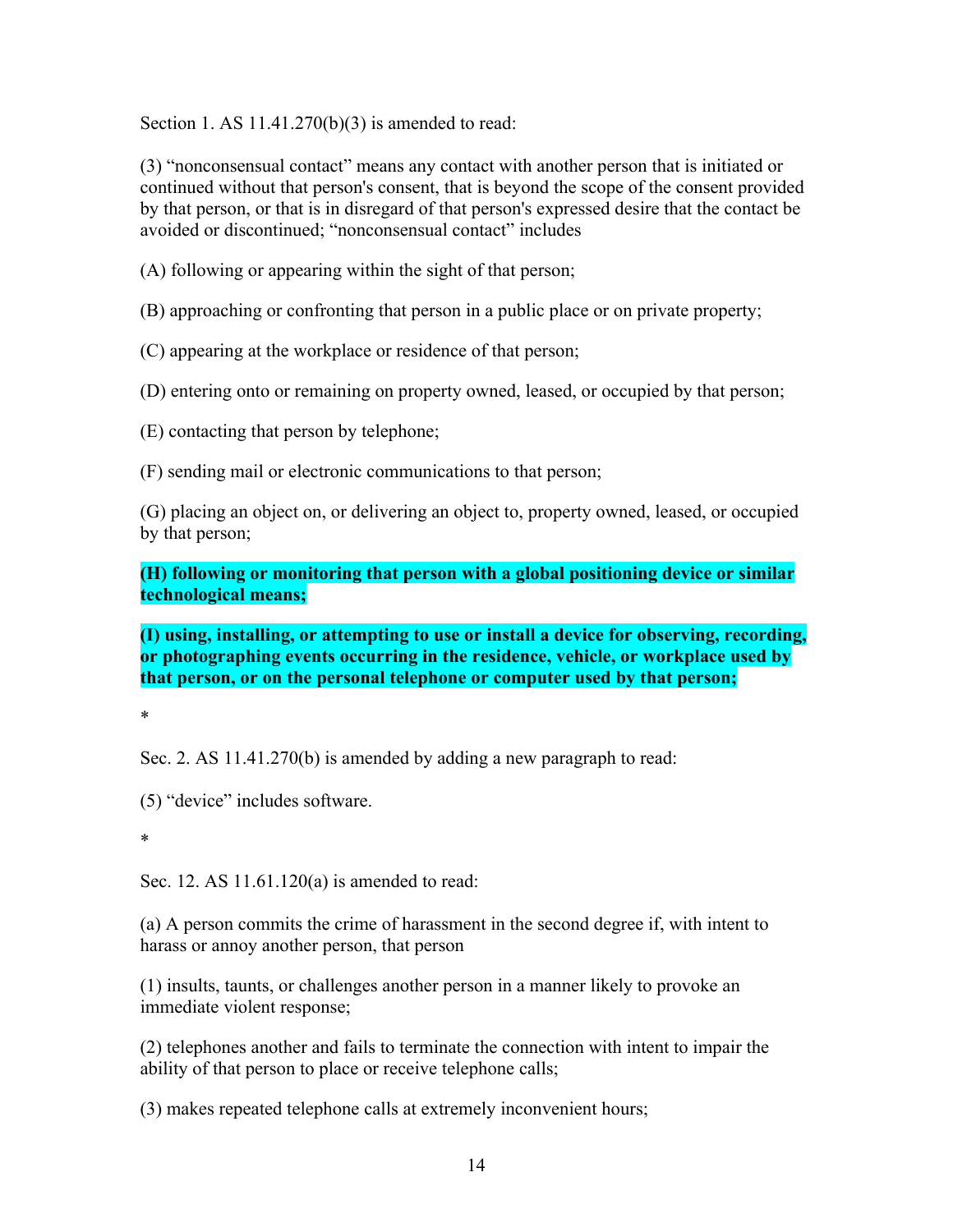(4) makes an anonymous or obscene telephone call, an obscene electronic communication, or a telephone call or electronic communication that threatens physical injury or sexual contact;

(5) subjects another person to offensive physical contact; or

(6) **except as provided in AS 11.61.116,** publishes or distributes electronic or printed photographs, pictures, or films that show the genitals, anus, or female breast of the other person or show that person engaged in a sexual act.

\*

Sec. 30. This Act takes effect July 1, 2011.

# **ARIZONA**

## **ARIZ. REV. STAT. § 13-2921 (2011). HARASSMENT; CLASSIFICATION; DEFINITION**

**A.** A person commits harassment if, with intent to harass or with knowledge that the person is harassing another person, the person:

1. Anonymously or otherwise contacts, communicates or causes a communication with another person by verbal, electronic, mechanical, telegraphic, telephonic or written means in a manner that harasses.

2. Continues to follow another person in or about a public place for no legitimate purpose after being asked to desist.

3. Repeatedly commits an act or acts that harass another person.

4. Surveils or causes another person to surveil a person for no legitimate purpose.

5. On more than one occasion makes a false report to a law enforcement, credit or social service agency.

6. Interferes with the delivery of any public or regulated utility to a person.

**B.** A person commits harassment against a public officer or employee if the person, with intent to harass, files a nonconsensual lien against any public officer or employee that is not accompanied by an order or a judgment from a court of competent jurisdiction authorizing the filing of the lien or is not issued by a governmental entity or political subdivision or agency pursuant to its statutory authority, a validly licensed utility or water delivery company, a mechanics' lien claimant or an entity created under covenants, conditions, restrictions or declarations affecting real property.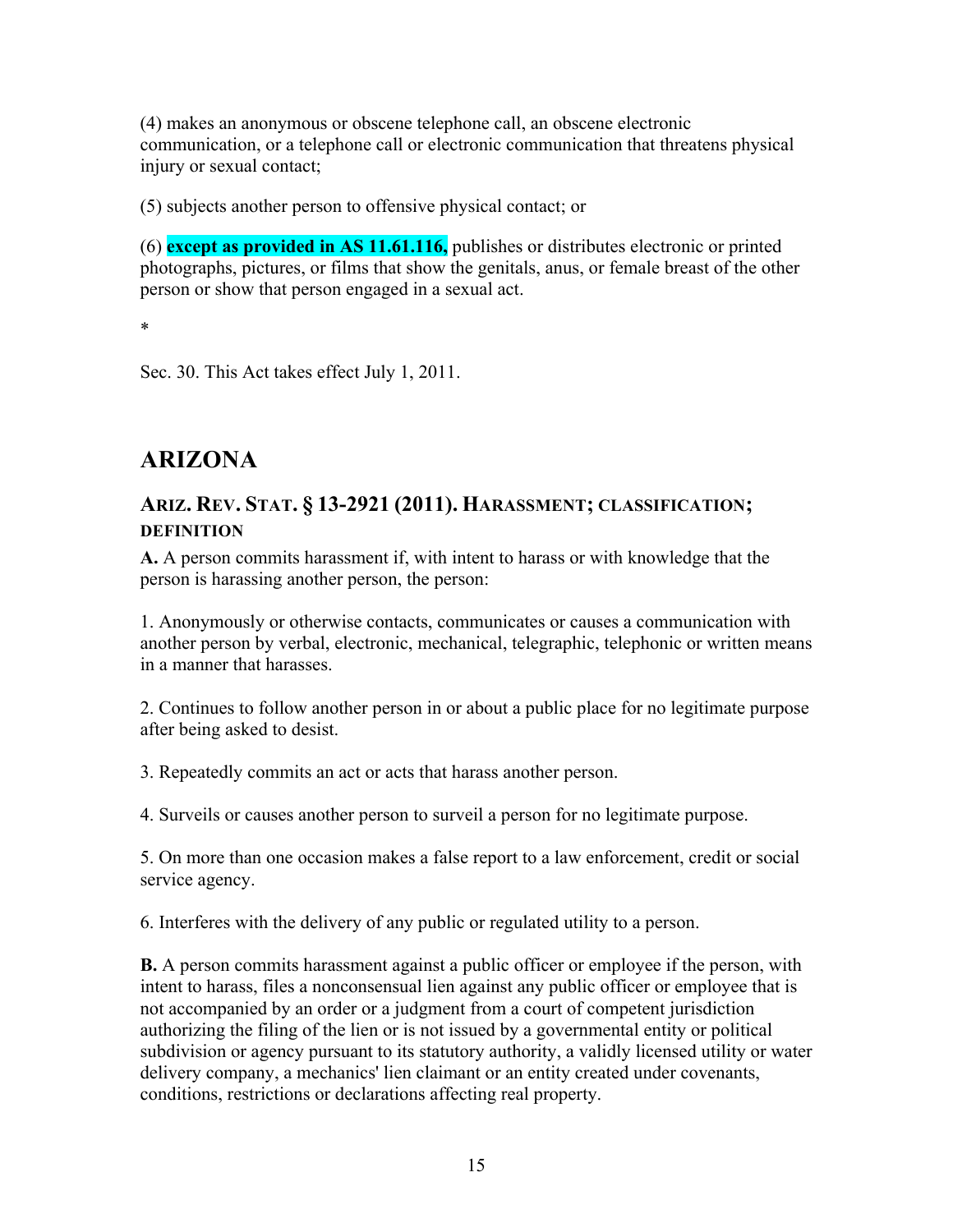**C.** Harassment under subsection A is a class 1 misdemeanor. Harassment under subsection B is a class 5 felony.

**D.** This section does not apply to an otherwise lawful demonstration, assembly or picketing.

**E.** For the purposes of this section, "harassment" means conduct that is directed at a specific person and that would cause a reasonable person to be seriously alarmed, annoyed or harassed and the conduct in fact seriously alarms, annoys or harasses the person.

## **ARIZ. REV. STAT. § 13-2921.01 (2011). AGGRAVATED HARASSMENT; CLASSIFICATION; DEFINITION**

**A.** A person commits aggravated harassment if the person commits harassment as provided in § 13-2921 and any of the following applies:

1. A court has issued an order of protection or an injunction against harassment against the person and in favor of the victim of harassment and the order or injunction has been served and is still valid.

2. The person has previously been convicted of an offense included in § 13-3601.

**B.** The victim of any previous offense shall be the same as in the present offense.

**C.** A person who violates subsection A, paragraph 1 of this section is guilty of a class 6 felony. A person who commits a second or subsequent violation of subsection A, paragraph 1 of this section is guilty of a class 5 felony. A person who violates subsection A, paragraph 2 of this section is guilty of a class 5 felony.

**D.** For the purposes of this section, "convicted" means a person who was convicted of an offense included in § 13-3601 or who was adjudicated delinquent for conduct that would constitute a historical prior felony conviction if the juvenile had been tried as an adult for an offense included in § 13-3601.

# **ARKANSAS**

## **ARK. CODE ANN. § 5-27-306 (2010). INTERNET STALKING OF A CHILD**

(a) A person commits the offense of internet stalking of a child if the person being twenty-one (21) years of age or older knowingly uses a computer online service, internet service, or local internet bulletin board service to:

(1) Seduce, solicit, lure, or entice a child fifteen (15) years of age or younger in an effort to arrange a meeting with the child for the purpose of engaging in: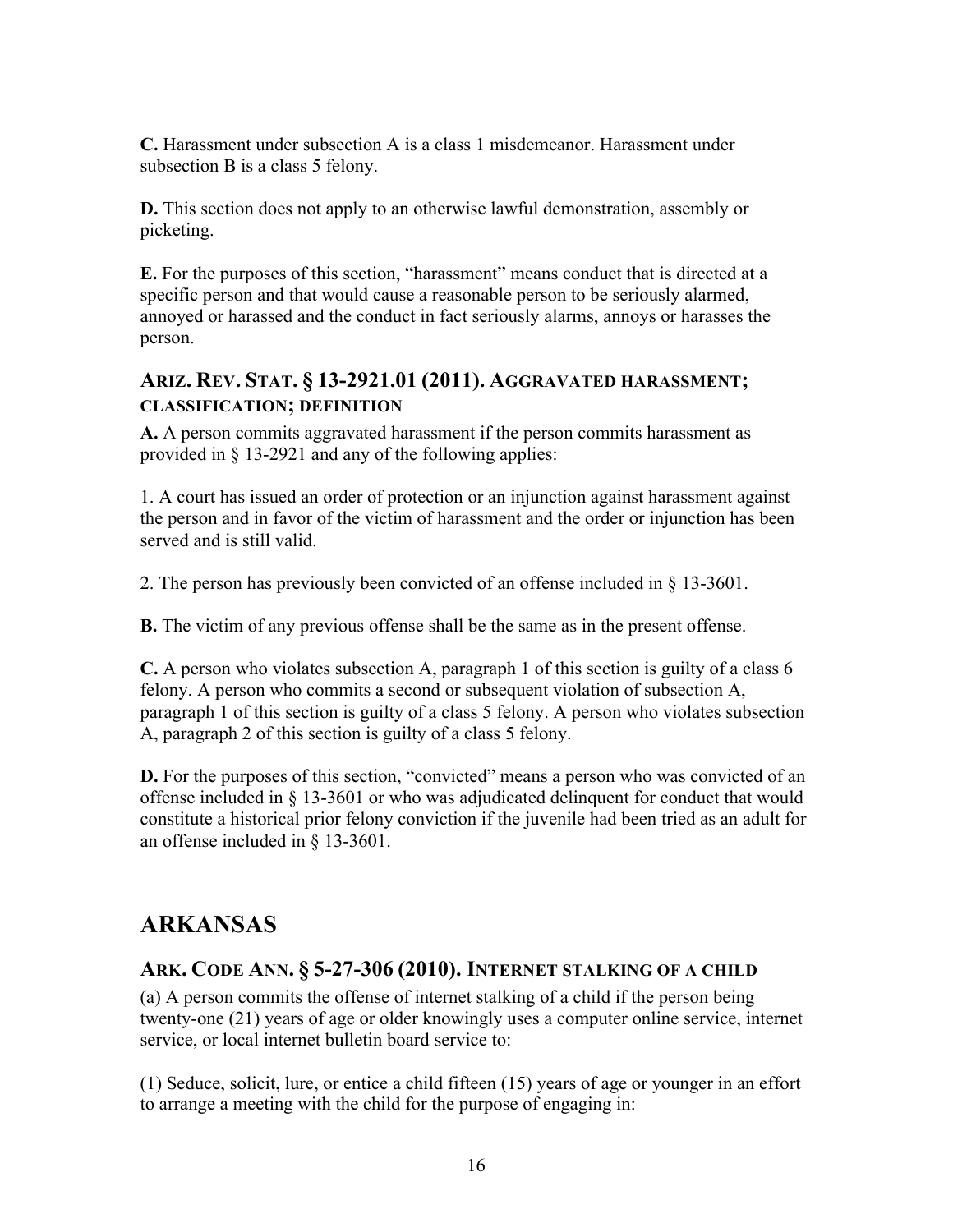(A) Sexual intercourse; (B) Sexually explicit conduct; or (C) Deviate sexual activity;

(2) Seduce, solicit, lure, or entice an individual that the person believes to be fifteen (15) years of age or younger in an effort to arrange a meeting with the individual for the purpose of engaging in:

(A) Sexual intercourse; (B) Sexually explicit conduct; or (C) Deviate sexual activity;

(3) Compile, transmit, publish, reproduce, buy, sell, receive, exchange, or disseminate the name, telephone number, electronic mail address, residence address, picture, physical description, characteristics, or any other identifying information on a child fifteen (15) years of age or younger in furtherance of an effort to arrange a meeting with the child for the purpose of engaging in:

(A) Sexual intercourse;

(B) Sexually explicit conduct; or

(C) Deviate sexual activity;

(4) Compile, transmit, publish, reproduce, buy, sell, receive, exchange, or disseminate the name, telephone number, electronic mail address, residence address, picture, physical description, characteristics, or any other identifying information on an individual that the person believes to be fifteen (15) years of age or younger in furtherance of an effort to arrange a meeting with the individual for the purpose of engaging in:

(A) Sexual intercourse;

(B) Sexually explicit conduct; or

(C) Deviate sexual activity.

(b) Internet stalking of a child is a:

(1) Class B felony if the person attempts to arrange a meeting with a child fifteen (15) years of age or younger, even if a meeting with the child never takes place;

(2) Class B felony if the person attempts to arrange a meeting with an individual that the person believes to be fifteen (15) years of age or younger, even if a meeting with the individual never takes place; or

(3) Class A felony if the person arranges a meeting with a child fifteen (15) years of age or younger and an actual meeting with the child takes place, even if the person fails to engage the child in: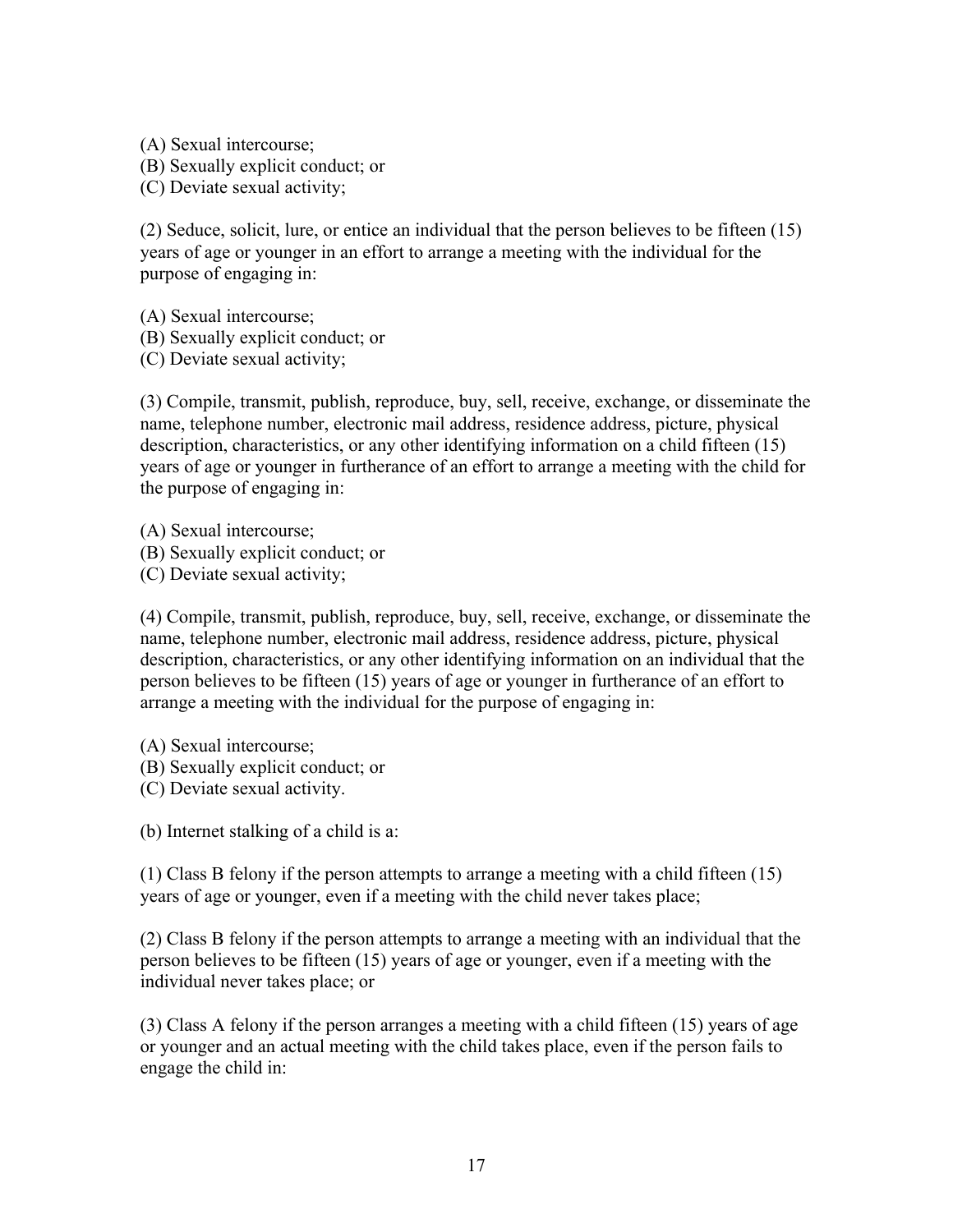(A) Sexual intercourse;

(B) Sexually explicit conduct; or

(C) Deviate sexual activity.

(c) This section does not apply to a person or entity providing an electronic communications service to the public that is used by another person to violate this section, unless the person or entity providing an electronic communications service to the public:

(1) Conspires with another person to violate this section; or

(2) Knowingly aids and abets a violation of this section.

### **ARK. CODE ANN. § 5-41-108 (2010). UNLAWFUL COMPUTERIZED COMMUNICATIONS**

(a) A person commits the offense of unlawful computerized communications if, with the purpose to frighten, intimidate, threaten, abuse, or harass another person, the person sends a message:

 (1) To the other person on an electronic mail or other computerized communication system and in that message threatens to cause physical injury to any person or damage to the property of any person;

 (2) On an electronic mail or other computerized communication system with the reasonable expectation that the other person will receive the message and in that message threatens to cause physical injury to any person or damage to the property of any person;

 (3) To another person on an electronic mail or other computerized communication system and in that message uses any obscene, lewd, or profane language; or

 (4) On an electronic mail or other computerized communication system with the reasonable expectation that the other person will receive the message and in that message uses any obscene, lewd, or profane language.

(b) Unlawful computerized communications is a Class A misdemeanor.

(c) (1) The judicial officer in a court of competent jurisdiction shall upon pretrial release of the defendant enter an order consistent with Rules 9.3 and 9.4 of the Arkansas Rules of Criminal Procedure and shall give notice to the defendant of penalties contained in Rule 9.5 of the Arkansas Rules of Criminal Procedure.

(2) A protective order under subdivision  $(c)(1)$  of this section remains in effect during the pendency of any appeal of a conviction under this section.

#### **ARK. CODE ANN. § 5-71-209 (2010). HARASSING COMMUNICATIONS**

(a) A person commits the offense of harassing communications if, with the purpose to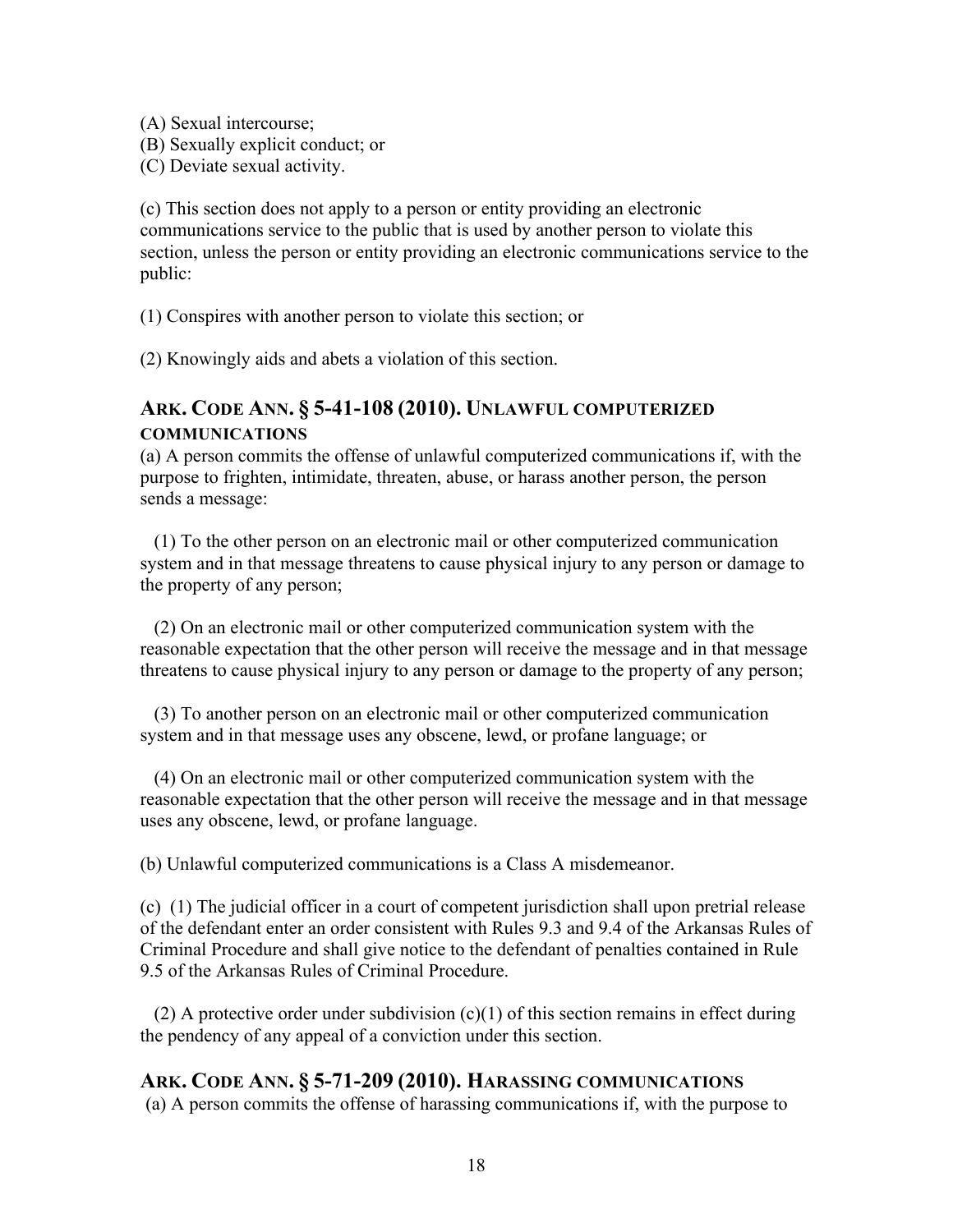harass, annoy, or alarm another person, the person:

 (1) Communicates with a person, anonymously or otherwise, by telephone, telegraph, mail, or any other form of written communication, in a manner likely to harass, annoy, or cause alarm;

 (2) Makes a telephone call or causes a telephone to ring repeatedly, with no purpose of legitimate communication, regardless of whether a conversation ensues; or

 (3) Knowingly permits any telephone under his or her control to be used for any purpose prohibited by this section.

(b) An offense involving use of a telephone may be prosecuted in the county where the defendant was located when he or she used a telephone, or in the county where the telephone made to ring by the defendant was located.

(c) Harassing communications is a Class A misdemeanor.

(d) (1) Upon the pretrial release of the defendant, a judicial officer shall enter a no contact order in writing consistent with Rules 9.3 and 9.4 of the Arkansas Rules of Criminal Procedure and shall give notice to the defendant of penalties contained in Rule 9.5 of the Arkansas Rules of Criminal Procedure.

 (2) This no contact order remains in effect during the pendency of any appeal of a conviction under this section.

 (3) The judicial officer or prosecuting attorney shall provide a copy of this no contact order to the victim and arresting agency without unnecessary delay.

(e) If the judicial officer has reason to believe that mental disease or defect of the defendant will or has become an issue in the cause, the judicial officer shall enter such orders as are consistent with § 5-2-305.

## **CALIFORNIA**

#### **CAL. PENAL CODE § 646.9 (2011). STALKING**

(a) Any person who willfully, maliciously, and repeatedly follows or willfully and maliciously harasses another person and who makes a credible threat with the intent to place that person in reasonable fear for his or her safety, or the safety of his or her immediate family is guilty of the crime of stalking, punishable by imprisonment in a county jail for not more than one year, or by a fine of not more than one thousand dollars (\$1,000), or by both that fine and imprisonment, or by imprisonment in the state prison.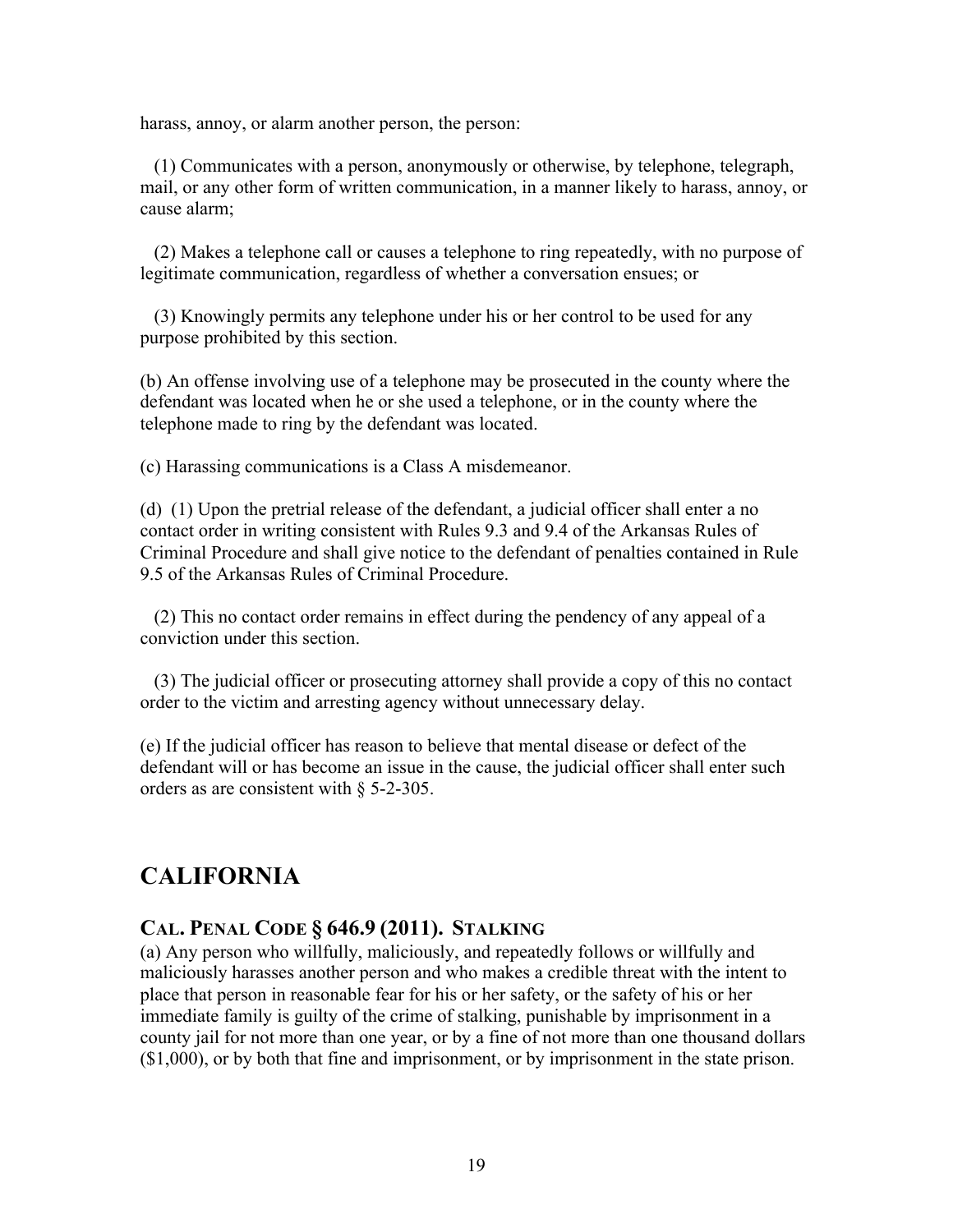(b) Any person who violates subdivision (a) when there is a temporary restraining order, injunction, or any other court order in effect prohibiting the behavior described in subdivision (a) against the same party, shall be punished by imprisonment in the state prison for two, three, or four years.

(c)(1) Every person who, after having been convicted of a felony under Section 273.5, 273.6, or 422, commits a violation of subdivision (a) shall be punished by imprisonment in a county jail for not more than one year, or by a fine of not more than one thousand dollars (\$1,000), or by both that fine and imprisonment, or by imprisonment in the state prison for two, three, or five years.

(2) Every person who, after having been convicted of a felony under subdivision (a), commits a violation of this section shall be punished by imprisonment in the state prison for two, three, or five years.

(d) In addition to the penalties provided in this section, the sentencing court may order a person convicted of a felony under this section to register as a sex offender pursuant to Section 290.006.

(e) For the purposes of this section, "harasses" means engages in a knowing and willful course of conduct directed at a specific person that seriously alarms, annoys, torments, or terrorizes the person, and that serves no legitimate purpose.

(f) For the purposes of this section, "course of conduct" means two or more acts occurring over a period of time, however short, evidencing a continuity of purpose. Constitutionally protected activity is not included within the meaning of "course of conduct."

(g) For the purposes of this section, "credible threat" means a verbal or written threat, including that performed through the use of an electronic communication device, or a threat implied by a pattern of conduct or a combination of verbal, written, or electronically communicated statements and conduct, made with the intent to place the person that is the target of the threat in reasonable fear for his or her safety or the safety of his or her family, and made with the apparent ability to carry out the threat so as to cause the person who is the target of the threat to reasonably fear for his or her safety or the safety of his or her family. It is not necessary to prove that the defendant had the intent to actually carry out the threat. The present incarceration of a person making the threat shall not be a bar to prosecution under this section. Constitutionally protected activity is not included within the meaning of "credible threat."

(h) For purposes of this section, the term "electronic communication device" includes, but is not limited to, telephones, cellular phones, computers, video recorders, fax machines, or pagers. "Electronic communication" has the same meaning as the term defined in Subsection 12 of Section 2510 of Title 18 of the United States Code.

(i) This section shall not apply to conduct that occurs during labor picketing.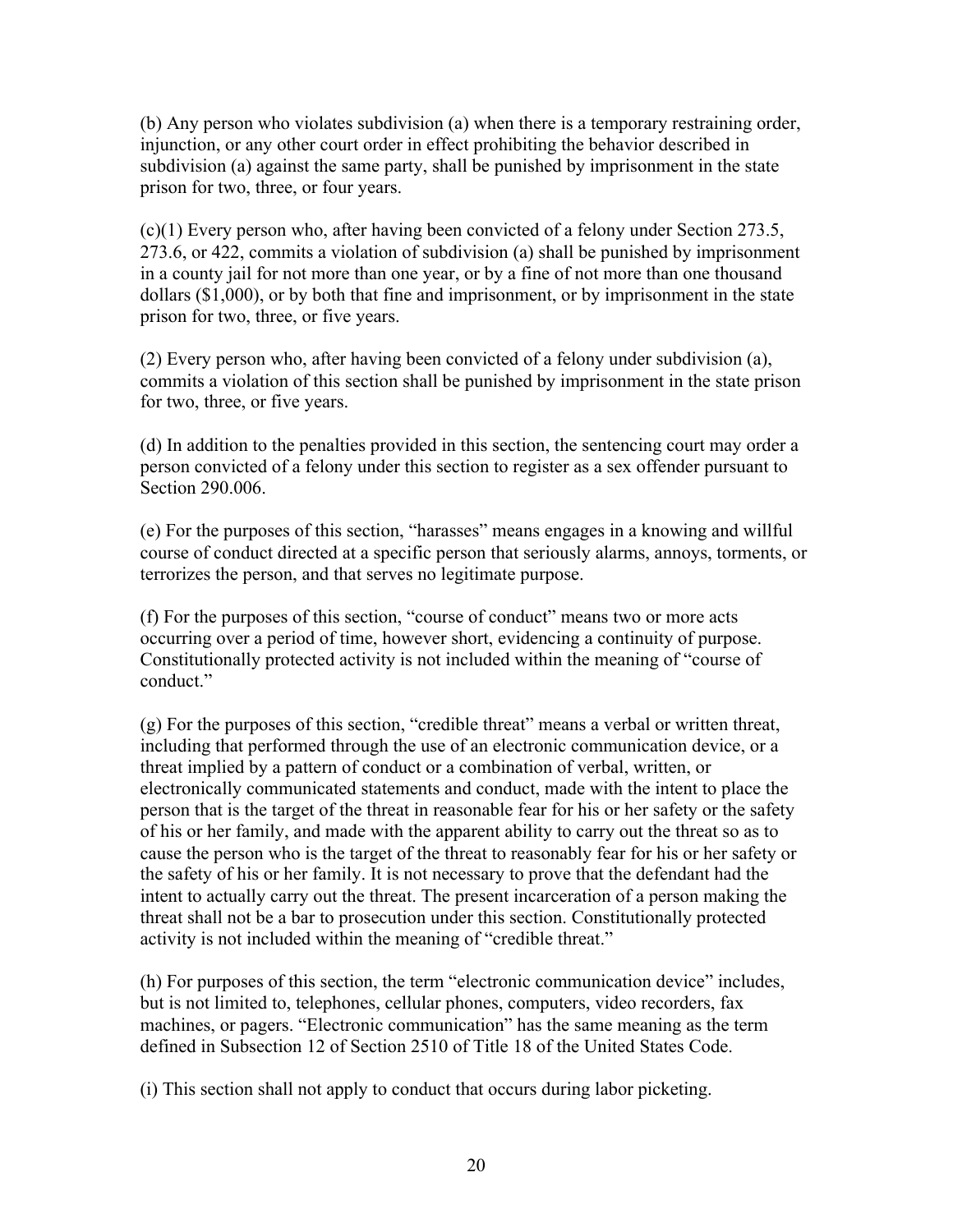(j) If probation is granted, or the execution or imposition of a sentence is suspended, for any person convicted under this section, it shall be a condition of probation that the person participate in counseling, as designated by the court. However, the court, upon a showing of good cause, may find that the counseling requirement shall not be imposed.

(k)(1) The sentencing court also shall consider issuing an order restraining the defendant from any contact with the victim, that may be valid for up to 10 years, as determined by the court. It is the intent of the Legislature that the length of any restraining order be based upon the seriousness of the facts before the court, the probability of future violations, and the safety of the victim and his or her immediate family.

(2) This protective order may be issued by the court whether the defendant is sentenced to state prison, county jail, or if imposition of sentence is suspended and the defendant is placed on probation.

(l) For purposes of this section, "immediate family" means any spouse, parent, child, any person related by consanguinity or affinity within the second degree, or any other person who regularly resides in the household, or who, within the prior six months, regularly resided in the household.

(m) The court shall consider whether the defendant would benefit from treatment pursuant to Section 2684. If it is determined to be appropriate, the court shall recommend that the Department of Corrections and Rehabilitation make a certification as provided in Section 2684. Upon the certification, the defendant shall be evaluated and transferred to the appropriate hospital for treatment pursuant to Section 2684.

## **CAL. PENAL CODE § 653.2 (2011). ELECTRONIC COMMUNICATION DEVICE; PROHIBITED DISTRIBUTION OR PUBLICATION OF PERSONAL IDENTIFYING INFORMATION; DEFINITIONS**

(a) Every person who, with intent to place another person in reasonable fear for his or her safety, or the safety of the other person's immediate family, by means of an electronic communication device, and without consent of the other person, and for the purpose of imminently causing that other person unwanted physical contact, injury, or harassment, by a third party, electronically distributes, publishes, e-mails, hyperlinks, or makes available for downloading, personal identifying information, including, but not limited to, a digital image of another person, or an electronic message of a harassing nature about another person, which would be likely to incite or produce that unlawful action, is guilty of a misdemeanor punishable by up to one year in a county jail, by a fine of not more than one thousand dollars (\$1,000), or by both that fine and imprisonment.

(b) For purposes of this section, "electronic communication device" includes, but is not limited to, telephones, cell phones, computers, Internet Web pages or sites, Internet phones, hybrid cellular/Internet/wireless devices, personal digital assistants (PDAs) , video recorders, fax machines, or pagers. "Electronic communication" has the same meaning as the term is defined in Section 2510(12) of Title 18 of the United States Code.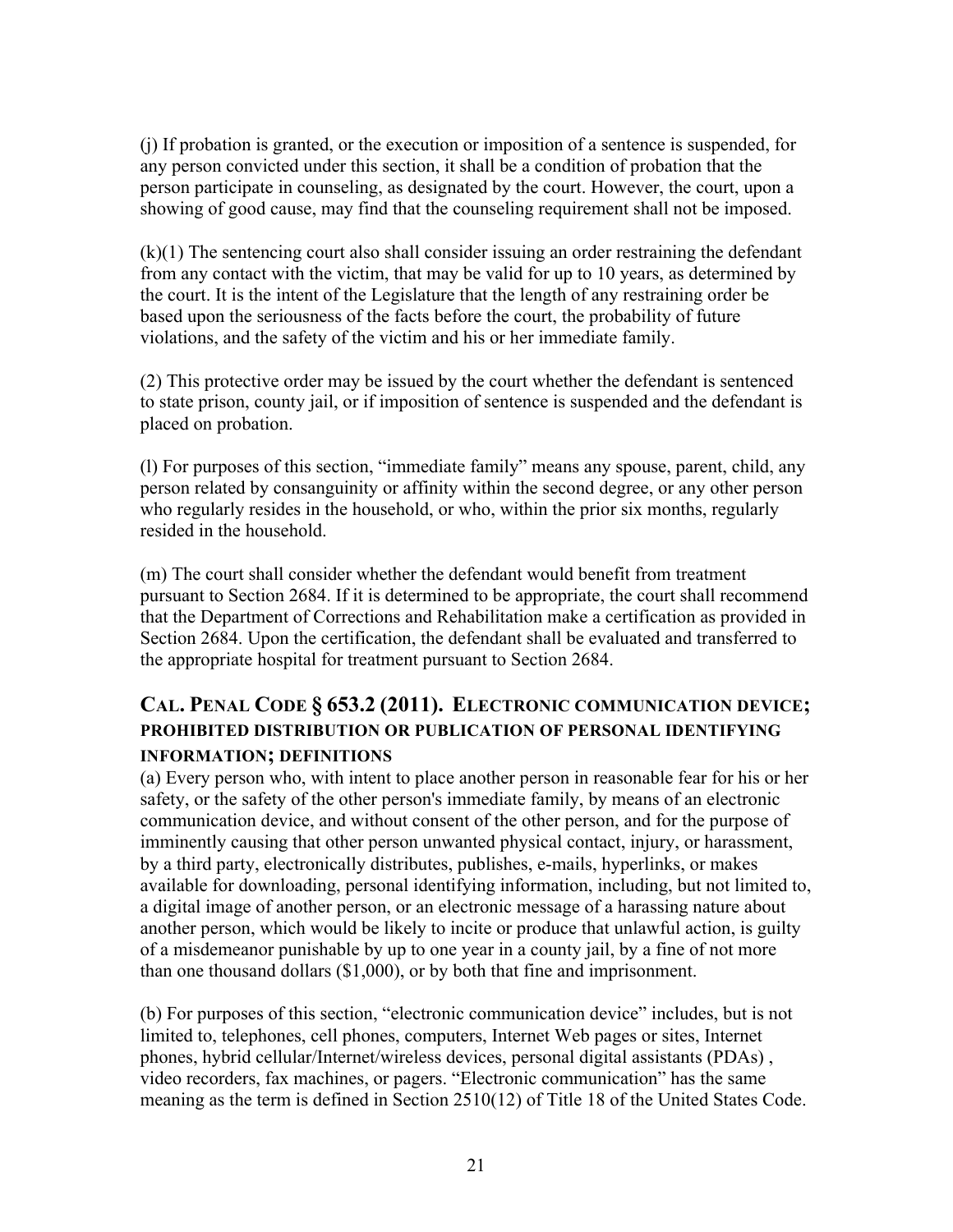(c) For purposes of this section, the following terms apply:

(1) "Harassment" means a knowing and willful course of conduct directed at a specific person that a reasonable person would consider as seriously alarming, seriously annoying, seriously tormenting, or seriously terrorizing the person and that serves no legitimate purpose.

(2) "Of a harassing nature" means of a nature that a reasonable person would consider as seriously alarming, seriously annoying, seriously tormenting, or seriously terrorizing of the person and that serves no legitimate purpose.

# **COLORADO**

#### **COLO. REV. STAT. § 18-9-111 (2011). HARASSMENT**

(1) A person commits harassment if, with intent to harass, annoy, or alarm another person, he or she:

(a) Strikes, shoves, kicks, or otherwise touches a person or subjects him to physical contact; or

(b) In a public place directs obscene language or makes an obscene gesture to or at another person; or

(c) Follows a person in or about a public place; or

(d) Repealed.

(e) Initiates communication with a person, anonymously or otherwise, by telephone, telephone network, data network, text message, instant message, computer, computer network, or computer system in a manner intended to harass or threaten bodily injury or property damage, or makes any comment, request, suggestion, or proposal by telephone, computer, computer network, or computer system that is obscene; or

(f) Makes a telephone call or causes a telephone to ring repeatedly, whether or not a conversation ensues, with no purpose of legitimate conversation; or

(g) Makes repeated communications at inconvenient hours that invade the privacy of another and interfere in the use and enjoyment of another's home or private residence or other private property; or

(h) Repeatedly insults, taunts, challenges, or makes communications in offensively coarse language to, another in a manner likely to provoke a violent or disorderly response.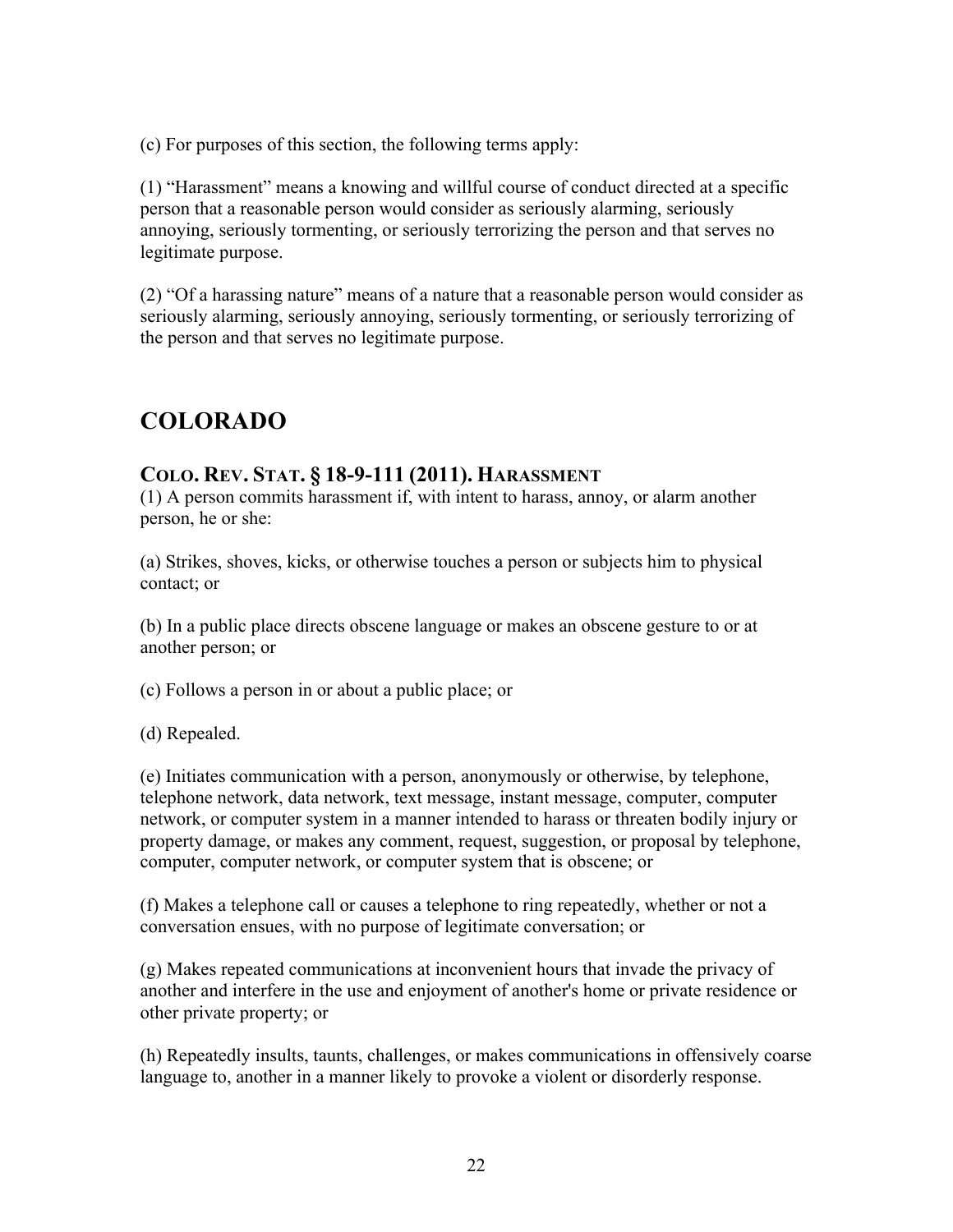(1.5) As used in this section, unless the context otherwise requires, "obscene" means a patently offensive description of ultimate sexual acts or solicitation to commit ultimate sexual acts, whether or not said ultimate sexual acts are normal or perverted, actual or simulated, including masturbation, cunnilingus, fellatio, anilingus, or excretory functions.

(2) Harassment pursuant to subsection (1) of this section is a class 3 misdemeanor; except that harassment is a class 1 misdemeanor if the offender commits harassment pursuant to subsection (1) of this section with the intent to intimidate or harass another person because of that person's actual or perceived race, color, religion, ancestry, or national origin.

(3) Any act prohibited by paragraph (e) of subsection (1) of this section may be deemed to have occurred or to have been committed at the place at which the telephone call, electronic mail, or other electronic communication was either made or received.

 $(4)$  to  $(6)$  Repealed.

# **CONNECTICUT**

## **CONN. GEN. STAT. § 53a-182b (2011). HARASSMENT IN THE FIRST DEGREE: CLASS D FELONY**

(a) A person is guilty of harassment in the first degree when, with the intent to harass, annoy, alarm or terrorize another person, he threatens to kill or physically injure that person or any other person, and communicates such threat by telephone, or by telegraph, mail, computer network, as defined in section 53a-250, or any other form of written communication, in a manner likely to cause annoyance or alarm and has been convicted of a capital felony, a class A felony, a class B felony, except a conviction under section 53a-86 or 53a-122, a class C felony, except a conviction under section 53a-87, 53a-152 or 53a-153, or a class D felony under sections 53a-60 to 53a-60c, inclusive, 53a-72a, 53a-72b, 53a-95, 53a-103, 53a-103a, 53a-114, 53a-136 or 53a-216. For the purposes of this section, "convicted" means having a judgment of conviction entered by a court of competent jurisdiction.

(b) For purposes of this section, such offense may be deemed to have been committed either at the place where the telephone call was made or where it was received.

(c) The court may order any person convicted under this section to be examined by one or more psychiatrists.

(d) Harassment in the first degree is a class D felony.

## **CONN. GEN. STAT. § 53a-183 (2011). HARASSMENT IN THE SECOND DEGREE: CLASS C MISDEMEANOR**

(a) A person is guilty of harassment in the second degree when: (1) By telephone, he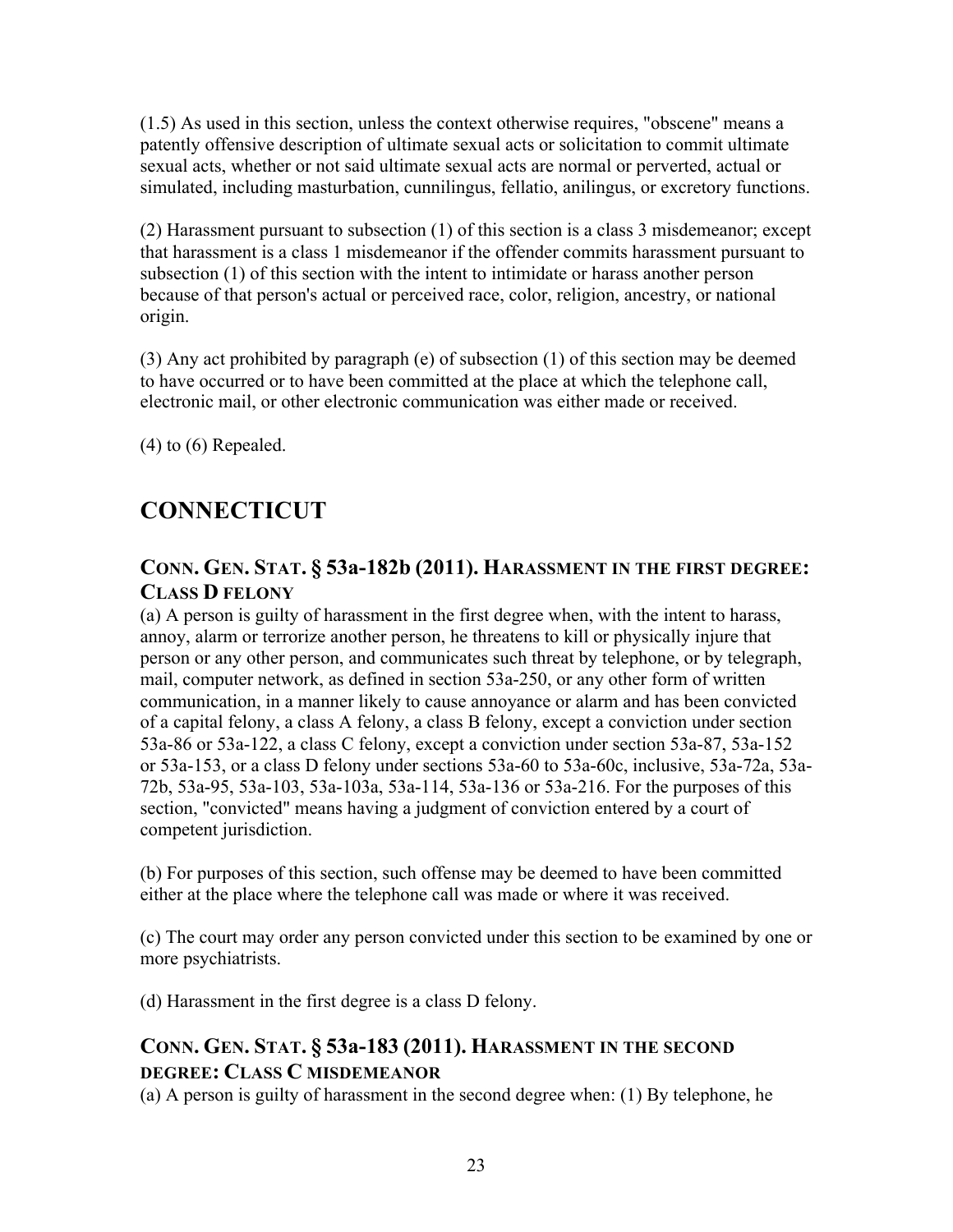addresses another in or uses indecent or obscene language; or (2) with intent to harass, annoy or alarm another person, he communicates with a person by telegraph or mail, by electronically transmitting a facsimile through connection with a telephone network, by computer network, as defined in section 53a-250, or by any other form of written communication, in a manner likely to cause annoyance or alarm; or (3) with intent to harass, annoy or alarm another person, he makes a telephone call, whether or not a conversation ensues, in a manner likely to cause annoyance or alarm.

(b) For purposes of this section such offense may be deemed to have been committed either at the place where the telephone call was made, or at the place where it was received.

(c) The court may order any person convicted under this section to be examined by one or more psychiatrists.

(d) Harassment in the second degree is a class C misdemeanor.

## **THE FOLLOWING BILL HAS NOT BEEN ENACTED AND IS CURRENTLY NOT THE LAW OF CONNECTICUT. S. 1035/H.R. 6425, 2011 GEN. ASSEM., JAN. SESS. (CONN. 2011). AN ACT REVISING THE PENALTY FOR CAPITAL FELONIES**

*Bill Status: Favorable Report; Senate Calendar Number 397; File Number 636 as of 04/27/2011* \*

Sec. 22. Subsection (a) of section 53a-182b of the general statutes is repealed and the following is substituted in lieu thereof (Effective from passage):

(a) A person is guilty of harassment in the first degree when, with the intent to harass, annoy, alarm or terrorize another person, he threatens to kill or physically injure that person or any other person, and communicates such threat by telephone, or by telegraph, mail, computer network, as defined in section 53a-250, or any other form of written communication, in a manner likely to cause annoyance or alarm and has been convicted of a capital felony **under section 53a-54b in effect prior to the effective date of this section** , a class A felony, a class B felony, except a conviction under section 53a-86 or 53a-122, a class C felony, except a conviction under section 53a-87, 53a-152 or 53a-153, or a class D felony under sections 53a-60 to 53a-60c, inclusive, 53a-72a, 53a-72b, 53a-95, 53a-103, 53a-103a, 53a-114, 53a-136 or 53a-216. For the purposes of this section, "convicted" means having a judgment of conviction entered by a court of competent jurisdiction.

\*

## **DELAWARE**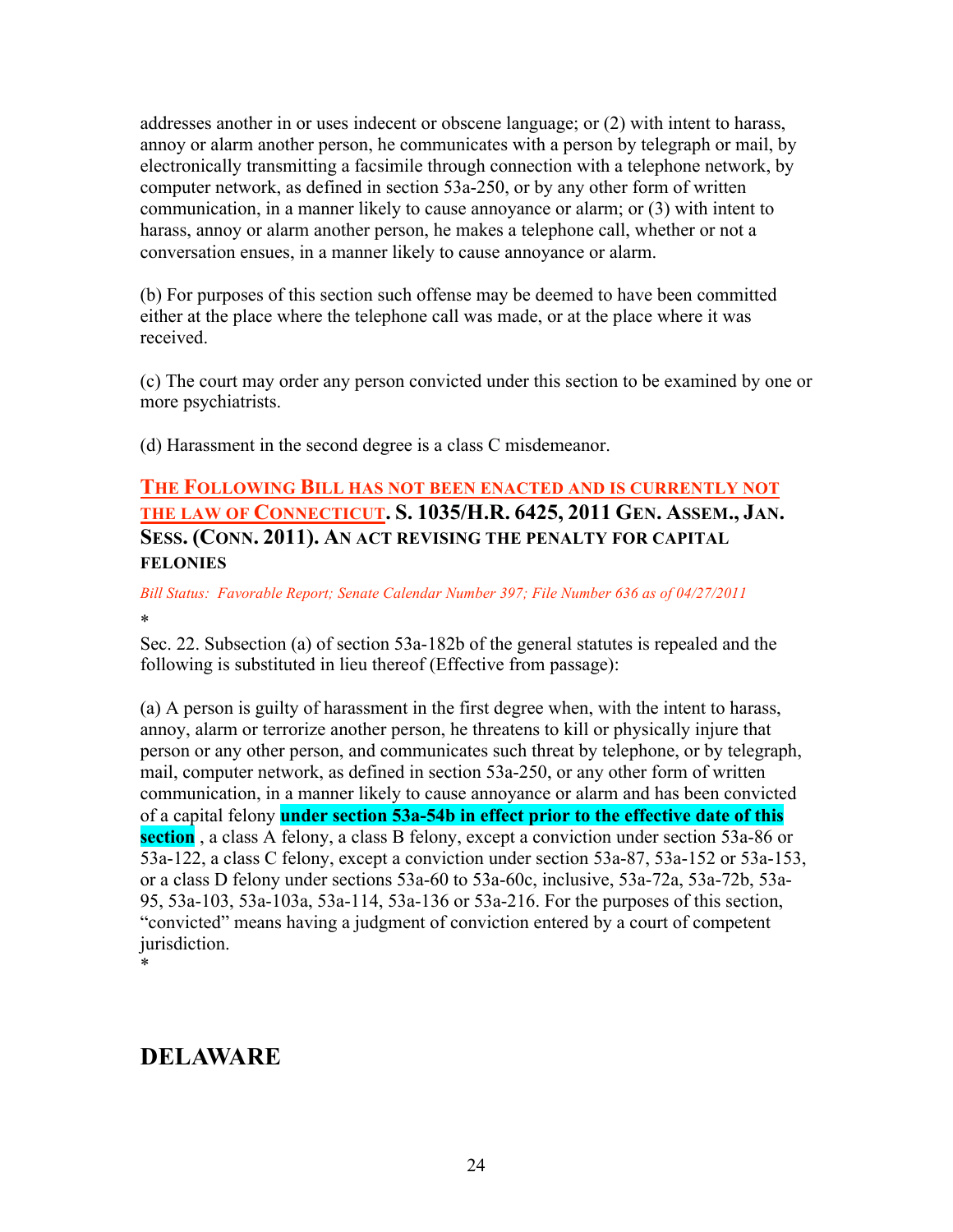## **DEL. CODE ANN. tit. 11, § 1311 (2011). HARASSMENT; CLASS A MISDEMEANOR**

(a) A person is guilty of harassment when, with intent to harass, annoy or alarm another person:

 (1) That person insults, taunts or challenges another person or engages in any other course of alarming or distressing conduct which serves no legitimate purpose and is in a manner which the person knows is likely to provoke a violent or disorderly response or cause a reasonable person to suffer fear, alarm, or distress;

 (2) Communicates with a person by telephone, telegraph, mail or any other form of written or electronic communication in a manner which the person knows is likely to cause annoyance or alarm including, but not limited to, intrastate telephone calls initiated by vendors for the purpose of selling goods or services;

 (3) Knowingly permits any telephone under that person's control to be used for a purpose prohibited by this section;

 (4) In the course of a telephone call that person uses obscene language or language suggesting that the recipient of the call engage with that person or another person in sexual relations of any sort, knowing that the person is thereby likely to cause annoyance or alarm to the recipient of the call; or

 (5) Makes repeated or anonymous telephone calls to another person whether or not conversation ensues, knowing that person is thereby likely to cause annoyance or alarm.

(b) Harassment is a class A misdemeanor.

## **DEL. CODE ANN. tit. 11, § 1312 (2011). STALKING; CLASS G FELONY, CLASS F FELONY, CLASS C FELONY**

(a) A person is guilty of stalking when the person knowingly engages in a course of conduct directed at a specific person and that conduct would cause a reasonable person to:

(1) Fear physical injury to himself or herself or that of another person; or

 (2) Suffer other significant mental anguish or distress that may, but does not necessarily, require medical or other professional treatment or counseling.

(b) A violation of subsection (a) of this section is a class G felony.

(c) Stalking is a class F felony if a person is guilty of stalking and 1 or more of the following exists:

(1) The person is age 21 or older and the victim is under the age of 14; or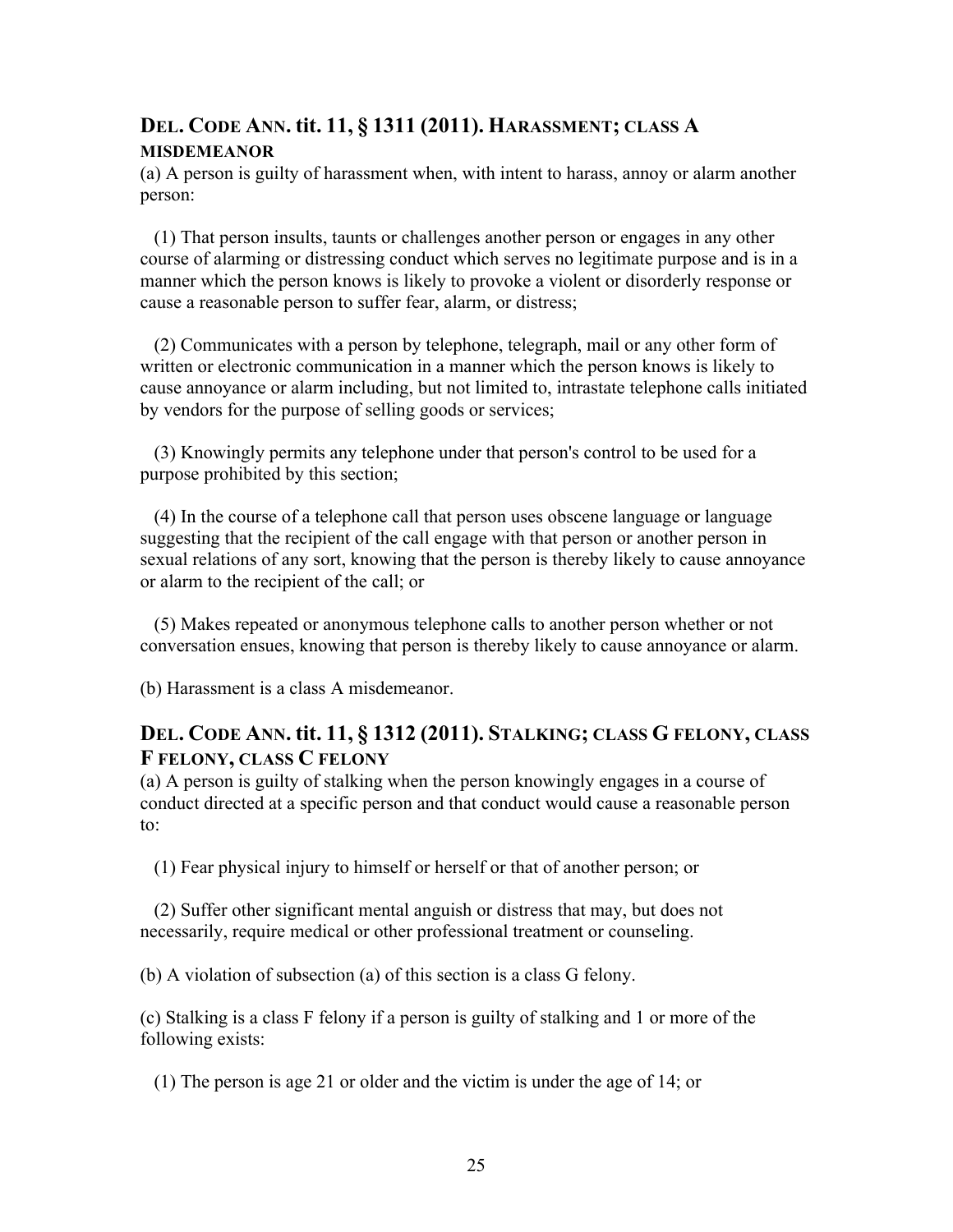(2) The person violated any order prohibiting contact with the victim; or

(3) The victim is age 62 years of age or older; or

 (4) The course of conduct includes a threat of death or threat of serious physical injury to the victim, or to another person; or

(5) The person causes physical injury to the victim.

(d) Stalking is a class C felony if the person is guilty of stalking and 1 or more of the following exists:

(1) The person possesses a deadly weapon during any act; or

(2) The person causes serious physical injury to the victim.

(e) Definitions. -- The following terms shall have the following meaning as used in this section:

 (1) "Course of conduct" means 3 or more separate incidents, including, but not limited to, acts in which the person directly, indirectly, or through third parties, by any action, method, device, or means, follows, monitors, observes, surveys, threatens, or communicates to or about another, or interferes with, jeopardizes, damages, or disrupts another's daily activities, property, employment, business, career, education, or medical care. A conviction is not required for any predicate act relied upon to establish a course of conduct. A conviction for any predicate act relied upon to establish a course of conduct does not preclude prosecution under this section. Prosecution under this section does not preclude prosecution under any other section of the Code.

(2) "A reasonable person" means a reasonable person in the victim's circumstances.

(f) Notwithstanding any contrary provision of § 4205 of this title, any person who commits the crime of stalking by engaging in a course of conduct which includes any act or acts which have previously been prohibited by a then-existing court order or sentence shall receive a minimum sentence of 6 months incarceration at Level V. The first 6 months of said period of incarceration shall not be subject to suspension.

(g) Notwithstanding any contrary provision of § 4205 of this title, any person who is convicted of stalking within 5 years of a prior conviction of stalking shall receive a minimum sentence of 1 year incarceration at Level V. The first year of said period of incarceration shall not be subject to suspension.

(h) In any prosecution under this law, it shall not be a defense that the perpetrator was not given actual notice that the course of conduct was unwanted; or that the perpetrator did not intend to cause the victim fear or other emotional distress.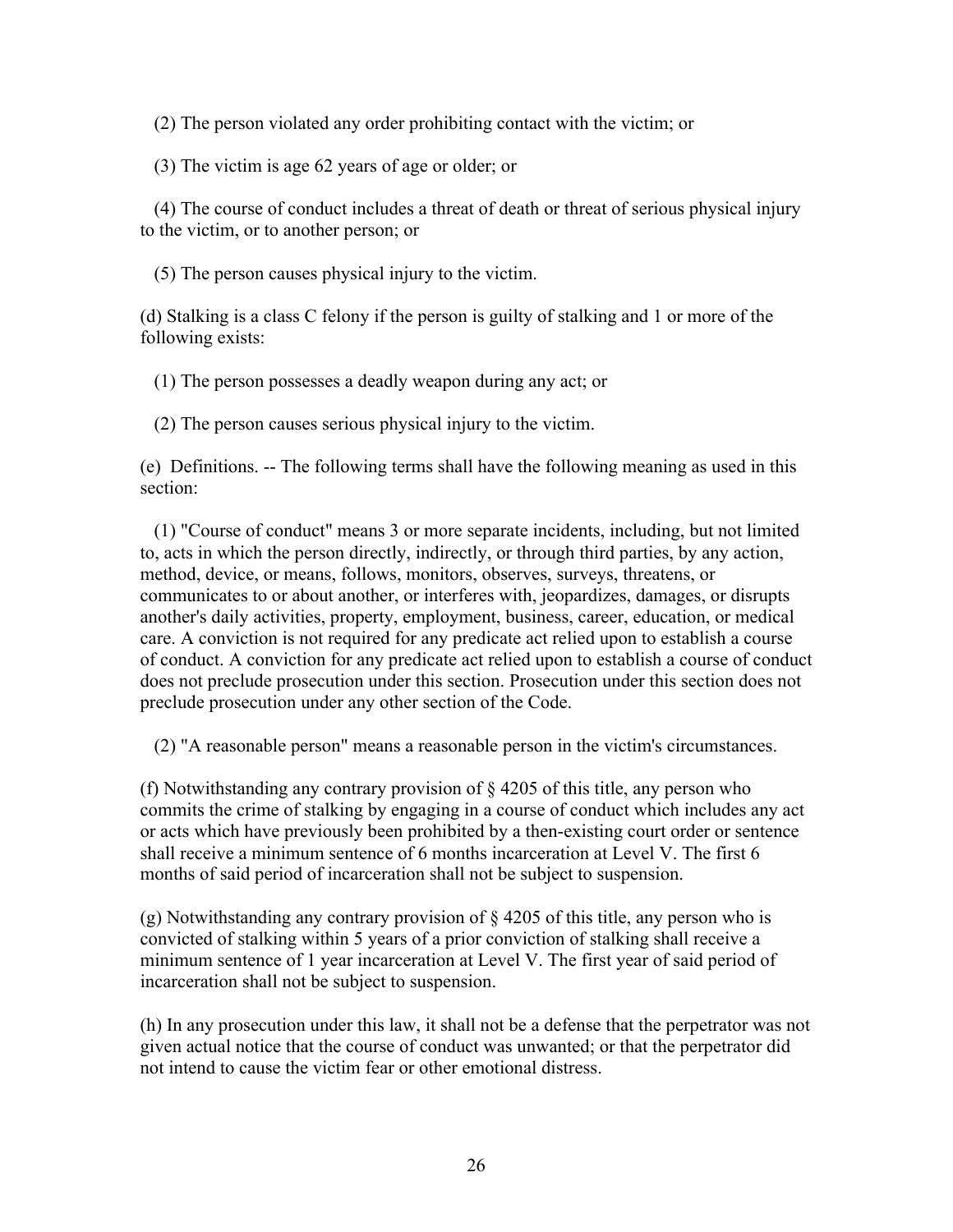(i) In any prosecution under this section, it is an affirmative defense that the person charged was engaged in lawful picketing.

(j) This section shall not apply to conduct which occurs in furtherance of legitimate activities of law-enforcement, private investigators, security officers or private detectives as those activities are defined in Chapter 13 of Title 24.

# **DISTRICT OF COLUMBIA**

## **D.C. CODE ANN. § 22-404 (2011). ASSAULT OR THREATENED ASSAULT IN A MENACING MANNER; STALKING [FORMERLY § 22-504]**

(a) (1) Whoever unlawfully assaults, or threatens another in a menacing manner, shall be fined not more than \$ 1,000 or be imprisoned not more than 180 days, or both.

 (2) Whoever unlawfully assaults, or threatens another in a menacing manner, and intentionally, knowingly, or recklessly causes significant bodily injury to another shall be fined not more than \$ 3,000 or be imprisoned not more than 3 years, or both. For the purposes of this paragraph, the term "significant bodily injury" means an injury that requires hospitalization or immediate medical attention.

(b) Repealed.

(c) Repealed.

(d) Repealed.

(e) Repealed.

# **FLORIDA**

#### **FLA. STAT. ANN. § 784.048 (2011). STALKING; DEFINITIONS; PENALTIES** (1) As used in this section, the term:

 (a) "Harass" means to engage in a course of conduct directed at a specific person that causes substantial emotional distress in such person and serves no legitimate purpose.

 (b) "Course of conduct" means a pattern of conduct composed of a series of acts over a period of time, however short, evidencing a continuity of purpose. Constitutionally protected activity is not included within the meaning of "course of conduct." Such constitutionally protected activity includes picketing or other organized protests.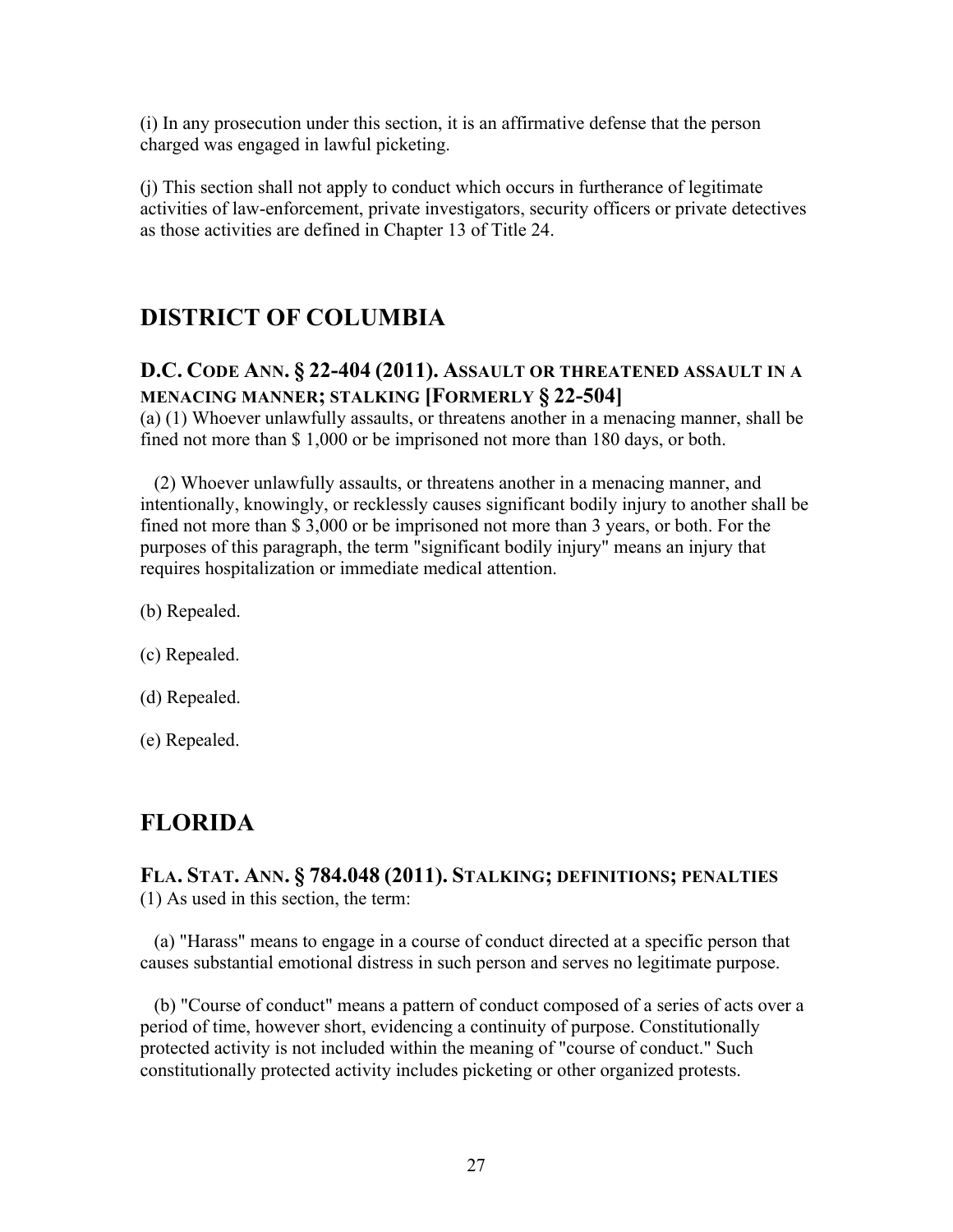(c) "Credible threat" means a threat made with the intent to cause the person who is the target of the threat to reasonably fear for his or her safety. The threat must be against the life of, or a threat to cause bodily injury to, a person.

 (d) "Cyberstalk" means to engage in a course of conduct to communicate, or to cause to be communicated, words, images, or language by or through the use of electronic mail or electronic communication, directed at a specific person, causing substantial emotional distress to that person and serving no legitimate purpose.

(2) Any person who willfully, maliciously, and repeatedly follows, harasses, or cyberstalks another person commits the offense of stalking, a misdemeanor of the first degree, punishable as provided in s. 775.082 or s. 775.083.

(3) Any person who willfully, maliciously, and repeatedly follows, harasses, or cyberstalks another person, and makes a credible threat with the intent to place that person in reasonable fear of death or bodily injury of the person, or the person's child, sibling, spouse, parent, or dependent, commits the offense of aggravated stalking, a felony of the third degree, punishable as provided in s. 775.082, s. 775.083, or s. 775.084.

(4) Any person who, after an injunction for protection against repeat violence, sexual violence, or dating violence pursuant to s. 784.046, or an injunction for protection against domestic violence pursuant to s. 741.30, or after any other court-imposed prohibition of conduct toward the subject person or that person's property, knowingly, willfully, maliciously, and repeatedly follows, harasses, or cyberstalks another person commits the offense of aggravated stalking, a felony of the third degree, punishable as provided in s. 775.082, s. 775.083, or s. 775.084.

(5) Any person who willfully, maliciously, and repeatedly follows, harasses, or cyberstalks a minor under 16 years of age commits the offense of aggravated stalking, a felony of the third degree, punishable as provided in s. 775.082, s. 775.083, or s. 775.084.

(6) Any law enforcement officer may arrest, without a warrant, any person he or she has probable cause to believe has violated the provisions of this section.

(7) Any person who, after having been sentenced for a violation of s. 794.011, s. 800.04, or s. 847.0135(5) and prohibited from contacting the victim of the offense under s. 921.244, willfully, maliciously, and repeatedly follows, harasses, or cyberstalks the victim commits the offense of aggravated stalking, a felony of the third degree, punishable as provided in s. 775.082, s. 775.083, or s. 775.084.

(8) The punishment imposed under this section shall run consecutive to any former sentence imposed for a conviction for any offense under s. 794.011, s. 800.04, or s. 847.0135(5).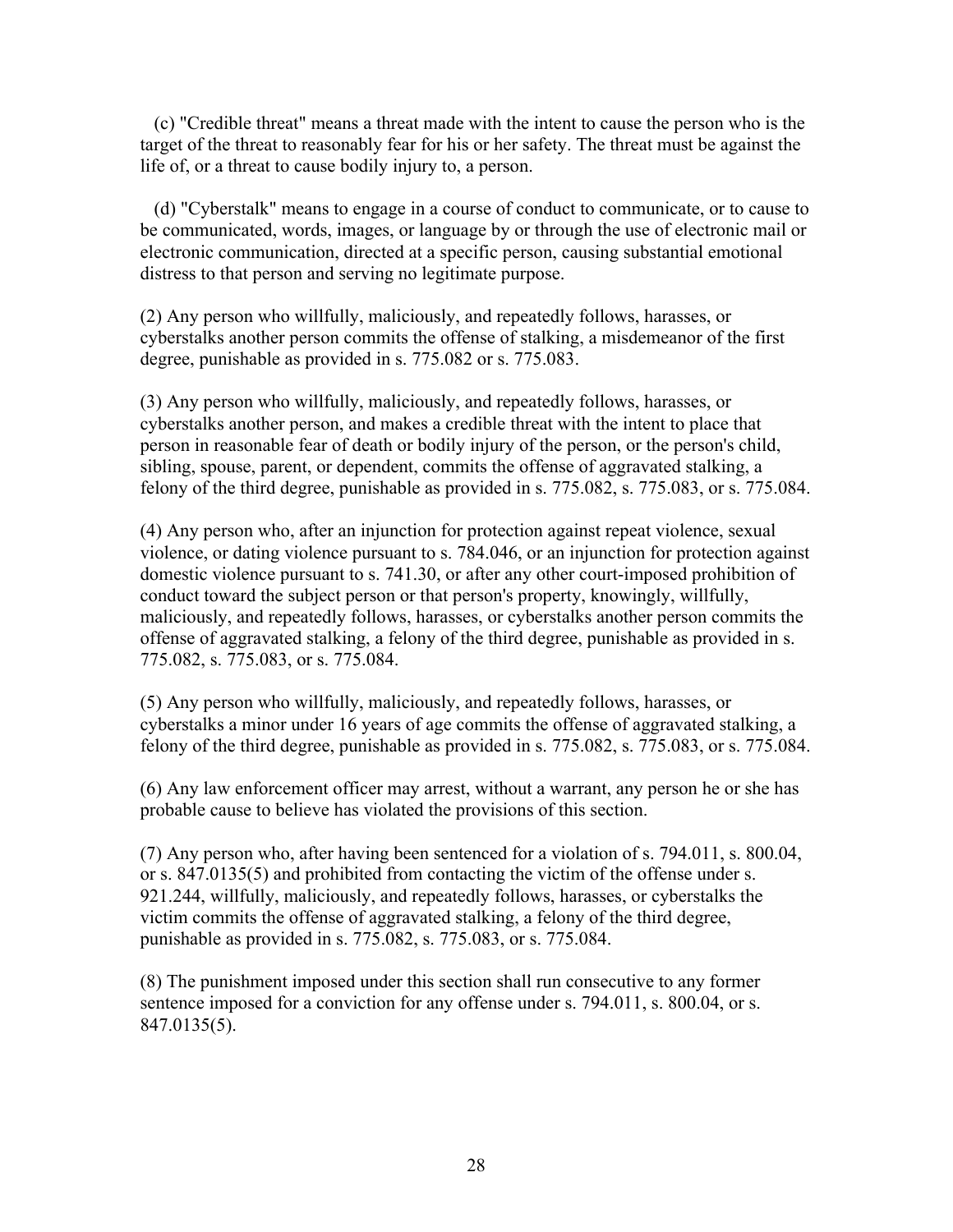#### **FLA. STAT. ANN. § 874.11 (2011). ELECTRONIC COMMUNICATION**

Any person who, for the purpose of benefiting, promoting, or furthering the interests of a criminal gang, uses electronic communication to intimidate or harass other persons, or to advertise his or her presence in the community, including, but not limited to, such activities as distributing, selling, transmitting, or posting on the Internet any audio, video, or still image of criminal activity, commits a felony of the third degree, punishable as provided in s. 775.082, s. 775.083, or s. 775.084.

## **GEORGIA**

#### **GA. CODE ANN. § 16-5-90 (2010). STALKING; PSYCHOLOGICAL EVALUATION**

(a)(1) A person commits the offense of stalking when he or she follows, places under surveillance, or contacts another person at or about a place or places without the consent of the other person for the purpose of harassing and intimidating the other person. For the purpose of this article, the terms "computer" and "computer network" shall have the same meanings as set out in Code Section 16-9-92; the term "contact" shall mean any communication including without being limited to communication in person, by telephone, by mail, by broadcast, by computer, by computer network, or by any other electronic device; and the place or places that contact by telephone, mail, broadcast, computer, computer network, or any other electronic device is deemed to occur shall be the place or places where such communication is received. For the purpose of this article, the term "place or places" shall include any public or private property occupied by the victim other than the residence of the defendant. For the purposes of this article, the term "harassing and intimidating" means a knowing and willful course of conduct directed at a specific person which causes emotional distress by placing such person in reasonable fear for such person's safety or the safety of a member of his or her immediate family, by establishing a pattern of harassing and intimidating behavior, and which serves no legitimate purpose. This Code section shall not be construed to require that an overt threat of death or bodily injury has been made.

 (2) A person commits the offense of stalking when such person, in violation of a bond to keep the peace posted pursuant to Code Section 17-6-110, standing order issued under Code Section 19-1-1, temporary restraining order, temporary protective order, permanent restraining order, permanent protective order, preliminary injunction, or permanent injunction or condition of pretrial release, condition of probation, or condition of parole in effect prohibiting the harassment or intimidation of another person, broadcasts or publishes, including electronic publication, the picture, name, address, or phone number of a person for whose benefit the bond, order, or condition was made and without such person's consent in such a manner that causes other persons to harass or intimidate such person and the person making the broadcast or publication knew or had reason to believe that such broadcast or publication would cause such person to be harassed or intimidated by others.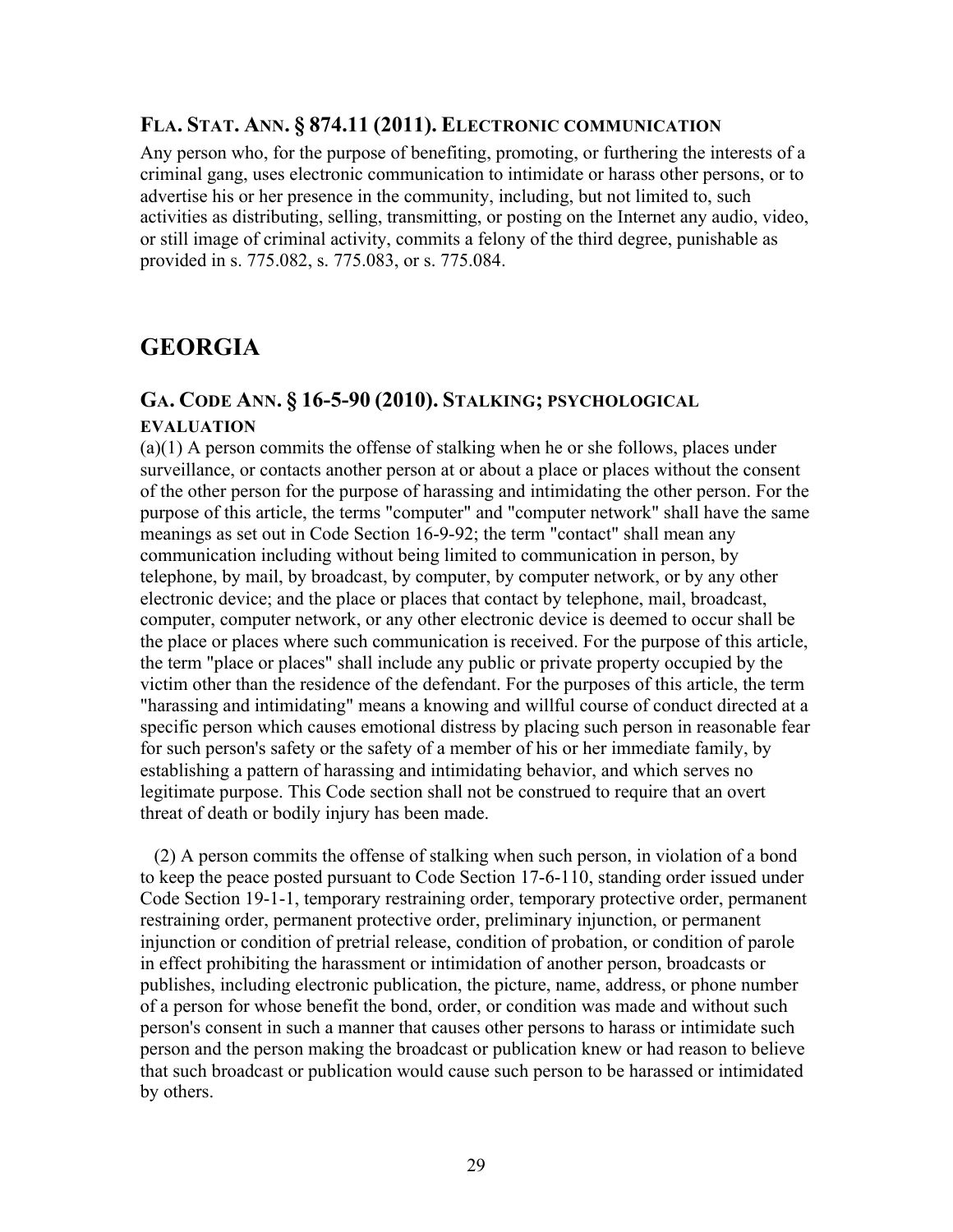(b) Except as provided in subsection (c) of this Code section, a person who commits the offense of stalking is guilty of a misdemeanor.

(c) Upon the second conviction, and all subsequent convictions, for stalking, the defendant shall be guilty of a felony and shall be punished by imprisonment for not less than one year nor more than ten years.

(d) Before sentencing a defendant for any conviction of stalking under this Code section or aggravated stalking under Code Section 16-5-91, the sentencing judge may require psychological evaluation of the offender and shall consider the entire criminal record of the offender. At the time of sentencing, the judge is authorized to issue a permanent restraining order against the offender to protect the person stalked and the members of such person's immediate family, and the judge is authorized to require psychological treatment of the offender as a part of the sentence, or as a condition for suspension or stay of sentence, or for probation.

## **GA. CODE ANN. § 16-9-92 (2010). DEFINITIONS**

As used in this article, the term:

 (1) "Computer" means an electronic, magnetic, optical, hydraulic, electrochemical, or organic device or group of devices which, pursuant to a computer program, to human instruction, or to permanent instructions contained in the device or group of devices, can automatically perform computer operations with or on computer data and can communicate the results to another computer or to a person. The term includes any connected or directly related device, equipment, or facility which enables the computer to store, retrieve, or communicate computer programs, computer data, or the results of computer operations to or from a person, another computer, or another device. This term specifically includes, but is not limited to, mail servers and e-mail networks. This term does not include a device that is not used to communicate with or to manipulate any other computer.

 (2) "Computer network" means a set of related, remotely connected computers and any communications facilities with the function and purpose of transmitting data among them through the communications facilities.

 (3) "Computer operation" means computing, classifying, transmitting, receiving, retrieving, originating, switching, storing, displaying, manifesting, measuring, detecting, recording, reproducing, handling, or utilizing any form of data for business, scientific, control, or other purposes.

 (4) "Computer program" means one or more statements or instructions composed and structured in a form acceptable to a computer that, when executed by a computer in actual or modified form, cause the computer to perform one or more computer operations. The term "computer program" shall include all associated procedures and documentation, whether or not such procedures and documentation are in human readable form.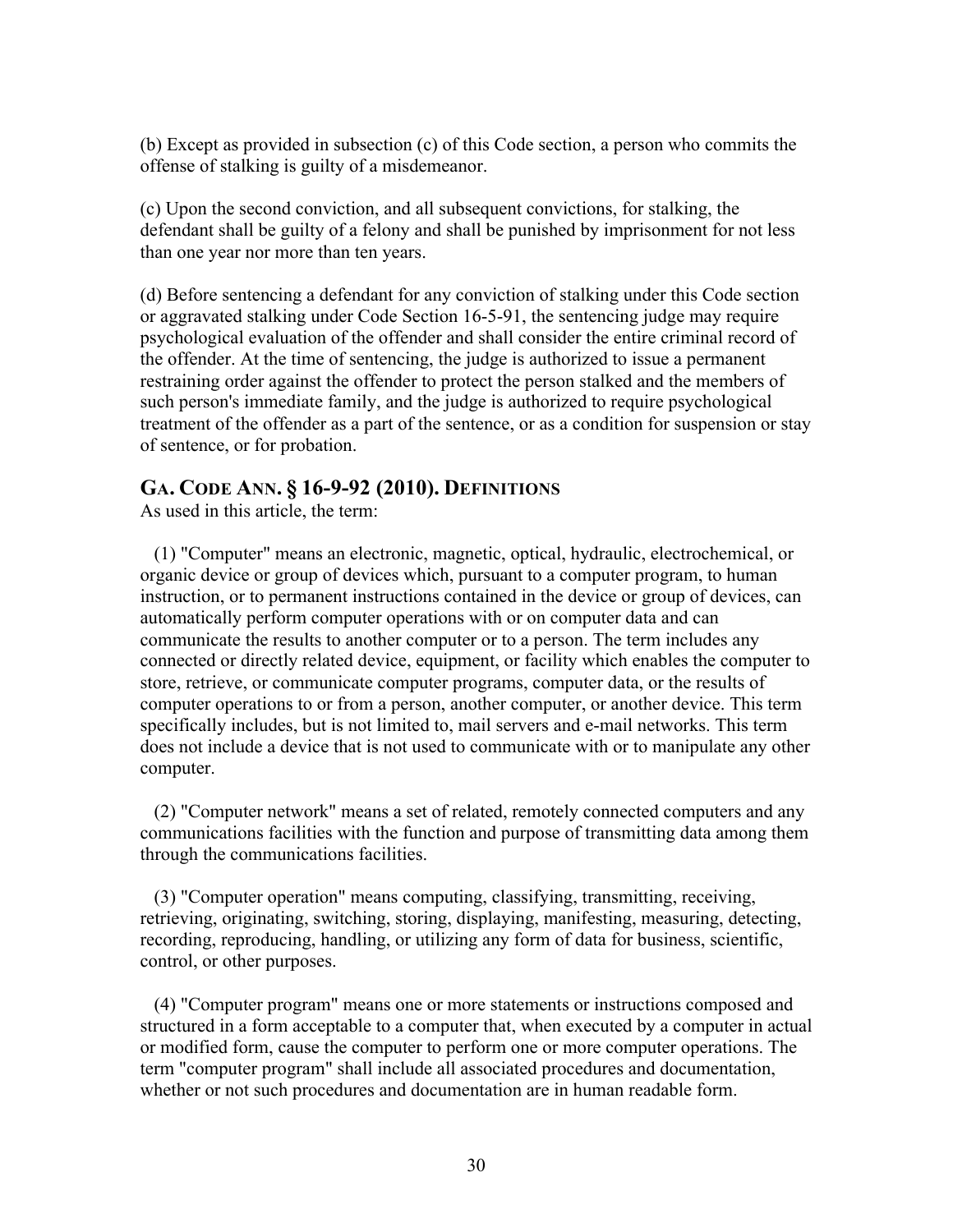(5) "Data" includes any representation of information, intelligence, or data in any fixed medium, including documentation, computer printouts, magnetic storage media, punched cards, storage in a computer, or transmission by a computer network.

 (6) "Electronic communication" means any transfer of signs, signals, writing, images, sounds, data, or intelligence of any nature transmitted in whole or in part by a wire, radio, electromagnetic, photoelectronic, or photo-optical system that affects interstate or foreign commerce, but does not include:

(A) Any wire or oral communication;

(B) Any communication made through a tone-only paging device;

(C) Any communication from a tracking device; or

 (D) Electronic funds transfer information stored by a financial institution in a communications system used for the electronic storage and transfer of funds.

 (7) "Electronic communication service" means any service which provides to its users the ability to send or receive wire or electronic communications.

 (8) "Electronic communications system" means any wire, radio, electromagnetic, photoelectronic, photo-optical, or facilities for the transmission of wire or electronic communications, and any computer facilities or related electronic equipment for the electronic storage of such communications.

 (9) "Electronic means" is any device or apparatus which can be used to intercept a wire, oral, or electronic communication other than:

 (A) Any telephone or telegraph instrument, equipment, or facility, or any component thereof,

 (i) Furnished to the subscriber or user by a provider of electronic communication service in the ordinary course of its business and used by the subscriber or user in the ordinary course of its business or furnished by such subscriber or user for connection to the facilities of such service and used in the ordinary course of its business; or

 (ii) Used by a provider of electronic communication service in the ordinary course of its business or by an investigative or law enforcement officer in the ordinary course of his or her duties; or

 (B) A hearing aid or similar device being used to correct subnormal hearing to better than normal.

(10) "Electronic storage" means: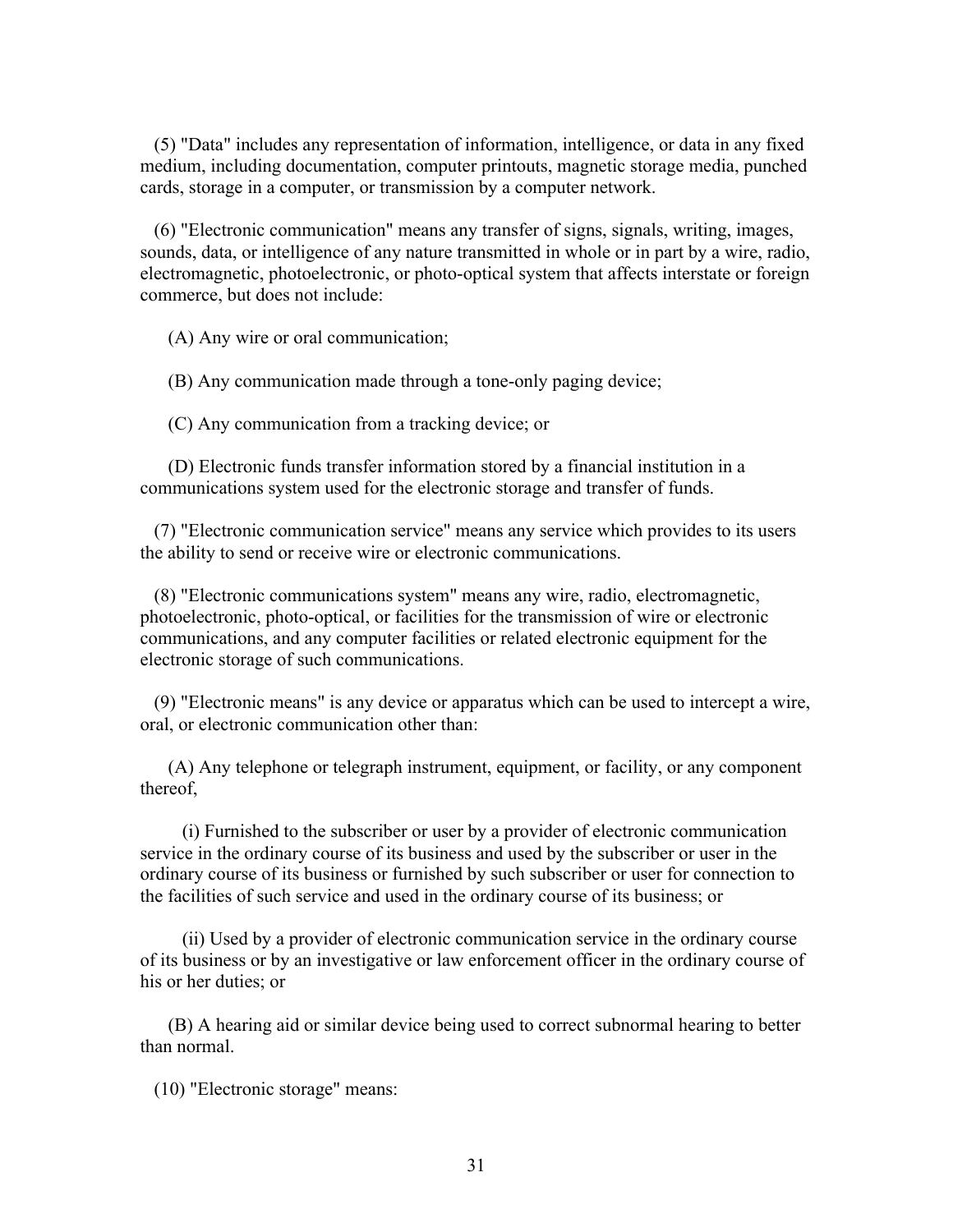(A) Any temporary, intermediate storage of wire or electronic communication incidental to its electronic transmission; and

 (B) Any storage of such communication by an electronic communication service for purposes of backup protection of such communication.

 (11) "Financial instruments" includes any check, draft, money order, note, certificate of deposit, letter of credit, bill of exchange, credit or debit card, transaction-authorizing mechanism, or marketable security, or any computer representation thereof.

 (12) "Law enforcement unit" means any law enforcement officer charged with the duty of enforcing the criminal laws and ordinances of the state or of the counties or municipalities of the state who is employed by and compensated by the state or any county or municipality of the state or who is elected and compensated on a fee basis. The term shall include, but not be limited to, members of the Department of Public Safety, municipal police, county police, sheriffs, deputy sheriffs, and agents and investigators of the Georgia Bureau of Investigation.

 (13) "Property" includes computers, computer networks, computer programs, data, financial instruments, and services.

 (14) "Remote computing service" means the provision to the public of computer storage or processing services by means of an electronic communications system.

(15) "Services" includes computer time or services or data processing services.

(16) "Use" includes causing or attempting to cause:

 (A) A computer or computer network to perform or to stop performing computer operations;

 (B) The obstruction, interruption, malfunction, or denial of the use of a computer, computer network, computer program, or data; or

(C) A person to put false information into a computer.

 (17) "Victim expenditure" means any expenditure reasonably and necessarily incurred by the owner to verify that a computer, computer network, computer program, or data was or was not altered, deleted, damaged, or destroyed by unauthorized use.

 (18) "Without authority" includes the use of a computer or computer network in a manner that exceeds any right or permission granted by the owner of the computer or computer network.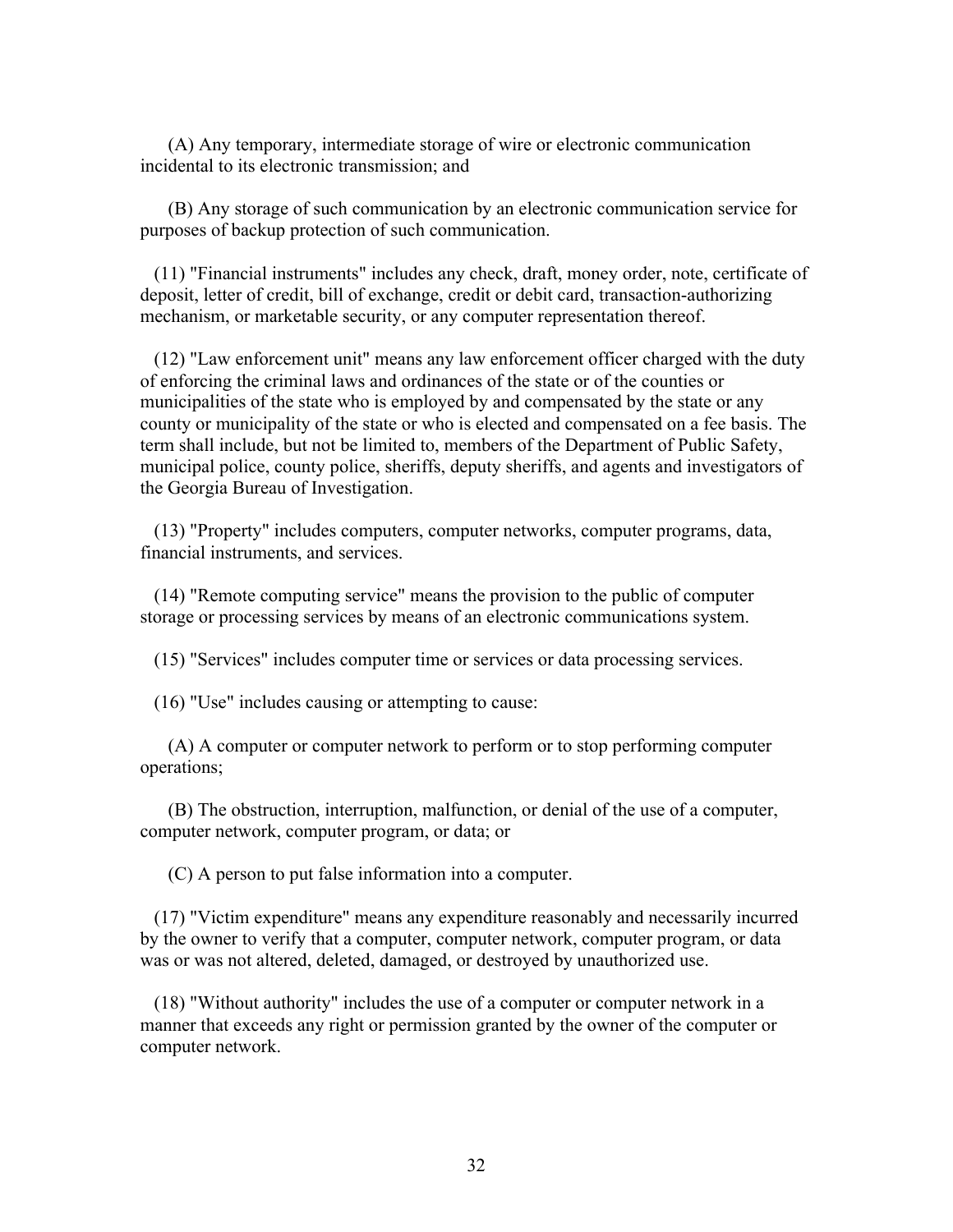# **HAWAII**

## **HAW. REV. STAT. ANN. § 711-1106 (2011). HARASSMENT**

(1) A person commits the offense of harassment if, with intent to harass, annoy, or alarm any other person, that person:

 (a) Strikes, shoves, kicks, or otherwise touches another person in an offensive manner or subjects the other person to offensive physical contact;

 (b) Insults, taunts, or challenges another person in a manner likely to provoke an immediate violent response or that would cause the other person to reasonably believe that the actor intends to cause bodily injury to the recipient or another or damage to the property of the recipient or another;

 (c) Repeatedly makes telephone calls, facsimile transmissions, or any form of electronic communication as defined in section 711-1111(2), including electronic mail transmissions, without purpose of legitimate communication;

 (d) Repeatedly makes a communication anonymously or at an extremely inconvenient hour;

 (e) Repeatedly makes communications, after being advised by the person to whom the communication is directed that further communication is unwelcome; or

 (f) Makes a communication using offensively coarse language that would cause the recipient to reasonably believe that the actor intends to cause bodily injury to the recipient or another or damage to the property of the recipient or another.

(2) Harassment is a petty misdemeanor.

## **HAW. REV. STAT. ANN. § 711-1106.4 (2011). AGGRAVATED HARASSMENT BY STALKING**

(1) A person commits the offense of aggravated harassment by stalking if that person commits the offense of harassment by stalking as provided in section 711-1106.5 and has been convicted previously of harassment by stalking under section 711-1106.5 within five years of the instant offense.

(2) Aggravated harassment by stalking is a class C felony.

#### **HAW. REV. STAT. ANN. § 711-1106.5 (2011). HARASSMENT BY STALKING**

(1) A person commits the offense of harassment by stalking if, with intent to harass, annoy, or alarm another person, or in reckless disregard of the risk thereof, that person engages in a course of conduct involving pursuit, surveillance, or non-consensual contact upon the other person on more than one occasion without legitimate purpose.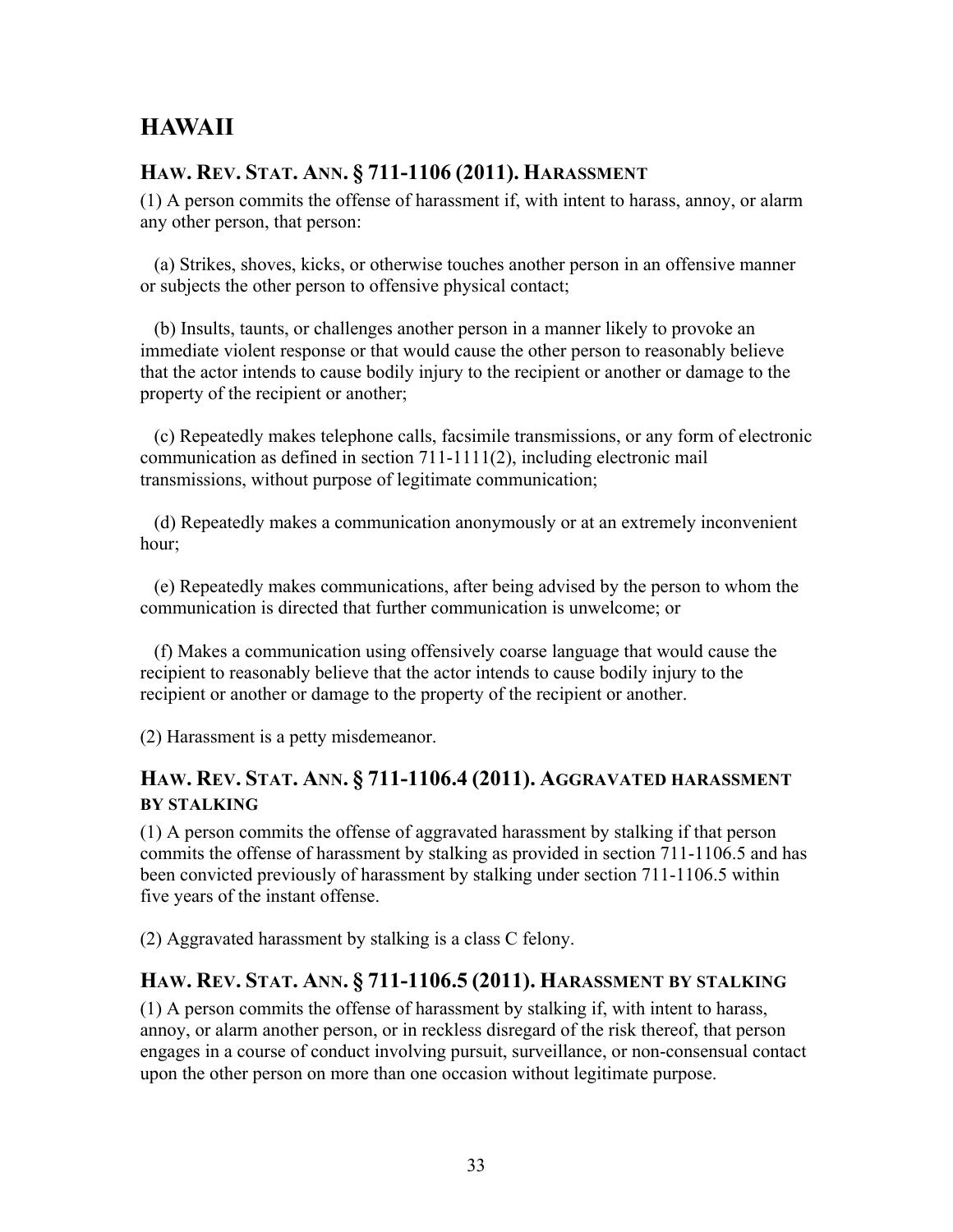(2) A person convicted under this section may be required to undergo a counseling program as ordered by the court.

(3) For purposes of this section, "nonconsensual contact" means any contact that occurs without that individual's consent or in disregard of that person's express desire that the contact be avoided or discontinued. Nonconsensual contact includes direct personal visual or oral contact and contact via telephone, facsimile, or any form of electronic communication, as defined in section 711-1111(2), including electronic mail transmission.

(4) Harassment by stalking is a misdemeanor.

## **HAW. REV. STAT. ANN. § 711-1106.6 (2011). HARASSMENT BY IMPERSONATION**

(1) A person commits the offense of harassment by impersonation if that person poses as another person, without the express authorization of that person, and makes or causes to be made, either directly or indirectly, a transmission of any personal information of the person to another by any oral statement, any written statement, or any statement conveyed by any electronic means, with the intent to harass, annoy, or alarm any person.

(2) Harassment by impersonation is a misdemeanor.

(3) For the purposes of this section:

 "Personal information" means information associated with an actual person that is a name, an address, a telephone number, or an electronic mail address.

 "Pose" means to falsely represent oneself, directly or indirectly, as another person or persons.

## **HAW. REV. STAT. ANN. § 711-1111 (2011). VIOLATION OF PRIVACY IN THE SECOND DEGREE**

(1) A person commits the offense of violation of privacy in the second degree if, except in the execution of a public duty or as authorized by law, the person intentionally:

 (a) Trespasses on property for the purpose of subjecting anyone to eavesdropping or other surveillance in a private place;

 (b) Peers or peeps into a window or other opening of a dwelling or other structure adapted for sojourn or overnight accommodations for the purpose of spying on the occupant thereof or invading the privacy of another person with a lewd or unlawful purpose, under circumstances in which a reasonable person in the dwelling or other structure would not expect to be observed;

(c) Trespasses on property for the sexual gratification of the actor;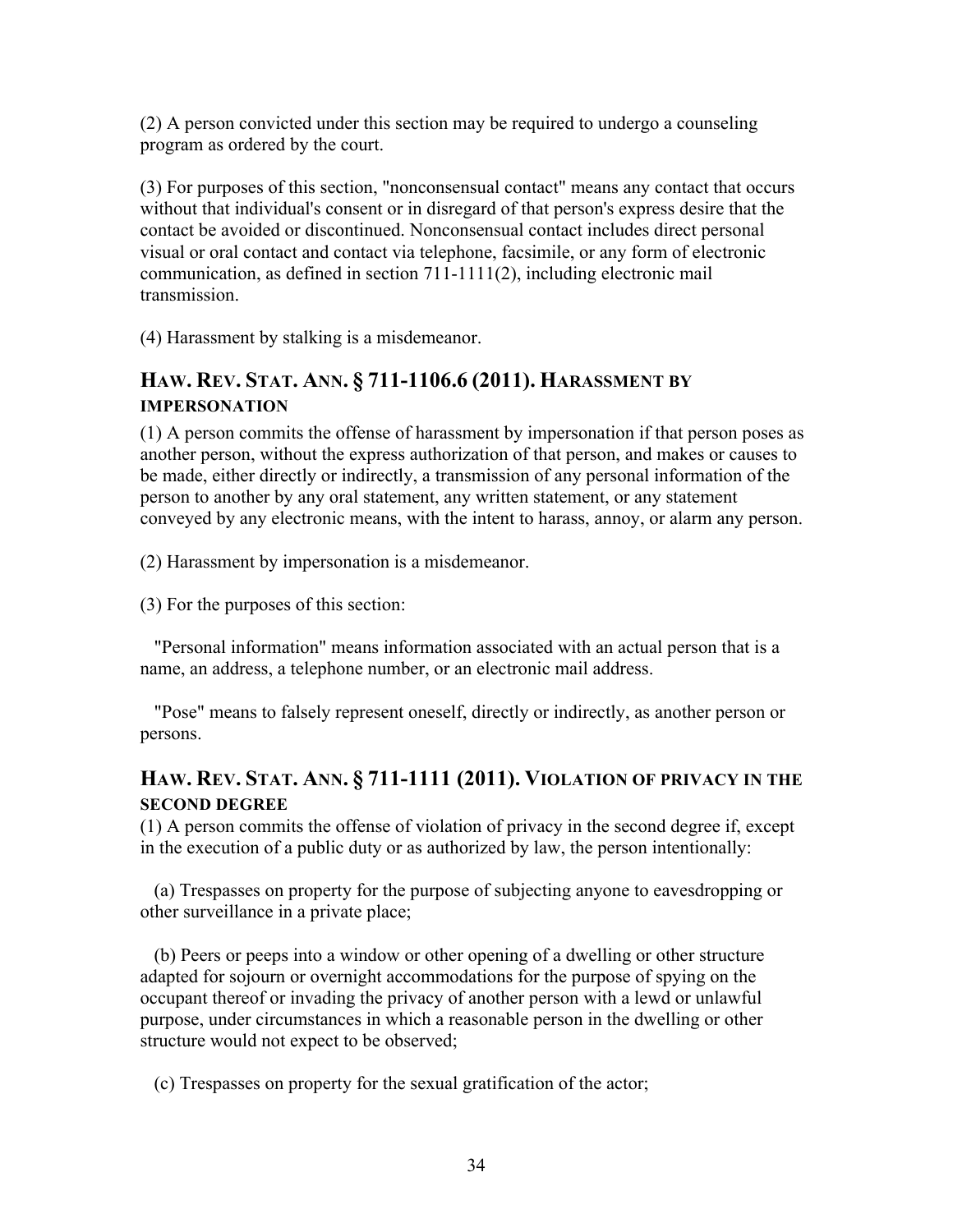(d) Installs or uses, or both, in any private place, without consent of the person or persons entitled to privacy therein, any means or device for observing, recording, amplifying, or broadcasting sounds or events in that place, including another person in a stage of undress or sexual activity;

 (e) Installs or uses outside a private place any device for hearing, recording, amplifying, or broadcasting sounds originating in that place which would not ordinarily be audible or comprehensible outside, without the consent of the person or persons entitled to privacy therein;

 (f) Covertly records or broadcasts an image of another person's intimate area underneath clothing, by use of any device, and that image is taken while that person is in a public place and without that person's consent;

 (g) Intercepts, without the consent of the sender or receiver, a message or photographic image by telephone, telegraph, letter, electronic transmission, or other means of communicating privately; but this paragraph does not apply to:

 (i) Overhearing of messages through a regularly installed instrument on a telephone party line or an extension; or

 (ii) Interception by the telephone company, electronic mail account provider, or telephone or electronic mail subscriber incident to enforcement of regulations limiting use of the facilities or incident to other operation and use;

 (h) Divulges, without the consent of the sender or the receiver, the existence or contents of any message or photographic image by telephone, telegraph, letter, electronic transmission, or other means of communicating privately, if the accused knows that the message or photographic image was unlawfully intercepted or if the accused learned of the message or photographic image in the course of employment with an agency engaged in transmitting it; or

 (i) Knowingly possesses materials created under circumstances prohibited in section 711-1110.9.

(2) This section shall not apply to any dissemination, distribution, or transfer of images subject to this section by an electronic communication service provider or remote storage service in the ordinary course of its business. For the purpose of this subsection:

 "Electronic communication" means any transfer of signs, signals, writing, images, sounds, data, or intelligence of any nature transmitted in whole or part by a wire, radio, electromagnetic, photoelectronic, or photo-optical system.

 "Electronic communication service provider" means any person engaged in the offering or sale of electronic communication services to the public.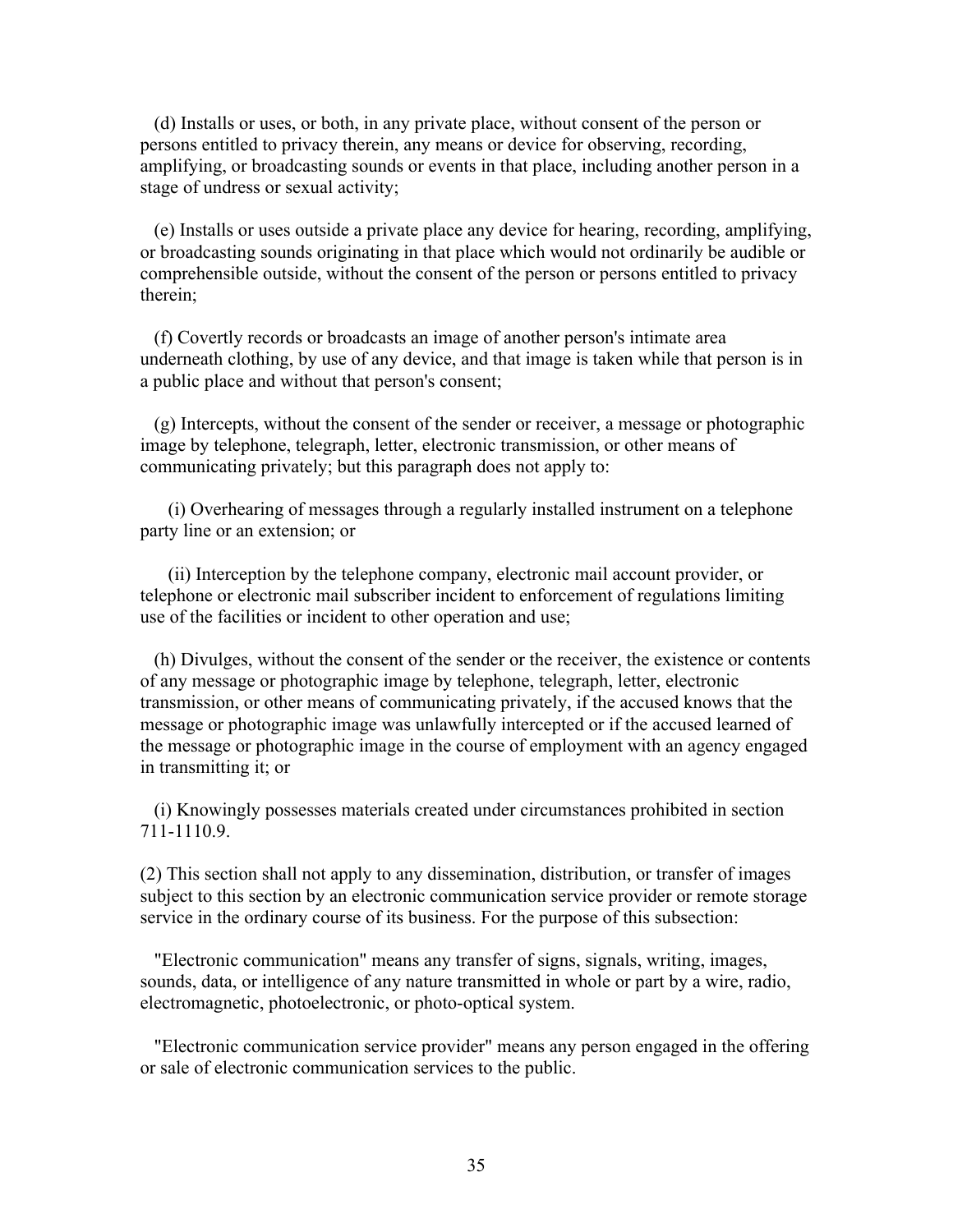"Remote storage service" means the provision to the public of computer storage or processing services by means of an electronic communication system.

 "Electronic communication system" means any wire, radio, electromagnetic, photooptical, or photoelectronic facilities for the transmission of wire or electronic communications, and any computer facilities or related electronic equipment for the electronic storage of such communications, including e-mail, web hosting, multimedia messaging services, and remote storage services offered by an electronic communication service provider.

(3) For the purposes of this section:

 "Intimate areas" means any portion of a person's underwear, pubic area, anus, buttocks, vulva, genitals, or female breast.

 "Intimate areas underneath clothing" does not include intimate areas visible through a person's clothing or intimate areas exposed in public.

 "Public place" means an area generally open to the public, regardless of whether it is privately owned, and includes but is not limited to streets, sidewalks, bridges, alleys, plazas, parks, driveways, parking lots, buses, tunnels, buildings, stores, and restaurants.

(4) Violation of privacy in the second degree is a misdemeanor. In addition to any penalties the court may impose, the court may order the destruction of any recording made in violation of this section.

## **THE FOLLOWING BILL HAS NOT BEEN ENACTED AND IS CURRENTLY NOT THE LAW OF HAWAII. H.R. 618, 26TH LEG., REG. SESS. (HAW. 2011). COMPUTERS; ONLINE HARASSMENT; AGGRAVATED ONLINE HARASSMENT; HARASSMENT BY IMPERSONATION**

*Bill Status: Passed House – Senate Committee on Economic Development and Taxation Deferred Measure on 03/21/2011*

A BILL FOR AN ACT

RELATING TO OFFENSES AGAINST PUBLIC ORDER.

BE IT ENACTED BY THE LEGISLATURE OF THE STATE OF HAWAII:

SECTION 1. Section 711, Hawaii Revised Statutes, is amended by adding two new sections to be appropriately designated and to read as follows:

"**§711-A Aggravated harassment by online impersonation. (1) A person commits the offense of aggravated harassment by online harassment if that person commits the offense of harassment by online impersonation as provided in section 711-B and has been convicted of harassment by online impersonation under section 711-B within five years preceding the instant offense.**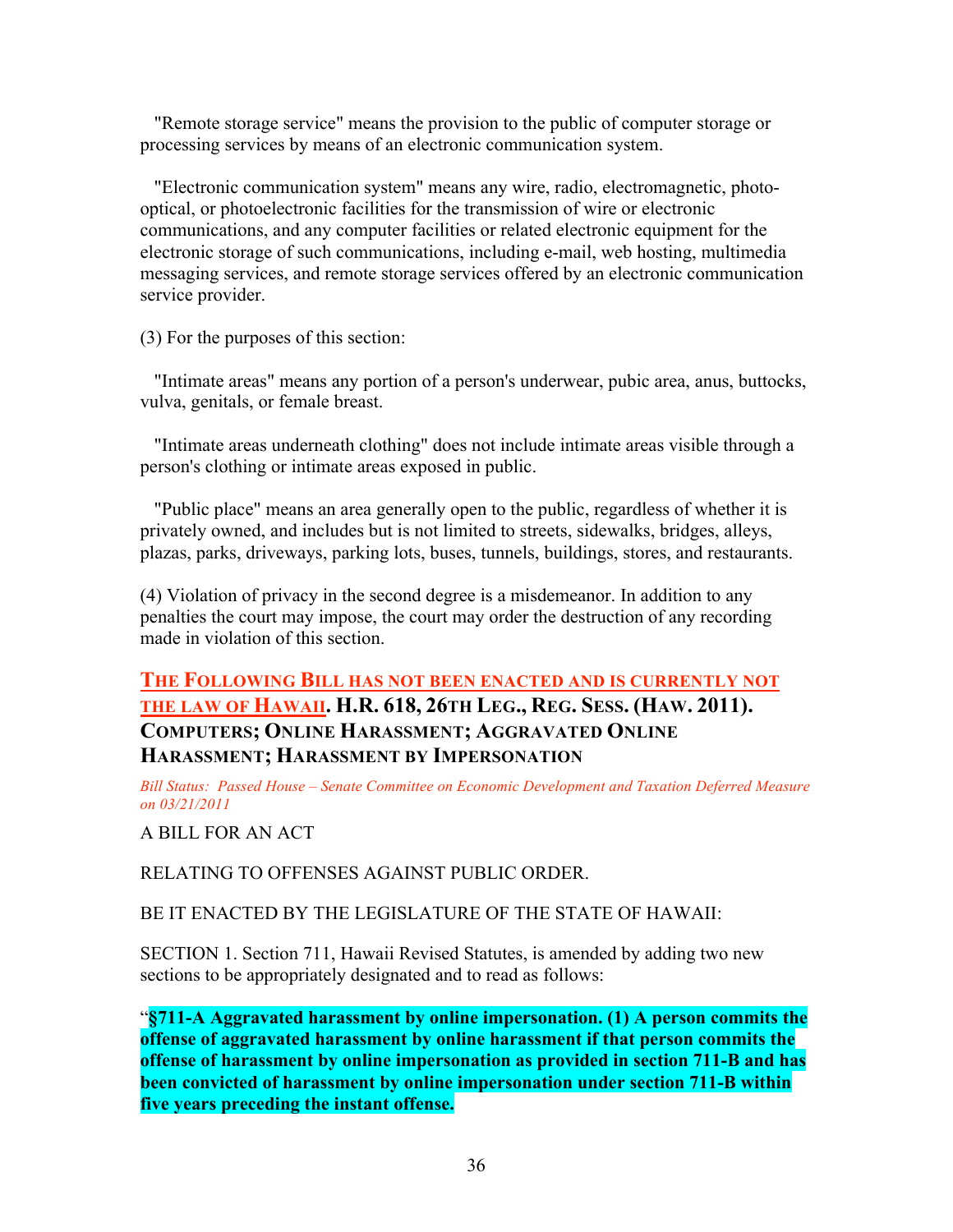**(2) Aggravated harassment by online impersonation is a class C felony.**

**§711-B Harassment by online impersonation. (1) A person commits the offense of harassment by online impersonation if that person uses the name or persona of another person to create a web page on or to post one or more messages on a commercial social networking site:**

**(a) Without obtaining the other person's consent; and**

**(b) With the intent to harm, defraud, intimidate, or threaten any person. For purposes of this subsection, "harm" shall have the same meaning as in section 710- 1000.**

**(2) Harassment by online impersonation is a misdemeanor.**

**(3) It shall be a defense to prosecution under this section that the actor is any of the following entities or that the actor's conduct consists solely of action taken as an employee of any of the following entities:**

**(a) A commercial social networking site;**

**(b) An internet service provider;**

**(c) A telecommunications provider;**

**(d) A cable operator, as defined by section 440G-3; or**

**(e) An interactive computer service, as defined by Title 47 United States Code, Section 230.**

**(4) For the purposes of this section, "commercial social networking site" means any business, organization, or other similar entity operating a website that permits persons to become registered users for the purpose of establishing personal relationships with other users through direct or real-time communication with other users or the creation of web pages or profiles available to the public or to other users. The term does not include an electronic mail program or a message board program.**"

SECTION 2. Section 711-1106.6, Hawaii Revised Statutes, is amended to read as follows:

"[§711-1106.6] Harassment by impersonation. (1) A person commits the offense of harassment by impersonation if that person poses as another person, without the express authorization of that **the other** person, and makes or causes to be made, either directly or indirectly, a transmission of any personal information of the **other** person to another by any oral statement, any written statement, or any statement conveyed by any electronic means, with the intent to harass, annoy, or alarm any person.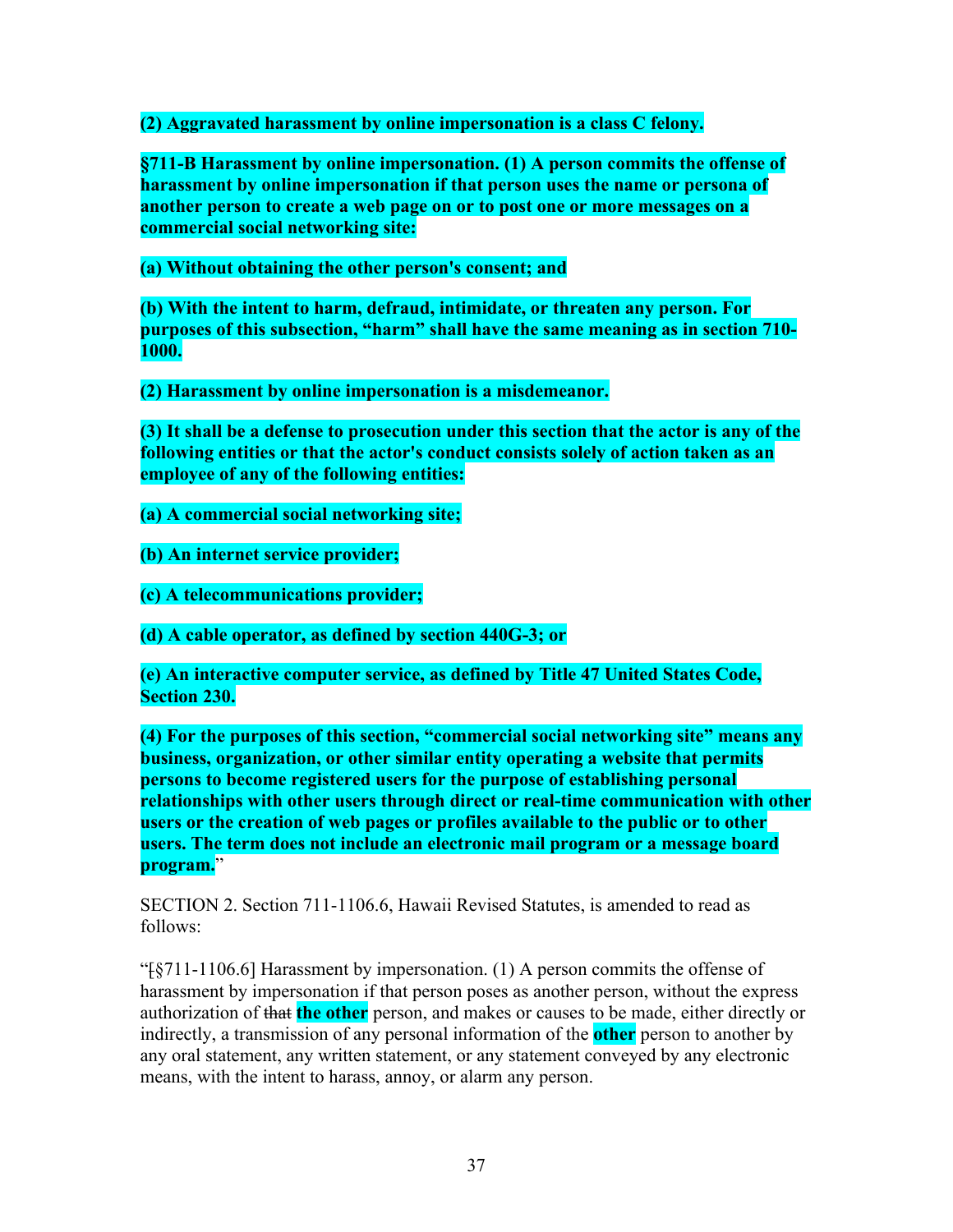(2) Harassment by impersonation is a misdemeanor.**; provided that, if the offense is committed with the intent to solicit a response by emergency services personnel, then the offense is a class C felony.**

(3) For the purposes of this section:

"Personal information" means information associated with an actual person that is a name, an address, **a domain address,** a telephone number, or an electronic mail address.

"Pose" means to falsely represent oneself, directly or indirectly, as another person or persons."

SECTION 3. This Act does not affect rights and duties that matured, penalties that were incurred, and proceedings that were begun before its effective date.

SECTION 4. In codifying the new sections added by section 1 of this Act, the revisor of statutes shall substitute appropriate section numbers for the letters used in designating the new sections in this Act.

SECTION 5. Statutory material to be repealed is bracketed and stricken.

New statutory material is underscored.

SECTION 6. This Act shall take effect on January 7, 2059.

### **THE FOLLOWING BILL HAS NOT BEEN ENACTED AND IS CURRENTLY NOT THE LAW OF HAWAII. S. 237, 26TH LEG., REG. SESS. (HAW. 2011). RELATING TO CYBERBULLYING**

*Bill Status: Passed Second Reading - In Senate Committee on Judiciary and Labor as of 02/15/2011*

A BILL FOR AN ACT

RELATING TO CYBERBULLYING.

BE IT ENACTED BY THE LEGISLATURE OF THE STATE OF HAWAII:

SECTION 1. The legislature finds that across the country, states are grappling with escalating instances of cyberbullying and their often tragic results. Currently, twenty-five states have passed laws against cyberbullying, and most states direct local school districts on how to deal with cyberbullying 'l ranging from training personnel to disciplining students.

The department of education and board of education have both rules and policies governing cyberbullying. As recently as the September 28, 2010, meeting of the board of education, members reviewed how the department addresses cyberbullying, and what might be done to provide greater protection for students.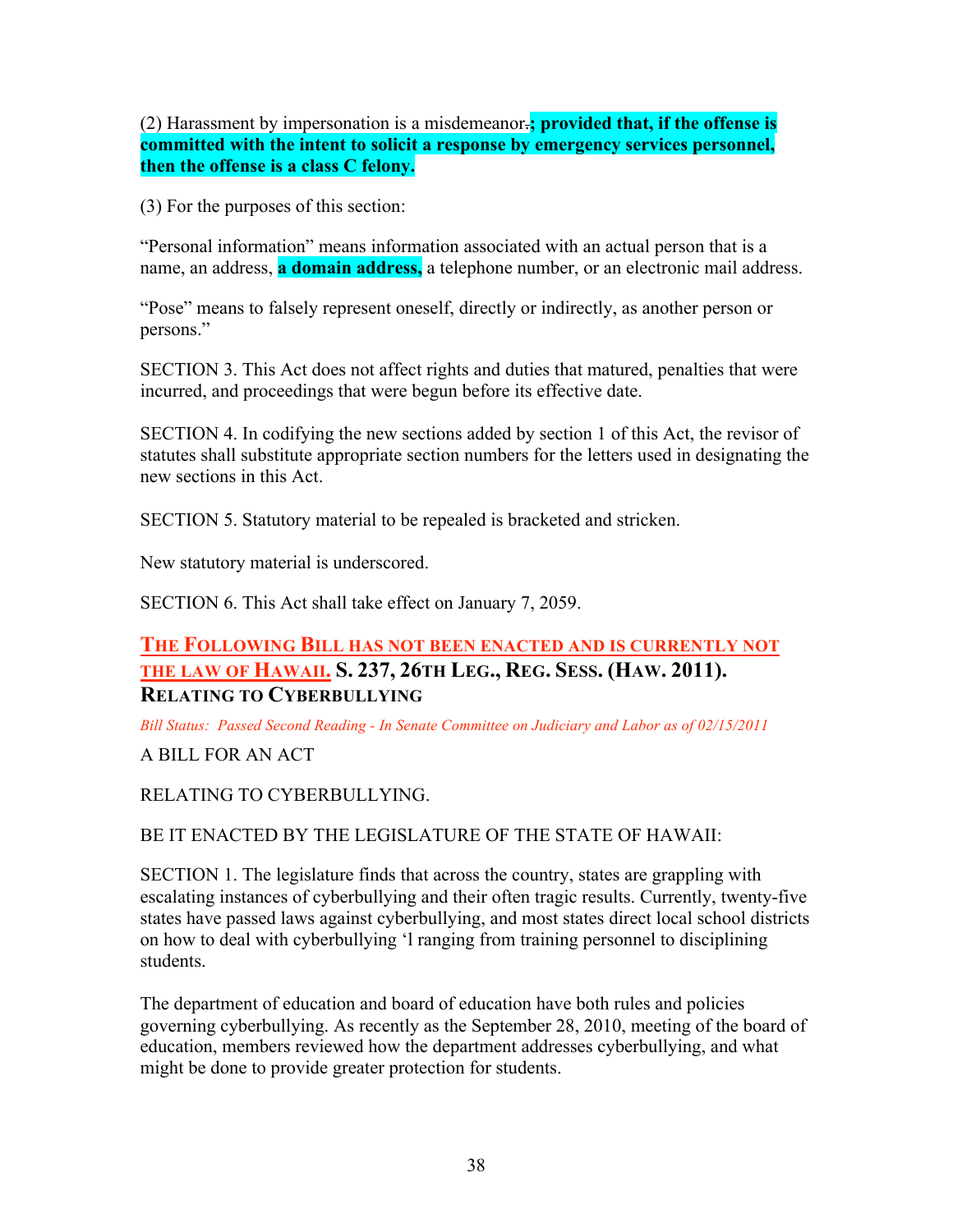The legislature further finds that currently, the department refers cyberbullying issues to the police. The police, however, are hampered in their response because there is no clear penalty for cyberbullying.

The purpose of this Act is to provide greater protection for victims of cyberbullying by expanding the types of electronic communication applicable to the current law relating to violation of privacy in the second degree.

SECTION 2. Section 711-1111, Hawaii Revised Statutes, is amended by amending subsection (2) to read as follows:

"(2) This section shall not apply to any dissemination, distribution, or transfer of images subject to this section by an electronic communication service provider or remote storage service in the ordinary course of its business. For the purpose of this subsection:

"Electronic communication" means any transfer of signs, signals, writing, images, sounds, data, or intelligence of any nature transmitted in whole or part by a wire, radio, electromagnetic, photoelectronic, or photo-optical system.**, including the Internet, cell phone, personal digital assistance device, or any wireless hand-held device.**

"Electronic communication service" means any service that provides to users thereof the ability to send or receive wire or electronic communications.

"Electronic communication service provider" means any person engaged in the offering or sale of electronic communication services to the public.

"Electronic communication system" means any wire, radio, electromagnetic, photooptical, or photoelectronic facilities for the transmission of wire or electronic communications, and any computer facilities or related electronic equipment for the electronic storage of such communications, including e-mail, web hosting, multimedia messaging services, and remote storage services offered by an electronic communication service provider.

"Remote storage service" means the provision to the public of computer storage or processing services by means of an electronic communication system."

SECTION 3. The provisions of this Act shall be liberally construed to give effect to the purposes thereof.

SECTION 4. Nothing in this Act is intended to interfere with the First Amendment rights of free speech and expression of any person affected.

SECTION 5. This Act does not affect rights and duties that matured, penalties that were incurred, and proceedings that were begun before its effective date.

SECTION 6. If any provision of this Act, or the application thereof to any person or circumstance is held invalid, the invalidity does not affect other provisions or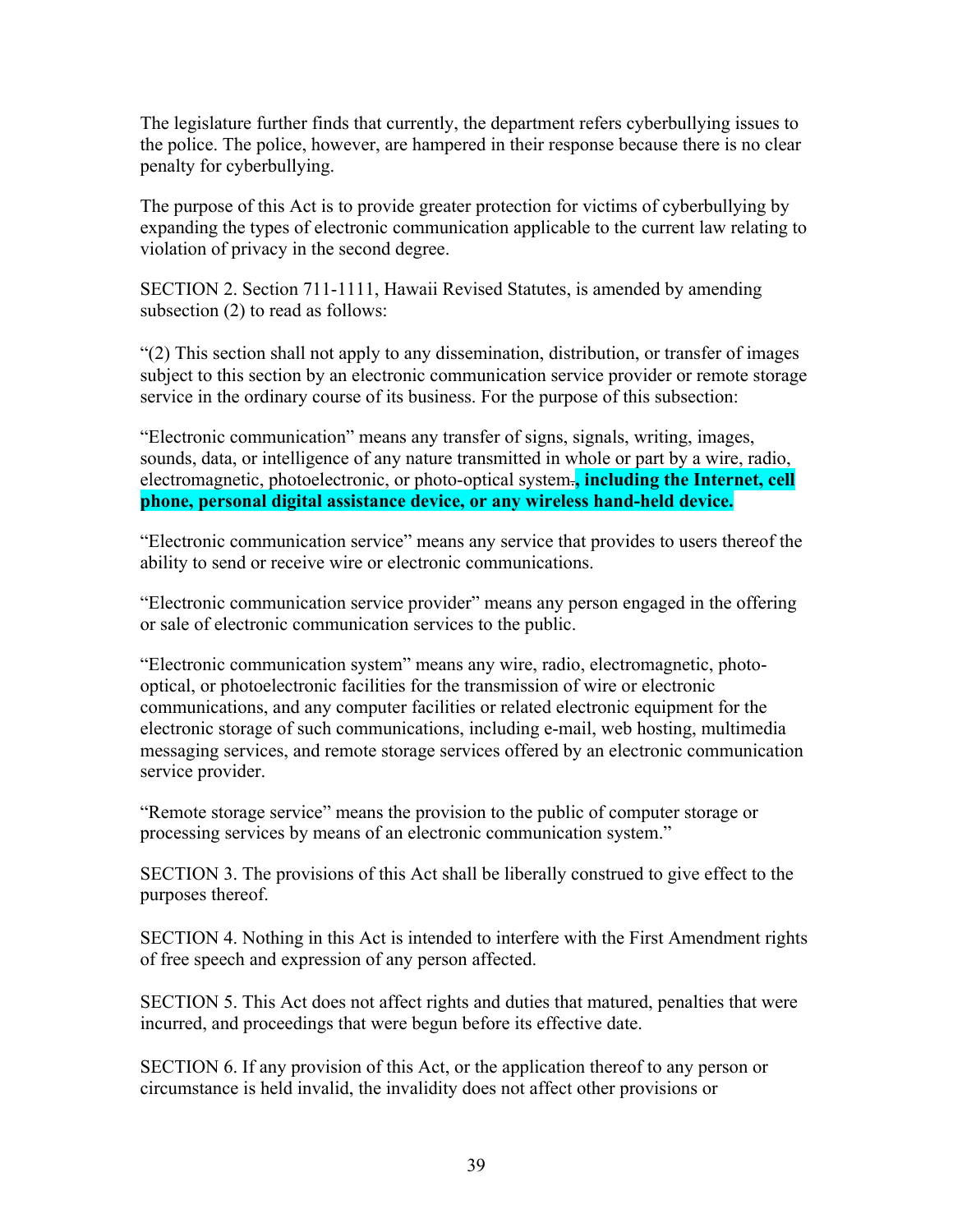applications of the Act, which can be given effect without the invalid provision or application, and to this end the provisions of this Act are severable.

SECTION 7. Statutory material to be repealed is bracketed and stricken. New statutory material is underscored.

SECTION 8. This Act shall take effect upon its approval.

## **IDAHO**

**IDAHO CODE ANN. § 18-7905 (2011). STALKING IN THE FIRST DEGREE** (1) A person commits the crime of stalking in the first degree if the person violates section 18-7906, Idaho Code, and:

 (a) The actions constituting the offense are in violation of a temporary restraining order, protection order, no contact order or injunction, or any combination thereof; or

 (b) The actions constituting the offense are in violation of a condition of probation or parole; or

(c) The victim is under the age of sixteen (16) years; or

 (d) At any time during the course of conduct constituting the offense, the defendant possessed a deadly weapon or instrument; or

 (e) The defendant has been previously convicted of a crime under this section or section 18-7906, Idaho Code, or a substantially conforming foreign criminal violation within seven (7) years, notwithstanding the form of the judgment or withheld judgment; or

 (f) The defendant has been previously convicted of a crime, or an attempt, solicitation or conspiracy to commit a crime, involving the same victim as the present offense under any of the following provisions of Idaho Code or a substantially conforming foreign criminal violation within seven (7) years, notwithstanding the form of the judgment or withheld judgment:

(i) Chapter 9, title 18;

(ii) Chapter 15, title 18;

(iii) Chapter 61, title 18;

(iv) Section 18-4014 (administering poison with intent to kill);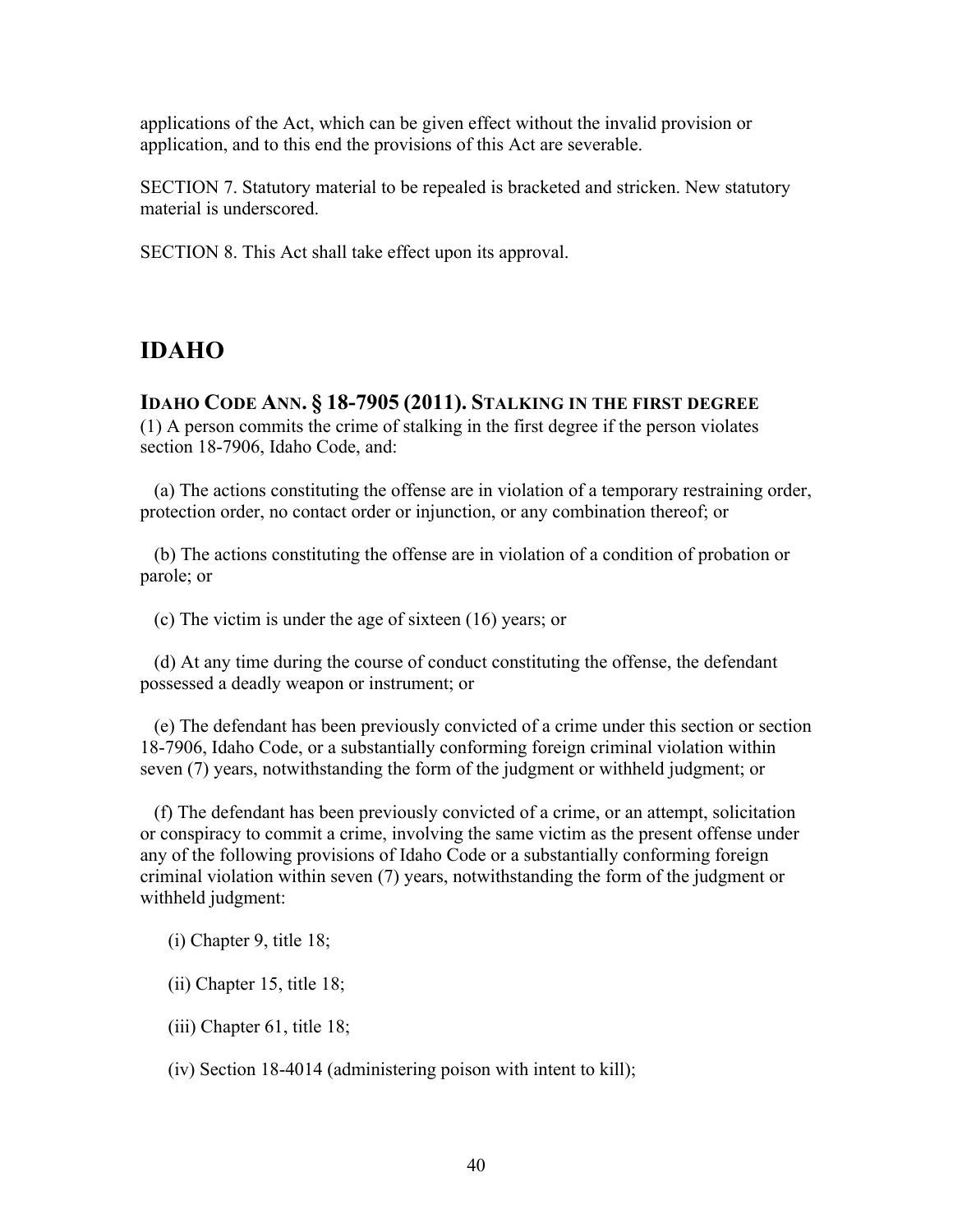- (v) Section 18-4015 (assault with intent to murder);
- (vi) Section 18-4501 (kidnapping);
- (vii) Section 18-5501 (poisoning);

(viii) Section 18-6608 (forcible sexual penetration by use of foreign object);

- (ix) Section 18-7902 (malicious harassment); or
- (x) Section 18-8103 (act of terrorism).

(2) In this section, "course of conduct" and "victim" have the meanings given in section 18-7906(2), Idaho Code.

(3) For the purpose of this section, a "substantially conforming foreign criminal violation" exists when a person has pled guilty to or has been found guilty of a violation of any federal law or law of another state, or any valid county, city, or town ordinance of another state substantially conforming to the provisions of this section or section 18- 7906, Idaho Code. The determination of whether a foreign criminal violation is substantially conforming is a question of law to be determined by the court.

(4) Stalking in the first degree is a felony punishable by a fine not exceeding ten thousand dollars (\$ 10,000) or imprisonment in the state prison for not less than one (1) year nor more than five (5) years, or by both such fine and imprisonment.

#### **IDAHO CODE ANN. § 18-7906 (2011). STALKING IN THE SECOND DEGREE**

(1) A person commits the crime of stalking in the second degree if the person knowingly and maliciously:

 (a) Engages in a course of conduct that seriously alarms, annoys or harasses the victim and is such as would cause a reasonable person substantial emotional distress; or

 (b) Engages in a course of conduct such as would cause a reasonable person to be in fear of death or physical injury, or in fear of the death or physical injury of a family or household member.

(2) As used in this section:

 (a) "Course of conduct" means repeated acts of nonconsensual contact involving the victim or a family or household member of the victim, provided however, that constitutionally protected activity is not included within the meaning of this definition.

(b) "Family or household member" means:

(i) A spouse or former spouse of the victim, a person who has a child in common with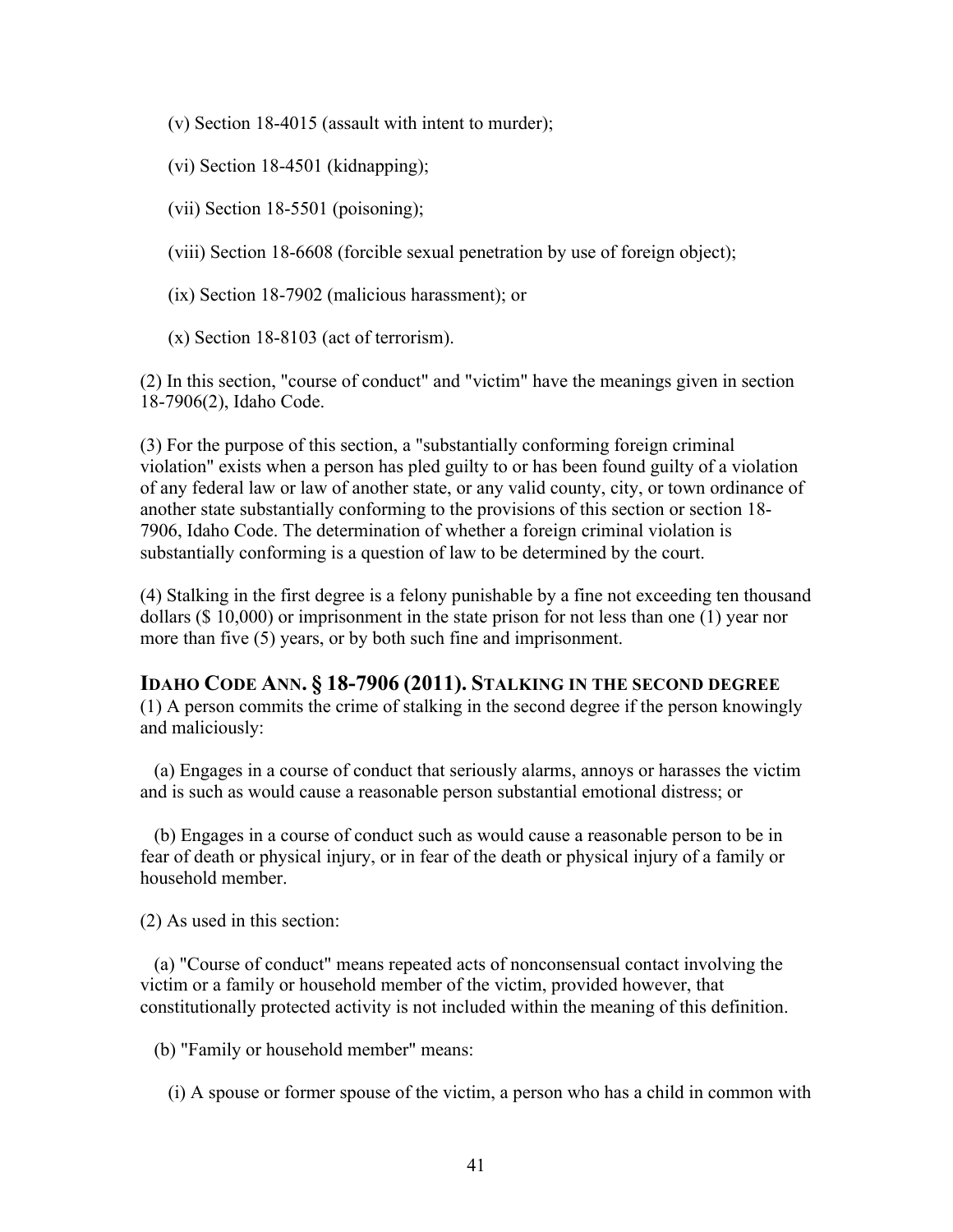the victim regardless of whether they have been married, a person with whom the victim is cohabiting whether or not they have married or have held themselves out to be husband or wife, and persons related to the victim by blood, adoption or marriage; or

 (ii) A person with whom the victim is or has been in a dating relationship, as defined in section 39-6303, Idaho Code; or

(iii) A person living in the same residence as the victim.

 (c) "Nonconsensual contact" means any contact with the victim that is initiated or continued without the victim's consent, that is beyond the scope of the consent provided by the victim, or that is in disregard of the victim's expressed desire that the contact be avoided or discontinued. "Nonconsensual contact" includes, but is not limited to:

 (i) Following the victim or maintaining surveillance, including by electronic means, on the victim;

(ii) Contacting the victim in a public place or on private property;

(iii) Appearing at the workplace or residence of the victim;

(iv) Entering onto or remaining on property owned, leased or occupied by the victim;

 (v) Contacting the victim by telephone or causing the victim's telephone to ring repeatedly or continuously regardless of whether a conversation ensues;

(vi) Sending mail or electronic communications to the victim; or

 (vii) Placing an object on, or delivering an object to, property owned, leased or occupied by the victim.

(d) "Victim" means a person who is the target of a course of conduct.

(3) Stalking in the second degree is punishable by imprisonment in the county jail for not more than one (1) year or by a fine of not more than one thousand dollars (\$ 1,000), or by both such fine and imprisonment.

#### **IDAHO CODE ANN. § 18-917A (2011). STUDENT HARASSMENT -- INTIMIDATION -- BULLYING**

(1) No student shall intentionally commit, or conspire to commit, an act of harassment, intimidation or bullying against another student.

(2) As used in this section, "harassment, intimidation or bullying" means any intentional gesture, or any intentional written, verbal or physical act or threat by a student that:

(a) A reasonable person under the circumstances should know will have the effect of: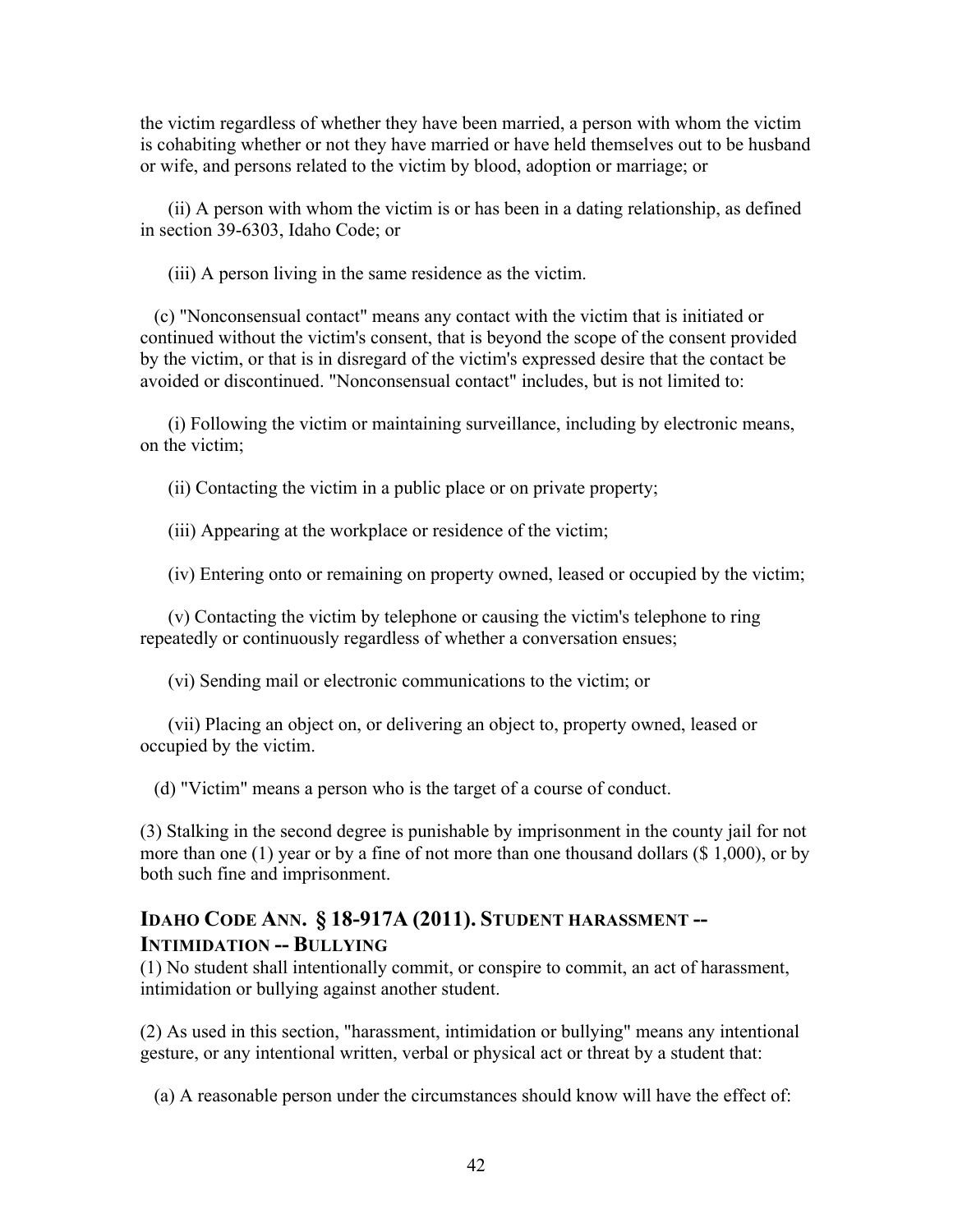#### (i) Harming a student; or

(ii) Damaging a student's property; or

(iii) Placing a student in reasonable fear of harm to his or her person; or

(iv) Placing a student in reasonable fear of damage to his or her property; or

 (b) Is sufficiently severe, persistent or pervasive that it creates an intimidating, threatening or abusive educational environment for a student.

An act of harassment, intimidation or bullying may also be committed through the use of a land line, car phone or wireless telephone or through the use of data or computer software that is accessed through a computer, computer system, or computer network.

(3) A student who personally violates any provision of this section may be guilty of an infraction.

### **THE FOLLOWING BILL HAS NOT BEEN ENACTED AND IS CURRENTLY NOT THE LAW OF IDAHO. S. 1105, 61ST LEG., 1ST REG. SESS. (IDAHO 2011). STUDENT HARASSMENT/INTIMID/BULLYING**

*Bill Status: Passed Senate – Awaiting Third Reading in House as of 03/24/2011*

Be It Enacted by the Legislature of the State of Idaho:

SECTION 1. That Section 18-917A, Idaho Code, be, and the same is hereby amended to read as follows:

18-917A. STUDENT HARASSMENT -- INTIMIDATION -- BULLYING. (1) No student **or minor present on school property or at school activities** shall intentionally commit, or conspire to commit, an act of harassment, intimidation or bullying against another student.

(2) As used in this section, "harassment, intimidation or bullying" means any intentional gesture, or any intentional written, verbal or physical act or threat by a student that:

(a) A reasonable person under the circumstances should know will have the effect of:

(i) Harming a student; or (ii) Damaging a student's property; or (iii) Placing a student in reasonable fear of harm to his or her person; or (iv) Placing a student in reasonable fear of damage to his or her property; or (b) Is sufficiently severe, persistent or pervasive that it creates an intimidating, threatening or abusive educational environment for a student.

An act of harassment, intimidation or bullying may also be committed through the use of a land line, car phone or wireless telephone or through the use of data or computer software that is accessed through a computer, computer system, or computer network.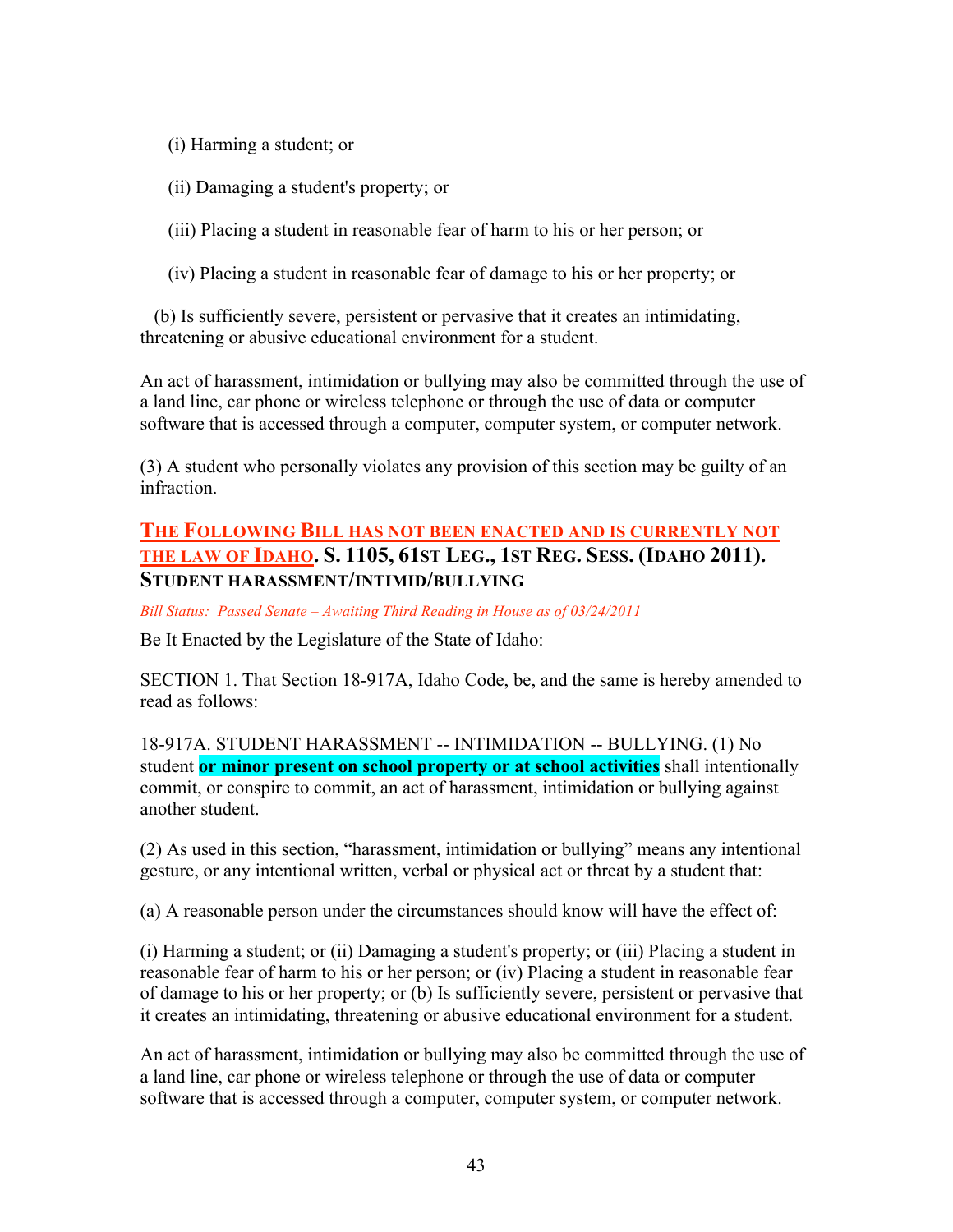(3) A student who personally violates **violation of** any provision of this section may **shall** be guilty of an infraction.

SECTION 2. That Chapter 16, Title 33, Idaho Code, be, and the same is hereby amended by the addition thereto of a **NEW SECTION**, to be known and designated as Section 33- 1626, Idaho Code, and to read as follows: 33-1626. REQUIREMENTS FOR HARASSMENT, INTIMIDATION AND BULLYING INFORMATION AND PROFESSIONAL DEVELOPMENT. (1) School districts and charter schools shall undertake all reasonable efforts to ensure that information on harassment, intimidation and bullying of students is disseminated annually to all school personnel, parents and students, including an affirmation that school personnel are authorized and expected to intervene or facilitate intervention on behalf of students facing harassment, intimidation or bullying.

(2) School districts and charter schools shall provide ongoing professional development to build skills of all school staff members to prevent, identify and respond to harassment, intimidation and bullying. The state board shall promulgate rules regarding the content of the professional development required by this subsection.

(3) District policies shall include a series of graduated consequences including, but not limited to, diversion, use of juvenile specialty courts, restorative practices, suspension and expulsion for any student who commits an act of bullying, intimidation, harassment, violence or threats of violence. Guidelines for such policies will be set forth in the rules of the state board.

(4) Annually school districts shall report bullying incidents to the state department of education in a format set forth in rule by the state board. District policy shall designate persons to whom bullying reports are to be made and a procedure for a teacher or other school employee, student, parent, guardian or other person to report or otherwise provide information on bullying activity.

# **ILLINOIS**

## **720 ILL. COMP. STAT. 5/12-7.5 (2011). CYBERSTALKING**

§ 12-7.5. Cyberstalking.

(a) A person commits cyberstalking when he or she engages in a course of conduct using electronic communication directed at a specific person, and he or she knows or should know that would cause a reasonable person to:

(1) fear for his or her safety or the safety of a third person; or

(2) suffer other emotional distress.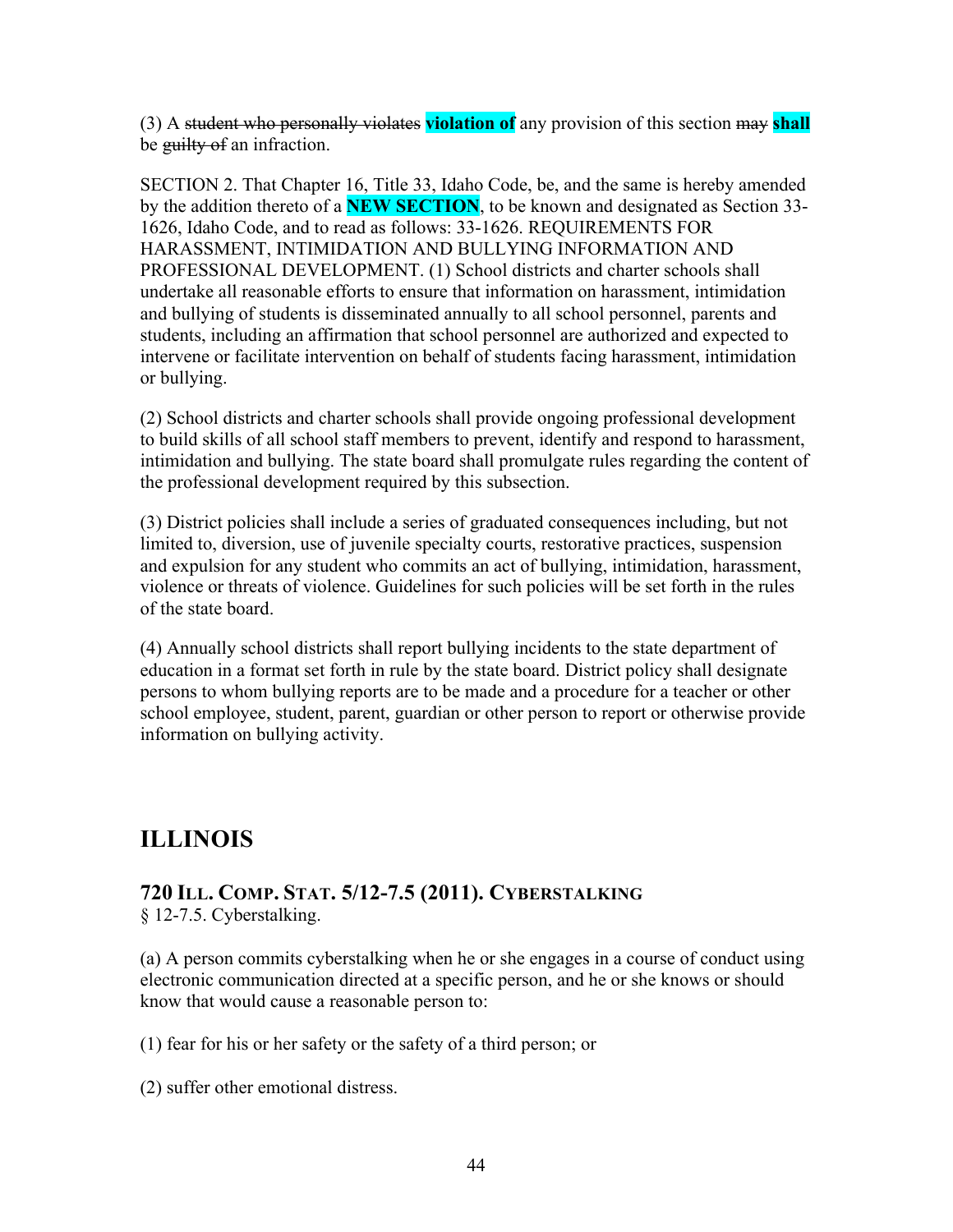(a-3) A person commits cyberstalking when he or she, knowingly and without lawful justification, on at least 2 separate occasions, harasses another person through the use of electronic communication and:

(1) at any time transmits a threat of immediate or future bodily harm, sexual assault, confinement, or restraint and the threat is directed towards that person or a family member of that person; or

(2) places that person or a family member of that person in reasonable apprehension of immediate or future bodily harm, sexual assault, confinement, or restraint; or

(3) at any time knowingly solicits the commission of an act by any person which would be a violation of this Code directed towards that person or a family member of that person.

(a-5) A person commits cyberstalking when he or she, knowingly and without lawful justification, creates and maintains an Internet website or webpage which is accessible to one or more third parties for a period of at least 24 hours, and which contains statements harassing another person and:

(1) which communicates a threat of immediate or future bodily harm, sexual assault, confinement, or restraint, where the threat is directed towards that person or a family member of that person, or

(2) which places that person or a family member of that person in reasonable apprehension of immediate or future bodily harm, sexual assault, confinement, or restraint, or

(3) which knowingly solicits the commission of an act by any person which would be a violation of this Code directed towards that person or a family member of that person.

(b) Sentence. Cyberstalking is a Class 4 felony; a second or subsequent conviction is a Class 3 felony.

(c) For purposes of this Section:

(1) "Course of conduct" means 2 or more acts, including but not limited to acts in which a defendant directly, indirectly, or through third parties, by any action, method, device, or means follows, monitors, observes, surveils, threatens, or communicates to or about, a person, engages in other non-consensual contact, or interferes with or damages a person's property or pet. The incarceration in a penal institution of a person who commits the course of conduct is not a bar to prosecution under this Section.

(2) "Electronic communication" means any transfer of signs, signals, writings, sounds, data, or intelligence of any nature transmitted in whole or in part by a wire, radio,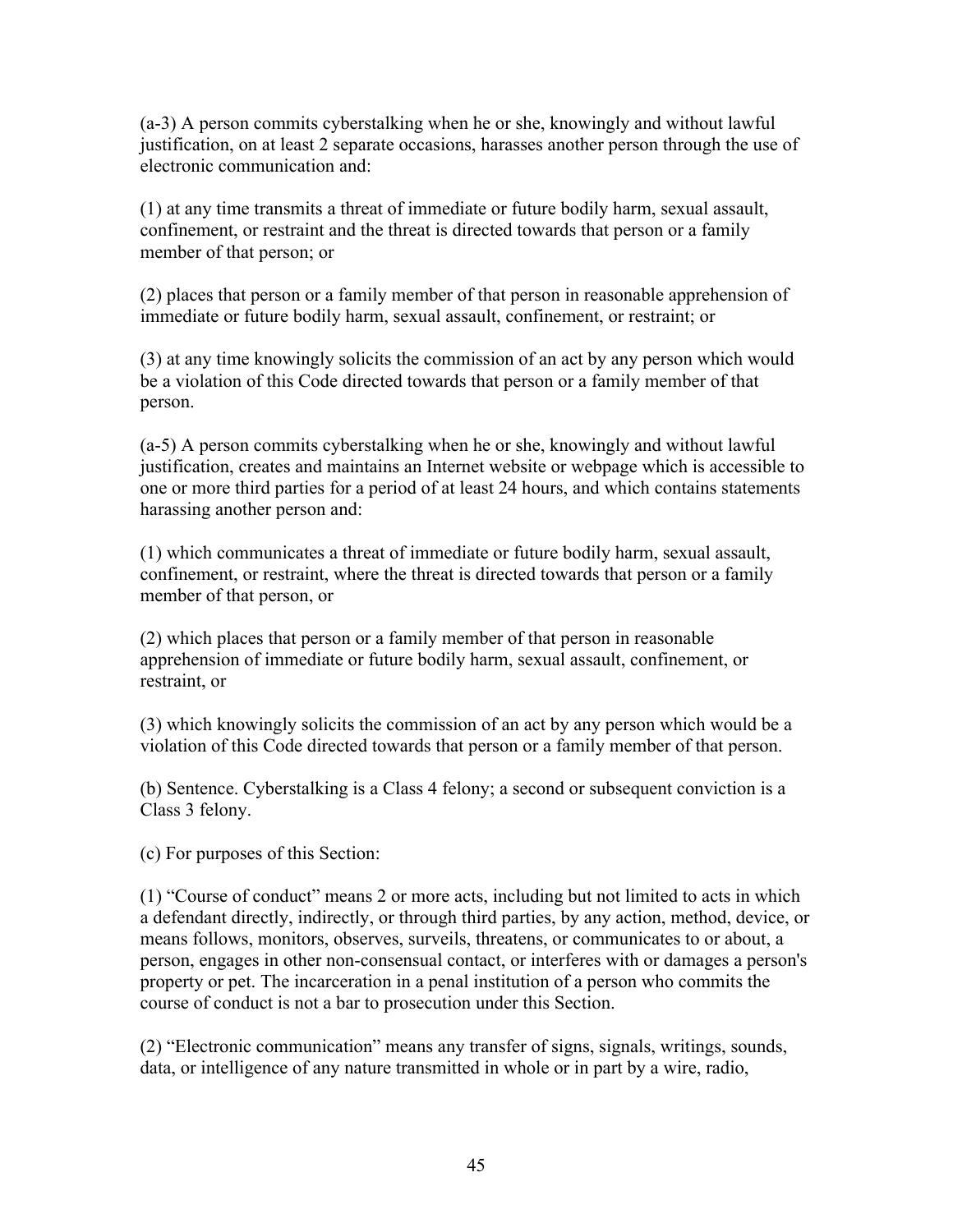electromagnetic, photoelectric, or photo-optical system. "Electronic communication" includes transmissions by a computer through the Internet to another computer.

(3) "Emotional distress" means significant mental suffering, anxiety or alarm.

(4) "Harass" means to engage in a knowing and willful course of conduct directed at a specific person that alarms, torments, or terrorizes that person.

(5) "Non-consensual contact" means any contact with the victim that is initiated or continued without the victim's consent, including but not limited to being in the physical presence of the victim; appearing within the sight of the victim; approaching or confronting the victim in a public place or on private property; appearing at the workplace or residence of the victim; entering onto or remaining on property owned, leased, or occupied by the victim; or placing an object on, or delivering an object to, property owned, leased, or occupied by the victim.

(6) "Reasonable person" means a person in the victim's circumstances, with the victim's knowledge of the defendant and the defendant's prior acts.

(7) "Third party" means any person other than the person violating these provisions and the person or persons towards whom the violator's actions are directed.

(d) Telecommunications carriers, commercial mobile service providers, and providers of information services, including, but not limited to, Internet service providers and hosting service providers, are not liable under this Section, except for willful and wanton misconduct, by virtue of the transmission, storage, or caching of electronic communications or messages of others or by virtue of the provision of other related telecommunications, commercial mobile services, or information services used by others in violation of this Section.

## **720 ILL. COMP. STAT. 135/1 (2011). TRANSMISSION OF OBSCENE MESSAGES PROHIBITED**

§ 1. Any person in this State who sends messages or uses language or terms which are obscene, lewd or immoral with the intent to offend by means of or while using a telephone or telegraph facilities, equipment or wires of any person, firm or corporation engaged in the transmission of news or messages between states or within the State of Illinois is guilty of a Class B misdemeanor. The use of language or terms which are obscene, lewd or immoral is prima facie evidence of the intent to offend.

## **720 ILL. COMP. STAT. 135/1-1 (2011). HARASSMENT BY TELEPHONE**

§ 1-1. Harassment by telephone. Harassment by telephone is use of telephone communication for any of the following purposes:

(1) Making any comment, request, suggestion or proposal which is obscene, lewd, lascivious, filthy or indecent with an intent to offend; or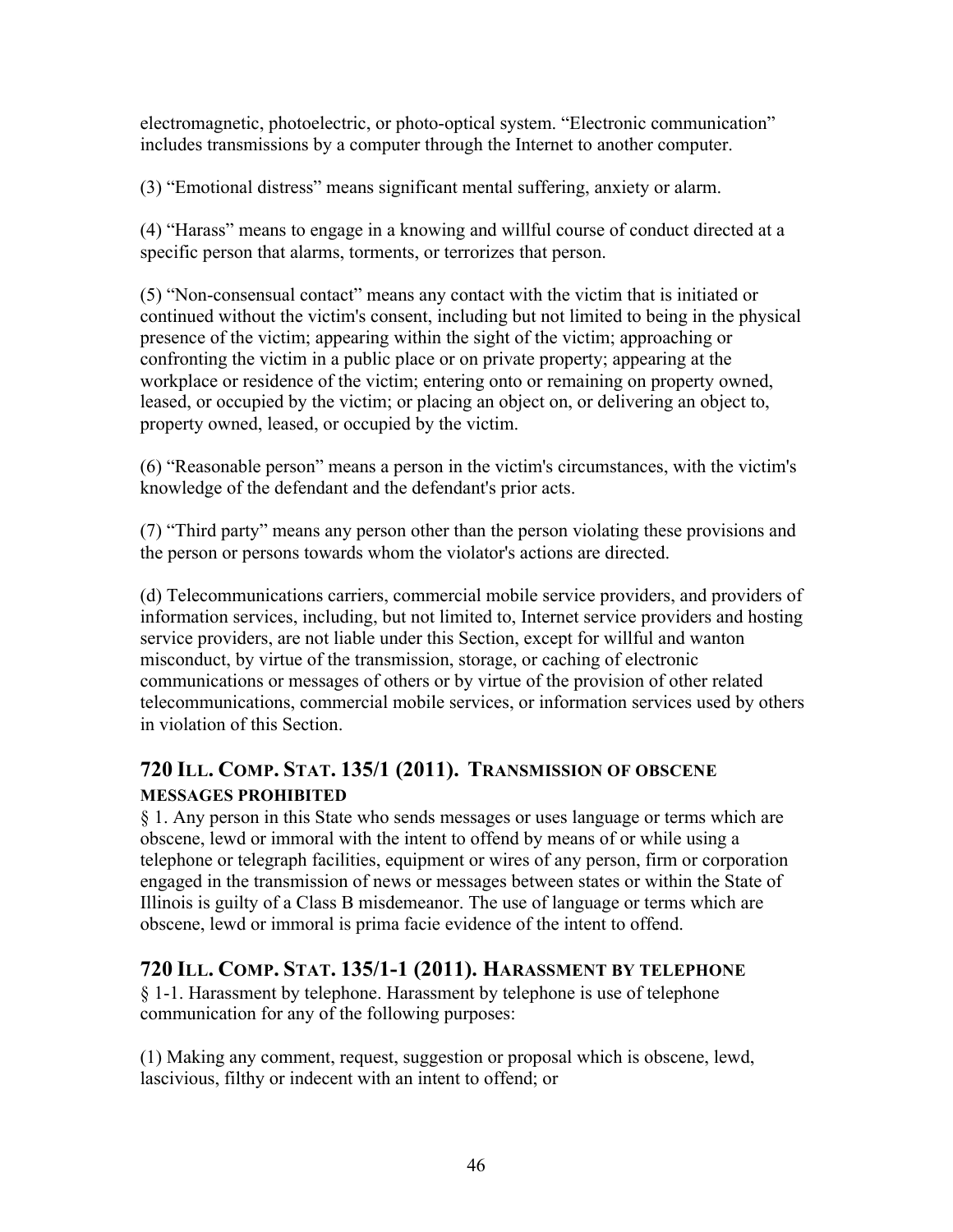(2) Making a telephone call, whether or not conversation ensues, with intent to abuse, threaten or harass any person at the called number; or

(3) Making or causing the telephone of another repeatedly to ring, with intent to harass any person at the called number; or

(4) Making repeated telephone calls, during which conversation ensues, solely to harass any person at the called number; or

(4.1) Making a telephone call or knowingly inducing a person to make a telephone call for the purpose of harassing another person who is under 13 years of age, regardless of whether the person under 13 years of age consents to the harassment, if the defendant is at least 16 years of age at the time of the commission of the offense; or

(5) Knowingly permitting any telephone under one's control to be used for any of the purposes mentioned herein.

Every telephone directory published for distribution to members of the general public shall contain a notice setting forth a summary of the provisions of this Section. Such notice shall be printed in type which is no smaller than any other type on the same page and shall be preceded by the word "WARNING". All telephone companies in this State shall cooperate with law enforcement agencies in using their facilities and personnel to detect and prevent violations of this Act.

## **720 ILL. COMP. STAT. 135/1-2 (2011). HARASSMENT THROUGH ELECTRONIC COMMUNICATIONS**

§ 1-2. Harassment through electronic communications.

(a) Harassment through electronic communications is the use of electronic communication for any of the following purposes:

(1) Making any comment, request, suggestion or proposal which is obscene with an intent to offend;

(2) Interrupting, with the intent to harass, the telephone service or the electronic communication service of any person;

(3) Transmitting to any person, with the intent to harass and regardless of whether the communication is read in its entirety or at all, any file, document, or other communication which prevents that person from using his or her telephone service or electronic communications device;

(3.1) Transmitting an electronic communication or knowingly inducing a person to transmit an electronic communication for the purpose of harassing another person who is under 13 years of age, regardless of whether the person under 13 years of age consents to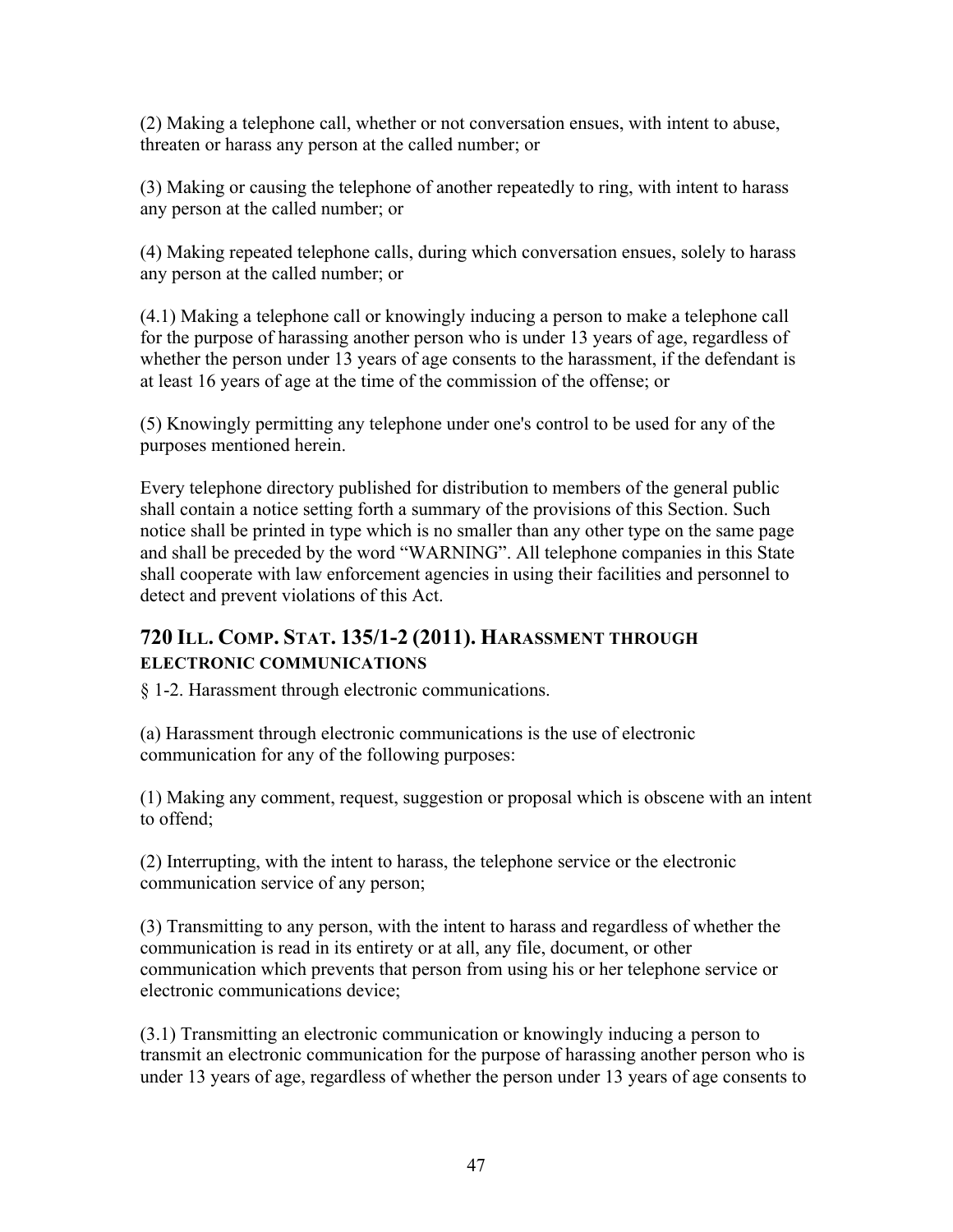the harassment, if the defendant is at least 16 years of age at the time of the commission of the offense;

(4) Threatening injury to the person or to the property of the person to whom an electronic communication is directed or to any of his or her family or household members; or

(5) Knowingly permitting any electronic communications device to be used for any of the purposes mentioned in this subsection (a).

(b) As used in this Act:

(1) "Electronic communication" means any transfer of signs, signals, writings, images, sounds, data or intelligence of any nature transmitted in whole or in part by a wire, radio, electromagnetic, photoelectric or photo-optical system. "Electronic communication" includes transmissions by a computer through the Internet to another computer.

(2) "Family or household member" includes spouses, former spouses, parents, children, stepchildren and other persons related by blood or by present or prior marriage, persons who share or formerly shared a common dwelling, persons who have or allegedly share a blood relationship through a child, persons who have or have had a dating or engagement relationship, and persons with disabilities and their personal assistants. For purposes of this Act, neither a casual acquaintanceship nor ordinary fraternization between 2 individuals in business or social contexts shall be deemed to constitute a dating relationship.

(c) Telecommunications carriers, commercial mobile service providers, and providers of information services, including, but not limited to, Internet service providers and hosting service providers, are not liable under this Section, except for willful and wanton misconduct, by virtue of the transmission, storage, or caching of electronic communications or messages of others or by virtue of the provision of other related telecommunications, commercial mobile services, or information services used by others in violation of this Section.

## **720 ILL. COMP. STAT. 135/2 (2011). SENTENCE**

#### § 2. Sentence.

(a) Except as provided in subsection (b), a person who violates any of the provisions of Section 1, 1-1, or 1-2 of this Act is guilty of a Class B misdemeanor. Except as provided in subsection (b), a second or subsequent violation of Section 1, 1-1, or 1-2 of this Act is a Class A misdemeanor, for which the court shall impose a minimum of 14 days in jail or, if public or community service is established in the county in which the offender was convicted, 240 hours of public or community service.

(b) In any of the following circumstances, a person who violates Section 1, 1-1, or 1-2 of this Act shall be guilty of a Class 4 felony: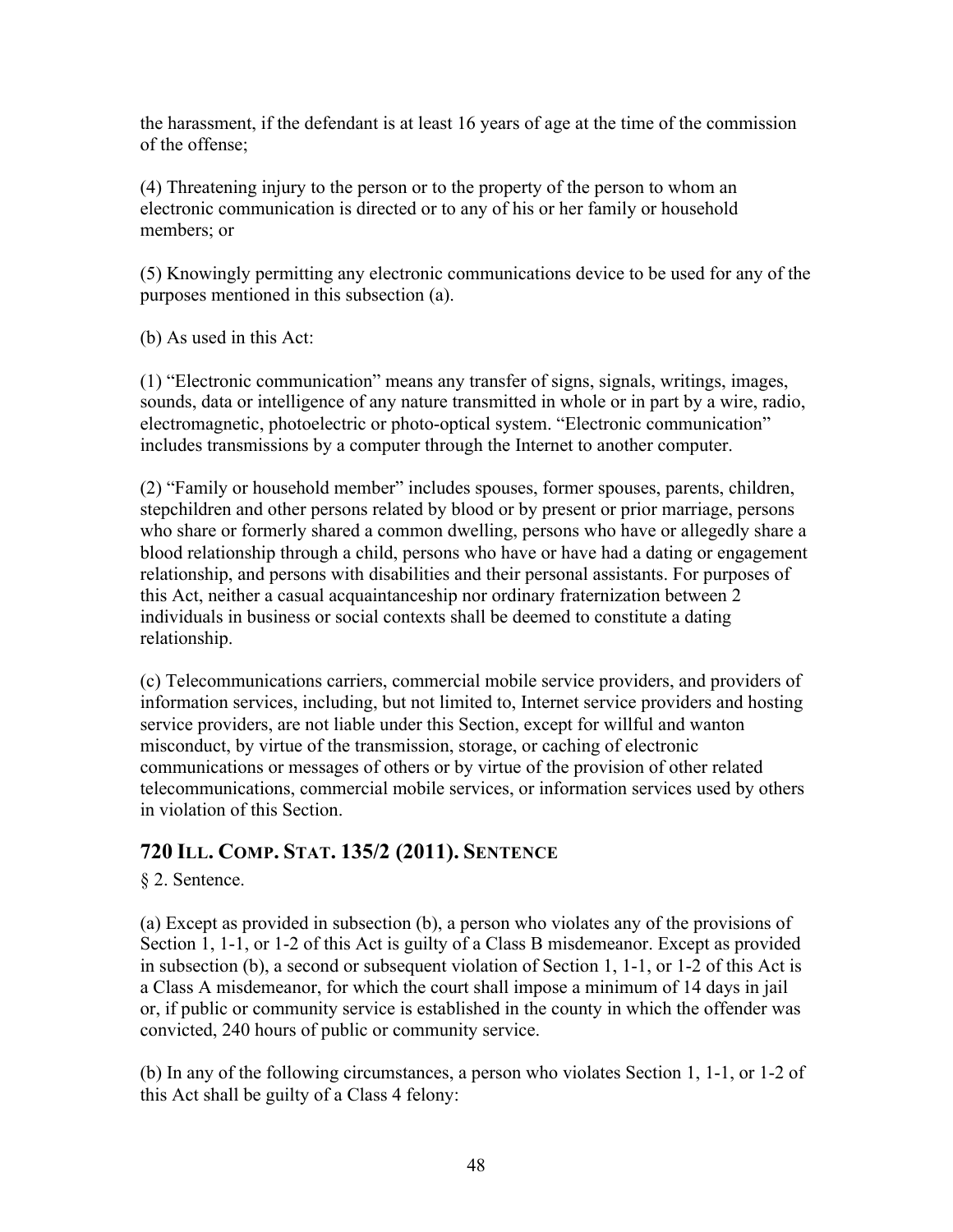(1) The person has 3 or more prior violations in the last 10 years of harassment by telephone under Section 1-1 of this Act, harassment through electronic communications under Section 1-2 of this Act, or any similar offense of any state;

(2) The person has previously violated the harassment by telephone provisions of Section 1-1 of this Act or the harassment through electronic communications provisions of Section 1-2 of this Act or committed any similar offense in any state with the same victim or a member of the victim's family or household;

(3) At the time of the offense, the offender was under conditions of bail, probation, mandatory supervised release or was the subject of an order of protection, in this or any other state, prohibiting contact with the victim or any member of the victim's family or household;

(4) In the course of the offense, the offender threatened to kill the victim or any member of the victim's family or household;

(5) The person has been convicted in the last 10 years of a forcible felony as defined in Section 2-8 of the Criminal Code of 1961;

(6) The person violates paragraph  $(4.1)$  of Section 1-1 or paragraph  $(3.1)$  of subsection (a) of Section 1-2; or

(7) The person was at least 18 years of age at the time of the commission of the offense and the victim was under 18 years of age at the time of the commission of the offense.

### **THE FOLLOWING BILL HAS NOT BEEN ENACTED AND IS CURRENTLY NOT THE LAW OF ILLINOIS. H.R. 2052, 97TH GEN. ASSEM., 1ST REG. SESS. (ILL. 2011). ELECTRONIC COMMUNICATION**

*Bill Status: In House Rules Committee as of 03/17/2011.*

Be it enacted by the People of the State of Illinois, represented in the General Assembly:

Section 5. The Harassing and Obscene Communications Act is amended by changing Sections 1-2 and 2 as follows:

(720 ILCS 135/1-2)

Sec. 1-2. Harassment through electronic communications.

(a) Harassment through electronic communications is the use of electronic communication for any of the following purposes:

(1) Making any comment, request, suggestion or proposal which is obscene with an intent to offend;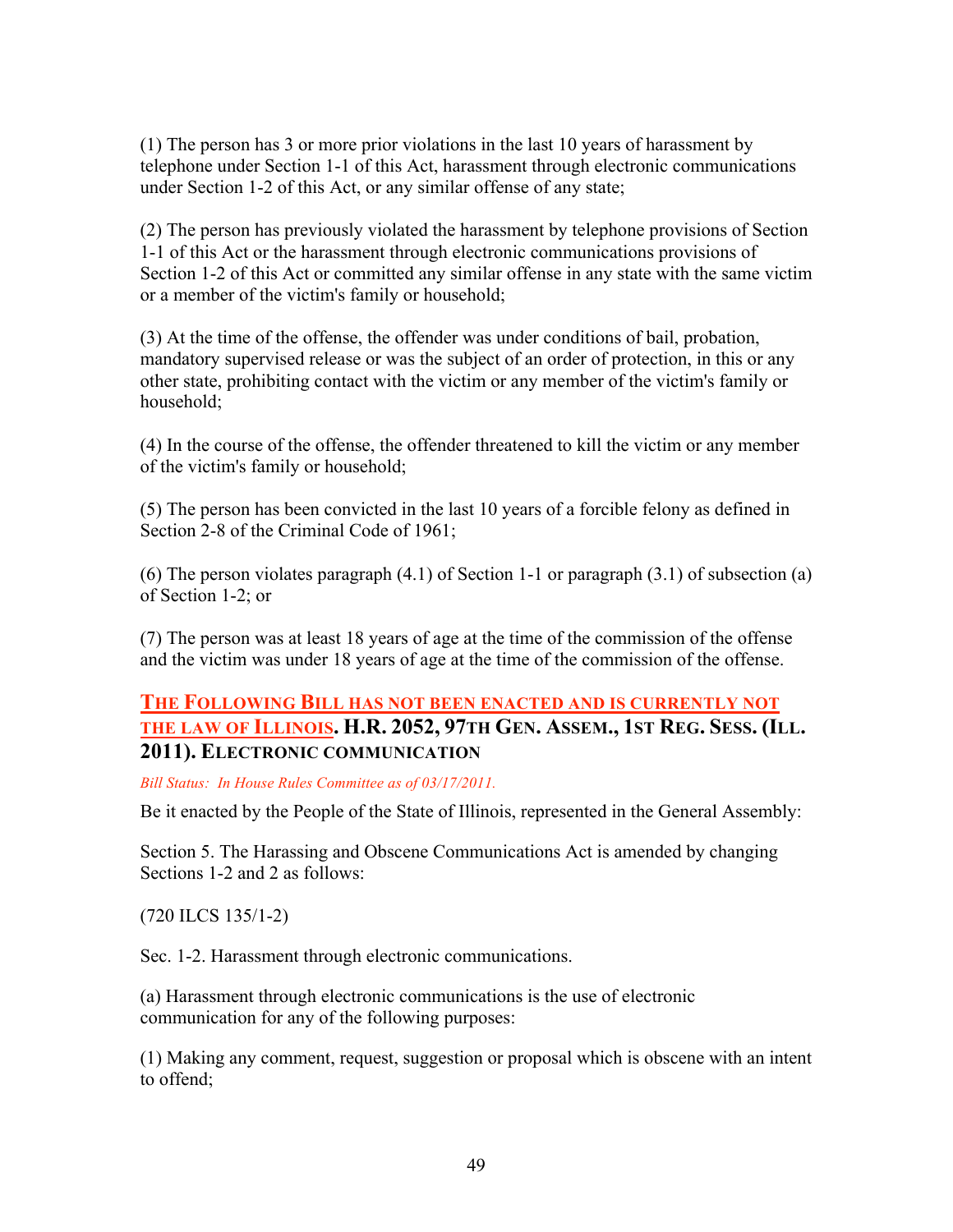(2) Interrupting, with the intent to harass, the telephone service or the electronic communication service of any person;

(3) Transmitting to any person, with the intent to harass and regardless of whether the communication is read in its entirety or at all, any file, document, or other communication which prevents that person from using his or her telephone service or electronic communications device;

(3.1) Transmitting an electronic communication or knowingly inducing a person to transmit an electronic communication for the purpose of harassing another person who is under 13 years of age, regardless of whether the person under 13 years of age consents to the harassment, if the defendant is at least 16 years of age at the time of the commission of the offense;

(4) Threatening injury to the person or to the property of the person to whom an electronic communication is directed or to any of his or her family or household members; or

**(4.1) Knowingly frightening, intimidating, or causing emotional distress to another person by anonymously making a telephone call or any electronic communication; or making false postings on an Internet website for longer than 24 hours regardless of that information being sent to the victim;**

**(4.2) Knowingly communicating with another person by any electronic means who is, or who purports to be under 18 years of age and in so doing and without good cause recklessly frightening, intimidating, or causing emotional distress to such other person;**

**(4.3) Knowingly making repeated unwanted communication to another person;**

**(4.4) Without good cause engaging in any other act with the purpose of frightening, intimidating, or causing emotional distress to another person, causing such person to be frightened, intimidated, or emotionally distressed, and such person's response to the act is one of a person of average sensibilities considering the age of such person; or** (5) Knowingly permitting any electronic communications device to be used for any of the purposes mentioned in this subsection (a).

(b) As used in this Act:

(1) "Electronic communication" means any transfer of signs, signals, writings, images, sounds, data or intelligence of any nature transmitted in whole or in part by a wire, radio, electromagnetic, photoelectric or photo-optical system. "Electronic communication" includes transmissions by a computer through the Internet to another computer.

(2) "Family or household member" includes spouses, former spouses, parents, children, stepchildren and other persons related by blood or by present or prior marriage, persons who share or formerly shared a common dwelling, persons who have or allegedly share a blood relationship through a child, persons who have or have had a dating or engagement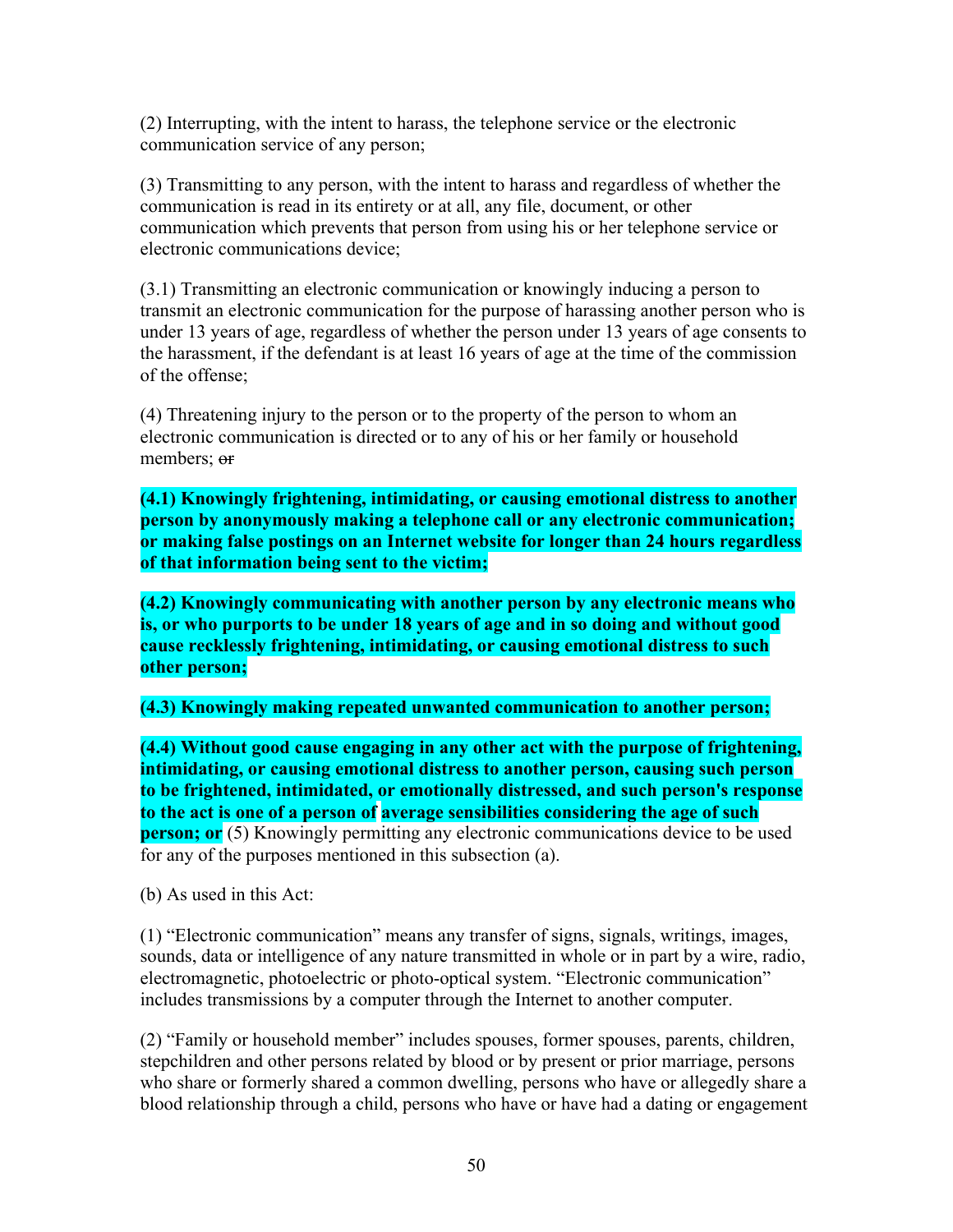relationship, and persons with disabilities and their personal assistants. For purposes of this Act, neither a casual acquaintanceship nor ordinary fraternization between 2 individuals in business or social contexts shall be deemed to constitute a dating relationship.

(c) Telecommunications carriers, commercial mobile service providers, and providers of information services, including, but not limited to, Internet service providers and hosting service providers, are not liable under this Section, except for willful and wanton misconduct, by virtue of the transmission, storage, or caching of electronic communications or messages of others or by virtue of the provision of other related telecommunications, commercial mobile services, or information services used by others in violation of this

**Section** 

**(d) Paragraphs (4.1), (4.2), (4.3), and (4.4) of subsection (a) of this Section do not apply to activities of federal, state, county, or municipal law enforcement officers conducting investigations of a violation of federal, State, county, or municipal law.**

(Source: P.A. 95-849, eff. 1-1-09; 95-984, eff. 6-1-09; 96-328, eff. 8-11-09.)

(720 ILCS 135/2) (from Ch. 134, par. 16.5)

Sec. 2. Sentence.

(a) Except as provided in subsection (b), a person who violates any of the provisions of Section 1, 1-1, or 1-2 of this Act is guilty of a Class B misdemeanor. Except as provided in subsection (b), a second or subsequent violation of Section 1, 1-1, or 1-2 of this Act is a Class A misdemeanor, for which the court shall impose a minimum of 14 days in jail or, if public or community service is established in the county in which the offender was convicted, 240 hours of public or community service.

(b) In any of the following circumstances, a person who violates Section 1, 1-1, or 1-2 of this Act shall be guilty of a Class 4 felony:

(1) The person has 3 or more prior violations in the last 10 years of harassment by telephone under Section 1-1 of this Act, harassment through electronic communications under Section 1-2 of this Act, or any similar offense of any state;

(2) The person has previously violated the harassment by telephone provisions of Section 1-1 of this Act or the harassment through electronic communications provisions of

Section 1-2 of this Act or committed any similar offense in any state with the same victim or a member of the victim's family or household;

(3) At the time of the offense, the offender was under conditions of bail, probation, mandatory supervised release or was the subject of an order of protection, in this or any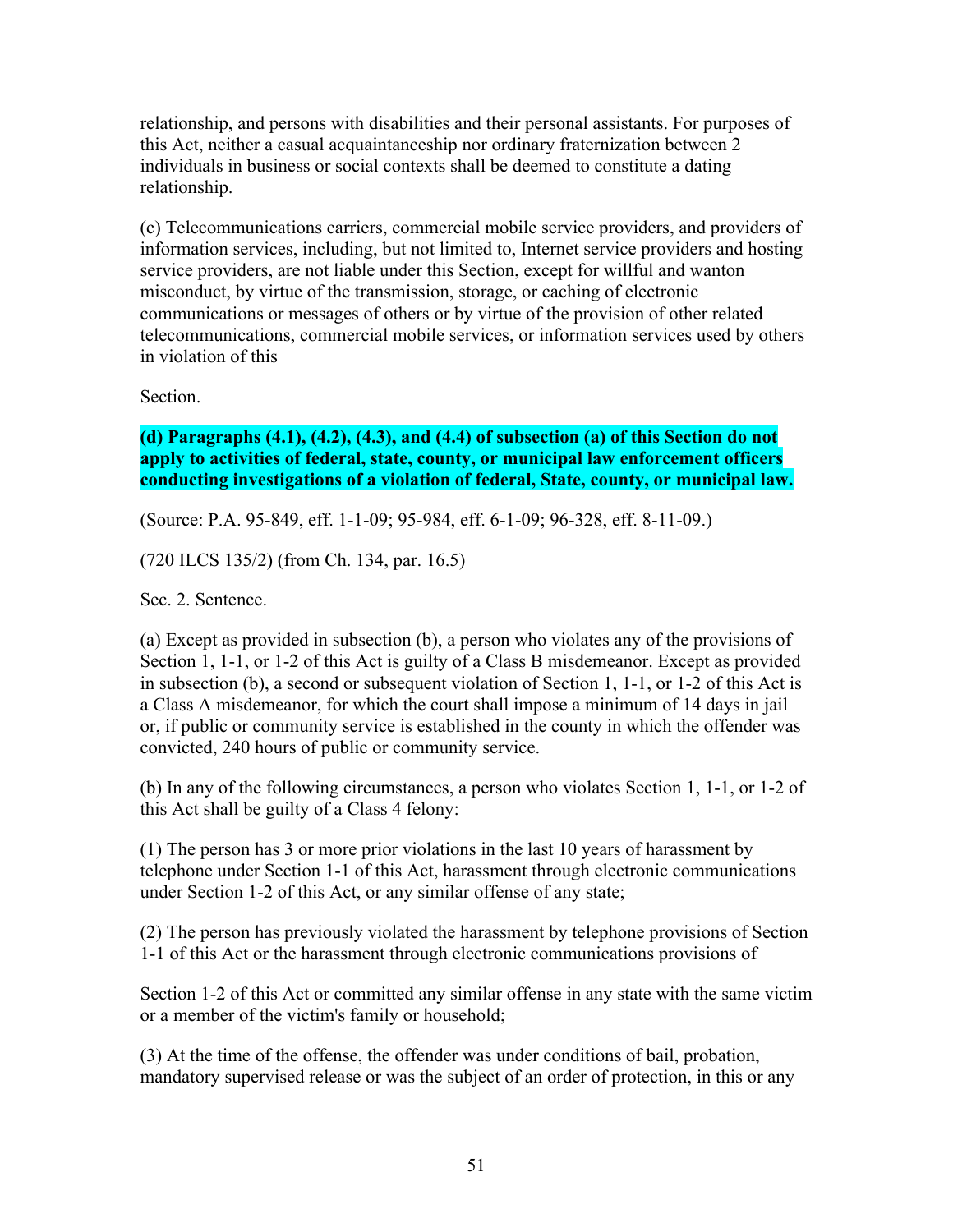other state, prohibiting contact with the victim or any member of the victim's family or household;

(4) In the course of the offense, the offender threatened to kill the victim or any member of the victim's family or household;

(5) The person has been convicted in the last 10 years of a forcible felony as defined in Section 2-8 of the Criminal Code of 1961;

(6) The person violates paragraph (4.1) of Section 1-1 or paragraph (3.1) of subsection (a) of Section 1-2; or (7) The person was at least 18 years of age at the time of the commission of the offense and the victim was under 18 years of age at the time of the commission of the offense.

**(c)(1) Except as otherwise provided in this subsection (c), a person who violates paragraph (4.1), (4.2), (4.3), or (4.4) of subsection (a) of Section 1-2 of this Act is guilty of a Class A misdemeanor.**

**(2) A person who is 21 years of age or over who violates paragraph (4.1), (4.2), (4.3), or (4.4) of subsection (a) of**

**Section 1-2 of this Act in which the victim of the offense, at the time of the commission of the offense, is under 17 years of age is guilty of a Class 4 felony.**

**(3) A person who violates paragraph (4.1), (4.2), (4.3), or (4.4) of subsection (a) of Section 1-2 of this Act who has previously pleaded guilty to or has been found guilty of a violation of paragraph (4.1), (4.2), (4.3), or (4.4) of subsection (a) of Section 1-2 of this Act or of any similar offense committed in violation of any county or municipal ordinance of this State or any other state, any similar state law of another state, or any similar federal law, including a violation of the Uniform Code of Military Justice, is guilty of a Class 4 felony.**

**THE FOLLOWING BILL HAS NOT BEEN ENACTED AND IS CURRENTLY NOT THE LAW OF ILLINOIS. H.R. 2935, 97TH GEN. ASSEM., 1ST REG. SESS. (ILL. 2011). ELECTRONIC COMMUNICATION**

*Bill Status: Passed both Houses. Sent to Governor on 06/15/2011.*

Be it enacted by the People of the State of Illinois, represented in the General Assembly:

Section 5. The Criminal Code of 1961 is amended by changing Section 12-7.5 as follows:

(720 ILCS 5/12-7.5)

Sec. 12-7.5. Cyberstalking.

(a) A person commits cyberstalking when he or she engages in a course of conduct using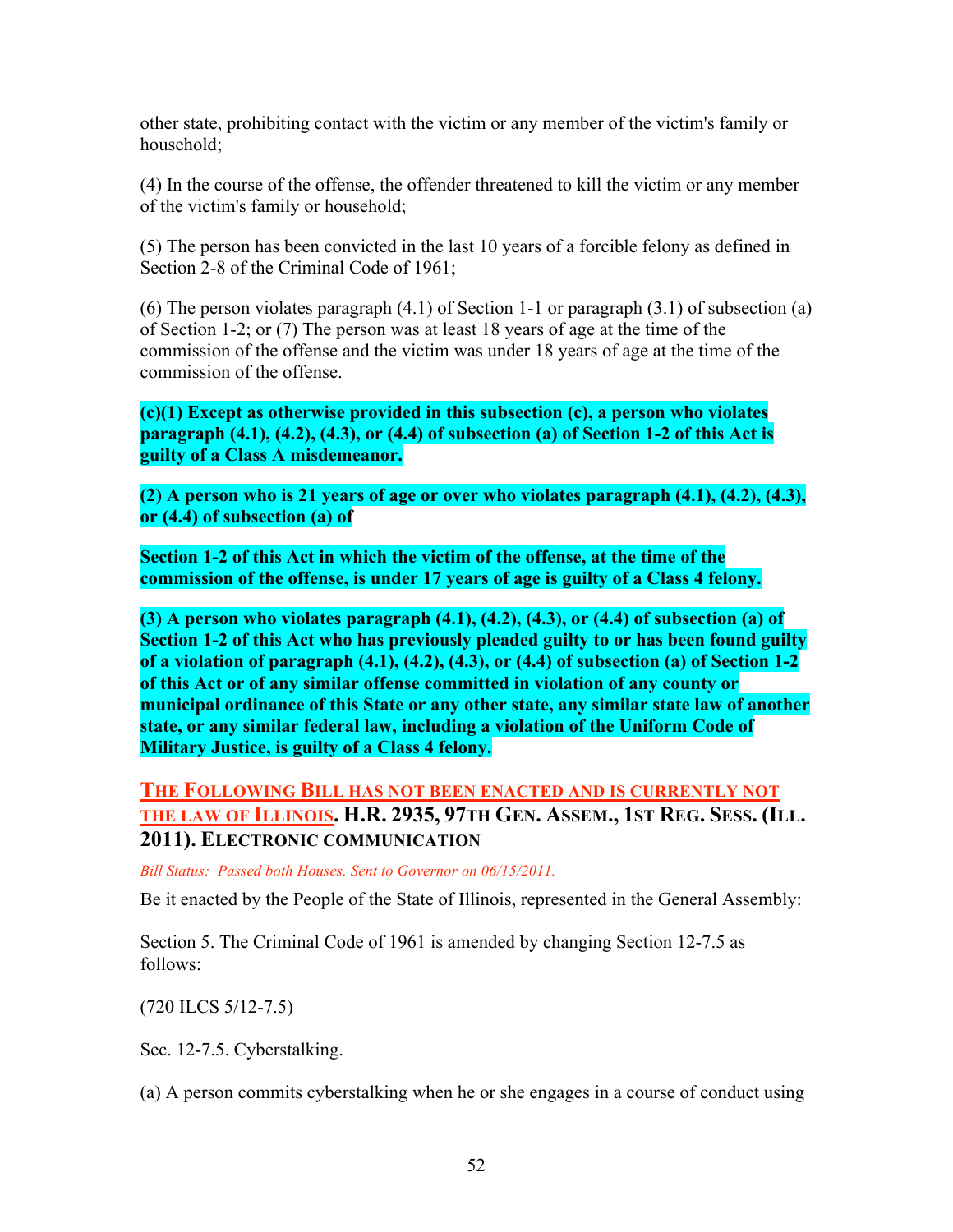electronic communication directed at a specific person, and he or she knows or should know that would cause a reasonable person to:

(1) fear for his or her safety or the safety of a third person; or (2) suffer other emotional distress.

(a-3) A person commits cyberstalking when he or she, knowingly and without lawful justification, on at least 2 separate occasions, harasses another person through the use of electronic communication and:

(1) at any time transmits a threat of immediate or future bodily harm, sexual assault, confinement, or restraint and the threat is directed towards that person or a family member of that person; or (2) places that person or a family member of that person in reasonable apprehension of immediate or future bodily harm, sexual assault, confinement, or restraint; or (3) at any time knowingly solicits the commission of an act by any person which would be a violation of this Code directed towards that person or a family member of that person.

(a-5) A person commits cyberstalking when he or she, knowingly and without lawful justification, creates and maintains an Internet website or webpage which is accessible to one or more third parties for a period of at least 24 hours, and which contains statements harassing another person and:

(1) which communicates a threat of immediate or future bodily harm, sexual assault, confinement, or restraint, where the threat is directed towards that person or a family member of that person, or (2) which places that person or a family member of that person in reasonable apprehension of immediate or future bodily harm, sexual assault, confinement, or restraint, or (3) which knowingly solicits the commission of an act by any person which would be a violation of this Code directed towards that person or a family member of that person.

(b) Sentence. Cyberstalking is a Class 4 felony. A second or subsequent conviction for cyberstalking is a Class 3 felony.

(c) For purposes of this Section:

(1) "Course of conduct" means 2 or more acts, including but not limited to acts in which a defendant directly, indirectly, or through third parties, by any action, method, device, or means follows, monitors, observes, surveils, threatens, or communicates to or about, a person, engages in other non-consensual contact, or interferes with or damages a person's property or pet. The incarceration in a penal institution of a person who commits the course of conduct is not a bar to prosecution under this Section.

(2) "Electronic communication" means any transfer of signs, signals, writings, sounds, data, or intelligence of any nature transmitted in whole or in part by a wire, radio, electromagnetic, photoelectric, or photo-optical system. "Electronic communication"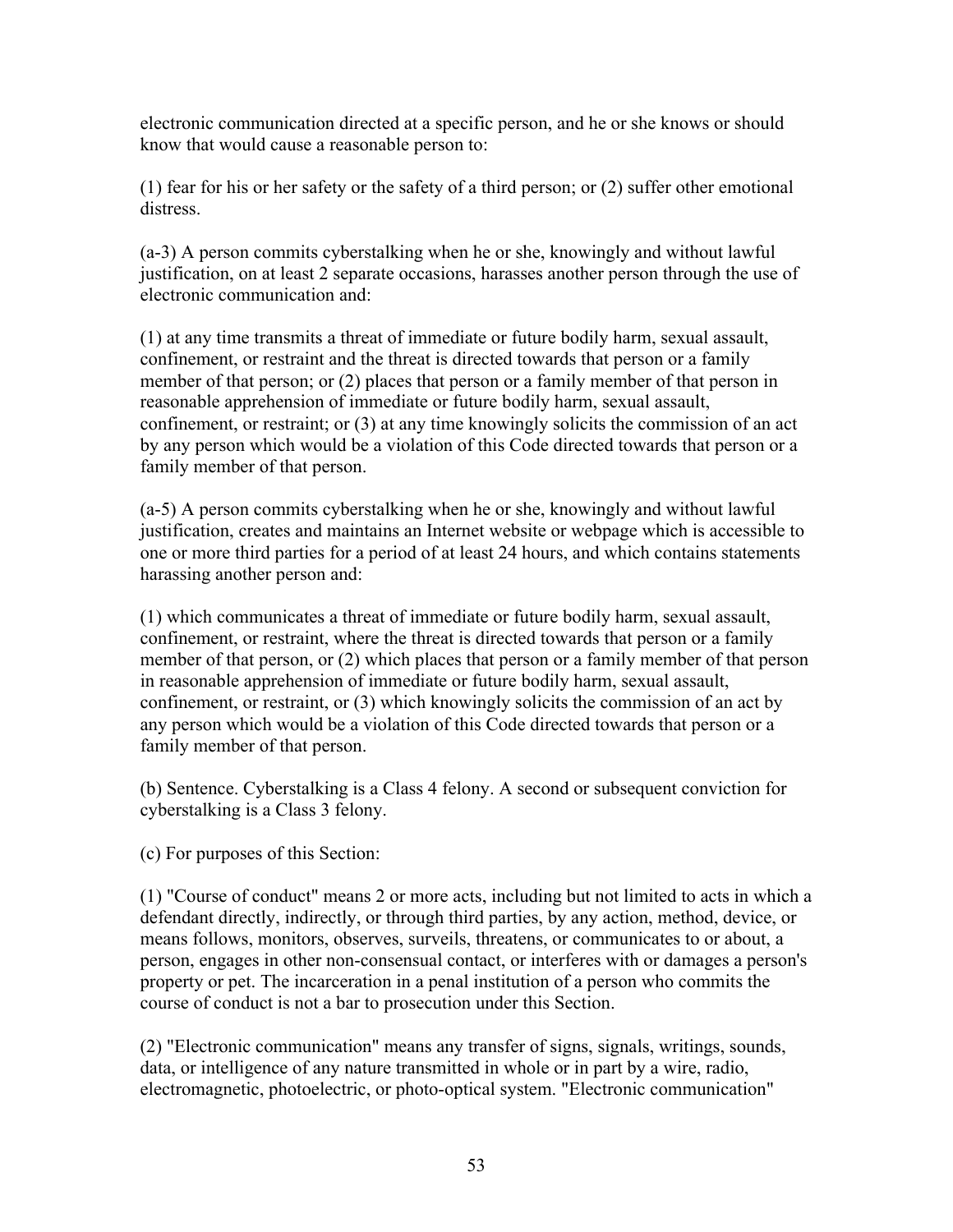includes transmissions **through an electronic device including, but not limited to, a telephone, cellular phone, computer, or pager, which communication includes, but is not limited to, e-mail, instant message, text message, or voice mail** by a computer through the Internet to another computer.

(3) "Emotional distress" means significant mental suffering, anxiety or alarm.

(4) "Harass" means to engage in a knowing and willful course of conduct directed at a specific person that alarms, torments, or terrorizes that person.

(5) "Non-consensual contact" means any contact with the victim that is initiated or continued without the victim's consent, including but not limited to being in the physical presence of the victim; appearing within the sight of the victim; approaching or confronting the victim in a public place or on private property; appearing at the workplace or residence of the victim; entering onto or remaining on property owned, leased, or occupied by the victim; or placing an object on, or delivering an object to, property owned, leased, or occupied by the victim.

(6) "Reasonable person" means a person in the victim's circumstances, with the victim's knowledge of the defendant and the defendant's prior acts.

(7) "Third party" means any person other than the person violating these provisions and the person or persons towards whom the violator's actions are directed.

(d) Telecommunications carriers, commercial mobile service providers, and providers of information services, including, but not limited to, Internet service providers and hosting service providers, are not liable under this Section, except for willful and wanton misconduct, by virtue of the transmission, storage, or caching of electronic communications or messages of others or by virtue of the provision of other related telecommunications, commercial mobile services, or information services used by others in violation of this

Section.

(Source: P.A. 95-849, eff. 1-1-09; 96-328, eff. 8-11-09; 96-686, eff. 1-1-10; 96-1000, eff.  $7 - 2 - 10.$ 

Section 10. The Harassing and Obscene Communications Act is amended by changing Section 1-2 as follows:

(720 ILCS 135/1-2)

Sec. 1-2. Harassment through electronic communications.

(a) Harassment through electronic communications is the use of electronic communication for any of the following purposes: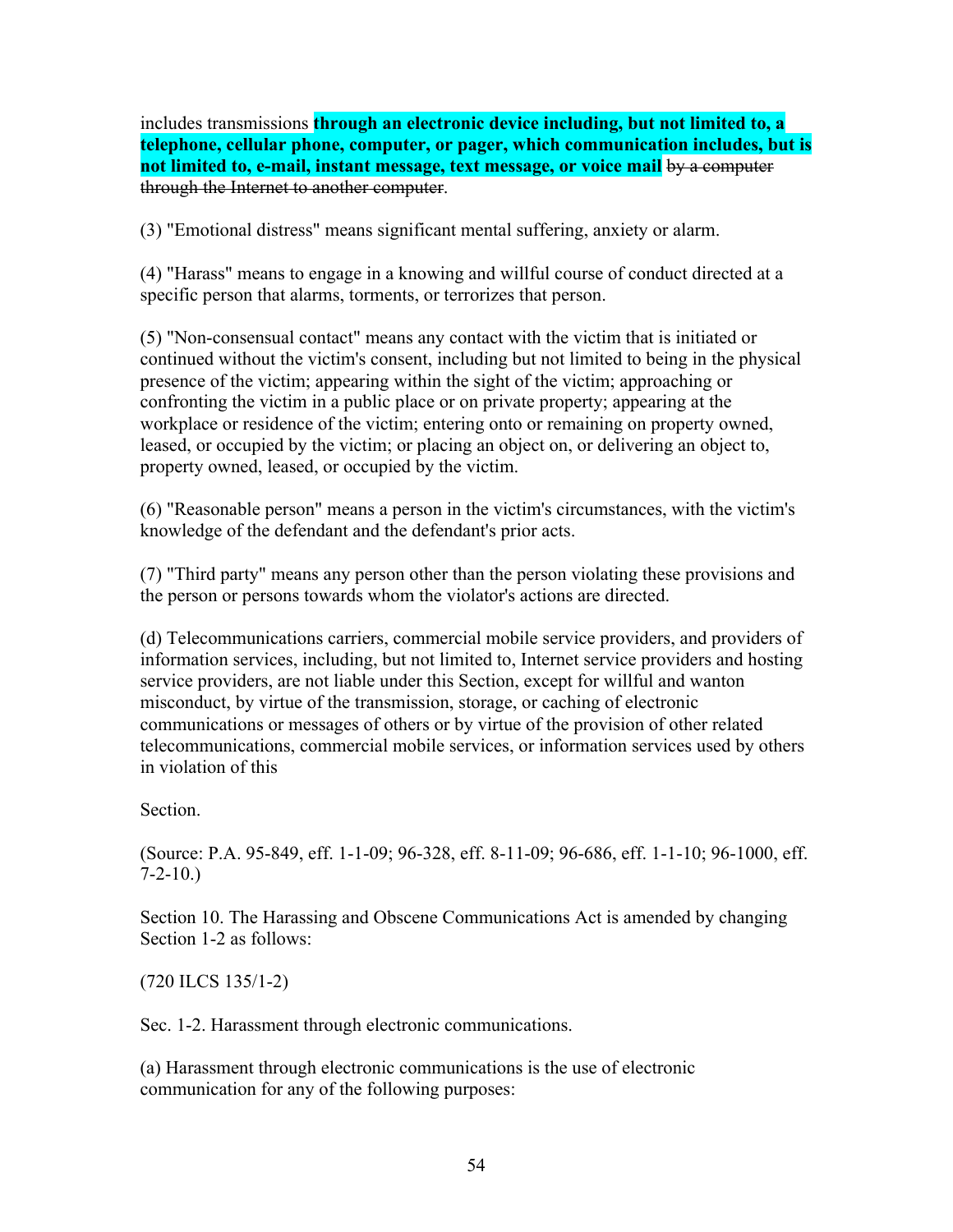(1) Making any comment, request, suggestion or proposal which is obscene with an intent to offend;

(2) Interrupting, with the intent to harass, the telephone service or the electronic communication service of any person;

(3) Transmitting to any person, with the intent to harass and regardless of whether the communication is read in its entirety or at all, any file, document, or other communication which prevents that person from using his or her telephone service or electronic communications device;

(3.1) Transmitting an electronic communication or knowingly inducing a person to transmit an electronic communication for the purpose of harassing another person who is under 13 years of age, regardless of whether the person under 13 years of age consents to the harassment, if the defendant is at least 16 years of age at the time of the commission of the offense;

(4) Threatening injury to the person or to the property of the person to whom an electronic communication is directed or to any of his or her family or household members; or (5) Knowingly permitting any electronic communications device to be used for any of the purposes mentioned in this subsection (a).

(b) As used in this Act:

(1) "Electronic communication" means any transfer of signs, signals, writings, images, sounds, data or intelligence of any nature transmitted in whole or in part by a wire, radio, electromagnetic, photoelectric or photo-optical system. "Electronic communication" includes transmissions **through an electronic device including, but not limited to, a telephone, cellular phone, computer, or pager, which communication includes, but is not limited to, e-mail, instant message, text message, or voice mail** by a computer through the Internet to another computer.

(2) "Family or household member" includes spouses, former spouses, parents, children, stepchildren and other persons related by blood or by present or prior marriage, persons who share or formerly shared a common dwelling, persons who have or allegedly share a blood relationship through a child, persons who have or have had a dating or engagement relationship, and persons with disabilities and their personal assistants. For purposes of this Act, neither a casual acquaintanceship nor ordinary fraternization between 2 individuals in business or social contexts shall be deemed to constitute a dating relationship.

(c) Telecommunications carriers, commercial mobile service providers, and providers of information services, including, but not limited to, Internet service providers and hosting service providers, are not liable under this Section, except for willful and wanton misconduct, by virtue of the transmission, storage, or caching of electronic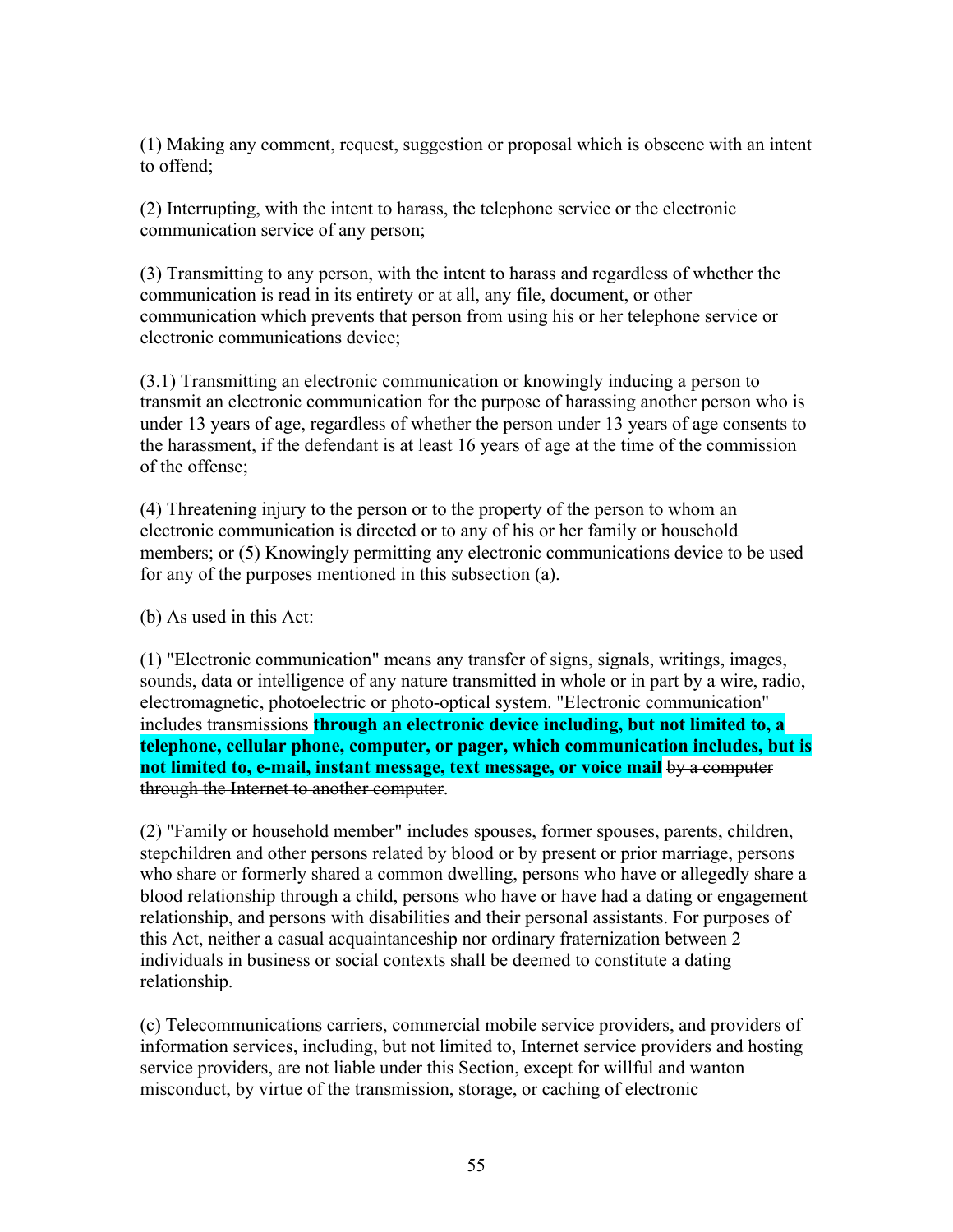communications or messages of others or by virtue of the provision of other related telecommunications, commercial mobile services, or information services used by others in violation of this

Section.

(Source: P.A. 95-849, eff. 1-1-09; 95-984, eff. 6-1-09; 96-328, eff. 8-11-09.)

Section 99. Effective date. This Act takes effect upon becoming law.

### **THE FOLLOWING BILL HAS NOT BEEN ENACTED AND IS CURRENTLY NOT THE LAW OF ILLINOIS. S. 51, 97TH GEN. ASSEM., 1ST REG. SESS. (ILL. 2011). HARASS-INTERNET IMPERSONATION**

*Bill Status: Re-referred to House Assignments on 03/18/2011.*

A BILL FOR SB0051 LRB097 05435 RLC 45493 b AN ACT concerning criminal law. Be it enacted by the People of the State of Illinois, represented in the General Assembly:

Section 5. The Harassing and Obscene Communications Act is amended by changing Sections 1-2 and 2 as follows:

(720 ILCS 135/1-2)

Sec. 1-2. Harassment through electronic communications.

(a) Harassment through electronic communications is the use of electronic communication for any of the following purposes:

(1) Making any comment, request, suggestion or proposal which is obscene with an intent to offend;

(2) Interrupting, with the intent to harass, the telephone service or the electronic communication service of any person;

(3) Transmitting to any person, with the intent to harass and regardless of whether the communication is read in its entirety or at all, any file, document, or other communication which prevents that person from using his or her telephone service or electronic communications device;

(3.1) Transmitting an electronic communication or knowingly inducing a person to transmit an electronic communication for the purpose of harassing another person SB0051 LRB097 05435 RLC 45493 b who is under 13 years of age, regardless of whether the person under 13 years of age consents to the harassment, if the defendant is at least 16 years of age at the time of the commission of the offense;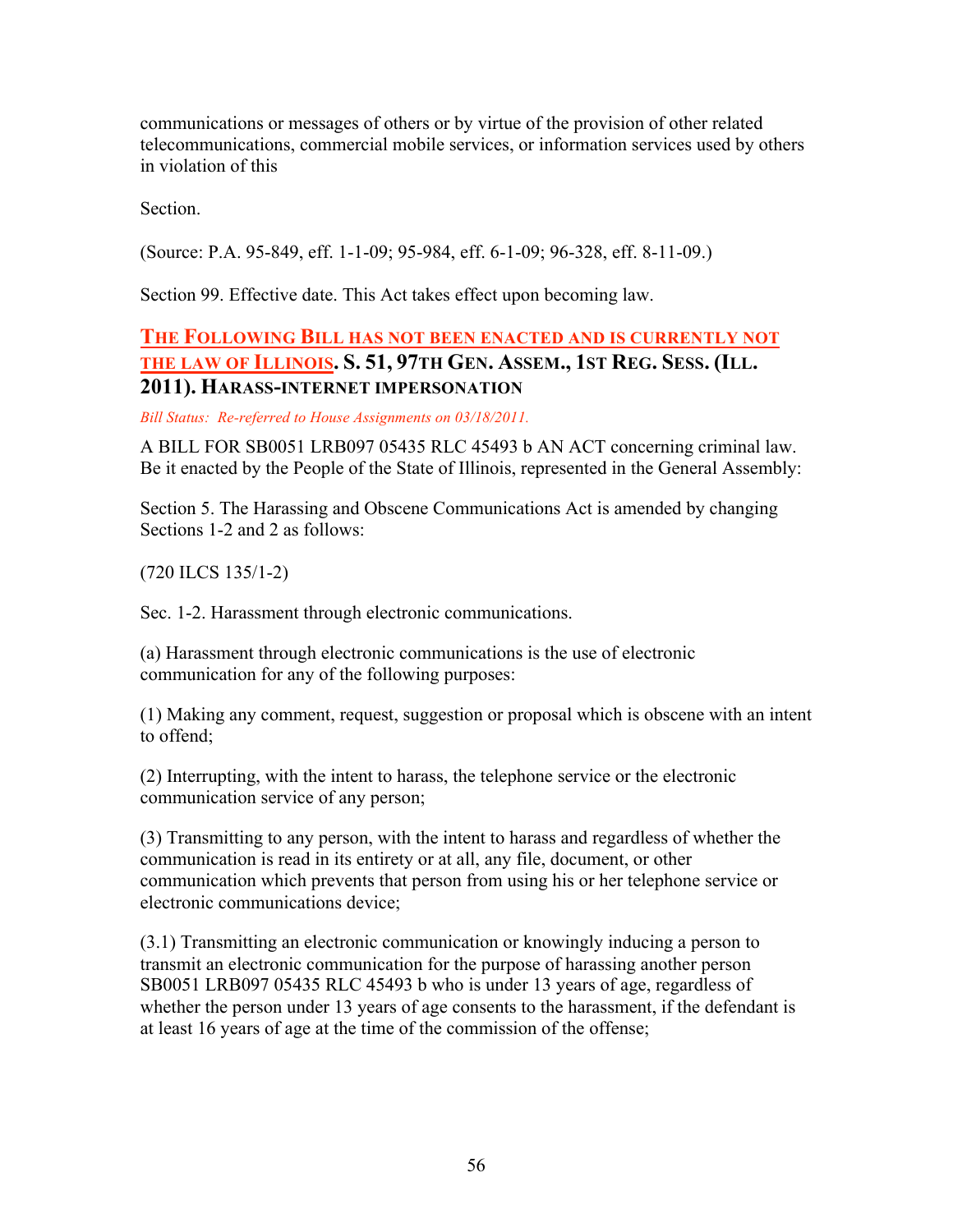(4) Threatening injury to the person or to the property of the person to whom an electronic communication is directed or to any of his or her family or household members; or

(5) Knowingly permitting any electronic communications device to be used for any of the purposes mentioned in this subsection (a)**; or** .**(6) Knowingly and without consent credibly impersonating another actual person through or on an Internet Web site or by other electronic means for purposes of harming, intimidating, threatening, or defrauding another person.**

(b) As used in this Act:

**(0.05) "Credibly impersonating" means another person would reasonably believe, or did reasonably believe, that the defendant was or is the person who was impersonated.**

(1) "Electronic communication" means any transfer of signs, signals, writings, images, sounds, data or intelligence of any nature transmitted in whole or in part by a wire, radio, electromagnetic, photoelectric or photo-optical system. "Electronic communication" includes transmissions by a computer through the Internet to another SB0051 LRB097 05435 RLC 45493 b computer. **"Electronic communication" includes opening an email account or an account or profile on a social networking Internet Web site in another person's name.**

(2) "Family or household member" includes spouses, former spouses, parents, children, stepchildren and other persons related by blood or by present or prior marriage, persons who share or formerly shared a common dwelling, persons who have or allegedly share a blood relationship through a child, persons who have or have had a dating or engagement relationship, and persons with disabilities and their personal assistants. For purposes of this Act, neither a casual acquaintanceship nor ordinary fraternization between 2 individuals in business or social contexts shall be deemed to constitute a dating relationship.

(c) Telecommunications carriers, commercial mobile service providers, and providers of information services, including, but not limited to, Internet service providers and hosting service providers, are not liable under this Section, except for willful and wanton misconduct, by virtue of the transmission, storage, or caching of electronic communications or messages of others or by virtue of the provision of other related telecommunications, commercial mobile services, or information services used by others in violation of this

Section.

(Source: P.A. 95-849, eff. 1-1-09; 95-984, eff. 6-1-09; 96-328, SB0051 LRB097 05435 RLC 45493 b eff. 8-11-09.)

(720 ILCS 135/2) (from Ch. 134, par. 16.5)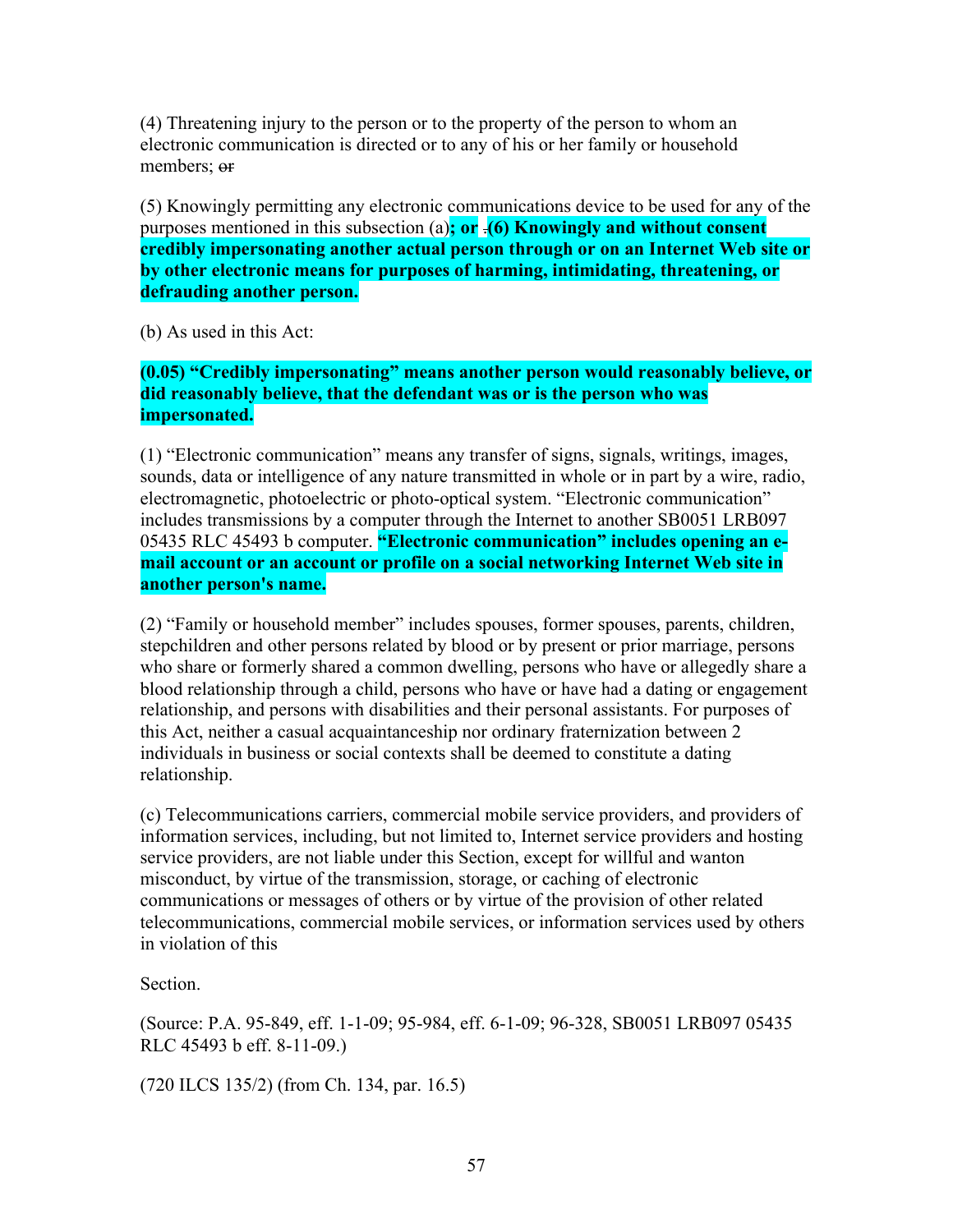#### Sec. 2. Sentence.

(a) Except as provided in subsection (b), a person who violates any of the provisions of Section 1, 1-1, or 1-2**, other than paragraph (6) of subsection (a) of Section 1-2,** of this Act is guilty of a Class B misdemeanor. **Except as provided in subsection (b), a person who violates paragraph (6) of subsection (a) of Section 1-2 of this Act is guilty of a Class A misdemeanor.** Except as provided in subsection (b), a second or subsequent violation of Section 1, 1-1, or 1-2 of this Act is a Class A misdemeanor, for which the court shall impose a minimum of 14 days in jail or, if public or community service is established in the county in which the offender was convicted, 240 hours of public or community service.

(b) In any of the following circumstances, a person who violates Section 1, 1-1, or 1-2 of this Act shall be guilty of a Class 4 felony:

(1) The person has 3 or more prior violations in the last 10 years of harassment by telephone under Section 1-1 of this Act, harassment through electronic communications under Section 1-2 of this Act, or any similar offense of any state;

(2) The person has previously violated the harassment by telephone provisions of Section 1-1 of this Act or the SB0051 LRB097 05435 RLC 45493 b harassment through electronic communications provisions of

Section 1-2 of this Act or committed any similar offense in any state with the same victim or a member of the victim's family or household;

(3) At the time of the offense, the offender was under conditions of bail, probation, mandatory supervised release or was the subject of an order of protection, in this or any other state, prohibiting contact with the victim or any member of the victim's family or household;

(4) In the course of the offense, the offender threatened to kill the victim or any member of the victim's family or household;

(5) The person has been convicted in the last 10 years of a forcible felony as defined in Section 2-8 of the Criminal Code of 1961;

(6) The person violates paragraph  $(4.1)$  of Section 1-1 or paragraph  $(3.1)$  of subsection (a) of Section 1-2;  $er$ 

(7) The person was at least 18 years of age at the time of the commission of the offense and the victim was under 18 years of age at the time of the commission of the offense**; or (8) The person has previously violated paragraph (6) of subsection (a) of Section 1-2**.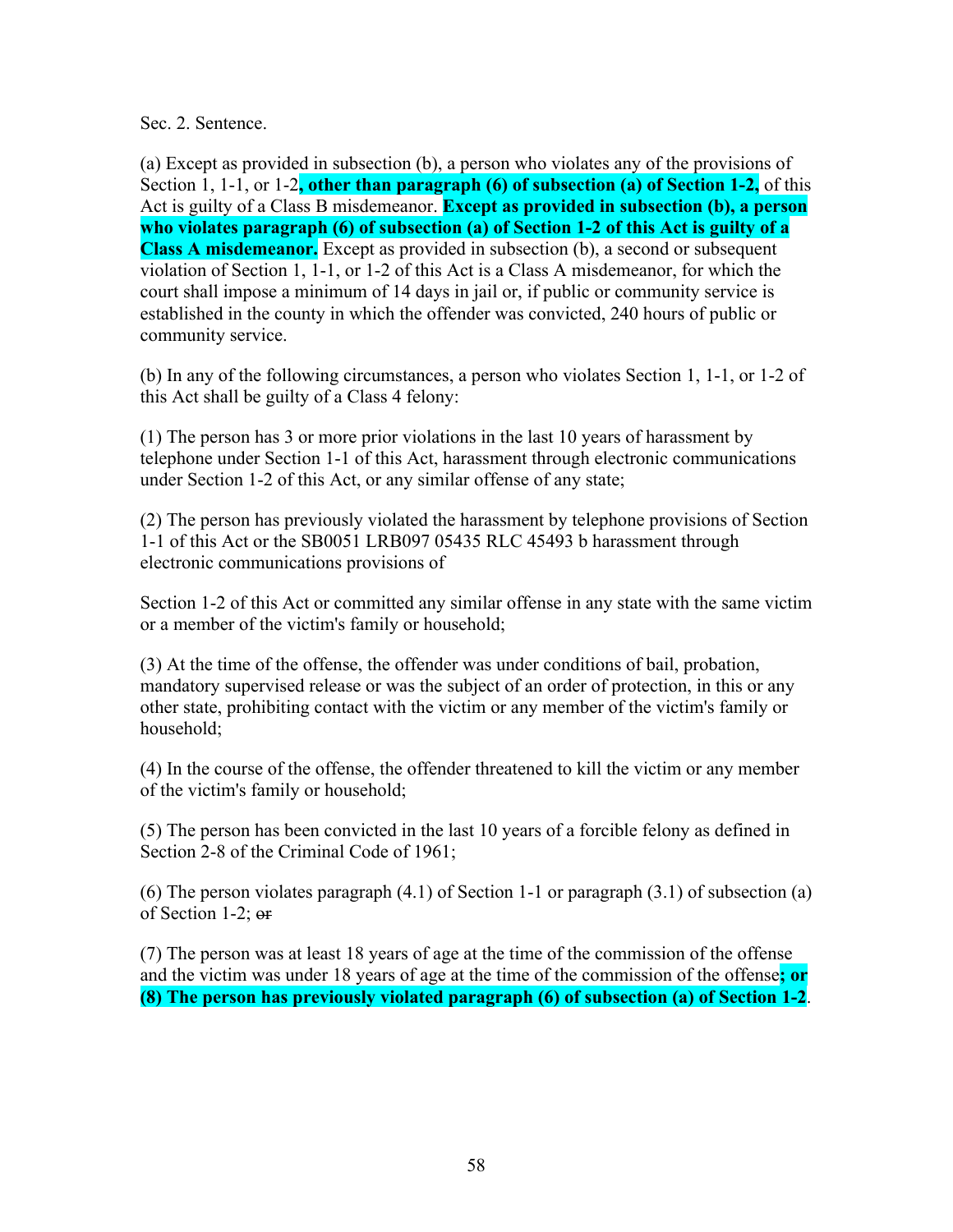## **THE FOLLOWING BILL HAS NOT BEEN ENACTED AND IS CURRENTLY NOT THE LAW OF ILLINOIS. S. 2267, 97TH GEN. ASSEM., 1ST REG. SESS. (ILL. 2011). CRIM CD-STALKING-THIRD PARTY**

*Bill Status: Passed both Houses. Sent to Governor on 06/14/2011.*

\*

Adds section (e) to Sec. 12-7.5. Cyberstalking.

(e) A defendant who directed the actions of a third party to violate this Section, under the principles of accountability set forth in Article 5 of this Code, is guilty of violating this Section as if the same had been personally done by the defendant, without regard to the mental state of the third party acting at the direction of the defendant. \*

**INDIANA**

#### **IND. CODE § 35-45-2-1 (2011). INTIMIDATION**

Sec. 1. (a) A person who communicates a threat to another person, with the intent:

(1) that the other person engage in conduct against the other person's will;

(2) that the other person be placed in fear of retaliation for a prior lawful act; or

(3) of causing:

(A) a dwelling, a building, or another structure; or

(B) a vehicle;

to be evacuated;

commits intimidation, a Class A misdemeanor.

(b) However, the offense is a:

(1) Class D felony if:

- (A) the threat is to commit a forcible felony;
- (B) the person to whom the threat is communicated:
- (i) is a law enforcement officer;
- (ii) is a judge or bailiff of any court;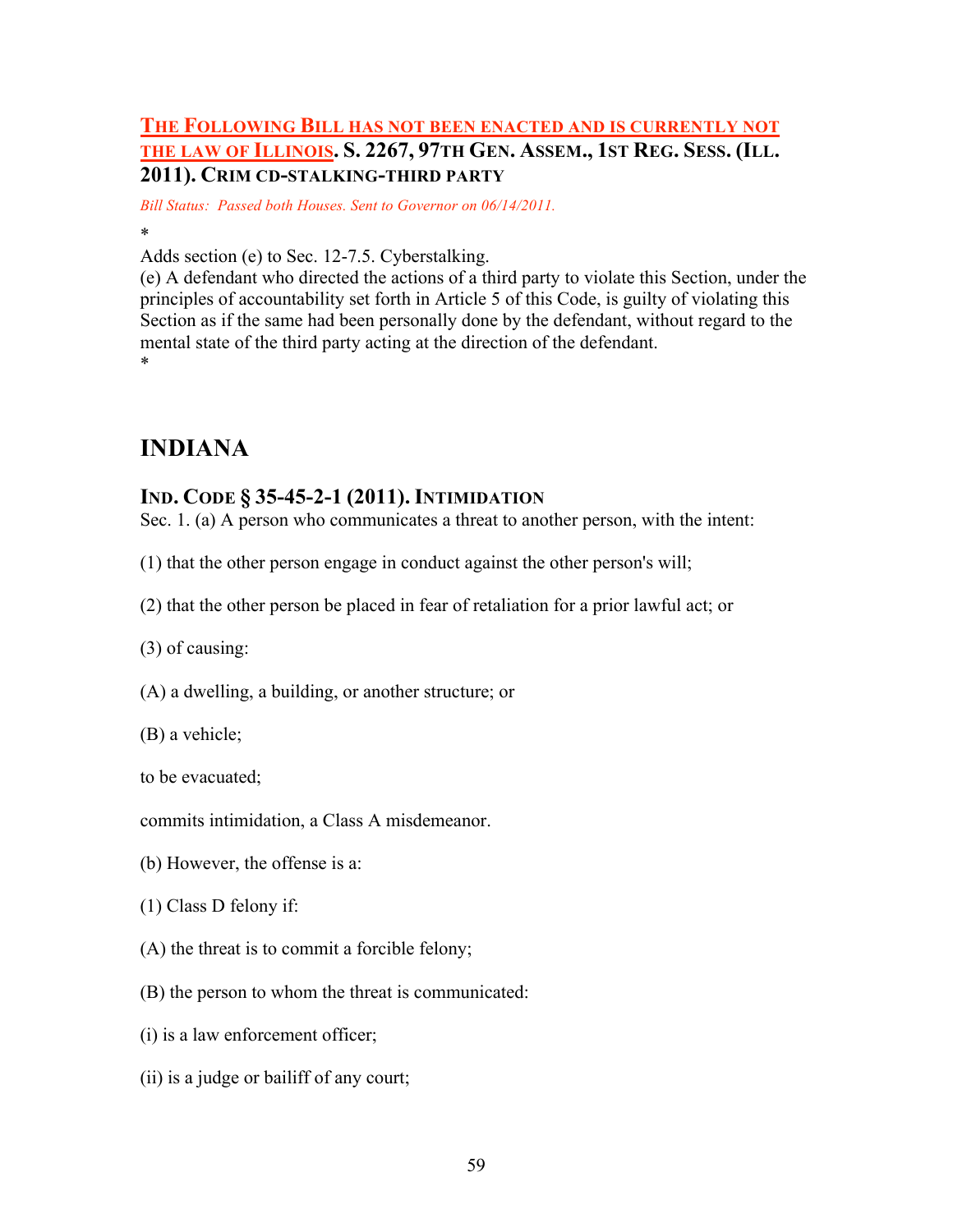(iii) is a witness (or the spouse or child of a witness) in any pending criminal proceeding against the person making the threat;

(iv) is an employee of a school corporation;

(v) is a community policing volunteer;

(vi) is an employee of a court;

(vii) is an employee of a probation department; or

(viii) is an employee of a community corrections program.

(C) the person has a prior unrelated conviction for an offense under this section concerning the same victim; or

(D) the threat is communicated using property, including electronic equipment or systems, of a school corporation or other governmental entity; and

(2) Class C felony if, while committing it, the person draws or uses a deadly weapon.

(c) "Threat" means an expression, by words or action, of an intention to:

(1) unlawfully injure the person threatened or another person, or damage property;

(2) unlawfully subject a person to physical confinement or restraint;

(3) commit a crime;

(4) unlawfully withhold official action, or cause such withholding;

(5) unlawfully withhold testimony or information with respect to another person's legal claim or defense, except for a reasonable claim for witness fees or expenses;

(6) expose the person threatened to hatred, contempt, disgrace, or ridicule;

(7) falsely harm the credit or business reputation of the person threatened; or

(8) cause the evacuation of a dwelling, a building, another structure, or a vehicle.

## **IND. CODE § 35-45-2-2 (2011). HARASSMENT; "OBSCENE MESSAGE" DEFINED**

Sec. 2. (a) A person who, with intent to harass, annoy, or alarm another person but with no intent of legitimate communication: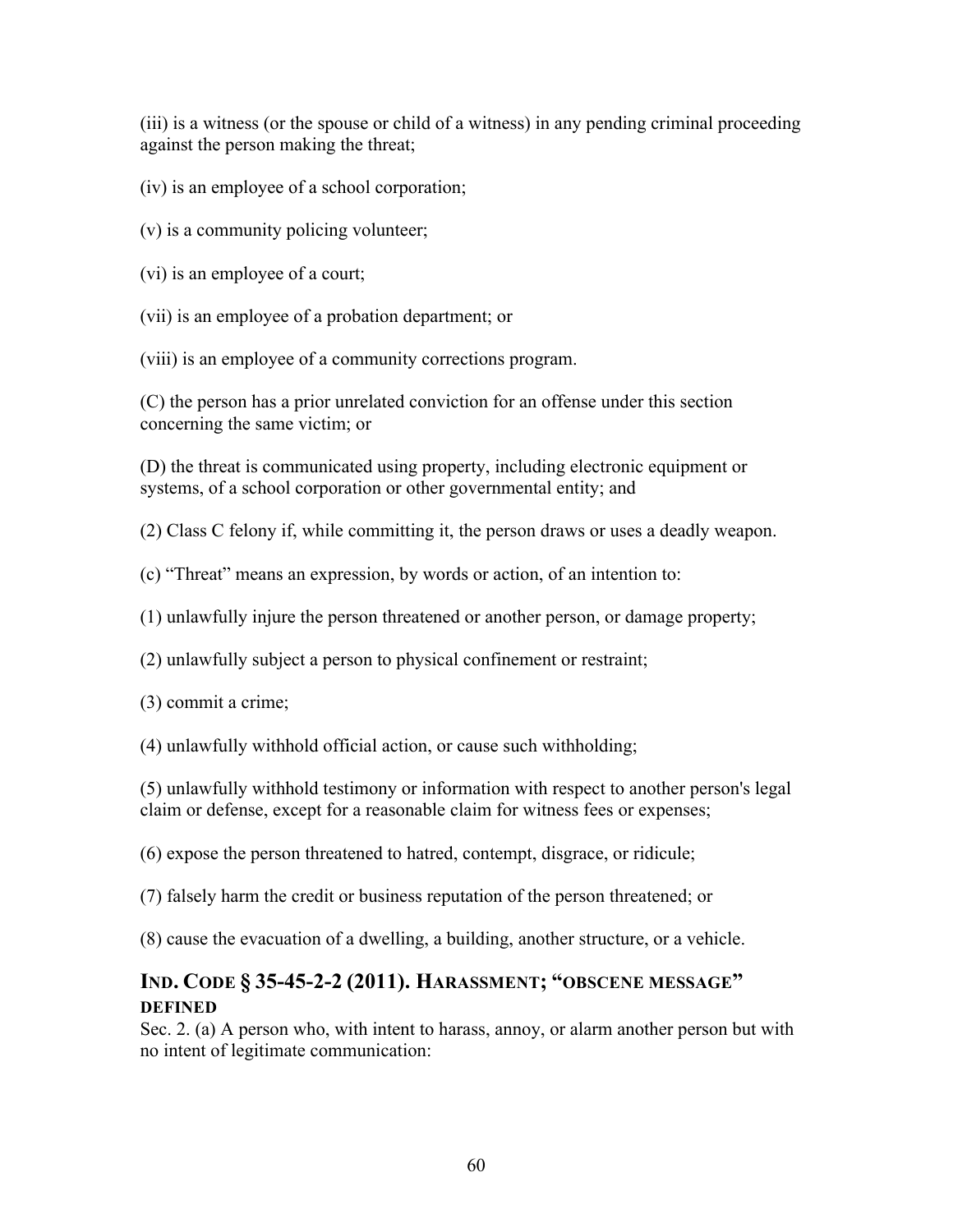(1) makes a telephone call, whether or not a conversation ensues;

(2) communicates with a person by telegraph, mail, or other form of written communication;

(3) transmits an obscene message, or indecent or profane words, on a Citizens Radio Service channel; or

(4) uses a computer network (as defined in IC 35-43-2-3(a)) or other form of electronic communication to:

(A) communicate with a person; or

(B) transmit an obscene message or indecent or profane words to a person;

commits harassment, a Class B misdemeanor.

(b) A message is obscene if:

(1) the average person, applying contemporary community standards, finds that the dominant theme of the message, taken as a whole, appeals to the prurient interest in sex;

(2) the message refers to sexual conduct in a patently offensive way; and

(3) the message, taken as a whole, lacks serious artistic, literary, political, or scientific value.

#### **IND. CODE § 35-43-2-3 (2011). COMPUTER TRESPASS**

Sec. 3. (a) As used in this section:

"Access" means to:

(1) approach;

(2) instruct;

(3) communicate with;

(4) store data in;

(5) retrieve data from; or

(6) make use of resources of;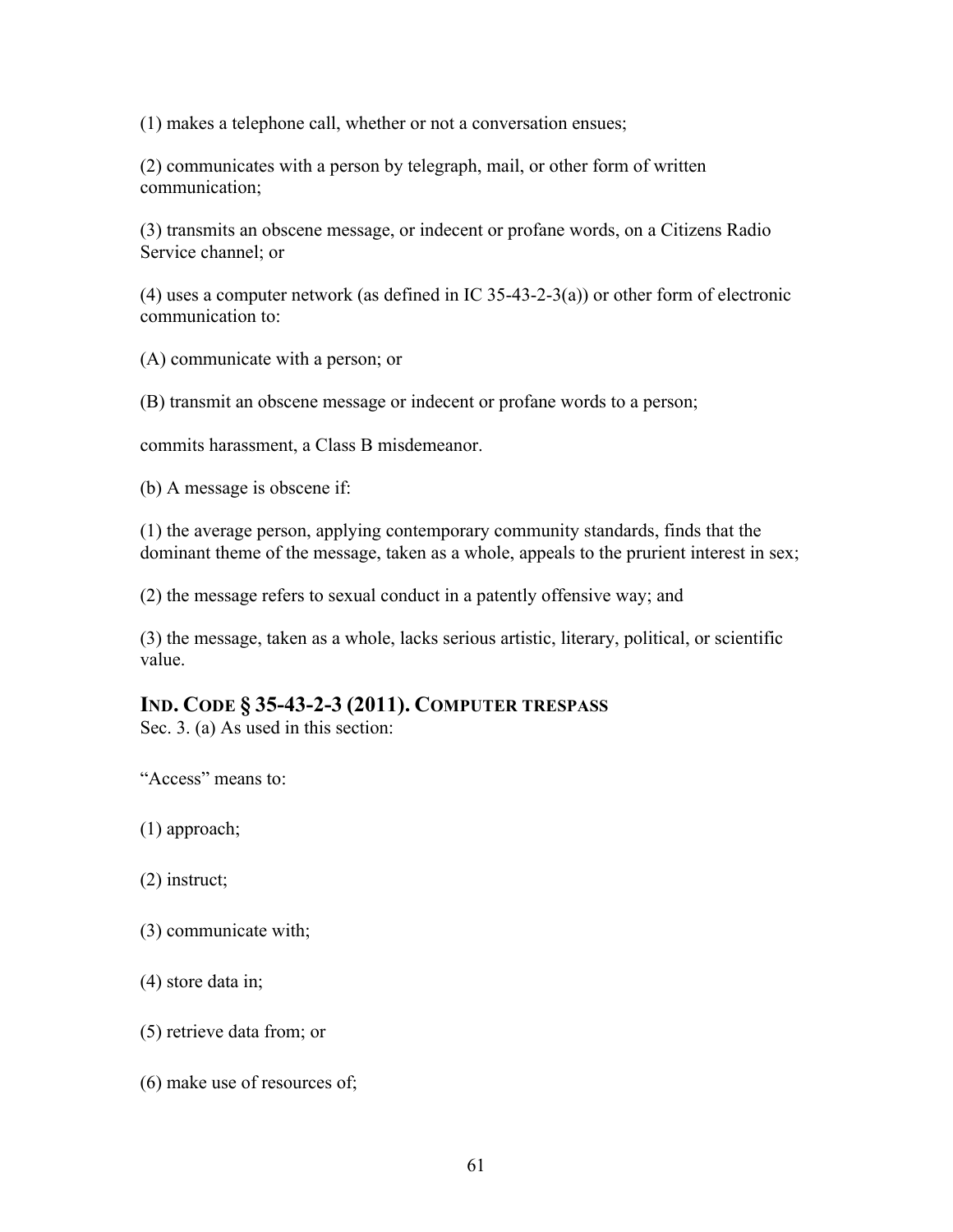a computer, computer system, or computer network.

"Computer network" means the interconnection of communication lines or wireless telecommunications with a computer or wireless telecommunication device through:

(1) remote terminals;

(2) a complex consisting of two (2) or more interconnected computers; or

(3) a worldwide collection of interconnected networks operating as the Internet.

"Computer system" means a set of related computer equipment, software, or hardware.

"Hoarding program" means a computer program designed to bypass or neutralize a security measure, access control system, or similar system used by the owner of a computer network or computer system to limit the amount of merchandise that one (1) person may purchase by means of a computer network.

(b) A person who knowingly or intentionally accesses:

- (1) a computer system;
- (2) a computer network; or

(3) any part of a computer system or computer network;

without the consent of the owner of the computer system or computer network, or the consent of the owner's licensee, commits computer trespass, a Class A misdemeanor.

(c) A person who knowingly or intentionally uses a hoarding program to purchase merchandise by means of a computer network commits computer merchandise hoarding, a Class A misdemeanor. It is a defense to a prosecution under this subsection that the person used the hoarding program with the permission of the person selling the merchandise.

(d) A person who knowingly or intentionally sells, purchases, or distributes a hoarding program commits unlawful distribution of a hoarding program, a Class A misdemeanor. It is a defense to a prosecution under this subsection that the hoarding program was sold, purchased, or distributed for legitimate scientific or educational purposes.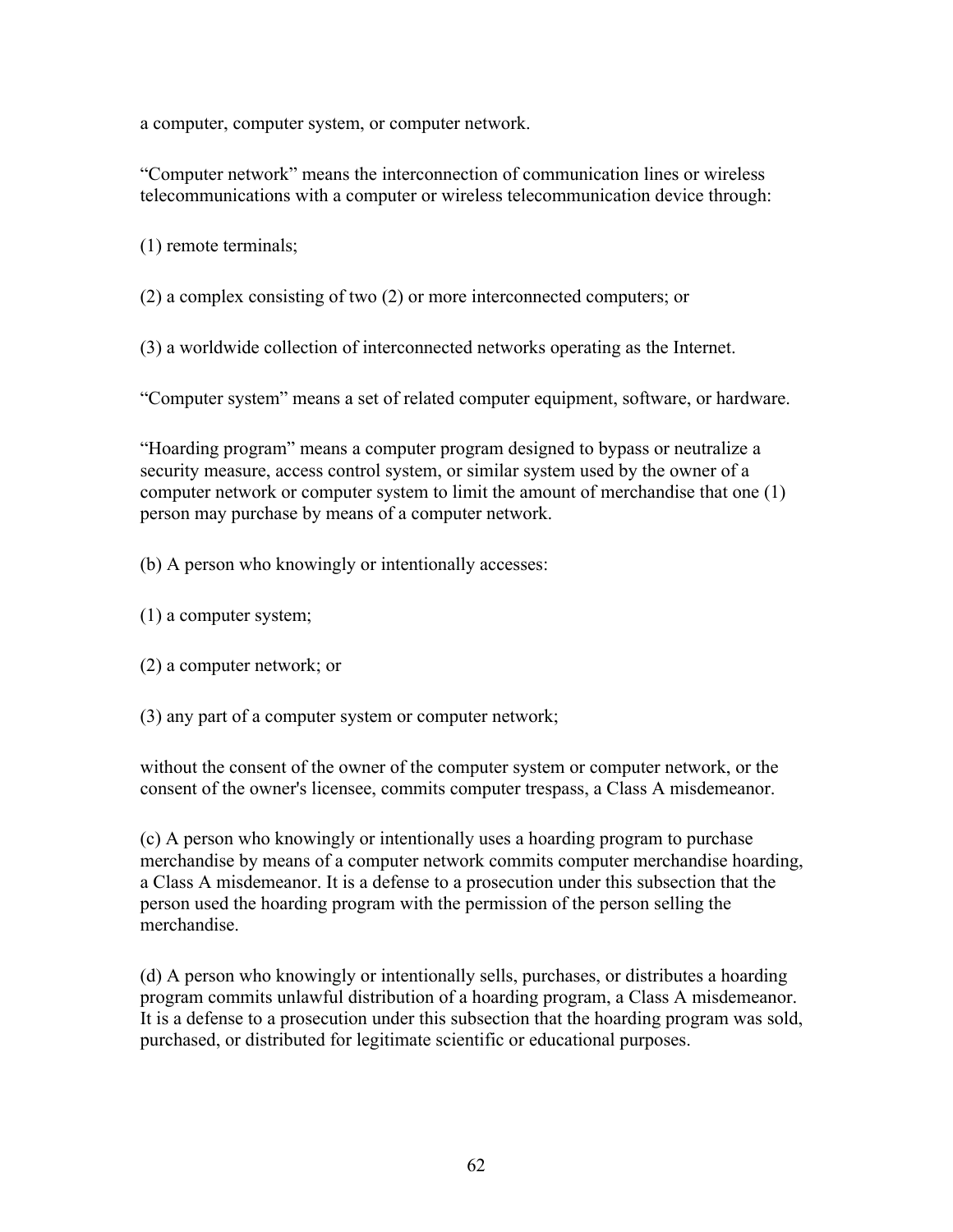# **IOWA**

## **IOWA CODE § 708.7 (2011). HARASSMENT**

1. a. A person commits harassment when, with intent to intimidate, annoy, or alarm another person, the person does any of the following:

(1) Communicates with another by telephone, telegraph, writing, or via electronic communication without legitimate purpose and in a manner likely to cause the other person annoyance or harm.

(2) Places a simulated explosive or simulated incendiary device in or near a building, vehicle, airplane, railroad engine or railroad car, or boat occupied by another person.

(3) Orders merchandise or services in the name of another, or to be delivered to another, without the other person's knowledge or consent.

(4) Reports or causes to be reported false information to a law enforcement authority implicating another in some criminal activity, knowing that the information is false, or reports the alleged occurrence of a criminal act, knowing the act did not occur.

b. A person commits harassment when the person, purposefully and without legitimate purpose, has personal contact with another person, with the intent to threaten, intimidate, or alarm that other person. As used in this section, unless the context otherwise requires, "personal contact" means an encounter in which two or more people are in visual or physical proximity to each other. "Personal contact" does not require a physical touching or oral communication, although it may include these types of contacts.

2. a. A person commits harassment in the first degree when the person commits harassment involving a threat to commit a forcible felony, or commits harassment and has previously been convicted of harassment three or more times under this section or any similar statute during the preceding ten years.

b. Harassment in the first degree is an aggravated misdemeanor.

3. a. A person commits harassment in the second degree when the person commits harassment involving a threat to commit bodily injury, or commits harassment and has previously been convicted of harassment two times under this section or any similar statute during the preceding ten years.

b. Harassment in the second degree is a serious misdemeanor.

4. a. Any other act of harassment is harassment in the third degree.

b. Harassment in the third degree is a simple misdemeanor.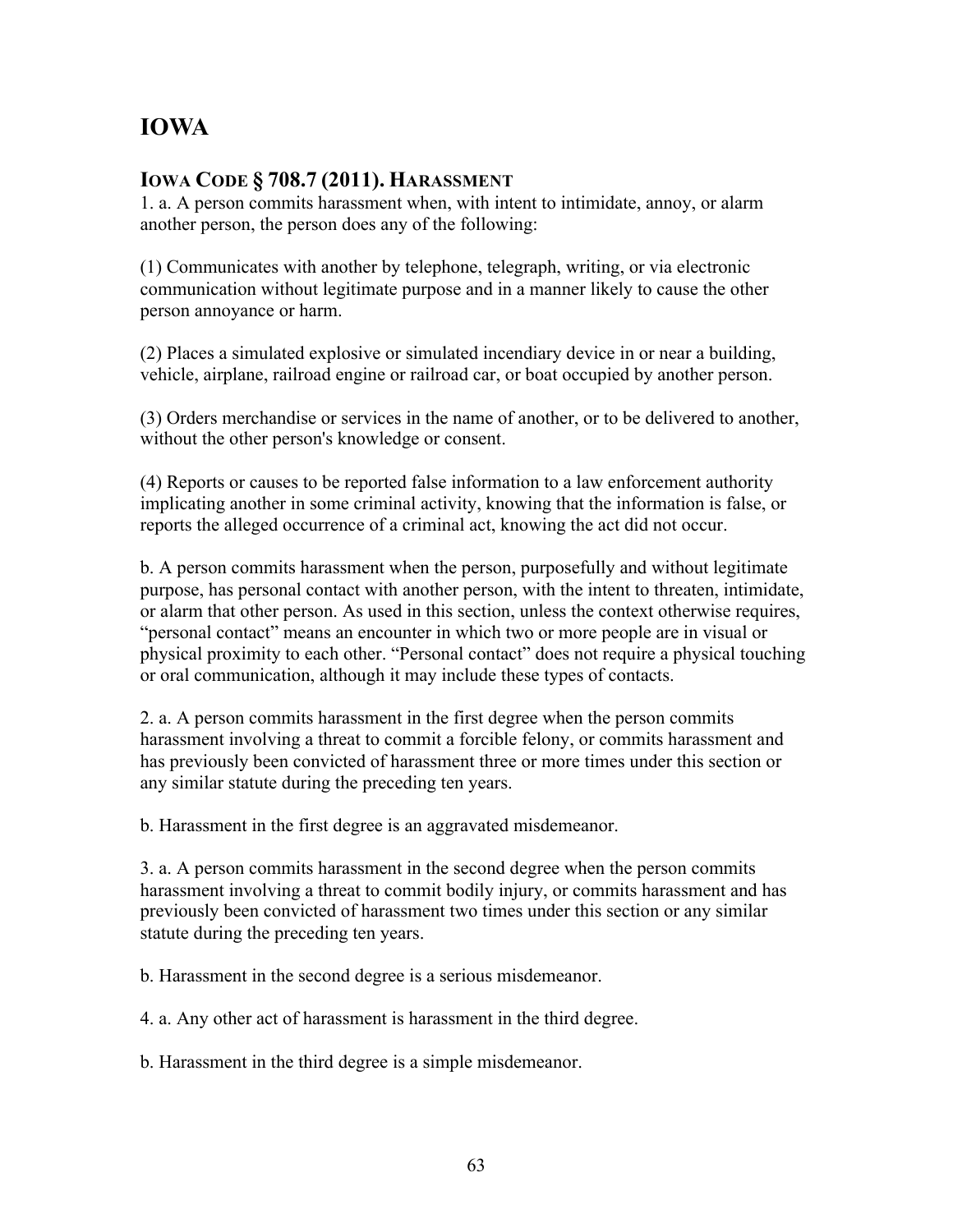5. For purposes of determining whether or not the person should register as a sex offender pursuant to the provisions of chapter 692A, the fact finder shall make a determination as provided in section 692A.126.

# **KANSAS**

## **KAN. STAT. ANN. § 21-3438 (2010). STALKING (REPEALED – EFFECTIVE 07/01/2011)**

(a) Stalking is:

(1) Intentionally or recklessly engaging in a course of conduct targeted at a specific person which would cause a reasonable person in the circumstances of the targeted person to fear for such person's safety, or the safety of a member of such person's immediate family and the targeted person is actually placed in such fear;

(2) intentionally engaging in a course of conduct targeted at a specific person which the individual knows will place the targeted person in fear for such person's safety or the safety of a member of such person's immediate family; or

(3) after being served with, or otherwise provided notice of, any protective order included in K.S.A. 21-3843, and amendments thereto, that prohibits contact with a targeted person, intentionally or recklessly engaging in at least one act listed in subsection (f)(1) that violates the provisions of the order and would cause a reasonable person to fear for such person's safety, or the safety of a member of such person's immediate family and the targeted person is actually placed in such fear.

 $(b)(1)$  Upon a first conviction, stalking as described in subsection  $(a)(1)$  is a class A person misdemeanor. Upon a second or subsequent conviction, stalking as described in subsection  $(a)(1)$  is a severity level 7, person felony.

(2) Upon a first conviction, stalking as described in subsection (a)(2) is a class A person misdemeanor. Upon a second or subsequent conviction, stalking as described in subsection (a)(2) is a severity level 5, person felony.

(3) Upon a first conviction, stalking as described in subsection (a)(3) is a severity level 9, person felony. Upon a second or subsequent conviction, stalking as described in subsection (a)(3) is a severity level 5, person felony.

(c) For the purposes of this section, a person served with a protective order as defined by K.S.A. 21-3843, and amendments thereto, or a person who engaged in acts which would constitute stalking, after having been advised by a uniformed law enforcement officer, that such person's actions were in violation of this section, shall be presumed to have acted intentionally as to any like future act targeted at the specific person or persons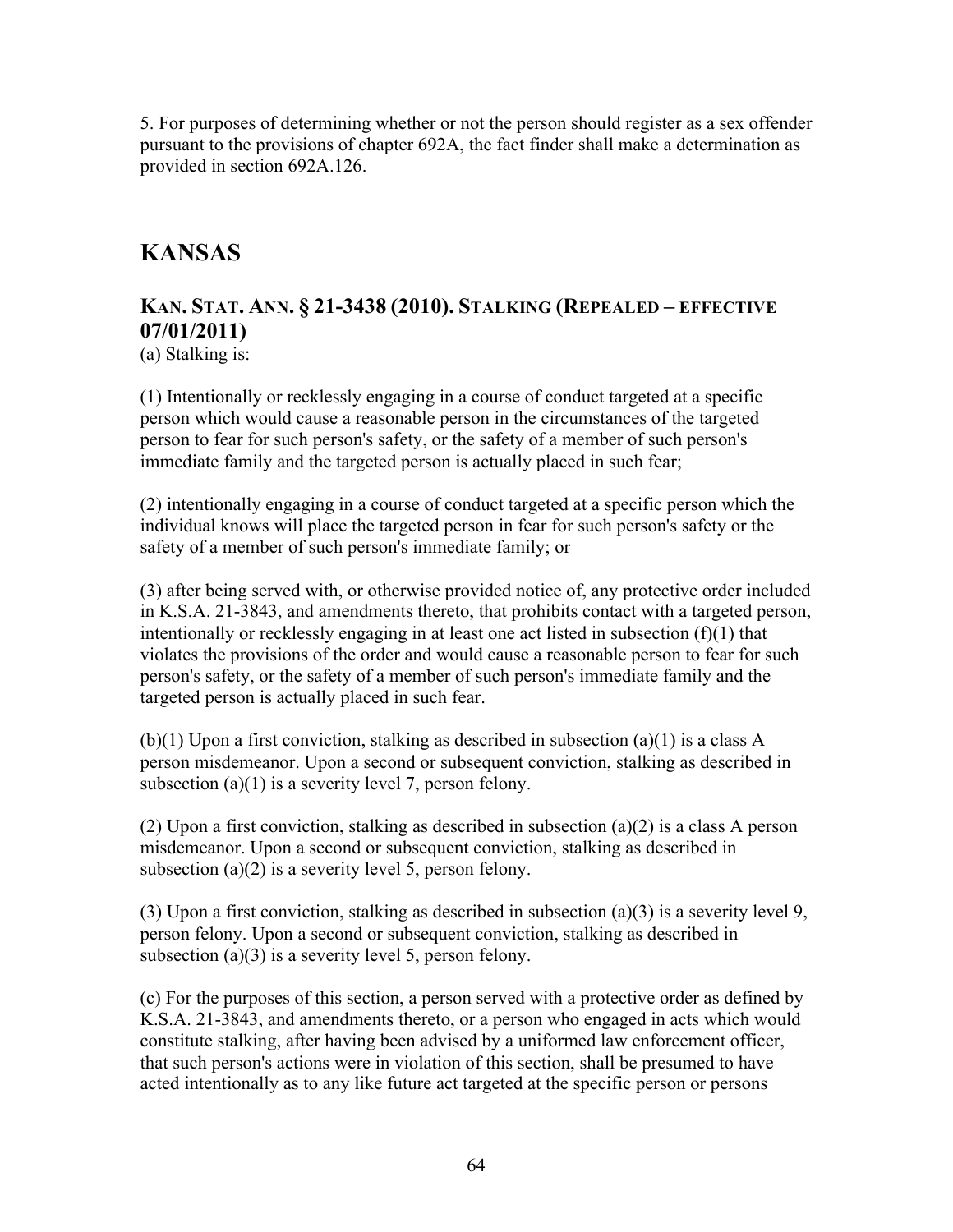named in the order or as advised by the officer.

(d) In a criminal proceeding under this section, a person claiming an exemption, exception or exclusion has the burden of going forward with evidence of the claim.

(e) The present incarceration of a person alleged to be violating this section shall not be a bar to prosecution under this section.

(f) As used in this section:

(1) "Course of conduct" means two or more acts over a period of time, however short, which evidence a continuity of purpose. A course of conduct shall not include constitutionally protected activity nor conduct that was necessary to accomplish a legitimate purpose independent of making contact with the targeted person. A course of conduct shall include, but not be limited to, any of the following acts or a combination thereof:

(A) Threatening the safety of the targeted person or a member of such person's immediate family.

(B) Following, approaching or confronting the targeted person or a member of such person's immediate family.

(C) Appearing in close proximity to, or entering the targeted person's residence, place of employment, school or other place where such person can be found, or the residence, place of employment or school of a member of such person's immediate family.

(D) Causing damage to the targeted person's residence or property or that of a member of such person's immediate family.

(E) Placing an object on the targeted person's property or the property of a member of such person's immediate family, either directly or through a third person.

(F) Causing injury to the targeted person's pet or a pet belonging to a member of such person's immediate family.

(G) Any act of communication.

(2) "Communication" means to impart a message by any method of transmission, including, but not limited to: Telephoning, personally delivering, sending or having delivered, any information or material by written or printed note or letter, package, mail, courier service or electronic transmission, including electronic transmissions generated or communicated via a computer.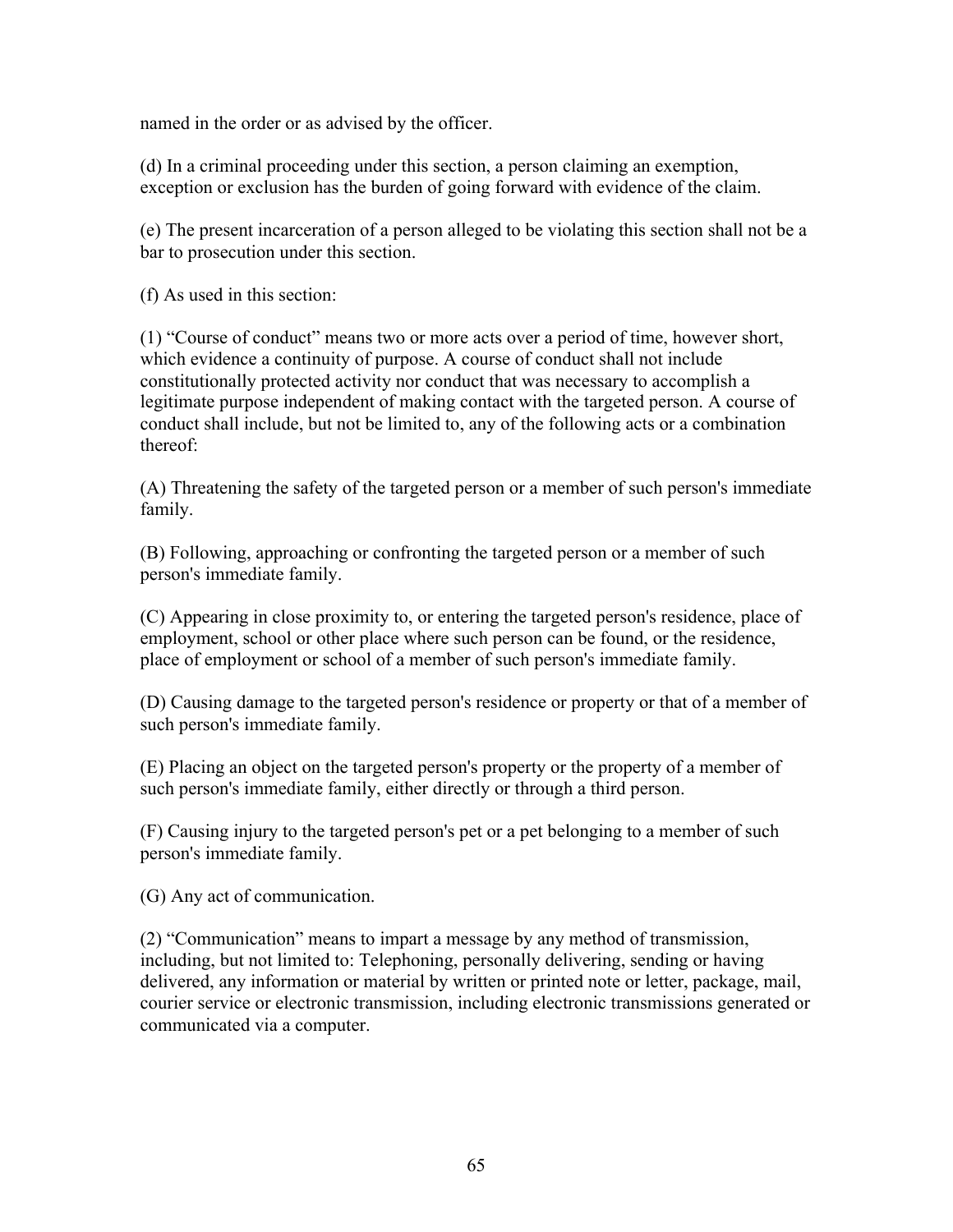(3) "Computer" means a programmable, electronic device capable of accepting and processing data.

(4) "Conviction" includes being convicted of a violation of this section or being convicted of a law of another state which prohibits the acts that this section prohibits.

(5) "Immediate family" means father, mother, stepparent, child, stepchild, sibling, spouse or grandparent of the targeted person; any person residing in the household of the targeted person; or any person involved in an intimate relationship with the targeted person.

(g) If any provision or application of this section is held invalid for any reason, the invalidity of such provision or application is severable and does not affect other provisions or applications of this section which can be given effect without the invalid provisions or applications.

## **2011 KAN. SESS. LAWS, CHAP. 30. (H.R. 2339)**

### \*

Sec. 27. Section 62 of chapter 136 of the 2010 Session Laws of Kansas is hereby amended to read as follows:

Sec. 62. (a) Stalking is:

(1) Recklessly engaging in a course of conduct targeted at a specific person which would cause a reasonable person in the circumstances of the targeted person to fear for such person's safety, or the safety of a member of such person's immediate family and the targeted person is actually placed in such fear;

(2) engaging in a course of conduct targeted at a specific person with knowledge that the course of conduct will place the targeted person in fear for such person's safety or the safety of a member of such person's immediate family; or

(3) after being served with, or otherwise provided notice of, any protective order included in K.S.A. 21–3843, prior to its repeal or section 149 **of chapter 136 of the 2010 Session Laws of Kansas**, and amendments thereto, that prohibits contact with a targeted person, recklessly engaging in at least one act listed in subsection (f)(1) that violates the provisions of the order and would cause a reasonable person to fear for such person's safety, or the safety of a member of such person's immediate family and the targeted person is actually placed in such fear.

(b) Stalking as defined in:

(1) Subsection (a)(1) is a:

(A) Class A person misdemeanor, except as provided in subsection  $(b)(1)(B)$ ; and

(B) severity level 7, person felony upon a second or subsequent conviction;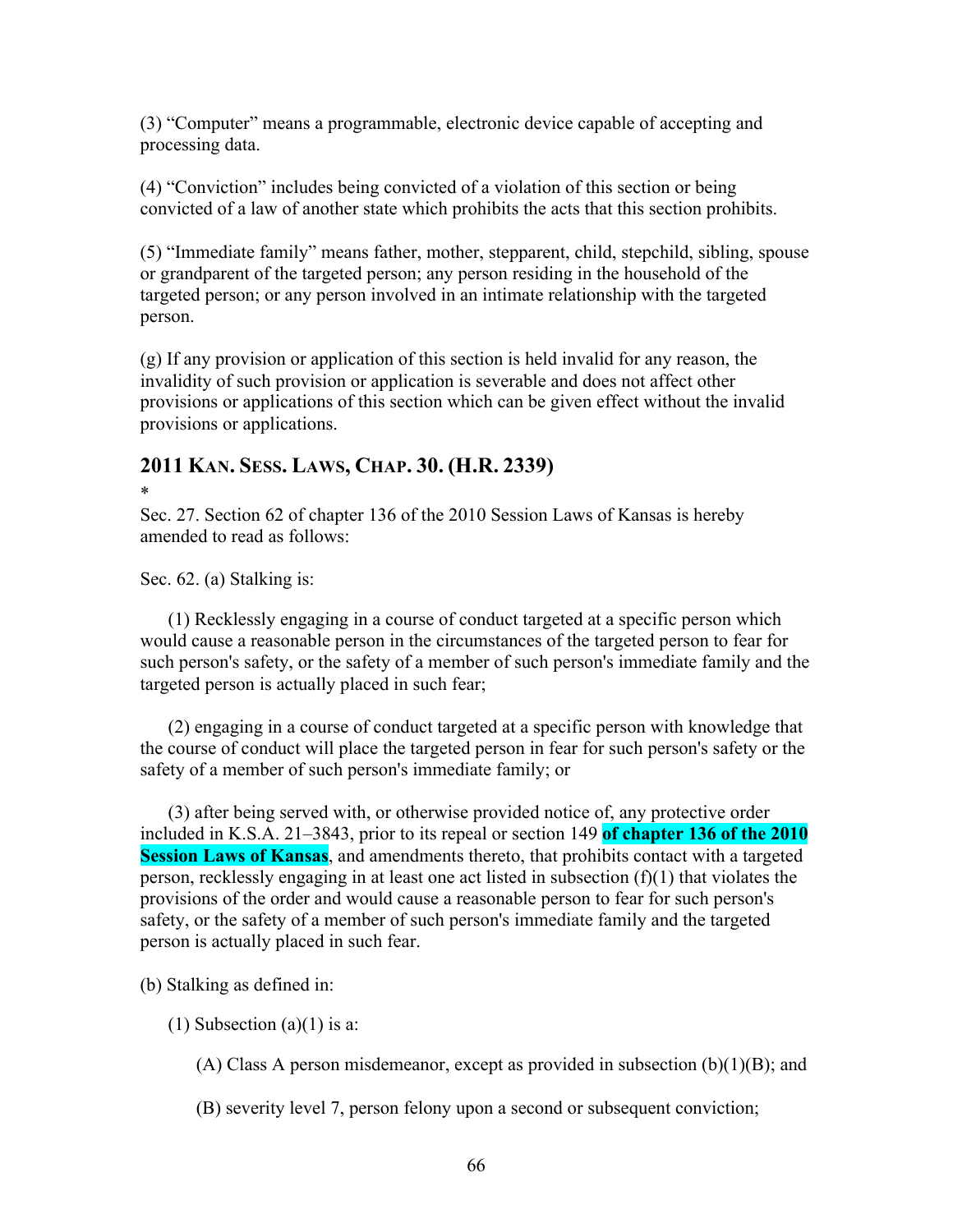(2) subsection (a)(2) is a:

(A) Class A person misdemeanor, except as provided in subsection  $(b)(2)(B)$ ; and

(B) severity level 5, person felony upon a second or subsequent conviction; and

 $(3)$  subsection  $(a)(3)$  is a:

(A) Severity level 9, person felony, except as provided in subsection (b)(3)(B); and

(B) severity level 5, person felony, upon a second or subsequent conviction.

(c) For the purposes of this section, a person served with a protective order as defined by K.S.A. 21–3843, prior to its repeal and **or**section 149 **of chapter 136 of the 2010 Session Laws of Kansas**, and amendments thereto, or a person who engaged in acts which would constitute stalking, after having been advised by a law enforcement officer, that such person's actions were in violation of this section, shall be presumed to have acted knowingly as to any like future act targeted at the specific person or persons named in the order or as advised by the officer.

(d) In a criminal proceeding under this section, a person claiming an exemption, exception or exclusion has the burden of going forward with evidence of the claim.

(e) The present incarceration of a person alleged to be violating this section shall not be a bar to prosecution under this section.

(f) As used in this section:

(1) "Course of conduct" means two or more acts over a period of time, however short, which evidence a continuity of purpose. A course of conduct shall not include constitutionally protected activity nor conduct that was necessary to accomplish a legitimate purpose independent of making contact with the targeted person. A course of conduct shall include, but not be limited to, any of the following acts or a combination thereof:

(A) Threatening the safety of the targeted person or a member of such person's immediate family;

(B) following, approaching or confronting the targeted person or a member of such person's immediate family;

(C) appearing in close proximity to, or entering the targeted person's residence, place of employment, school or other place where such person can be found, or the residence, place of employment or school of a member of such person's immediate family;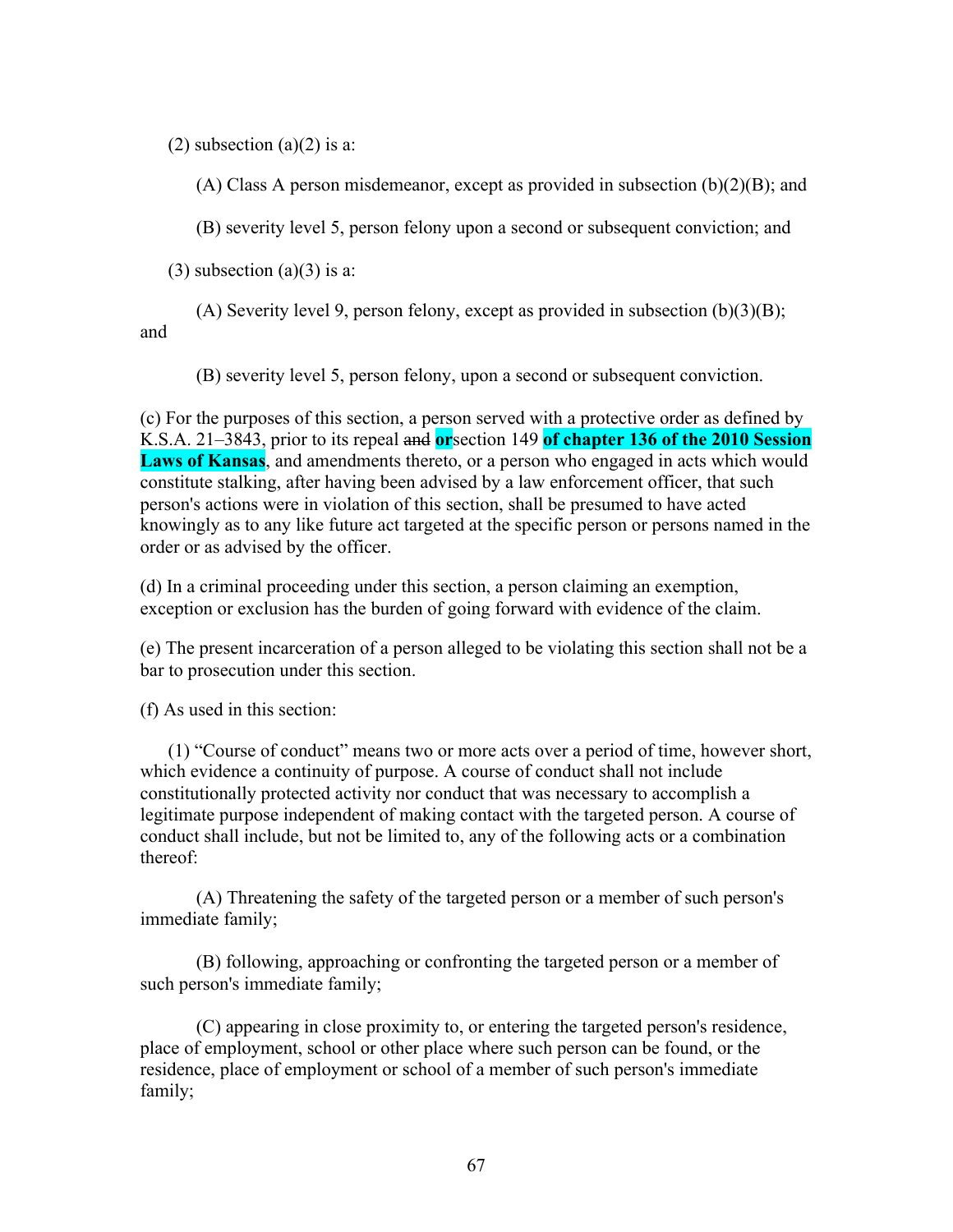(D) causing damage to the targeted person's residence or property or that of a member of such person's immediate family;

(E) placing an object on the targeted person's property or the property of a member of such person's immediate family, either directly or through a third person;

(F) causing injury to the targeted person's pet or a pet belonging to a member of such person's immediate family;

(G) any act of communication;

(2) "communication" means to impart a message by any method of transmission, including, but not limited to: Telephoning, personally delivering, sending or having delivered, any information or material by written or printed note or letter, package, mail, courier service or electronic transmission, including electronic transmissions generated or communicated via a computer;

(3) "computer" means a programmable, electronic device capable of accepting and processing data;

(4) "conviction" includes being convicted of a violation of K.S.A. 21–3438, prior to its repeal, this section or a law of another state which prohibits the acts that this section prohibits; and

(5) "immediate family" means father, mother, stepparent, child, stepchild, sibling, spouse or grandparent of the targeted person; any person residing in the household of the targeted person; or any person involved in an intimate relationship with the targeted person.

\*

## **KENTUCKY**

#### **KY. REV. STAT. ANN. § 525.080 (2010). HARASSING COMMUNICATIONS**

(1) A person is guilty of harassing communications when, with intent to intimidate, harass, annoy, or alarm another person, he or she:

(a) Communicates with a person, anonymously or otherwise, by telephone, telegraph, mail, or any other form of written communication in a manner which causes annoyance or alarm and serves no purpose of legitimate communication;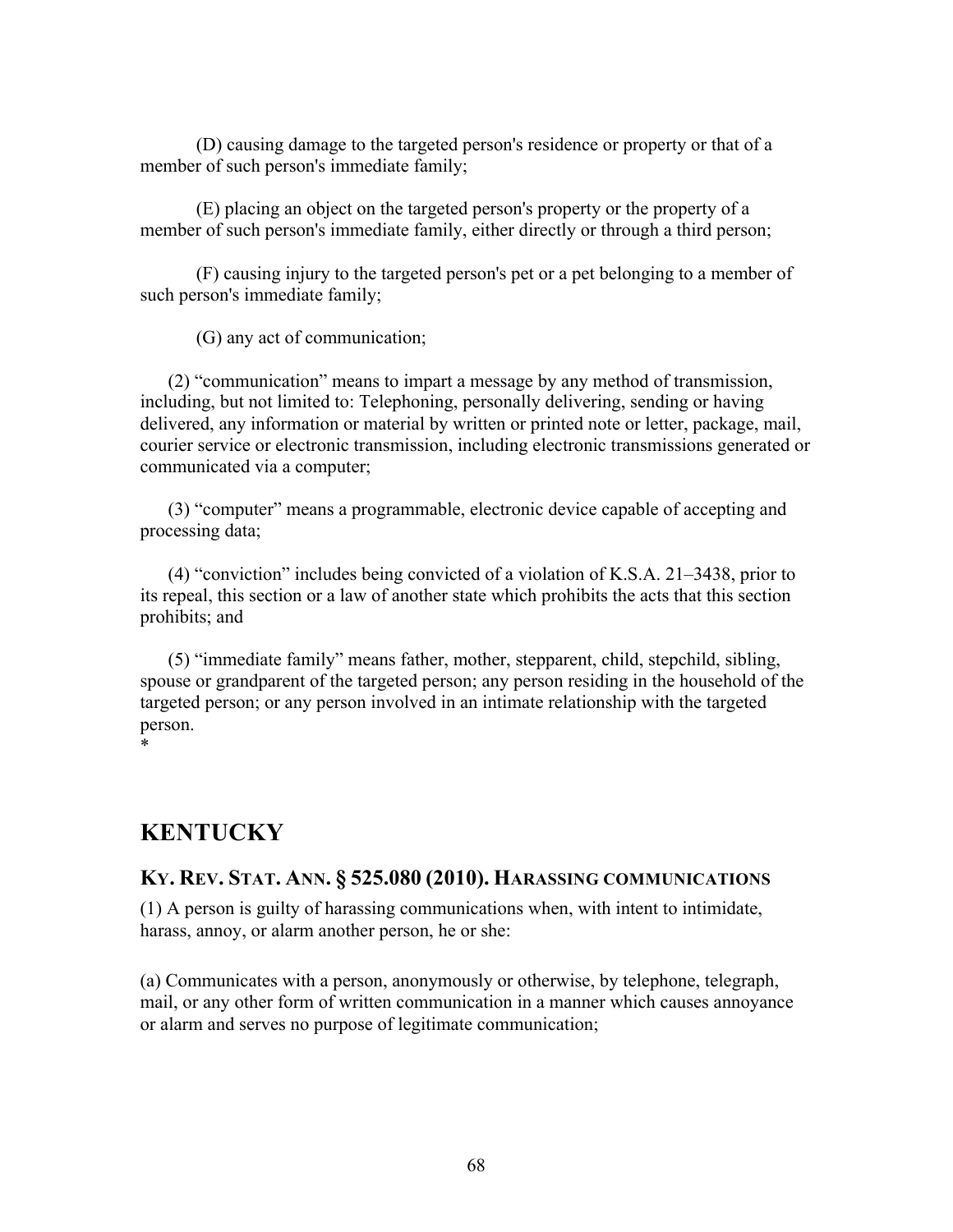(b) Makes a telephone call, whether or not conversation ensues, with no purpose of legitimate communication; or

(c) Communicates, while enrolled as a student in a local school district, with or about another school student, anonymously or otherwise, by telephone, the Internet, telegraph, mail, or any other form of electronic or written communication in a manner which a reasonable person under the circumstances should know would cause the other student to suffer fear of physical harm, intimidation, humiliation, or embarrassment and which serves no purpose of legitimate communication.

(2) Harassing communications is a Class B misdemeanor.

# **LOUISIANA**

### **LA. REV. STAT. ANN. § 14:40.3 (2010). CYBERSTALKING**

A. For the purposes of this Section, the following words shall have the following meanings:

(1) "Electronic communication" means any transfer of signs, signals, writing, images, sounds, data, or intelligence of any nature, transmitted in whole or in part by wire, radio, computer, electromagnetic, photoelectric, or photo-optical system.

(2) "Electronic mail" means the transmission of information or communication by the use of the Internet, a computer, a facsimile machine, a pager, a cellular telephone, a video recorder, or other electronic means sent to a person identified by a unique address or address number and received by that person.

B. Cyberstalking is action of any person to accomplish any of the following:

(1) Use in electronic mail or electronic communication of any words or language threatening to inflict bodily harm to any person or to such person's child, sibling, spouse, or dependent, or physical injury to the property of any person, or for the purpose of extorting money or other things of value from any person.

(2) Electronically mail or electronically communicate to another repeatedly, whether or not conversation ensues, for the purpose of threatening, terrifying, or harassing any person.

(3) Electronically mail or electronically communicate to another and to knowingly make any false statement concerning death, injury, illness, disfigurement, indecent conduct, or criminal conduct of the person electronically mailed or of any member of the person's family or household with the intent to threaten, terrify, or harass.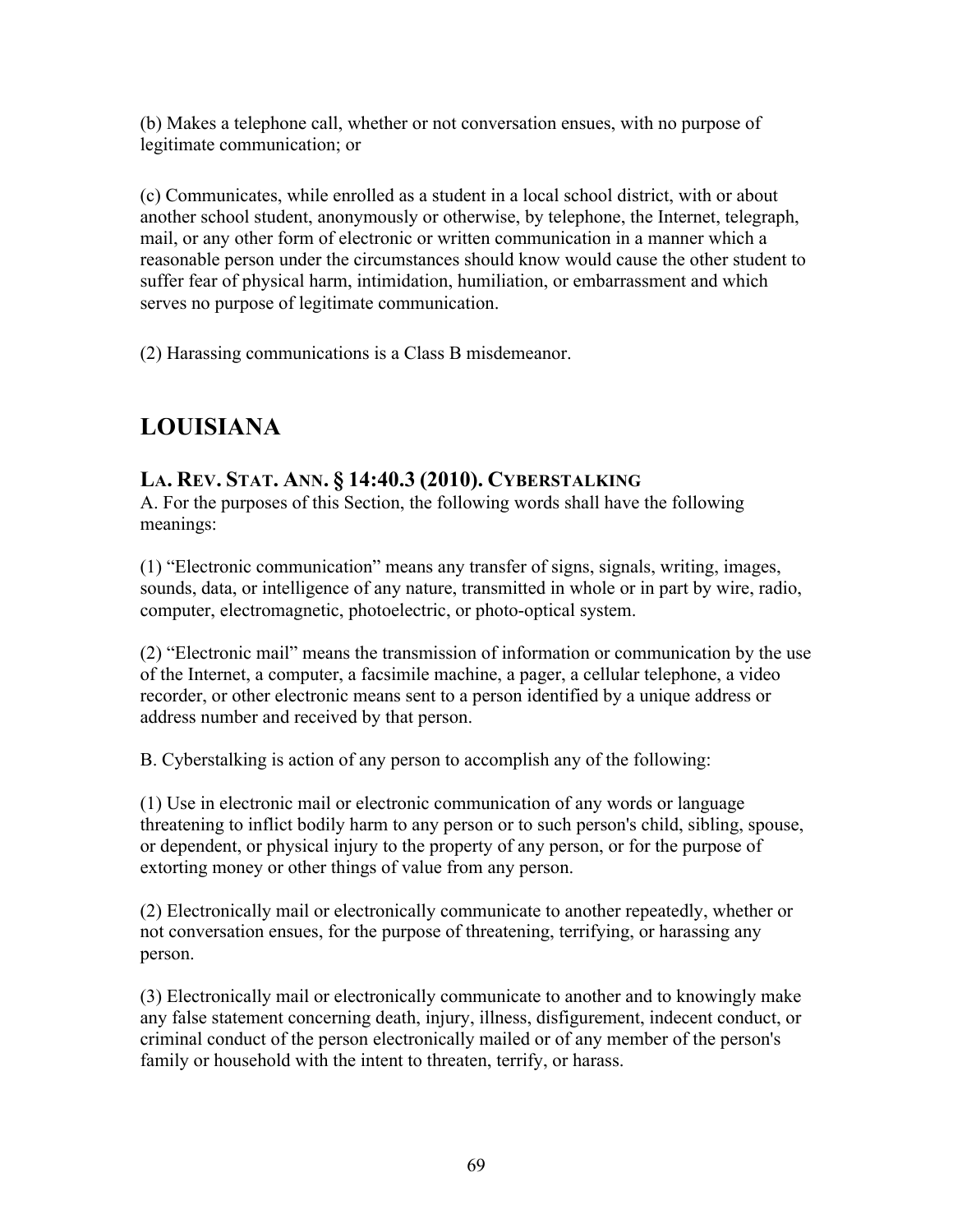(4) Knowingly permit an electronic communication device under the person's control to be used for the taking of an action in Paragraph (1), (2), or (3) of this Subsection.

C. (1) Whoever commits the crime of cyberstalking shall be fined not more than two thousand dollars, or imprisoned for not more than one year, or both.

(2) Upon a second conviction occurring within seven years of the prior conviction for cyberstalking, the offender shall be imprisoned for not less than one hundred and eighty days and not more than three years, and may be fined not more than five thousand dollars, or both.

(3) Upon a third or subsequent conviction occurring within seven years of a prior conviction for stalking, the offender shall be imprisoned for not less than two years and not more than five years and may be fined not more than five thousand dollars, or both.

(4)(a) In addition, the court shall order that the personal property used in the commission of the offense shall be seized and impounded, and after conviction, sold at public sale or public auction by the district attorney in accordance with R.S. 15:539.1.

(b) The personal property made subject to seizure and sale pursuant to Subparagraph (a) of this Paragraph may include, but shall not be limited to, electronic communication devices, computers, computer related equipment, motor vehicles, photographic equipment used to record or create still or moving visual images of the victim that are recorded on paper, film, video tape, disc, or any other type of digital recording media.

D. Any offense under this Section committed by the use of electronic mail or electronic communication may be deemed to have been committed where the electronic mail or electronic communication was originally sent, originally received, or originally viewed by any person.

E. This Section does not apply to any peaceable, nonviolent, or nonthreatening activity intended to express political views or to provide lawful information to others.

#### **LA. REV. STAT. ANN. § 14:40.7 (2010). CYBERBULLYING**

A. Cyberbullying is the transmission of any electronic textual, visual, written, or oral communication with the malicious and willful intent to coerce, abuse, torment, or intimidate a person under the age of eighteen.

B. For purposes of this Section:

(1) "Cable operator" means any person or group of persons who provides cable service over a cable system and directly, or through one or more affiliates, owns a significant interest in such cable system, or who otherwise controls or is responsible for, through any arrangement, the management and operation of such a cable system.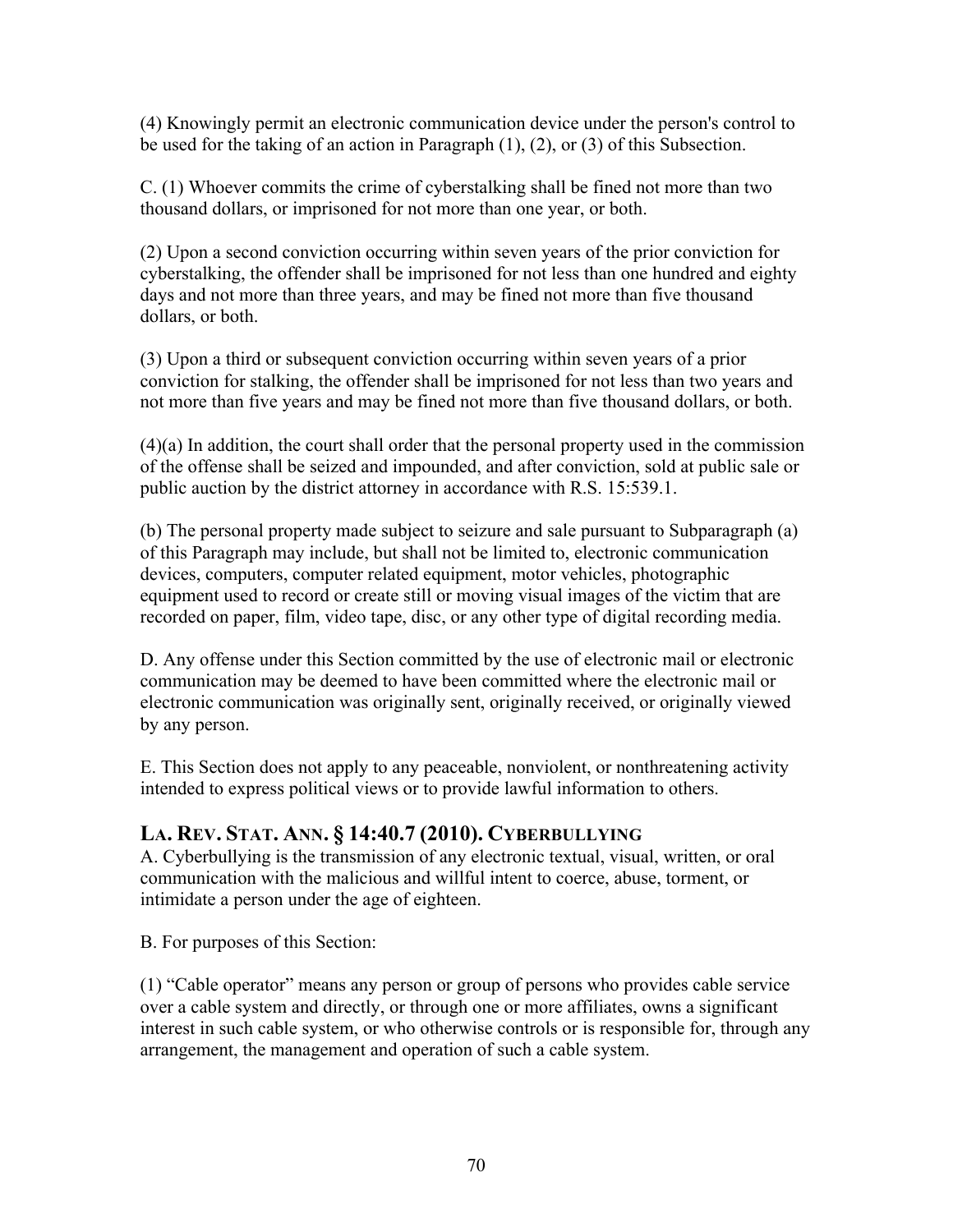(2) "Electronic textual, visual, written, or oral communication" means any communication of any kind made through the use of a computer online service, Internet service, or any other means of electronic communication, including but not limited to a local bulletin board service, Internet chat room, electronic mail, or online messaging service.

(3) "Interactive computer service" means any information service, system, or access software provider that provides or enables computer access by multiple users to a computer server, including a service or system that provides access to the Internet and such systems operated or services offered by libraries or educational institutions.

(4) "Telecommunications service" means the offering of telecommunications for a fee directly to the public, regardless of the facilities used.

C. An offense committed pursuant to the provisions of this Section may be deemed to have been committed where the communication was originally sent, originally received, or originally viewed by any person.

D. (1) Except as provided in Paragraph (2) of this Subsection, whoever commits the crime of cyberbullying shall be fined not more than five hundred dollars, imprisoned for not more than six months, or both.

(2) When the offender is under the age of seventeen, the disposition of the matter shall be governed exclusively by the provisions of Title VII of the Children's Code.

E. The provisions of this Section shall not apply to a provider of an interactive computer service, provider of a telecommunications service, or a cable operator as defined by the provisions of this Section.

F. The provisions of this Section shall not be construed to prohibit or restrict religious free speech pursuant to Article I, Section 8 of the Constitution of Louisiana.

## **MAINE**

#### **ME. REV. STAT. ANN. tit. 17-A, § 210-A (2011) STALKING 1.** A person is guilty of stalking if:

**A.** The actor intentionally or knowingly engages in a course of conduct directed at or concerning a specific person that would cause a reasonable person

**(1)** To suffer serious inconvenience or emotional distress;

**(2)** To fear bodily injury or to fear bodily injury to a close relation;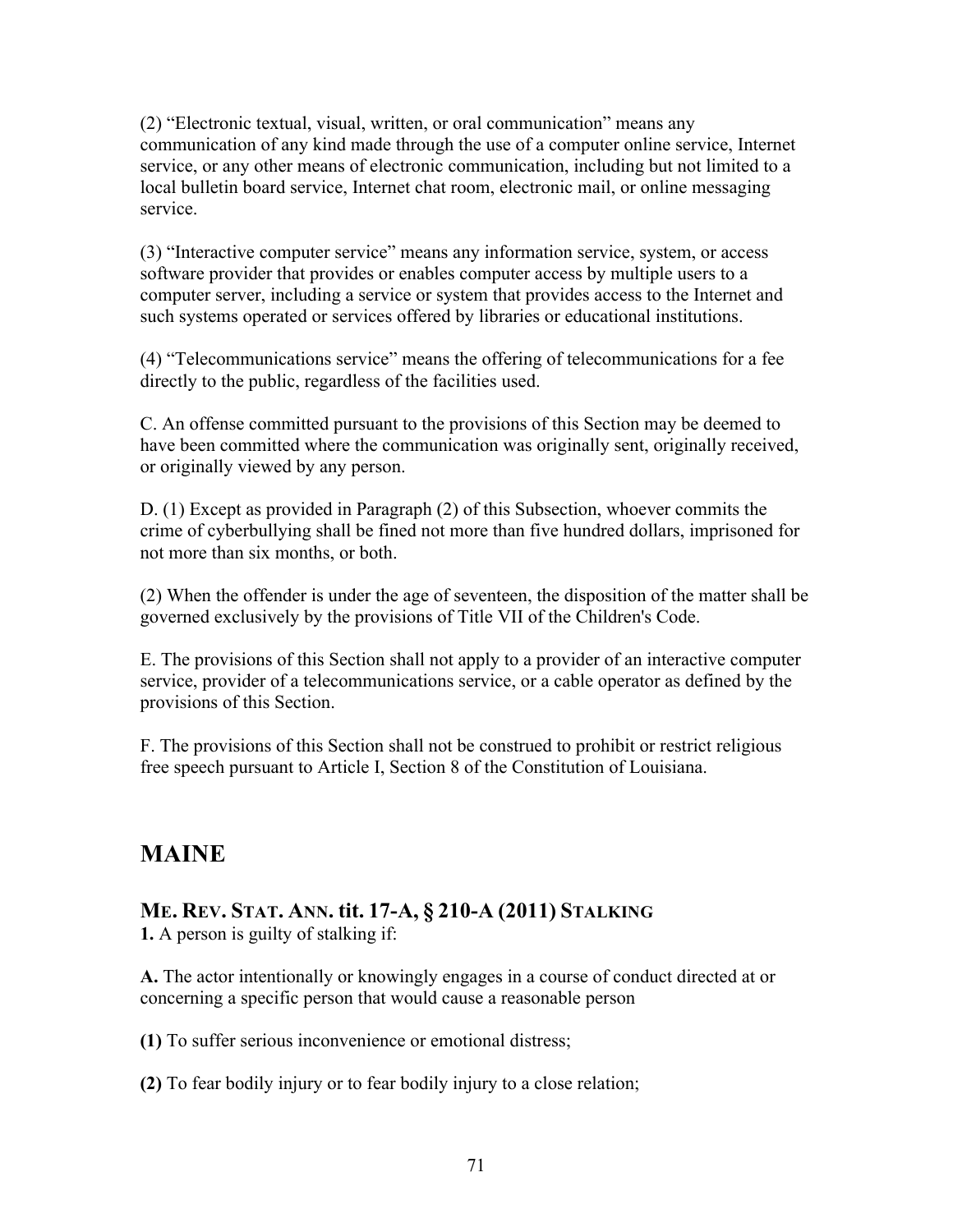**(3)** To fear death or to fear the death of a close relation;

**(4)** To fear damage or destruction to or tampering with property; or

**(5)** To fear injury to or the death of an animal owned by or in the possession and control of that specific person.

Violation of this paragraph is a Class D crime; or

#### **B. Deleted.**

**C.** The actor violates paragraph A and has 2 or more prior convictions in this State or another jurisdiction. Notwithstanding section 2, subsection 3-B, as used in this paragraph, "another jurisdiction" also includes any Indian tribe.

Violation of this paragraph is a Class C crime.

For the purposes of this paragraph, "prior conviction" means a conviction for a violation of this section; Title 5, section 4659; Title 15, section 321; former Title 19, section 769; Title 19-A, section 4011; Title 22, section 4036; any other temporary, emergency, interim or final protective order; an order of a tribal court of the Passamaquoddy Tribe or the Penobscot Nation; any similar order issued by any court of the United States or of any other state, territory, commonwealth or tribe; or a court-approved consent agreement. Section 9-A governs the use of prior convictions when determining a sentence.

**2.** As used in this section, unless the context otherwise indicates, the following terms have the following meanings.

**A.** "Course of conduct" means 2 or more acts, including but not limited to acts in which the actor, by any action, method, device or means, directly or indirectly follows, monitors, tracks, observes, surveils, threatens, harasses or communicates to or about a person or interferes with a person's property. "Course of conduct" also includes, but is not limited to, threats implied by conduct and gaining unauthorized access to personal, medical, financial or other identifying or confidential information

**B.** "Close relation" means a current or former spouse or domestic partner, parent, child, sibling, stepchild, stepparent, grandparent, any person who regularly resides in the household or who within the prior 6 months regularly resided in the household or any person with a significant personal or professional relationship.

#### **C. Deleted.**

**D.** "Emotional distress" means mental or emotional suffering of the person being stalked as evidenced by anxiety, fear, torment or apprehension that may or may not result in a physical manifestation of emotional distress or a mental health diagnosis.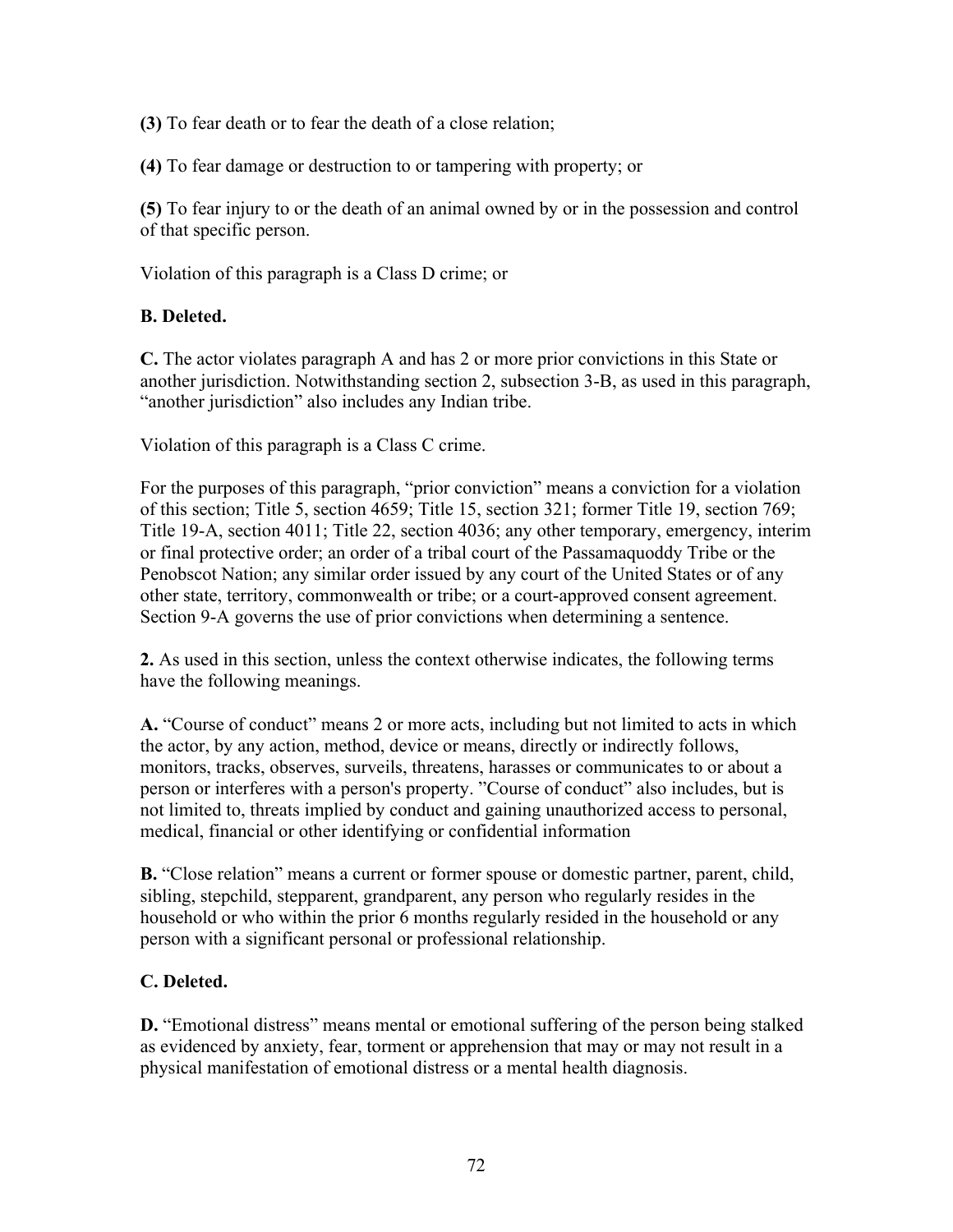**E.** "Serious inconvenience" means that a person significantly modifies that person's actions or routines in an attempt to avoid the actor or because of the actor's course of conduct. "Serious inconvenience" includes, but is not limited to, changing a phone number, changing an electronic mail address, moving from an established residence, changing daily routines, changing routes to and from work, changing employment or work schedule or losing time from work or a job.

### **3. Repealed.**

**ME. REV. STAT. ANN. tit. 17-A, § 506 (2011). HARASSMENT BY TELEPHONE 1.** A person is guilty of harassment by telephone if:

**A.** By means of telephone he makes any comment, request, suggestion or proposal which is, in fact, offensively coarse or obscene, without the consent of the person called;

**B.** He makes a telephone call, whether or not conversation ensues, without disclosing his identity and with intent to annoy, abuse, threaten or harass any person at the called number;

**C.** He makes or causes the telephone of another repeatedly or continuously to ring, with intent to harass any person at the called number;

**D.** He makes repeated telephone calls, during which conversation ensues, with the intent to harass any person at the called number; or

**E.** He knowingly permits any telephone under his control to be used for any purpose prohibited by this section.

**2.** The crime defined in this section may be prosecuted and punished in the county in which the defendant was located when he used the telephone, or in the county in which the telephone called or made to ring by the defendant was located.

**3.** Harassment by telephone is a Class E crime.

### **ME. REV. STAT. ANN. tit. 17-A, § 506-A (2011). HARASSMENT**

**1.** A person is guilty of harassment if, without reasonable cause:

**A.** The person engages in any course of conduct with the intent to harass, torment or threaten another person:

**(1)** After having been notified, in writing or otherwise, not to engage in such conduct by: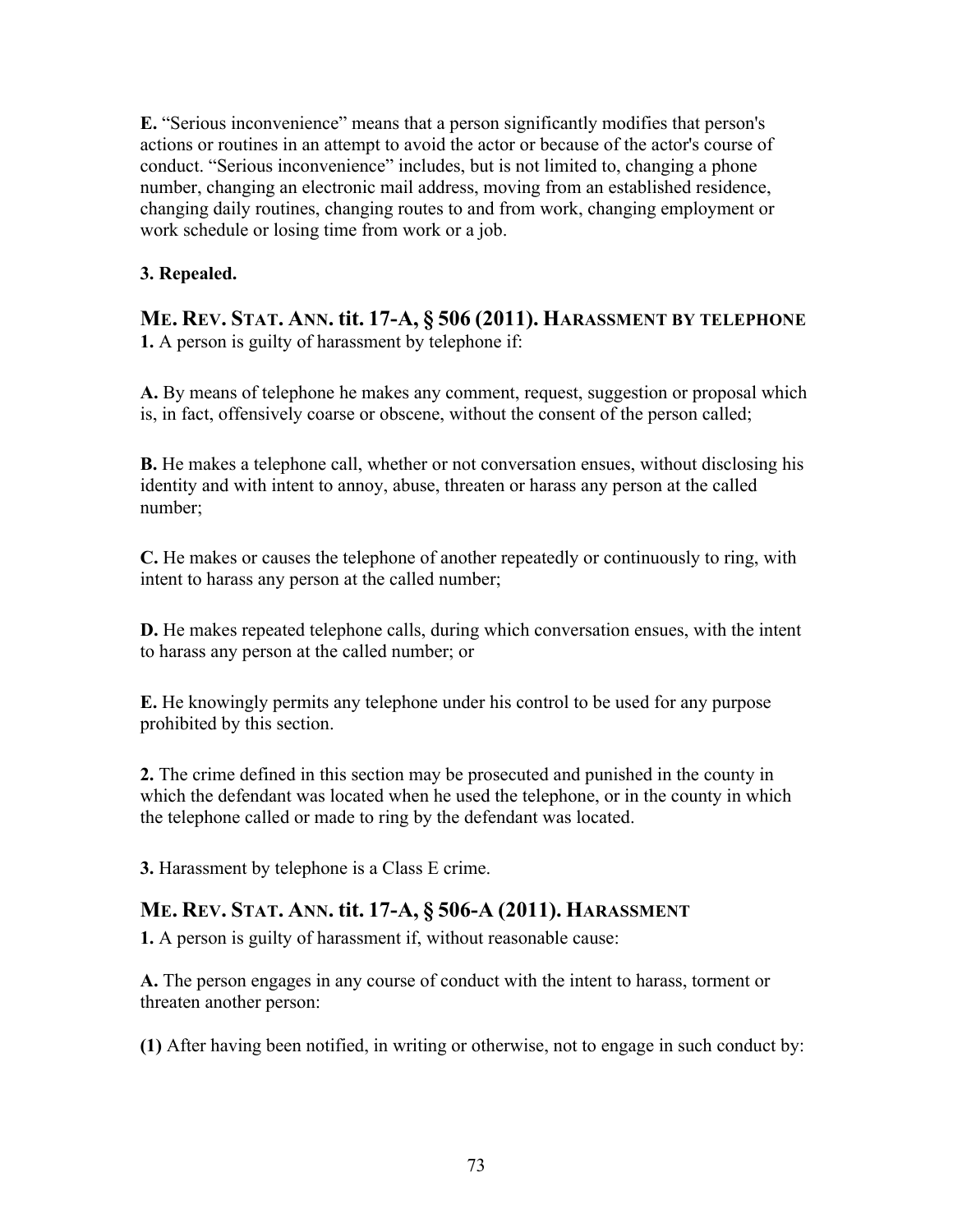**(a)** Any sheriff, deputy sheriff, constable, police officer or justice of the peace. The notification not to engage in such conduct expires one year from the date of issuance; or

**(b)** A court in a protective order issued under Title 5, section 4654 or 4655 or Title 19-A, section 4006 or 4007; or

**(2)** If the person is an adult in the custody or under the supervision of the Department of Corrections, after having been forbidden to engage in such conduct by the Commissioner of Corrections, the chief administrative officer of the facility, the correctional administrator for the region or their designees.

Violation of this paragraph is a Class E crime; or

**B.** The person violates paragraph A and, at the time of the harassment, the person has 2 or more prior Maine convictions under this section in which the victim was the same person or a member of that victim's immediate family or for engaging in substantially similar conduct to that contained in this paragraph in another jurisdiction. Section 9-A governs the use of prior convictions when determining a sentence. Violation of this paragraph is a Class C crime.

### **2. Repealed.**

**3.** For the purposes of this section, "immediate family" means spouse, parent, child, sibling, stepchild and stepparent.

**THE FOLLOWING BILL HAS NOT BEEN ENACTED AND IS CURRENTLY NOT THE LAW OF MAINE. H.R. 1028, 125TH LEG., 1ST REG. SESS. (ME. 2011). AN ACT TO IMPLEMENT THE RECOMMENDATIONS OF THE CRIMINAL LAW ADVISORY COMMISSION RELATIVE TO THE MAINE CRIMINAL CODE AND RELATED STATUTES**

*Bill Status: House Committee on Criminal Justice and Public Safety Voted Ought to Pass as Amended on 06/13/2011*

\*

Sec. 15. 17-A MRSA §506, as amended by PL 1981, c. 317, §20, is further amended to read:

§ 506. Harassment by telephone or by electronic communication device

1. A person is guilty of harassment by telephone **or by electronic communication device** if:

A. By means of telephone he **or electronic communication device the person** makes any comment, request, suggestion or proposal which **that** is, in fact, offensively coarse or obscene, without the consent of the person called **or contacted**;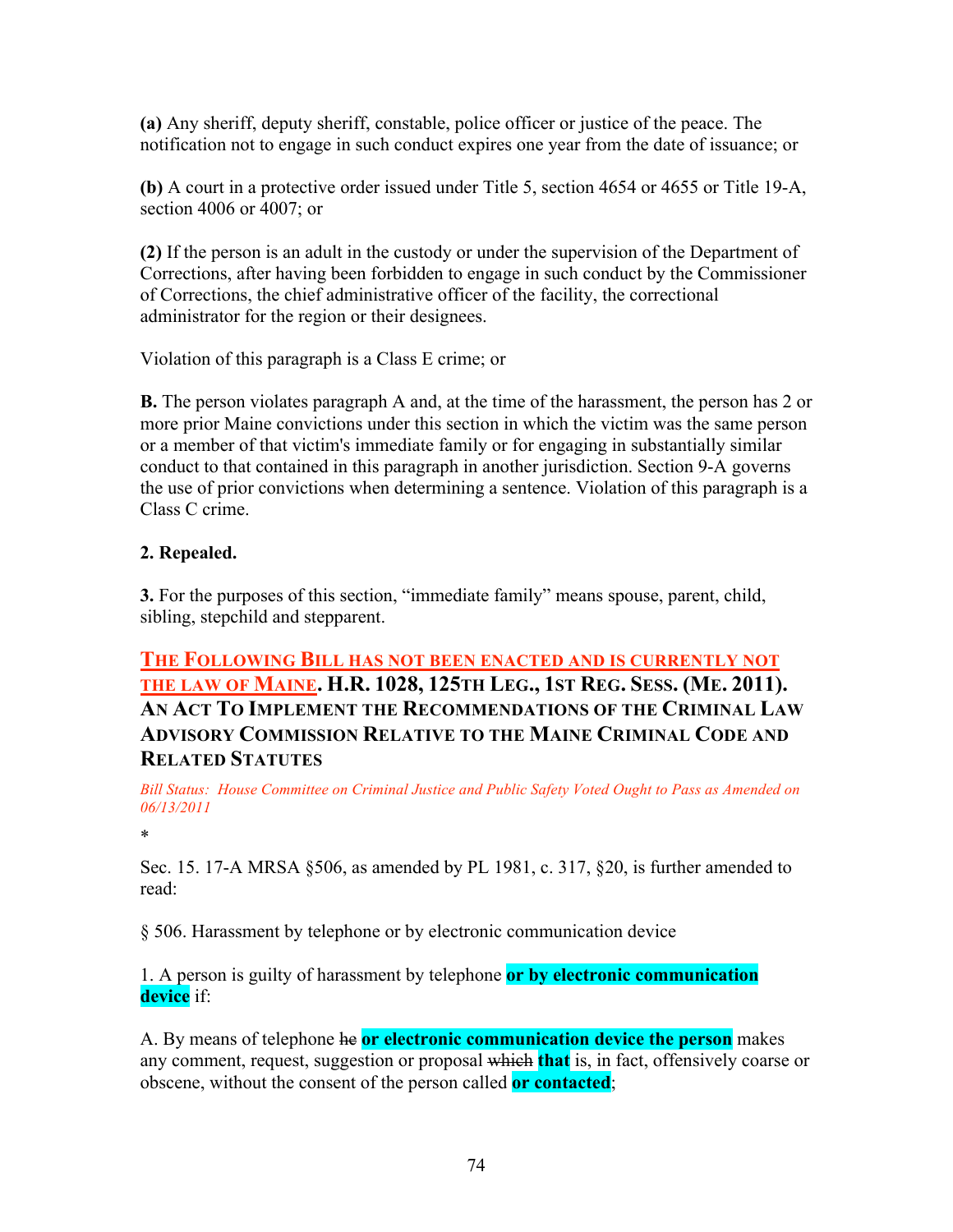B. He **The person** makes a telephone call **or makes a call or contact by means of an electronic communication device**, whether or not **oral or written** conversation ensues, without disclosing his **the person's** identity and with **the** intent to annoy, abuse, threaten or harass any person at the called **or contacted** number **or account**;

C. He **The person** makes or causes the telephone **or electronic communication device** of another repeatedly or continuously to ring **or activate or receive data**, with **the** intent to harass any person at the called **or contacted** number **or account**;

D. He **The person** makes repeated telephone calls **or repeated calls or contacts by means of an electronic communication device**, during which **oral or written** conversation ensues, with the intent to harass any person at the called **or contacted** number **or account**; or

E. He **The person** knowingly permits any telephone **or electronic communication device** under his **the person's** control to be used for any purpose prohibited by this section.

2. The crime defined in this section may be prosecuted and punished in the county in which the defendant was located when he **the defendant** used the telephone **or electronic communication device**, or in the county in which the telephone called or made to ring **or the electronic communication device called or made to ring or be activated or receive data** by the defendant was located. **2-A**. **As used in this section, "electronic communication device" means any electronic or digital product that communicates at a distance by electronic transmission impulses or by fiber optics, including any software capable of sending and receiving communication, allowing a person to electronically engage in the conduct prohibited under this section.**

3. Harassment by telephone **or by electronic communication device** is a Class E crime. \*

# **MARYLAND**

### **MD. CODE ANN., CRIM. LAW § 3-803 (2011). HARASSMENT**

(a) Prohibited. -- A person may not follow another in or about a public place or maliciously engage in a course of conduct that alarms or seriously annoys the other:

(1) with the intent to harass, alarm, or annoy the other;

 (2) after receiving a reasonable warning or request to stop by or on behalf of the other; and

(3) without a legal purpose.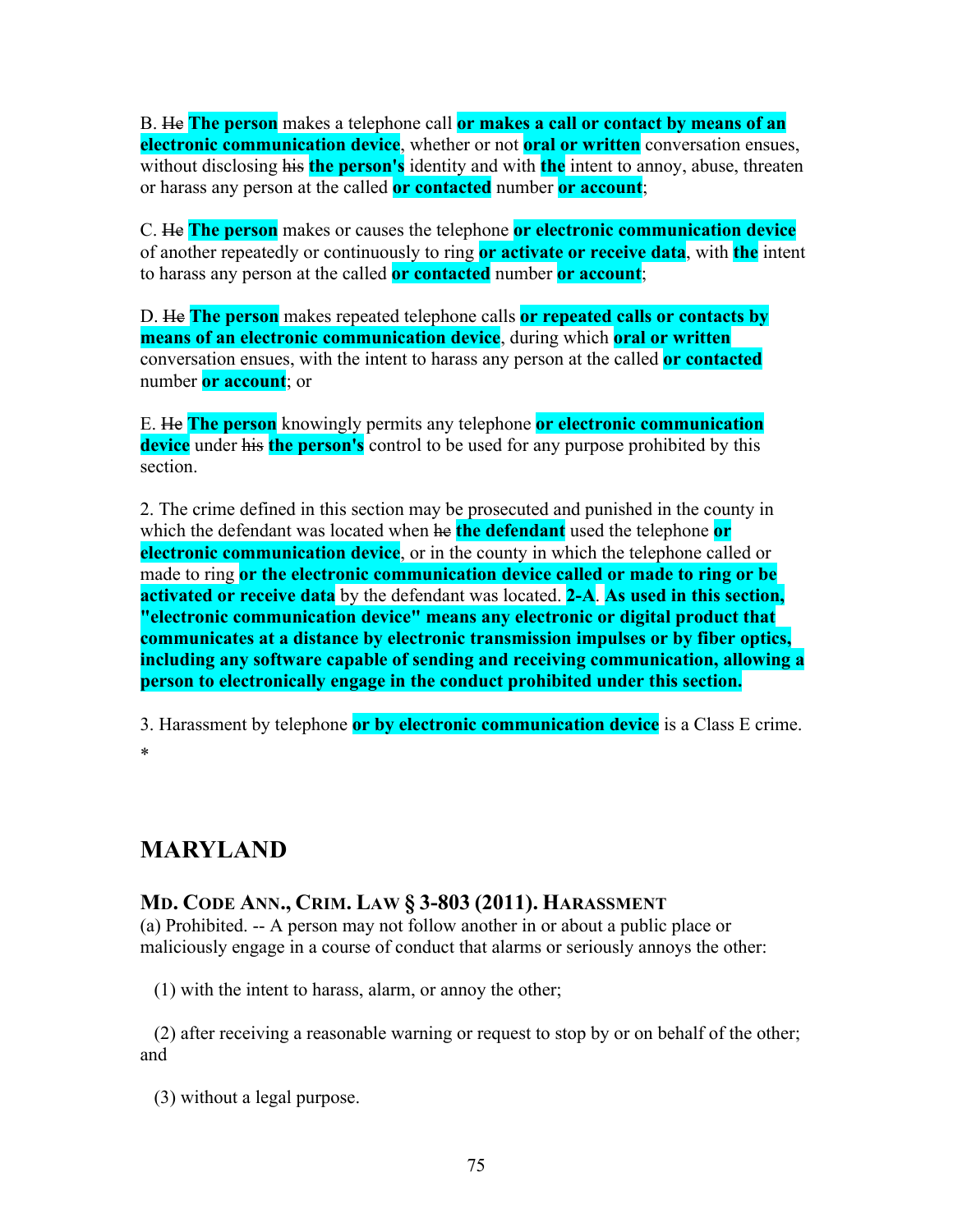(b) Exception. -- This section does not apply to a peaceable activity intended to express a political view or provide information to others.

(c) Penalty. -- A person who violates this section is guilty of a misdemeanor and on conviction is subject to imprisonment not exceeding 90 days or a fine not exceeding \$ 500 or both.

### **MD. CODE ANN., CRIM. LAW § 3-805 (2011). MISUSE OF ELECTRONIC MAIL**

(a) "Electronic mail" defined. -- In this section, "electronic mail" means the transmission of information or a communication by the use of a computer or other electronic means that is sent to a person identified by a unique address and that is received by the person.

(b) Prohibited. -- A person may not use electronic mail with the intent to harass:

(1) one or more persons; or

(2) by sending lewd, lascivious, or obscene material.

(c) Construction of section. -- It is not a violation of this section for any of the following persons to provide information, facilities, or technical assistance to another who is authorized by federal or State law to intercept or provide electronic mail or to conduct surveillance of electronic mail, if a court order directs the person to provide the information, facilities, or technical assistance:

(1) a provider of electronic mail;

 (2) an officer, employee, agent, landlord, or custodian of a provider of electronic mail; or

 (3) a person specified in a court order directing the provision of information, facilities, or technical assistance to another who is authorized by federal or State law to intercept or provide electronic mail or to conduct surveillance of electronic mail.

(d) Exception. -- This section does not apply to a peaceable activity intended to express a political view or provide information to others.

(e) Penalty. -- A person who violates this section is guilty of a misdemeanor and on conviction is subject to imprisonment not exceeding 1 year or a fine not exceeding \$ 500 or both.

## **THE FOLLOWING BILL HAS NOT BEEN ENACTED AND IS CURRENTLY NOT THE LAW OF MARYLAND. H.D. 510, 2011 LEG., 428TH SESS. (MD. 2011). CRIMINAL LAW - HARASSMENT - PENALTIES**

*Bill Status: Signed by the Governor – effective 10/01/2011*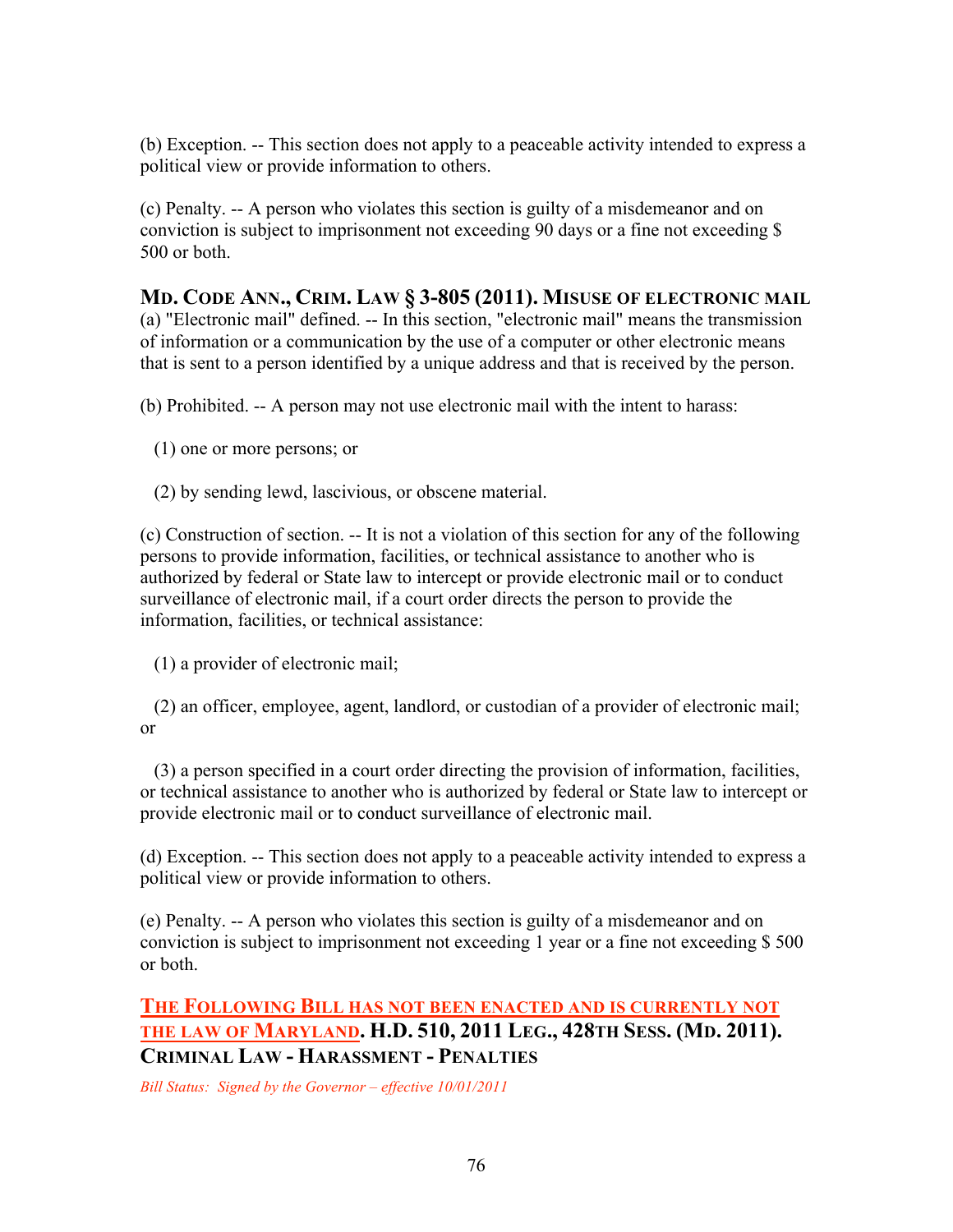### **Article--Criminal Law**

### << **MD CRIM LAW § 3-803** >>

#### **3-803.**

\*

(a) A person may not follow another in or about a public place or maliciously engage in a course of conduct that alarms or seriously annoys the other:

(1) with the intent to harass, alarm, or annoy the other;

(2) after receiving a reasonable warning or request to stop by or on behalf of the other; and

(3) without a legal purpose.

(b) This section does not apply to a peaceable activity intended to express a political view or provide information to others.

(c) A person who violates this section is guilty of a misdemeanor and on conviction is subject to**:**

**(1) for a first offense,** imprisonment not exceeding 90 days or a fine not exceeding \$500 or both**; and**

**(2) for a second or subsequent offense, imprisonment not exceeding 180 days or a fine not exceeding \$1,000 or both**.

SECTION 2. AND BE IT FURTHER ENACTED, That this Act shall take effect October 1, 2011.

### **THE FOLLOWING BILL HAS NOT BEEN ENACTED AND IS CURRENTLY NOT THE LAW OF MARYLAND. H.D. 582, 2011 LEG., 428TH SESS. (MD. 2011). CRIMES - ELECTRONIC COMMUNICATIONS - HARASSMENT**

*Bill Status: In House Committee on Judiciary as of 03/23/2011* AN ACT concerning

#### **Crimes - Electronic Communications - Harassment**

FOR the purpose of altering the prohibition against using electronic mail with the intent to harass to specify the intent to annoy, abuse, torment, or embarrass; altering the definition of "electronic mail"; and generally relating to harassment prohibitions.

BY repealing and reenacting, without amendments, Article - Criminal Law Section 3-804 Annotated Code of Maryland (2002 Volume and 2010 Supplement)

BY repealing and reenacting, with amendments, Article - Criminal Law Section 3-805 Annotated Code of Maryland (2002 Volume and 2010 Supplement)

SECTION 1. BE IT ENACTED BY THE GENERAL ASSEMBLY OF MARYLAND, That the Laws of Maryland read as follows:

### **Article - Criminal Law**

3-804.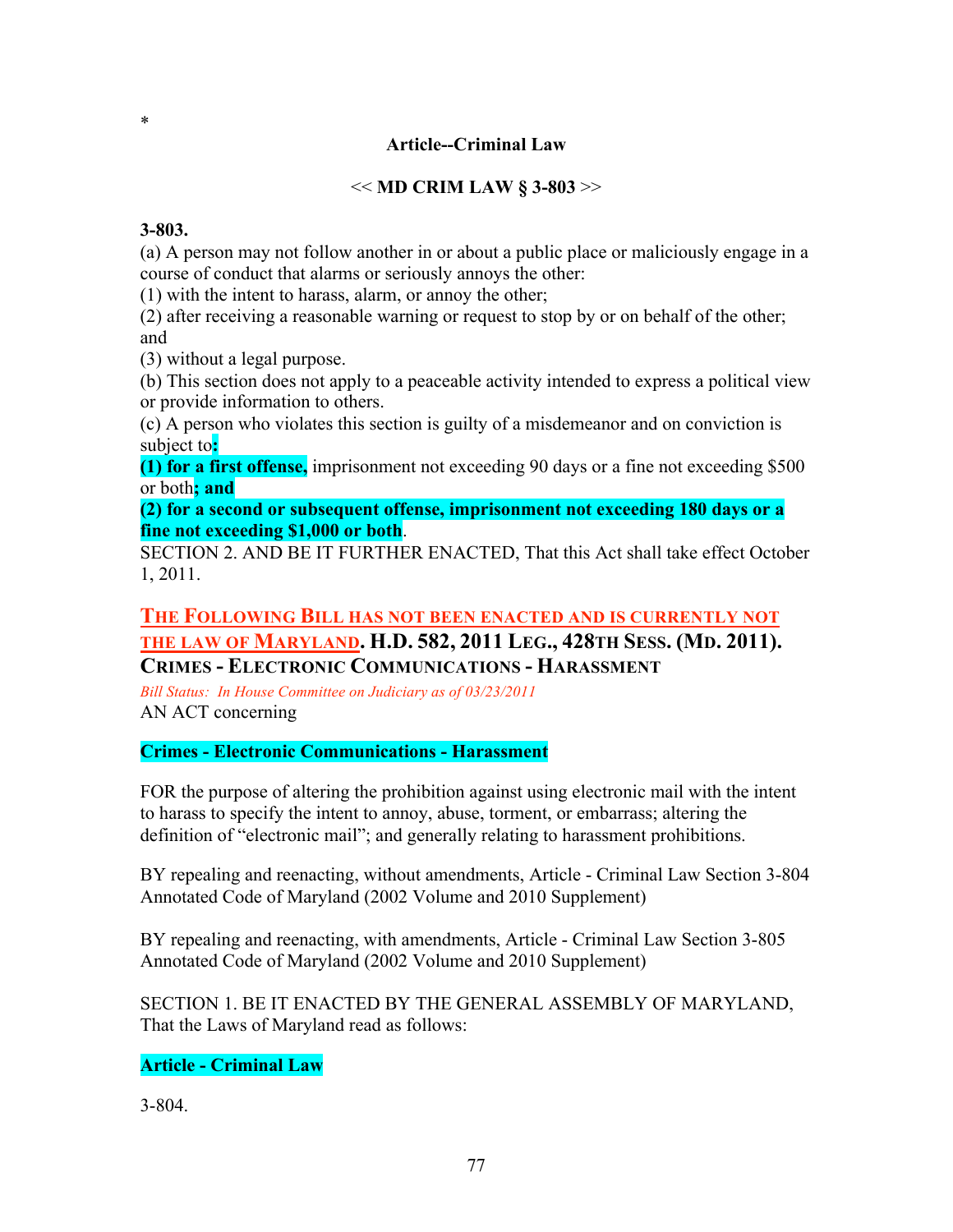(a) A person may not use telephone facilities or equipment to make:

(1) an anonymous call that is reasonably expected to annoy, abuse, torment, harass, or embarrass another;

(2) repeated calls with the intent to annoy, abuse, torment, harass, or embarrass another; or

(3) a comment, request, suggestion, or proposal that is obscene, lewd, lascivious, filthy, or indecent.

(b) A person who violates this section is guilty of a misdemeanor and on conviction is subject to imprisonment not exceeding 3 years or a fine not exceeding \$500 or both.

3-805.

(a) In this section, "electronic mail" means [the] **A POSTING OR** transmission of information or a communication by the use of a computer  $\overline{\text{forl}}$ , other electronic means, **OR ANY AVAILABLE TECHNOLOGY** that is sent**:**

**(1)** to a person identified by a unique address and that is received by the person**; OR**

### **(2) WITH A REASONABLE EXPECTATION THAT OTHER PEOPLE WILL RECEIVE THE INFORMATION OR COMMUNICATION ABOUT THE PERSON WITHOUT THE PERSON'S PERMISSION**.

(b) A person may not use electronic mail with the intent to harass $\ddot{\mathbf{r}}$ :

(1) one or more persons; or

(2) by sending lewd, lascivious, or obscene material]**, ANNOY, ABUSE, TORMENT, OR EMBARRASS ONE OR MORE PERSONS**.

(c) It is not a violation of this section for any of the following persons to provide information, facilities, or technical assistance to another who is authorized by federal or State law to intercept or provide electronic mail or to conduct surveillance of electronic mail, if a court order directs the person to provide the information, facilities, or technical assistance:

(1) a provider of electronic mail;

(2) an officer, employee, agent, landlord, or custodian of a provider of electronic mail; or

(3) a person specified in a court order directing the provision of information, facilities, or technical assistance to another who is authorized by federal or State law to intercept or provide electronic mail or to conduct surveillance of electronic mail.

(d) This section does not apply to a peaceable activity intended to express a political view or provide information to others.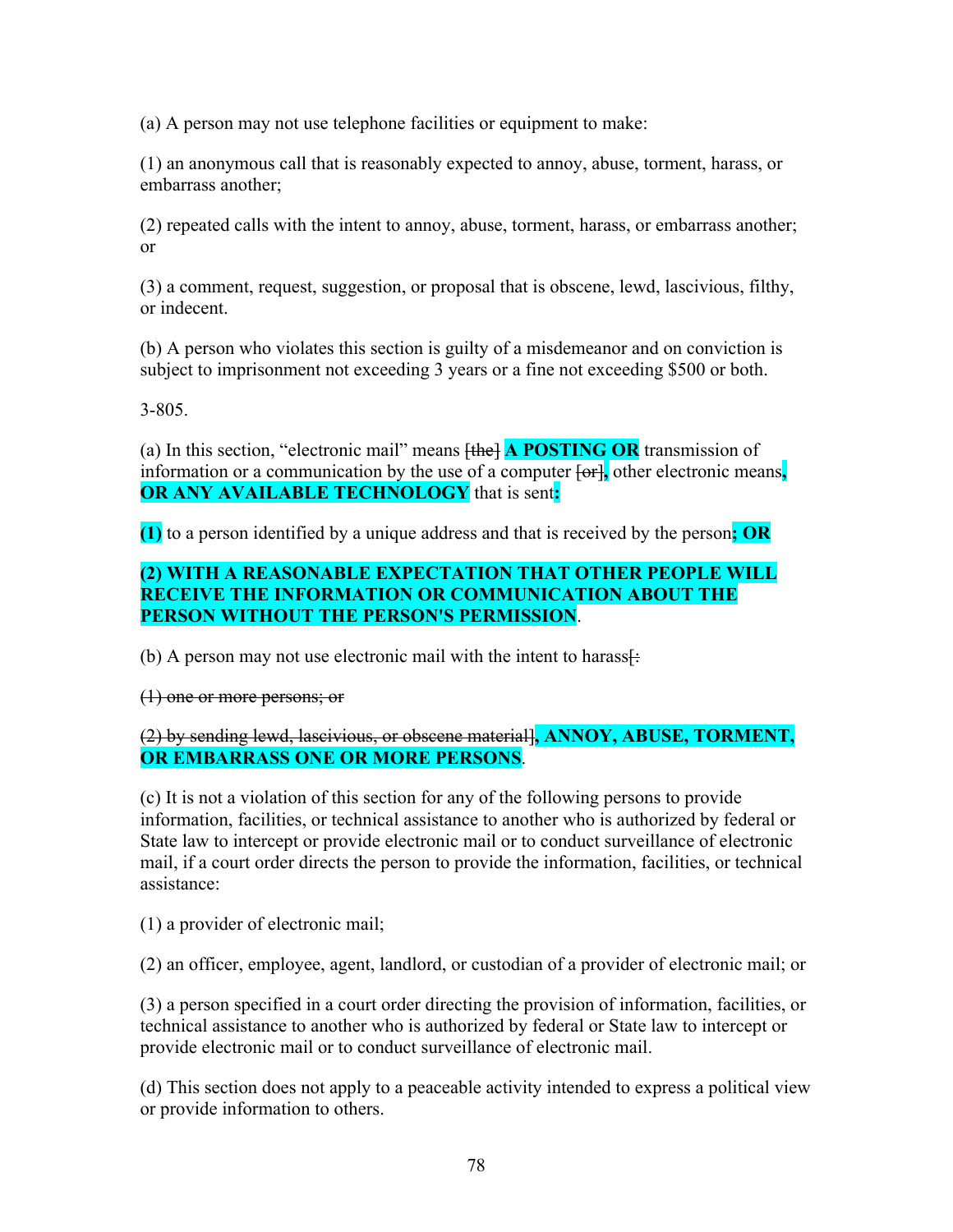(e) A person who violates this section is guilty of a misdemeanor and on conviction is subject to imprisonment not exceeding 1 year or a fine not exceeding \$500 or both.

SECTION 2. AND BE IT FURTHER ENACTED, That this Act shall take effect October 1, 2011.

# **MASSACHUSETTS**

### **MASS. GEN. LAWS CH. 265, § 43 (2011). STALKING**

(a) Whoever (1) willfully and maliciously engages in a knowing pattern of conduct or series of acts over a period of time directed at a specific person which seriously alarms or annoys that person and would cause a reasonable person to suffer substantial emotional distress, and (2) makes a threat with the intent to place the person in imminent fear of death or bodily injury, shall be guilty of the crime of stalking and shall be punished by imprisonment in the state prison for not more than 5 years or by a fine of not more than \$1,000, or imprisonment in the house of correction for not more than 2 1/2 years or by both such fine and imprisonment. The conduct, acts or threats described in this subsection shall include, but not be limited to, conduct, acts or threats conducted by mail or by use of a telephonic or telecommunication device or electronic communication device including, but not limited to, any device that transfers signs, signals, writing, images, sounds, data, or intelligence of any nature transmitted in whole or in part by a wire, radio, electromagnetic, photo-electronic or photo-optical system, including, but not limited to, electronic mail, internet communications, instant messages or facsimile communications.

(b) Whoever commits the crime of stalking in violation of a temporary or permanent vacate, restraining, or no-contact order or judgment issued pursuant to sections eighteen, thirty-four B, or thirty-four C of chapter two hundred and eight; or section thirty-two of chapter two hundred and nine; or sections three, four, or five of chapter two hundred and nine A; or sections fifteen or twenty of chapter two hundred and nine C or a protection order issued by another jurisdiction; or a temporary restraining order or preliminary or permanent injunction issued by the superior court, shall be punished by imprisonment in a jail or the state prison for not less than one year and not more than five years. No sentence imposed under the provisions of this subsection shall be less than a mandatory minimum term of imprisonment of one year.

A prosecution commenced hereunder shall not be placed on file or continued without a finding, and the sentence imposed upon a person convicted of violating any provision of this subsection shall not be reduced to less than the mandatory minimum term of imprisonment as established herein, nor shall said sentence of imprisonment imposed upon any person be suspended or reduced until such person shall have served said mandatory term of imprisonment.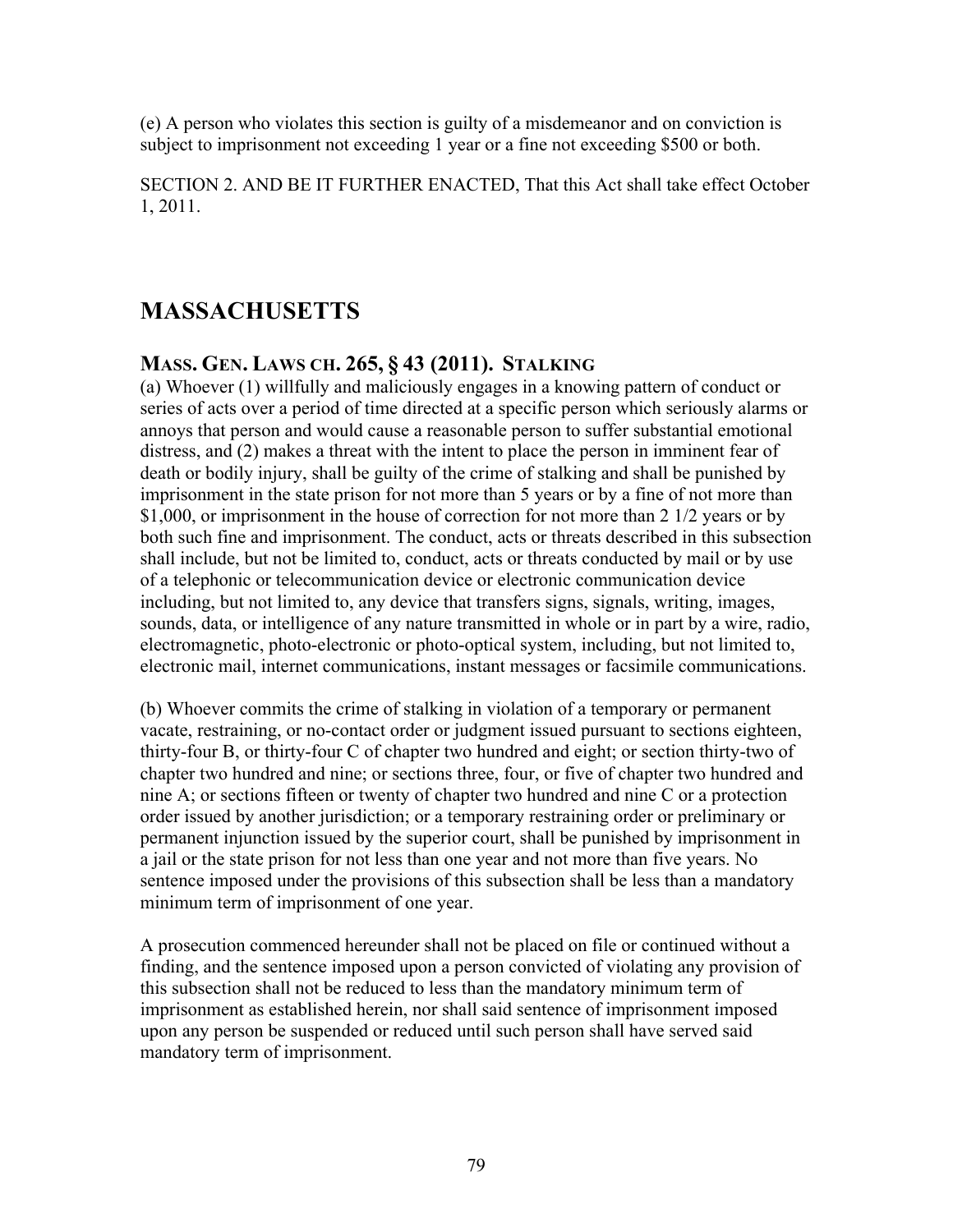A person convicted of violating any provision of this subsection shall not, until he shall have served the mandatory minimum term of imprisonment established herein, be eligible for probation, parole, furlough, work release or receive any deduction from his sentence for good conduct under sections one hundred and twenty-nine, one hundred and twentynine C and one hundred and twenty-nine D of chapter one hundred and twenty-seven; provided, however, that the commissioner of correction may, on the recommendation of the warden, superintendent, or other person in charge of a correctional institution, grant to said offender a temporary release in the custody of an officer of such institution for the following purposes only: to attend the funeral of next of kin or spouse; to visit a critically ill close relative or spouse; or to obtain emergency medical services unavailable at said institution. The provisions of section eighty-seven of chapter two hundred and seventysix relating to the power of the court to place certain offenders on probation shall not apply to any person seventeen years of age or over charged with a violation of this subsection. The provisions of section thirty-one of chapter two hundred and seventy-nine shall not apply to any person convicted of violating any provision of this subsection.

(c) Whoever, after having been convicted of the crime of stalking, commits a second or subsequent such crime shall be punished by imprisonment in a jail or the state prison for not less than two years and not more than ten years. No sentence imposed under the provisions of this subsection shall be less than a mandatory minimum term of imprisonment of two years.

A prosecution commenced hereunder shall not be placed on file or continued without a finding, and the sentence imposed upon a person convicted of violating any provision of this subsection shall not be reduced to less than the mandatory minimum term of imprisonment as established herein, nor shall said sentence of imprisonment imposed upon any person be suspended or reduced until such person shall have served said mandatory term of imprisonment.

A person convicted of violating any provision of this subsection shall not, until he shall have served the mandatory minimum term of imprisonment established herein, be eligible for probation, parole, furlough, work release or receive any deduction from his sentence for good conduct under sections one hundred and twenty-nine, one hundred and twentynine C and one hundred and twenty-nine D of chapter one hundred and twenty-seven; provided, however, that the commissioner of correction may, on the recommendation of the warden, superintendent, or other person in charge of a correctional institution, grant to said offender a temporary release in the custody of an officer of such institution for the following purposes only: to attend the funeral of next of kin or spouse; to visit a critically ill close relative or spouse; or to obtain emergency medical services unavailable at said institution. The provisions of section eighty-seven of chapter two hundred and seventysix relating to the power of the court to place certain offenders on probation shall not apply to any person seventeen years of age or over charged with a violation of this subsection. The provisions of section thirty-one of chapter two hundred and seventy-nine shall not apply to any person convicted of violating any provision of this section.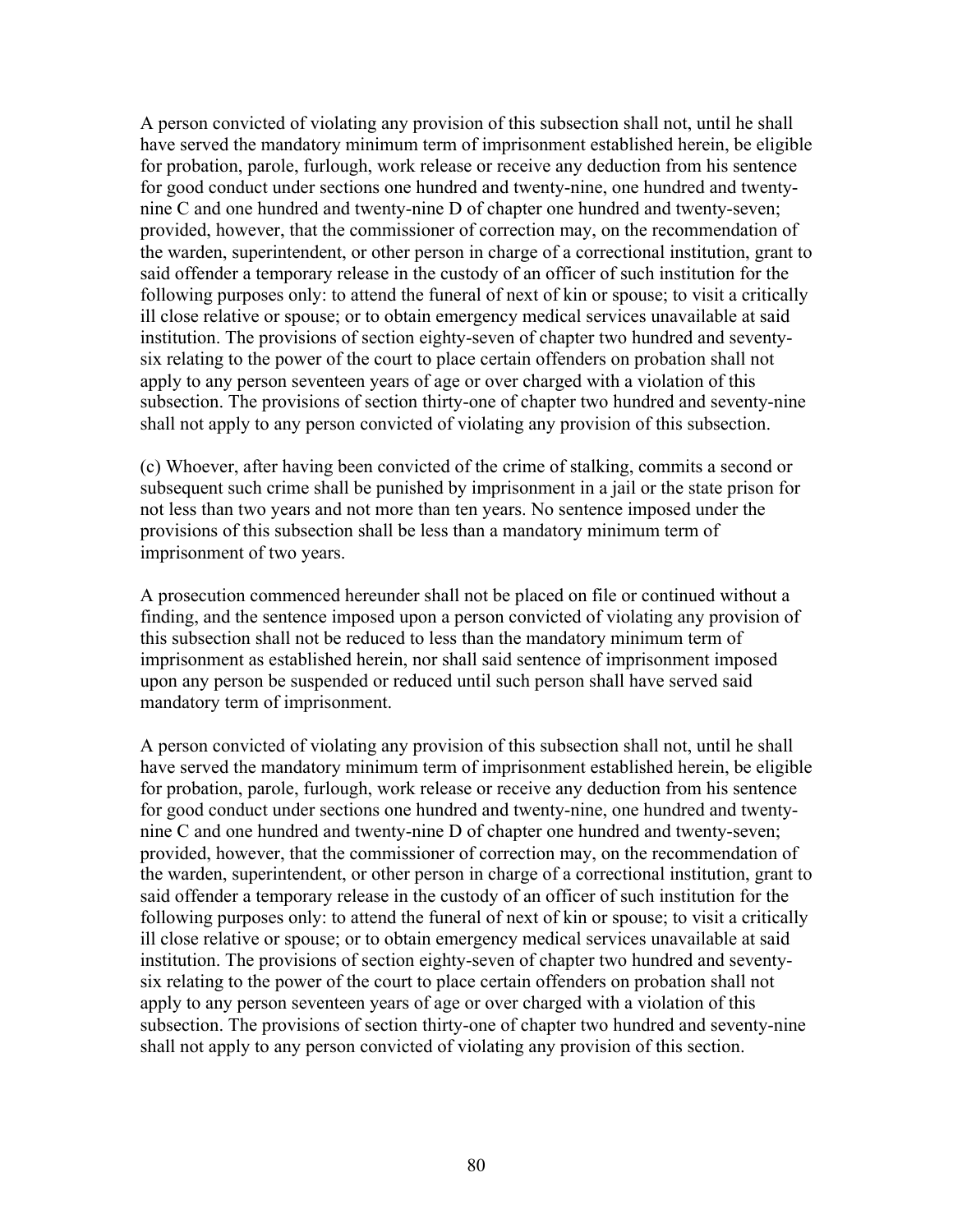## **MASS. GEN. LAWS CH. 265, § 43A (2011). CRIMINAL HARASSMENT; PUNISHMENT**

(a) Whoever willfully and maliciously engages in a knowing pattern of conduct or series of acts over a period of time directed at a specific person, which seriously alarms that person and would cause a reasonable person to suffer substantial emotional distress, shall be guilty of the crime of criminal harassment and shall be punished by imprisonment in a house of correction for not more than 2 1/2 years or by a fine of not more than \$1,000, or by both such fine and imprisonment. The conduct or acts described in this paragraph shall include, but not be limited to, conduct or acts conducted by mail or by use of a telephonic or telecommunication device or electronic communication device including, but not limited to, any device that transfers signs, signals, writing, images, sounds, data or intelligence of any nature transmitted in whole or in part by a wire, radio, electromagnetic, photo-electronic or photo-optical system, including, but not limited to, electronic mail, internet communications, instant messages or facsimile communications.

(b) Whoever, after having been convicted of the crime of criminal harassment, commits a second or subsequent such crime, or whoever commits the crime of criminal harassment having previously been convicted of a violation of section 43, shall be punished by imprisonment in a house of correction for not more than two and one-half years or by imprisonment in the state prison for not more than ten years.

### **THE FOLLOWING BILL HAS NOT BEEN ENACTED AND IS CURRENTLY NOT THE LAW OF MASSACHUSETTS. H.R. 1314, 187TH LEG., REG. SESS. (MASS. 2011). AN ACT RELATIVE TO PROTECTIVE ORDERS**

*Bill Status: In House Committee on Judiciary as of 02/16/2011*

SECTION 1. Subsection (a) of section 43A of chapter 265 of the General Laws, as appearing in the 2004 Official Edition, is hereby amended by adding the following paragraph:-

Notwithstanding the provisions of any other general or special law to the contrary, any person suffering from the willful and malicious conduct of another, as described in this section or section 43 may file a complaint in the court requesting protection from such abuse.

# **MICHIGAN**

## **MICH. COMP. LAWS § 750.411h (2011). STALKING; DEFINITIONS; VIOLATION, PENALTIES; PROBATION, TERM, CONDITIONS; EVIDENCE, REBUTTABLE PRESUMPTION; PENALTY ADDITIONAL**

Sec. 411h. (1) As used in this section: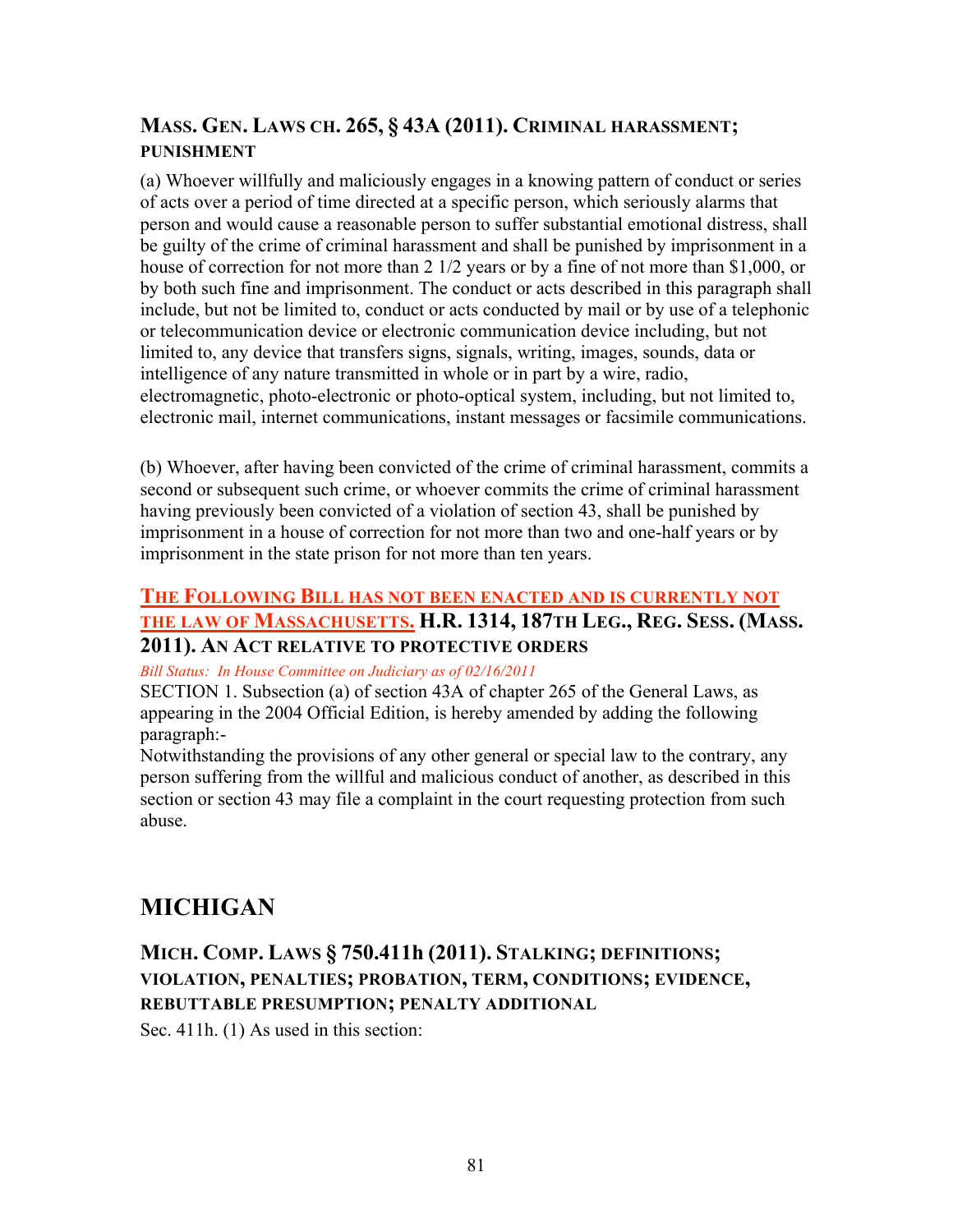(a) "Course of conduct" means a pattern of conduct composed of a series of 2 or more separate noncontinuous acts evidencing a continuity of purpose.

(b) "Emotional distress" means significant mental suffering or distress that may, but does not necessarily, require medical or other professional treatment or counseling.

(c) "Harassment" means conduct directed toward a victim that includes, but is not limited to, repeated or continuing unconsented contact that would cause a reasonable individual to suffer emotional distress and that actually causes the victim to suffer emotional distress. Harassment does not include constitutionally protected activity or conduct that serves a legitimate purpose.

(d) "Stalking" means a willful course of conduct involving repeated or continuing harassment of another individual that would cause a reasonable person to feel terrorized, frightened, intimidated, threatened, harassed, or molested and that actually causes the victim to feel terrorized, frightened, intimidated, threatened, harassed, or molested.

(e) "Unconsented contact" means any contact with another individual that is initiated or continued without that individual's consent or in disregard of that individual's expressed desire that the contact be avoided or discontinued. Unconsented contact includes, but is not limited to, any of the following:

(*i* ) Following or appearing within the sight of that individual.

(*ii* ) Approaching or confronting that individual in a public place or on private property.

(*iii* ) Appearing at that individual's workplace or residence.

(*iv* ) Entering onto or remaining on property owned, leased, or occupied by that individual.

(*v* ) Contacting that individual by telephone.

(*vi* ) Sending mail or electronic communications to that individual.

(*vii* ) Placing an object on, or delivering an object to, property owned, leased, or occupied by that individual.

(f) "Victim" means an individual who is the target of a willful course of conduct involving repeated or continuing harassment.

(2) An individual who engages in stalking is guilty of a crime as follows:

(a) Except as provided in subdivision (b), a misdemeanor punishable by imprisonment for not more than 1 year or a fine of not more than \$1,000.00, or both.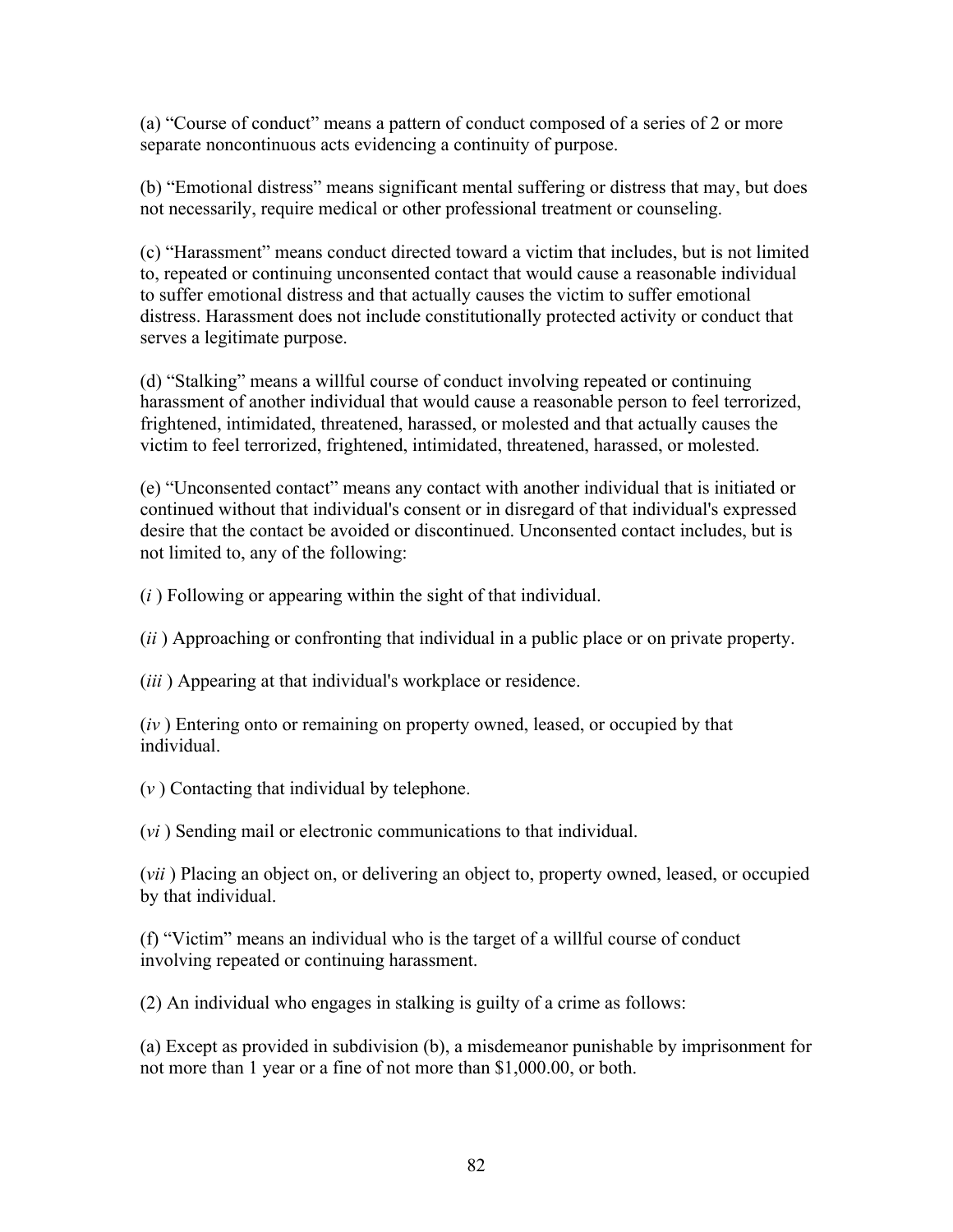(b) If the victim was less than 18 years of age at any time during the individual's course of conduct and the individual is 5 or more years older than the victim, a felony punishable by imprisonment for not more than 5 years or a fine of not more than \$10,000.00, or both.

(3) The court may place an individual convicted of violating this section on probation for a term of not more than 5 years. If a term of probation is ordered, the court may, in addition to any other lawful condition of probation, order the defendant to do any of the following:

(a) Refrain from stalking any individual during the term of probation.

(b) Refrain from having any contact with the victim of the offense.

(c) Be evaluated to determine the need for psychiatric, psychological, or social counseling and if, determined appropriate by the court, to receive psychiatric, psychological, or social counseling at his or her own expense.

(4) In a prosecution for a violation of this section, evidence that the defendant continued to engage in a course of conduct involving repeated unconsented contact with the victim after having been requested by the victim to discontinue the same or a different form of unconsented contact, and to refrain from any further unconsented contact with the victim, gives rise to a rebuttable presumption that the continuation of the course of conduct caused the victim to feel terrorized, frightened, intimidated, threatened, harassed, or molested.

(5) A criminal penalty provided for under this section may be imposed in addition to any penalty that may be imposed for any other criminal offense arising from the same conduct or for any contempt of court arising from the same conduct.

### **MICH. COMP. LAWS § 750.411i (2011). AGGRAVATED STALKING; COURSE OF CONDUCT; VIOLATION, PENALTIES; PROBATION; REBUTTABLE PRESUMPTION**

Sec. 411*i*. (1) As used in this section:

(a) "Course of conduct" means a pattern of conduct composed of a series of 2 or more separate noncontinuous acts evidencing a continuity of purpose.

(b) "Credible threat" means a threat to kill another individual or a threat to inflict physical injury upon another individual that is made in any manner or in any context that causes the individual hearing or receiving the threat to reasonably fear for his or her safety or the safety of another individual.

(c) "Emotional distress" means significant mental suffering or distress that may, but does not necessarily, require medical or other professional treatment or counseling.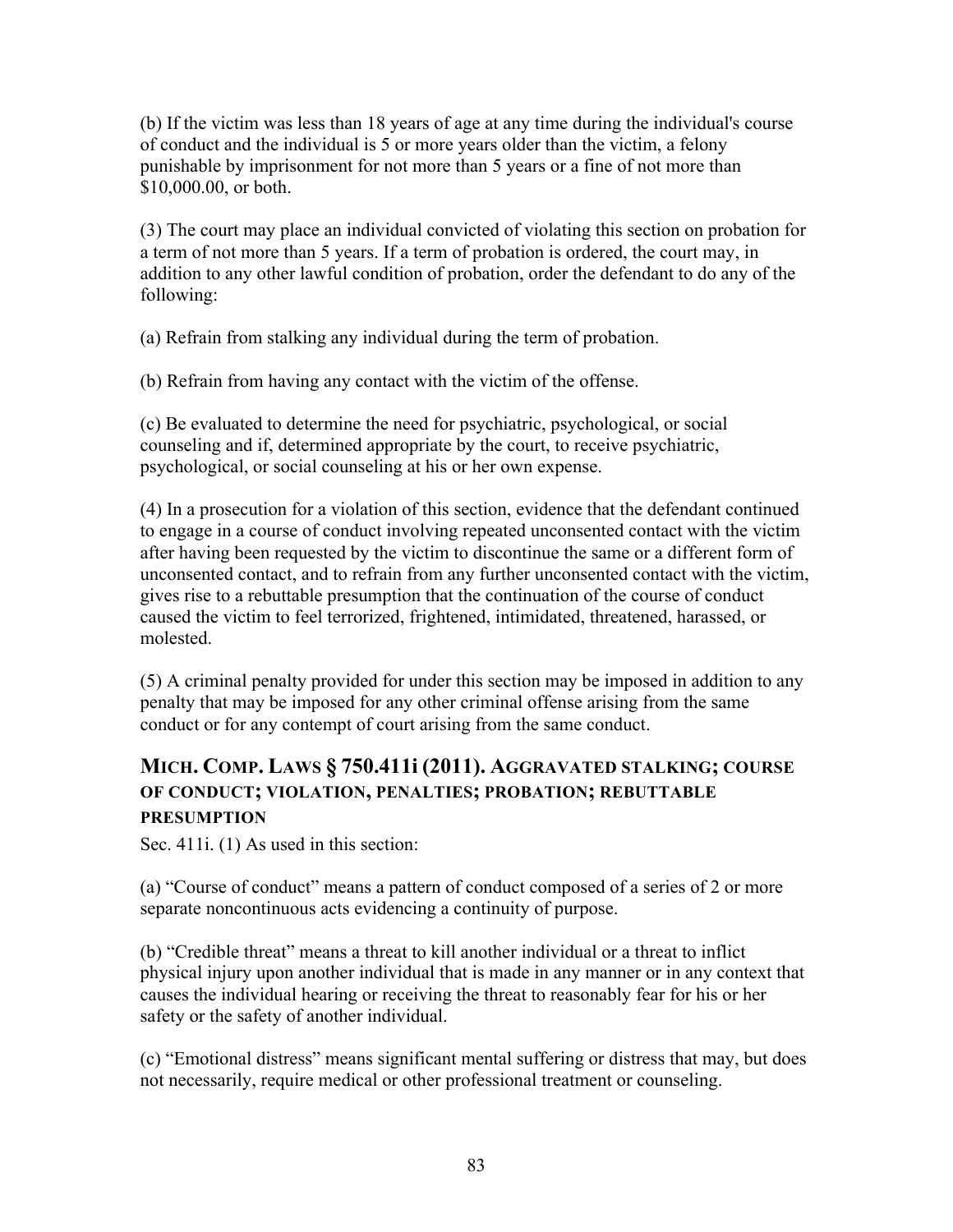(d) "Harassment" means conduct directed toward a victim that includes, but is not limited to, repeated or continuing unconsented contact that would cause a reasonable individual to suffer emotional distress and that actually causes the victim to suffer emotional distress. Harassment does not include constitutionally protected activity or conduct that serves a legitimate purpose.

(e) "Stalking" means a willful course of conduct involving repeated or continuing harassment of another individual that would cause a reasonable person to feel terrorized, frightened, intimidated, threatened, harassed, or molested and that actually causes the victim to feel terrorized, frightened, intimidated, threatened, harassed, or molested.

(f) "Unconsented contact" means any contact with another individual that is initiated or continued without that individual's consent or in disregard of that individual's expressed desire that the contact be avoided or discontinued. Unconsented contact includes, but is not limited to, any of the following:

(*i*) Following or appearing within the sight of that individual.

(*ii*) Approaching or confronting that individual in a public place or on private property.

(*iii*) Appearing at that individual's workplace or residence.

(*iv*) Entering onto or remaining on property owned, leased, or occupied by that individual.

(*v*) Contacting that individual by telephone.

(*vi*) Sending mail or electronic communications to that individual.

(*vii*) Placing an object on, or delivering an object to, property owned, leased, or occupied by that individual.

(g) "Victim" means an individual who is the target of a willful course of conduct involving repeated or continuing harassment.

(2) An individual who engages in stalking is guilty of aggravated stalking if the violation involves any of the following circumstances:

(a) At least 1 of the actions constituting the offense is in violation of a restraining order and the individual has received actual notice of that restraining order or at least 1 of the actions is in violation of an injunction or preliminary injunction.

(b) At least 1 of the actions constituting the offense is in violation of a condition of probation, a condition of parole, a condition of pretrial release, or a condition of release on bond pending appeal.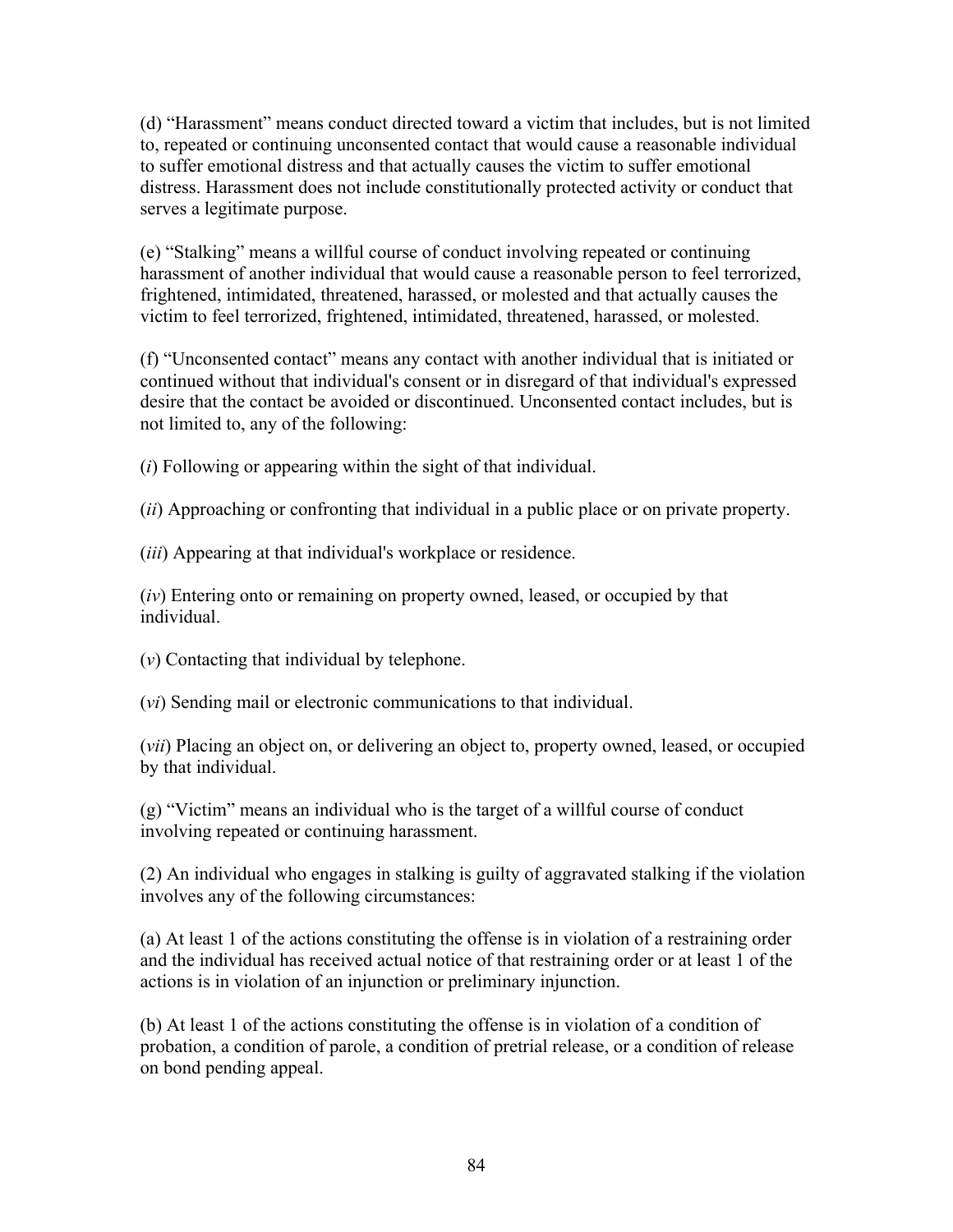(c) The course of conduct includes the making of 1 or more credible threats against the victim, a member of the victim's family, or another individual living in the same household as the victim.

(d) The individual has been previously convicted of a violation of this section or section 411h.

(3) Aggravated stalking is a felony punishable as follows:

(a) Except as provided in subdivision (b), by imprisonment for not more than 5 years or a fine of not more than \$10,000.00, or both.

(b) If the victim was less than 18 years of age at any time during the individual's course of conduct and the individual is 5 or more years older than the victim, by imprisonment for not more than 10 years or a fine of not more than \$15,000.00, or both.

(4) The court may place an individual convicted of violating this section on probation for any term of years, but not less than 5 years. If a term of probation is ordered, the court may, in addition to any other lawful condition of probation, order the defendant to do any of the following:

(a) Refrain from stalking any individual during the term of probation.

(b) Refrain from any contact with the victim of the offense.

(c) Be evaluated to determine the need for psychiatric, psychological, or social counseling and, if determined appropriate by the court, to receive psychiatric, psychological, or social counseling at his or her own expense.

(5) In a prosecution for a violation of this section, evidence that the defendant continued to engage in a course of conduct involving repeated unconsented contact with the victim after having been requested by the victim to discontinue the same or a different form of unconsented contact, and to refrain from any further unconsented contact with the victim, gives rise to a rebuttable presumption that the continuation of the course of conduct caused the victim to feel terrorized, frightened, intimidated, threatened, harassed, or molested.

(6) A criminal penalty provided for under this section may be imposed in addition to any penalty that may be imposed for any other criminal offense arising from the same conduct or for contempt of court arising from the same conduct.

## **MICH. COMP. LAWS § 750.411s (2011). POSTING MESSAGES THROUGH ELECTRONIC MEDIUM WITHOUT CONSENT**

Sec. 411s. (1) A person shall not post a message through the use of any medium of communication, including the internet or a computer, computer program, computer system, or computer network, or other electronic medium of communication, without the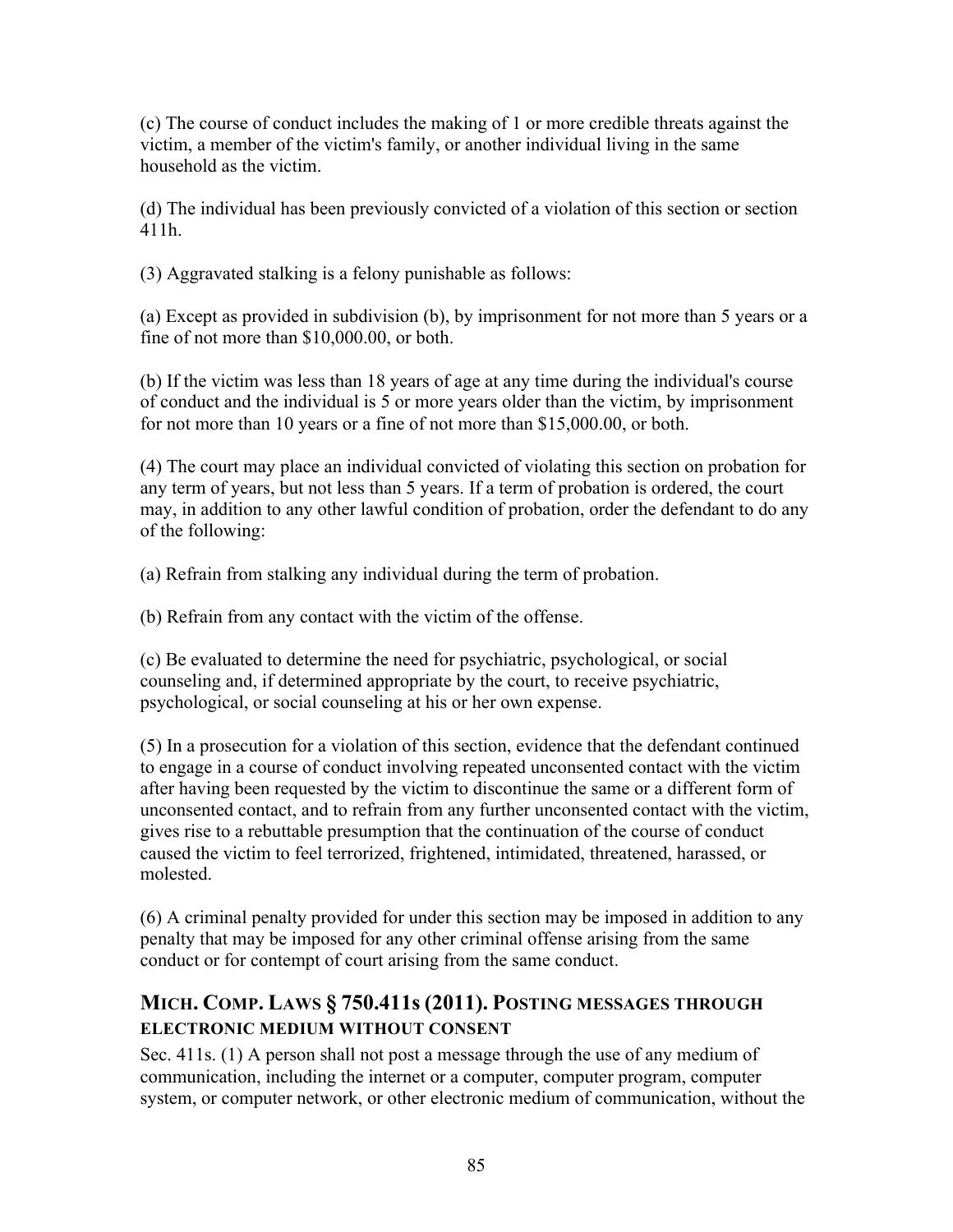victim's consent, if all of the following apply:

(a) The person knows or has reason to know that posting the message could cause 2 or more separate noncontinuous acts of unconsented contact with the victim.

(b) Posting the message is intended to cause conduct that would make the victim feel terrorized, frightened, intimidated, threatened, harassed, or molested.

(c) Conduct arising from posting the message would cause a reasonable person to suffer emotional distress and to feel terrorized, frightened, intimidated, threatened, harassed, or molested.

(d) Conduct arising from posting the message causes the victim to suffer emotional distress and to feel terrorized, frightened, intimidated, threatened, harassed, or molested.

(2) A person who violates subsection (1) is guilty of a crime as follows:

(a) Except as provided in subdivision (b), the person is guilty of a felony punishable by imprisonment for not more than 2 years or a fine of not more than \$5,000.00, or both.

(b) If any of the following apply, the person is guilty of a felony punishable by imprisonment for not more than 5 years or a fine of not more than \$10,000.00, or both:

(*i*) Posting the message is in violation of a restraining order and the person has received actual notice of that restraining order or posting the message is in violation of an injunction or preliminary injunction.

(*ii*) Posting the message is in violation of a condition of probation, a condition of parole, a condition of pretrial release, or a condition of release on bond pending appeal.

(*iii*) Posting the message results in a credible threat being communicated to the victim, a member of the victim's family, or another individual living in the same household as the victim.

(*iv*) The person has been previously convicted of violating this section or section 145d, 411h, or 411i , or section 6 of 1979 PA 53, MCL 752. 796, or a substantially similar law of another state, a political subdivision of another state, or of the United States.

(*v*) The victim is less than 18 years of age when the violation is committed and the person committing the violation is 5 or more years older than the victim.

(3) This section does not apply to an internet or computer network service provider who in good faith, and without knowledge of the specific nature of the message posted, provides the medium for disseminating information or communication between persons.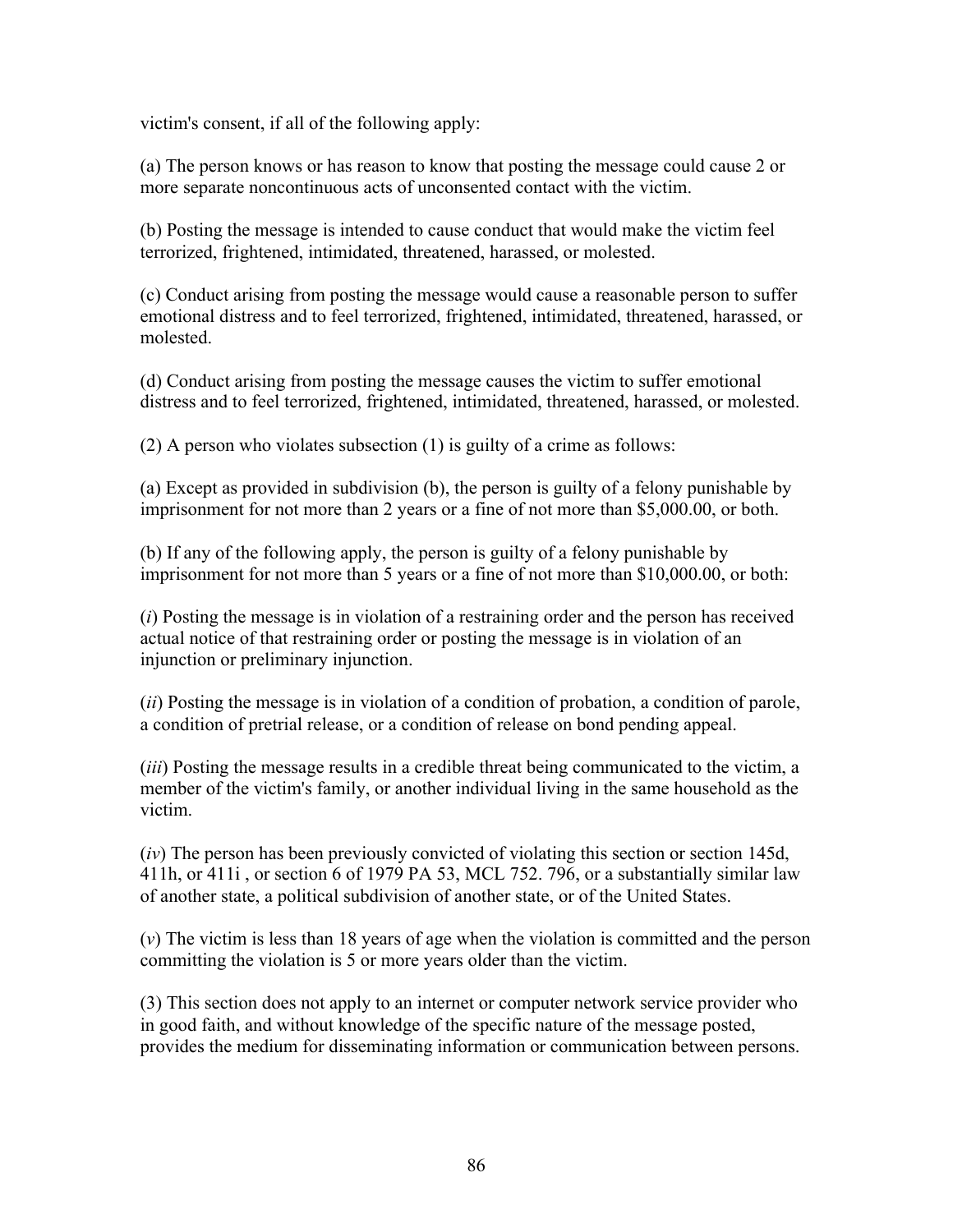(4) The court may order a person convicted of violating this section to reimburse this state or a local unit of government of this state for the expenses incurred in relation to the violation in the same manner that expenses may be ordered to be reimbursed under section 1f of chapter IX of the code of criminal procedure, 1927 PA 175, MCL 769.1f.

(5) This section does not prohibit a person from being charged with, convicted of, or punished for any other violation of law committed by that person while violating or attempting to violate this section.

(6) This section does not prohibit constitutionally protected speech or activity.

(7) A person may be prosecuted in this state for violating or attempting to violate this section only if 1 of the following applies:

(a) The person posts the message while in this state.

(b) Conduct arising from posting the message occurs in this state.

(c) The victim is present in this state at the time the offense or any element of the offense occurs.

(d) The person posting the message knows that the victim resides in this state.

(8) As used in this section:

(a) "Computer" means any connected, directly interoperable or interactive device, equipment, or facility that uses a computer program or other instructions to perform specific operations including logical, arithmetic, or memory functions with or on computer data or a computer program and that can store, retrieve, alter, or communicate the results of the operations to a person, computer program, computer, computer system, or computer network.

(b) "Computer network" means the interconnection of hardwire or wireless communication lines with a computer through remote terminals, or a complex consisting of 2 or more interconnected computers.

(c) "Computer program" means a series of internal or external instructions communicated in a form acceptable to a computer that directs the functioning of a computer, computer system, or computer network in a manner designed to provide or produce products or results from the computer, computer system, or computer network.

(d) "Computer system" means a set of related, connected or unconnected, computer equipment, devices, software, or hardware.

(e) "Credible threat" means a threat to kill another individual or a threat to inflict physical injury upon another individual that is made in any manner or in any context that causes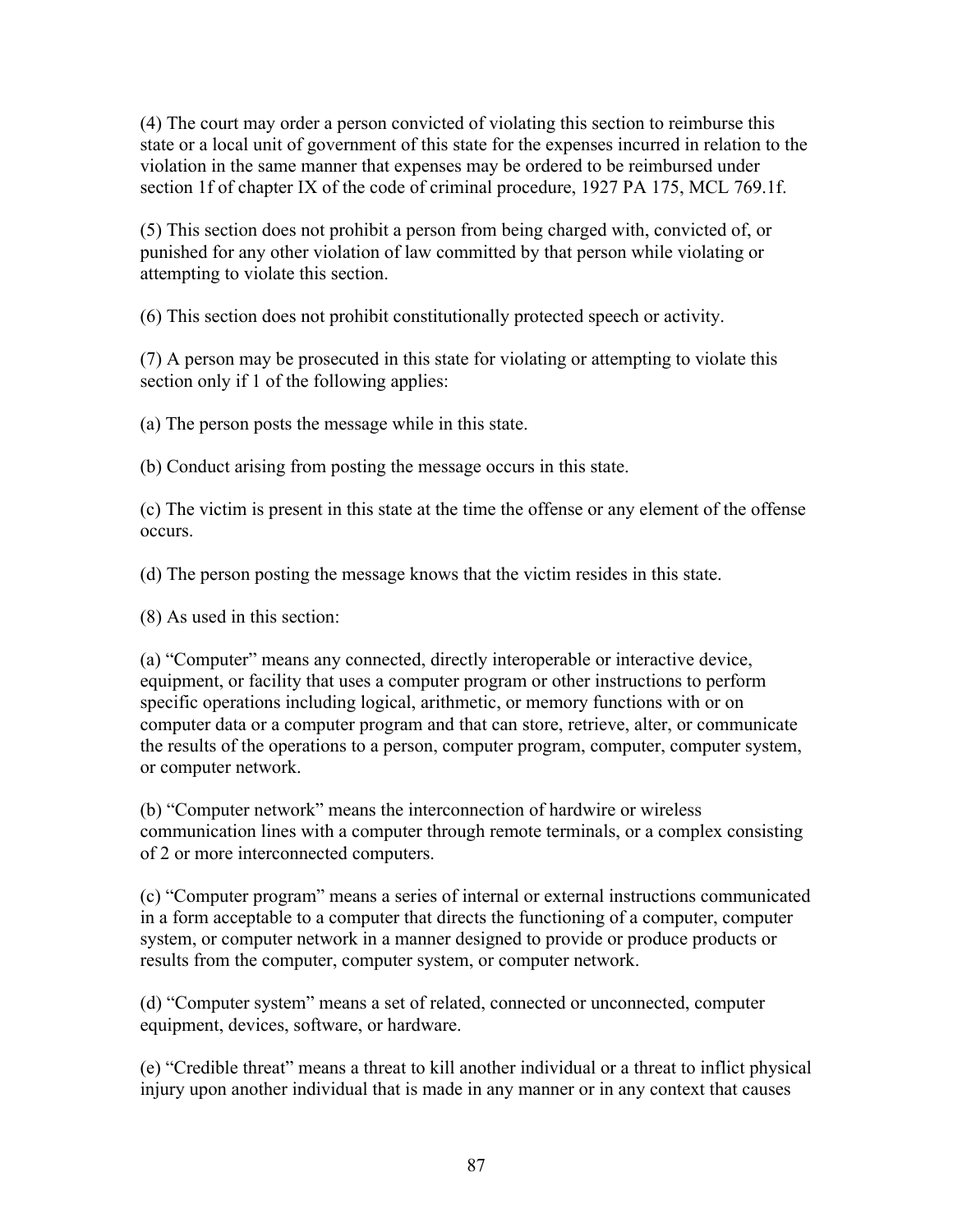the individual hearing or receiving the threat to reasonably fear for his or her safety or the safety of another individual.

(f) "Device" includes, but is not limited to, an electronic, magnetic, electrochemical, biochemical, hydraulic, optical, or organic object that performs input, output, or storage functions by the manipulation of electronic, magnetic, or other impulses.

(g) "Emotional distress" means significant mental suffering or distress that may, but does not necessarily, require medical or other professional treatment or counseling.

(h) "Internet" means that term as defined in section 230 of title II of the communications act of 1934, chapter 652, 110 Stat. 137, 47 U.S.C. 230.

(i) "Post a message" means transferring, sending, posting, publishing, disseminating, or otherwise communicating or attempting to transfer, send, post, publish, disseminate, or otherwise communicate information, whether truthful or untruthful, about the victim.

(j) "Unconsented contact" means any contact with another individual that is initiated or continued without that individual's consent or in disregard of that individual's expressed desire that the contact be avoided or discontinued. Unconsented contact includes any of the following:

(*i*) Following or appearing within sight of the victim.

(*ii*) Approaching or confronting the victim in a public place or on private property.

(*iii*) Appearing at the victim's workplace or residence.

(*iv*) Entering onto or remaining on property owned, leased, or occupied by the victim.

(*v*) Contacting the victim by telephone.

(*vi*) Sending mail or electronic communications to the victim through the use of any medium, including the internet or a computer, computer program, computer system, or computer network.

(*vii*) Placing an object on, or delivering or having delivered an object to, property owned, leased, or occupied by the victim.

(k) "Victim" means the individual who is the target of the conduct elicited by the posted message or a member of that individual's immediate family.

**THE FOLLOWING BILL HAS NOT BEEN ENACTED AND IS CURRENTLY NOT THE LAW OF MICHIGAN. H.R. 4237, 96TH LEG., REG. SESS. (MICH. 2011). CRIMES; OTHER; CYBERBULLYING; PROHIBIT, AND PROVIDE PENALTIES** *Bill Status: In House Committee on Judiciary as of 02/10/2011*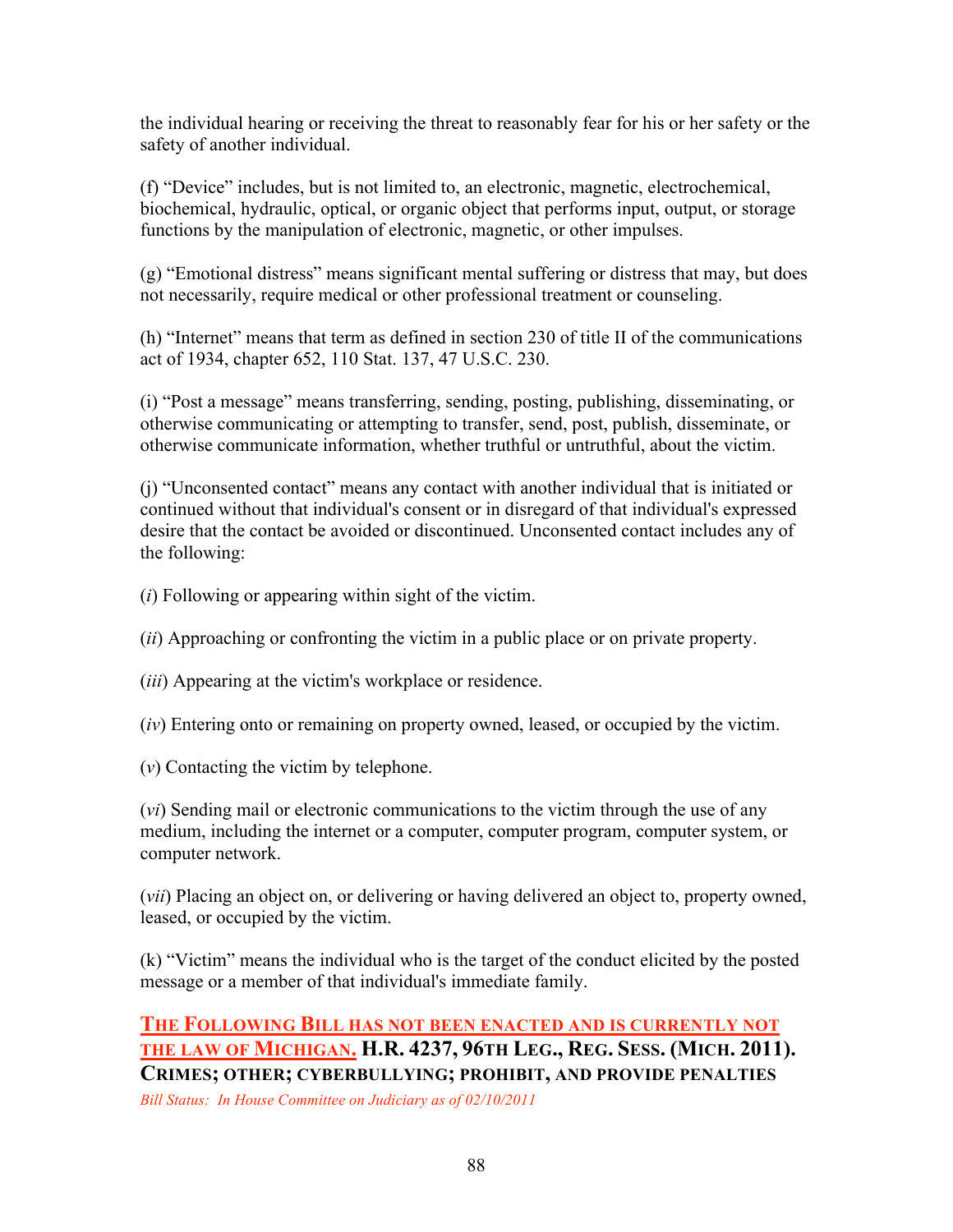A bill to amend 1931 PA 328, entitled "The Michigan penal code," (MCL 750.1 to

750.568) by adding section 411w.

THE PEOPLE OF THE STATE OF MICHIGAN ENACT:

Sec.  $411w$ . (1) A person shall not do any of the following:

(a) Post a message or statement in a public media forum about **any other person who is less than 18 years of age if all of the following apply:**

(i**) The person knows that the message or statement is false or intentionally misleading.**

(ii**) A reasonable person would find the message or statement to be damaging to the character or reputation of another person.**

(iii**) The message or statement is posted with the intent to intimidate, frighten, or harass any other person or to cause emotional distress.**

(b) Post a message or statement in a public media forum about **any other person who is less than 18 years of age if both of the following apply:**

(i**) The person intentionally conceals his or her identity in order to mislead any other person into believing that the message was posted by another person.**

(ii**) The message or statement is posted with the intent to intimidate, frighten, or harass any other person or to cause emotional distress.**

(c) Post a message or statement in a public media forum **urging, recommending, or soliciting another person who is less than years of age to injure or kill himself or herself if any of the following apply:**

(i**) The message or statement is posted with the intent to cause the other person to injure or kill himself or herself or is posted under circumstances or in such a manner that a reasonable person would know that the other person may injure or kill himself or herself.**

(ii**) The message or statement is posted with the intent to intimidate, frighten, or harass any other person or to cause emotional distress.**

(2) A person who violates this section is guilty of a crime as **follows:**

(a) If the person who violates this section is less than 18 **years of age:**

(i**) Except as provided in subparagraph (**ii**), for a violation of subsection (1)(a) or (b), the person is guilty of a misdemeanor punishable by imprisonment for not more than 90 days or a fine of not more than \$500.00, or both.**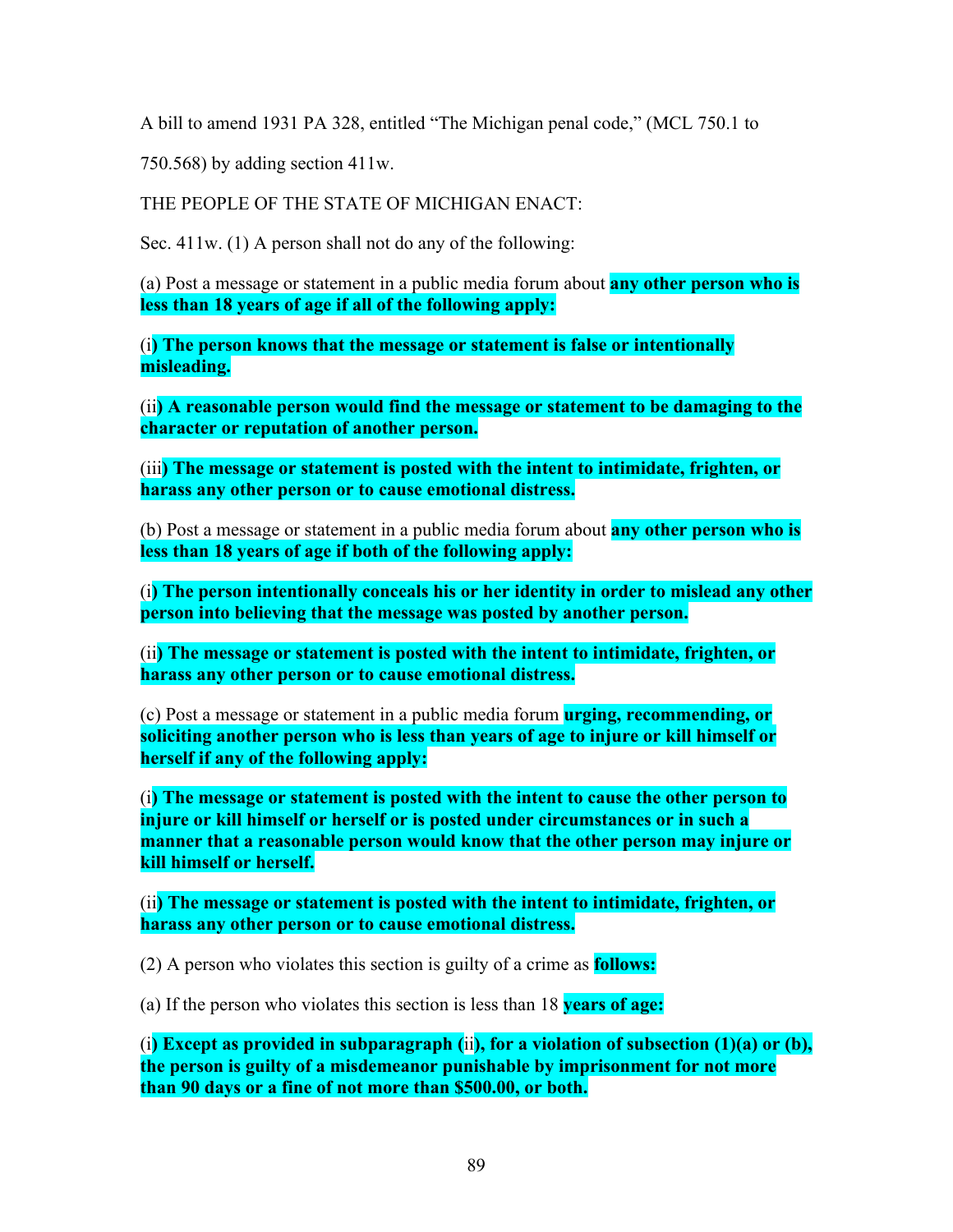(ii**) For a second or subsequent violation of subsection (1)(a) or (b), the person is guilty of a misdemeanor punishable by imprisonment for not more than 1 year or a fine of not more than \$1,000.00, or both.**

(iii**) For a violation of subsection (1)(c), the person is guilty of a crime as follows:**

(A) Except as provided in sub-subparagraphs (B) and (C), the **person is guilty of a misdemeanor punishable by imprisonment for not more than 1 year or a fine of not more than \$1,000.00, or both.**

(B) If the other person causes serious impairment of a body **function to himself or herself, the person is guilty of a felony punishable by imprisonment for not more than 5 years or a fine of not less than \$1,000.00 or more than \$5,000.00, or both.**

(C) If the other person kills himself or herself, the person **is guilty of a felony punishable by imprisonment for not more than years or a fine of not less than \$2,500.00 or more than \$10,000.00, or both.**

(b) If the person who violates this section is 18 years of age **or older:**

(i**) Except as provided in subparagraph (**ii**), for a violation of subsection (1)(a) or (b), the person is guilty of a misdemeanor punishable by imprisonment for not more than 1 year or a fine of not more than \$1,000.00, or both.**

(ii**) For a second or subsequent violation of subsection (1)(a) or (b), the person is guilty of a felony punishable by imprisonment for not more than 4 years or a fine of not more than \$5,000.00, or both.**

(iii**) For a violation of subsection (1)(c), the person is guilty of a crime as follows:**

(A) Except as provided in sub-subparagraphs (B) and (C), the **person is guilty of a felony punishable by imprisonment for not more than 4 years or a fine of not more than \$5,000.00, or both.**

(B) If the other person causes serious impairment of a body **function to himself or herself, the person is guilty of a felony punishable by imprisonment for not more than 15 years or a fine of not less then \$2,500.00 or more than \$10,000.00, or both.**

(C) If the other person kills himself or herself, the person **is guilty of a felony punishable by imprisonment for not more than years or a fine of not less than \$5,000.00 or more than \$20,000.00, or both.**

(3) As used in this section:

(a) "Public media forum" means the internet or any other **medium designed or intended to be used to convey information to other individuals, regardless of whether a membership or password is required to view the information.**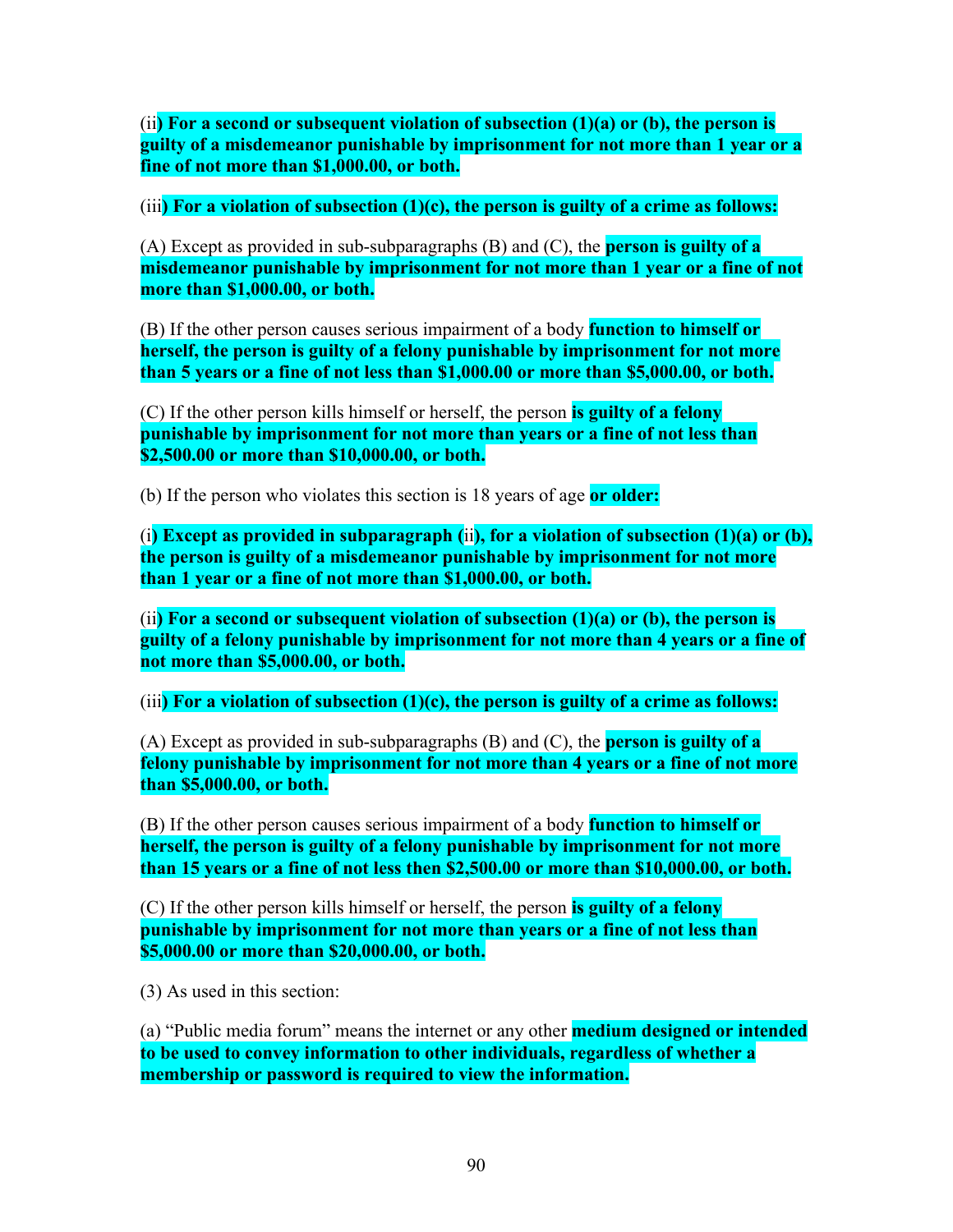(b) "Serious impairment of a body function" means that term as **defined in section 58c of the Michigan vehicle code, 1949 PA 300, MCL 257.58c.**

**THE FOLLOWING BILL HAS NOT BEEN ENACTED AND IS CURRENTLY NOT THE LAW OF MICHIGAN. S. 124, 96TH LEG., REG. SESS. (MICH. 2011). CRIMES; OTHER; CYBERBULLYING; PROHIBIT, AND PROVIDE PENALTIES**

*Bill Status: In Senate Committee on Judiciary as of 02/09/2011*

A bill to amend 1931 PA 328, entitled "The Michigan penal code," (MCL 750.1 to 750.568) by adding section 411w.

THE PEOPLE OF THE STATE OF MICHIGAN ENACT:

**Sec. 411w. (1) A person shall not do any of the following:**

**(a) Post a message or statement in a public media forum about any other person if all of the following apply:**

**(**i**) The person knows that the message or statement is false or intentionally misleading.**

**(**ii**) A reasonable person would find the message or statement to be damaging to the character or reputation of another person.**

**(**iii**) The message or statement is posted with the intent to intimidate, frighten, or harass any other person or to cause emotional distress.**

**(b) Post a message or statement in a public media forum about any other person if both of the following apply:**

**(**i**) The person intentionally conceals his or her identity in order to mislead any other person into believing that the message was posted by another person.**

**(**ii**) The message or statement is posted with the intent to intimidate, frighten, or harass any other person or to cause emotional distress.**

**(c) Post a message or statement in a public media forum urging, recommending, or soliciting another person to injure or kill himself or herself if any of the following apply:**

**(**i**) The message or statement is posted with the intent to cause the other person to injure or kill himself or herself or is posted under circumstances or in such a manner that a reasonable person would know that the other person may injure or kill himself or herself.**

**(**ii**) The message or statement is posted with the intent to intimidate, frighten, or harass any other person or to cause emotional distress.**

**(2) A person who violates this section is guilty of a crime as follows:**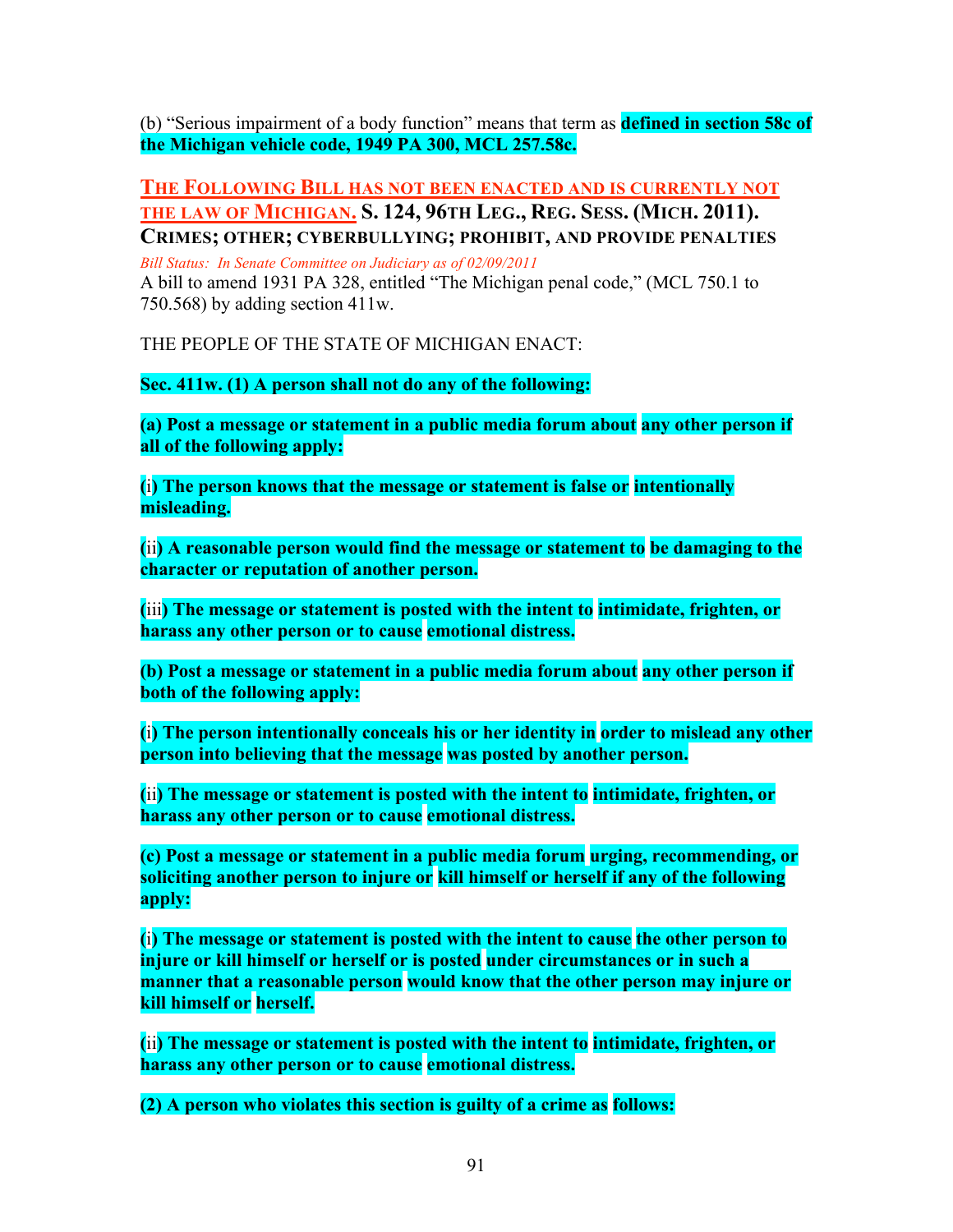**(a) If the person who violates this section is less than 18 years of age:**

**(**i**) Except as provided in subparagraph (**ii**), for a violation of subsection (1)(a) or (b), the person is guilty of a misdemeanor punishable by imprisonment for not more than 90 days or a fine of not more than \$500.00, or both.**

**(**ii**) For a second or subsequent violation of subsection (1)(a) or (b), the person is guilty of a misdemeanor punishable by imprisonment for not more than 1 year or a fine of not more than \$1,000.00, or both.**

**(**iii**) For a violation of subsection (1)(c), the person is guilty of a crime as follows:**

**(A) Except as provided in sub-subparagraphs (B) and (C), the person is guilty of a misdemeanor punishable by imprisonment for not more than 1 year or a fine of not more than \$1,000.00, or both.**

**(B) If the other person causes serious impairment of a body function to himself or herself, the person is guilty of a felony punishable by imprisonment for not more than 5 years or a fine of not less than \$1,000.00 or more than \$5,000.00, or both.**

**(C) If the other person kills himself or herself, the person is guilty of a felony punishable by imprisonment for not more than years or a fine of not less than \$2,500.00 or more than \$10,000.00, or both.**

**(b) If the person who violates this section is 18 years of age or older:**

**(**i**) Except as provided in subparagraph (**ii**), for a violation of subsection (1)(a) or (b), the person is guilty of a misdemeanor punishable by imprisonment for not more than 1 year or a fine of not more than \$1,000.00, or both.**

**(**ii**) For a second or subsequent violation of subsection (1)(a) or (b), the person is guilty of a felony punishable by imprisonment for not more than 4 years or a fine of not more than \$5,000.00, or both.**

**(**iii**) For a violation of subsection (1)(c), the person is guilty of a crime as follows:**

**(A) Except as provided in sub-subparagraphs (B) and (C), the person is guilty of a felony punishable by imprisonment for not more than 4 years or a fine of not more than \$5,000.00, or both.**

**(B) If the other person causes serious impairment of a body function to himself or herself, the person is guilty of a felony punishable by imprisonment for not more than 5 years or a fine of not less then \$2,500.00 or more than \$10,000.00, or both.**

**(C) If the other person kills himself or herself, the person is guilty of a felony punishable by imprisonment for not more than years or a fine of not less than \$5,000.00 or more than \$20,000.00, or both.**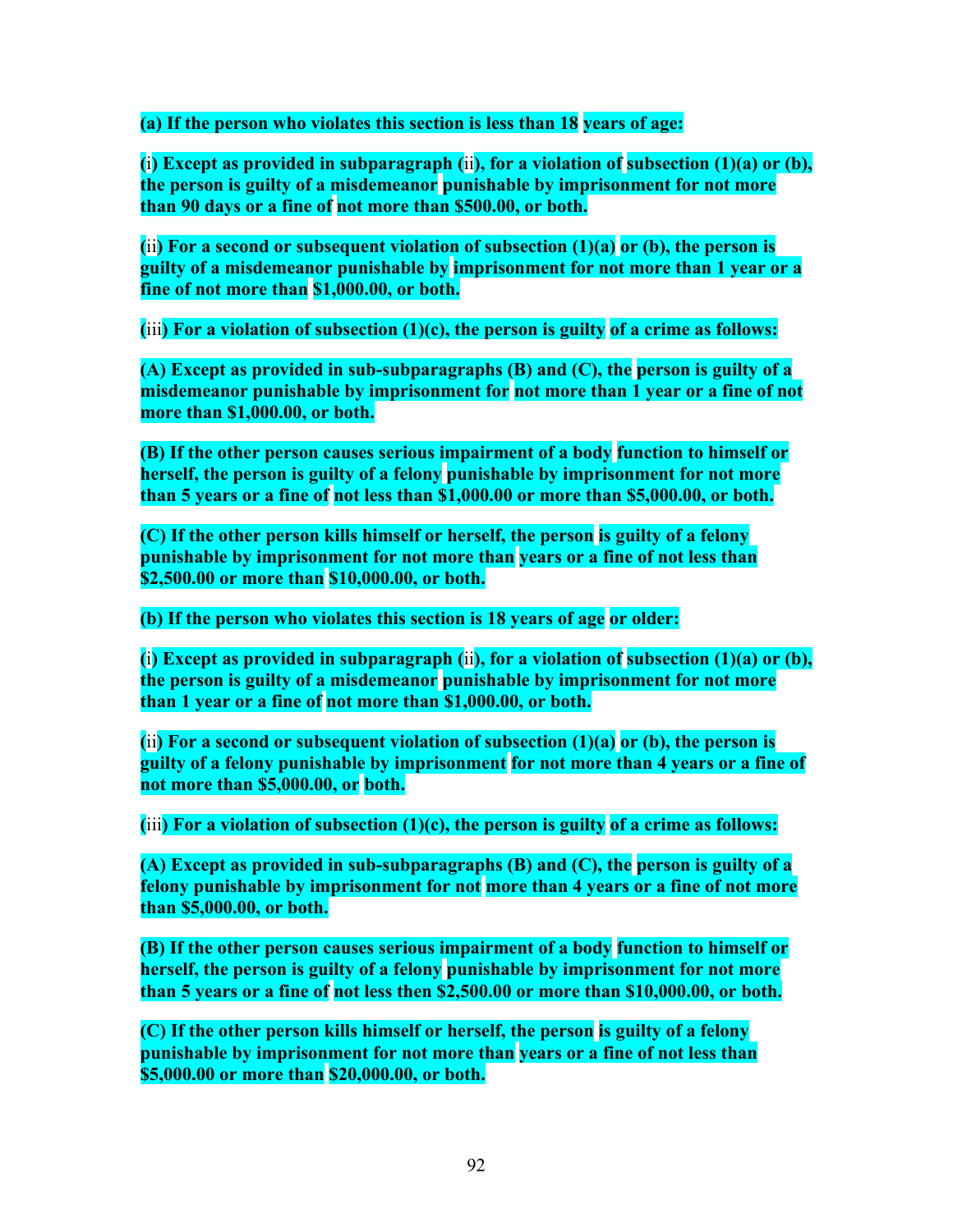### **(3) As used in this section:**

**(a) "Public media forum" means the internet or any other medium designed or intended to be used to convey information to other individuals, regardless of whether a membership or password is required to view the information.**

**(b) "Serious impairment of a body function" means that term as defined in section 58c of the Michigan vehicle code, 1949 PA 300, MCL 257.58c.**

## **THE FOLLOWING BILL HAS NOT BEEN ENACTED AND IS CURRENTLY NOT THE LAW OF MICHIGAN. S. 262, 96TH LEG., REG. SESS. (MICH. 2011). CRIMES; OTHER; CYBERBULLYING; PROHIBIT, AND PROVIDE PENALTIES**

*Bill Status: In Senate Committee on Judiciary as of 03/10/2011* A bill to amend 1931 PA 328, entitled

"The Michigan penal code,"

(MCL 750.1 to 750.568) by adding section 411w.

THE PEOPLE OF THE STATE OF MICHIGAN ENACT:

**Sec. 411w. (1) A person shall not do any of the following:**

**(a) Post a message or statement in a public media forum about any other person who is less than 18 years of age if all of the following apply:**

**(**i**) The person knows that the message or statement is false or intentionally misleading.**

**(**ii**) A reasonable person would find the message or statement to be damaging to the character or reputation of any other person.**

**(**iii**) The message or statement is posted with the intent to intimidate, frighten, or harass any other person or to cause emotional distress.**

**(b) Post a message or statement in a public media forum about any other person who is less than 18 years of age if both of the following apply:**

**(**i**) The person intentionally conceals his or her identity in order to mislead any other person into believing that the message was posted by someone else.**

**(**ii**) The message or statement is posted with the intent to intimidate, frighten, or harass any other person or to cause emotional distress.**

**(c) Post a message or statement in a public media forum urging, recommending, or soliciting another person who is less than years of age to injure or kill himself or herself if any of the following apply:**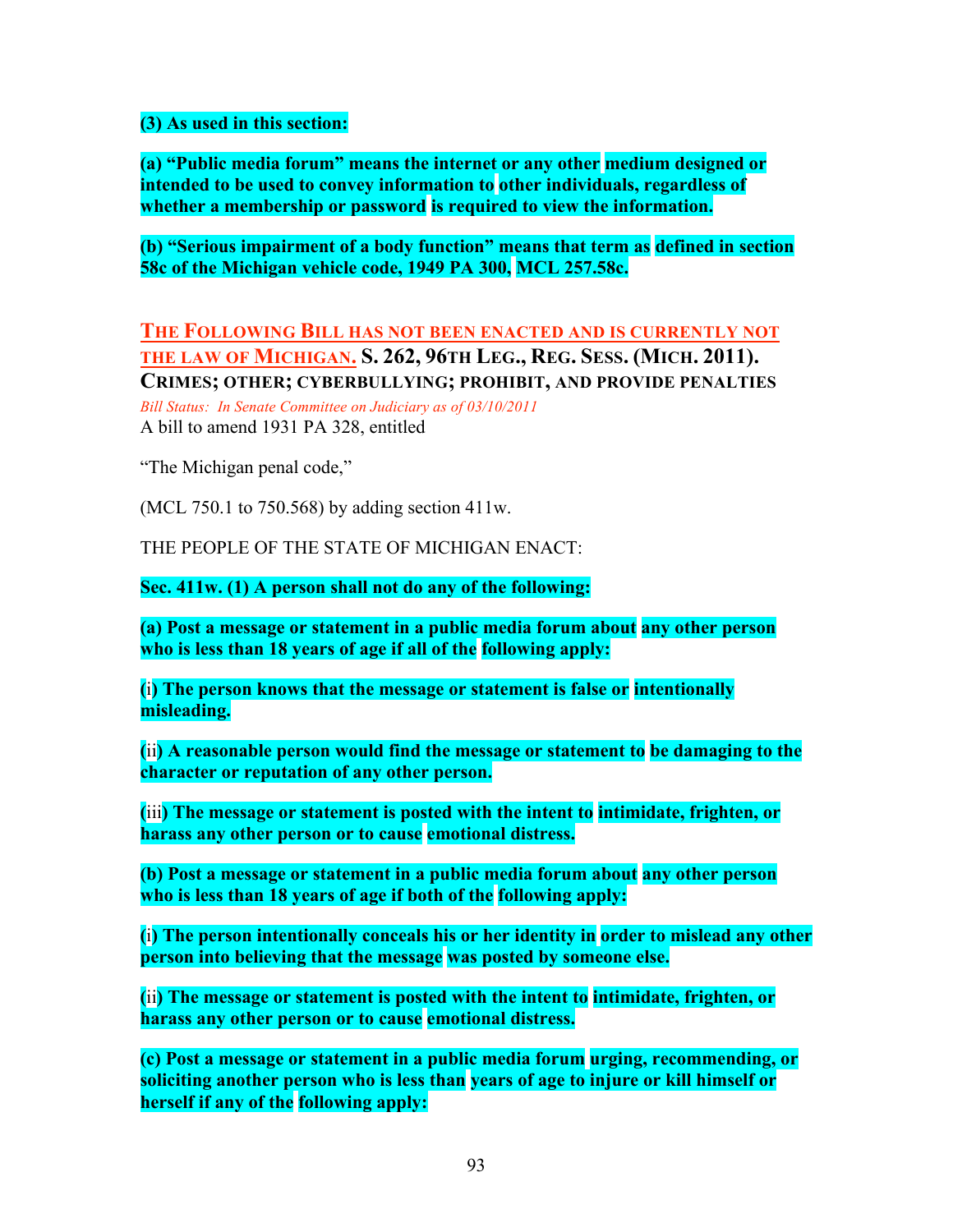**(**i**) The message or statement is posted with the intent to cause the other person to injure or kill himself or herself or is posted under circumstances or in such a manner that a reasonable person would know that the other person may injure or kill himself or herself.**

**(**ii**) The message or statement is posted with the intent to intimidate, frighten, or harass the other person or to cause emotional distress.**

**(2) A person who violates this section is guilty of a crime as follows:**

**(a) If the person who violates this section is less than 18 years of age:**

**(**i**) Except as provided in subparagraph (**ii**), for a violation of subsection (1)(a) or (b), the person is guilty of a misdemeanor punishable by imprisonment for not more than 90 days or a fine of not more than \$500.00, or both.**

**(**ii**) For a second or subsequent violation of subsection (1)(a) or (b), the person is guilty of a misdemeanor punishable by imprisonment for not more than 1 year or a fine of not more than \$1,000.00, or both.**

**(**iii**) For a violation of subsection (1)(c), the person is guilty of a crime as follows:**

**(A) Except as provided in sub-subparagraphs (B) and (C), the person is guilty of a misdemeanor punishable by imprisonment for not more than 1 year or a fine of not more than \$1,000.00, or both.**

**(B) If the other person causes serious impairment of a body function to himself or herself, the person is guilty of a felony punishable by imprisonment for not more than 5 years or a fine of not less than \$1,000.00 or more than \$5,000.00, or both.**

**(C) If the other person kills himself or herself, the person is guilty of a felony punishable by imprisonment for not more than years or a fine of not less than \$2,500.00 or more than \$10,000.00, or both.**

**(b) If the person who violates this section is 18 years of age or older:**

**(**i**) Except as provided in subparagraph (**ii**), for a violation of subsection (1)(a) or (b), the person is guilty of a misdemeanor punishable by imprisonment for not more than 1 year or a fine of not more than \$1,000.00, or both.**

**(**ii**) For a second or subsequent violation of subsection (1)(a) or (b), the person is guilty of a felony punishable by imprisonment for not more than 4 years or a fine of not more than \$5,000.00, or both.**

**(**iii**) For a violation of subsection (1)(c), the person is guilty of a crime as follows:**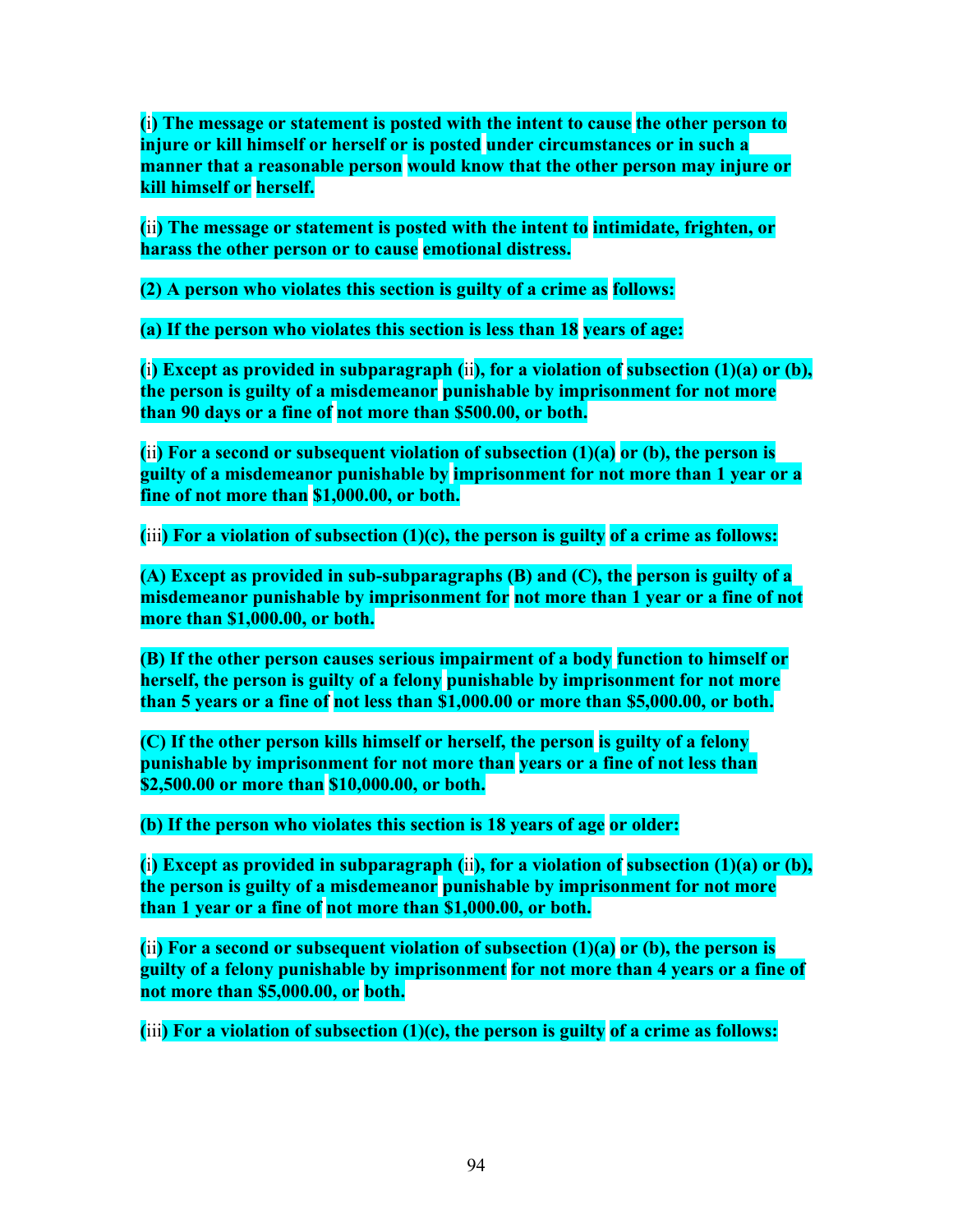**(A) Except as provided in sub-subparagraphs (B) and (C), the person is guilty of a felony punishable by imprisonment for not more than 4 years or a fine of not more than \$5,000.00, or both.**

**(B) If the other person causes serious impairment of a body function to himself or herself, the person is guilty of a felony punishable by imprisonment for not more than 5 years or a fine of not less then \$2,500.00 or more than \$10,000.00, or both.**

**(C) If the other person kills himself or herself, the person is guilty of a felony punishable by imprisonment for not more than years or a fine of not less than \$5,000.00 or more than \$20,000.00, or both.**

**(3) As used in this section:**

**(a) "Public media forum" means the internet or any other medium designed or intended to be used to convey information to other individuals, regardless of whether a membership or password is required to view the information.**

**(b) "Serious impairment of a body function" means that term as defined in section 58c of the Michigan vehicle code, 1949 PA 300, MCL 257.58c.**

## **MINNESOTA**

**MINN. STAT. § 609.749 (2011). HARASSMENT; STALKING; PENALTIES Subdivision 1. Definition.** As used in this section, "stalking" means to engage in conduct which the actor knows or has reason to know would cause the victim under the circumstances to feel frightened, threatened, oppressed, persecuted, or intimidated, and causes this reaction on the part of the victim regardless of the relationship between the actor and victim.

**Subd. 1a. No proof of specific intent required.** In a prosecution under this section, the state is not required to prove that the actor intended to cause the victim to feel frightened, threatened, oppressed, persecuted, or intimidated, or except as otherwise provided in subdivision 3, paragraph (a), clause (4), or paragraph (b), that the actor intended to cause any other result.

**Subd. 1b. Venue.** (a) When acts constituting a violation of this section are committed in two or more counties, the accused may be prosecuted in any county in which one of the acts was committed for all acts in violation of this section.

(b) The conduct described in subdivision 2, clauses (4) and (5) may be prosecuted at the place where any call is made or received or, in the case of wireless or electronic communication or any communication made through any available technologies, where the actor or victim resides or in the jurisdiction of the victim's designated address if the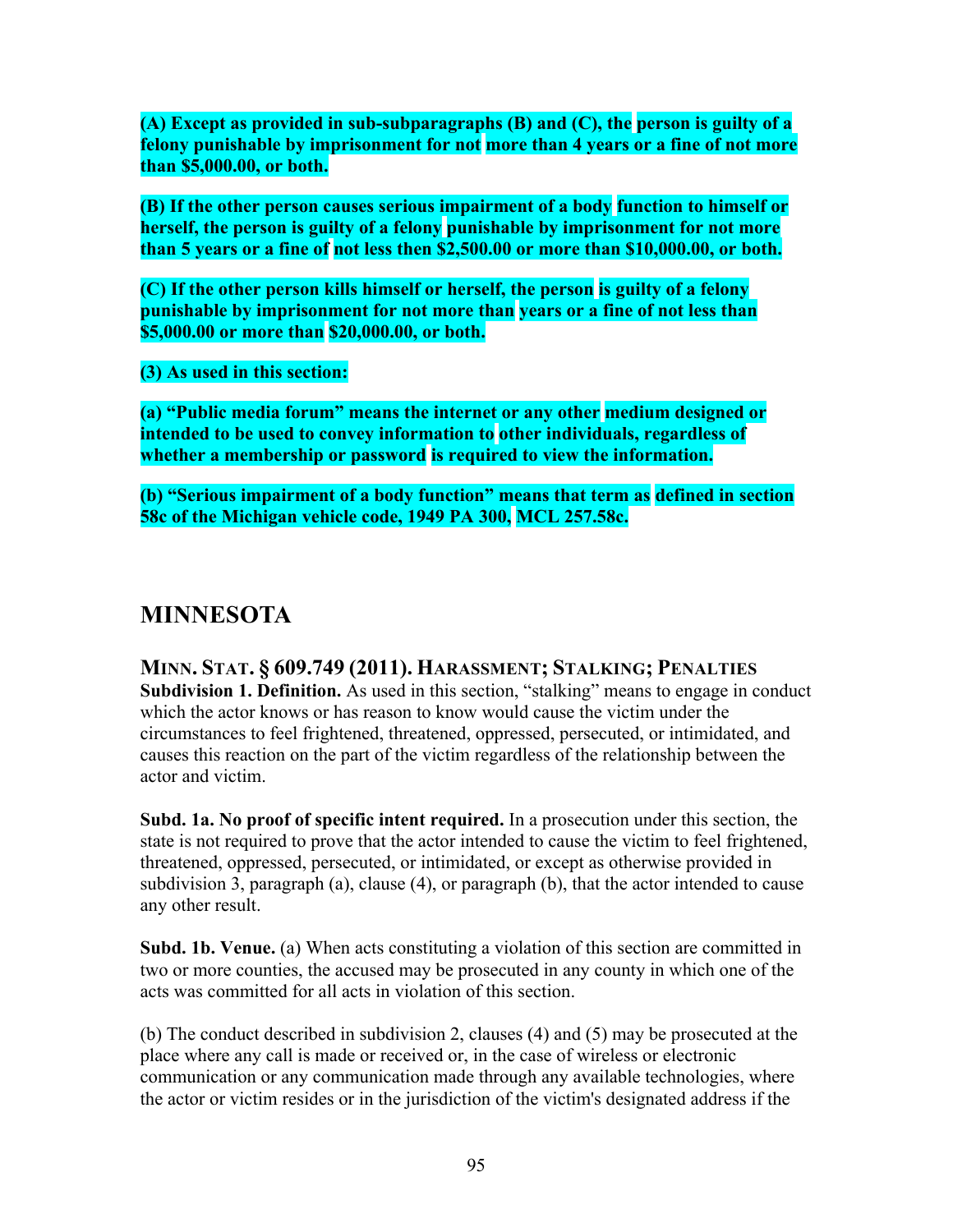victim participates in the address confidentiality program established by chapter 5B. The conduct described in subdivision 2, clause (2), may be prosecuted where the actor or victim resides. The conduct described in subdivision 2, clause (6), may be prosecuted where any letter, telegram, message, package, or other object is sent or received or, in the case of wireless or electronic communication or communication made through other available technologies, where the actor or victim resides or in the jurisdiction of the victim's designated address if the victim participates in the address confidentiality program established by chapter 5B.

**Subd. 1c. Arrest.** For all violations under this section, except a violation of subdivision 2, clause (7), a peace officer may make an arrest under the provisions of section 629.34. A peace officer may not make a warrantless, custodial arrest of any person for a violation of subdivision 2, clause (7).

**Subd. 2. Stalking crimes.** A person who stalks another by committing any of the following acts is guilty of a gross misdemeanor:

(1) directly or indirectly, or through third parties, manifests a purpose or intent to injure the person, property, or rights of another by the commission of an unlawful act;

(2) follows, monitors, or pursues another, whether in person or through any available technological or other means;

(3) returns to the property of another if the actor is without claim of right to the property or consent of one with authority to consent;

(4) repeatedly makes telephone calls, sends text messages, or induces a victim to make telephone calls to the actor, whether or not conversation ensues;

(5) makes or causes the telephone of another repeatedly or continuously to ring;

(6) repeatedly mails or delivers or causes the delivery by any means, including electronically, of letters, telegrams, messages, packages, through assistive devices for the visually or hearing impaired, or any communication made through any available technologies or other objects; or

(7) knowingly makes false allegations against a peace officer concerning the officer's performance of official duties with intent to influence or tamper with the officer's performance of official duties.

**Subd. 3. Aggravated violations.** (a) A person who commits any of the following acts is guilty of a felony and may be sentenced to imprisonment for not more than five years or to payment of a fine of not more than \$10,000, or both:

(1) commits any offense described in subdivision 2 because of the victim's or another's actual or perceived race, color, religion, sex, sexual orientation, disability as defined in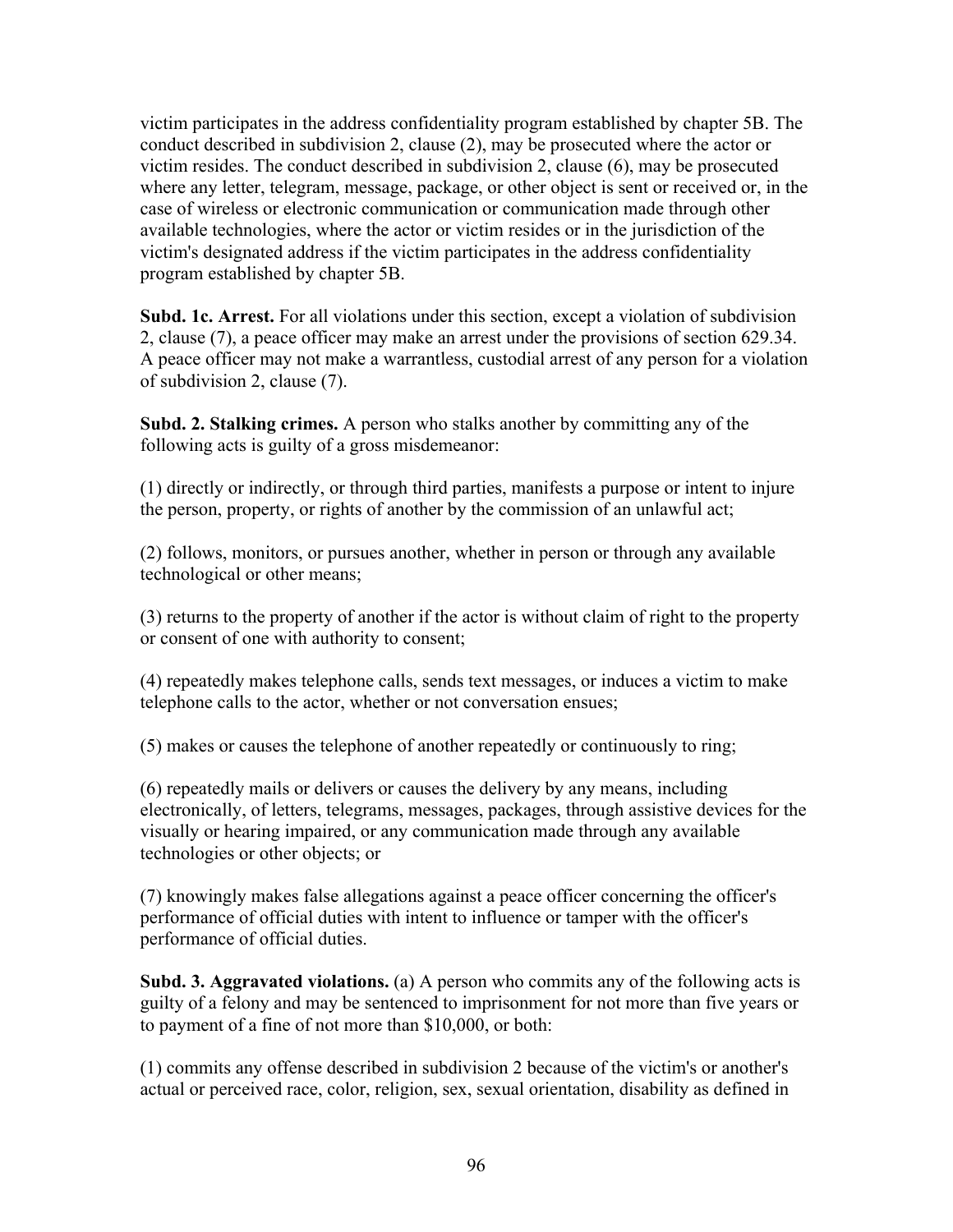section 363A.03, age, or national origin;

(2) commits any offense described in subdivision 2 by falsely impersonating another;

(3) commits any offense described in subdivision 2 and possesses a dangerous weapon at the time of the offense;

(4) stalks another, as defined in subdivision 1, with intent to influence or otherwise tamper with a juror or a judicial proceeding or with intent to retaliate against a judicial officer, as defined in section 609.415, or a prosecutor, defense attorney, or officer of the court, because of that person's performance of official duties in connection with a judicial proceeding; or

(5) commits any offense described in subdivision 2 against a victim under the age of 18, if the actor is more than 36 months older than the victim.

(b) A person who commits any offense described in subdivision 2 against a victim under the age of 18, if the actor is more than 36 months older than the victim, and the act is committed with sexual or aggressive intent, is guilty of a felony and may be sentenced to imprisonment for not more than ten years or to payment of a fine of not more than \$20,000, or both.

**Subd. 4. Second or subsequent violations; felony.** (a) A person is guilty of a felony who violates any provision of subdivision 2 within ten years of a previous qualified domestic violence-related offense conviction or adjudication of delinquency, and may be sentenced to imprisonment for not more than five years or to payment of a fine of not more than \$10,000, or both.

(b) A person is guilty of a felony who violates any provision of subdivision 2 within ten years of the first of two or more previous qualified domestic violence-related offense convictions or adjudications of delinquency, and may be sentenced to imprisonment for not more than ten years or to payment of a fine of not more than \$20,000, or both.

**Subd. 5. Pattern of stalking conduct.** (a) A person who engages in a pattern of stalking conduct with respect to a single victim or one or more members of a single household which the actor knows or has reason to know would cause the victim under the circumstances to feel terrorized or to fear bodily harm and which does cause this reaction on the part of the victim, is guilty of a felony and may be sentenced to imprisonment for not more than ten years or to payment of a fine of not more than \$20,000, or both.

(b) For purposes of this subdivision, a "pattern of stalking conduct" means two or more acts within a five-year period that violate or attempt to violate the provisions of any of the following or a similar law of another state, the United States, the District of Columbia, tribe, or United States territories: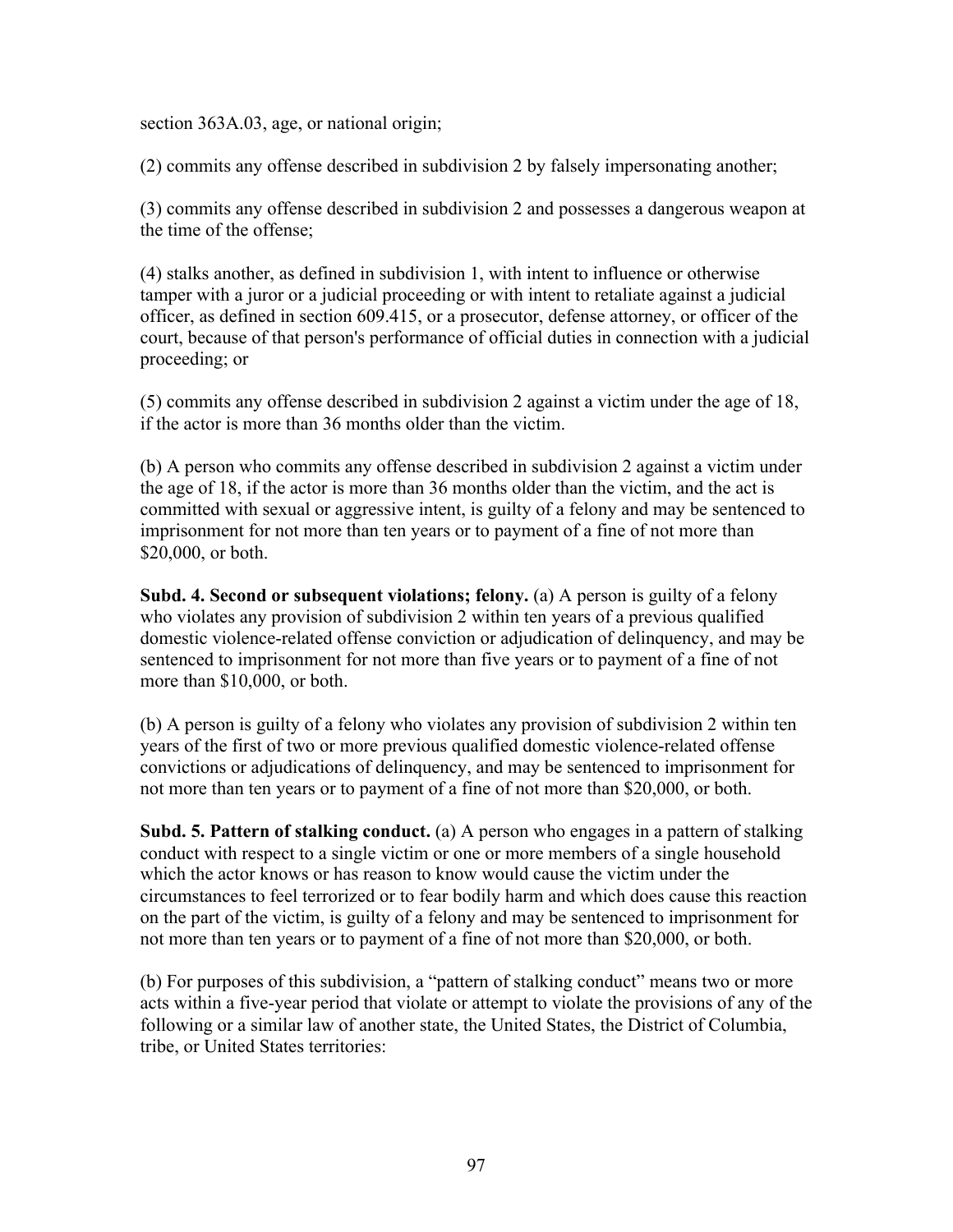(1) this section;

(2) sections 609.185 to 609.205 (first- to third-degree murder and first- and seconddegree manslaughter);

- (3) section 609.713 (terroristic threats);
- (4) section 609.224 (fifth-degree assault);
- (5) section 609.2242 (domestic assault);
- (6) section 518B.01, subdivision 14 (violations of domestic abuse orders for protection);

(7) section 609.748, subdivision 6 (violations of harassment restraining orders);

 $(8)$  section 609.605, subdivision 1, paragraph  $(b)$ , clauses  $(3)$ ,  $(4)$ , and  $(7)$  (certain trespass offenses);

(9) section 609.78, subdivision 2 (interference with an emergency call);

- (10) section 609.79 (obscene or harassing telephone calls);
- (11) section 609.795 (letter, telegram, or package; opening; harassment);
- (12) section 609.582 (burglary);
- $(13)$  section 609.595 (damage to property);
- (14) section 609.765 (criminal defamation);

(15) sections 609.342 to 609.3451 (first- to fifth-degree criminal sexual conduct); or

(16) section 629.75, subdivision 2 (violations of domestic abuse no contact orders).

(c) Words set forth in parentheses after references to statutory sections in paragraph (b) are mere catchwords included solely for convenience in reference. They are not substantive and may not be used to construe or limit the meaning of the cited statutory provision.

**Subd. 6. Mental health assessment and treatment.** (a) When a person is convicted of a felony offense under this section, or another felony offense arising out of a charge based on this section, the court shall order an independent professional mental health assessment of the offender's need for mental health treatment. The court may waive the assessment if an adequate assessment was conducted prior to the conviction.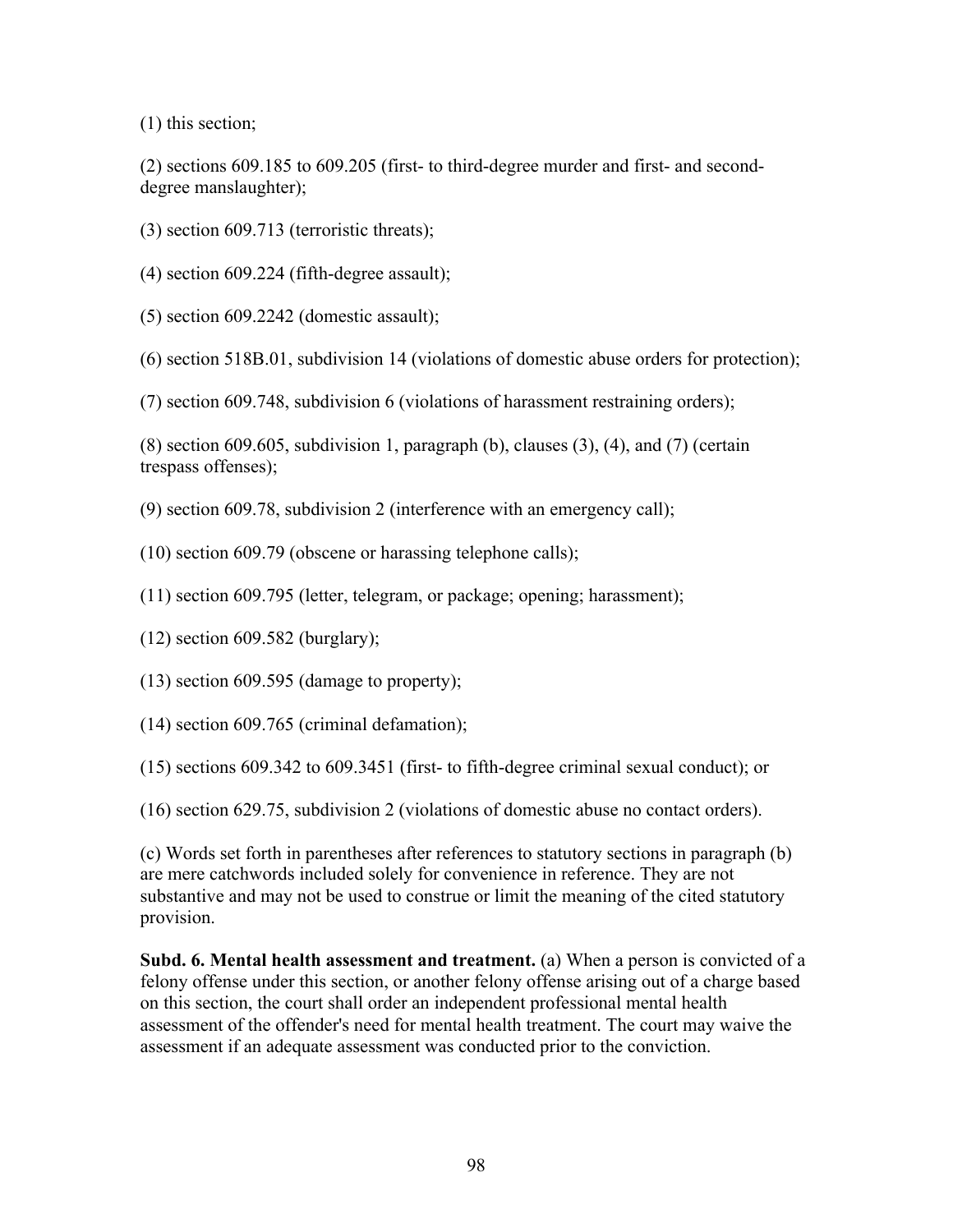(b) Notwithstanding sections 13.384, 13.85, 144.291 to 144.298, 260B.171, or 260C.171, the assessor has access to the following private or confidential data on the person if access is relevant and necessary for the assessment:

(1) medical data under section 13.384;

(2) welfare data under section 13.46;

(3) corrections and detention data under section 13.85;

(4) health records under sections 144.291 to 144.298; and

(5) juvenile court records under sections 260B.171 and 260C.171.

Data disclosed under this section may be used only for purposes of the assessment and may not be further disclosed to any other person, except as authorized by law.

(c) If the assessment indicates that the offender is in need of and amenable to mental health treatment, the court shall include in the sentence a requirement that the offender undergo treatment.

(d) The court shall order the offender to pay the costs of assessment under this subdivision unless the offender is indigent under section 563.01.

**Subd. 7. Exception.** Conduct is not a crime under this section if it is performed under terms of a valid license, to ensure compliance with a court order, or to carry out a specific lawful commercial purpose or employment duty, is authorized or required by a valid contract, or is authorized, required, or protected by state, federal, or tribal law or the state, federal, or tribal constitutions. Subdivision 2, clause (2), does not impair the right of any individual or group to engage in speech protected by the federal, state, or tribal constitutions, or federal, state, or tribal law, including peaceful and lawful handbilling and picketing.

**Subd. 8. Stalking; firearms.** (a) When a person is convicted of a stalking crime under this section and the court determines that the person used a firearm in any way during commission of the crime, the court may order that the person is prohibited from possessing any type of firearm for any period longer than three years or for the remainder of the person's life. A person who violates this paragraph is guilty of a gross misdemeanor. At the time of the conviction, the court shall inform the defendant whether and for how long the defendant is prohibited from possessing a firearm and that it is a gross misdemeanor to violate this paragraph. The failure of the court to provide this information to a defendant does not affect the applicability of the firearm possession prohibition or the gross misdemeanor penalty to that defendant.

(b) Except as otherwise provided in paragraph (a), when a person is convicted of a stalking crime under this section, the court shall inform the defendant that the defendant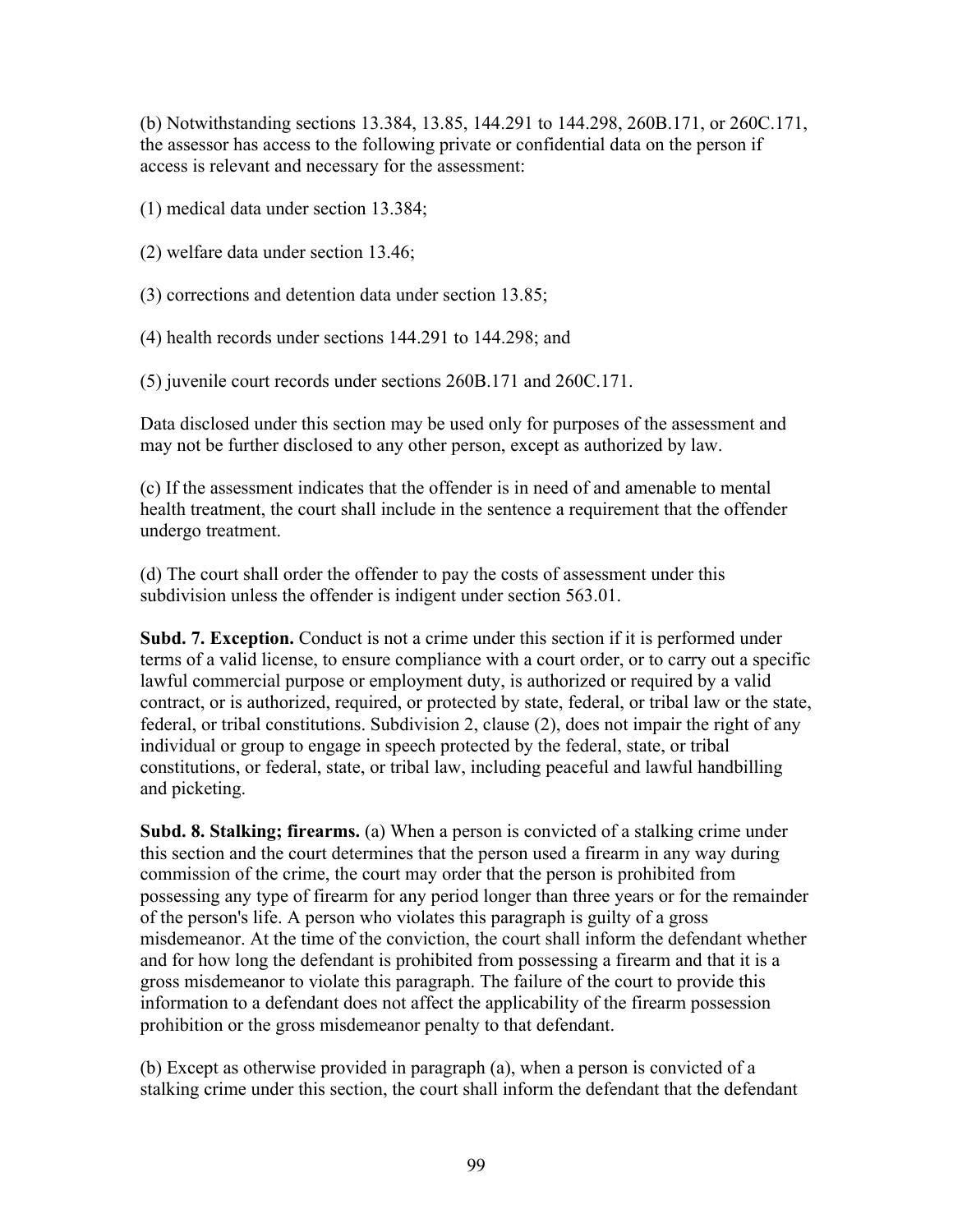is prohibited from possessing a pistol for three years from the date of conviction and that it is a gross misdemeanor offense to violate this prohibition. The failure of the court to provide this information to a defendant does not affect the applicability of the pistol possession prohibition or the gross misdemeanor penalty to that defendant.

(c) Except as otherwise provided in paragraph (a), a person is not entitled to possess a pistol if the person has been convicted after August 1, 1996, of a stalking crime under this section, unless three years have elapsed from the date of conviction and, during that time, the person has not been convicted of any other violation of this section. Property rights may not be abated but access may be restricted by the courts. A person who possesses a pistol in violation of this paragraph is guilty of a gross misdemeanor.

(d) If the court determines that a person convicted of a stalking crime under this section owns or possesses a firearm and used it in any way during the commission of the crime, it shall order that the firearm be summarily forfeited under section 609.5316, subdivision 3.

# **MISSISSIPPI**

## **MISS. CODE ANN. § 97-3-107 (2010). STALKING AND AGGRAVATED STALKING; ELEMENTS; VENUE; DEFENSES; PENALTIES; RESTRAINING ORDERS; DEFINITIONS; APPLICATION**

(1)(a) Any person who purposefully engages in a course of conduct directed at a specific person, or who makes a credible threat, and who knows or should know that the conduct would cause a reasonable person to fear for his or her own safety, to fear for the safety of another person, or to fear damage or destruction of his or her property, is guilty of the crime of stalking.

(b) A person who is convicted of the crime of stalking under this section shall be punished by imprisonment in the county jail for not more than one (1) year or by a fine of not more than One Thousand Dollars (\$1,000. 00), or by both such fine and imprisonment.

(c) Any person who is convicted of a violation of this section when there is in effect at the time of the commission of the offense a valid temporary restraining order, ex parte protective order, protective order after hearing, court approved consent agreement, or an injunction issued by a municipal, justice, county, circuit or chancery court, federal or tribal court or by a foreign court of competent jurisdiction prohibiting the behavior described in this section against the same party, shall be punished by imprisonment in the county jail for not more than one (1) year and by a fine of not more than One Thousand Five Hundred Dollars (\$1,500.00).

(2)(a) A person who commits acts that would constitute the crime of stalking as defined in this section is guilty of the crime of aggravated stalking if any of the following circumstances exist: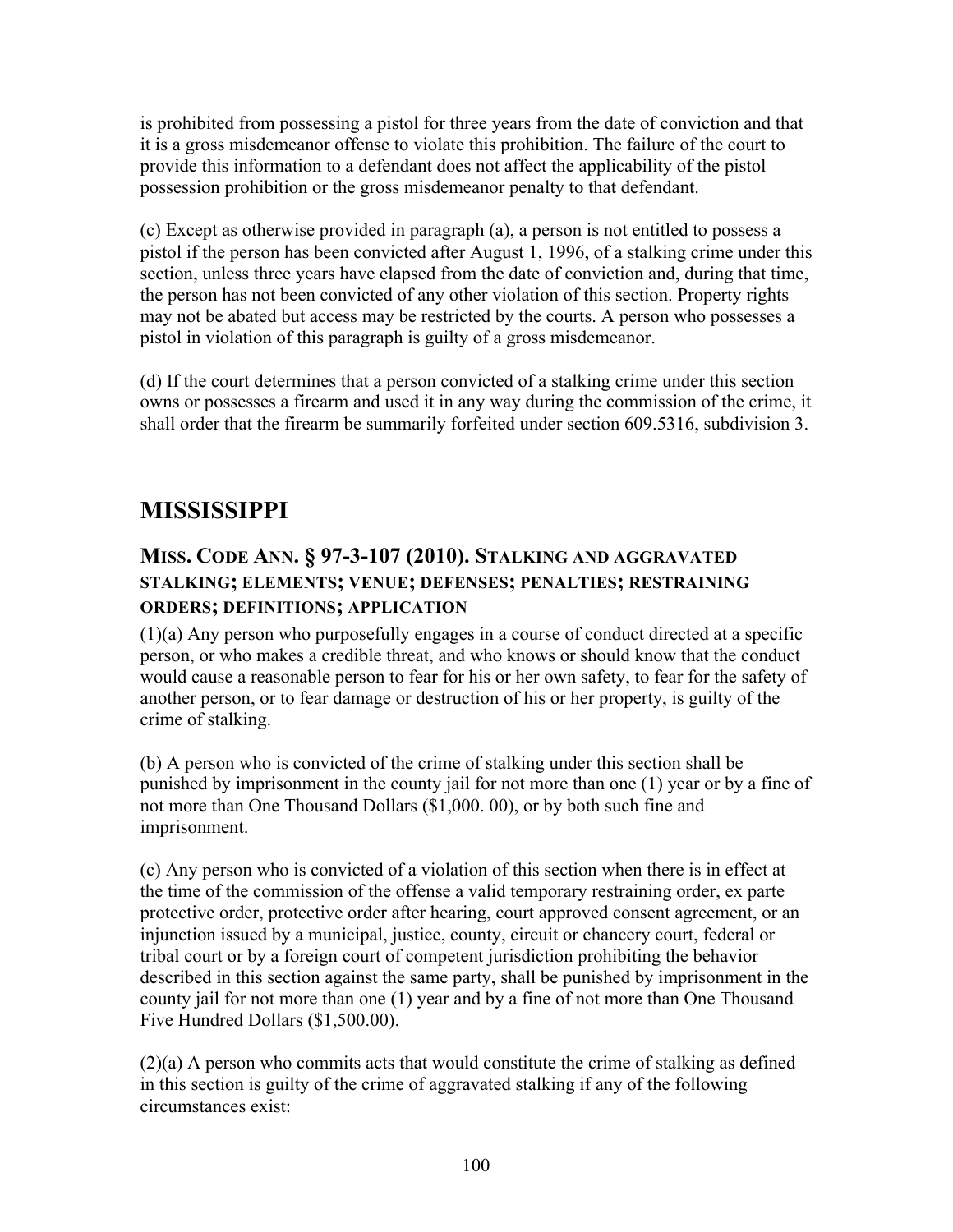(i) At least one (1) of the actions constituting the offense involved the use or display of a deadly weapon with the intent to place the victim of the stalking in reasonable fear of death or great bodily injury to self or a third person;

(ii) Within the past seven (7) years, the perpetrator has been previously convicted of stalking or aggravated stalking under this section or a substantially similar law of another state, political subdivision of another state, of the United States, or of a federally recognized Indian tribe, whether against the same or another victim; or

(iii) At the time of the offense, the perpetrator was a person required to register as a sex offender pursuant to state, federal, military or tribal law and the victim was under the age of eighteen (18) years.

(b) Aggravated stalking is a felony punishable as follows:

(i) Except as provided in subparagraph (ii), by imprisonment in the custody of the Department of Corrections for not more than five (5) years and a fine of not more than Three Thousand Dollars (\$3,000.00).

(ii) If, at the time of the offense, the perpetrator was required to register as a sex offender pursuant to state, federal, military or tribal law, and the victim was under the age of eighteen (18) years, by imprisonment for not more than six (6) years in the custody of the Department of Corrections and a fine of Four Thousand Dollars (\$4,000.00).

(3) Upon conviction, the sentencing court shall consider issuance of an order prohibiting the perpetrator from any contact with the victim. The duration of any order prohibiting contact with the victim shall be based upon the seriousness of the facts before the court, the probability of future violations, and the safety of the victim or another person.

(4) Every conviction of stalking or aggravated stalking may require as a condition of any suspended sentence or sentence of probation that the defendant, at his own expense, submit to psychiatric or psychological counseling or other such treatment or behavioral modification program deemed appropriate by the court.

(5) In any prosecution under this section, it shall not be a defense that the perpetrator was not given actual notice that the course of conduct was unwanted or that the perpetrator did not intend to cause the victim fear.

(6) When investigating allegations of a violation of this section, law enforcement officers shall utilize the Uniform Offense Report prescribed by the Office of the Attorney General in consultation with the sheriffs' and police chiefs' associations. However, failure of law enforcement to utilize the Uniform Offense Report shall in no way invalidate the crime charged under this section.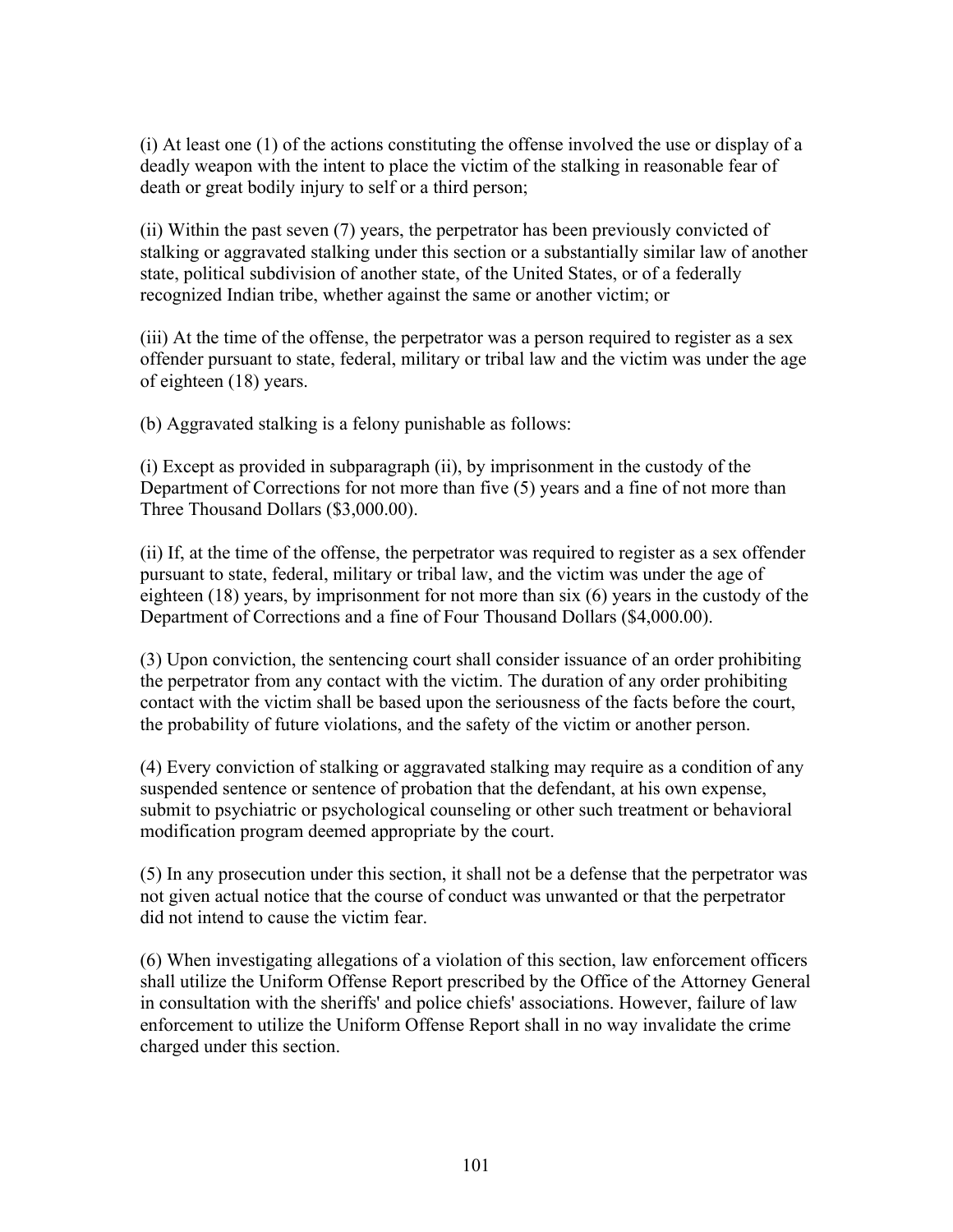(7) For purposes of venue, any violation of this section shall be considered to have been committed in any county in which any single act was performed in furtherance of a violation of this section. An electronic communication shall be deemed to have been committed in any county from which the electronic communication is generated or in which it is received.

(8) For the purposes of this section:

(a) "Course of conduct" means a pattern of conduct composed of a series of two (2) or more acts over a period of time, however short, evidencing a continuity of purpose and that would cause a reasonable person to fear for his or her own safety, to fear for the safety of another person, or to fear damage or destruction of his or her property. Such acts may include, but are not limited to, the following or any combination thereof, whether done directly or indirectly: (i) following or confronting the other person in a public place or on private property against the other person's will; (ii) contacting the other person by telephone or mail, or by electronic mail or communication as defined in Section 97-45-1; or (iii) threatening or causing harm to the other person or a third party.

(b) "Credible threat" means a verbal or written threat to cause harm to a specific person or to cause damage to property that would cause a reasonable person to fear for the safety of that person or damage to the property.

(c) "Reasonable person" means a reasonable person in the victim's circumstances.

(9) The incarceration of a person at the time the threat is made shall not be a bar to prosecution under this section. Constitutionally protected activity is not prohibited by this section.

## **MISS. CODE ANN. § 97-29-45 (2010). OBSCENE ELECTRONIC COMMUNICATIONS**

(1) It shall be unlawful for any person or persons:

(a) To make any comment, request, suggestion or proposal by means of telecommunication or electronic communication which is obscene, lewd or lascivious with intent to abuse, threaten or harass any party to a telephone conversation, telecommunication or electronic communication;

(b) To make a telecommunication or electronic communication with intent to terrify, intimidate or harass, and threaten to inflict injury or physical harm to any person or to his property;

(c) To make a telephone call, whether or not conversation ensues, without disclosing his identity and with intent to annoy, abuse, threaten or harass any person at the called number;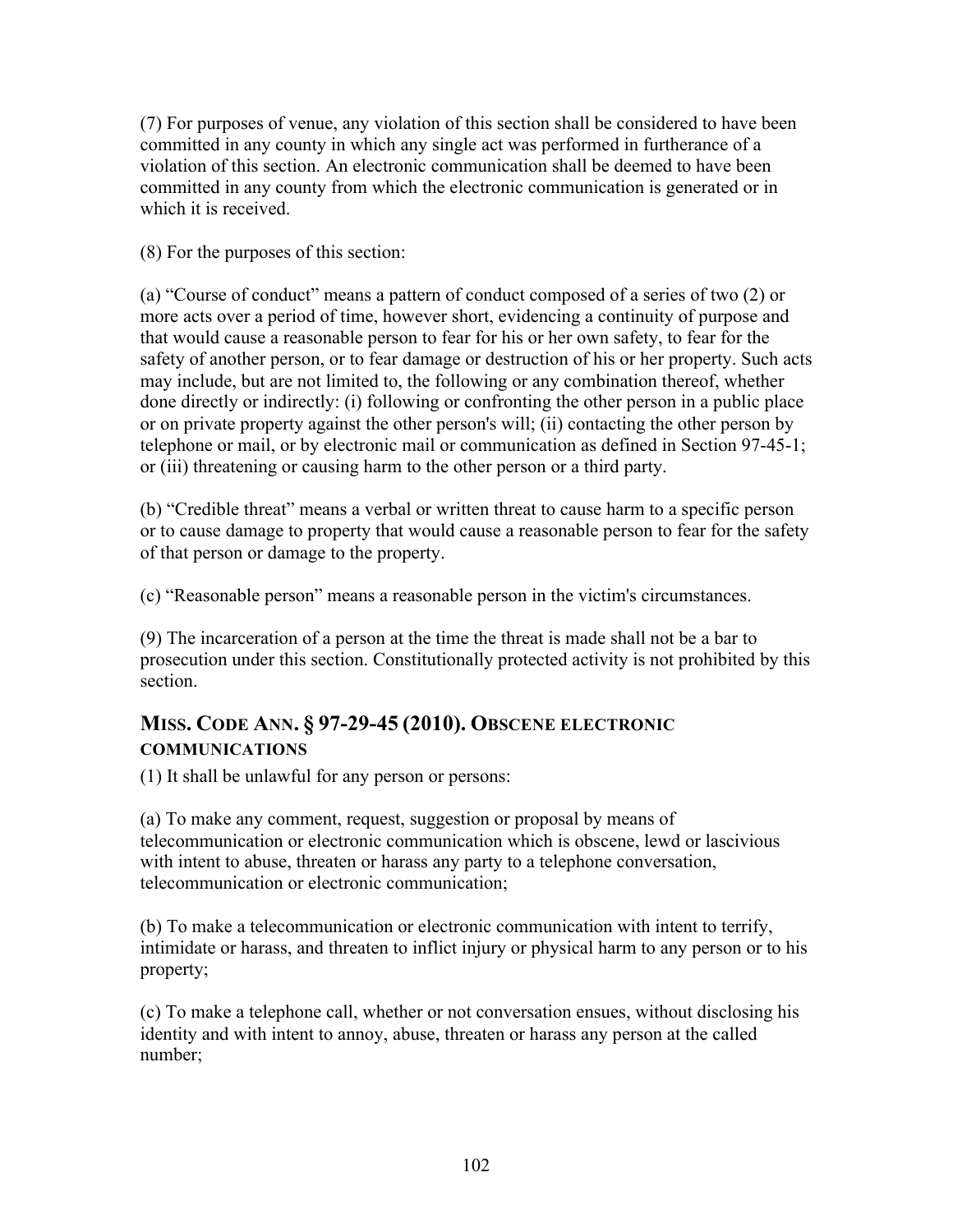(d) To make or cause the telephone of another repeatedly or continuously to ring, with intent to harass any person at the called number;

(e) To make repeated telephone calls, during which conversation ensues, solely to harass any person at the called number; or

(f) Knowingly to permit a computer or a telephone of any type under his control to be used for any purpose prohibited by this section.

(2) Upon conviction of any person for the first offense of violating subsection (1) of this section, such person shall be fined not more than Five Hundred Dollars (\$500.00) or imprisoned in the county jail for not more than six (6) months, or both.

(3) Upon conviction of any person for the second offense of violating subsection (1) of this section, the offenses being committed within a period of five (5) years, such person shall be fined not more than One Thousand Dollars (\$1,000.00) or imprisoned in the county jail for not more than one (1) year, or both.

(4) For any third or subsequent conviction of any person violating subsection (1) of this section, the offenses being committed within a period of five (5) years, such person shall be guilty of a felony and fined not more than Two Thousand Dollars (\$2,000.00) and/or imprisoned in the State Penitentiary for not more than two (2) years, or both.

(5) The provisions of this section do not apply to a person or persons who make a telephone call that would be covered by the provisions of the federal Fair Debt Collection Practices Act, 15 USCS Section 1692 et seq.

(6) Any person violating this section may be prosecuted in the county where the telephone call, conversation or language originates in case such call, conversation or language originates in the State of Mississippi. In case the call, conversation or language originates outside of the State of Mississippi then such person shall be prosecuted in the county to which it is transmitted.

(7) For the purposes of this section, "telecommunication" and "electronic communication" mean and include any type of telephonic, electronic or radio communications, or transmission of signs, signals, data, writings, images and sounds or intelligence of any nature by telephone, including cellular telephones, wire, cable, radio, electromagnetic, photoelectronic or photo-optical system or the creation, display, management, storage, processing, transmission or distribution of images, text, voice, video or data by wire, cable or wireless means, including the Internet.

(8) No person shall be held to have violated this section solely for providing access or connection to telecommunications or electronic communications services where the services do not include the creation of the content of the communication. Companies organized to do business as commercial broadcast radio stations, television stations,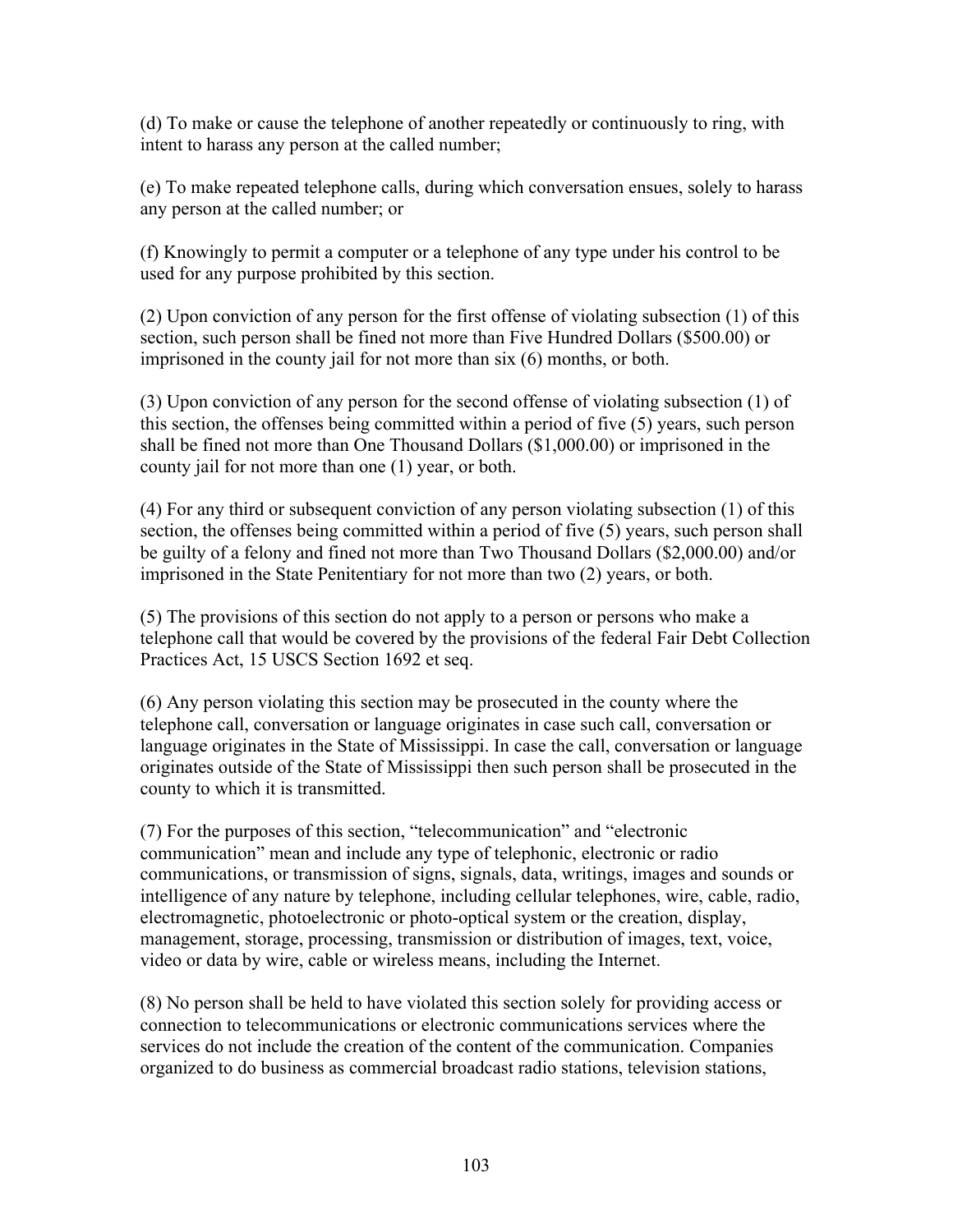telecommunications service providers, Internet service providers, cable service providers or news organizations shall not be criminally liable under this section.

## **MISS. CODE ANN. § 97-45-15 (2010). CYBERSTALKING**

(1) It is unlawful for a person to:

(a) Use in electronic mail or electronic communication any words or language threatening to inflict bodily harm to any person or to that person's child, sibling, spouse or dependent, or physical injury to the property of any person, or for the purpose of extorting money or other things of value from any person.

(b) Electronically mail or electronically communicate to another repeatedly, whether or not conversation ensues, for the purpose of threatening, terrifying or harassing any person.

(c) Electronically mail or electronically communicate to another and to knowingly make any false statement concerning death, injury, illness, disfigurement, indecent conduct, or criminal conduct of the person electronically mailed or of any member of the person's family or household with the intent to threaten, terrify or harass.

(d) Knowingly permit an electronic communication device under the person's control to be used for any purpose prohibited by this section.

(2) Whoever commits the offense of cyberstalking shall be punished, upon conviction:

(a) Except as provided herein, the person is guilty of a felony punishable by imprisonment for not more than two (2) years or a fine of not more than Five Thousand Dollars (\$5,000.00), or both.

(b) If any of the following apply, the person is guilty of a felony punishable by imprisonment for not more than five (5) years or a fine of not more than Ten Thousand Dollars (\$10,000.00), or both:

(i) The offense is in violation of a restraining order and the person has received actual notice of that restraining order or posting the message is in violation of an injunction or preliminary injunction.

(ii) The offense is in violation of a condition of probation, a condition of parole, a condition of pretrial release or a condition of release on bond pending appeal.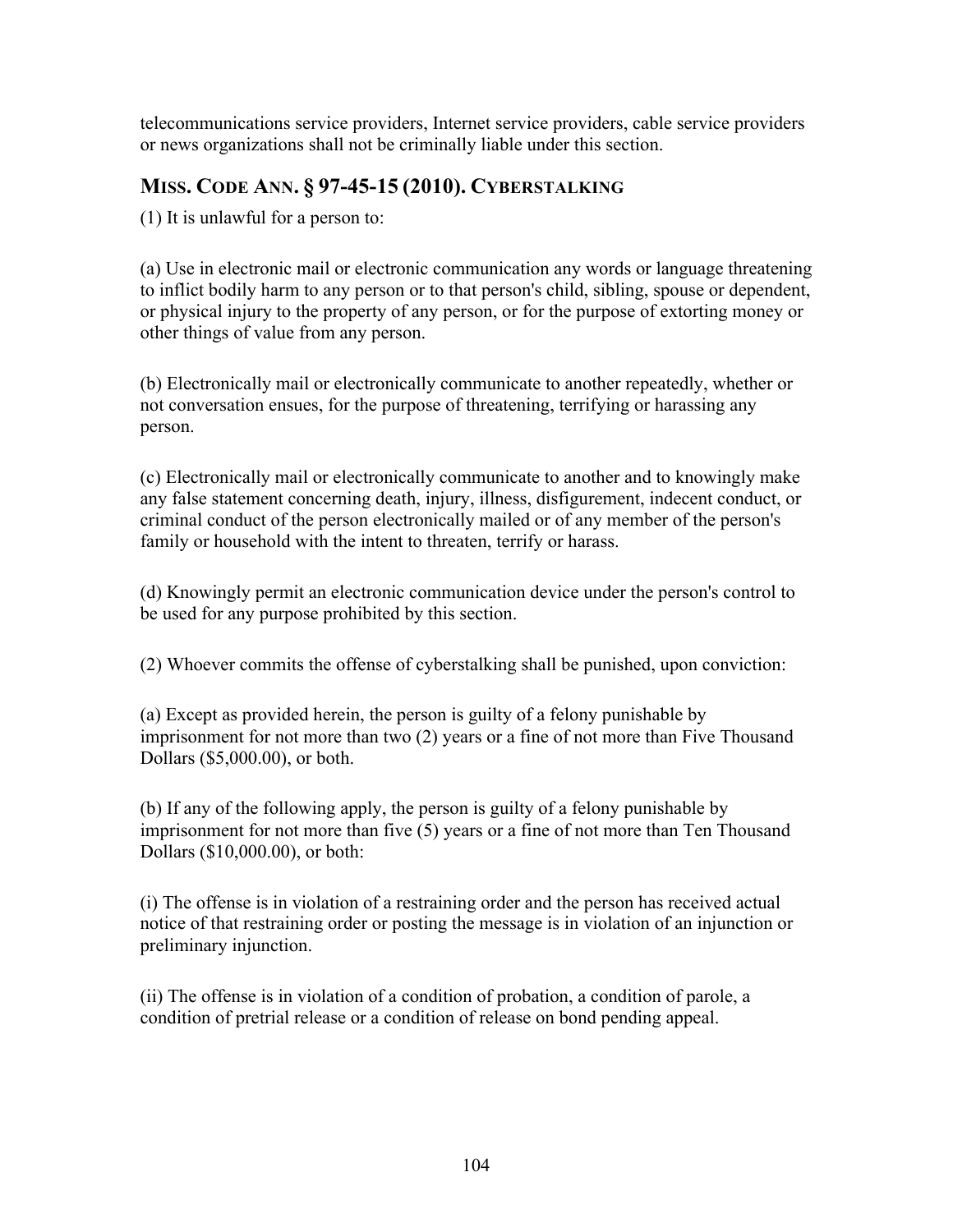(iii) The offense results in a credible threat being communicated to the victim, a member of the victim's family, or another individual living in the same household as the victim.

(iv) The person has been previously convicted of violating this section or a substantially similar law of another state, a political subdivision of another state, or of the United States.

(3) This section does not apply to any peaceable, nonviolent, or nonthreatening activity intended to express political views or to provide lawful information to others. This section shall not be construed to impair any constitutionally protected activity, including speech, protest or assembly.

# **MISSOURI**

### **MO. REV. STAT. § 565.090 (2011). HARASSMENT**

1. A person commits the crime of harassment if he or she:

(1) Knowingly communicates a threat to commit any felony to another person and in so doing, frightens, intimidates, or causes emotional distress to such other person; or

(2) When communicating with another person, knowingly uses coarse language offensive to one of average sensibility and thereby puts such person in reasonable apprehension of offensive physical contact or harm; or

(3) Knowingly frightens, intimidates, or causes emotional distress to another person by anonymously making a telephone call or any electronic communication; or

(4) Knowingly communicates with another person who is, or who purports to be, seventeen years of age or younger and in so doing and without good cause recklessly frightens, intimidates, or causes emotional distress to such other person; or

(5) Knowingly makes repeated unwanted communication to another person; or

(6) Without good cause engages in any other act with the purpose to frighten, intimidate, or cause emotional distress to another person, cause such person to be frightened, intimidated, or emotionally distressed, and such person's response to the act is one of a person of average sensibilities considering the age of such person.

2. Harassment is a class A misdemeanor unless: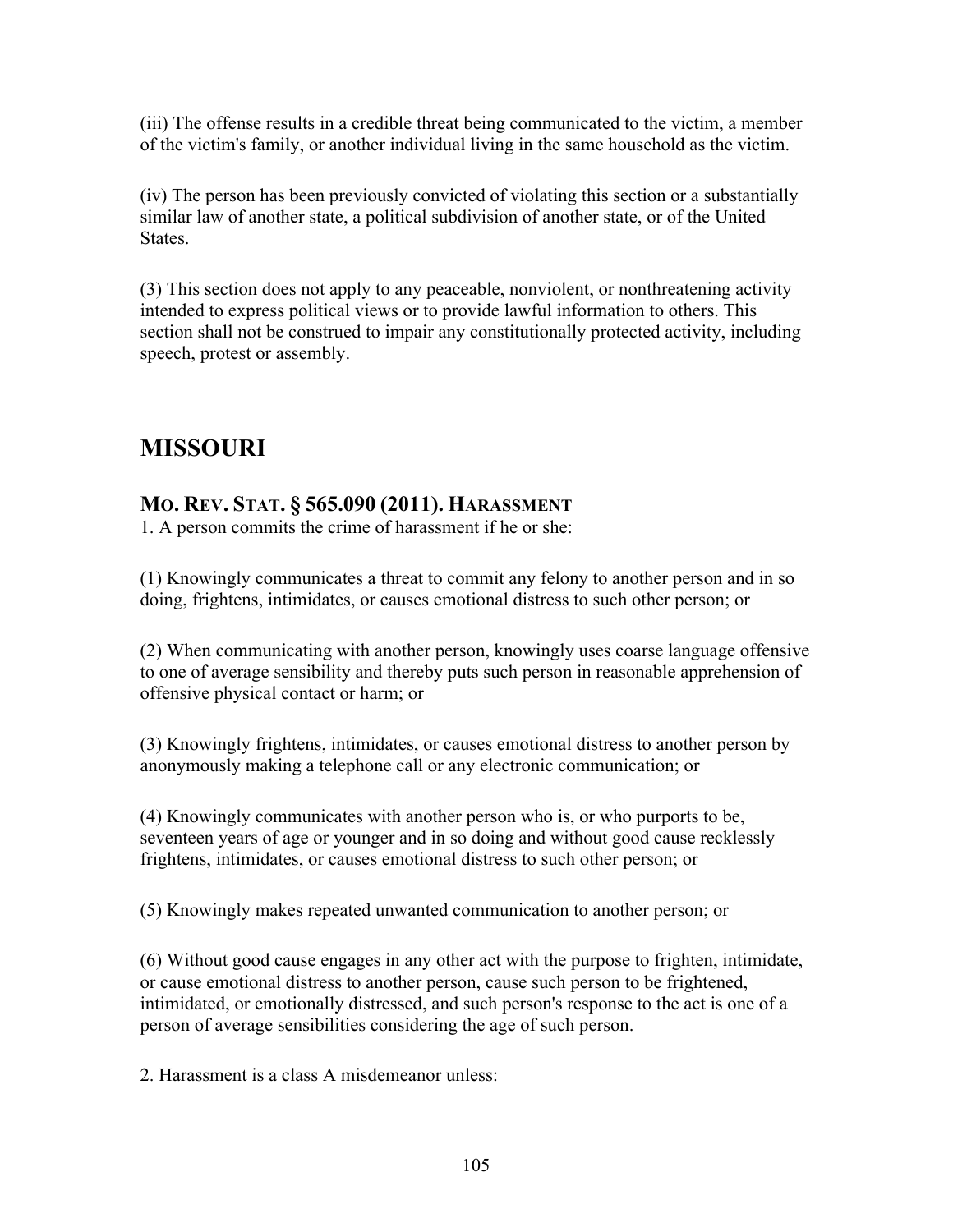(1) Committed by a person twenty-one years of age or older against a person seventeen years of age or younger; or

(2) The person has previously pleaded guilty to or been found guilty of a violation of this section, or of any offense committed in violation of any county or municipal ordinance in any state, any state law, any federal law, or any military law which, if committed in this state, would be chargeable or indictable as a violation of any offense listed in this subsection.

In such cases, harassment shall be a class D felony.

3. This section shall not apply to activities of federal, state, county, or municipal law enforcement officers conducting investigations of violation of federal, state, county, or municipal law.

## **MO. REV. STAT. § 565.225 (2011). CRIME OF STALKING--DEFINITIONS— PENALTIES**

1. As used in this section, the following terms shall mean:

(1) "Course of conduct", a pattern of conduct composed of two or more acts, which may include communication by any means, over a period of time, however short, evidencing a continuity of purpose. Constitutionally protected activity is not included within the meaning of course of conduct. Such constitutionally protected activity includes picketing or other organized protests;

(2) "Credible threat", a threat communicated with the intent to cause the person who is the target of the threat to reasonably fear for his or her safety, or the safety of his or her family, or household members or domestic animals or livestock as defined in section 276.606, RSMo, kept at such person's residence or on such person's property. The threat must be against the life of, or a threat to cause physical injury to, or the kidnapping of, the person, the person's family, or the person's household members or domestic animals or livestock as defined in section 276.606, RSMo, kept at such person's residence or on such person's property;

(3) "Harasses", to engage in a course of conduct directed at a specific person that serves no legitimate purpose, that would cause a reasonable person under the circumstances to be frightened, intimidated, or emotionally distressed.

2. A person commits the crime of stalking if he or she purposely, through his or her course of conduct, harasses or follows with the intent of harassing another person.

3. A person commits the crime of aggravated stalking if he or she purposely, through his or her course of conduct, harasses or follows with the intent of harassing another person, and: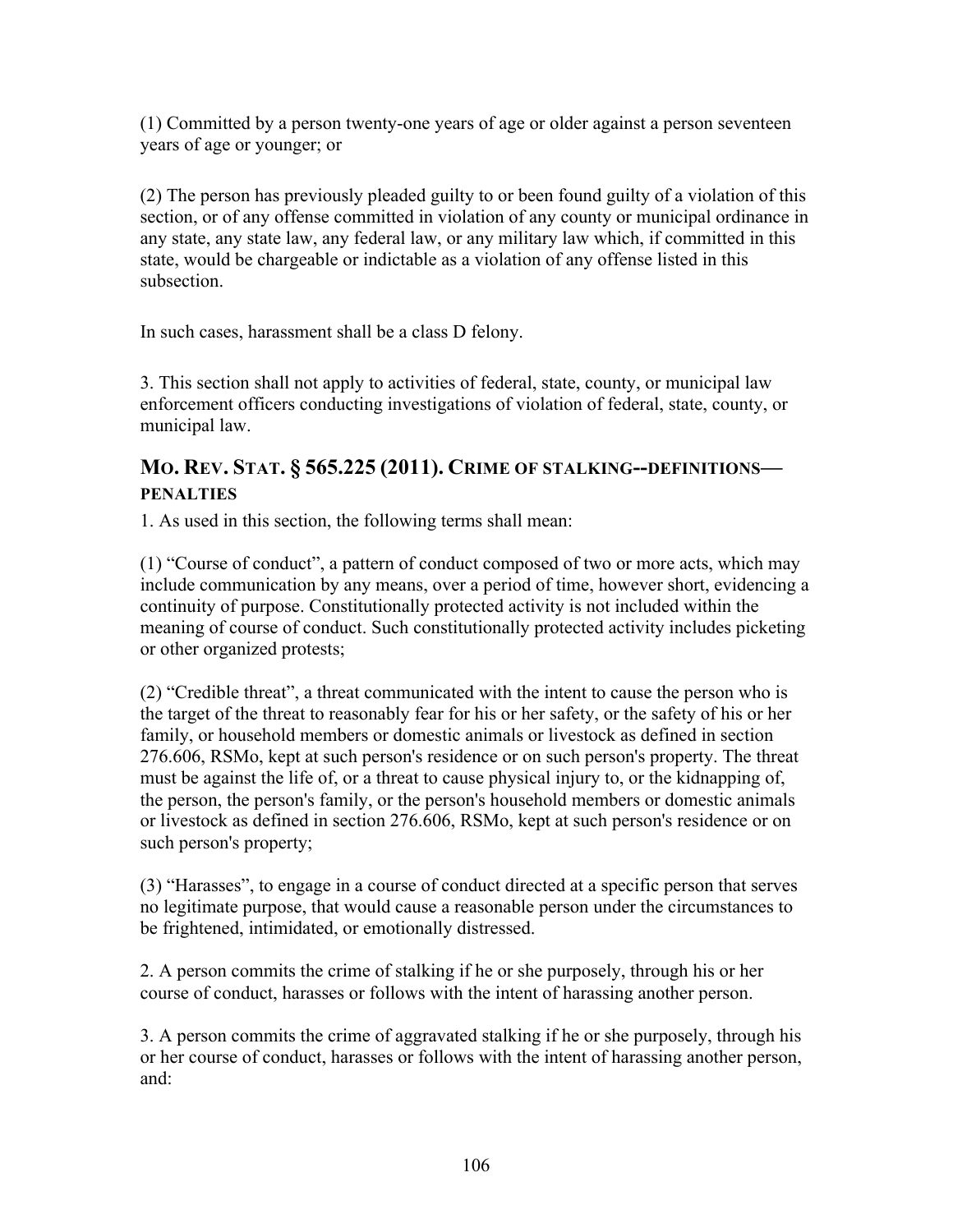(1) Makes a credible threat; or

(2) At least one of the acts constituting the course of conduct is in violation of an order of protection and the person has received actual notice of such order; or

(3) At least one of the actions constituting the course of conduct is in violation of a condition of probation, parole, pretrial release, or release on bond pending appeal; or

(4) At any time during the course of conduct, the other person is seventeen years of age or younger and the person harassing the other person is twenty-one years of age or older; or

(5) He or she has previously pleaded guilty to or been found guilty of domestic assault, violation of an order of protection, or any other crime where the other person was the victim.

4. The crime of stalking shall be a class A misdemeanor unless the person has previously pleaded guilty to or been found guilty of a violation of this section, or of any offense committed in violation of any county or municipal ordinance in any state, any state law, any federal law, or any military law which, if committed in this state, would be chargeable or indictable as a violation of any offense listed in this section, in which case stalking shall be a class D felony.

5. The crime of aggravated stalking shall be a class D felony unless the person has previously pleaded guilty to or been found guilty of a violation of this section, or of any offense committed in violation of any county or municipal ordinance in any state, any state law, any federal law, or any military law which, if committed in this state, would be chargeable or indictable as a violation of any offense listed in this section, aggravated stalking shall be a class C felony.

6. Any law enforcement officer may arrest, without a warrant, any person he or she has probable cause to believe has violated the provisions of this section.

7. This section shall not apply to activities of federal, state, county, or municipal law enforcement officers conducting investigations of violation of federal, state, county, or municipal law.

### **THE FOLLOWING BILL HAS NOT BEEN ENACTED AND IS CURRENTLY NOT THE LAW OF MISSOURI. S. 30, 96TH GEN. ASSEM., 1ST REG. SESS. (MO. 2011). INCREASES THE PENALTY FOR THE CRIME OF HARASSMENT**

*Bill Status: Second Reading - In Senate Judiciary and Civil and Criminal Jurisprudence Committee as of 01/12/2011*

### AN ACT

To repeal section 565.090, RSMo, and to enact in lieu thereof one new section relating to harassment, with a penalty provision.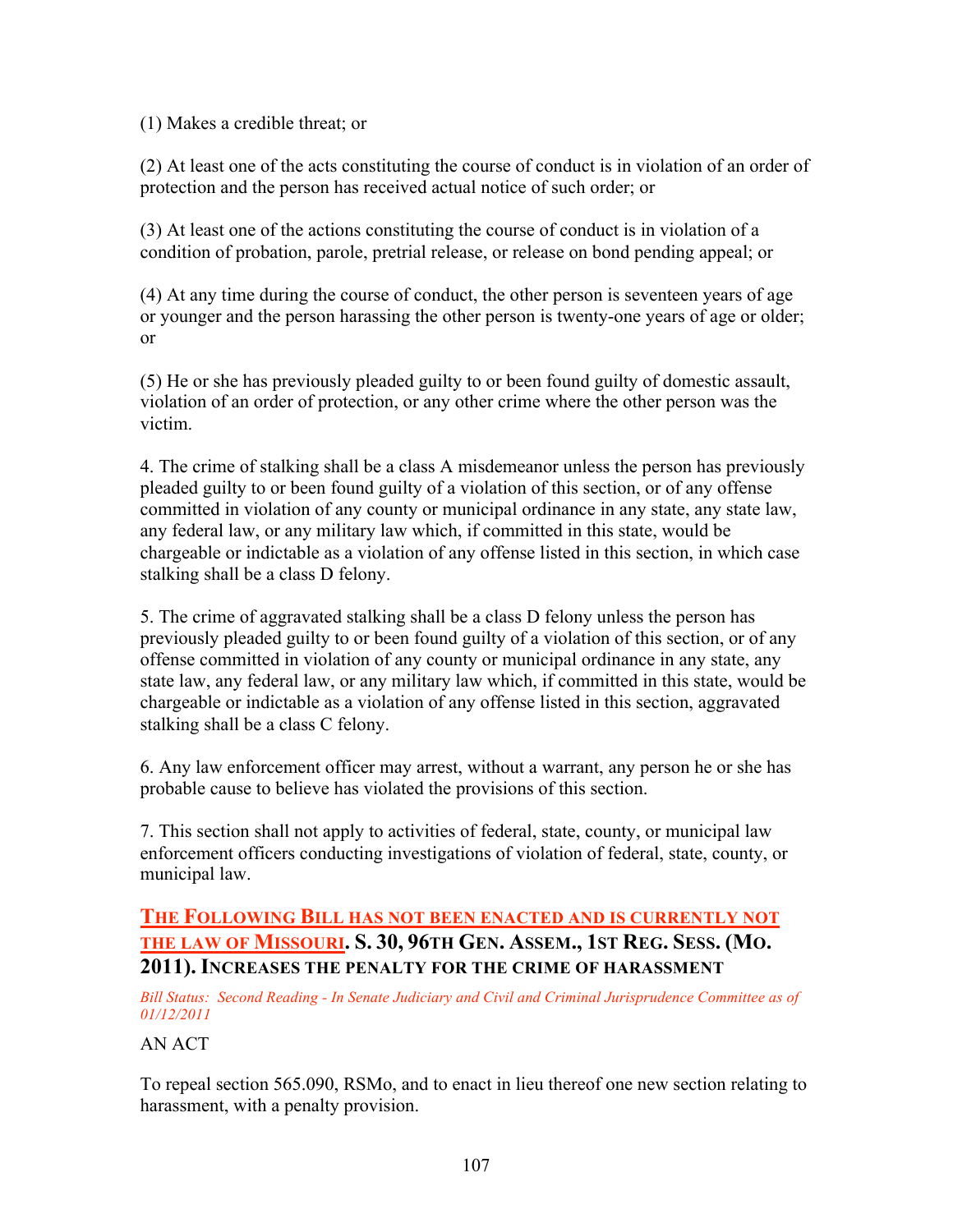Be it enacted by the General Assembly of the State of Missouri, as follows:

Section A. Section 565.090, RSMo, is repealed and one new section enacted in lieu thereof, to be known as section 565.090, to read as follows:

565.090. 1. A person commits the crime of harassment if he or she:

(1) Knowingly communicates a threat to commit any felony to another person and in so doing frightens, intimidates, or causes emotional distress to such other person; or

(2) When communicating with another person, knowingly uses coarse language offensive to one of average sensibility and thereby puts such person in reasonable apprehension of offensive physical contact or harm; or

(3) Knowingly frightens, intimidates, or causes emotional distress to another person by anonymously making a telephone call or any electronic communication; or

(4) Knowingly communicates with another person who is, or who purports to be, seventeen years of age or younger and in so doing and without good cause recklessly frightens, intimidates, or causes emotional distress to such other person; or

(5) Knowingly makes repeated unwanted communication to another person; or

(6) Without good cause engages in any other act with the purpose to frighten, intimidate, or cause emotional distress to another person, cause such person to be frightened, intimidated, or emotionally distressed, and such person's response to the act is one of a person of average sensibilities considering the age of such person.

2. Harassment is a class [A misdemeanor] **D felony** unless:

(1) Committed by a person twenty-one years of age or older against a person seventeen years of age or younger; or

(2) The person has previously pleaded guilty to or been found guilty of a violation of this section, or of any offense committed in violation of any county or municipal ordinance in any state, any state law, any federal law, or any military law which, if committed in this state, would be chargeable or indictable as a violation of any offense listed in this subsection. In such cases, harassment shall be a class  $[\mathbf{D}]\mathbf{C}$  felony.

3. This section shall not apply to activities of federal, state, county, or municipal law enforcement officers conducting investigations of violation of federal, state, county, or municipal law.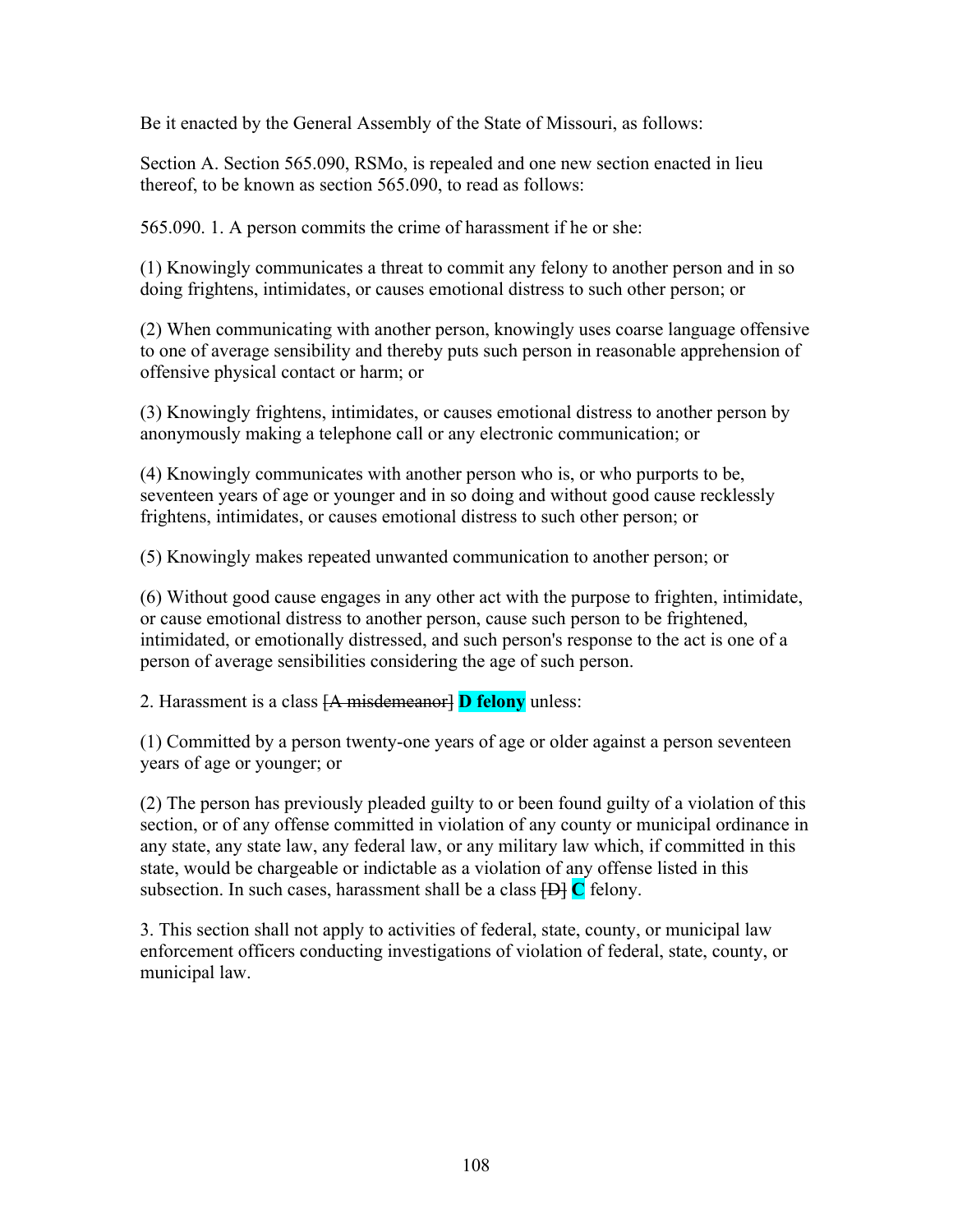# **MONTANA**

## **MONT. CODE ANN. § 45-5-220 (2010). STALKING -- EXEMPTION -- PENALTY**

(1) A person commits the offense of stalking if the person purposely or knowingly causes another person substantial emotional distress or reasonable apprehension of bodily injury or death by repeatedly:

(a) following the stalked person; or

(b) harassing, threatening, or intimidating the stalked person, in person or by mail, electronic communication, as defined in 45-8-213, or any other action, device, or method.

(2) This section does not apply to a constitutionally protected activity.

(3) For the first offense, a person convicted of stalking shall be imprisoned in the county jail for a term not to exceed 1 year or fined an amount not to exceed \$1,000, or both. For a second or subsequent offense or for a first offense against a victim who was under the protection of a restraining order directed at the offender, the offender shall be imprisoned in the state prison for a term not to exceed 5 years or fined an amount not to exceed \$10,000, or both. A person convicted of stalking may be sentenced to pay all medical, counseling, and other costs incurred by or on behalf of the victim as a result of the offense.

(4) Upon presentation of credible evidence of violation of this section, an order may be granted, as set forth in Title 40, chapter 15, restraining a person from engaging in the activity described in subsection (1).

(5) For the purpose of determining the number of convictions under this section, "conviction" means:

(a) a conviction, as defined in 45-2-101, in this state;

(b) a conviction for a violation of a statute similar to this section in another state; or

(c) a forfeiture of bail or collateral deposited to secure the defendant's appearance in court in this state or another state for a violation of a statute similar to this section, which forfeiture has not been vacated.

(6) Attempts by the accused person to contact or follow the stalked person after the accused person has been given actual notice that the stalked person does not want to be contacted or followed constitutes prima facie evidence that the accused person purposely or knowingly followed, harassed, threatened, or intimidated the stalked person.

## **MONT. CODE ANN. § 45-8-213 (2010). PRIVACY IN COMMUNICATIONS**

(1) Except as provided in 69-6-104, a person commits the offense of violating privacy in communications if the person knowingly or purposely: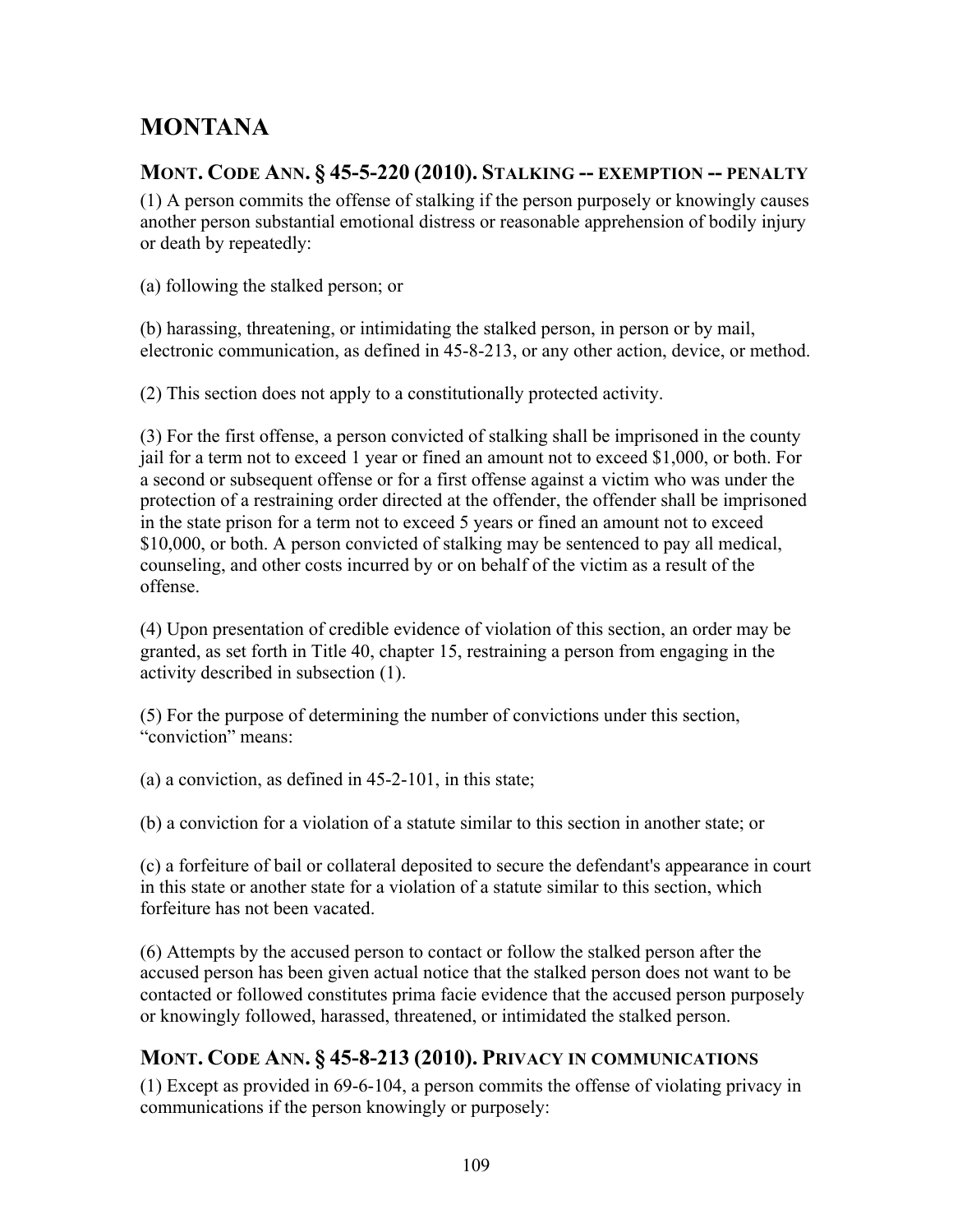(a) with the purpose to terrify, intimidate, threaten, harass, annoy, or offend, communicates with a person by electronic communication and uses obscene, lewd, or profane language, suggests a lewd or lascivious act, or threatens to inflict injury or physical harm to the person or property of the person. The use of obscene, lewd, or profane language or the making of a threat or lewd or lascivious suggestions is prima facie evidence of an intent to terrify, intimidate, threaten, harass, annoy, or offend.

(b) uses an electronic communication to attempt to extort money or any other thing of value from a person or to disturb by repeated communications the peace, quiet, or right of privacy of a person at the place where the communications are received;

(c) records or causes to be recorded a conversation by use of a hidden electronic or mechanical device that reproduces a human conversation without the knowledge of all parties to the conversation. This subsection  $(1)(c)$  does not apply to:

(i) elected or appointed public officials or to public employees when the transcription or recording is done in the performance of official duty;

(ii) persons speaking at public meetings;

(iii) persons given warning of the transcription or recording, and if one person provides the warning, either party may record; or

(iv) a health care facility, as defined in 50-5-101, or a government agency that deals with health care if the recording is of a health care emergency telephone communication made to the facility or agency.

(2) Except as provided in 69-6-104, a person commits the offense of violating privacy in communications if the person purposely intercepts an electronic communication. This subsection does not apply to elected or appointed public officials or to public employees when the interception is done in the performance of official duty or to persons given warning of the interception.

(3)(a) A person convicted of the offense of violating privacy in communications shall be fined an amount not to exceed \$500 or be imprisoned in the county jail for a term not to exceed 6 months, or both.

(b) On a second conviction of subsection  $(1)(a)$  or  $(1)(b)$ , a person shall be imprisoned in the county jail for a term not to exceed 1 year or be fined an amount not to exceed \$1,000, or both.

(c) On a third or subsequent conviction of subsection  $(1)(a)$  or  $(1)(b)$ , a person shall be imprisoned in the state prison for a term not to exceed 5 years or be fined an amount not to exceed \$10,000, or both.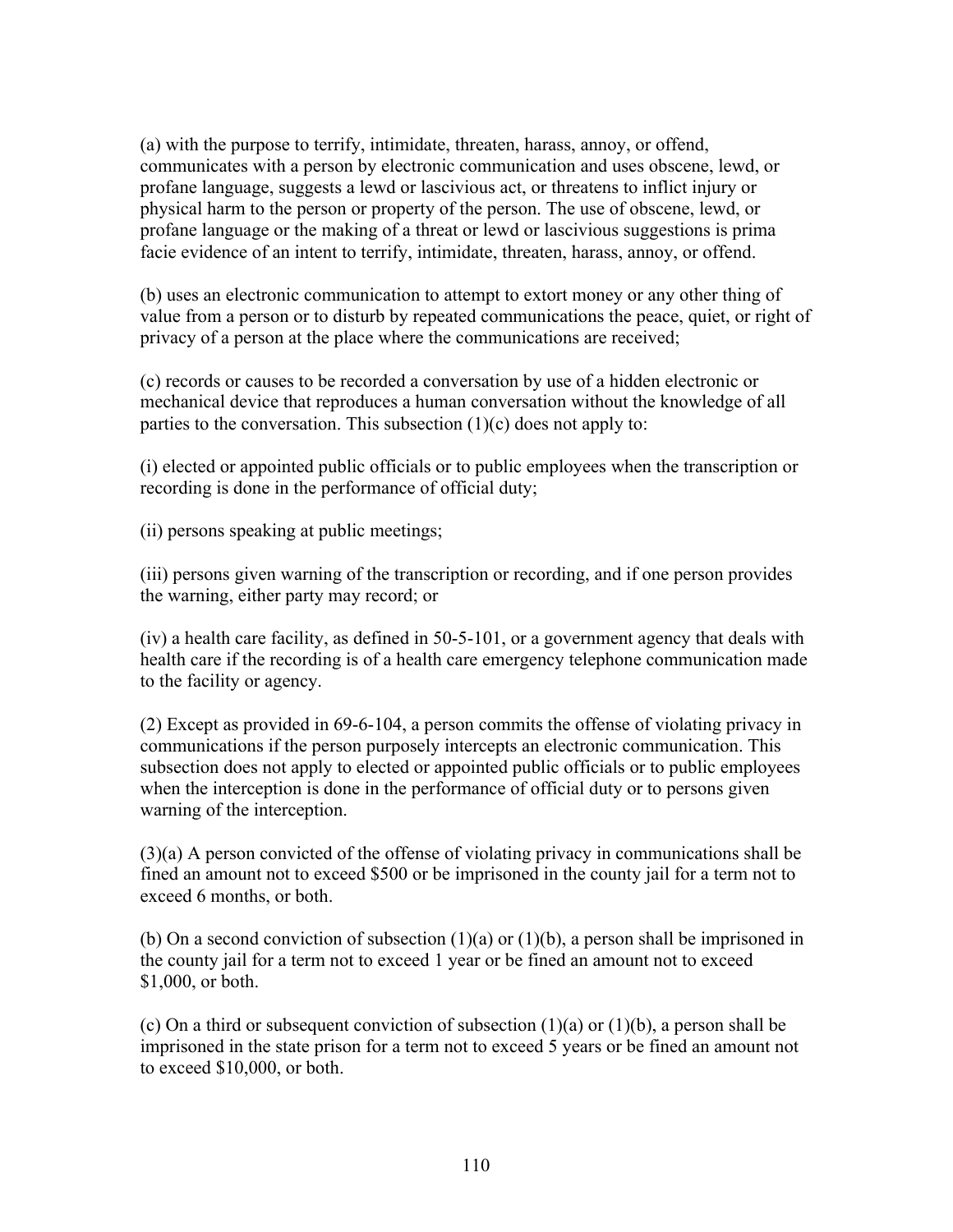(4) "Electronic communication" means any transfer between persons of signs, signals, writing, images, sounds, data, or intelligence of any nature transmitted in whole or in part by a wire, radio, electromagnetic, photoelectronic, or photo-optical system.

# **NEBRASKA**

## **NEB. REV. STAT. § 28-311.02 (2010). STALKING AND HARASSMENT; LEGISLATIVE INTENT; TERMS, DEFINED**

(1) It is the intent of the Legislature to enact laws dealing with stalking offenses which will protect victims from being willfully harassed, intentionally terrified, threatened, or intimidated by individuals who intentionally follow, detain, stalk, or harass them or impose any restraint on their personal liberty and which will not prohibit constitutionally protected activities.

(2) For purposes of sections 28-311.02 to 28-311.05, 28-311.09, and 28-311.10:

(a) Harass means to engage in a knowing and willful course of conduct directed at a specific person which seriously terrifies, threatens, or intimidates the person and which serves no legitimate purpose;

(b) Course of conduct means a pattern of conduct composed of a series of acts over a period of time, however short, evidencing a continuity of purpose, including a series of acts of following, detaining, restraining the personal liberty of, or stalking the person or telephoning, contacting, or otherwise communicating with the person;

(c) Family or household member means a spouse or former spouse of the victim, children of the victim, a person presently residing with the victim or who has resided with the victim in the past, a person who had a child in common with the victim, other persons related to the victim by consanguinity or affinity, or any person presently involved in a dating relationship with the victim or who has been involved in a dating relationship with the victim. For purposes of this subdivision, dating relationship means frequent, intimate associations primarily characterized by the expectation of affectional or sexual involvement but does not include a casual relationship or an ordinary association between persons in a business or social context; and

(d) Substantially conforming criminal violation means a guilty plea, a nolo contendere plea, or a conviction for a violation of any federal law or law of another state or any county, city, or village ordinance of this state or another state substantially similar to section 28-311.03. Substantially conforming is a question of law to be determined by the court.

## **NEB. REV. STAT. § 28-311.03 (2010). STALKING**

Any person who willfully harasses another person or a family or household member of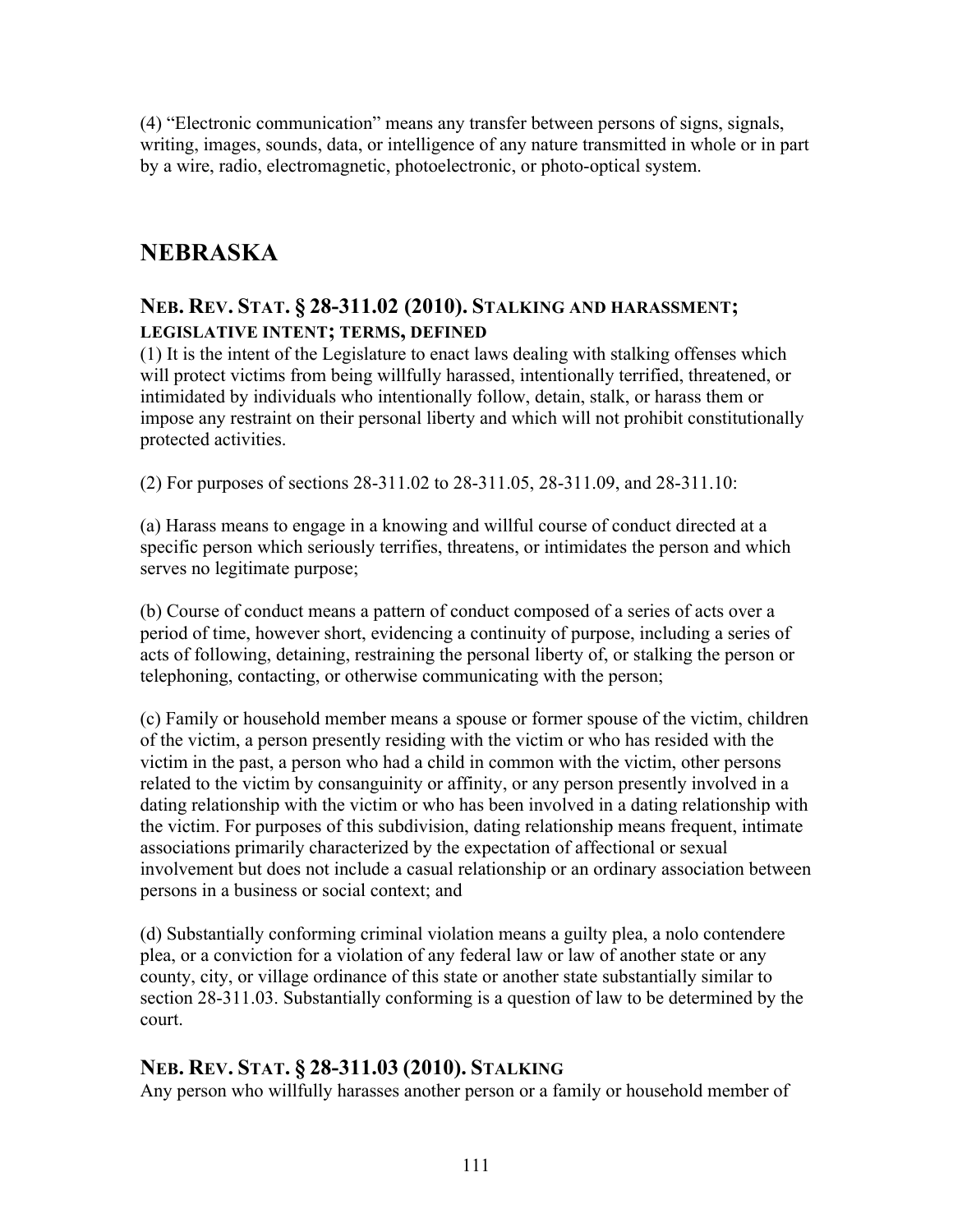such person with the intent to injure, terrify, threaten, or intimidate commits the offense of stalking.

## **NEB. REV. STAT. § 28-311.04 (2010). STALKING; VIOLATIONS; PENALTIES**

(1) Except as provided in subsection (2) of this section, any person convicted of violating section 28-311.03 is guilty of a Class I misdemeanor.

(2) Any person convicted of violating section 28-311.03 is guilty of a Class IV felony if:

(a) The person has a prior conviction under such section or a substantially conforming criminal violation within the last seven years;

(b) The victim is under sixteen years of age;

(c) The person possessed a deadly weapon at any time during the violation;

(d) The person was also in violation of section 28-311.09, 42-924, or 42-925 at any time during the violation; or

(e) The person has been convicted of any felony in this state or has been convicted of a crime in another jurisdiction which, if committed in this state, would constitute a felony and the victim or a family or household member of the victim was also the victim of such previous felony.

# **NEVADA**

**NEV. REV. STAT. § 200.571 (2010). HARASSMENT: DEFINITION; PENALTIES** 1. A person is guilty of harassment if:

(a) Without lawful authority, the person knowingly threatens:

(1) To cause bodily injury in the future to the person threatened or to any other person;

(2) To cause physical damage to the property of another person;

(3) To subject the person threatened or any other person to physical confinement or restraint; or

(4) To do any act which is intended to substantially harm the person threatened or any other person with respect to his or her physical or mental health or safety; and

(b) The person by words or conduct places the person receiving the threat in reasonable fear that the threat will be carried out.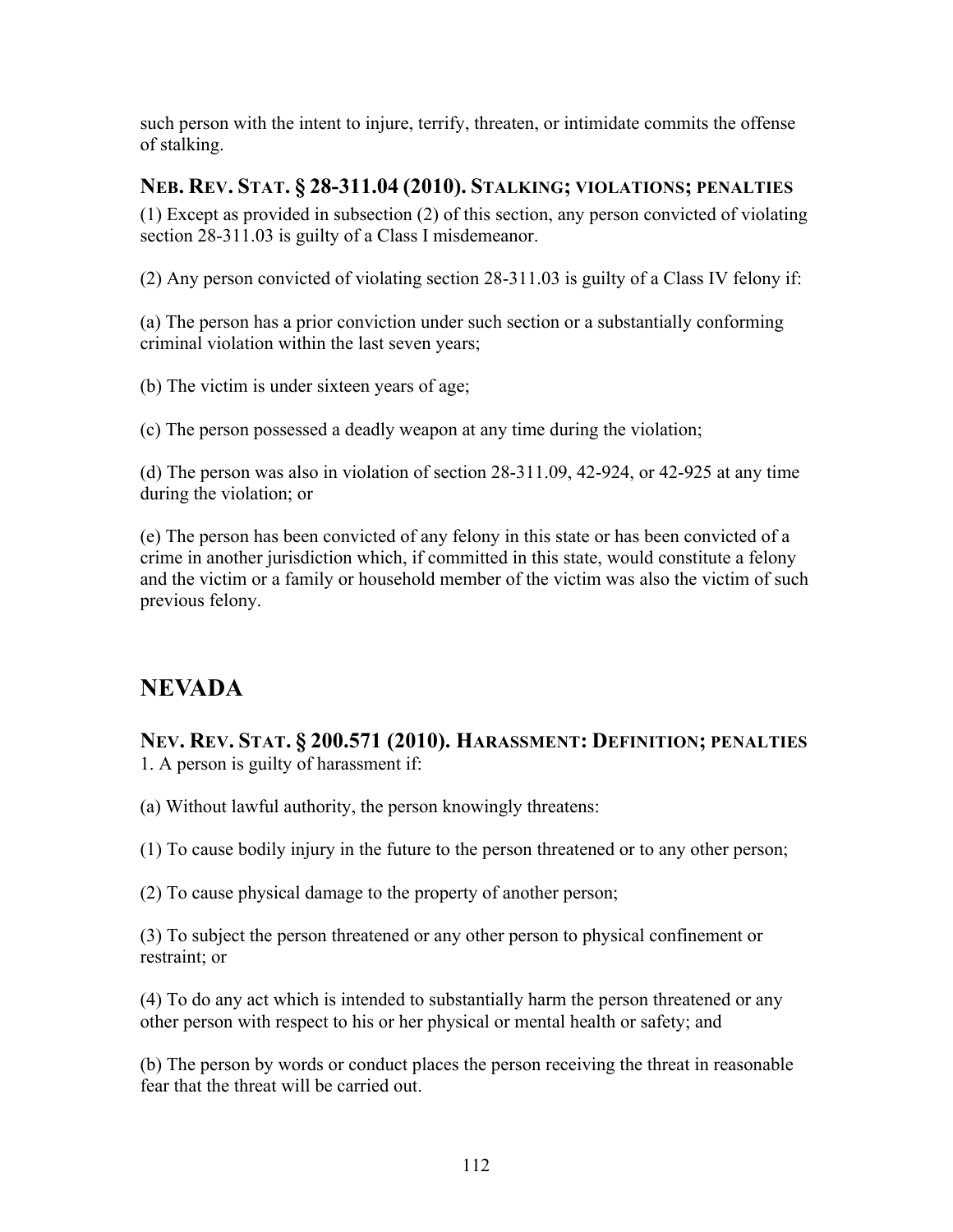2. Except where the provisions of subsection 2 or 3 of NRS 200.575 are applicable, a person who is guilty of harassment:

(a) For the first offense, is guilty of a misdemeanor.

(b) For the second or any subsequent offense, is guilty of a gross misdemeanor.

3. The penalties provided in this section do not preclude the victim from seeking any other legal remedy available.

#### **NEV. REV. STAT. § 200.575 (2010). STALKING: DEFINITIONS; PENALTIES**

1. A person who, without lawful authority, willfully or maliciously engages in a course of conduct that would cause a reasonable person to feel terrorized, frightened, intimidated, harassed or fearful for the immediate safety of a family or household member, and that actually causes the victim to feel terrorized, frightened, intimidated, harassed or fearful for the immediate safety of a family or household member, commits the crime of stalking. Except where the provisions of subsection 2 or 3 are applicable, a person who commits the crime of stalking:

(a) For the first offense, is guilty of a misdemeanor.

(b) For any subsequent offense, is guilty of a gross misdemeanor.

2. A person who commits the crime of stalking and in conjunction therewith threatens the person with the intent to cause the person to be placed in reasonable fear of death or substantial bodily harm commits the crime of aggravated stalking. A person who commits the crime of aggravated stalking shall be punished for a category B felony by imprisonment in the state prison for a minimum term of not less than 2 years and a maximum term of not more than 15 years, and may be further punished by a fine of not more than \$5,000.

3. A person who commits the crime of stalking with the use of an Internet or network site, electronic mail, text messaging or any other similar means of communication to publish, display or distribute information in a manner that substantially increases the risk of harm or violence to the victim shall be punished for a category C felony as provided in NRS 193.130.

4. Except as otherwise provided in subsection 2 of NRS 200.571, a criminal penalty provided for in this section may be imposed in addition to any penalty that may be imposed for any other criminal offense arising from the same conduct or for any contempt of court arising from the same conduct.

5. The penalties provided in this section do not preclude the victim from seeking any other legal remedy available.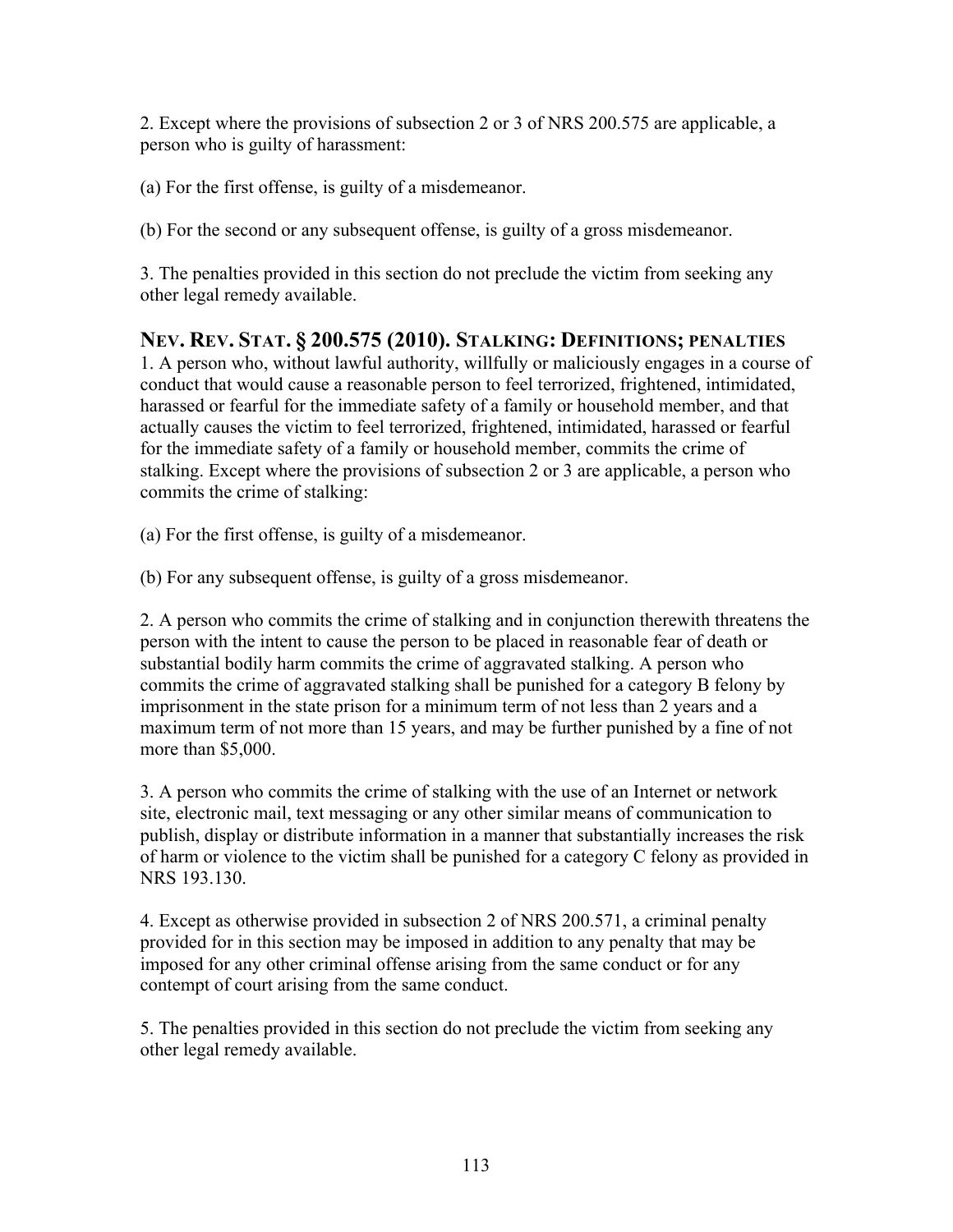6. As used in this section:

(a) "Course of conduct" means a pattern of conduct which consists of a series of acts over time that evidences a continuity of purpose directed at a specific person.

(b) "Family or household member" means a spouse, a former spouse, a parent or other person who is related by blood or marriage or is or was actually residing with the person.

(c) "Internet or network site" has the meaning ascribed to it in NRS 205.4744.

(d) "Network" has the meaning ascribed to it in NRS 205.4745.

(e) "Provider of Internet service" has the meaning ascribed to it in NRS 205.4758.

(f) "Text messaging" means a communication in the form of electronic text or one or more electronic images sent from a telephone or computer to another person's telephone or computer by addressing the communication to the recipient's telephone number.

(g) "Without lawful authority" includes acts which are initiated or continued without the victim's consent. The term does not include acts which are otherwise protected or authorized by constitutional or statutory law, regulation or order of a court of competent jurisdiction, including, but not limited to:

(1) Picketing which occurs during a strike, work stoppage or any other labor dispute.

(2) The activities of a reporter, photographer, camera operator or other person while gathering information for communication to the public if that person is employed or engaged by or has contracted with a newspaper, periodical, press association or radio or television station and is acting solely within that professional capacity.

(3) The activities of a person that are carried out in the normal course of his or her lawful employment.

(4) Any activities carried out in the exercise of the constitutionally protected rights of freedom of speech and assembly.

## **NEW HAMPSHIRE**

#### **N.H. REV. STAT. ANN. § 644:4 (2011). HARASSMENT**

I. A person is guilty of a misdemeanor, and subject to prosecution in the jurisdiction where the communication originated or was received, if such person:

(a) Makes a telephone call, whether or not a conversation ensues, with no legitimate communicative purpose or without disclosing his or her identity and with a purpose to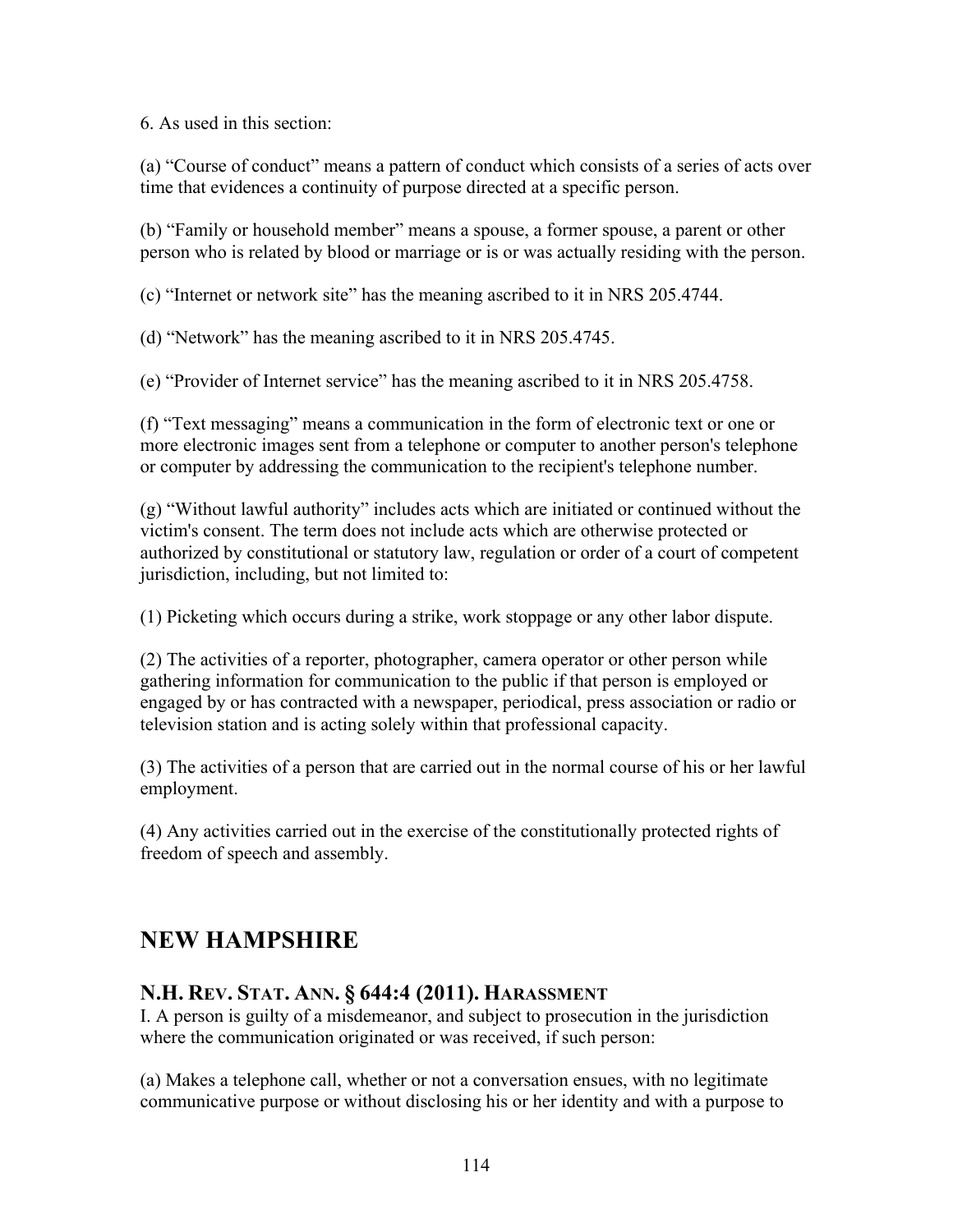annoy, abuse, threaten, or alarm another; or

(b) Makes repeated communications at extremely inconvenient hours or in offensively coarse language with a purpose to annoy or alarm another; or

(c) Insults, taunts, or challenges another in a manner likely to provoke a violent or disorderly response; or

(d) Knowingly communicates any matter of a character tending to incite murder, assault, or arson; or

(e) With the purpose to annoy or alarm another, communicates any matter containing any threat to kidnap any person or to commit a violation of RSA 633:4; or a threat to the life or safety of another; or

(f) With the purpose to annoy or alarm another, having been previously notified that the recipient does not desire further communication, communicates with such person, when the communication is not for a lawful purpose or constitutionally protected.

II. As used in paragraph I, "communicates" means to impart a message by any method of transmission, including but not limited to telephoning or personally delivering or sending or having delivered any information or material by written or printed note or letter, package, mail, courier service or electronic transmission, including electronic transmissions generated or communicated via a computer. For purposes of this section, "computer" means a programmable, electronic device capable of accepting and processing data.

III. In any complaint or information brought for the enforcement of RSA 644:4, I(f), it shall not be necessary for the state to negate any exception, excuse, proviso, or exemption contained therein and the burden of proof of any exception, excuse, proviso, or exemption shall be upon the defendant.

IV. A person shall be guilty of a class B felony if the person violates RSA  $644:4$ , I(a) under circumstances involving making telephone calls to a telephone number that he or she knows is being used, at the time of the calls, to facilitate the transportation of voters to polling places or otherwise to support voting or registering to vote.

#### VALIDITY

*Paragraph I(f) of this section has been held unconstitutional in the case of State v. Pierce (2005) 152 N.H. 790, 887 A.2d 132.*

## **NEW JERSEY**

#### **N.J. STAT. ANN. § 2C:12-10 (2011). STALKING**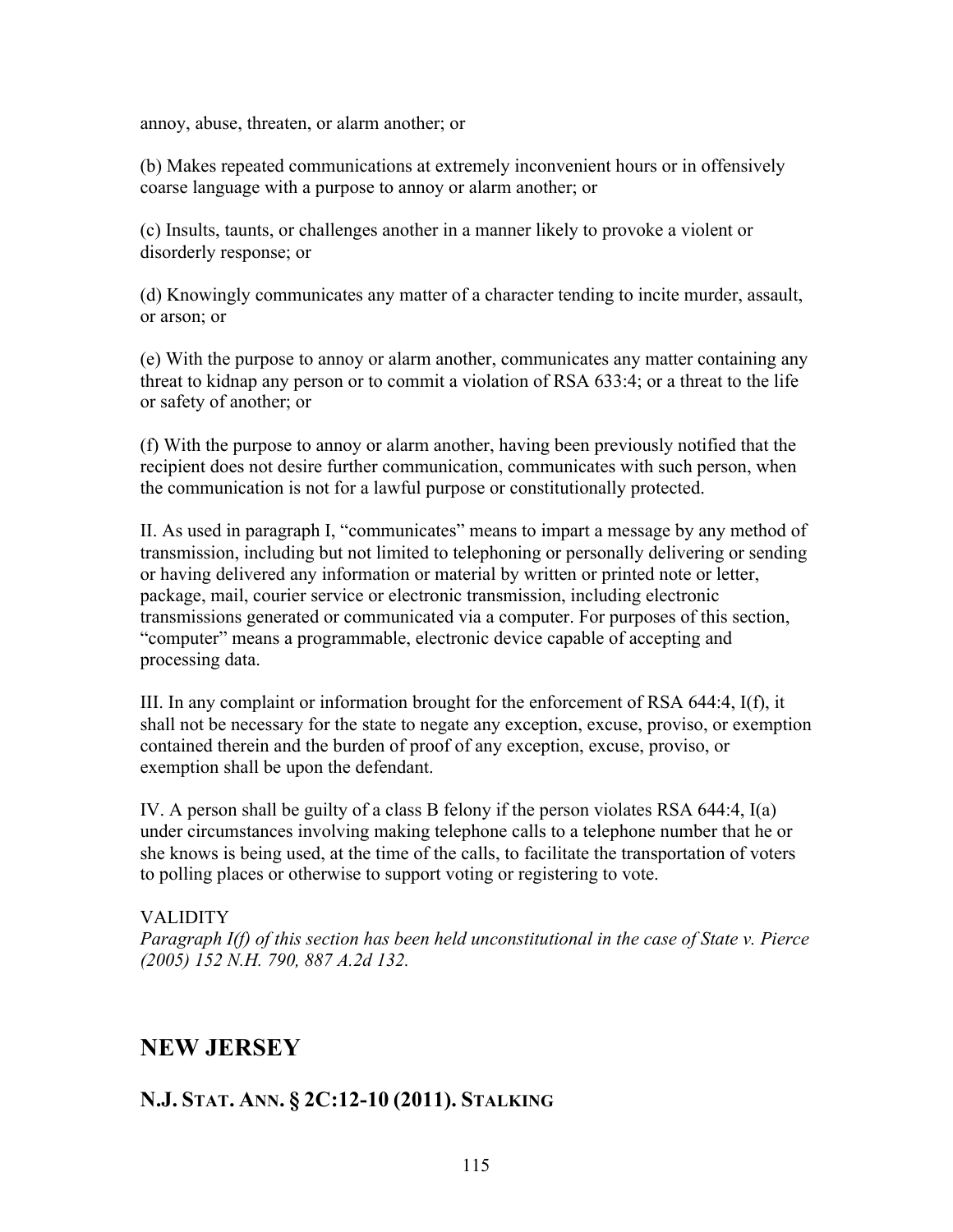a. As used in this act:

(1) "Course of conduct" means repeatedly maintaining a visual or physical proximity to a person; directly, indirectly, or through third parties, by any action, method, device, or means, following, monitoring, observing, surveilling, threatening, or communicating to or about, a person, or interfering with a person's property; repeatedly committing harassment against a person; or repeatedly conveying, or causing to be conveyed, verbal or written threats or threats conveyed by any other means of communication or threats implied by conduct or a combination thereof directed at or toward a person.

(2) "Repeatedly" means on two or more occasions.

(3) "Emotional distress" means significant mental suffering or distress.

(4) "Cause a reasonable person to fear" means to cause fear which a reasonable victim, similarly situated, would have under the circumstances.

b. A person is guilty of stalking, a crime of the fourth degree, if he purposefully or knowingly engages in a course of conduct directed at a specific person that would cause a reasonable person to fear for his safety or the safety of a third person or suffer other emotional distress.

c. A person is guilty of a crime of the third degree if he commits the crime of stalking in violation of an existing court order prohibiting the behavior.

d. A person who commits a second or subsequent offense of stalking against the same victim is guilty of a crime of the third degree.

e. A person is guilty of a crime of the third degree if he commits the crime of stalking while serving a term of imprisonment or while on parole or probation as the result of a conviction for any indictable offense under the laws of this State, any other state or the United States.

f. This act shall not apply to conduct which occurs during organized group picketing.

## **N.J. STAT. ANN. § 2C:33-4 (2011). HARASSMENT**

Except as provided in subsection e., a person commits a petty disorderly persons offense if, with purpose to harass another, he:

a. Makes, or causes to be made, a communication or communications anonymously or at extremely inconvenient hours, or in offensively coarse language, or any other manner likely to cause annoyance or alarm;

b. Subjects another to striking, kicking, shoving, or other offensive touching, or threatens to do so; or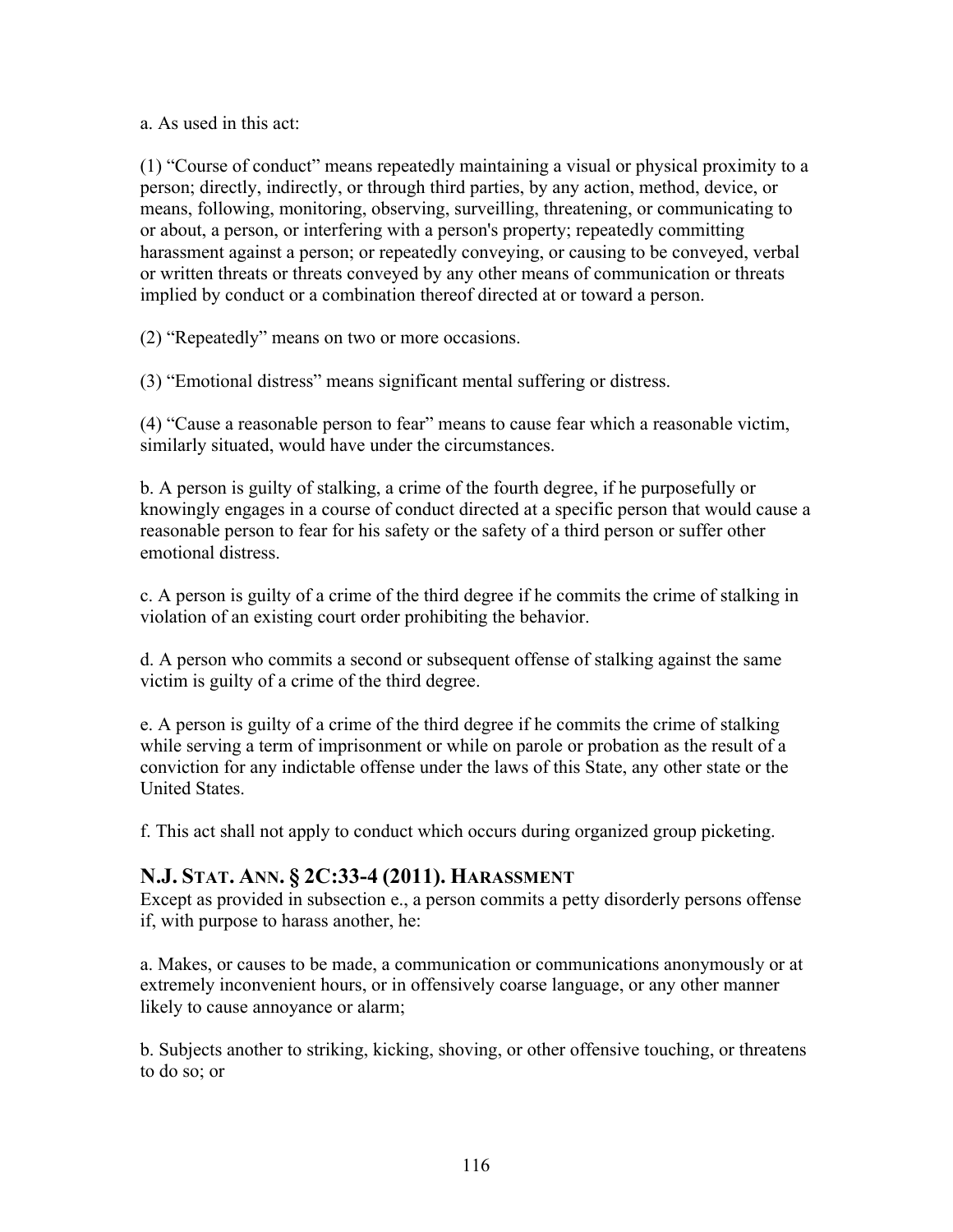c. Engages in any other course of alarming conduct or of repeatedly committed acts with purpose to alarm or seriously annoy such other person.

A communication under subsection a. may be deemed to have been made either at the place where it originated or at the place where it was received.

d. (Deleted by amendment, P.L.2001, c. 443).

e. A person commits a crime of the fourth degree if, in committing an offense under this section, he was serving a term of imprisonment or was on parole or probation as the result of a conviction of any indictable offense under the laws of this State, any other state or the United States.

#### **THE FOLLOWING BILL HAS NOT BEEN ENACTED AND IS CURRENTLY NOT THE LAW OF NEW JERSEY. A. 311/S. 119, 214TH LEG., 1ST SESS. (N.J. 2010). AN ACT CONCERNING HARASSMENT AND AMENDING N.J.S.2C:33-4**

*Bill Status: In Senate Judiciary Committee as of 01/12/2010; In Assembly Judiciary Committee as of 01/12/2010*

An Act concerning harassment by electronic communication and amending N.J.S. 2C:33- 4.

Be It Enacted by the Senate and General Assembly of the State of New Jersey:

1. N.J.S.2C:33-4 is amended to read as follows: 2C:33-4. Harassment.

Except as provided in subsection e., a person commits a petty disorderly persons offense if, with purpose to harass another, [he] the person:

a. Makes, or causes to be made, a communication or communications anonymously or otherwise, or at extremely inconvenient hours, or in offensively coarse language, or any other manner likely to cause annoyance or alarm;

b. Subjects another to striking, kicking, shoving, or other offensive touching, or threatens to do so; or

c. Engages in any other course of alarming conduct or of repeatedly committed acts with purpose to alarm or seriously annoy such other person.

A communication under subsection a. of this section includes, but is not limited to, the posting of a photographic images or other descriptive material on an Internet website, or the sending of a telephonic message, electronic mail, text message or similar type of electronic message or communication, by means of an electronic communication device. "Electronic communication device" includes, but is not limited to, a telephone, cellular telephone, computer, computer network, computer system, video recorder, facsimile machine or pager. A communication under subsection a. may be deemed to have been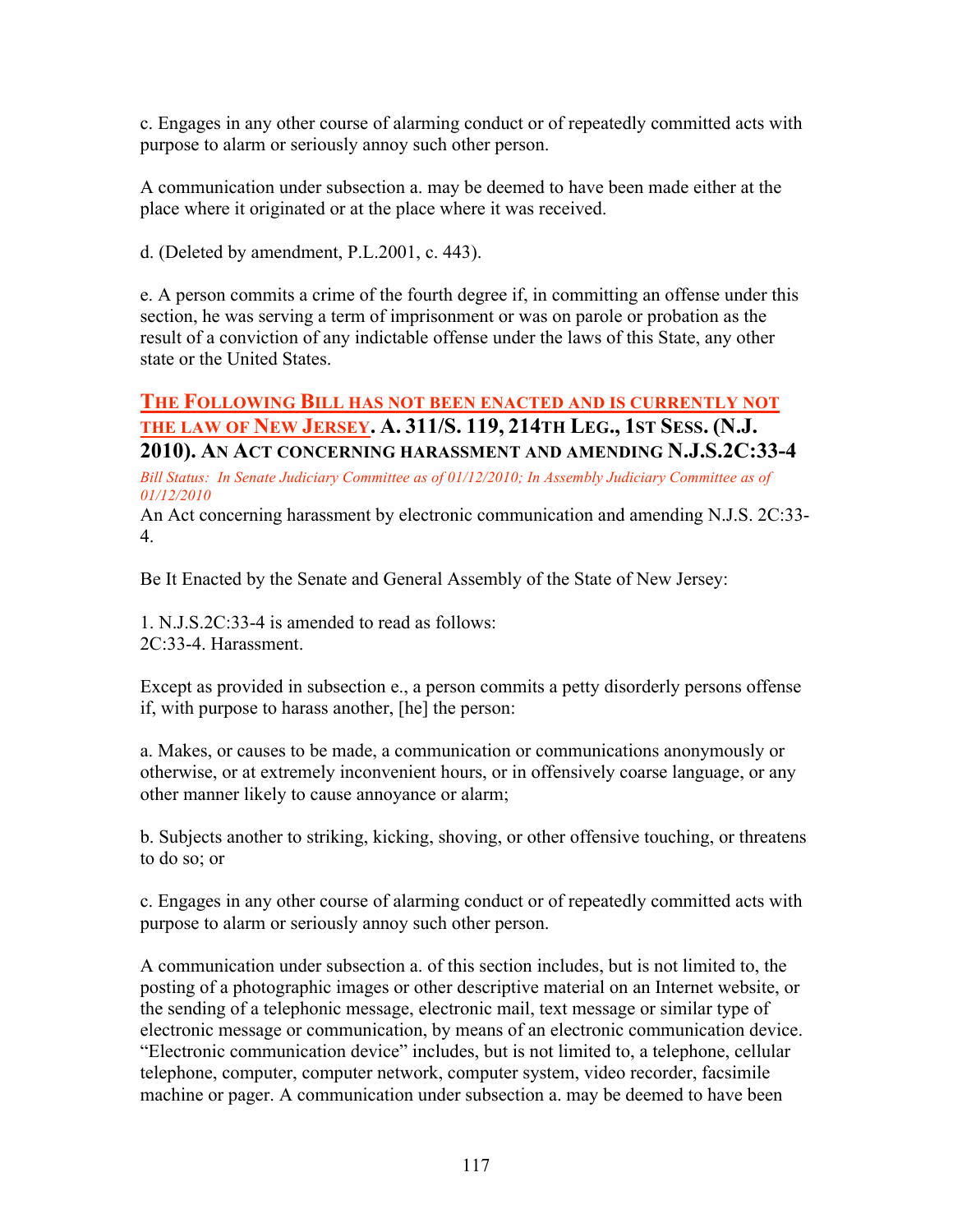made either at the place where it originated or at the place where it was received.

d. (Deleted by amendment, P.L.2001, c.443).

e. A person commits a crime of the fourth degree if, in committing an offense under this section, he was serving a term of imprisonment or was on parole or probation as the result of a conviction of any indictable offense under the laws of this State, any other state or the United States.

As used in this subsection, the terms "computer," "computer network" and "computer system" have the same meanings as are ascribed to those terms in section 1 of P.L.1984, c.182 (C.2A:38A-1).

(cf: P.L.2001, c.443, s.3)

2. This act shall take effect immediately.

#### STATEMENT

This bill amends the existing harassment statute; N.J.S.2C:33-4, to criminalize cyberharassment which occurs when offenders use the Internet or other forms of electronic communication to commit these offenses.

Currently, N.J.S.2C:33-4 provides that a person who makes, or causes to be made, a communication "anonymously or at extremely inconvenient hours, or in offensively coarse language, or any other manner likely to cause annoyance or alarm" is guilty of harassment, a petty disorderly persons offense. This bill provides that a communication which is made anonymously or otherwise by means of an electronic communication device for the purpose of harassing another person shall constitute a petty disorderly offense. Under the bill, the term "electronic communication device" is defined as including, but not limited to, a telephone, cellular telephone, computer, computer network, computer system, video recorder, facsimile machine or pager.

#### **THE FOLLOWING BILL HAS NOT BEEN ENACTED AND IS CURRENTLY NOT THE LAW OF NEW JERSEY. A. 1001, 214TH LEG., 1ST SESS. (N.J. 2010). MODIFIES ELEMENTS OF THE CRIME OF STALKING**

*Bill Status: In Assembly Judiciary Committee as of 01/12/2010* Be It Enacted by the Senate and General Assembly of the State of New Jersey:

1. Section 1 of P.L.1992, c.209 (C.2C:12-10) is amended to read as follows:

1. a. As used in this act:

(1) "Course of conduct" means repeatedly maintaining a visual or physical proximity to a person or repeatedly conveying, or causing to be conveyed, verbal or written threats or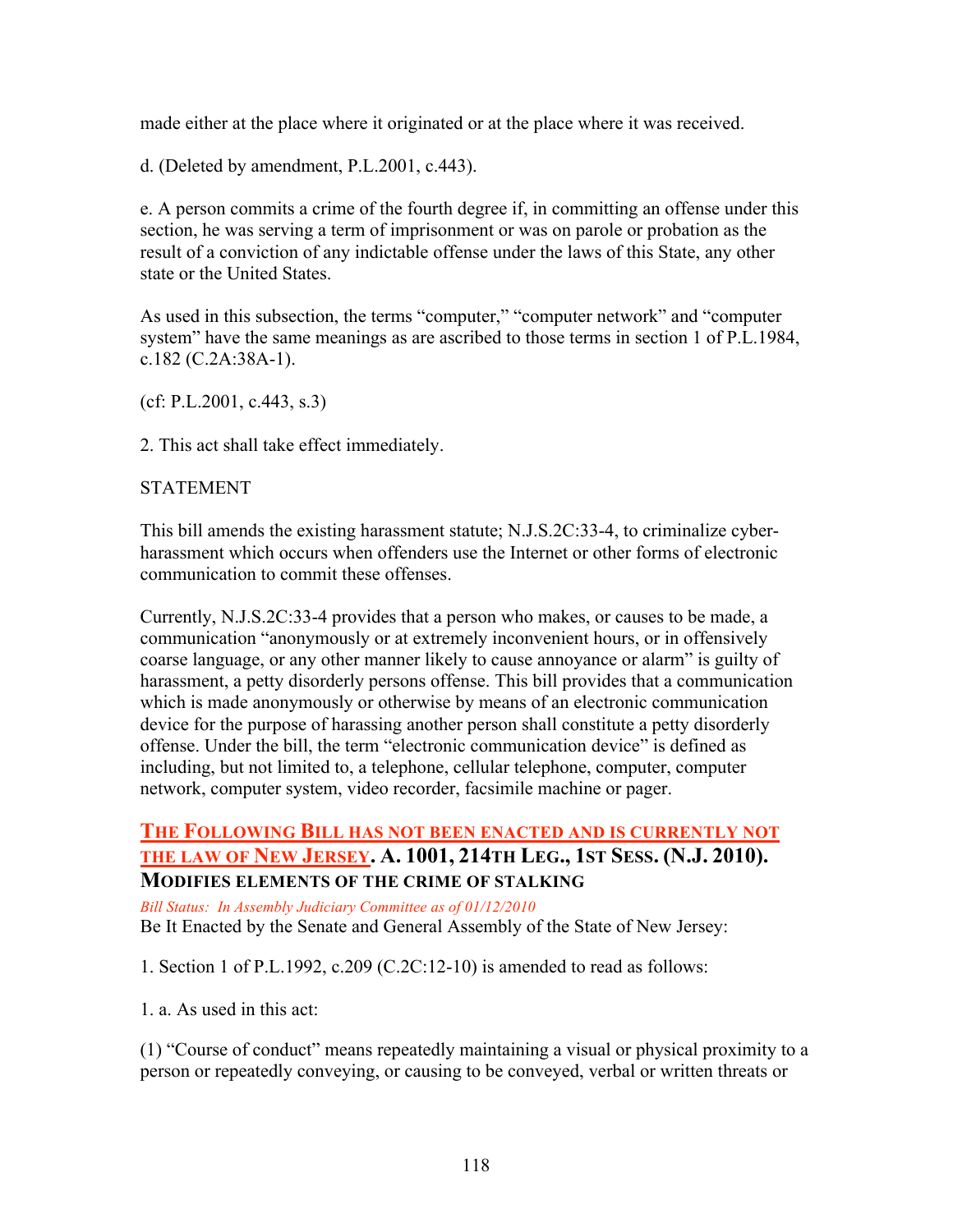threats conveyed by any other means of communication or threats implied by conduct or a combination thereof directed at or toward a person.

(2) "Repeatedly" means on [two or more occasions] **more than one occasion**.

(3) "Immediate family" means a spouse, parent, child, sibling or any other person who regularly resides in the household or who within the prior six months regularly resided in the household.

b. A person is guilty of stalking, a crime of the fourth degree, if he purposefully or knowingly**:(1)** engages in a course of conduct directed at a specific person that would cause a reasonable person to fear bodily injury to himself or a member of his immediate family or to fear the death of himself or a member of his immediate family**; or**

#### **(2) repeatedly harasses a person in violation of N.J.S.2C:33-4**.

c. A person is guilty of a crime of the third degree if he commits the crime of stalking in violation of an existing court order prohibiting the behavior.

d. A person who commits a second or subsequent offense of stalking against the same victim is guilty of a crime of the third degree.

e. A person is guilty of a crime of the third degree if he commits the crime of stalking while serving a term of imprisonment or while on parole or probation as the result of a conviction for any indictable offense under the laws of this State, any other state or the United States.

f. This act shall not apply to conduct which occurs during organized group picketing.

(cf: P.L.2001, c.220, s.2).

2. This act shall take effect immediately.

#### STATEMENT

This bill modifies the elements of the crime of stalking to make it easier for the prosecution to obtain a conviction. Under current law, a person is guilty of the fourth degree crime of stalking if he engages in a "course of conduct" directed at a specific person that would cause a reasonable person to fear bodily injury to himself or a member of his immediate family or to fear the death of himself or a member of his immediate family. The statute defines "course of conduct" as "repeatedly maintaining a visual or physical proximity to a person or repeatedly conveying, or causing to be conveyed, verbal or written threats or threats conveyed by any other means of communication or threats implied by conduct or a combination thereof directed at or toward a person." "Repeatedly" is defined as "on two or more occasions."

The bill amends the statute in order to conform it to the requirements of pending Federal legislation. Under the provisions of H.R. 3595 (introduced December 20, 2001), states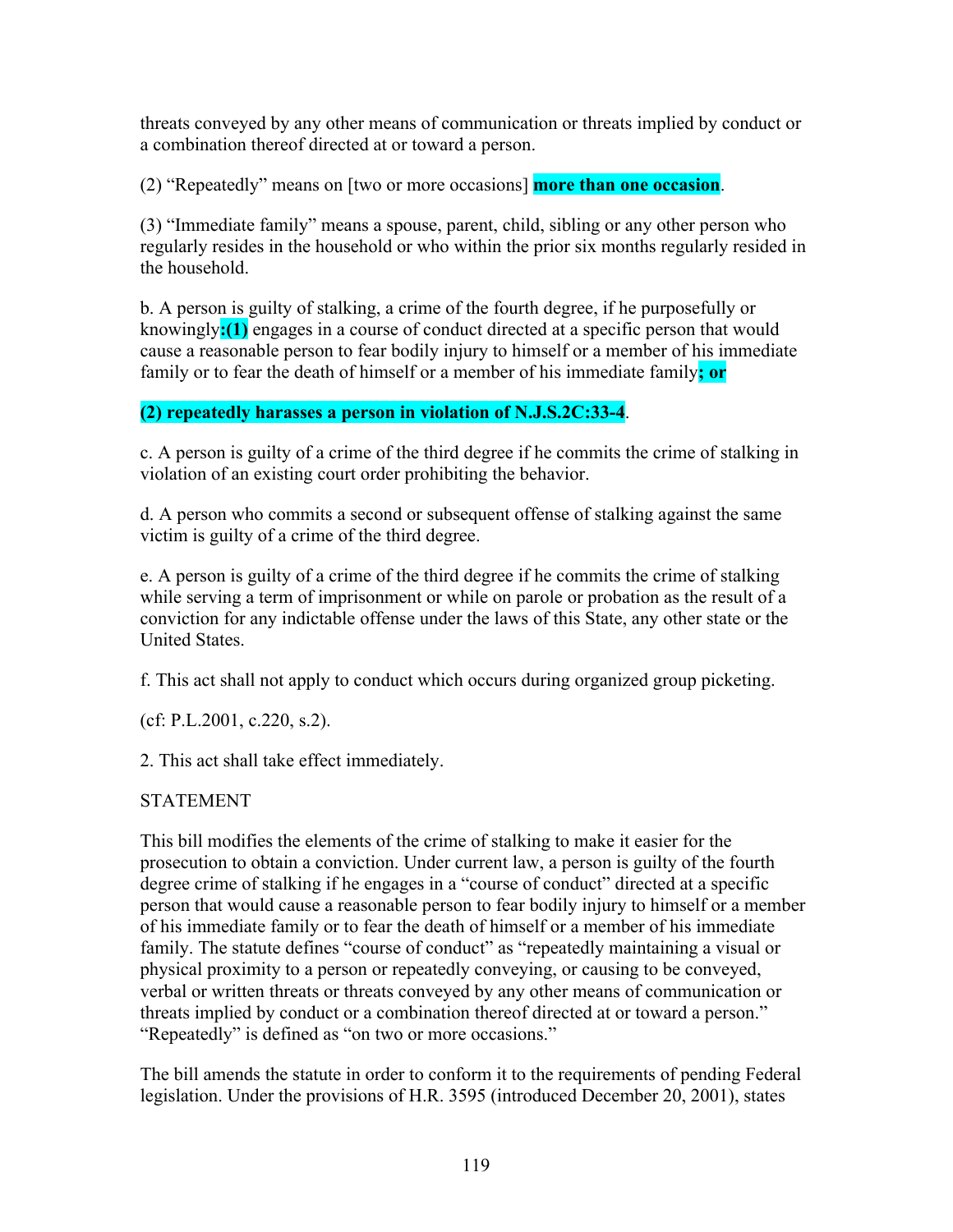would be eligible for certain grants under the federal "Violence Against Women Act" (42 U.S.C.A. 14031) if they amend their stalking statutes to require, "as elements of the offense, not more than the following: that the defendant has on more than one occasion harassed or threatened the victim." The bill, which changes the definition of "repeatedly" from the current "on two or more occasions" to "on more than one occasion" and includes the harassment element, is intended to enact such an amendment.

This bill retains the current provisions of the stalking law and adds the harassment element as an additional way of violating the stalking statute. The crime of stalking may be committed if harassment is committed in violation of N.J.S.2C:33-4 on more than one occasion.

Thus, under the provisions of the bill, a person is guilty of the crime of stalking if he either:

(1) Engages in a course of conduct directed at a specific person that would cause a reasonable person to fear bodily injury to himself or a member of his immediate family or to fear the death of himself or a member of his immediate family (such as the current law reads); or

(2) Repeatedly (defined as "on more than one occasion") harasses a person in violation of N.J.S.2C:33-4.

#### **THE FOLLOWING BILL HAS NOT BEEN ENACTED AND IS CURRENTLY NOT THE LAW OF NEW JERSEY. A. 1142/S. 2524, 214TH LEG., 1ST SESS. (N.J. 2010). AN ACT CONCERNING HARASSMENT AND AMENDING N.J.S.2C:33-4**

*Bill Status: In Senate Judiciary Committee as of 12/09/2010; In Assembly Judiciary Committee as of 01/12/2010*

Be It Enacted by the Senate and General Assembly of the State of New Jersey:

1. N.J.S.2C:33-4 is amended to read as follows:

Except as provided in subsection e., f. or g., a person commits a petty disorderly persons offense if, with purpose to harass another, he:

a. Makes, or causes to be made, a communication or communications:

(1) anonymously or at extremely inconvenient hours, or in offensively coarse language, or any other manner likely to cause annoyance or alarm;

(2) which exposes or publicizes any secret or any asserted fact, whether true or false, tending to subject another person to hatred, contempt or ridicule;

b. Subjects another to striking, kicking, shoving, or other offensive touching, or threatens to do so; or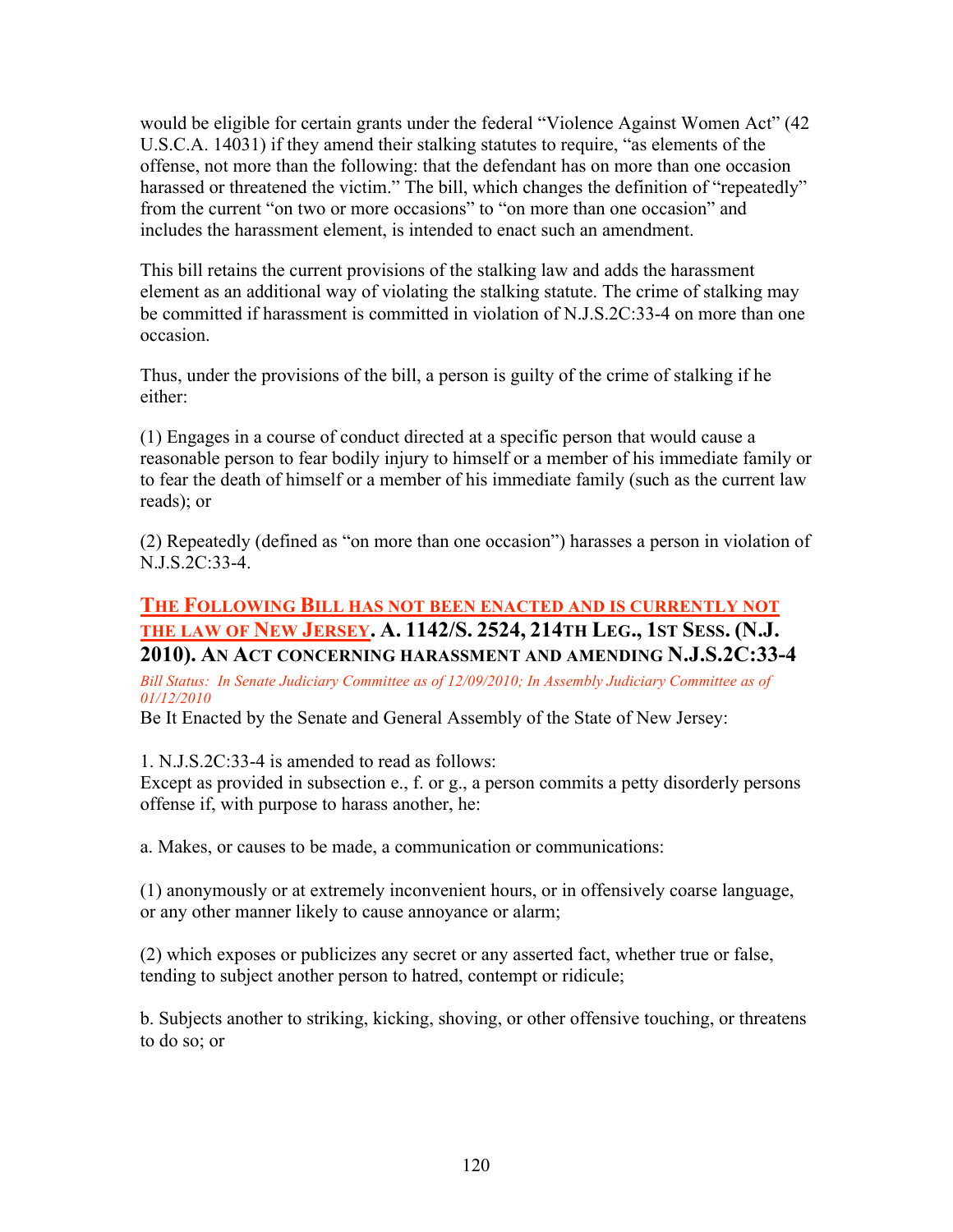c. Engages in any other course of alarming conduct or of repeatedly committed acts with purpose to alarm, embarrass, humiliate or seriously annoy such other person.

A communication under subsection a. may be deemed to have been made either at the place where it originated or at the place where it was received.

d. (Deleted by amendment, P.L.2001, c.443).

e. A person commits a crime of the fourth degree if, in committing an offense under this section, he was serving a term of imprisonment or was on parole or probation as the result of a conviction of any indictable offense under the laws of this State, any other state or the United States.

f. A person commits a crime of the fourth degree if, in committing an offense under this section, he makes or causes to be made a communication or communications in violation of this section by electronic means, to persons other than the victim or in such manner that persons other than the victim may readily observe the communication or communications. For purposes of this subsection, "electronic means" shall have the same meaning as that term is defined in P.L.1993, c.291 (C.2C:13-6).

g. A person commits a crime of the third degree if he purposely commits an offense under this section which involves conduct that a reasonable person would believe is likely to cause another person to suffer bodily injury or extreme emotional distress. For purposes of this section, "extreme emotional distress" means mental suffering or distress of an extreme nature or degree such that it would significantly impair a reasonable person's ability to function normally.

(cf: P.L.2001, c.443, s.3)

2. This act shall take effect immediately.

#### STATEMENT

This bill would upgrade the offense of harassment under certain circumstances and create a new type of harassment offense.

Under current law, set out in N.J.S.A.2C:33-4, a person is guilty of the petty disorderly persons offense of harassment if, with purpose to harass another, he:

a. Makes, or causes to be made, a communication or communications anonymously or at extremely inconvenient hours, or in offensively coarse language, or any other manner likely to cause annoyance or alarm;

b. Subjects another to striking, kicking, shoving, or other offensive touching, or threatens to do so; or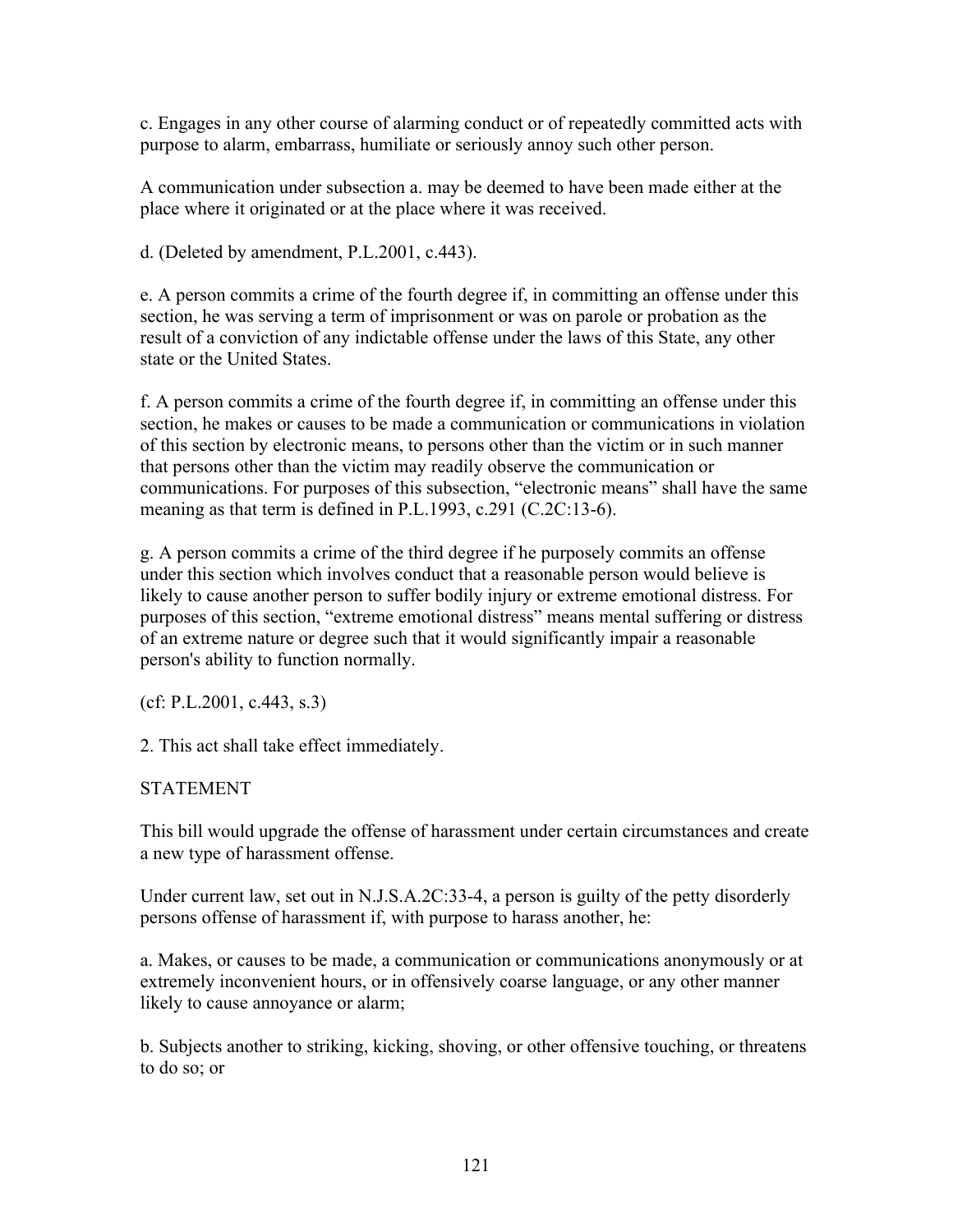c. Engages in any other course of alarming conduct or of repeatedly committed acts with purpose to alarm or seriously annoy such other person.

Under the bill, a person would also be guilty of harassment if he makes, or causes to be made, a communication which exposes or publicizes any secret or any asserted fact, whether true or false, tending to subject another person to hatred, contempt or ridicule. The bill also adds new language to the provision concerning "any other course of alarming conduct or of repeatedly committed acts" in current law, providing that a person is guilty of harassment if the purpose is to embarrass or humiliate the other person.

Currently, it is a crime of the fourth degree to commit harassment while serving a term of imprisonment or while on parole or probation as a result of a conviction of an indictable offense.

The bill would add two new harassment crimes.

(1) The bill provides that a person is guilty of a crime of the fourth degree if, in committing a harassment offense, he makes or causes to be made a communication in violation of N.J.S.A.2C:33-4 by electronic means, to persons other than the victim or in such manner that persons other than the victim may readily observe the communication.

(2) The bill makes it a crime of the third degree to purposely commit a harassment offense which involves conduct that a reasonable person would believe is likely to cause another person to suffer bodily injury or extreme emotional distress. The bill defines "extreme emotional distress" as mental suffering or distress of an extreme nature or degree such that it would significantly impair a reasonable person's ability to function normally.

This bill is part of the Attorney General's initiative concerning Internet safety.

## **THE FOLLOWING BILL HAS NOT BEEN ENACTED AND IS CURRENTLY NOT THE LAW OF NEW JERSEY. A. 3328, 214TH LEG., 1ST SESS. (N.J. 2010). UPGRADES HARASSMENT UNDER CERTAIN CIRCUMSTANCES; RESTRICTS CYBERBULLYING OFFENDERS' ACCESS TO THE INTERNET**

*Bill Status: In Assembly Judiciary Committee as of 10/07/2010*

An Act concerning cyberbullying, amending various parts of the statutory law and supplementing Title 2C.

Be It Enacted by the Senate and General Assembly of the State of New Jersey:

1. (New section) a. In the case of a person who has been convicted, adjudicated delinquent or found not guilty by reason of insanity for a violation of subsection f. of N.J.S.2C:33-4 or section 1 of P.L.1992, c.209 (C.2C:12-10), and where the trier of fact makes a finding that a computer or any other device with Internet capability was used to facilitate the commission of the offense the court may, in addition to any other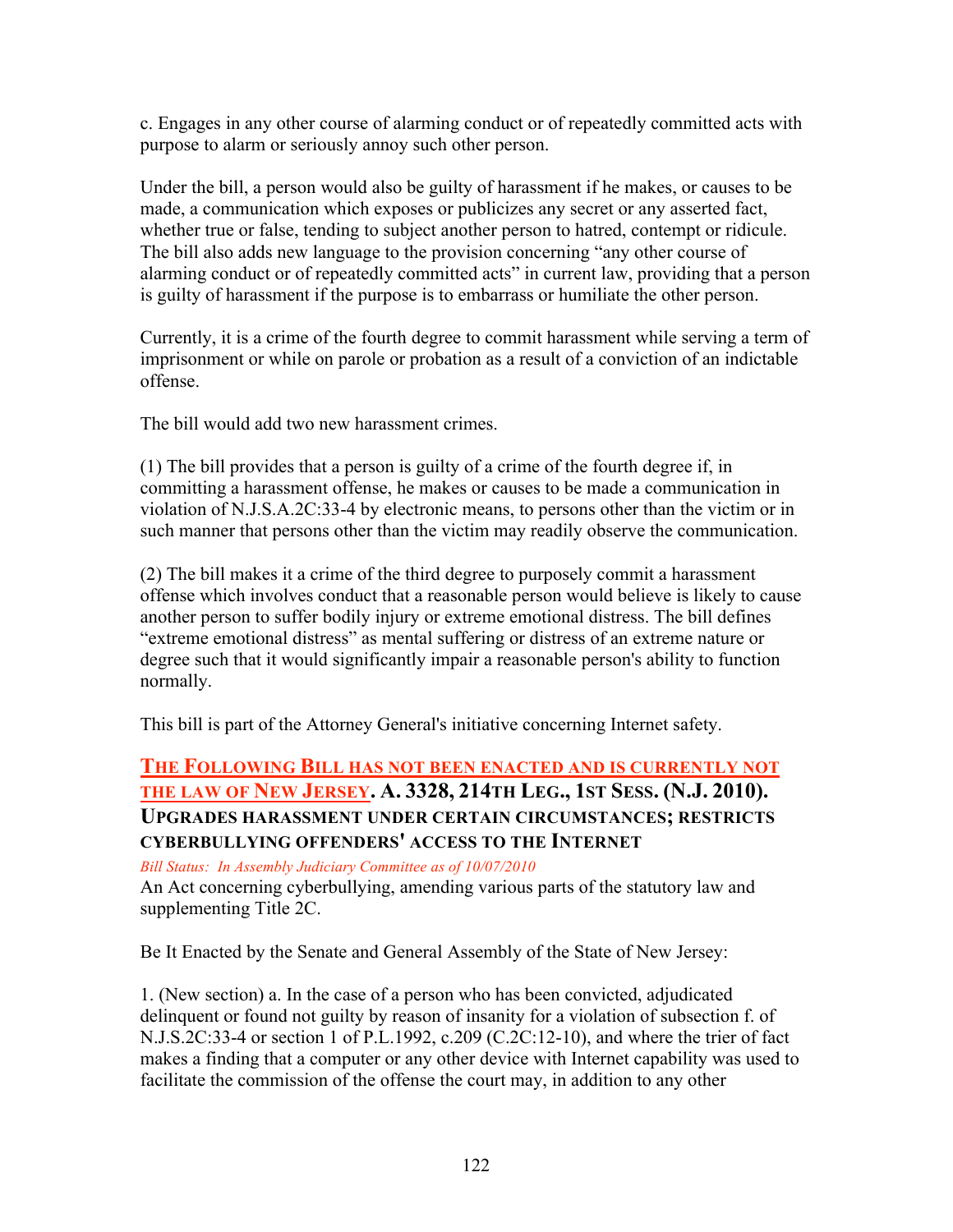disposition, order the following Internet access conditions:

(1) Prohibit the person from accessing or using a computer or any other device with Internet capability without the prior written approval of the court except, if such person is on probation or parole, the person may use a computer or any other device with Internet capability in connection with that person's employment or search for employment with the prior approval of the person's probation or parole officer;

(2) Require the person to submit to periodic unannounced examinations of the person's computer or any other device with Internet capability by a probation officer, parole officer, law enforcement officer or assigned computer or information technology specialist, including the retrieval and copying of all data from the computer or device and any internal or external peripherals and removal of such information, equipment or device to conduct a more thorough inspection;

(3) Require the person to submit to the installation on the person's computer or device with Internet capability, at the person's expense, one or more hardware or software systems to monitor the Internet use; and

(4) Require the person to submit to any other appropriate restrictions concerning the person's use or access of a computer or any other device with Internet capability.

b. A person who fails to comply with the Internet access conditions set forth in this section shall be guilty of a crime of the fourth degree.

c. The appropriate agency heads shall promulgate guidelines which set forth standards to guide agency action in regard to the specific Internet access conditions which may be imposed on a person pursuant to the provisions of this act.

2. N.J.S.2C:33-4 is amended to read as follows: 2C:33-4. Harassment.

Except as provided in [subsection e.] subsections e. and f., a person commits a petty disorderly persons offense if, with purpose to harass another, he:

a. Makes, or causes to be made, a communication or communications anonymously or at extremely inconvenient hours, or in offensively coarse language, or any other manner likely to cause annoyance or alarm;

b. Subjects another to striking, kicking, shoving, or other offensive touching, or threatens to do so; or

c. Engages in any other course of alarming conduct or of repeatedly committed acts with purpose to alarm or seriously annoy such other person.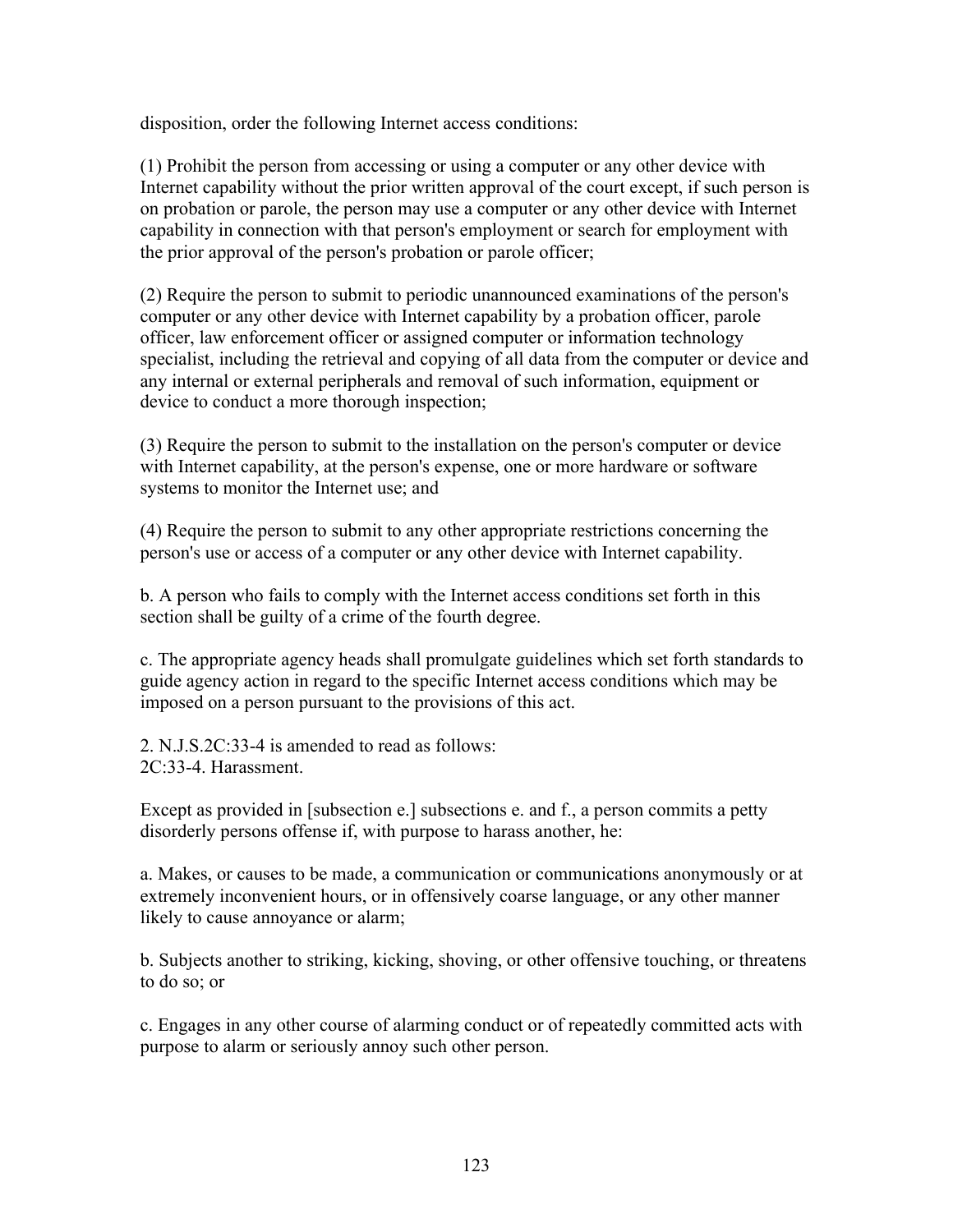A communication under subsection a. may be deemed to have been made either at the place where it originated or at the place where it was received.

d. (Deleted by amendment, P.L.2001, c.443).

e. A person commits a crime of the fourth degree if, in committing an offense under this section, he was serving a term of imprisonment or was on parole or probation as the result of a conviction of any indictable offense under the laws of this State, any other state or the United States.

f. A person commits a crime of the fourth degree if he commits an offense under subsection a. of this section and the victim is a person under the age of 18 or one who the person reasonably believes to be under the age of 18.

(cf: P.L.2001, c.443, s.3)

3. N.J.S.2C:45-1 is amended to read as follows: 2C:45-1. Conditions of Suspension or Probation.

a. When the court suspends the imposition of sentence on a person who has been convicted of an offense or sentences him to be placed on probation, it shall attach such reasonable conditions, authorized by this section, as it deems necessary to insure that he will lead a law-abiding life or is likely to assist him to do so. These conditions may be set forth in a set of standardized conditions promulgated by the county probation department and approved by the court.

b. The court, as a condition of its order, may require the defendant:

(1) To support his dependents and meet his family responsibilities;

(2) To find and continue in gainful employment;

(3) To undergo available medical or psychiatric treatment and to enter and remain in a specified institution, when required for that purpose;

(4) To pursue a prescribed secular course of study or vocational training;

(5) To attend or reside in a facility established for the instruction, recreation or residence of persons on probation;

(6) To refrain from frequenting unlawful or disreputable places or consorting with disreputable persons;

(7) Not to have in his possession any firearm or other dangerous weapon unless granted written permission;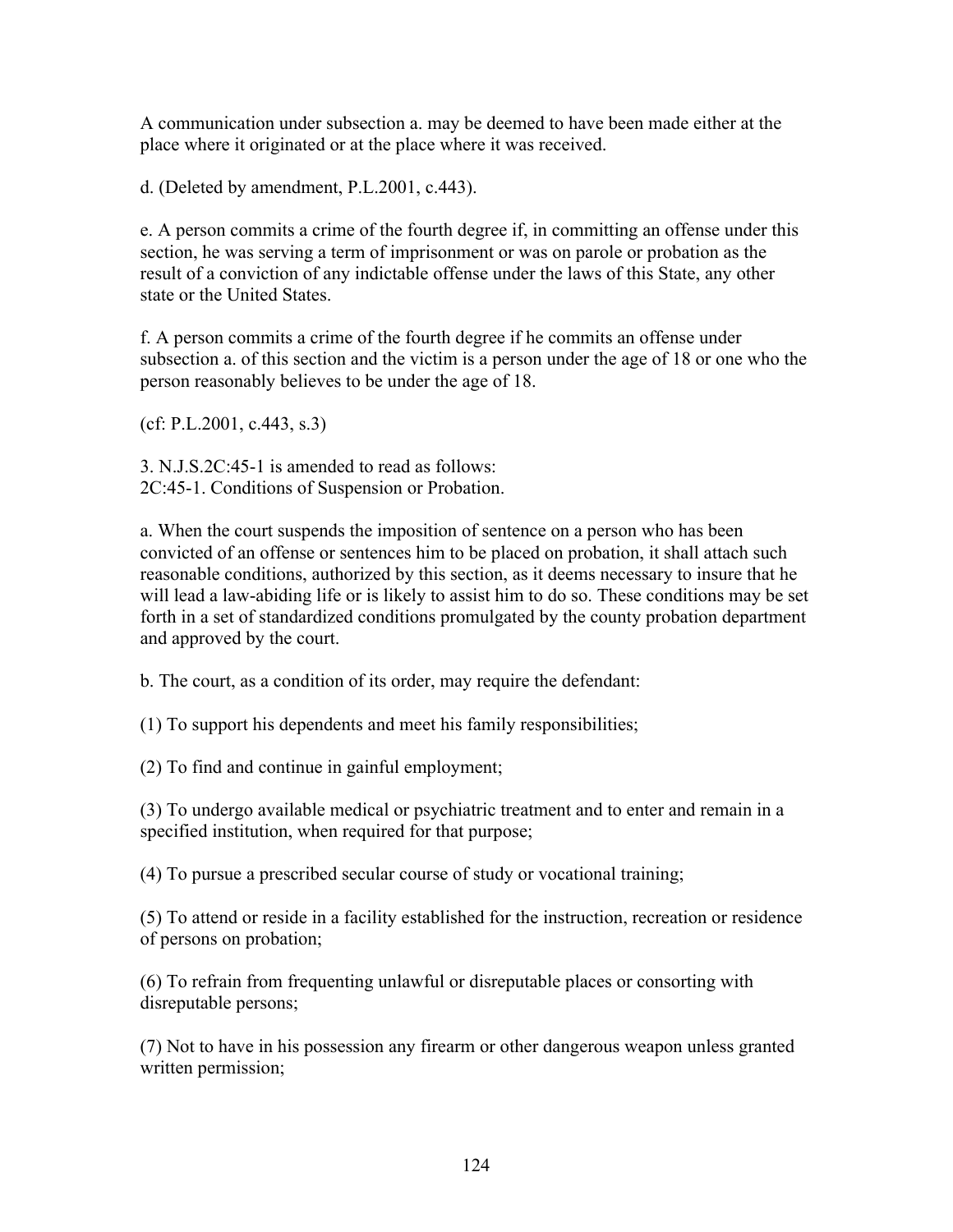(8) (Deleted by amendment, P.L.1991, c.329);

(9) To remain within the jurisdiction of the court and to notify the court or the probation officer of any change in his address or his employment;

(10) To report as directed to the court or the probation officer, to permit the officer to visit his home, and to answer all reasonable inquiries by the probation officer;

 $(11)$  To pay a fine;

(12) To satisfy any other conditions reasonably related to the rehabilitation of the defendant and not unduly restrictive of his liberty or incompatible with his freedom of conscience;

(13) To require the performance of community-related service; and

(14) To be subject to Internet access conditions pursuant to paragraph (2) of subsection d. of this section.

In addition to any condition of probation, the court may enter an order prohibiting a defendant who is convicted of a sex offense from having any contact with the victim including, but not limited to, entering the victim's residence, place of employment or business, or school, and from harassing or stalking the victim or victim's relatives in any way, and may order other protective relief as provided in section 2 of P.L.2007, c.133 (C.2C:14-12).

c. The court, as a condition of its order, shall require the defendant to pay any assessments required by section 2 of P.L.1979, c.396 (C.2C:43-3.1) and shall, consistent with the applicable provisions of N.J.S.2C:43-3, N.J.S.2C:43-4 and N.J.S.2C:44-2 or section 1 of P.L.1983, c.411 (C.2C:43-2.1) require the defendant to make restitution.

d. (1) In addition to any condition imposed pursuant to subsection b. or c., the court shall order a person placed on probation to pay a fee, not exceeding \$25.00 per month for the probationary term, to probation services for use by the State, except as provided in subsection g. of this section. This fee may be waived in cases of indigency upon application by the chief probation officer to the sentencing court.

(2) In addition to any conditions imposed pursuant to subsection b. or c., the court may order a person who has been convicted or adjudicated delinquent of a sex offense as defined in subsection b. of section 2 of P.L.1994, c.133 (C.2C:7-2), and who is required to register as provided in subsections c. and d. of section 2 of P.L.1994, c.133 (C.2C:7-2), or who has been convicted or adjudicated delinquent for a violation of N.J.S.2C:34-3, subsection f. of N.J.S.2C:33-4, or section 1 of P.L.1992, c.209 (C.2C:12-10) to be subject to any of the following Internet access conditions: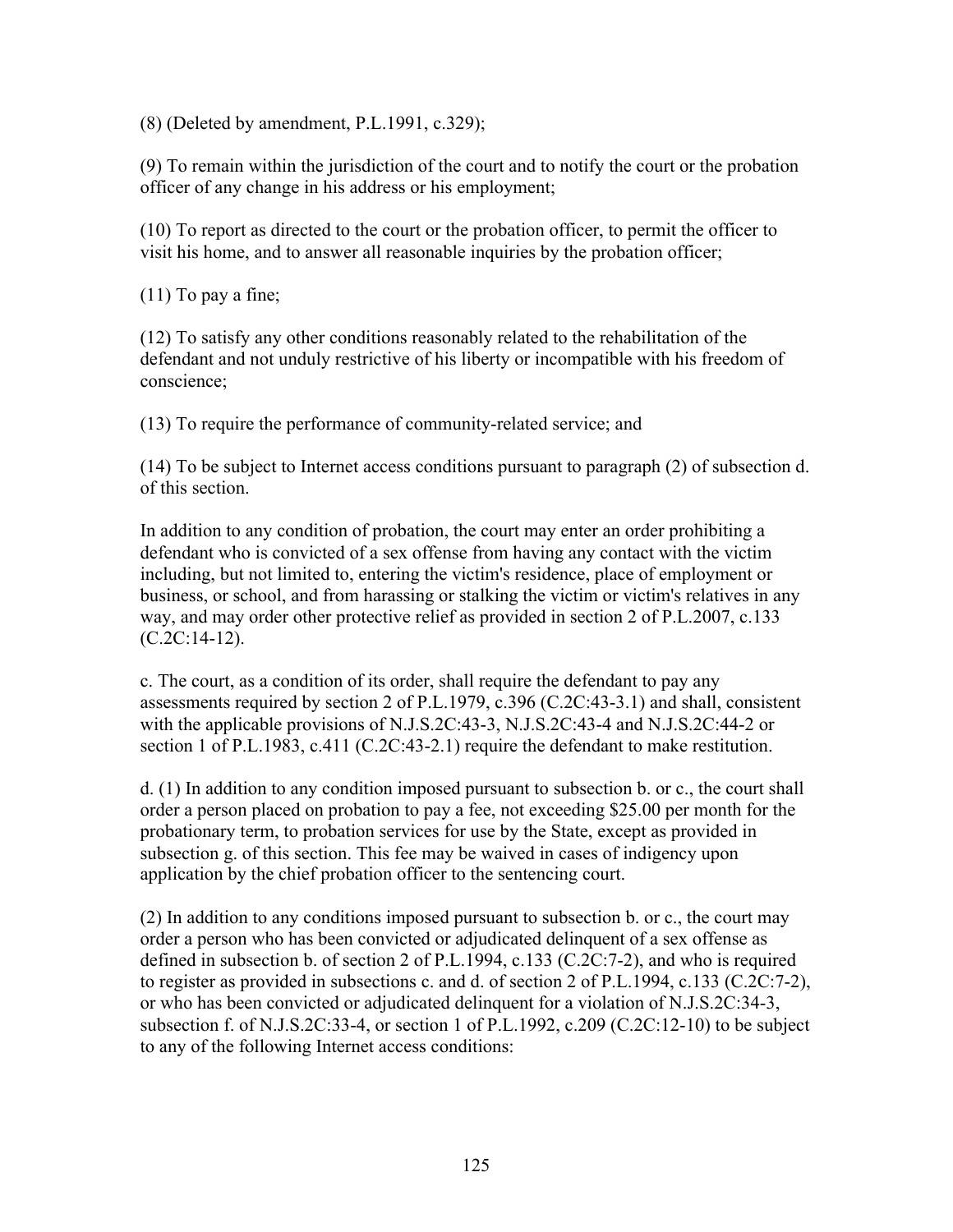(a) Prohibit the person from accessing or using a computer or any other device with Internet capability without the prior written approval of the court, except the person may use a computer or any other device with Internet capability in connection with that person's employment or search for employment with the prior approval of the person's probation officer;

(b) Require the person to submit to periodic unannounced examinations of the person's computer or any other device with Internet capability by a probation officer, law enforcement officer or assigned computer or information technology specialist, including the retrieval and copying of all data from the computer or device and any internal or external peripherals and removal of such information, equipment or device to conduct a more thorough inspection;

(c) Require the person to submit to the installation on the person's computer or device with Internet capability, at the person's expense, one or more hardware or software systems to monitor the Internet use; and

(d) Require the person to submit to any other appropriate restrictions concerning the person's use or access of a computer or any other device with Internet capability.

e. When the court sentences a person who has been convicted of a crime to be placed on probation, it may require him to serve a term of imprisonment not exceeding 364 days as an additional condition of its order. When the court sentences a person convicted of a disorderly persons offense to be placed on probation, it may require him to serve a term of imprisonment not exceeding 90 days as an additional condition of its order. In imposing a term of imprisonment pursuant to this subsection, the sentencing court shall specifically place on the record the reasons which justify the sentence imposed. The term of imprisonment imposed hereunder shall be treated as part of the sentence, and in the event of a sentence of imprisonment upon the revocation of probation, the term of imprisonment served hereunder shall be credited toward service of such subsequent sentence. A term of imprisonment imposed under this section shall be governed by the "Parole Act of 1979," P.L.1979, c.441 (C.30:4-123.45 et al.).

Whenever a person is serving a term of parole as a result of a sentence of incarceration imposed as a condition of probation, supervision over that person shall be maintained pursuant to the provisions of the law governing parole. Upon termination of the period of parole supervision provided by law, the county probation department shall assume responsibility for supervision of the person under sentence of probation. Nothing contained in this section shall prevent the sentencing court from at any time proceeding under the provisions of this chapter against any person for a violation of probation.

f. The defendant shall be given a copy of the terms of his probation or suspension of sentence and any requirements imposed pursuant to this section, stated with sufficient specificity to enable him to guide himself accordingly. The defendant shall acknowledge, in writing, his receipt of these documents and his consent to their terms.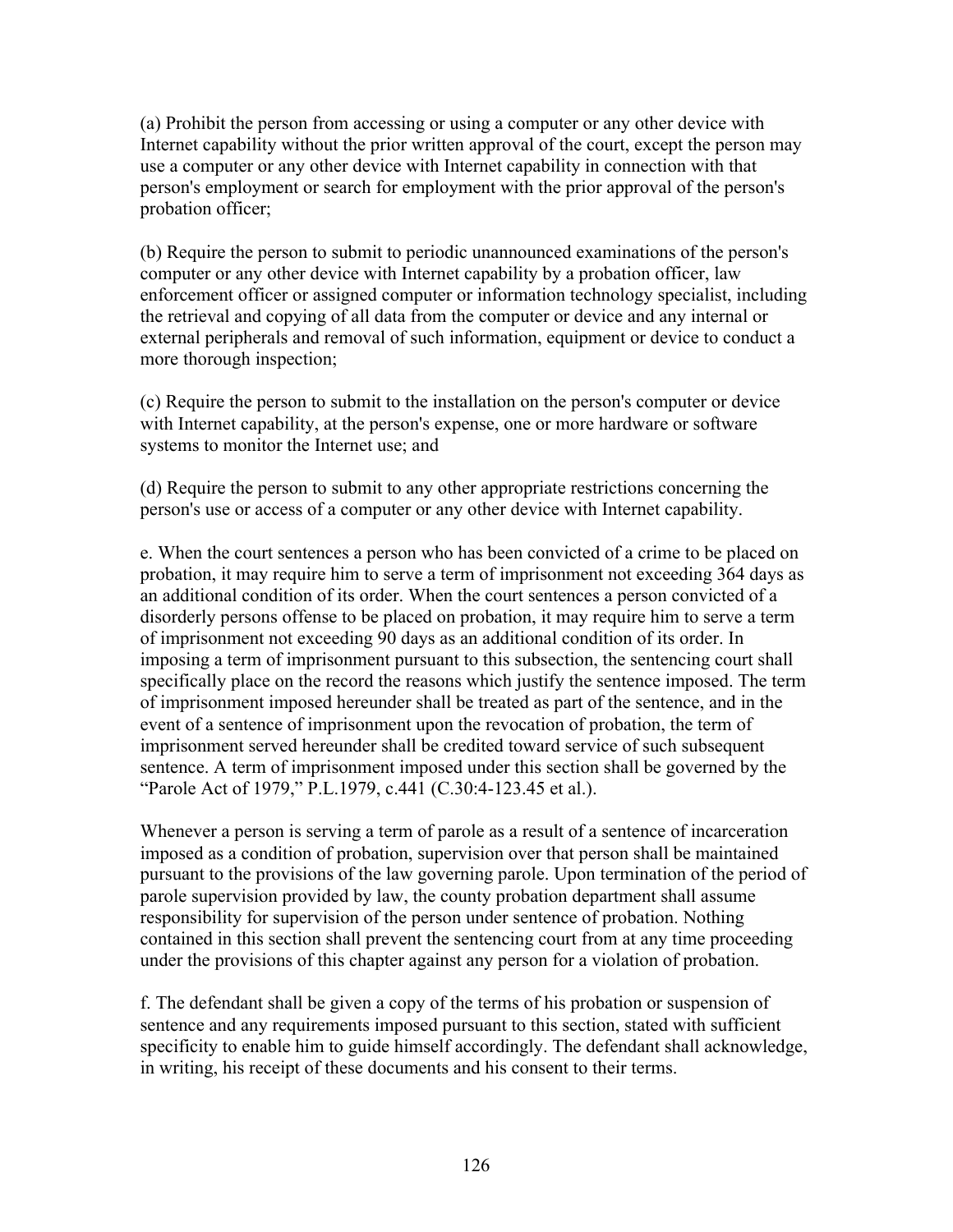g. Of the moneys collected under the provisions of subsection d. of this section, \$15.00 of each monthly fee collected before January 1, 1995 shall be deposited in the temporary reserve fund created by section 25 of P.L.1993, c.275, and \$10.00 of each shall be deposited into a "Community Service Supervision Fund" which shall be established by each county. The moneys in the "Community Service Supervision Fund" shall be expended only in accordance with the provisions of State law as shall be enacted to provide for expenditures from this fund for the purpose of supervising and monitoring probationers performing community service to ensure, by whatever means necessary and appropriate, that probationers are performing the community service ordered by the court and that the performance is in the manner and under the terms ordered by the court.

#### (cf: P.L.2007, c.219, s.4)

4. Section 15 of P.L.1979, c.441 (C.30:4-123.59) is amended to read as follows: 15. a. Each adult parolee shall at all times remain in the legal custody of the Commissioner of Corrections and under the supervision of the State Parole Board and each juvenile parolee shall at all times remain in the legal custody of the Juvenile Justice Commission established pursuant to section 2 of P.L.1995, c.284 (C.52:17B-170), except that the Commissioner of Corrections or the Executive Director of the Juvenile Justice Commission, after providing notice to the Attorney General, may consent to the supervision of a parolee by the federal government pursuant to the Witness Security Reform Act, Pub.L.98-473 (18 U.S.C. s.3521 et seq.). An adult parolee, except those under the Witness Security Reform Act, shall remain under the supervision of the State Parole Board and in the legal custody of the Department of Corrections, and a juvenile parolee, except those under the Witness Security Reform Act, shall remain under the supervision of the Juvenile Justice Commission, as appropriate, in accordance with the policies and rules of the board.

b. (1) Each parolee shall agree, as evidenced by his signature to abide by specific conditions of parole established by the appropriate board panel which shall be enumerated in writing in a certificate of parole and shall be given to the parolee upon release. Such conditions shall include, among other things, a requirement that the parolee conduct himself in society in compliance with all laws and refrain from committing any crime, a requirement that the parolee will not own or possess any firearm as defined in subsection f. of N.J.S.2C:39-1 or any other weapon enumerated in subsection r. of N.J.S.2C:39-1, a requirement that the parolee refrain from the use, possession or distribution of a controlled dangerous substance, controlled substance analog or imitation controlled dangerous substance as defined in N.J.S.2C:35-2 and N.J.S.2C:35-11, a requirement that the parolee obtain permission from his parole officer for any change in his residence, and a requirement that the parolee report at reasonable intervals to an assigned parole officer. In addition, based on prior history of the parolee or information provided by a victim or a member of the family of a murder victim, the member or board panel certifying parole release pursuant to section 11 of P.L.1979, c.441 (C.30:4-123.55) may impose any other specific conditions of parole deemed reasonable in order to reduce the likelihood of recurrence of criminal or delinquent behavior, including a requirement that the parolee comply with the Internet access conditions set forth in paragraph (2) of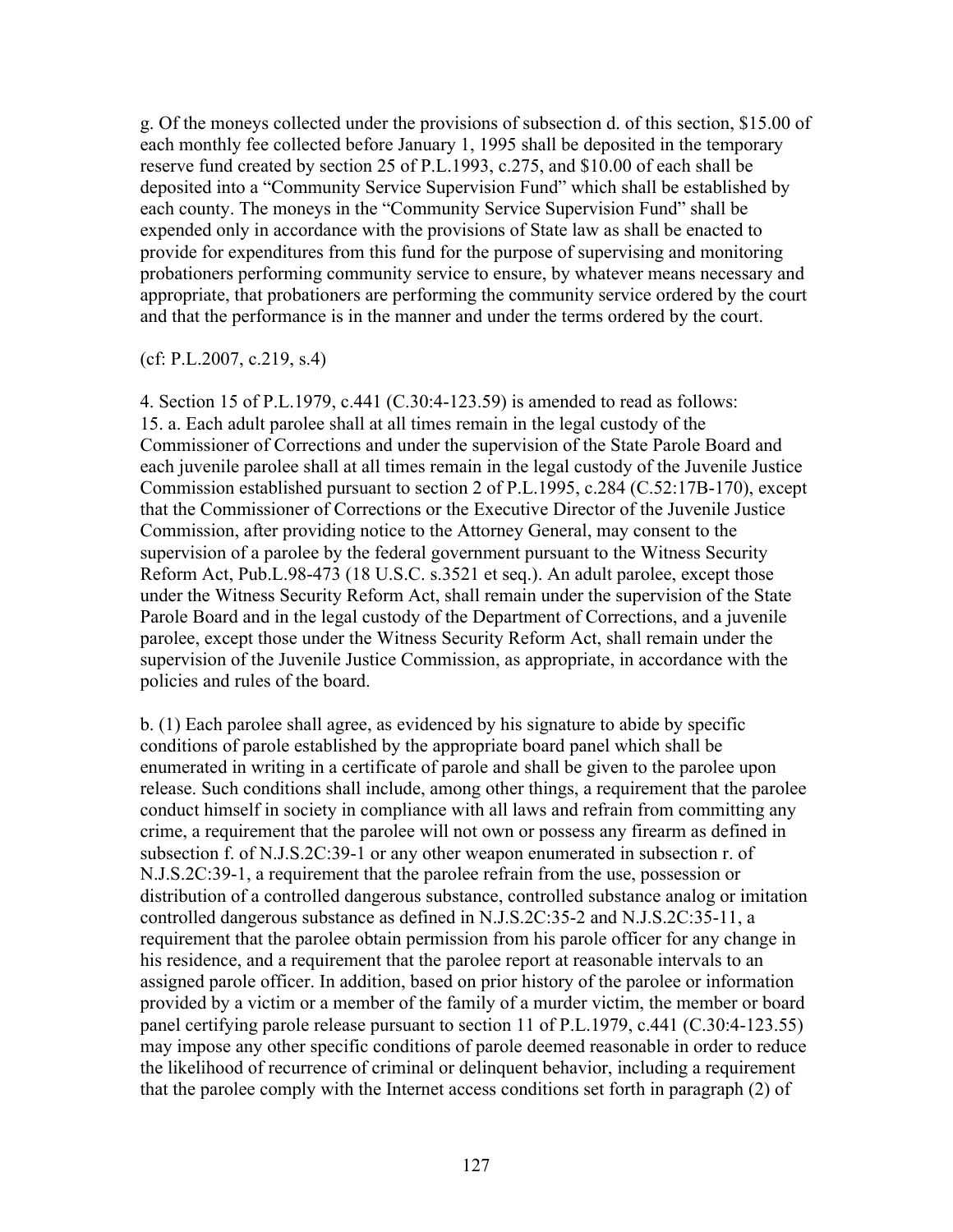this subsection. Such special conditions may include, among other things, a requirement that the parolee make full or partial restitution, the amount of which restitution shall be set by the sentencing court upon request of the board. In addition, the member or board panel certifying parole release may, giving due regard to a victim's request, impose a special condition that the parolee have no contact with the victim, which special condition may include, but need not be limited to, restraining the parolee from entering the victim's residence, place of employment, business or school, and from harassing or stalking the victim or victim's relatives in any way. Further, the member, board panel or board certifying parole release may impose a special condition that the person shall not own or possess an animal for an unlawful purpose or to interfere in the performance of duties by a parole officer.

(2) In addition, the member or board panel certifying parole release may impose on any person who has been convicted or adjudicated delinquent for the commission of a sex offense as defined in subsection b. of section 2 of P.L.1994, c.133 (C.2C:7-2), and who is required to register as provided in subsections c. and d. of section 2 of P.L.1994, c.133 (C.2C:7-2), or who has been convicted or adjudicated delinquent for a violation of N.J.S.2C:34-3, subsection f. of N.J.S.2C:33-4, or section 1 of P.L.1992, c.209 (C.2C:12- 10) any of the following Internet access conditions:

(a) Prohibit the person from accessing or using a computer or any other device with Internet capability without the prior written approval of the court, except the person may use a computer or any other device with Internet capability in connection with that person's employment or search for employment with the prior approval of the person's parole officer;

(b) Require the person to submit to periodic unannounced examinations of the person's computer or any other device with Internet capability by a parole officer, law enforcement officer or assigned computer or information technology specialist, including the retrieval and copying of all data from the computer or device and any internal or external peripherals and removal of such information, equipment or device to conduct a more thorough inspection;

(c) Require the person to submit to the installation on the person's computer or device with Internet capability, at the person's expense, one or more hardware or software systems to monitor the Internet use; and

(d) Require the person to submit to any other appropriate restrictions concerning the person's use or access of a computer or any other device with Internet capability.

c. The appropriate board panel may in writing relieve a parolee of any parole conditions, and may permit a parolee to reside outside the State pursuant to the provisions of the Uniform Act for Out-of-State Parolee Supervision (N.J.S.2A:168-14 et seq.), the Interstate Compact on Juveniles, P.L.1955, c.55 (C.9:23-1 to 9:23-4), and, with the consent of the Commissioner of the Department of Corrections or the Executive Director of the Juvenile Justice Commission after providing notice to the Attorney General, the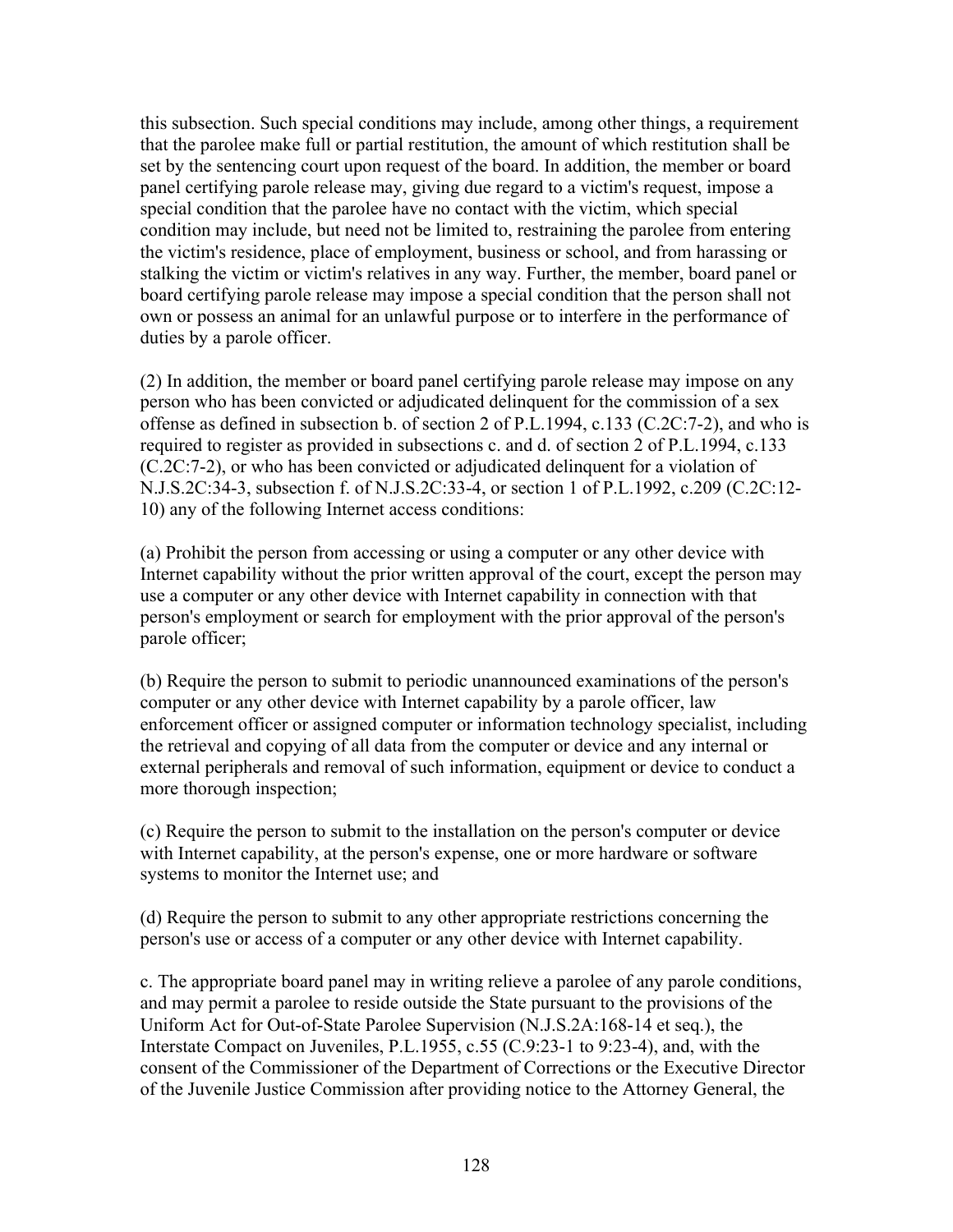federal Witness Security Reform Act, if satisfied that such change will not result in a substantial likelihood that the parolee will commit an offense which would be a crime under the laws of this State. The appropriate board panel may revoke such permission, except in the case of a parolee under the Witness Security Reform Act, or reinstate relieved parole conditions for any period of time during which a parolee is under its jurisdiction.

d. The appropriate board panel may parole an inmate to any residential facility funded in whole or in part by the State if the inmate would not otherwise be released pursuant to section 9 of P.L.1979, c.441 (C.30:4-123.53) without such placement. But if the residential facility provides treatment for mental illness or mental retardation, the board panel only may parole the inmate to the facility pursuant to the laws and admissions policies that otherwise govern the admission of persons to that facility, and the facility shall have the authority to discharge the inmate according to the laws and policies that otherwise govern the discharge of persons from the facility, on 10 days' prior notice to the board panel. The board panel shall acknowledge receipt of this notice in writing prior to the discharge. Upon receipt of the notice the board panel shall resume jurisdiction over the inmate.

e. Parole officers shall provide assistance to the parolee in obtaining employment, education or vocational training or in meeting other obligations to assure the parolee's compliance with meeting legal requirements related to sex offender notification, address changes and participation in rehabilitation programs as directed by the assigned parole officer.

f. The board panel on juvenile commitments and the assigned parole officer shall insure that the least restrictive available alternative is used for any juvenile parolee.

g. If the board has granted parole to any inmate from a State correctional facility or juvenile facility and the court has imposed a fine on such inmate, the appropriate board panel shall release such inmate on condition that the parolee make specified fine payments to the State Parole Board or the Juvenile Justice Commission. For violation of such conditions, or for violation of a special condition requiring restitution, parole may be revoked only for refusal or failure to make a good faith effort to make such payment.

h. Upon collection of the fine the same shall be paid over by the Department of Corrections or by the Juvenile Justice Commission to the State Treasury.

(cf: P.L.2007, c.219, s.5)

5. This act shall take effect immediately and shall apply to any person who commits an offense after the effective date of this act and to any person who is under probation or parole supervision on the effective date of this act.

#### STATEMENT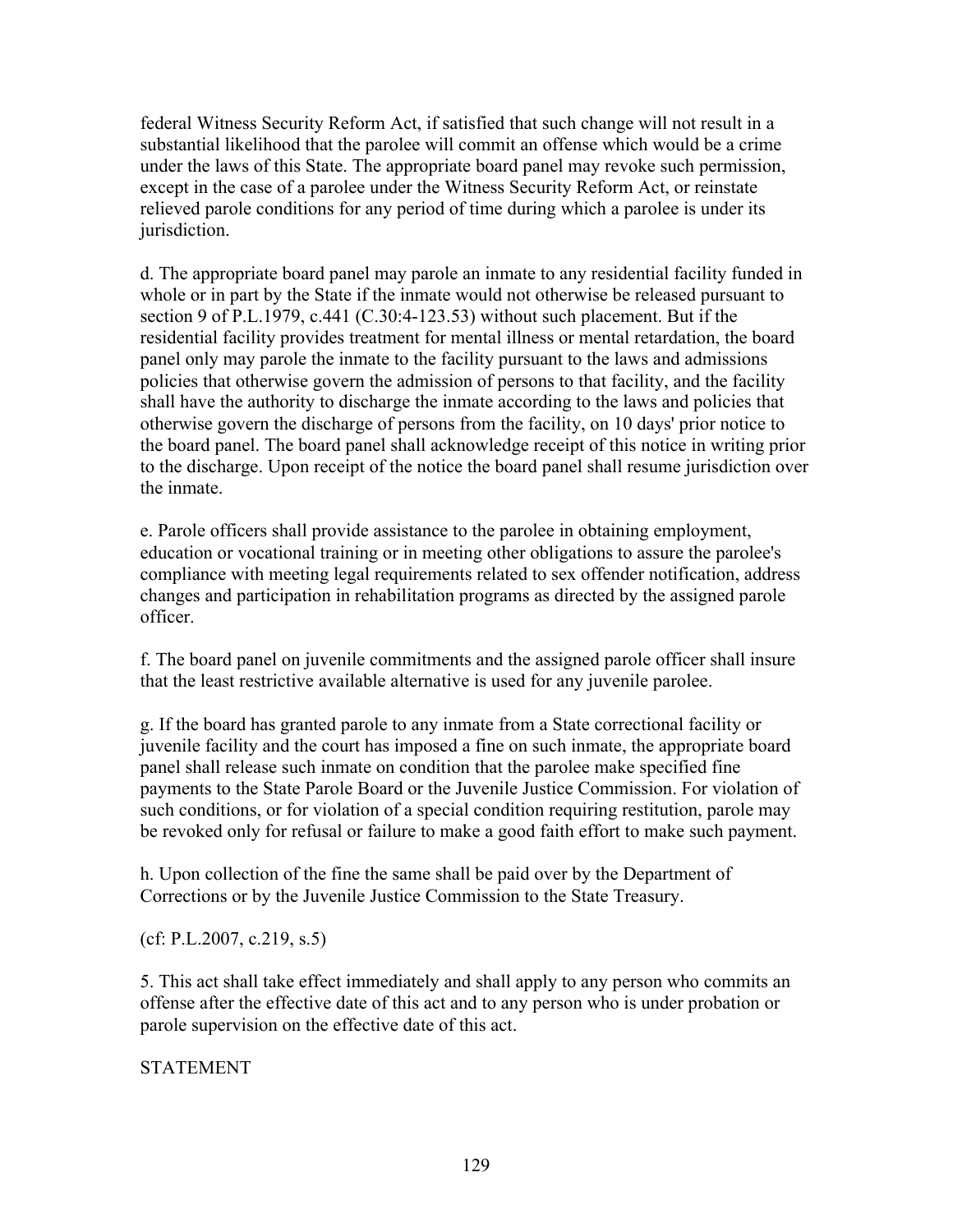This bill would restrict Internet access for offenders who are convicted of harassment of a minor or of stalking, when the offense is committed using an Internet-capable device. These offenses are commonly referred to as "cyberbullying."

Section 1 would supplement Title 2C to provide that, in sentencing an offender found to have committed harassment in violation of subsection a. of N.J.S.2C:33-4 or stalking in violation of N.J.S.A.2C:12-10, the court may impose certain restrictions on Internet access. The bill would require the appropriate agency heads to promulgate guidelines regarding the specific Internet restrictions that may be imposed on an offender. Failure to comply with these restrictions would be a crime of the fourth degree.

Section 2 of the bill would amend N.J.S.2C:33-4 to upgrade the crime of harassment under certain circumstances from a petty disorderly persons offense to a crime of the fourth degree. Under the bill, a person would be guilty of a crime of the fourth degree if that person makes a communication "in a manner likely to cause annoyance or alarm" and the victim is either under the age of eighteen or when the offender reasonably believes the victim to be under the age of eighteen. A crime of the fourth degree is punishable by a term of imprisonment of up to 18 months, a fine of up to \$10,000 or both.

Sections 3 and 4 of the bill would amend N.J.S.A.2C:45-1, concerning probation, and N.J.S.A.30:4-123.59, concerning parole, to subject these "cyberbullying" offenders to Internet access restrictions as a condition of parole or probation.

The restrictions imposed on Internet access would be as follows: prior court approval for the use of any Internet-capable device, except where the device is used in connection with employment or the search for employment; periodic, unannounced inspections of the offender's Internet-capable device by approved court and law enforcement officers, which would include copying and removal of data from the device for a more thorough inspection; the mandatory installation of equipment to monitor Internet usage on the device; and any other appropriate restrictions.

The provisions of this bill would become effective immediately and apply to any person who commits an offense after the effective date of the bill or who is under probation or parole supervision at that time.

## **THE FOLLOWING BILL HAS NOT BEEN ENACTED AND IS CURRENTLY NOT THE LAW OF NEW JERSEY. A. 3409, 214TH LEG., 1ST SESS. (N.J. 2010). MAKES HARASSMENT BY ELECTRONIC MEANS A CRIME OF THE FOURTH DEGREE**

*Bill Status: In Assembly Judiciary Committee as of 10/18/2010* An Act concerning cyberbullying and amending N.J.S.2C:33-4.

Be It Enacted by the Senate and General Assembly of the State of New Jersey: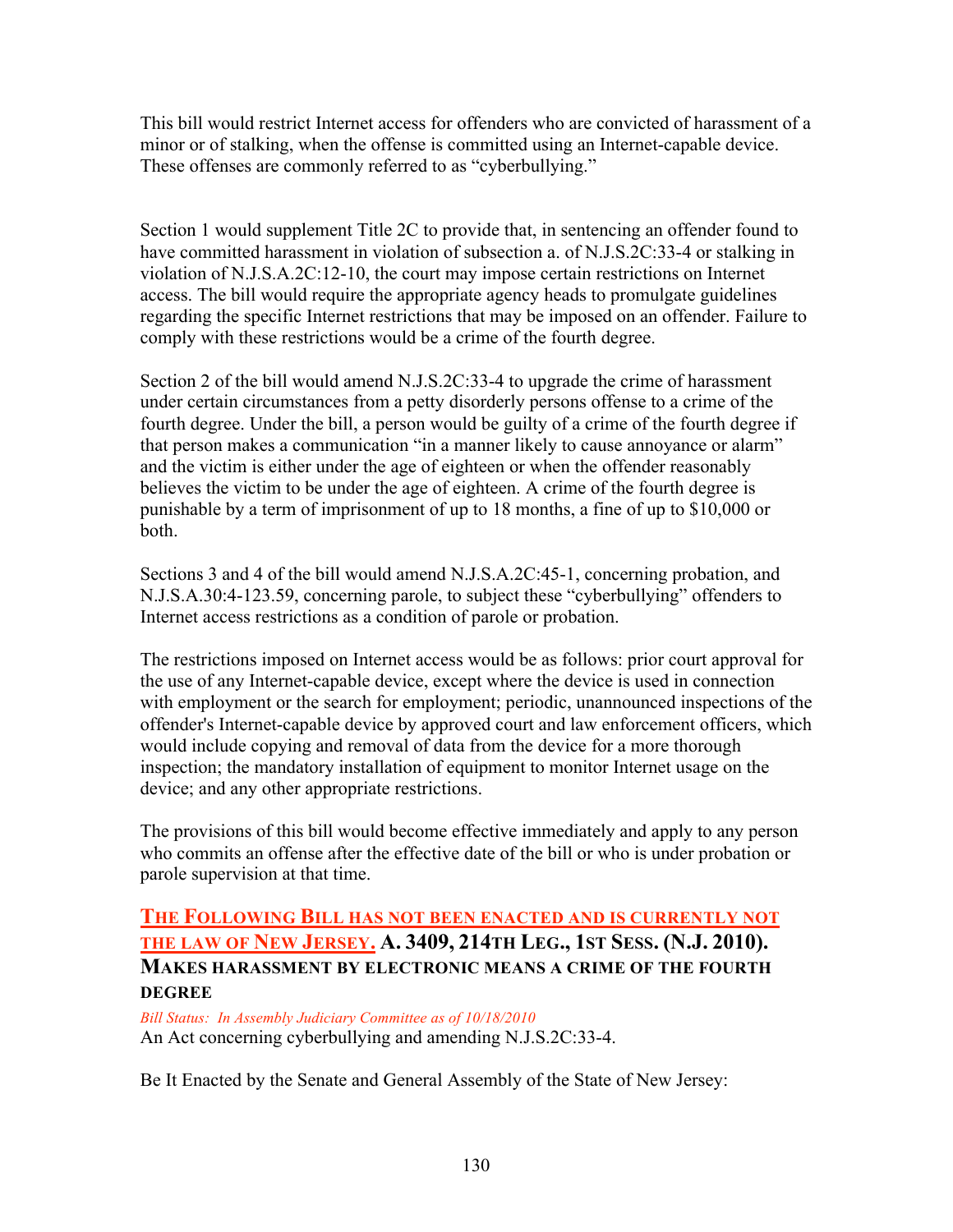1. N.J.S.2C:33-4 is amended to read as follows: 2C:33-4. Harassment.

Except as provided in [subsection e.] subsections e. and f., a person commits a petty disorderly persons offense if, with purpose to harass another, he:

a. Makes, or causes to be made, a communication or communications anonymously or at extremely inconvenient hours, or in offensively coarse language, or any other manner likely to cause annoyance or alarm;

b. Subjects another to striking, kicking, shoving, or other offensive touching, or threatens to do so; or

c. Engages in any other course of alarming conduct or of repeatedly committed acts with purpose to alarm or seriously annoy such other person.

A communication under subsection a. may be deemed to have been made either at the place where it originated or at the place where it was received.

d. (Deleted by amendment, P.L.2001, c.443).

e. A person commits a crime of the fourth degree if, in committing an offense under this section, he was serving a term of imprisonment or was on parole or probation as the result of a conviction of any indictable offense under the laws of this State, any other state or the United States.

f. A person commits a crime of the fourth degree if he makes a communication or communications under subsection a. of this section by electronic means. For purposes of this subsection, "electronic means" includes but is not limited to any communications conveyed by any electronic communication device, which includes but is not limited to, a wire, radio, electromagnetic, photoelectric or photo-optical system, telephone, including a cordless, cellular or digital telephone, computer, video recorder, fax machine, pager, or any other means of transmitting voice or data.

(cf: P.L.2001, c.443, s.3)

2. This act shall take effect immediately and shall apply to any offense committed on or after the effective date of this act.

#### STATEMENT

This bill is intended to address the problem of cyberbullying. It would amend N.J.S.2C:33-4 to upgrade the crime of harassment under certain circumstances from a petty disorderly persons offense to a crime of the fourth degree.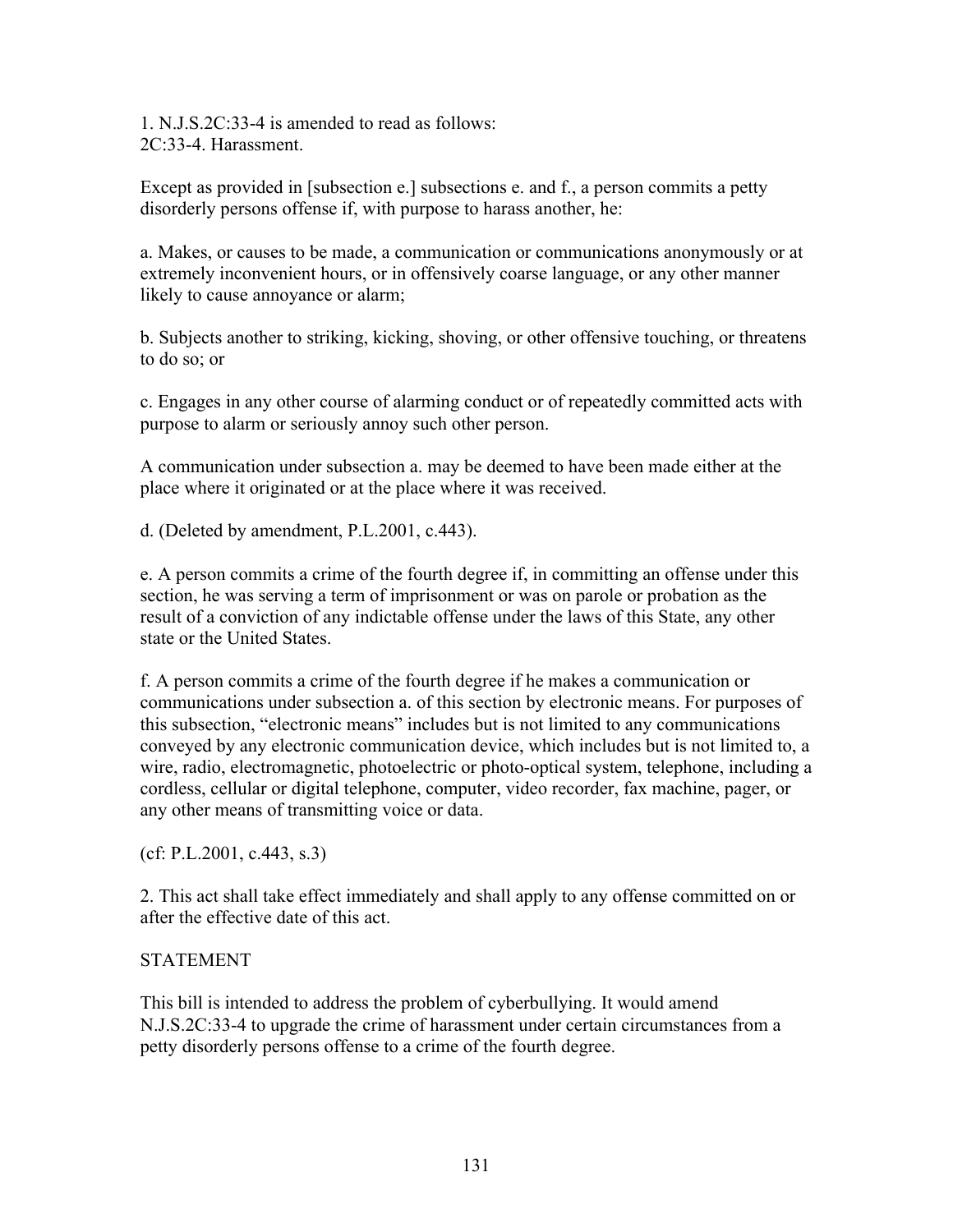Under current law, a person is guilty of the petty disorderly persons offense of harassment if, among other acts, he "makes, or causes to be made, a communication or communications anonymously or at extremely inconvenient hours, or in offensively coarse language, or any other manner likely to cause annoyance or alarm."

Under the bill, it would be a crime of the fourth degree to commit the act of harassment by electronic means. The bill defines "electronic means" as including but not limited to any communications conveyed by any electronic communication device, which includes but is not limited to, a wire, radio, electromagnetic, photoelectric or photo-optical system, telephone, including a cordless, cellular or digital telephone, computer, video recorder, fax machine, pager, or any other means of transmitting voice or data.

A disorderly persons offense is punishable by a term of imprisonment of up to 30 days, a fine of up to \$500, or both. A crime of the fourth degree is punishable by a term of imprisonment of up to 18 months, a fine of up to \$10,000 or both.

## **THE FOLLOWING BILL HAS NOT BEEN ENACTED AND IS CURRENTLY NOT THE LAW OF NEW JERSEY. S. 1562, 214TH LEG., 1ST SESS. (N.J. 2010). UPGRADES CRIME OF STALKING WHEN VICTIM IS LESS THAN 18 YEARS OLD**

*Bill Status: In Senate Judiciary Committee as of 03/04/2010* Be It Enacted by the Senate and General Assembly of the State of New Jersey:

1. Section 1 of P.L.1992, c.209 (C.2C:12-10) is amended to read as follows:

1. a. As used in this act:

(1) "Course of conduct" means repeatedly maintaining a visual or physical proximity to a person or repeatedly conveying, or causing to be conveyed, verbal or written threats or threats conveyed by any other means of communication or threats implied by conduct or a combination thereof directed at or toward a person.

(2) "Repeatedly" means on two or more occasions.

(3) "Immediate family" means a spouse, parent, child, sibling or any other person who regularly resides in the household or who within the prior six months regularly resided in the household.

b. A person is guilty of stalking, a crime of the fourth degree, if he purposefully or knowingly engages in a course of conduct directed at a specific person that would cause a reasonable person to fear bodily injury to himself or a member of his immediate family or to fear the death of himself or a member of his immediate family.

c. A person is guilty of a crime of the third degree if he commits the crime of stalking in violation of an existing court order prohibiting the behavior.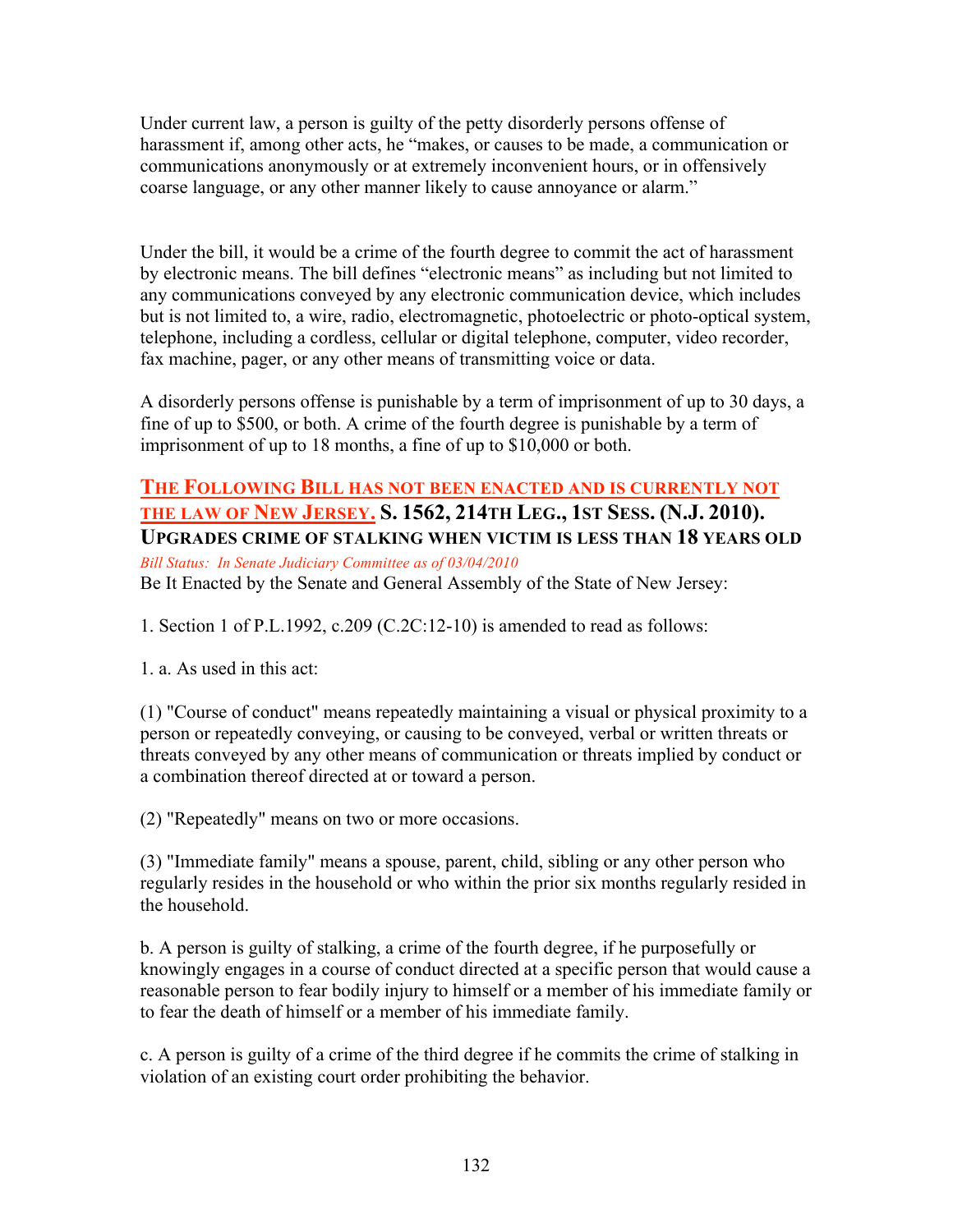d. A person who commits a second or subsequent offense of stalking against the same victim is guilty of a crime of the third degree.

e. A person is guilty of a crime of the third degree if he commits the crime of stalking while serving a term of imprisonment or while on parole or probation as the result of a conviction for any indictable offense under the laws of this State, any other state or the United States.

f. This act shall not apply to conduct which occurs during organized group picketing.

#### **g. A person is guilty of a crime of the third degree if he commits the crime of stalking on a victim who is less than 18 years old.**

(cf: P.L.2001, c.220, s.2)

2. This act shall take effect immediately.

#### STATEMENT

This bill would upgrade the crime of stalking from a crime of the fourth degree to a crime of the third degree if the victim was less than 18 years old. A crime of the third degree is punishable by a term of imprisonment of three to five years, a fine of up to \$15,000 or both.

# **NEW MEXICO**

## **N.M. STAT. ANN. § 30-3A-2 (2010). HARASSMENT; PENALTIES**

A. Harassment consists of knowingly pursuing a pattern of conduct that is intended to annoy, seriously alarm or terrorize another person and that serves no lawful purpose. The conduct must be such that it would cause a reasonable person to suffer substantial emotional distress.

B. Whoever commits harassment is guilty of a misdemeanor.

## **N.M. STAT. ANN. § 30-3A-3 (2010). STALKING; PENALTIES**

A. Stalking consists of knowingly pursuing a pattern of conduct, without lawful authority, directed at a specific individual when the person intends that the pattern of conduct would place the individual in reasonable apprehension of death, bodily harm, sexual assault, confinement or restraint of the individual or another individual.

B. As used in this section: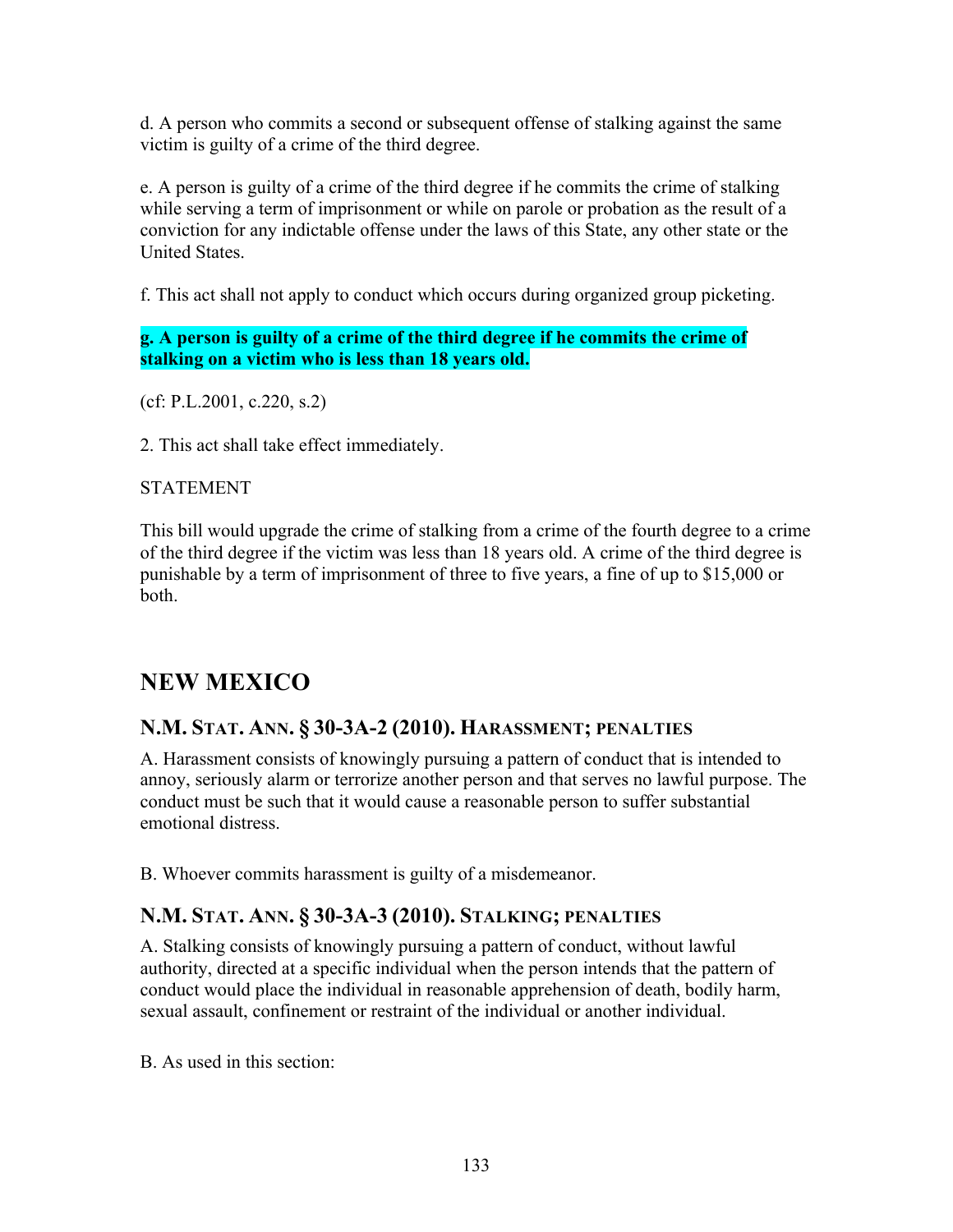(1) "lawful authority" means within the scope of lawful employment or constitutionally protected activity; and

(2) "pattern of conduct" means two or more acts, on more than one occasion, in which the alleged stalker by any action, method, device or means, directly, indirectly or through third parties, follows, monitors, surveils, threatens or communicates to or about a person.

C. Whoever commits stalking is guilty of a misdemeanor. Upon a second or subsequent conviction, the offender is guilty of a fourth degree felony.

D. In addition to any punishment provided pursuant to the provisions of this section, the court shall order a person convicted of stalking to participate in and complete a program of professional counseling at the person's own expense or a domestic violence offender treatment or intervention program.

# **NEW YORK**

#### **N.Y. PENAL LAW § 240.30 (2011). AGGRAVATED HARASSMENT IN THE SECOND DEGREE**

A person is guilty of aggravated harassment in the second degree when, with intent to harass, annoy, threaten or alarm another person, he or she:

1. Either (a) communicates with a person, anonymously or otherwise, by telephone, by telegraph, or by mail, or by transmitting or delivering any other form of written communication, in a manner likely to cause annoyance or alarm; or

(b) causes a communication to be initiated by mechanical or electronic means or otherwise with a person, anonymously or otherwise, by telephone, by telegraph, or by mail, or by transmitting or delivering any other form of written communication, in a manner likely to cause annoyance or alarm; or

2. Makes a telephone call, whether or not a conversation ensues, with no purpose of legitimate communication; or

3. Strikes, shoves, kicks, or otherwise subjects another person to physical contact, or attempts or threatens to do the same because of a belief or perception regarding such person's race, color, national origin, ancestry, gender, religion, religious practice, age, disability or sexual orientation, regardless of whether the belief or perception is correct; or

4. Commits the crime of harassment in the first degree and has previously been convicted of the crime of harassment in the first degree as defined by section 240.25 of this article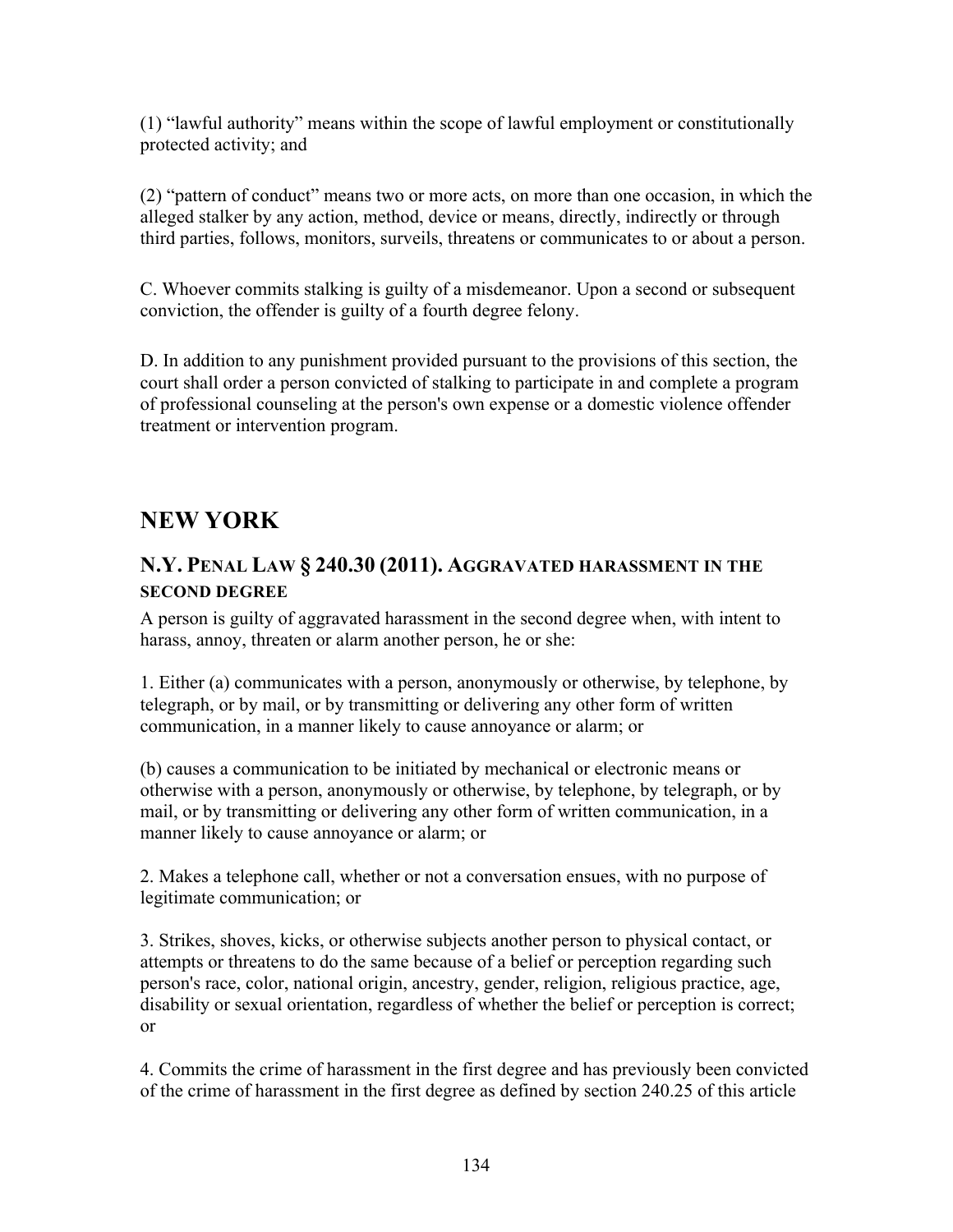within the preceding ten years.

5. For the purposes of subdivision one of this section, "form of written communication" shall include, but not be limited to, a recording as defined in subdivision six of section 275.00 of this part.

Aggravated harassment in the second degree is a class A misdemeanor.

#### **N.Y. PENAL LAW § 240.31 (2011). AGGRAVATED HARASSMENT IN THE FIRST DEGREE**

A person is guilty of aggravated harassment in the first degree when with intent to harass, annoy, threaten or alarm another person, because of a belief or perception regarding such person's race, color, national origin, ancestry, gender, religion, religious practice, age, disability or sexual orientation, regardless of whether the belief or perception is correct, he or she:

1. Damages premises primarily used for religious purposes, or acquired pursuant to section six of the religious corporation law and maintained for purposes of religious instruction, and the damage to the premises exceeds fifty dollars; or

2. Commits the crime of aggravated harassment in the second degree in the manner proscribed by the provisions of subdivision three of section 240.30 of this article and has been previously convicted of the crime of aggravated harassment in the second degree for the commission of conduct proscribed by the provisions of subdivision three of section 240.30 or he or she has been previously convicted of the crime of aggravated harassment in the first degree within the preceding ten years; or

3. Etches, paints, draws upon or otherwise places a swastika, commonly exhibited as the emblem of Nazi Germany, on any building or other real property, public or private, owned by any person, firm or corporation or any public agency or instrumentality, without express permission of the owner or operator of such building or real property;

4. Sets on fire a cross in public view; or

5. Etches, paints, draws upon or otherwise places or displays a noose, commonly exhibited as a symbol of racism and intimidation, on any building or other real property, public or private, owned by any person, firm or corporation or any public agency or instrumentality, without express permission of the owner or operator of such building or real property.

Aggravated harassment in the first degree is a class E felony.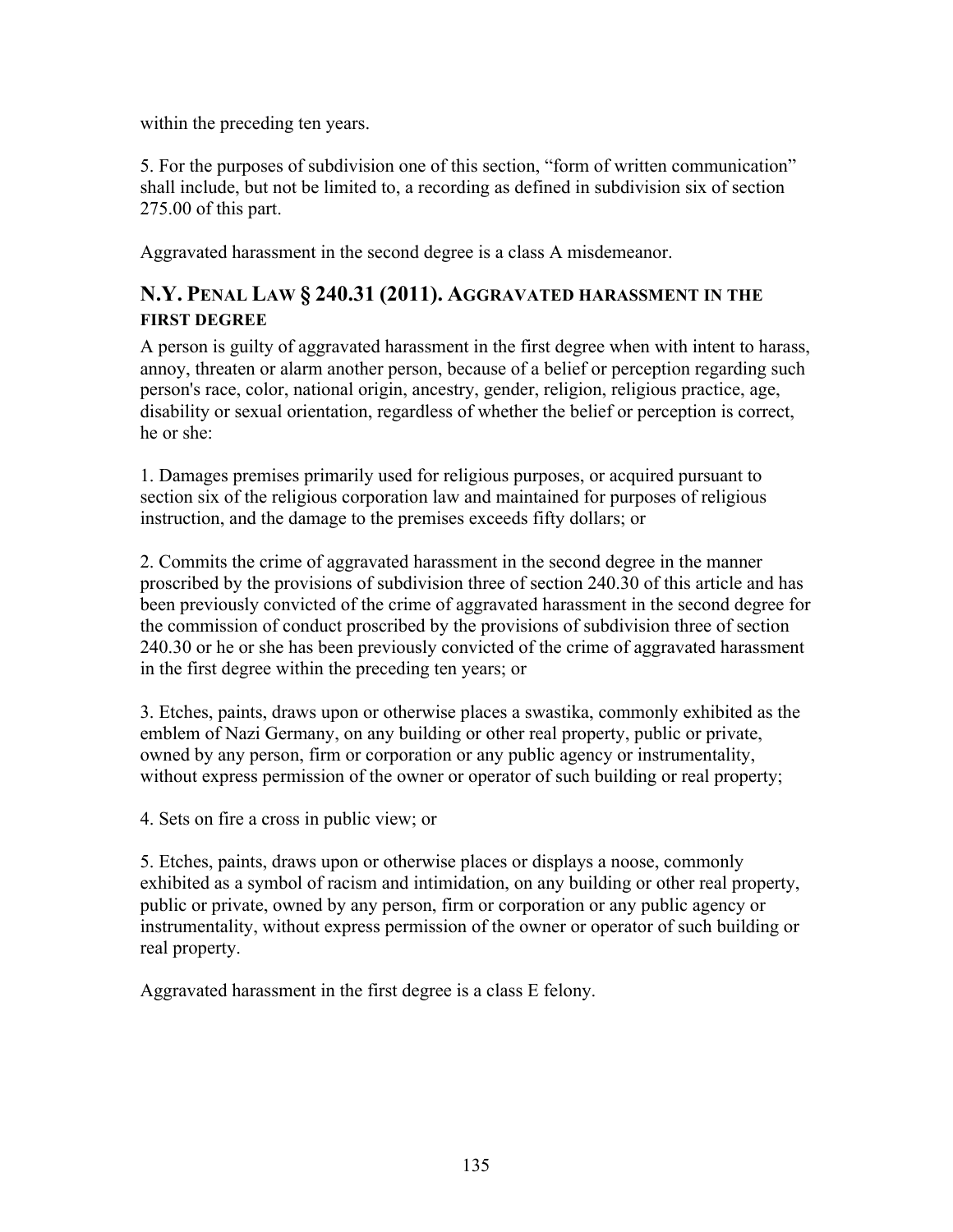## **THE FOLLOWING BILL HAS NOT BEEN ENACTED AND IS CURRENTLY NOT THE LAW OF NEW YORK. A. 1205/S. 471, 234TH SESS. (N.Y. 2011). ADDS COMMUNICATION BY MEANS OF A 'COMPUTER NETWORK' TO AGGRAVATED HARASSMENT IN THE SECOND DEGREE**

*Bill Status: In Committee on Assembly Codes as of 01/05/2011; In Committee on Senate Codes as of 01/05/2011*

AN ACT to amend the penal law, in relation to adding by means of computer network to the crime of aggravated harassment in the second degree

The People of the State of New York, represented in Senate and Assembly, do enact as follows:

Section 1. Section 240.00 of the penal law is amended by adding a new subdivision 7 to read as follows:

7. "Computer network" means (a) a set of related devices connected to a computer communications facility, or (b) a complex of two or more computers, including related devices, connected by communicated facilities.

§ 2. Section 240.30 of the penal law, as amended by chapter 510 of the laws of 2008, is amended to read as follows:

§ 240.30 Aggravated harassment in the second degree. A person is guilty of aggravated harassment in the second degree when, with intent to harass, annoy, threaten or alarm another person, he or she:

1. Either (a) communicates with a person, anonymously or otherwise, by telephone, by telegraph, or by mail, or by transmitting or delivering any other form of written communication, in a manner likely to cause annoyance or alarm; or

(b) causes a communication to be initiated by mechanical or electronic means or computer network or otherwise with a person, anonymously or otherwise, by telephone, by telegraph, or by mail, or by transmitting or delivering any other form of written communication, in a manner likely to cause annoyance or alarm; or

2. Makes a telephone call, whether or not a conversation ensues, with no purpose of legitimate communication; or

3. Strikes, shoves, kicks, or otherwise subjects another person to physical contact, or attempts or threatens to do the same because of a belief or perception regarding such person's race, color, national origin, ancestry, gender, religion, religious practice, age, disability or sexual orientation, regardless of whether the belief or perception is correct; or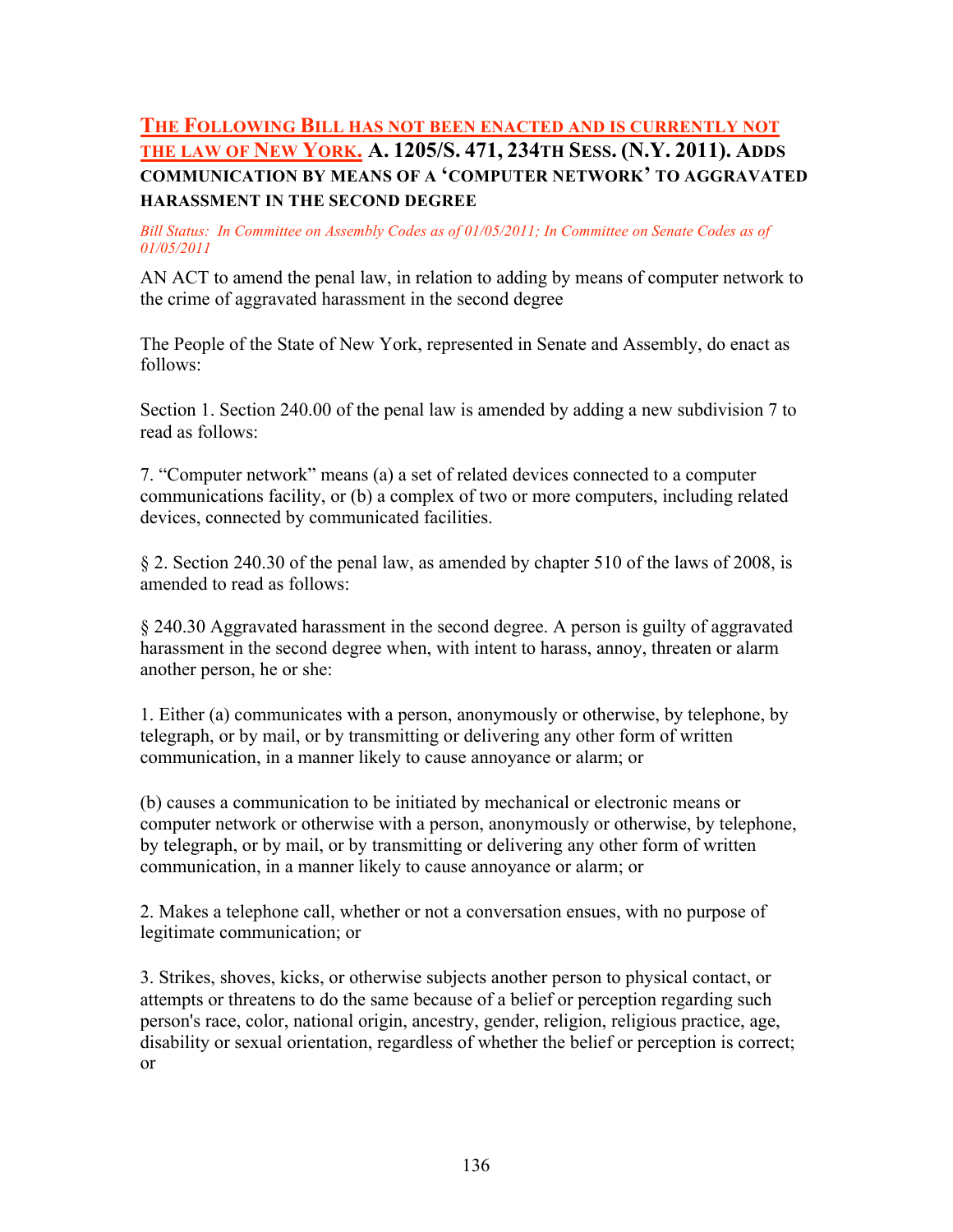4. Commits the crime of harassment in the first degree and has previously been convicted of the crime of harassment in the first degree as defined by section 240.25 of this article within the preceding ten years.

5. For the purposes of subdivision one of this section, "form of written communication" shall include, but not be limited to, a recording as defined in subdivision six of section 275.00 of this part. Aggravated harassment in the second degree is a class A misdemeanor.

§ 3. This act shall take effect on the first of November next succeeding the date on which it shall have become a law.

#### **THE FOLLOWING BILL HAS NOT BEEN ENACTED AND IS CURRENTLY NOT THE LAW OF NEW YORK. A. 6982/S. 3070, 234TH SESS. (N.Y. 2011). CURTAILS TRANSMISSION OF UNSOLICITED ELECTRONIC MAIL OVER PUBLIC COMPUTER NETWORKS**

*Bill Status: In Committee on Assembly Codes as of 04/07/2011; In Committee on Senate Codes as of 02/08/2011*

AN ACT to amend the penal law, in relation to aggravated harassment of an individual through electronic mail

The People of the State of New York, represented in Senate and Assem-bly, do enact as follows:

Section 1. Section 240.30 of the penal law is amended by adding a new subdivision 1-a to read as follows:

**1-a. Transmits an electronic message over a computer network without the express authority of the recipient, when such message provides neither any purpose of legitimate communication nor any information to the recipient which would allow a direct reply to inform the sender of the annoyance; or**

§ 2. This act shall take effect on the first of November next succeeding the date on which it shall have become a law.

# **NORTH CAROLINA**

## **N.C. GEN. STAT. § 14-196 (2010). USING PROFANE, INDECENT OR THREATENING LANGUAGE TO ANY PERSON OVER TELEPHONE; ANNOYING OR HARASSING BY REPEATED TELEPHONING OR MAKING FALSE STATEMENTS OVER TELEPHONE**

(a) It shall be unlawful for any person: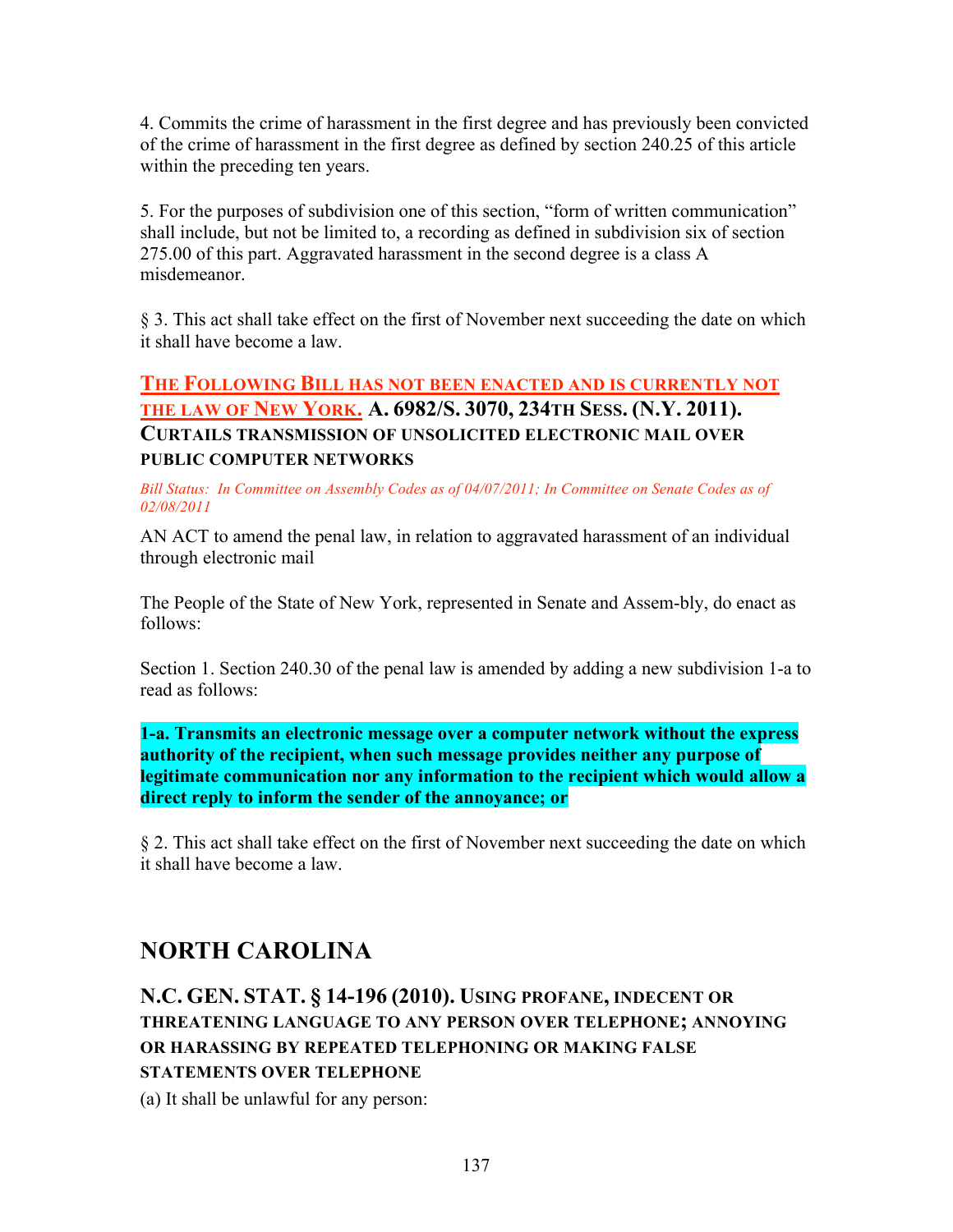(1) To use in telephonic communications any words or language of a profane, vulgar, lewd, lascivious or indecent character, nature or connotation;

(2) To use in telephonic communications any words or language threatening to inflict bodily harm to any person or to that person's child, sibling, spouse, or dependent or physical injury to the property of any person, or for the purpose of extorting money or other things of value from any person;

(3) To telephone another repeatedly, whether or not conversation ensues, for the purpose of abusing, annoying, threatening, terrifying, harassing or embarrassing any person at the called number;

(4) To make a telephone call and fail to hang up or disengage the connection with the intent to disrupt the service of another;

(5) To telephone another and to knowingly make any false statement concerning death, injury, illness, disfigurement, indecent conduct or criminal conduct of the person telephoned or of any member of his family or household with the intent to abuse, annoy, threaten, terrify, harass, or embarrass;

(6) To knowingly permit any telephone under his control to be used for any purpose prohibited by this section.

(b) Any of the above offenses may be deemed to have been committed at either the place at which the telephone call or calls were made or at the place where the telephone call or calls were received. For purposes of this section, the term "telephonic communications" shall include communications made or received by way of a telephone answering machine or recorder, telefacsimile machine, or computer modem.

(c) Anyone violating the provisions of this section shall be guilty of a Class 2 misdemeanor.

## **N.C. GEN. STAT. § 14-196.3 (2010). CYBERSTALKING**

(a) The following definitions apply in this section:

(1) Electronic communication. -- Any transfer of signs, signals, writing, images, sounds, data, or intelligence of any nature, transmitted in whole or in part by a wire, radio, computer, electromagnetic, photoelectric, or photo-optical system.

(2) Electronic mail. -- The transmission of information or communication by the use of the Internet, a computer, a facsimile machine, a pager, a cellular telephone, a video recorder, or other electronic means sent to a person identified by a unique address or address number and received by that person.

(b) It is unlawful for a person to: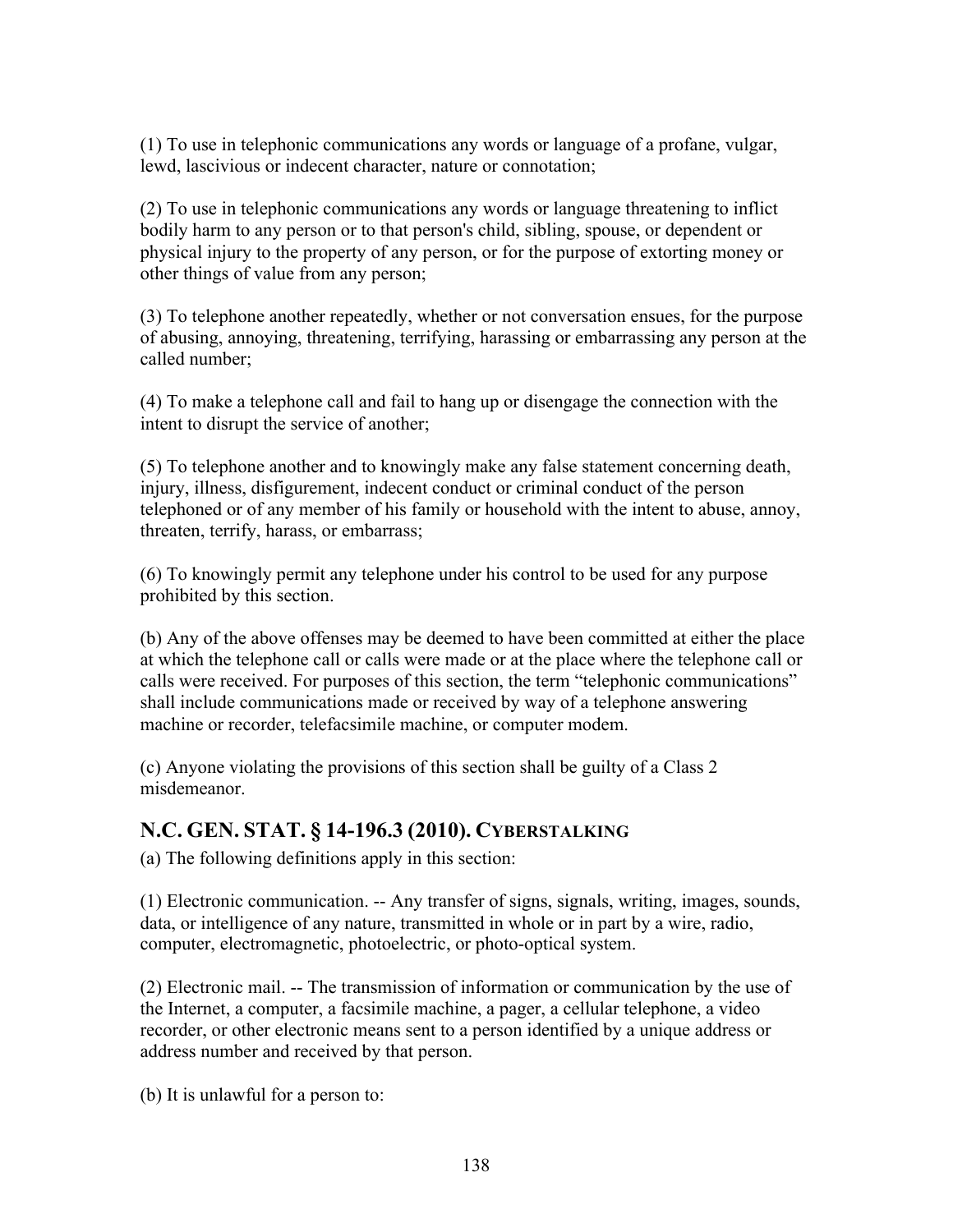(1) Use in electronic mail or electronic communication any words or language threatening to inflict bodily harm to any person or to that person's child, sibling, spouse, or dependent, or physical injury to the property of any person, or for the purpose of extorting money or other things of value from any person.

(2) Electronically mail or electronically communicate to another repeatedly, whether or not conversation ensues, for the purpose of abusing, annoying, threatening, terrifying, harassing, or embarrassing any person.

(3) Electronically mail or electronically communicate to another and to knowingly make any false statement concerning death, injury, illness, disfigurement, indecent conduct, or criminal conduct of the person electronically mailed or of any member of the person's family or household with the intent to abuse, annoy, threaten, terrify, harass, or embarrass.

(4) Knowingly permit an electronic communication device under the person's control to be used for any purpose prohibited by this section.

(c) Any offense under this section committed by the use of electronic mail or electronic communication may be deemed to have been committed where the electronic mail or electronic communication was originally sent, originally received in this State, or first viewed by any person in this State.

(d) Any person violating the provisions of this section shall be guilty of a Class 2 misdemeanor.

(e) This section does not apply to any peaceable, nonviolent, or nonthreatening activity intended to express political views or to provide lawful information to others. This section shall not be construed to impair any constitutionally protected activity, including speech, protest, or assembly.

#### **N.C. GEN. STAT. § 14-458.1 (2010). CYBER-BULLYING; PENALTY**

(a) Except as otherwise made unlawful by this Article, it shall be unlawful for any person to use a computer or computer network to do any of the following:

(1) With the intent to intimidate or torment a minor:

a. Build a fake profile or Web site;

b. Pose as a minor in:

- 1. An Internet chat room;
- 2. An electronic mail message; or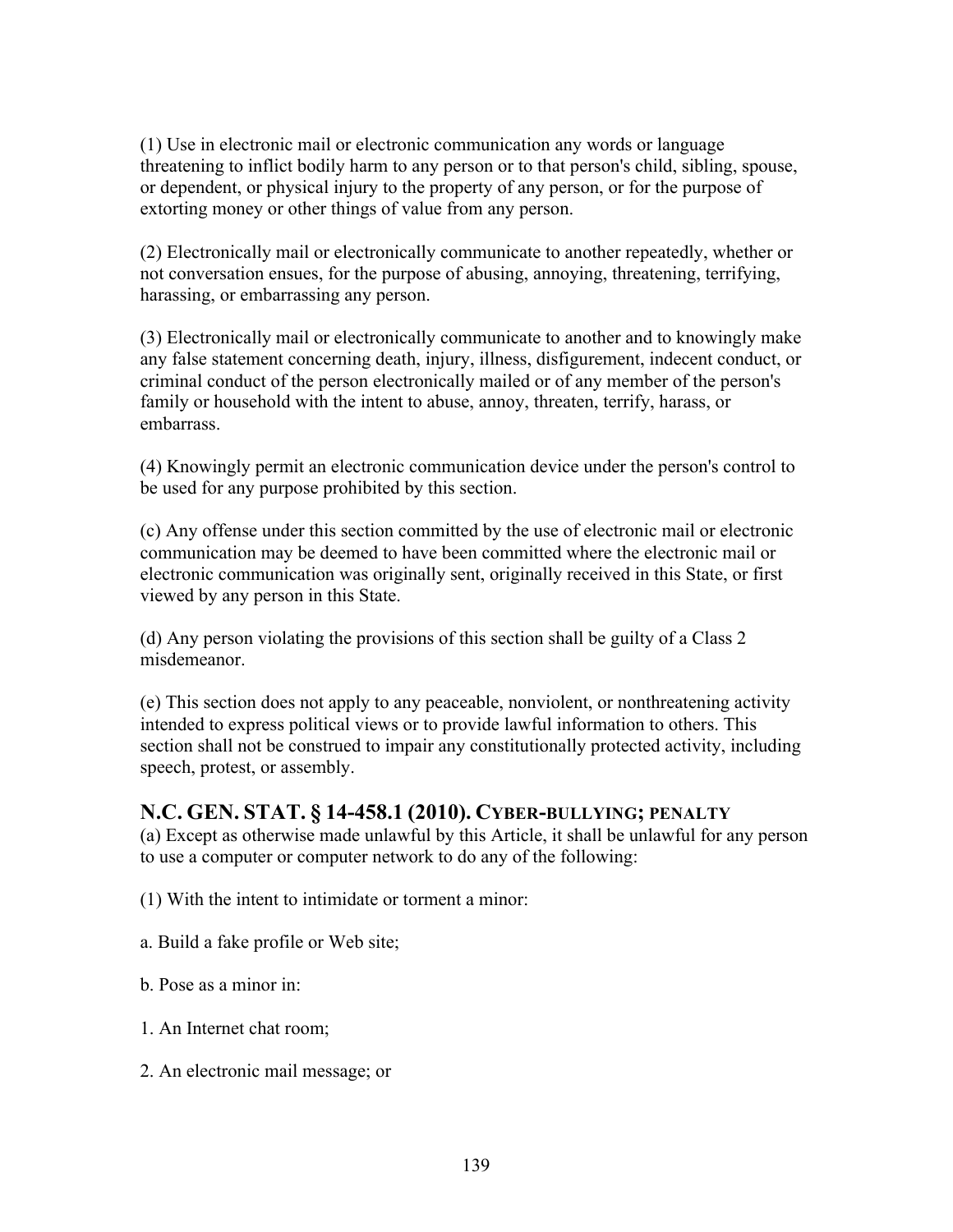3. An instant message;

c. Follow a minor online or into an Internet chat room; or

d. Post or encourage others to post on the Internet private, personal, or sexual information pertaining to a minor.

(2) With the intent to intimidate or torment a minor or the minor's parent or guardian:

a. Post a real or doctored image of a minor on the Internet;

b. Access, alter, or erase any computer network, computer data, computer program, or computer software, including breaking into a password protected account or stealing or otherwise accessing passwords; or

c. Use a computer system for repeated, continuing, or sustained electronic communications, including electronic mail or other transmissions, to a minor.

(3) Plant any statement, whether true or false, tending to provoke or that actually provokes any third party to stalk or harass a minor.

(4) Copy and disseminate, or cause to be made, an unauthorized copy of any data pertaining to a minor for the purpose of intimidating or tormenting that minor (in any form, including, but not limited to, any printed or electronic form of computer data, computer programs, or computer software residing in, communicated by, or produced by a computer or computer network).

(5) Sign up a minor for a pornographic Internet site.

(6) Without authorization of the minor or the minor's parent or guardian, sign up a minor for electronic mailing lists or to receive junk electronic messages and instant messages, resulting in intimidation or torment of the minor.

(b) Any person who violates this section shall be guilty of cyber-bullying, which offense shall be punishable as a Class 1 misdemeanor if the defendant is 18 years of age or older at the time the offense is committed. If the defendant is under the age of 18 at the time the offense is committed, the offense shall be punishable as a Class 2 misdemeanor.

(c) Whenever any person pleads guilty to or is guilty of an offense under this section, and the offense was committed before the person attained the age of 18 years, the court may, without entering a judgment of guilt and with the consent of the defendant, defer further proceedings and place the defendant on probation upon such reasonable terms and conditions as the court may require. Upon fulfillment of the terms and conditions of the probation provided for in this subsection, the court shall discharge the defendant and dismiss the proceedings against the defendant. Discharge and dismissal under this subsection shall be without court adjudication of guilt and shall not be deemed a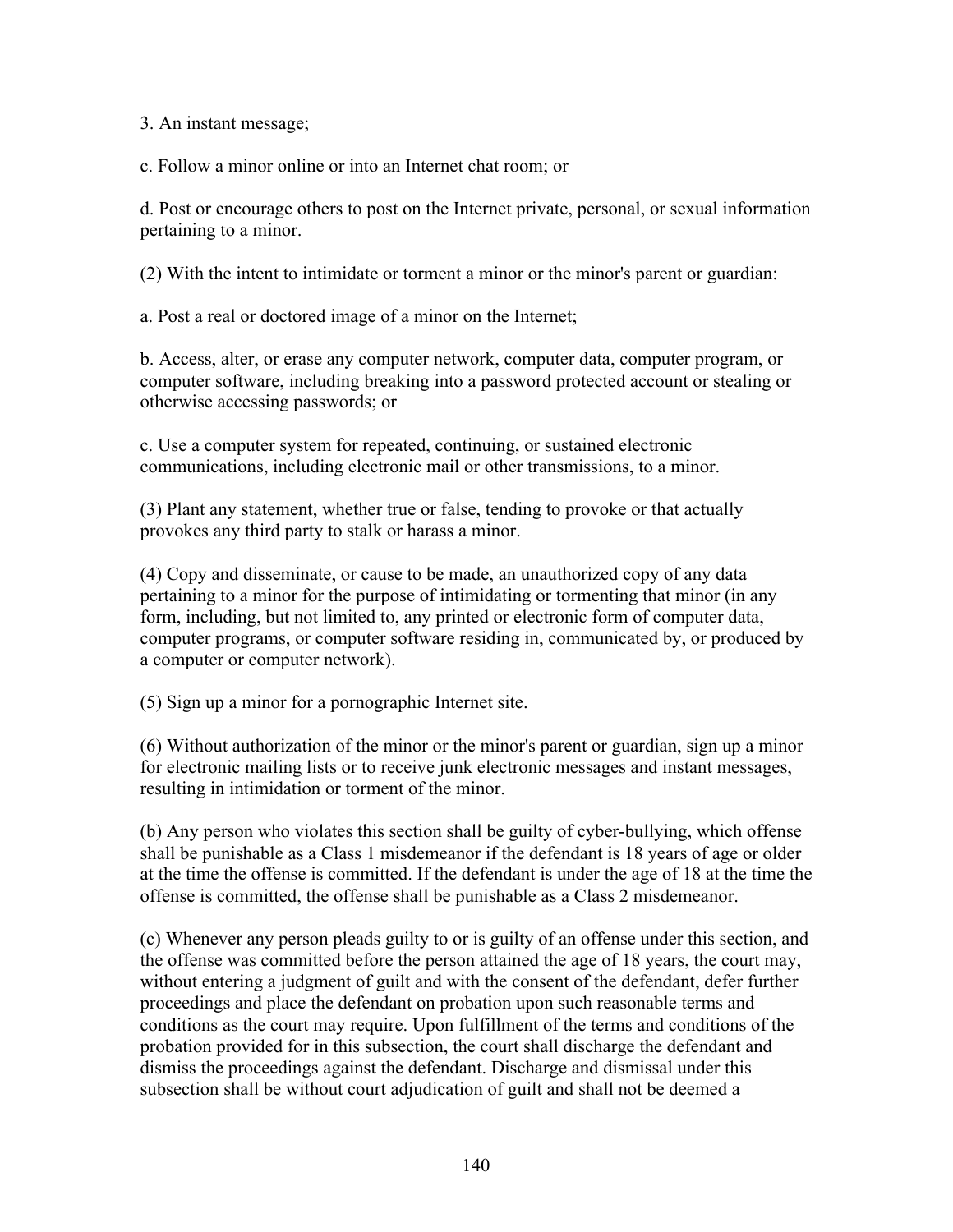conviction for purposes of this section or for purposes of disqualifications or disabilities imposed by law upon conviction of a crime. Upon discharge and dismissal pursuant to this subsection, the person may apply for an order to expunge the complete record of the proceedings resulting in the dismissal and discharge, pursuant to the procedures and requirements set forth in G.S. 15A-146.

## **NORTH DAKOTA**

#### **N.D. CENT. CODE § 12.1-17-07 (2011). HARASSEMENT**

1. A person is guilty of an offense if, with intent to frighten or harass another, the person:

 a. Communicates in writing or by telephone a threat to inflict injury on any person, to any person's reputation, or to any property;

b. Makes a telephone call anonymously or in offensively coarse language;

 c. Makes repeated telephone calls, whether or not a conversation ensues, with no purpose of legitimate communication; or

d. Communicates a falsehood in writing or by telephone and causes mental anguish.

2. The offense is a class A misdemeanor if it is under subdivision a of subsection 1 or subsection 4. Otherwise it is a class B misdemeanor.

3. Any offense defined herein and committed by use of a telephone may be deemed to have been committed at either the place at which the telephone call or calls were made or at the place where the telephone call or calls were received.

4. A person who telephones a 911 emergency line with the intent to annoy or harass another person or who makes a false 911 report is guilty of a class A misdemeanor.

 a. Intent to annoy or harass is established by proof of one or more calls with no legitimate 911 purpose.

 b. Upon conviction of a violation of this subsection, a person is also liable for all costs incurred by any unnecessary emergency response.

5. Any offense defined herein is deemed communicated in writing if it is transmitted electronically, by electronic mail, facsimile, or other similar means.

## **N.D. CENT. CODE § 12.1-17-07.1 (2011). STALKING**

1. As used in this section: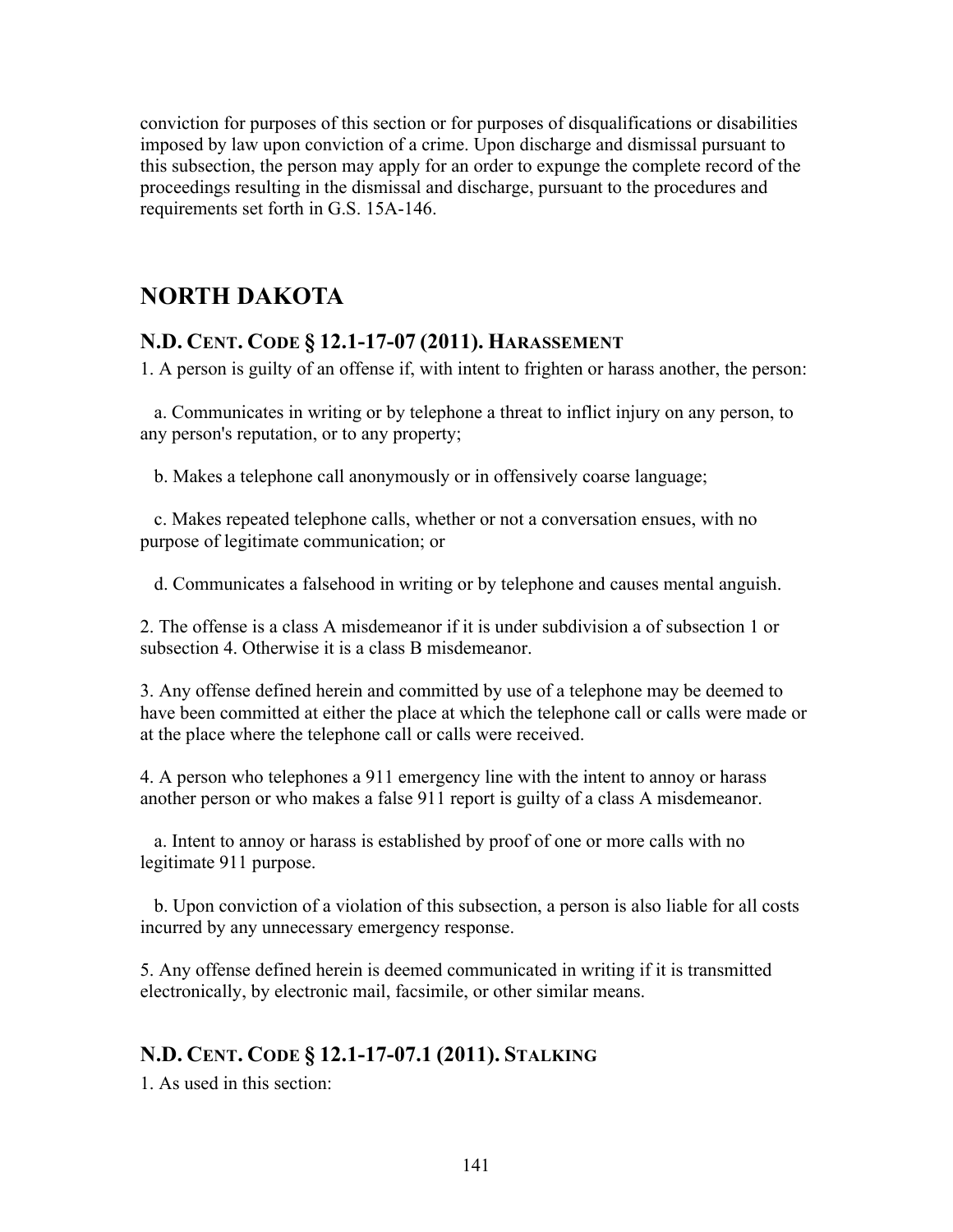a. "Course of conduct" means a pattern of conduct consisting of two or more acts evidencing a continuity of purpose. The term does not include constitutionally protected activity.

 b. "Immediate family" means a spouse, parent, child, or sibling. The term also includes any other individual who regularly resides in the household or who within the prior six months regularly resided in the household.

 c. "Stalk" means to engage in an intentional course of conduct directed at a specific person which frightens, intimidates, or harasses that person, and that serves no legitimate purpose. The course of conduct may be directed toward that person or a member of that person's immediate family and must cause a reasonable person to experience fear, intimidation, or harassment.

2. No person may intentionally stalk another person.

3. In any prosecution under this section, it is not a defense that the actor was not given actual notice that the person did not want the actor to contact or follow the person; nor is it a defense that the actor did not intend to frighten, intimidate, or harass the person. An attempt to contact or follow a person after being given actual notice that the person does not want to be contacted or followed is prima facie evidence that the actor intends to stalk that person.

4. In any prosecution under this section, it is a defense that a private investigator licensed under chapter 43-30 or a peace officer licensed under chapter 12-63 was acting within the scope of employment.

5. If a person claims to have been engaged in a constitutionally protected activity, the court shall determine the validity of the claim as a matter of law and, if found valid, shall exclude evidence of the activity.

6. a. A person who violates this section is guilty of a class C felony if:

 (1) The person previously has been convicted of violating section 12.1-17-01, 12.1- 17-01.1, 12.1-17-02, 12.1-17-04, 12.1-17-05, or 12.1-17-07, or a similar offense from another court in North Dakota, a court of record in the United States, or a tribal court, involving the victim of the stalking;

 (2) The stalking violates a court order issued under chapter 14-07.1 protecting the victim of the stalking, if the person had notice of the court order; or

(3) The person previously has been convicted of violating this section.

 b. If subdivision a does not apply, a person who violates this section is guilty of a class A misdemeanor.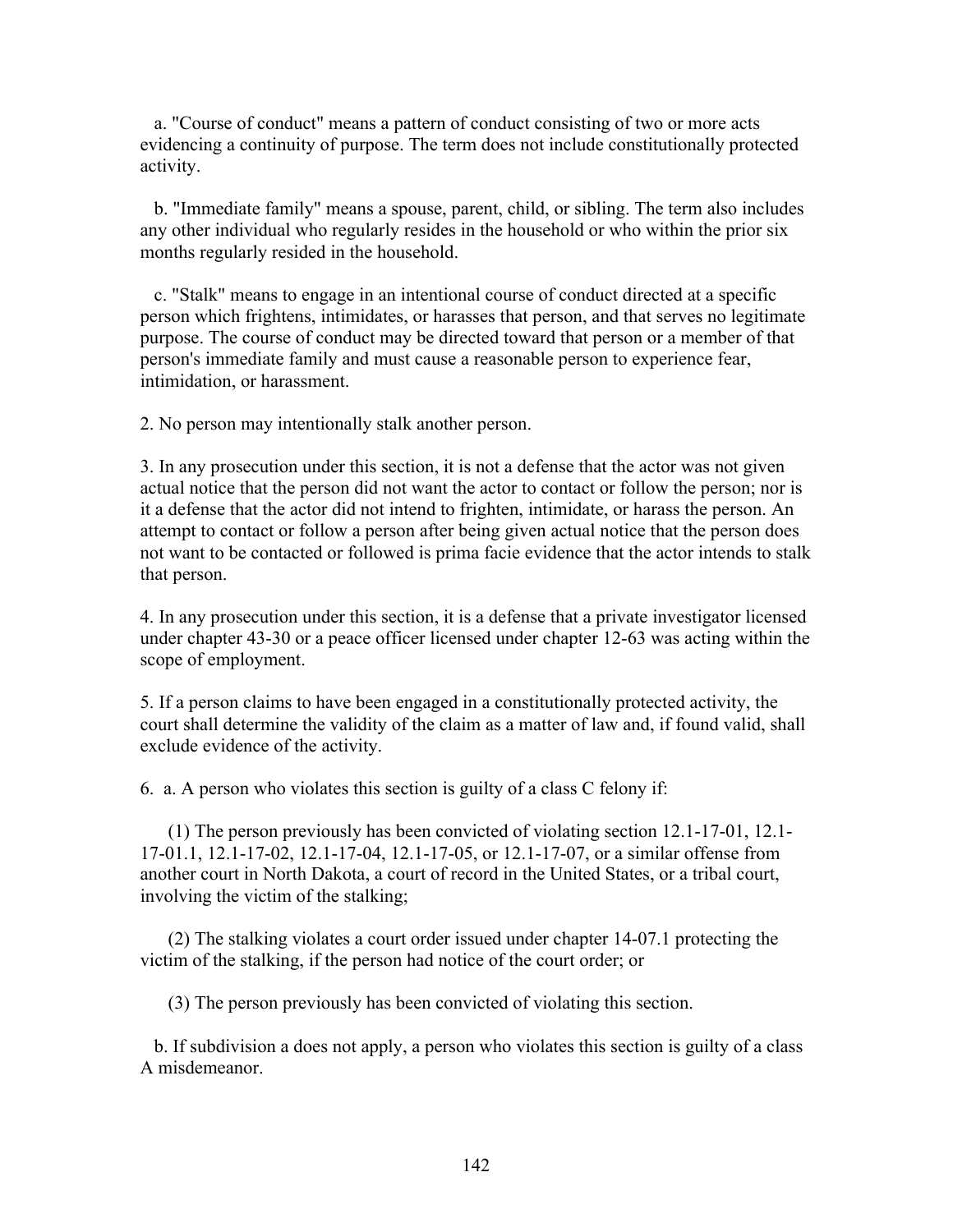## **OHIO**

#### **OHIO REV. CODE ANN. § 2903.211 (2011). MENACING BY STALKING**

(A) (1) No person by engaging in a pattern of conduct shall knowingly cause another person to believe that the offender will cause physical harm to the other person or cause mental distress to the other person.

 (2) No person, through the use of any electronic method of remotely transferring information, including, but not limited to, any computer, computer network, computer program, or computer system, shall post a message with purpose to urge or incite another to commit a violation of division (A)(1) of this section.

(3) No person, with a sexual motivation, shall violate division  $(A)(1)$  or  $(2)$  of this section.

(B) Whoever violates this section is guilty of menacing by stalking.

 (1) Except as otherwise provided in divisions (B)(2) and (3) of this section, menacing by stalking is a misdemeanor of the first degree.

 (2) Menacing by stalking is a felony of the fourth degree if any of the following applies:

 (a) The offender previously has been convicted of or pleaded guilty to a violation of this section or a violation of section 2911.211 of the Revised Code.

(b) In committing the offense under division  $(A)(1)$ ,  $(2)$ , or  $(3)$  of this section, the offender made a threat of physical harm to or against the victim, or as a result of an offense committed under division  $(A)(2)$  or  $(3)$  of this section, a third person induced by the offender's posted message made a threat of physical harm to or against the victim.

(c) In committing the offense under division  $(A)(1)$ ,  $(2)$ , or  $(3)$  of this section, the offender trespassed on the land or premises where the victim lives, is employed, or attends school, or as a result of an offense committed under division  $(A)(2)$  or  $(B)$  of this section, a third person induced by the offender's posted message trespassed on the land or premises where the victim lives, is employed, or attends school.

(d) The victim of the offense is a minor.

 (e) The offender has a history of violence toward the victim or any other person or a history of other violent acts toward the victim or any other person.

(f) While committing the offense under division  $(A)(1)$  of this section or a violation of division  $(A)(3)$  of this section based on conduct in violation of division  $(A)(1)$  of this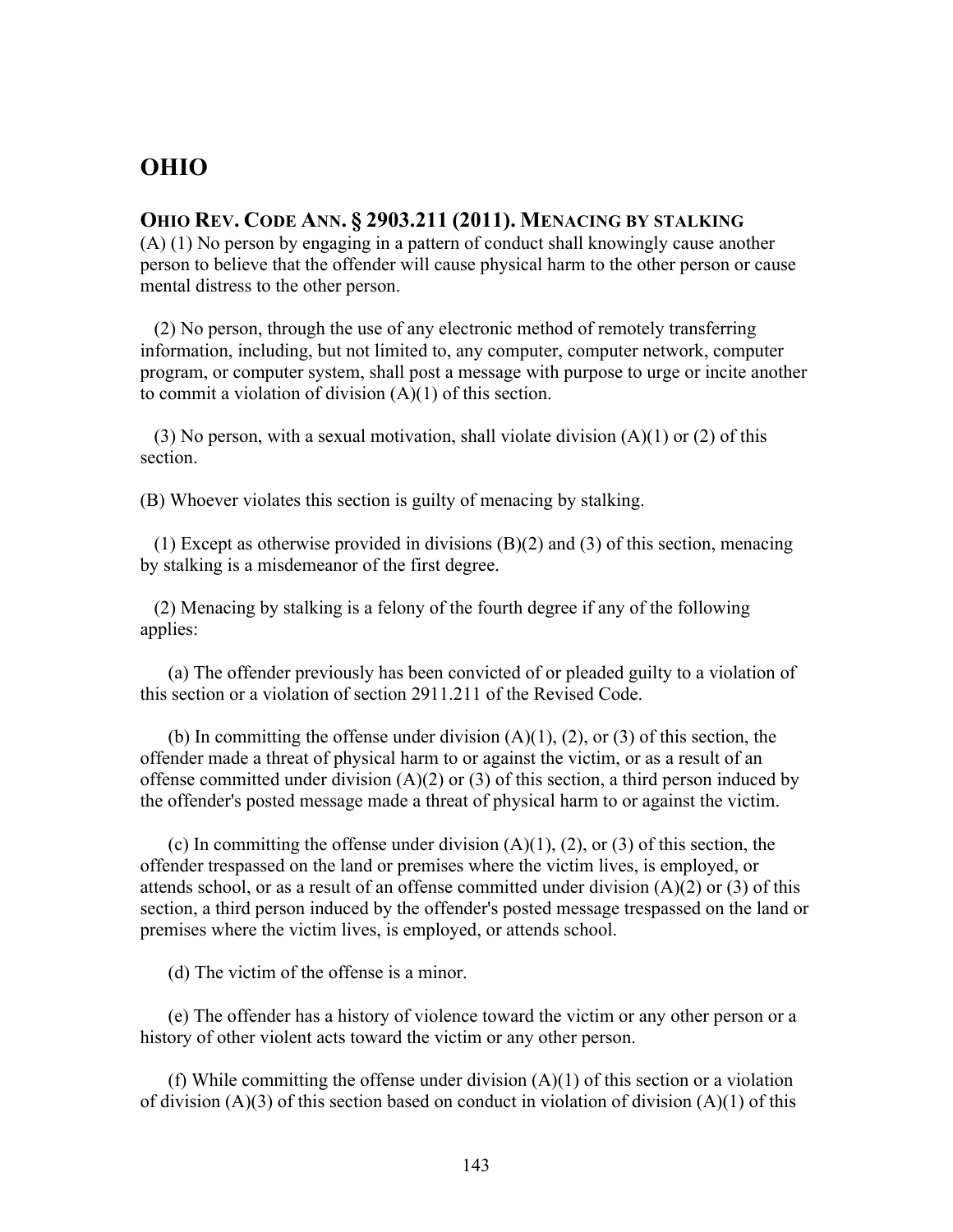section, the offender had a deadly weapon on or about the offender's person or under the offender's control. Division (B)(2)(f) of this section does not apply in determining the penalty for a violation of division  $(A)(2)$  of this section or a violation of division  $(A)(3)$ of this section based on conduct in violation of division (A)(2) of this section.

 (g) At the time of the commission of the offense, the offender was the subject of a protection order issued under section 2903.213 or 2903.214 of the Revised Code, regardless of whether the person to be protected under the order is the victim of the offense or another person.

(h) In committing the offense under division  $(A)(1)$ ,  $(2)$ , or  $(3)$  of this section, the offender caused serious physical harm to the premises at which the victim resides, to the real property on which that premises is located, or to any personal property located on that premises, or as a result of an offense committed under division (A)(2) of this section or an offense committed under division (A)(3) of this section based on a violation of division (A)(2) of this section, a third person induced by the offender's posted message caused serious physical harm to that premises, that real property, or any personal property on that premises.

 (i) Prior to committing the offense, the offender had been determined to represent a substantial risk of physical harm to others as manifested by evidence of then-recent homicidal or other violent behavior, evidence of then-recent threats that placed another in reasonable fear of violent behavior and serious physical harm, or other evidence of thenpresent dangerousness.

 (3) If the victim of the offense is an officer or employee of a public children services agency or a private child placing agency and the offense relates to the officer's or employee's performance or anticipated performance of official responsibilities or duties, menacing by stalking is either a felony of the fifth degree or, if the offender previously has been convicted of or pleaded guilty to an offense of violence, the victim of that prior offense was an officer or employee of a public children services agency or private child placing agency, and that prior offense related to the officer's or employee's performance or anticipated performance of official responsibilities or duties, a felony of the fourth degree.

(C) Section 2919.271 of the Revised Code applies in relation to a defendant charged with a violation of this section.

(D) As used in this section:

 (1) "Pattern of conduct" means two or more actions or incidents closely related in time, whether or not there has been a prior conviction based on any of those actions or incidents. Actions or incidents that prevent, obstruct, or delay the performance by a public official, firefighter, rescuer, emergency medical services person, or emergency facility person of any authorized act within the public official's, firefighter's, rescuer's, emergency medical services person's, or emergency facility person's official capacity, or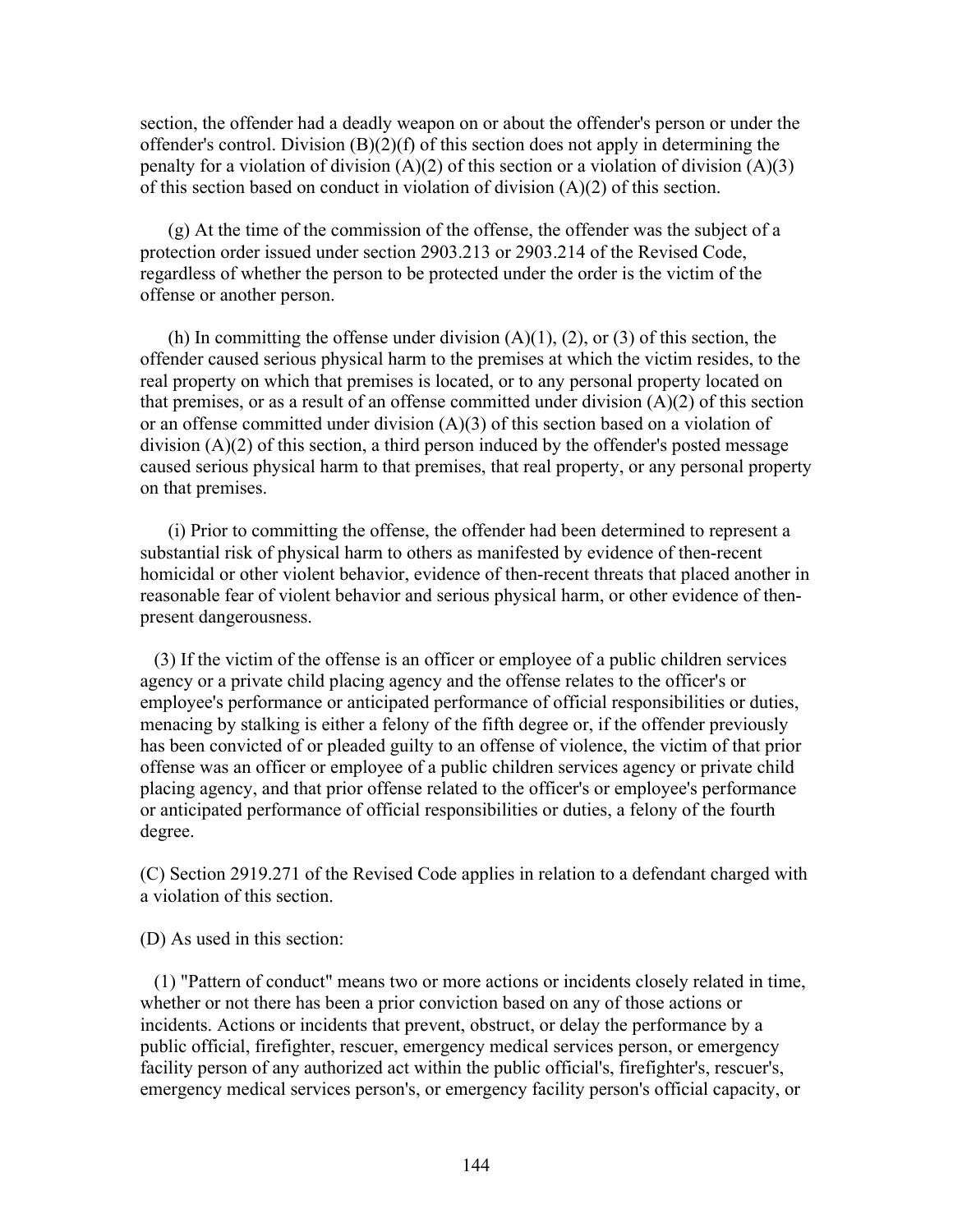the posting of messages or receipt of information or data through the use of an electronic method of remotely transferring information, including, but not limited to, a computer, computer network, computer program, computer system, or telecommunications device, may constitute a "pattern of conduct."

(2) "Mental distress" means any of the following:

 (a) Any mental illness or condition that involves some temporary substantial incapacity;

 (b) Any mental illness or condition that would normally require psychiatric treatment, psychological treatment, or other mental health services, whether or not any person requested or received psychiatric treatment, psychological treatment, or other mental health services.

 (3) "Emergency medical services person" is the singular of "emergency medical services personnel" as defined in section 2133.21 of the Revised Code.

 (4) "Emergency facility person" is the singular of "emergency facility personnel" as defined in section 2909.04 of the Revised Code.

(5) "Public official" has the same meaning as in section 2921.01 of the Revised Code.

 (6) "Computer," "computer network," "computer program," "computer system," and "telecommunications device" have the same meanings as in section 2913.01 of the Revised Code.

 (7) "Post a message" means transferring, sending, posting, publishing, disseminating, or otherwise communicating, or attempting to transfer, send, post, publish, disseminate, or otherwise communicate, any message or information, whether truthful or untruthful, about an individual, and whether done under one's own name, under the name of another, or while impersonating another.

(8) "Third person" means, in relation to conduct as described in division  $(A)(2)$  of this section, an individual who is neither the offender nor the victim of the conduct.

 (9) "Sexual motivation" has the same meaning as in section 2971.01 of the Revised Code.

(E) The state does not need to prove in a prosecution under this section that a person requested or received psychiatric treatment, psychological treatment, or other mental health services in order to show that the person was caused mental distress as described in division  $(D)(2)(b)$  of this section.

(F) (1) This section does not apply to a person solely because the person provided access or connection to or from an electronic method of remotely transferring information not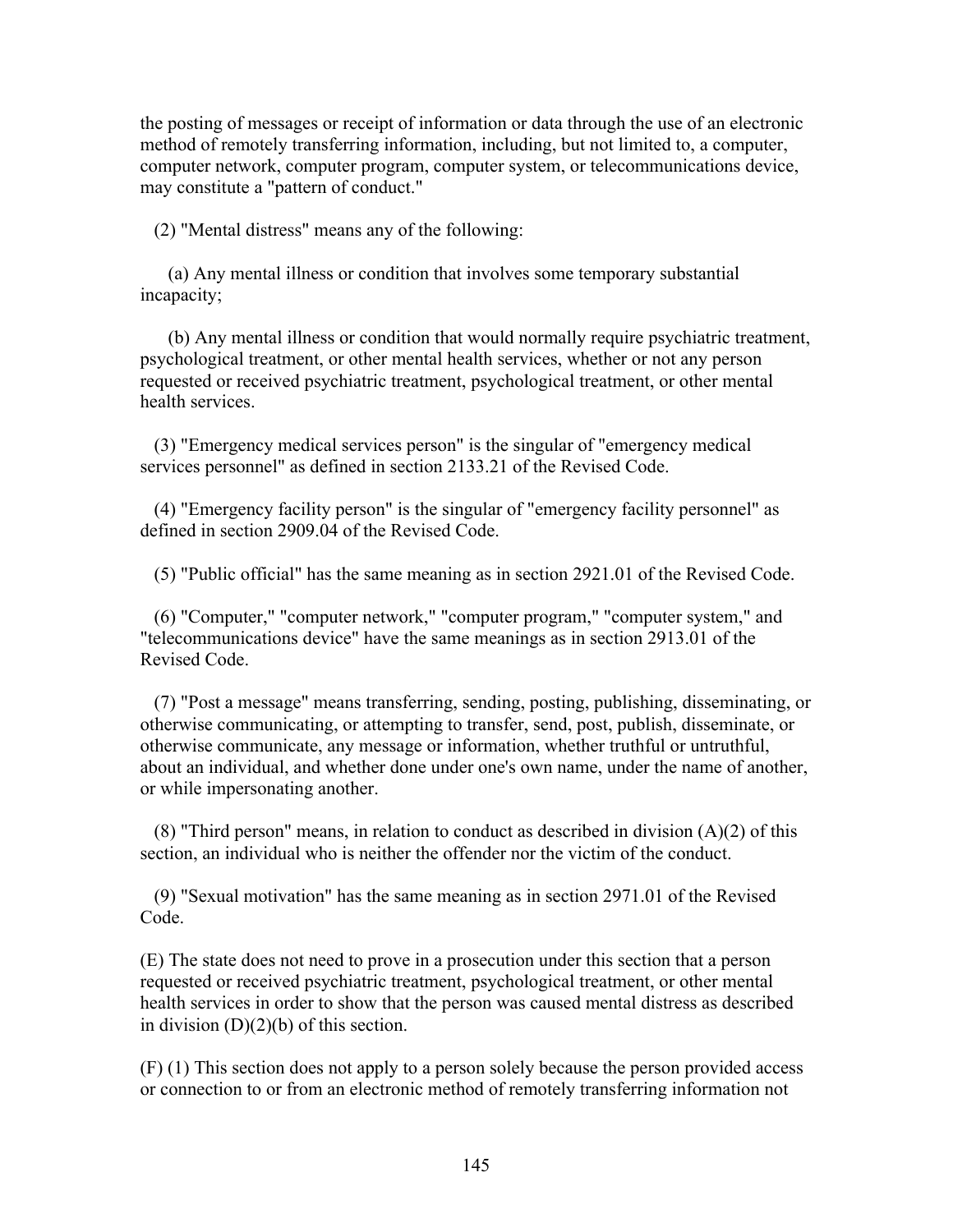under that person's control, including having provided capabilities that are incidental to providing access or connection to or from the electronic method of remotely transferring the information, and that do not include the creation of the content of the material that is the subject of the access or connection. In addition, any person providing access or connection to or from an electronic method of remotely transferring information not under that person's control shall not be liable for any action voluntarily taken in good faith to block the receipt or transmission through its service of any information that it believes is, or will be sent, in violation of this section.

 (2) Division (F)(1) of this section does not create an affirmative duty for any person providing access or connection to or from an electronic method of remotely transferring information not under that person's control to block the receipt or transmission through its service of any information that it believes is, or will be sent, in violation of this section except as otherwise provided by law.

 (3) Division (F)(1) of this section does not apply to a person who conspires with a person actively involved in the creation or knowing distribution of material in violation of this section or who knowingly advertises the availability of material of that nature.

### **OHIO REV. CODE ANN. § 2917.21 (2011). TELECOMMUNICATIONS HARASSMENT**

(A) No person shall knowingly make or cause to be made a telecommunication, or knowingly permit a telecommunication to be made from a telecommunications device under the person's control, to another, if the caller does any of the following:

(1) Fails to identify the caller to the recipient of the telecommunication and makes the telecommunication with purpose to harass or abuse any person at the premises to which the telecommunication is made, whether or not actual communication takes place between the caller and a recipient;

(2) Describes, suggests, requests, or proposes that the caller, the recipient of the telecommunication, or any other person engage in sexual activity, and the recipient or another person at the premises to which the telecommunication is made has requested, in a previous telecommunication or in the immediate telecommunication, that the caller not make a telecommunication to the recipient or to the premises to which the telecommunication is made;

(3) During the telecommunication, violates section 2903.21 of the Revised Code;

(4) Knowingly states to the recipient of the telecommunication that the caller intends to cause damage to or destroy public or private property, and the recipient, any member of the recipient's family, or any other person who resides at the premises to which the telecommunication is made owns, leases, resides, or works in, will at the time of the destruction or damaging be near or in, has the responsibility of protecting, or insures the property that will be destroyed or damaged;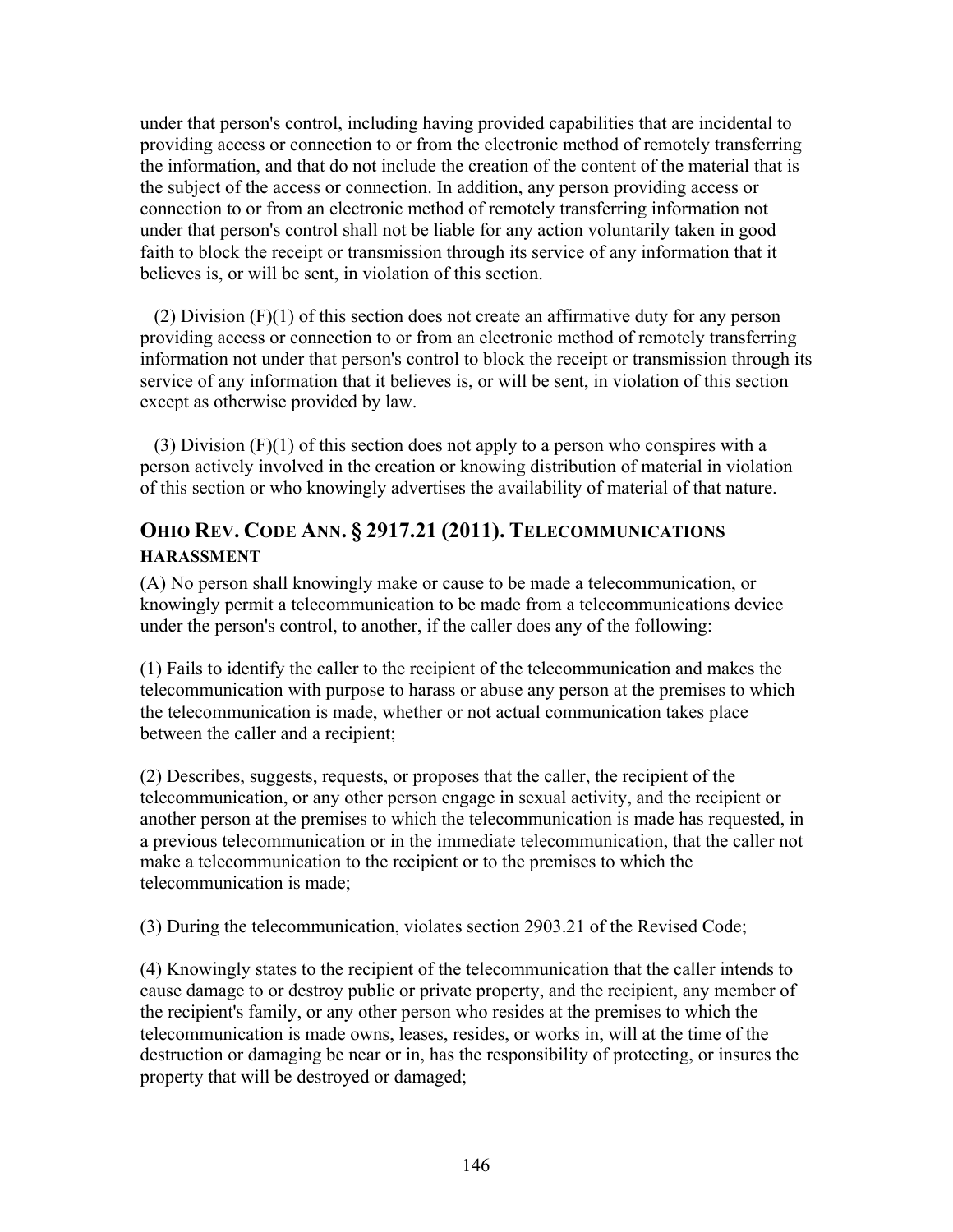(5) Knowingly makes the telecommunication to the recipient of the telecommunication, to another person at the premises to which the telecommunication is made, or to those premises, and the recipient or another person at those premises previously has told the caller not to make a telecommunication to those premises or to any persons at those premises.

(B) No person shall make or cause to be made a telecommunication, or permit a telecommunication to be made from a telecommunications device under the person's control, with purpose to abuse, threaten, or harass another person.

(C)(1) Whoever violates this section is guilty of telecommunications harassment.

 $(2)$  A violation of division  $(A)(1)$ ,  $(2)$ ,  $(3)$ , or  $(5)$  or  $(B)$  of this section is a misdemeanor of the first degree on a first offense and a felony of the fifth degree on each subsequent offense.

(3) Except as otherwise provided in division  $(C)(3)$  of this section, a violation of division (A)(4) of this section is a misdemeanor of the first degree on a first offense and a felony of the fifth degree on each subsequent offense. If a violation of division  $(A)(4)$  of this section results in economic harm of five hundred dollars or more but less than five thousand dollars, telecommunications harassment is a felony of the fifth degree. If a violation of division (A)(4) of this section results in economic harm of five thousand dollars or more but less than one hundred thousand dollars, telecommunications harassment is a felony of the fourth degree. If a violation of division (A)(4) of this section results in economic harm of one hundred thousand dollars or more, telecommunications harassment is a felony of the third degree.

(D) No cause of action may be asserted in any court of this state against any provider of a telecommunications service or information service, or against any officer, employee, or agent of a telecommunication service or information service, for any injury, death, or loss to person or property that allegedly arises out of the provider's, officer's, employee's, or agent's provision of information, facilities, or assistance in accordance with the terms of a court order that is issued in relation to the investigation or prosecution of an alleged violation of this section. A provider of a telecommunications service or information service, or an officer, employee, or agent of a telecommunications service or information service, is immune from any civil or criminal liability for injury, death, or loss to person or property that allegedly arises out of the provider's, officer's, employee's, or agent's provision of information, facilities, or assistance in accordance with the terms of a court order that is issued in relation to the investigation or prosecution of an alleged violation of this section.

(E) As used in this section:

(1) "Economic harm" means all direct, incidental, and consequential pecuniary harm suffered by a victim as a result of criminal conduct. "Economic harm" includes, but is not limited to, all of the following: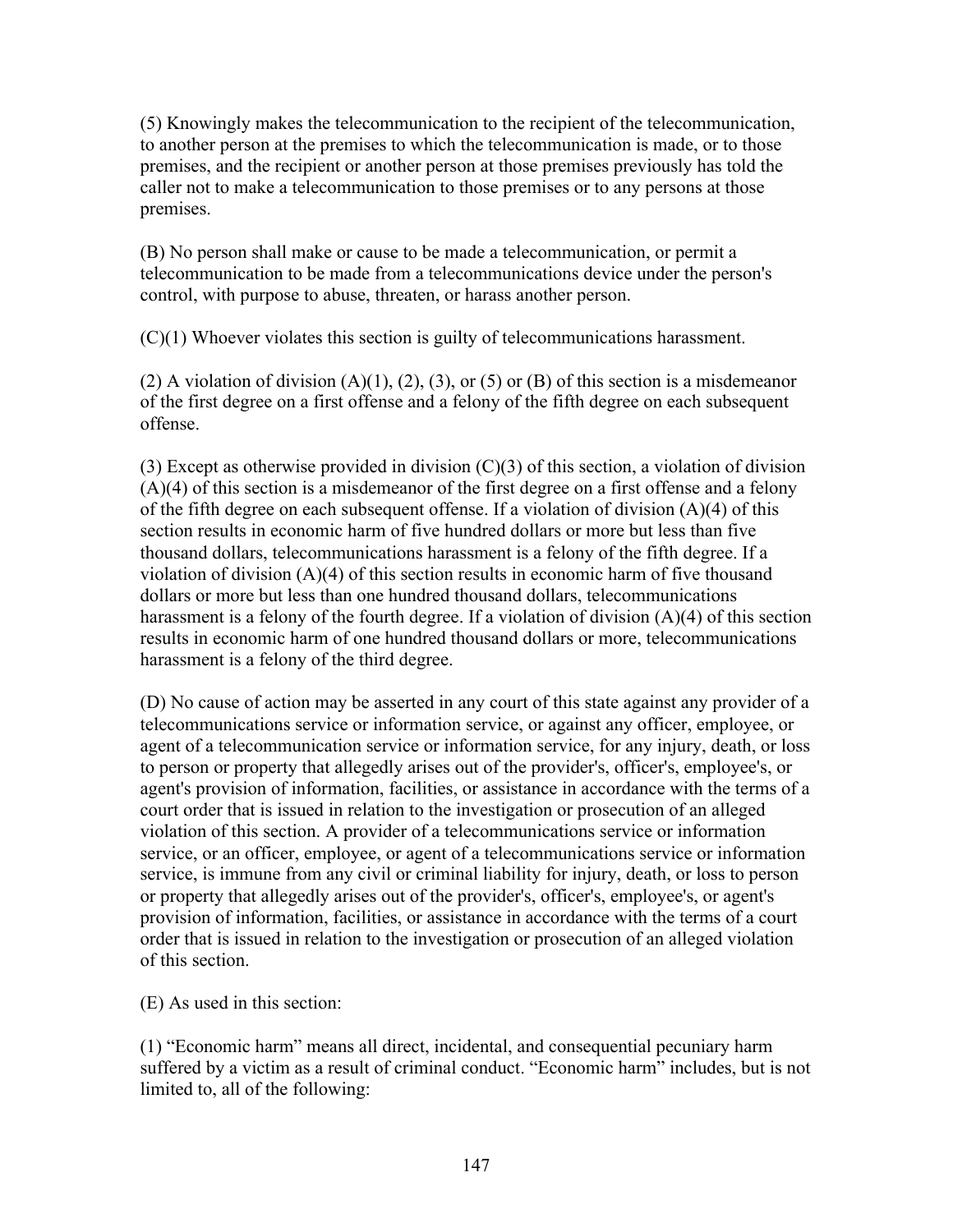(a) All wages, salaries, or other compensation lost as a result of the criminal conduct;

(b) The cost of all wages, salaries, or other compensation paid to employees for time those employees are prevented from working as a result of the criminal conduct;

(c) The overhead costs incurred for the time that a business is shut down as a result of the criminal conduct;

(d) The loss of value to tangible or intangible property that was damaged as a result of the criminal conduct.

(2) "Caller" means the person described in division (A) of this section who makes or causes to be made a telecommunication or who permits a telecommunication to be made from a telecommunications device under that person's control.

(3) "Telecommunication" and "telecommunications device" have the same meanings as in section 2913.01 of the Revised Code.

(4) "Sexual activity" has the same meaning as in section 2907.01 of the Revised Code.

(F) Nothing in this section prohibits a person from making a telecommunication to a debtor that is in compliance with the "Fair Debt Collection Practices Act," 91 Stat. 874 (1977), 15 U.S.C. 1692, as amended, or the "Telephone Consumer Protection Act," 105 Stat. 2395 (1991), 47 U.S.C. 227, as amended.

## **OKLAHOMA**

### **OKLA. STAT. tit. 21, § 1172 (2011). OBSCENE, THREATENING OR HARASSING TELECOMMUNICATION OR OTHER ELECTRONIC COMMUNICATIONS--PENALTY**

A. It shall be unlawful for a person who, by means of a telecommunication or other electronic communication device, willfully either:

 1. Makes any comment, request, suggestion, or proposal which is obscene, lewd, lascivious, filthy, or indecent;

 2. Makes a telecommunication or other electronic communication with intent to terrify, intimidate or harass, or threaten to inflict injury or physical harm to any person or property of that person;

 3. Makes a telecommunication or other electronic communication, whether or not conversation ensues, with intent to put the party called in fear of physical harm or death;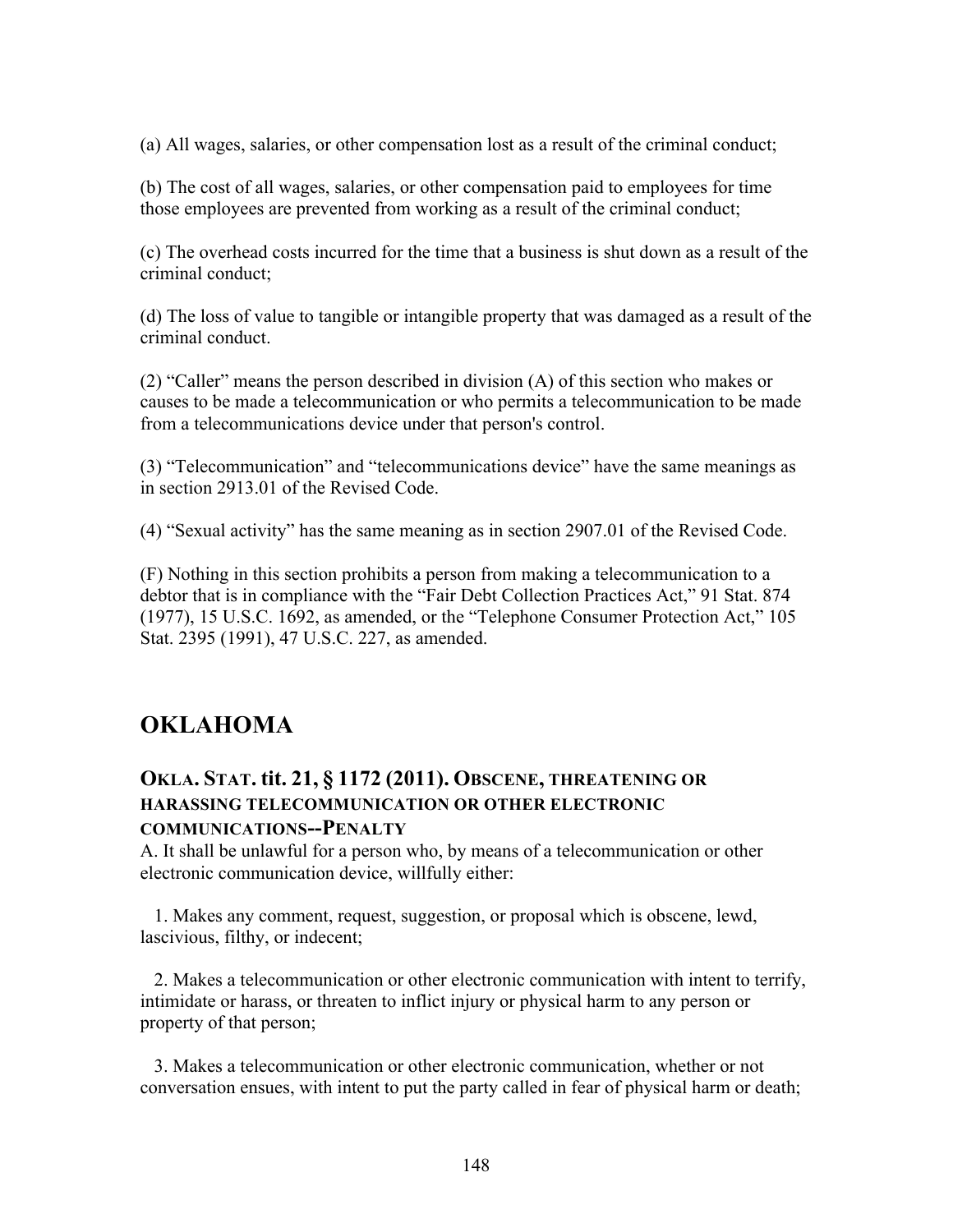4. Makes a telecommunication or other electronic communication, whether or not conversation ensues, without disclosing the identity of the person making the call or communication and with intent to annoy, abuse, threaten, or harass any person at the called number;

 5. Knowingly permits any telecommunication or other electronic communication under the control of the person to be used for any purpose prohibited by this section; and

 6. In conspiracy or concerted action with other persons, makes repeated calls or electronic communications or simultaneous calls or electronic communications solely to harass any person at the called number(s).

 B. As used in this section, "telecommunication" and "electronic communication" mean any type of telephonic, electronic or radio communications, or transmission of signs, signals, data, writings, images and sounds or intelligence of any nature by telephone, including cellular telephones, wire, cable, radio, electromagnetic, photoelectronic or photo-optical system or the creation, display, management, storage, processing, transmission or distribution of images, text, voice, video or data by wire, cable or wireless means, including the Internet. The term includes:

 1. A communication initiated by electronic mail, instant message, network call, or facsimile machine; and

2. A communication made to a pager.

 C. Use of a telephone or other electronic communications facility under this section shall include all use made of such a facility between the points of origin and reception. Any offense under this section is a continuing offense and shall be deemed to have been committed at either the place of origin or the place of reception.

 D. Except as provided in subsection E of this section, any person who is convicted of the provisions of subsection A of this section, shall be guilty of a misdemeanor.

 E. Any person who is convicted of a second offense under this section shall be guilty of a felony.

### **OKLA. STAT. tit. 21, § 1173 (2011). STALKING--PENALTIES**

 A. Any person who willfully, maliciously, and repeatedly follows or harasses another person in a manner that:

 1. Would cause a reasonable person or a member of the immediate family of that person as defined in subsection F of this section to feel frightened, intimidated, threatened, harassed, or molested; and

 2. Actually causes the person being followed or harassed to feel terrorized, frightened, intimidated, threatened, harassed, or molested,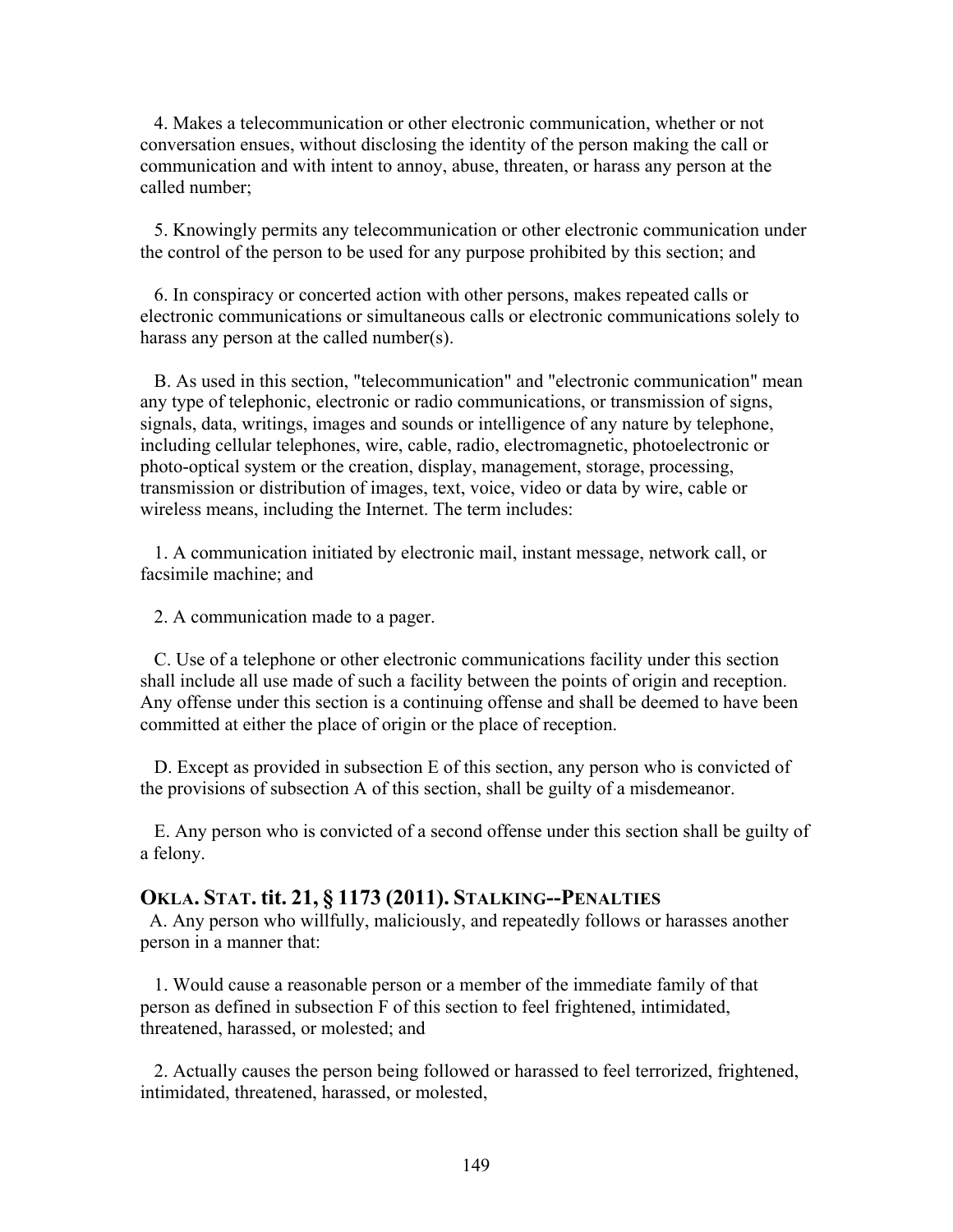upon conviction, shall be guilty of the crime of stalking, which is a misdemeanor punishable by imprisonment in a county jail for not more than one (1) year or by a fine of not more than One Thousand Dollars (\$ 1,000.00), or by both such fine and imprisonment.

B. Any person who violates the provisions of subsection A of this section when:

 1. There is a permanent or temporary restraining order, a protective order, an emergency ex parte protective order, or an injunction in effect prohibiting the behavior described in subsection A of this section against the same party, when the person violating the provisions of subsection A of this section has actual notice of the issuance of such order or injunction; or

 2. Said person is on probation or parole, a condition of which prohibits the behavior described in subsection A of this section against the same party or under the conditions of a community or alternative punishment; or

 3. Said person, within ten (10) years preceding the violation of subsection A of this section, completed the execution of sentence for a conviction of a crime involving the use or threat of violence against the same party, or against any member of the immediate family of such party,

upon conviction, shall be guilty of a felony punishable by imprisonment in the State Penitentiary for a term not exceeding five (5) years or by a fine of not more than Two Thousand Five Hundred Dollars (\$ 2,500.00), or by both such fine and imprisonment.

 C. Any person who commits a second act of stalking within ten (10) years of the completion of sentence for a prior conviction under subsection A of this section, upon conviction thereof, shall be guilty of a felony punishable by imprisonment in the State Penitentiary for a term not exceeding five (5) years, or by a fine of not more than Two Thousand Five Hundred Dollars (\$ 2,500.00), or by both such fine and imprisonment.

 D. Any person who commits an act of stalking within ten (10) years of the completion of execution of sentence for a prior conviction under subsection B or C of this section, shall, upon conviction thereof, be guilty of a felony punishable by a fine of not less than Two Thousand Five Hundred Dollars (\$ 2,500.00) nor more than Ten Thousand Dollars (\$ 10,000.00), or by imprisonment in the State Penitentiary for a term not exceeding ten (10) years, or by both such fine and imprisonment.

 E. Evidence that the defendant continued to engage in a course of conduct involving repeated unconsented contact, as defined in subsection F of this section, with the victim after having been requested by the victim to discontinue the same or any other form of unconsented contact, and to refrain from any further unconsented contact with the victim, shall give rise to a rebuttable presumption that the continuation of the course of conduct caused the victim to feel terrorized, frightened, intimidated, threatened, harassed, or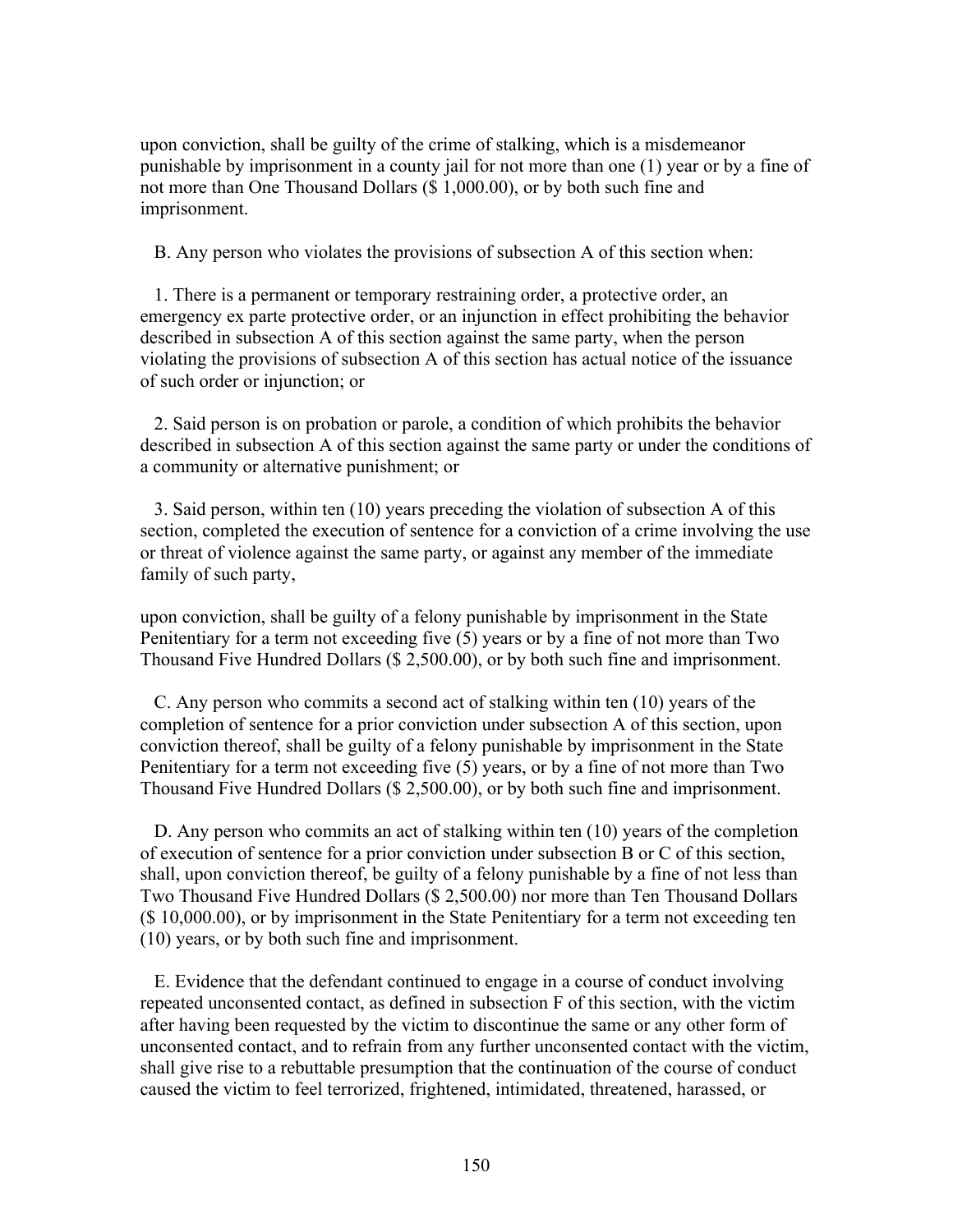#### molested.

F. For purposes of this section:

 1. "Harasses" means a pattern or course of conduct directed toward another individual that includes, but is not limited to, repeated or continuing unconsented contact, that would cause a reasonable person to suffer emotional distress, and that actually causes emotional distress to the victim. Harassment shall include harassing or obscene phone calls as prohibited by Section 1172 of this title and conduct prohibited by Section 850 of this title. Harassment does not include constitutionally protected activity or conduct that serves a legitimate purpose;

 2. "Course of conduct" means a pattern of conduct composed of a series of two (2) or more separate acts over a period of time, however short, evidencing a continuity of purpose. Constitutionally protected activity is not included within the meaning of "course of conduct";

 3. "Emotional distress" means significant mental suffering or distress that may, but does not necessarily require, medical or other professional treatment or counseling;

 4. "Unconsented contact" means any contact with another individual that is initiated or continued without the consent of the individual, or in disregard of that individual's expressed desire that the contact be avoided or discontinued. Constitutionally protected activity is not included within the meaning of unconsented contact. Unconsented contact includes but is not limited to any of the following:

a. following or appearing within the sight of that individual,

 b. approaching or confronting that individual in a public place or on private property,

c. appearing at the workplace or residence of that individual,

 d. entering onto or remaining on property owned, leased, or occupied by that individual,

e. contacting that individual by telephone,

 f. sending mail or electronic communications to that individual, and

 g. placing an object on, or delivering an object to, property owned, leased, or occupied by that individual; and

 5. "Member of the immediate family", for the purposes of this section, means any spouse, parent, child, person related within the third degree of consanguinity or affinity or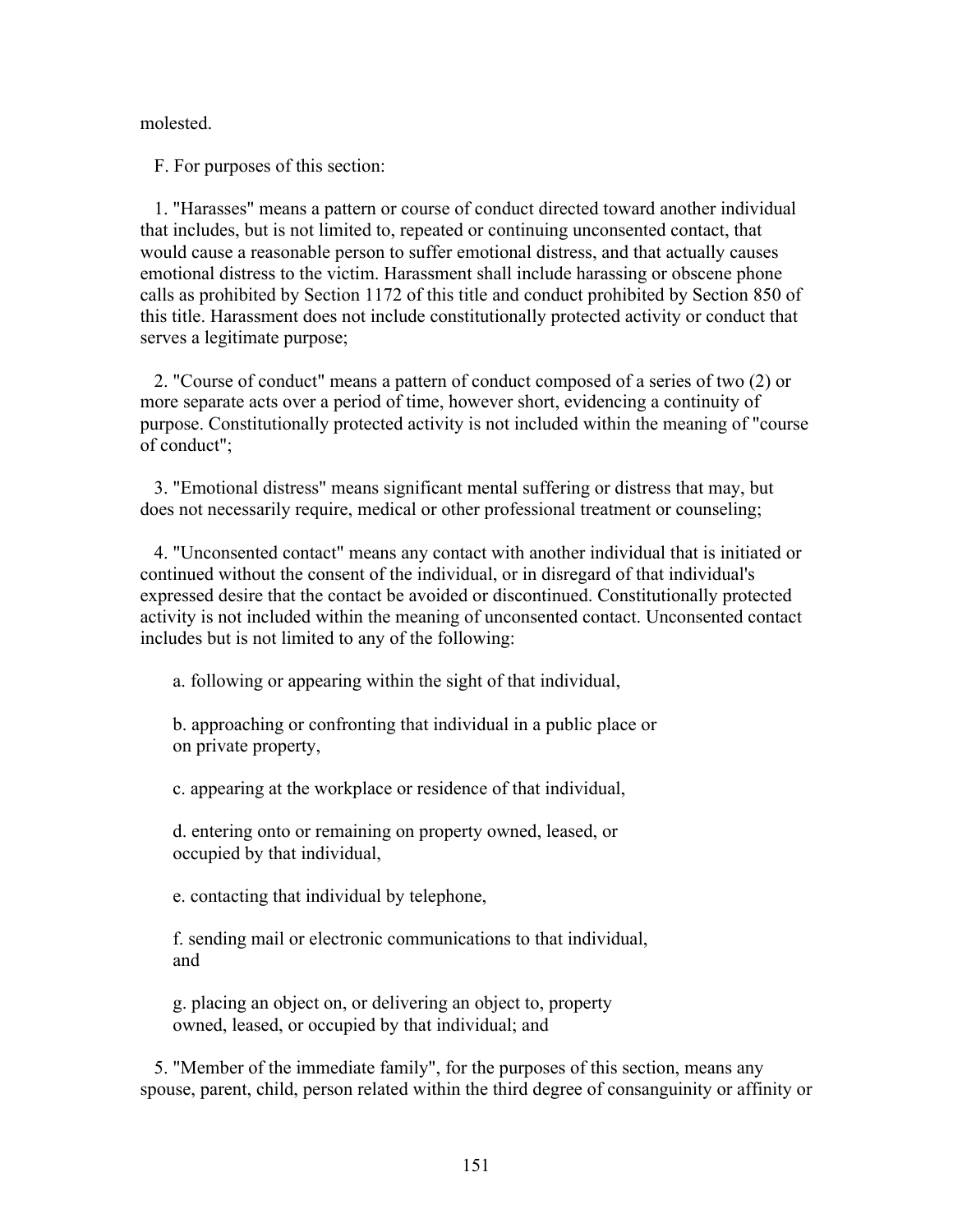any other person who regularly resides in the household or who regularly resided in the household within the prior six (6) months.

### **OKLA. STAT. tit. 21, § 1953 (2011). PROHIBITED ACTS**

A. It shall be unlawful to:

1. Willfully, and without authorization, gain or attempt to gain access to and damage, modify, alter, delete, destroy, copy, make use of, disclose or take possession of a computer, computer system, computer network or any other property;

2. Use a computer, computer system, computer network or any other property as hereinbefore defined for the purpose of devising or executing a scheme or artifice with the intent to defraud, deceive, extort or for the purpose of controlling or obtaining money, property, services or other thing of value by means of a false or fraudulent pretense or representation;

3. Willfully exceed the limits of authorization and damage, modify, alter, destroy, copy, delete, disclose or take possession of a computer, computer system, computer network or any other property;

4. Willfully and without authorization, gain or attempt to gain access to a computer, computer system, computer network or any other property;

5. Willfully and without authorization use or cause to be used computer services;

6. Willfully and without authorization disrupt or cause the disruption of computer services or deny or cause the denial of access or other computer services to an authorized user of a computer, computer system or computer network;

7. Willfully and without authorization provide or assist in providing a means of accessing a computer, computer system or computer network in violation of this section;

8. Willfully use a computer, computer system, or computer network to annoy, abuse, threaten, or harass another person; and

9. Willfully use a computer, computer system, or computer network to put another person in fear of physical harm or death.

B. Any person convicted of violating paragraph 1, 2, 3, 6, 7 or 9 of subsection A of this section shall be guilty of a felony punishable as provided in Section 1955 of this title.

C. Any person convicted of violating paragraph 4, 5 or 8 of subsection A of this section shall be guilty of a misdemeanor.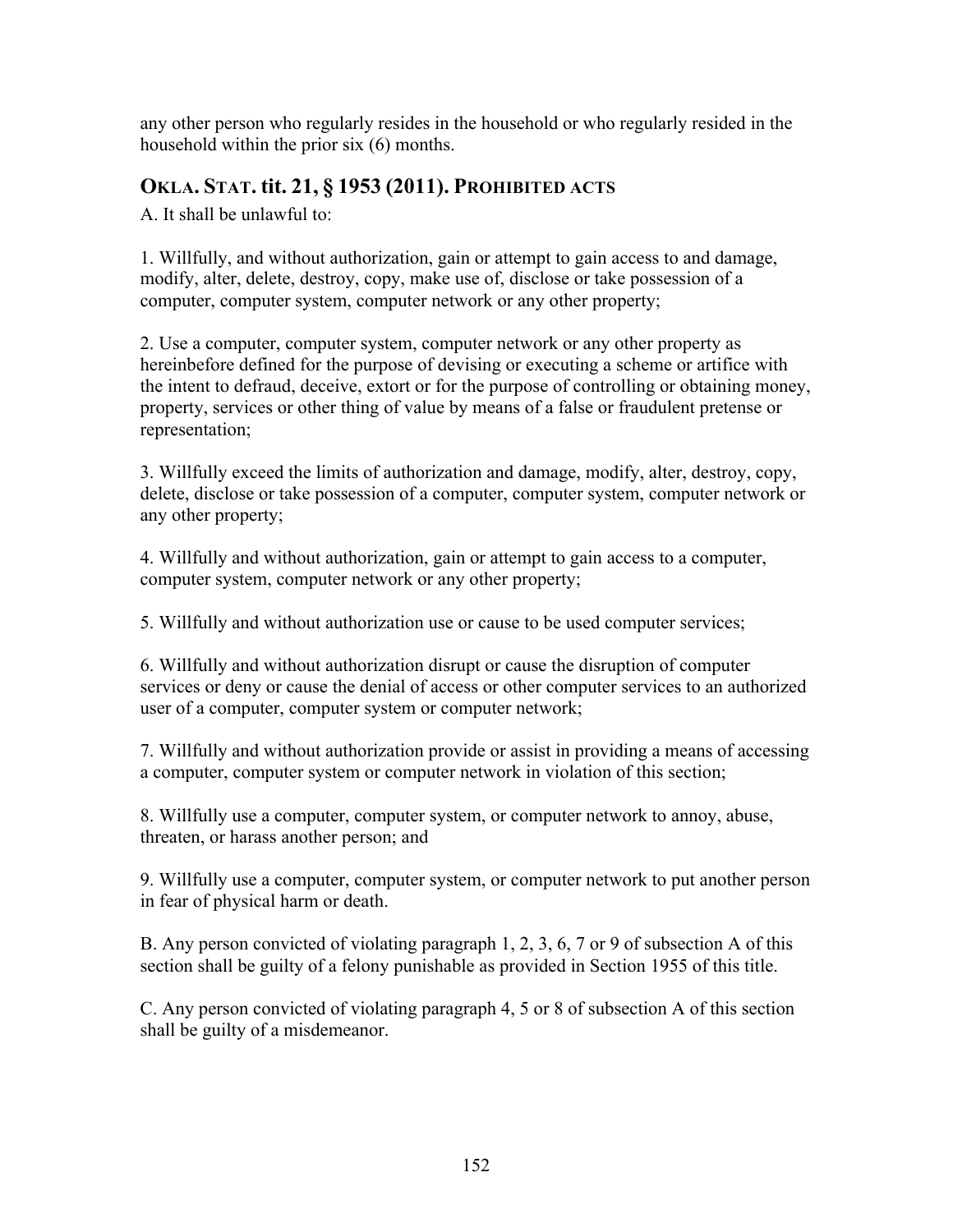# **OREGON**

### **OR. REV. STAT. § 163.732 (2011). STALKING**

(1) A person commits the crime of stalking if:

(a) The person knowingly alarms or coerces another person or a member of that person's immediate family or household by engaging in repeated and unwanted contact with the other person;

(b) It is objectively reasonable for a person in the victim's situation to have been alarmed or coerced by the contact; and

(c) The repeated and unwanted contact causes the victim reasonable apprehension regarding the personal safety of the victim or a member of the victim's immediate family or household.

(2)(a) Stalking is a Class A misdemeanor.

(b) Notwithstanding paragraph (a) of this subsection, stalking is a Class C felony if the person has a prior conviction for:

(A) Stalking; or

(B) Violating a court's stalking protective order.

(c) When stalking is a Class C felony pursuant to paragraph (b) of this subsection, stalking shall be classified as a person felony and as crime category 8 of the sentencing guidelines grid of the Oregon Criminal Justice Commission.

### **OR. REV. STAT. § 166.065 (2011). HARASSMENT**

(1) A person commits the crime of harassment if the person intentionally:

(a) Harasses or annoys another person by:

(A) Subjecting such other person to offensive physical contact; or

(B) Publicly insulting such other person by abusive words or gestures in a manner intended and likely to provoke a violent response;

(b) Subjects another to alarm by conveying a false report, known by the conveyor to be false, concerning death or serious physical injury to a person, which report reasonably would be expected to cause alarm; or

(c) Subjects another to alarm by conveying a telephonic, electronic or written threat to inflict serious physical injury on that person or to commit a felony involving the person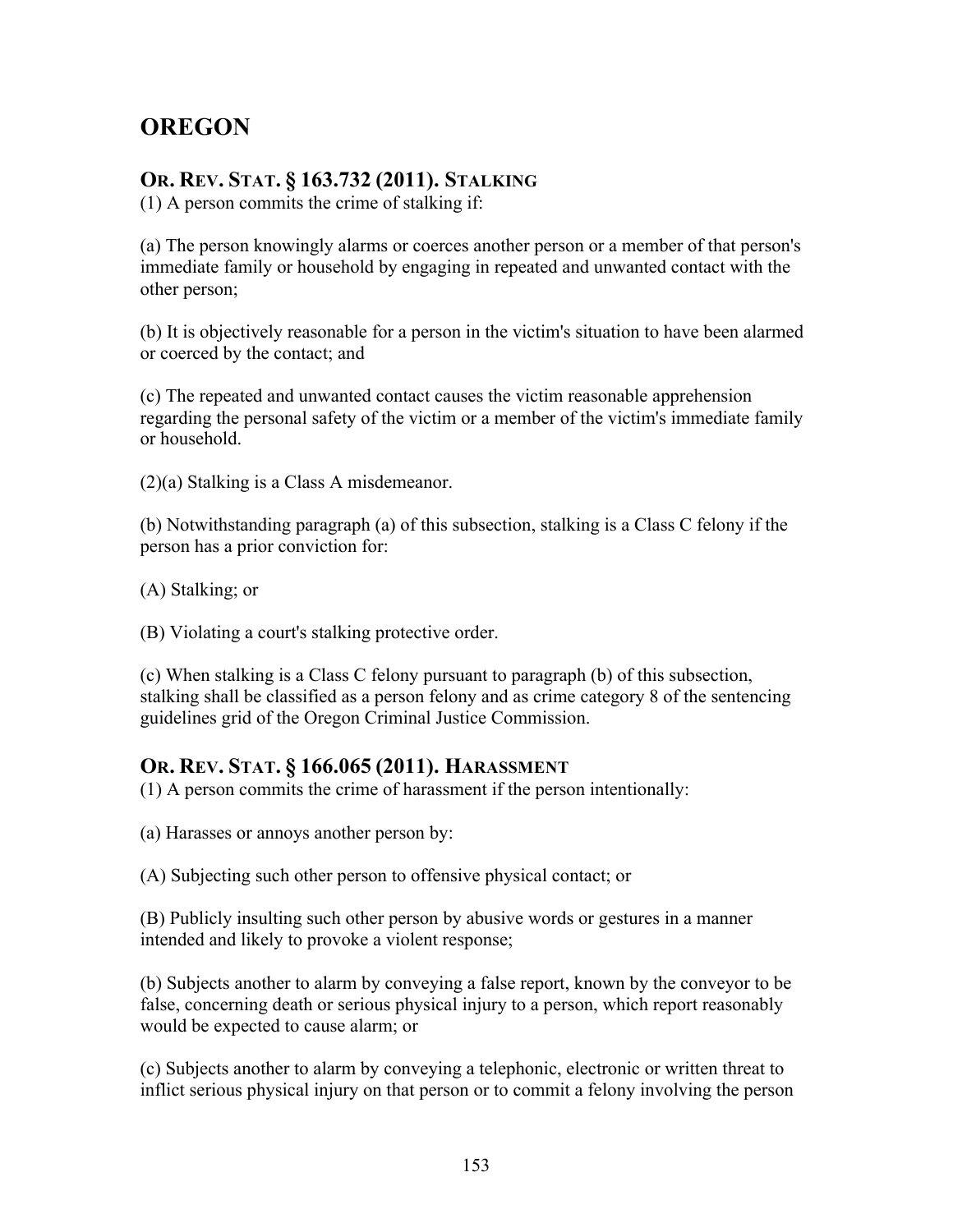or property of that person or any member of that person's family, which threat reasonably would be expected to cause alarm.

(2)(a) A person is criminally liable for harassment if the person knowingly permits any telephone or electronic device under the person's control to be used in violation of subsection (1) of this section.

(b) Harassment that is committed under the circumstances described in subsection (1)(c) of this section is committed in either the county in which the communication originated or the county in which the communication was received.

(3) Harassment is a Class B misdemeanor.

(4) Notwithstanding subsection (3) of this section, harassment is a Class A misdemeanor if a person violates:

(a) Subsection  $(1)(a)(A)$  of this section by subjecting another person to offensive physical contact and the offensive physical contact consists of touching the sexual or other intimate parts of the other person; or

(b) Subsection  $(1)(c)$  of this section and:

(A) The person has a previous conviction under subsection  $(1)(c)$  of this section and the victim of the current offense was the victim or a member of the family of the victim of the previous offense;

(B) At the time the offense was committed, the victim was protected by a stalking protective order, a restraining order as defined in ORS 24.190 or any other court order prohibiting the person from contacting the victim;

(C) At the time the offense was committed, the person reasonably believed the victim to be under 18 years of age and more than three years younger than the person; or

(D)(i) The person conveyed a threat to kill the other person or any member of the family of the other person;

(ii) The person expressed the intent to carry out the threat; and

(iii) A reasonable person would believe that the threat was likely to be followed by action.

(5) As used in this section, "electronic threat" means a threat conveyed by electronic mail, the Internet, a telephone text message or any other transmission of information by wire, radio, optical cable, cellular system, electromagnetic system or other similar means.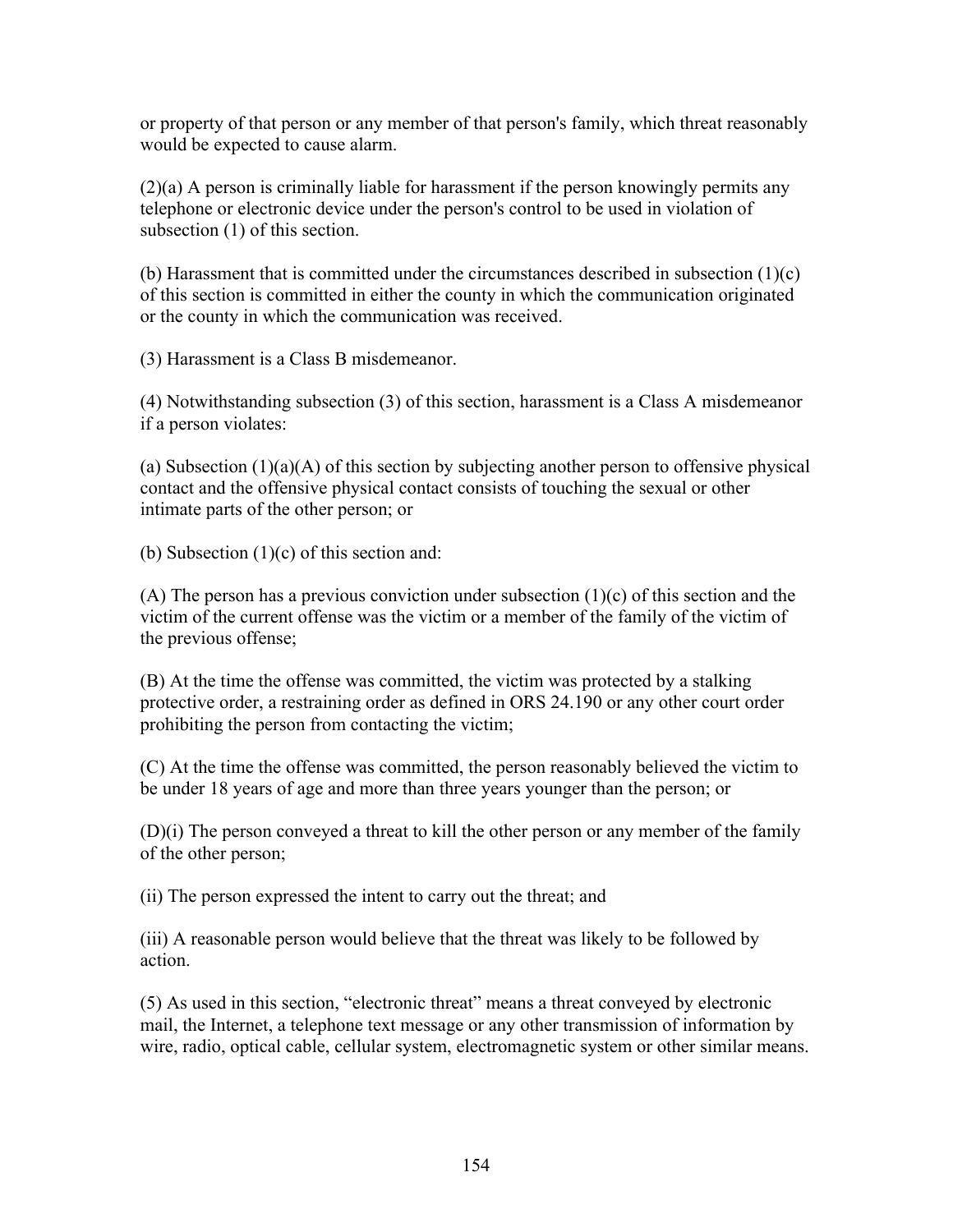# **PENNSYLVANIA**

### **18 PA. CONS. STAT. ANN. § 2709 (2011). HARASSMENT**

**(a) Offense defined.--**A person commits the crime of harassment when, with intent to harass, annoy or alarm another, the person:

(1) strikes, shoves, kicks or otherwise subjects the other person to physical contact, or attempts or threatens to do the same;

(2) follows the other person in or about a public place or places;

(3) engages in a course of conduct or repeatedly commits acts which serve no legitimate purpose;

(4) communicates to or about such other person any lewd, lascivious, threatening or obscene words, language, drawings or caricatures;

(5) communicates repeatedly in an anonymous manner;

(6) communicates repeatedly at extremely inconvenient hours; or

(7) communicates repeatedly in a manner other than specified in paragraphs (4), (5) and (6).

(b) Deleted

#### **(b.1) Venue.--**

(1) An offense committed under this section may be deemed to have been committed at either the place at which the communication or communications were made or at the place where the communication or communications were received.

(2) Acts indicating a course of conduct which occur in more than one jurisdiction may be used by any other jurisdiction in which an act occurred as evidence of a continuing pattern of conduct or a course of conduct.

### **(c) Grading.--**

(1) An offense under subsection (a)(1), (2) or (3) shall constitute a summary offense.

(2) (i) An offense under subsection (a)(4), (5), (6) or (7) shall constitute a misdemeanor of the third degree.

**(d) False reports.--**A person who knowingly gives false information to any law enforcement officer with the intent to implicate another under this section commits an offense under section 4906 (relating to false reports to law enforcement authorities).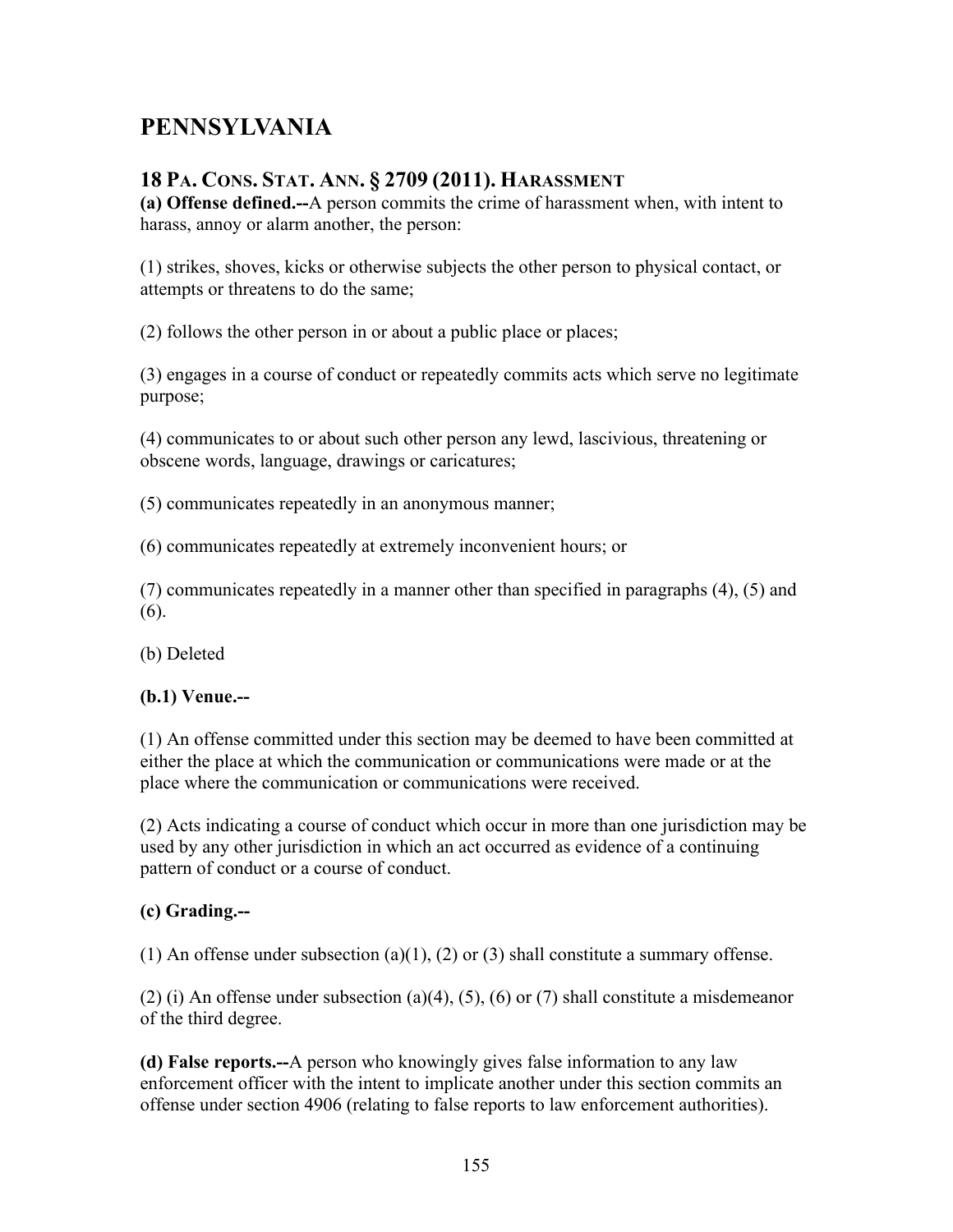**(e) Application of section.--**This section shall not apply to conduct by a party to a labor dispute as defined in the act of June 2, 1937 (P.L. 1198, No. 308), [FN1] known as the Labor Anti-Injunction Act, or to any constitutionally protected activity.

**(f) Definitions.--**As used in this section, the following words and phrases shall have the meanings given to them in this subsection:

"Communicates." Conveys a message without intent of legitimate communication or address by oral, nonverbal, written or electronic means, including telephone, electronic mail, Internet, facsimile, telex, wireless communication or similar transmission.

"Course of conduct." A pattern of actions composed of more than one act over a period of time, however short, evidencing a continuity of conduct. Acts indicating a course of conduct which occur in more than one jurisdiction may be used by any other jurisdiction in which an act occurred as evidence of a continuing pattern of conduct or a course of conduct.

### **18 PA. CONS. STAT. ANN. § 2709.1 (2011). STALKING**

**(a) Offense defined.--**A person commits the crime of stalking when the person either:

(1) engages in a course of conduct or repeatedly commits acts toward another person, including following the person without proper authority, under circumstances which demonstrate either an intent to place such other person in reasonable fear of bodily injury or to cause substantial emotional distress to such other person; or

(2) engages in a course of conduct or repeatedly communicates to another person under circumstances which demonstrate or communicate either an intent to place such other person in reasonable fear of bodily injury or to cause substantial emotional distress to such other person.

#### **(b) Venue.--**

(1) An offense committed under this section may be deemed to have been committed at either the place at which the communication or communications were made or at the place where the communication or communications were received.

(2) Acts indicating a course of conduct which occur in more than one jurisdiction may be used by any other jurisdiction in which an act occurred as evidence of a continuing pattern of conduct or a course of conduct.

### **(c) Grading.--**

(1) Except as otherwise provided for in paragraph (2), a first offense under this section shall constitute a misdemeanor of the first degree.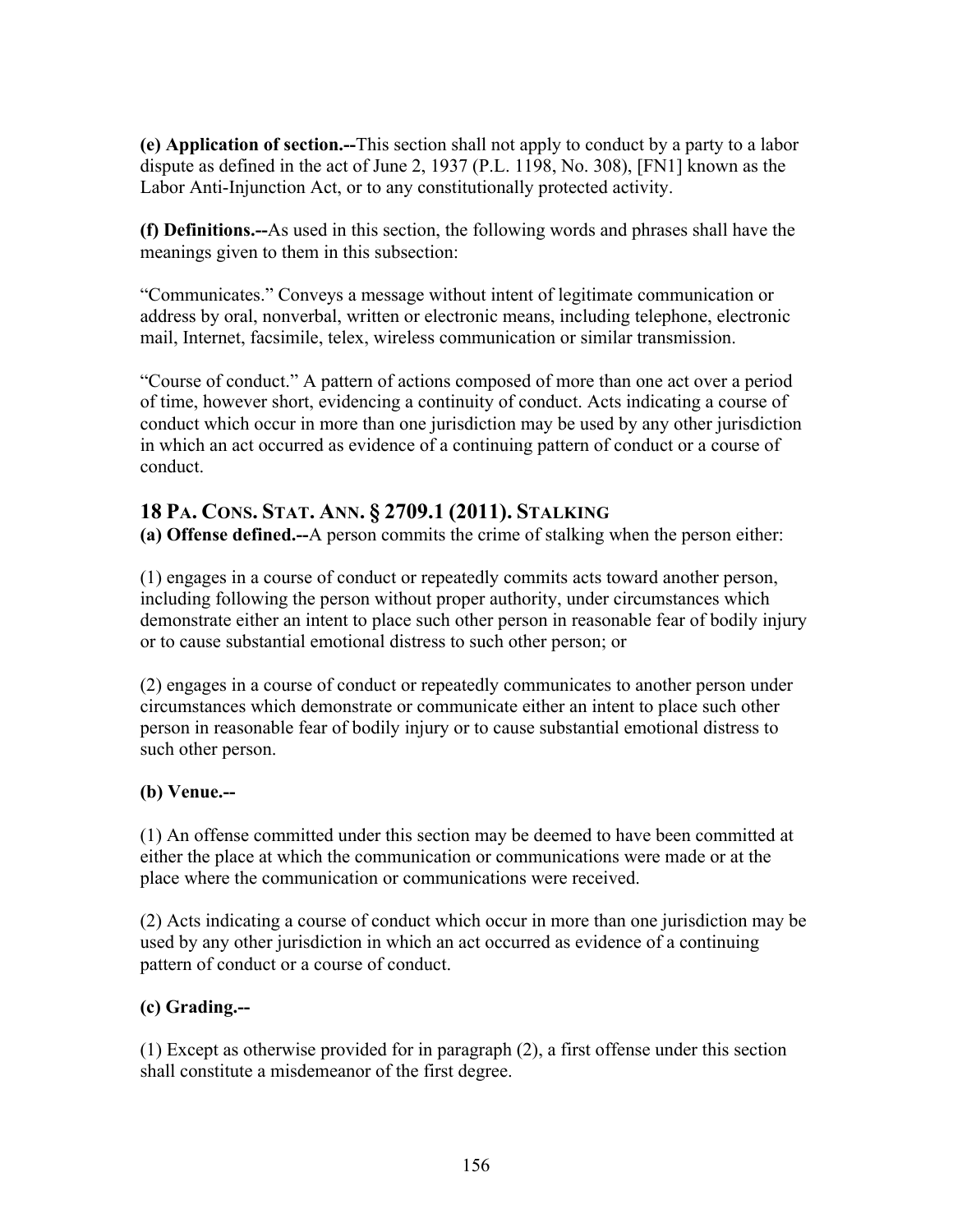(2) A second or subsequent offense under this section or a first offense under subsection (a) if the person has been previously convicted of a crime of violence involving the same victim, family or household member, including, but not limited to, a violation ofsection 2701 (relating to simple assault), 2702 (relating to aggravated assault), 2705 (relating to recklessly endangering another person), 2901 (relating to kidnapping), 3121 (relating to rape) or 3123 (relating to involuntary deviate sexual intercourse), an order issued under section 4954 (relating to protective orders) or an order issued under 23 Pa.C.S. § 6108 (relating to relief) shall constitute a felony of the third degree.

**(d) False reports.--**A person who knowingly gives false information to any law enforcement officer with the intent to implicate another under this section commits an offense under section 4906 (relating to false reports to law enforcement authorities).

**(e) Application of section.--**This section shall not apply to conduct by a party to a labor dispute as defined in the act of June 2, 1937 (P.L. 1198, No. 308), [FN1] known as the Labor Anti-Injunction Act, or to any constitutionally protected activity.

**(f) Definitions.--**As used in this section, the following words and phrases shall have the meanings given to them in this subsection:

"Communicates." To convey a message without intent of legitimate communication or address by oral, nonverbal, written or electronic means, including telephone, electronic mail, Internet, facsimile, telex, wireless communication or similar transmission.

"Course of conduct." A pattern of actions composed of more than one act over a period of time, however short, evidencing a continuity of conduct. The term includes lewd, lascivious, threatening or obscene words, language, drawings, caricatures or actions, either in person or anonymously. Acts indicating a course of conduct which occur in more than one jurisdiction may be used by any other jurisdiction in which an act occurred as evidence of a continuing pattern of conduct or a course of conduct.

"Emotional distress." A temporary or permanent state of mental anguish.

"Family or household member." Spouses or persons who have been spouses, persons living as spouses or who lived as spouses, parents and children, other persons related by consanguinity or affinity, current or former sexual or intimate partners or persons who share biological parenthood.

**THE FOLLOWING BILL HAS NOT BEEN ENACTED AND IS CURRENTLY NOT THE LAW OF PENNSYLVANIA. H.R. 583, 195TH GEN. ASSEM., REG. SESS. (PA. 2011). AN ACT AMENDING TITLE 18 (CRIMES AND OFFENSES) OF THE PENNSYLVANIA CONSOLIDATED STATUTES, FURTHER PROVIDING FOR GRADING THE OFFENSE OF HARASSMENT**

*Bill Status: In House Committee on Judiciary as of 02/09/2011*

AN ACT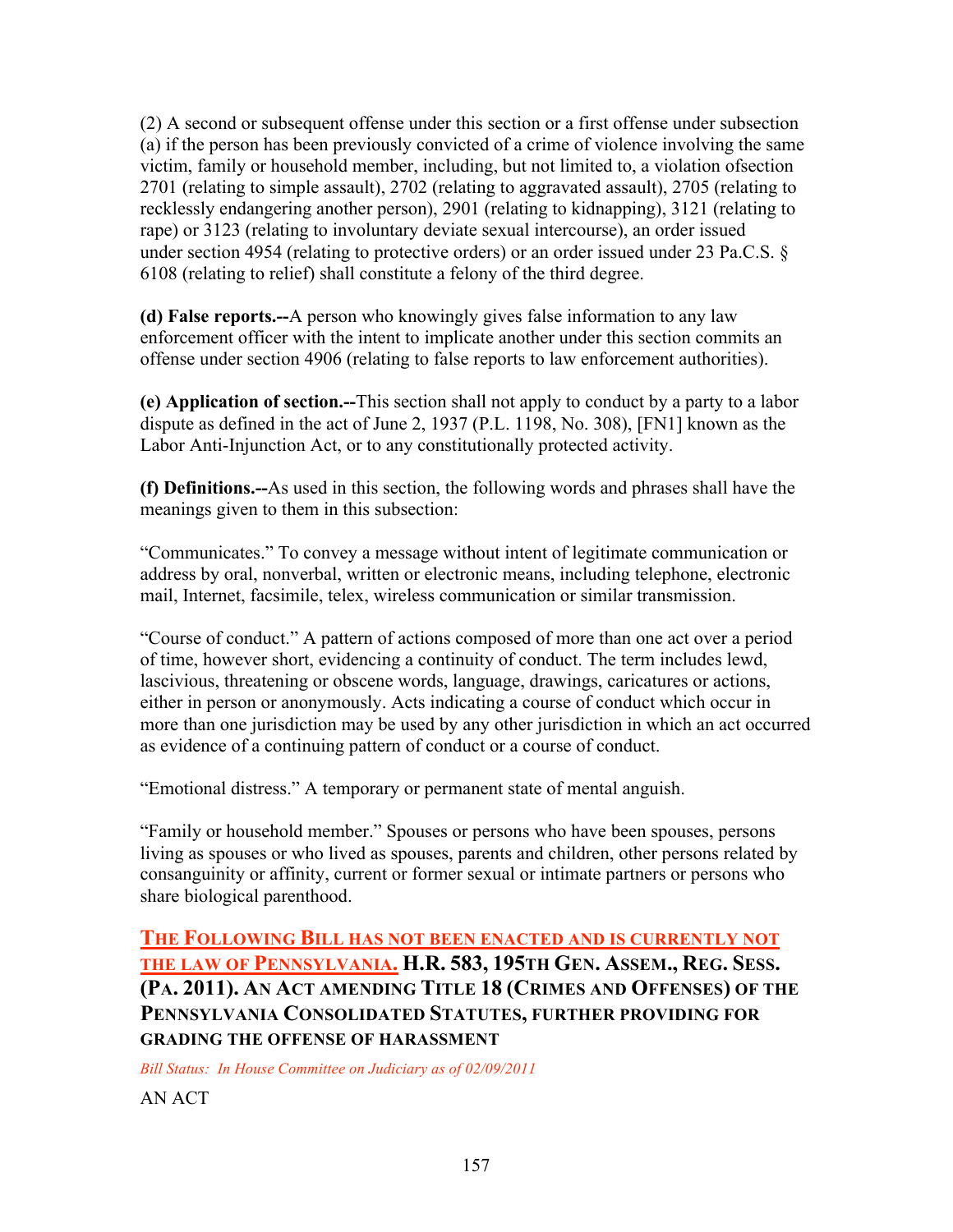Amending Title 18 (Crimes and Offenses) of the Pennsylvania Consolidated Statutes, further providing for grading the offense of harassment.

The General Assembly of the Commonwealth of Pennsylvania hereby enacts as follows:

Section 1. Section 2709(c) of Title 18 of the Pennsylvania Consolidated Statutes is amended to read:

§ 2709. Harassment.

\* \* \*

(c) Grading.--

(1) An offense under subsection (a)(1), (2) or (3) shall constitute a summary offense.**, and a second or subsequent offense shall constitute a misdemeanor of the third degree.**

(2)  $\leftrightarrow$  An offense under subsection (a)(4), (5), (6) or (7) shall constitute a misdemeanor of the third degree.**, and a second or subsequent offense shall constitute a misdemeanor of the second degree.**

\* \* \*

Section 2. This act shall take effect in 60 days.

### **THE FOLLOWING BILL HAS NOT BEEN ENACTED AND IS CURRENTLY NOT THE LAW OF PENNSYLVANIA. H.R. 899, 195TH GEN. ASSEM., REG. SESS. (PA. 2011). AN ACT AMENDING TITLES 18 (CRIMES AND OFFENSES) AND 42 (JUDICIARY AND JUDICIAL PROCEDURE) OF THE PENNSYLVANIA CONSOLIDATED STATUTES, FURTHER PROVIDING FOR HARASSMENT; AND PROVIDING FOR PEACE ORDERS**

*Bill Status: In House Committee on Judiciary as of 03/02/2011*

AN ACT

Amending Titles 18 (Crimes and Offenses) and 42 (Judiciary and Judicial Procedure) of the Pennsylvania Consolidated Statutes, further providing for harassment; and providing for peace orders. The General Assembly of the Commonwealth of Pennsylvania hereby enacts as follows:

Section 1. Section 2709 of Title 18 of the Pennsylvania Consolidated Statutes is amended to read:

§ 2709. Harassment.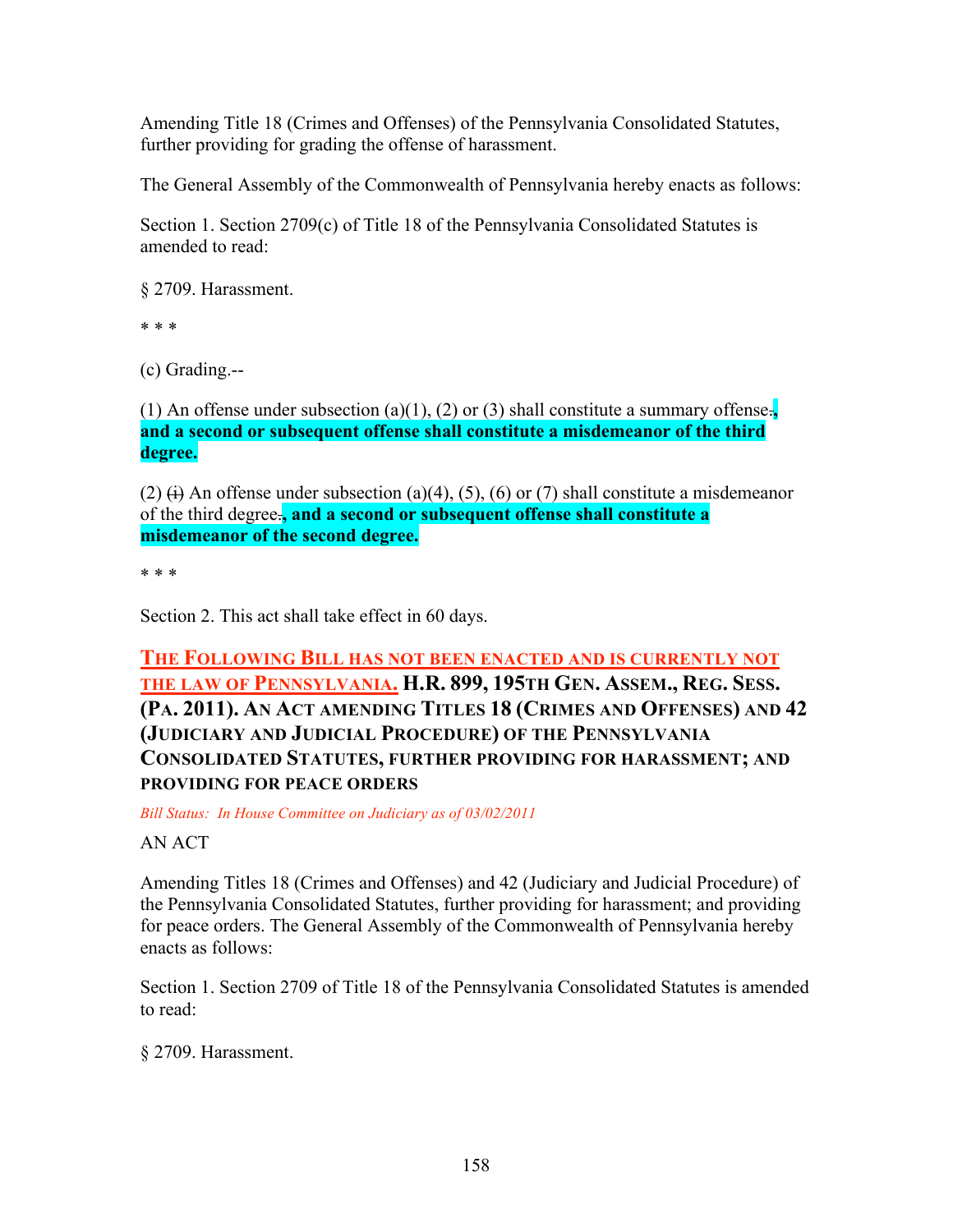(a) Offense defined.--A person commits the crime of harassment when, with intent to harass, annoy or alarm another, the person:

(1) strikes, shoves, kicks or otherwise subjects the other person to physical contact, or attempts or threatens to do the same;

(2) follows the other person in or about a public place or places;

(3) engages in a course of conduct or repeatedly commits

acts which serve no legitimate purpose;

(4) communicates to or about such other person any lewd, lascivious, threatening or obscene words, language, drawings or caricatures;

(5) communicates repeatedly in an anonymous manner;

 $(6)$  communicates repeatedly at extremely inconvenient hours;  $\sigma$ 

(7) communicates repeatedly in a manner other than specified in paragraphs (4), (5) and (6).**;**

**(8) engages in a course of conduct or repeatedly commits acts which cause a reasonable fear of injury; or**

**(9) damages premises primarily used for religious purposes or maintained for religious instruction and the damage to the premises exceeds \$50.** (b.1) Venue.-- (1) An offense committed under this section may be deemed to have been committed at either the place at which the communication or communications were made or at the place where the communication or communications were received.

(2) Acts indicating a course of conduct which occur in more than one jurisdiction may be used by any other jurisdiction in which an act occurred as evidence of a continuing pattern of conduct or a course of conduct.

(c) Grading.--  $(1)$  An offense under subsection  $(a)(1)$ ,  $(2)$  or  $(3)$  shall constitute a summary offense.

 $(2)$  (i) An offense under subsection (a)(4), (5), (6) or (7) shall constitute a misdemeanor of the third degree.

**(1) An offense under subsection (a)(2) or (3), when done intentionally and repeatedly, shall constitute harassment in**

**the first degree and shall be punishable as a second degree misdemeanor.**

**(2) An offense under subsection (a)(1), (2) or (3), when done with an intent to harass, annoy or alarm another person, shall constitute harassment in the second degree and shall be punishable as a third degree misdemeanor.**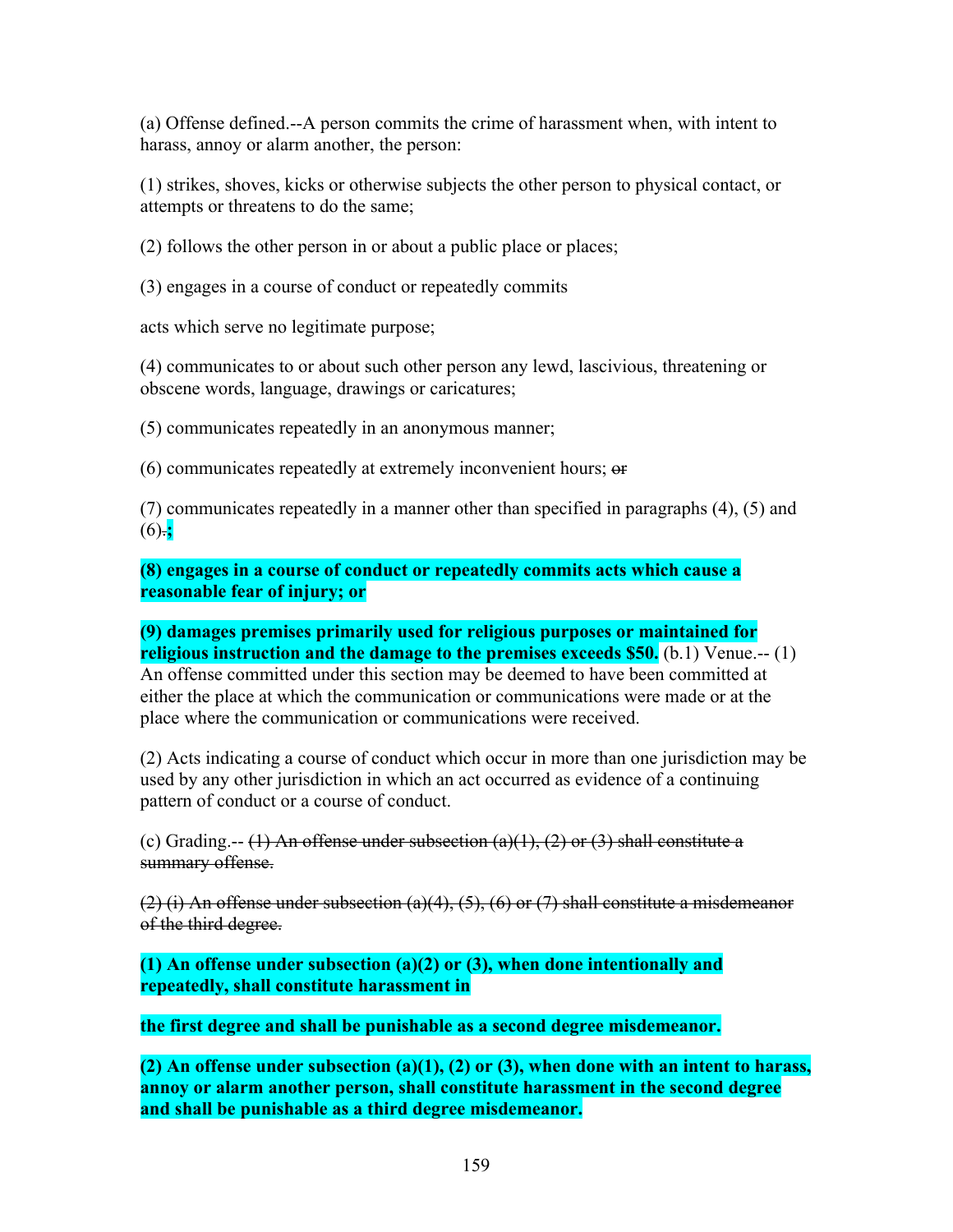**(3) An offense shall be graded aggravated harassment in the second degree and punishable as a first degree misdemeanor if one of the following apply:**

**(i) An offense under subsection (a)(4), (5), (6) or (7), when done with the intent to harass, annoy, threaten or alarm another person.**

**(ii) An offense under subsection (a)(1), when committed due to a belief or perception, whether or not accurate, regarding the victim's race, color, national origin, ancestry, gender, religion, religious practice, age, disability or sexual orientation.**

**(iii) An offense under paragraph (1), and a previous conviction of the crime of harassment within the preceding ten years.**

**(4) An offense shall be graded as aggravated harassment in the first degree, punishable as a third degree felony, if one of the following apply:**

**(i) An offense under subsection (a)(9), when done with the intent to harass, annoy, threaten or alarm another person because of a belief or perception regarding the victim, whether or not accurate, regarding the victim's race, color, national origin, ancestry, gender, religion, religious practice, age, disability or sexual orientation.**

**(ii) A second or subsequent offense under paragraph (3) or (4) within ten years, when done with the intent to harass, annoy, threaten or alarm another person because of a belief or perception regarding the victim, whether or not accurate, regarding the victim's race, color, national origin, ancestry, gender, religion, religious practice, age, disability or sexual orientation.**

**(5) A second or subsequent offense under subsection (a) (1), (2), (3), (4), (5), (6), (7), (8) or (9) shall be rebuttable proof of intent as required under paragraph (3) or (4).**

(d) False reports.--A person who knowingly gives false information to any law enforcement officer with the intent to implicate another under this section commits an offense under section 4906 (relating to false reports to law enforcement authorities).

(e) Application of section.--This section shall not apply to conduct by a party to a labor dispute as defined in the act of June 2, 1937 (P.L.1198, No.308), known as the Labor Anti-Injunction Act, or to any constitutionally protected activity.

(f) Definitions.--As used in this section, the following words and phrases shall have the meanings given to them in this subsection:

"Communicates." Conveys a message without intent of legitimate communication or address by oral, nonverbal, written or electronic means, including telephone, electronic mail, **texting,** Internet, facsimile, telex, wireless communication or similar transmission.

"Course of conduct." A pattern of actions composed of more than one act over a period of time, however short, evidencing a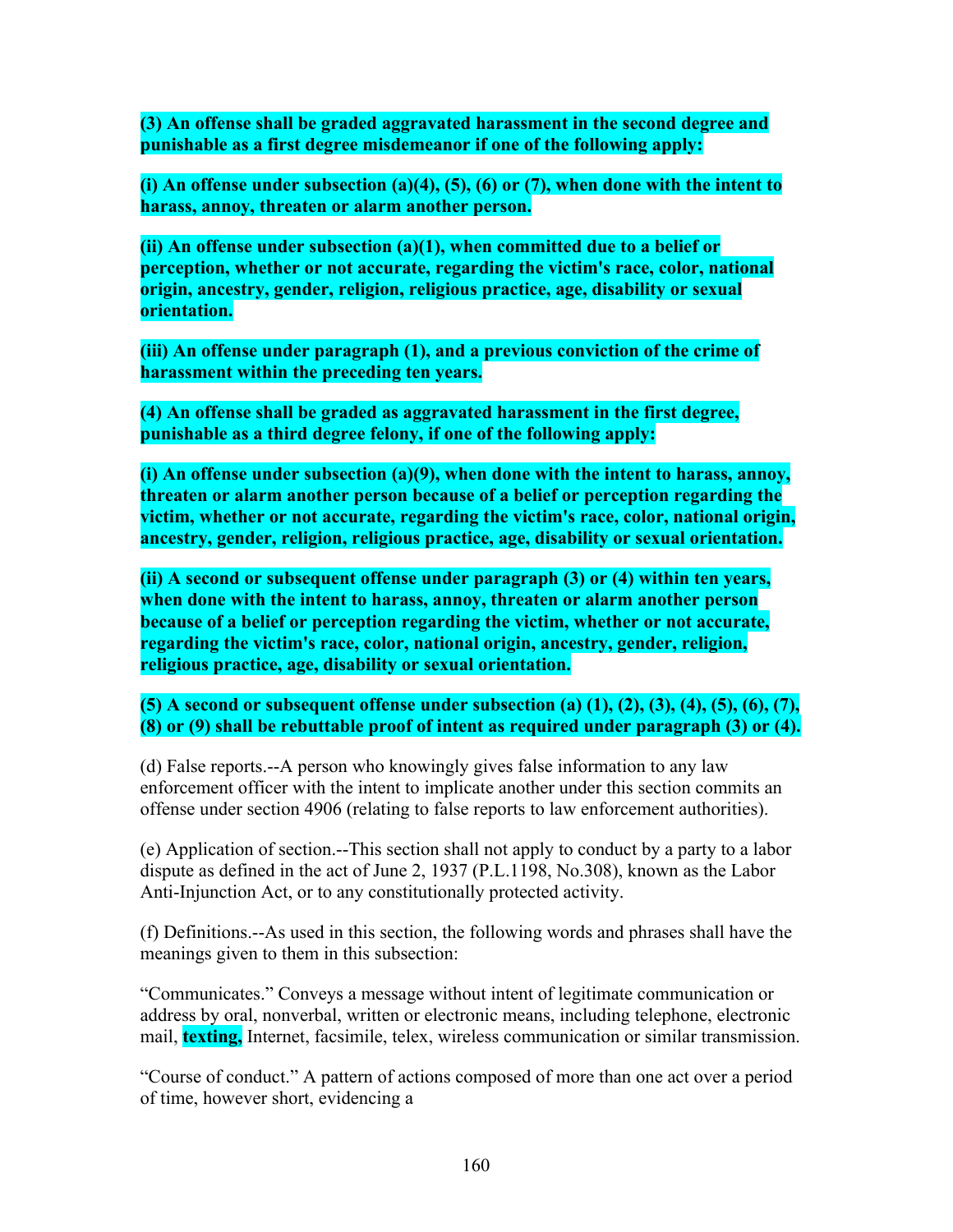continuity of conduct. Acts indicating a course of conduct which occur in more than one jurisdiction may be used by any other jurisdiction in which an act occurred as evidence of a continuing pattern of conduct or a course of conduct. \*

### **THE FOLLOWING BILL HAS NOT BEEN ENACTED AND IS CURRENTLY NOT THE LAW OF PENNSYLVANIA. H.R. 1535, 195TH GEN. ASSEM., REG. SESS. (PA. 2011). AN ACT AMENDING TITLES 18 (CRIMES AND OFFENSES) AND 42 (JUDICIARY AND JUDICIAL PROCEDURE) OF THE PENNSYLVANIA CONSOLIDATED STATUTES, IN ASSAULT, FURTHER PROVIDING FOR THE OFFENSE OF HARASSMENT; AND PROVIDING FOR PEACE ORDERS**

*Bill Status: In House Committee on Judiciary as of 05/11/2011*

AN ACT

Amending Titles 18 (Crimes and Offenses) and 42 (Judiciary and Judicial Procedure) of the Pennsylvania Consolidated Statutes, in assault, further providing for the offense of harassment; and providing for peace orders.

The General Assembly of the Commonwealth of Pennsylvania hereby enacts as follows:

Section 1. Section 2709(a), (c) and (f) of Title 18 of the Pennsylvania Consolidated Statutes are amended to read:

§ 2709. Harassment.

(a) Offense defined.--A person commits the crime of harassment when, with intent to harass, annoy or alarm another, the person:

(1) strikes, shoves, kicks or otherwise subjects the other person to physical contact, or attempts or threatens to do the same;

(2) follows the other person in or about a public place or places;

(3) engages in a course of conduct or repeatedly commits

acts which serve no legitimate purpose;

(4) communicates to or about such other person any lewd, lascivious, threatening or obscene words, language, drawings or caricatures;

(5) communicates repeatedly in an anonymous manner;

(6) communicates repeatedly at extremely inconvenient hours; or

(7) communicates repeatedly in a manner other than specified in paragraphs (4), (5) and (6).**;**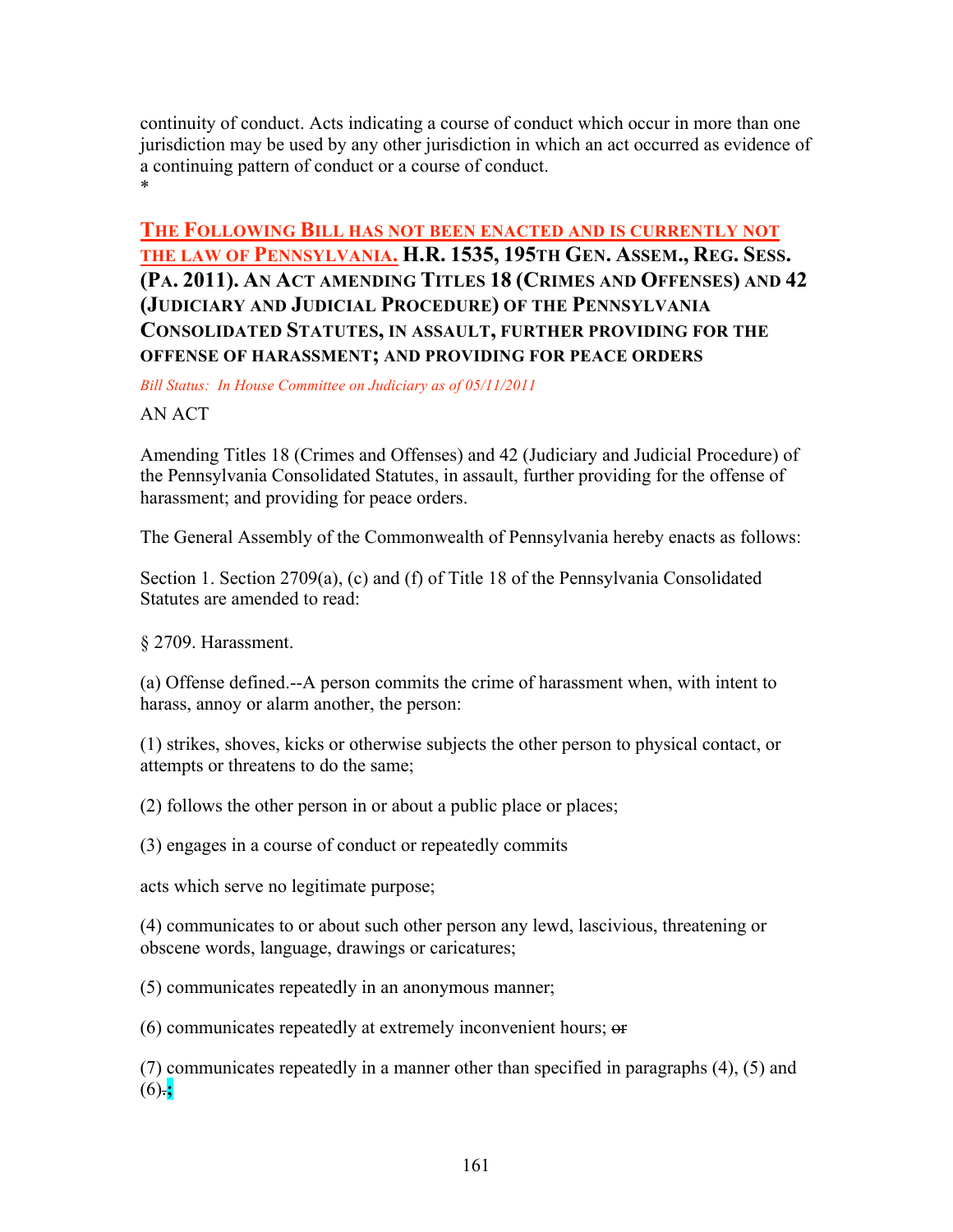**(8) engages in a course of conduct or repeatedly commits acts which cause a reasonable fear of injury; or**

**(9) damages premises primarily used for religious purposes or maintained for religious instruction and the damage to the premises exceeds \$50.** \* \* \* (c) Grading.-- (1) An offense under subsection  $(a)(1)$ ,  $(2)$  or  $(3)$  shall constitute a summary offense.

 $(2)$  (i) An offense under subsection (a)(4), (5), (6) or (7) shall constitute a misdemeanor of the third degree.

**(1) An offense under subsection (a)(2) or (3), when done intentionally and repeatedly, shall constitute harassment in the first degree and shall be punishable as a second degree misdemeanor.**

**(2) An offense under subsection (a)(1), (2) or (3), when done with an intent to harass, annoy or alarm another person, shall constitute harassment in the second degree and shall be punishable as a third degree misdemeanor.**

**(3) An offense shall be graded aggravated harassment in the second degree and punishable as a first degree**

**misdemeanor if one of the following apply:**

**(i) An offense under subsection (a)(4), (5), (6) or (7), when done with the intent to harass, annoy, threaten or alarm another person.**

**(ii) An offense under subsection (a)(1), when committed due to a belief or perception, whether or not accurate, regarding the victim's race, color, national origin, ancestry, gender, religion, religious practice, age, disability or sexual orientation.**

**(iii) An offense under paragraph (1), and a previous conviction of the crime of harassment within the preceding ten years.**

**(4) An offense shall be graded as aggravated harassment in the first degree, punishable as a third degree felony, if one of the following apply:**

**(i) An offense under subsection (a)(9), when done with the intent to harass, annoy, threaten or alarm another person because of a belief or perception regarding the victim, whether or not accurate, regarding the victim's race, color, national origin, ancestry, gender, religion, religious practice, age, disability or sexual orientation.**

**(ii) A second or subsequent offense under paragraph (3) or (4) within ten years, when done with the intent to harass, annoy, threaten or alarm another person because of a belief or perception regarding the victim, whether or not accurate, regarding the victim's race, color, national origin, ancestry, gender, religion, religious practice, age, disability or sexual orientation.**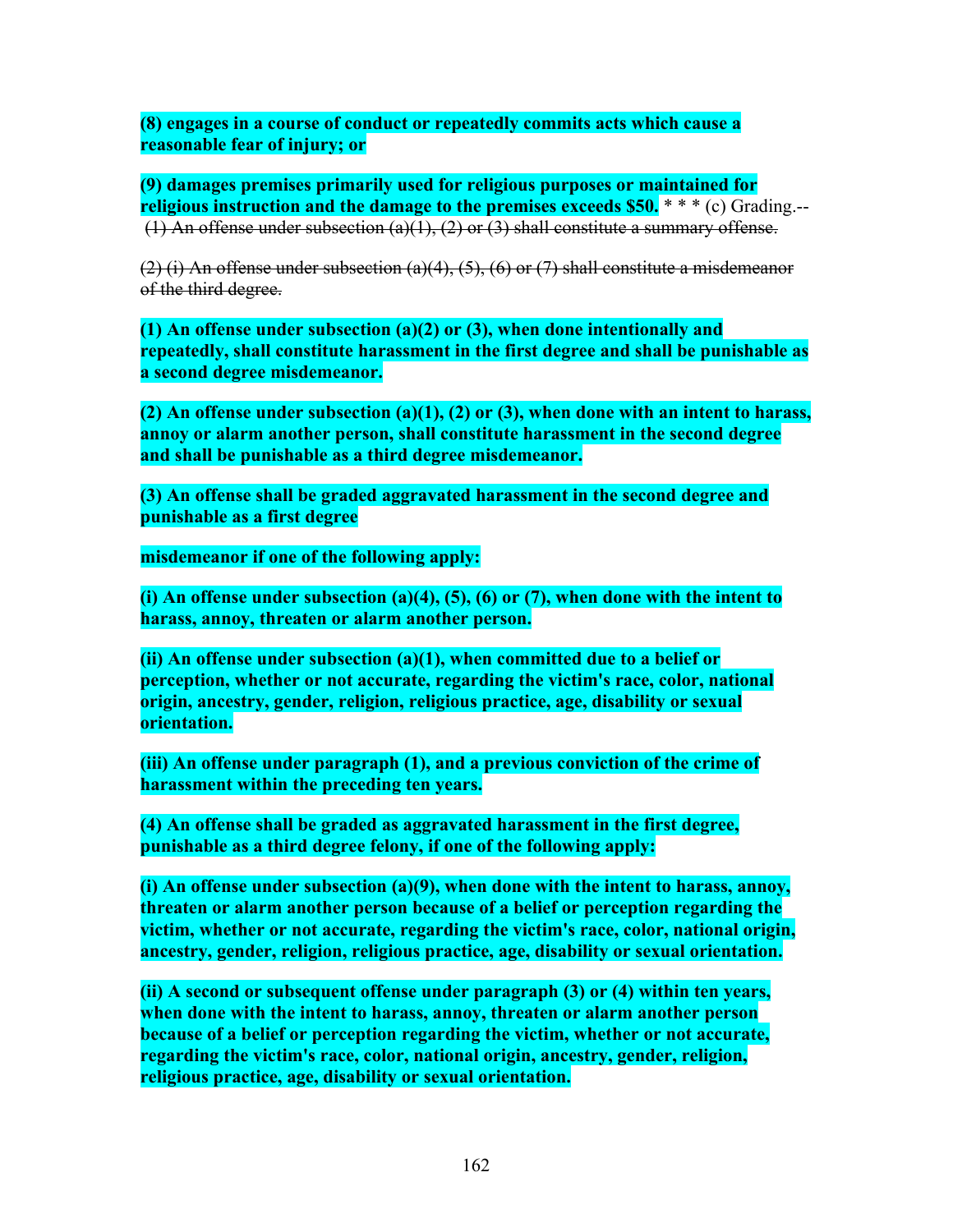#### **(5) A second or subsequent offense under subsection (a)**

**(1), (2), (3), (4), (5), (6), (7), (8) or (9) shall be rebuttable proof of intent as required under paragraph (3) or (4).** \* \* \* (f) Definitions.--As used in this section, the following words and phrases shall have the meanings given to them in this subsection:

"Communicates." Conveys a message without intent of legitimate communication or address by oral, nonverbal, written or electronic means, including telephone, electronic mail, **texting,** Internet, facsimile, telex, wireless communication or similar transmission.

"Course of conduct." A pattern of actions composed of more than one act over a period of time, however short, evidencing a continuity of conduct. Acts indicating a course of conduct which occur in more than one jurisdiction may be used by any other jurisdiction in which an act occurred as evidence of a continuing pattern of conduct or a course of conduct.

## **RHODE ISLAND**

### **R.I. GEN. LAWS § 11-52-4.2 (2010). CYBERSTALKING AND CYBERHARASSMENT PROHIBITED**

(a) Whoever transmits any communication by computer or other electronic device to any person or causes any person to be contacted for the sole purpose of harassing that person or his or her family is guilty of a misdemeanor, and shall be punished by a fine of not more than five hundred dollars (\$ 500), by imprisonment for not more than one year, or both. For the purpose of this section, "harassing" means any knowing and willful course of conduct directed at a specific person which seriously alarms, annoys, or bothers the person, and which serves no legitimate purpose. The course of conduct must be of a kind that would cause a reasonable person to suffer substantial emotional distress, or be in fear of bodily injury. "Course of conduct" means a pattern of conduct composed of a series of acts over a period of time, evidencing a continuity of purpose. Constitutionally protected activity is not included within the meaning of "course of conduct."

(b) A second or subsequent conviction under subsection (a) of this section shall be deemed a felony punishable by imprisonment for not more than two (2) years, by a fine of not more than six thousand dollars (\$ 6,000), or both.

### **THE FOLLOWING BILL HAS NOT BEEN ENACTED AND IS CURRENTLY NOT THE LAW OF RHODE ISLAND. H.R. 5808/S. 733, 2011 LEG., JAN. SESS. (R.I. 2011). AN ACT RELATING TO CRIMINAL OFFENSES – COMPUTER CRIME**

*Bill Status: House Judiciary Committee Recommended Measure be Held for Further Study; Placed on Senate Calendar on 06/27/2011*

It is enacted by the General Assembly as follows: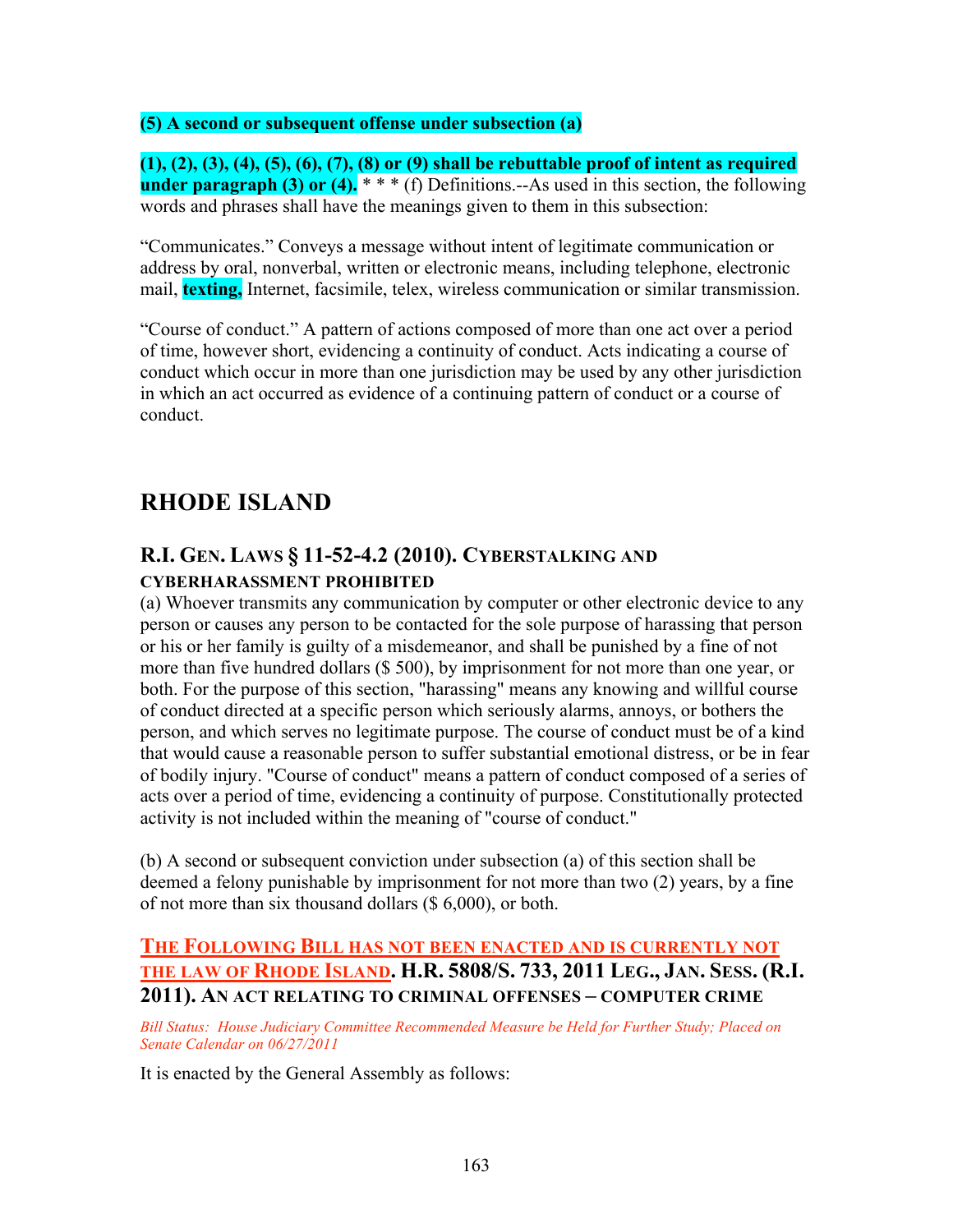SECTION 1. Section 11-52-4.2 of the General Laws in Chapter 11-52 entitled "Computer Crime" is hereby repealed.

**11-52-4.2. Cyberstalking and eyberharassment prohibited. --** (a) Whoever transmits any communication by computer or other electronic device to any person or causes any person to be contacted for the sole purpose of harassing that person or his or her family is guilty of a misdemeanor, and shall be punished by a fine of not more than five hundred dollars (\$500), by imprisonment for not more than one year, or both. For the purpose of this section, "harassing" means any knowing and willful course of conduct directed at a specific person which seriously alarms, annoys, or bothers the person, and which serves no legitimate purpose. The course of conduct must be of a kind that would cause a reasonable person to suffer substantial emotional distress, or be in fear of bodily injury. "Course of conduct" means a pattern of conduct composed of a series of acts over a period of time, evidencing a continuity of purpose. Constitutionally protected activity is not included within the meaning of "course of conduct." (b) A second or subsequent conviction under subsection (a) of this section shall be deemed a felony punishable by imprisonment for not more than two (2) years, by a fine of not more than six thousand dollars (\$6,000), or both.

SECTION 2. Chapter 11-52 of the General Laws entitled "Computer Crime" is hereby amended by adding thereto the following sections:

**11-52-3.1. Unauthorized access to confidential information. -- Whoever intentionally, without authorization, or in excess of one's authorization, directly or indirectly accesses a protected computer, computer program, computer system, or computer network with the intent to either view, obtain, copy, or download any confidential information or data contained in or stored on such computer, computer program, computer system, or computer network, shall be guilty of a felony and shall be subject to the penalties set forth in section 11-52-5.**

**11-52-4.4. Cyberstalking and cyberharassment prohibited. -- (a) As used in this section the following terms shall have the following meanings:**

**(1) "Conduct" means either:**

**(i) A single act which causes a person to be repeatedly contacted by others in a manner which seriously alarms, annoys, or bothers the person; or (ii) Two (2) or more acts over a period of time, evidencing a continuity of purpose, which seriously alarms, annoys, or bothers the person.**

**(2) "Immediate family" means a spouse, parent, child, or sibling. The term also includes any other individual who regularly resides in the household or who, within the prior six (6) months, regularly resided in the household.**

**(3) "Harass" means to engage in intentional conduct that serves no legitimate purpose that would cause a reasonable person to suffer substantial emotional**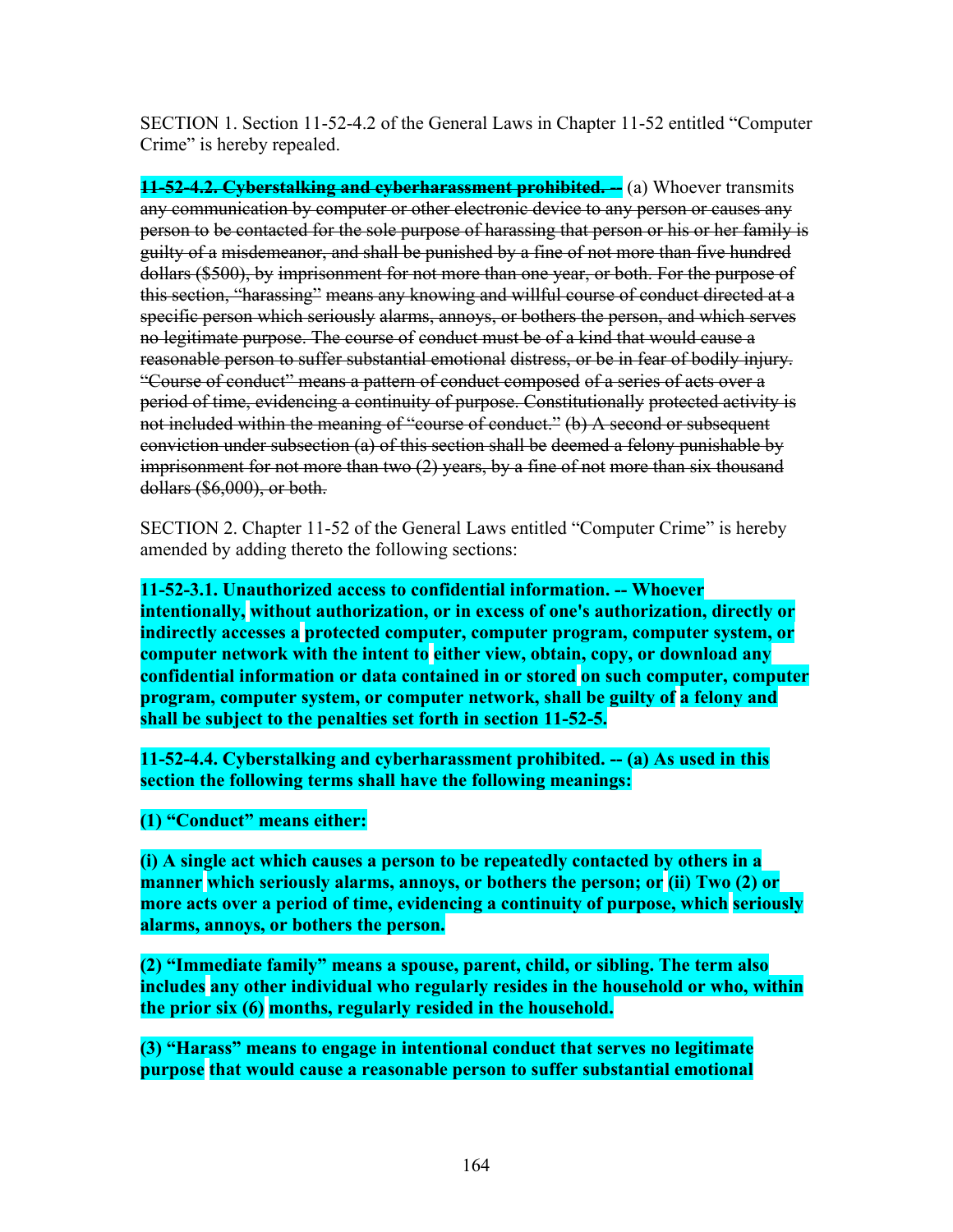**distress, or be in fear of bodily injury. The term does not include constitutionally protected activity.**

**(4) "Computer" has the meaning given to that term in section 11-52-1.**

**(5) "Telecommunication device" means an analog or digital electronic device that processes data, telephony, video, or sound transmission as part of any system involved in the sending and/or receiving at a distance of voice, sound, data, and/or video transmissions.**

**(b) Whoever, by computer or telecommunication device, harasses another person or causes any person to be contacted for the purpose of harassing that person or his or her immediate family is guilty of a misdemeanor and may be subject to imprisonment for not more than one year or fined not more than five hundred dollars (\$500), or both.**

**(c) A second or subsequent conviction under subsection (b) of this section shall be deemed a felony subject to imprisonment for not more than two (2) years, or a fine of not more than six thousand dollars (\$6,000), or both.**

**(d) If a person accused under this section claims to have been engaged in constitutionally protected activity, the court shall determine the validity of the claim as a matter of law and, if found valid, shall exclude evidence of the activity.**

**11-52-7.1. Online impersonation. -- (a) As used in this section the following terms shall have the following meanings:**

**(1) "Commercial social networking site" means a business, organization or other similar entity that operates a website and permits persons to become registered users for the purpose of establishing personal relationships with other users through direct or real-time communication with other users or the creation of web pages or profiles available to the public or to other users.**

**(2) "Electronic mail" means an electronic mail message sent through the use of an electronic mail program or a message board program.**

**(3) "Identifying information" means information that alone or in conjunction with other information identifies a person, including a person's:**

**(i) Name, social security number, date of birth, or government-issued identification number;**

**(ii) Unique biometric data, including the person's fingerprint, voice print or retina or iris image;**

**(iii) Unique electronic identification number, electronic mail address, routing code or financial institution account number; and**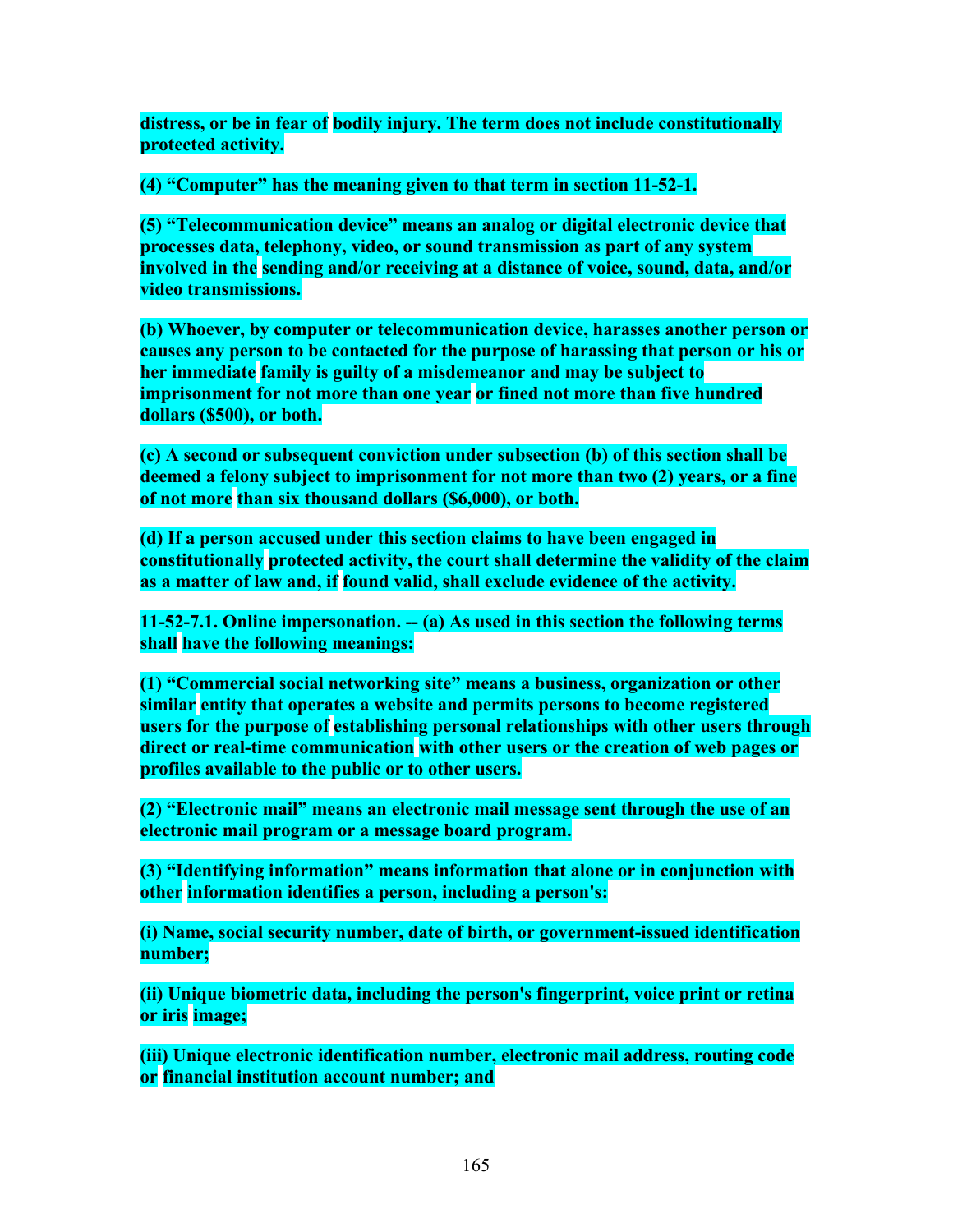**(iv) Telecommunication identifying information or access device.**

**(4) "Public official" means a person elected by the public or elected or appointed by a governmental body or an appointed official in the executive, legislative, or judicial branch of the state or any political subdivision thereof.**

**(b) A person commits the crime of online impersonation if the person:**

**(1) Uses the name or persona of another person to create a web page on or to post one or more messages on a commercial social networking site or sends an electronic mail, instant message, text message or similar communication without obtaining the other person's consent and with the intent to harm, defraud, intimidate or threaten any person;**

**(2) Sends an electronic mail, instant message, text message or similar communication that references a name, domain address, telephone number or other item of identifying information belonging to any person without obtaining the other person's consent, with the intent to cause a recipient of the communication to reasonably believe that the other person authorized or transmitted the communication and with the intent to harm or defraud any person; or (3) Uses the name or persona of a public official to create a web page on or to post one or more messages on a commercial social networking site or sends an electronic mail, instant message, text message or similar communication without obtaining the public official's consent and with the intent to induce another to submit to such pretended official authority, to solicit funds or otherwise to act in reliance upon that pretense to the other person's detriment.**

**(c) Whoever violates this section shall be guilty of a felony and subject to imprisonment for not more than three (3) years or fined not more than two thousand dollars (\$2,000), or both.**

SECTION 3. Section 11-64-1 of the General Laws in Chapter 11-64 entitled "Electronic Imaging Devices" is hereby amended to read as follows:

**11-64-1. Definitions. --** (1) For the purposes of this section the following definitions apply:

(a) "Disseminate" means to make available by any means to any person.

(b) "Imaging Device" means any electronic instrument capable of capturing, recording, storing or transmitting visual images.

(c) "Intimate areas" means the naked or undergarment clad genitals, pubic area, buttocks, or any portion of the female breast below the top of the areola of a person which the person intended to be protected from public view.

(d) "Legal entity" means any partnership, firm, association, corporation or any agent or servant thereof.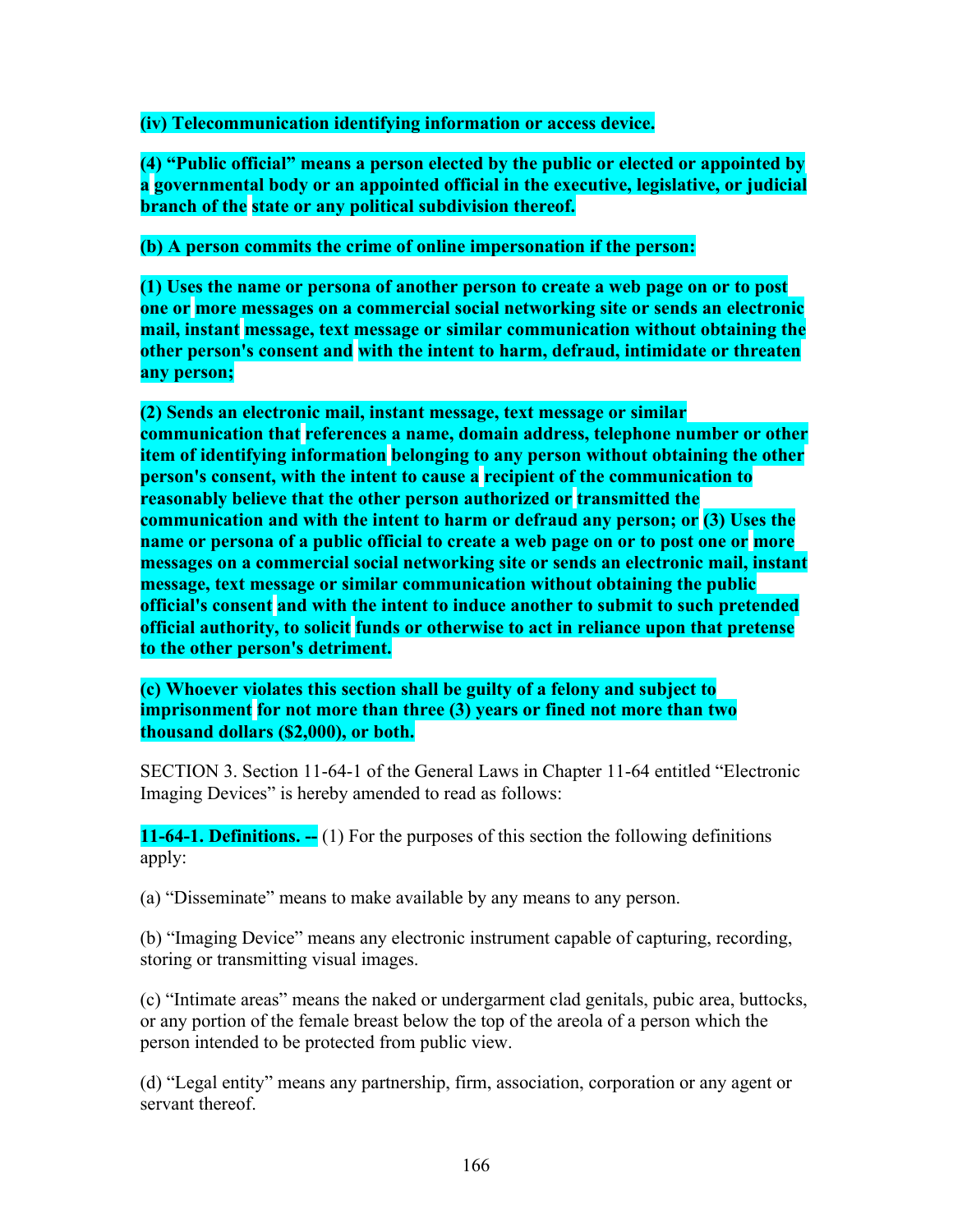(e) "Publish" means to:

(i) Disseminate with the intent that such image or images be made available by any means to any person or other legal entity;

(ii) Disseminate with the intent such images be sold by another person or legal entity;

(iii) Post, present, display, exhibit, circulate, advertise or allow access by any means, so as to make an image or images available to the public; or (iv) Disseminate with the intent that an image or images be posted, presented, displayed, exhibited, circulated, advertised or made accessible by any means, and to make such images available to the public.

(f) "Sell" means to disseminate to another person, or to publish, in exchange for something of value.

#### **(g) "Sexually explicit conduct" means actual:**

**(i) Graphic sexual intercourse, including genital-genital, oral-genital, anal-genital, or oral-anal, or lascivious sexual intercourse where the genitals, or pubic area of any person is exhibited;**

**(ii) Bestiality;**

**(iii) Masturbation; or (iv) Sadistic or masochistic abuse.**

SECTION 4. Chapter 11-9 of the General Laws entitled "Children" is hereby amended by adding thereto the following sections:

**11-9-1.4. Minor electronically disseminating indecent material to another person "Sexting" prohibited. 'l (a) As used in this section the following terms shall have the following meanings:**

**(1) "Minor" means any person not having reached eighteen (18) years of age;**

**(2) "Computer" has the meaning given to that term in section 11-52-1;**

**(3) "Telecommunication device" means an analog or digital electronic device that processes data, telephony, video, or sound transmission as part of any system involved in the sending and/or receiving at a distance of voice, sound, data, and/or video transmissions;**

**(4) "Indecent visual depiction" means any digital image or digital video of the minor engaging in sexually explicit conduct, and includes data stored on any computer, telecommunication device, or other electronic storage media that is capable of conversion into a visual image;**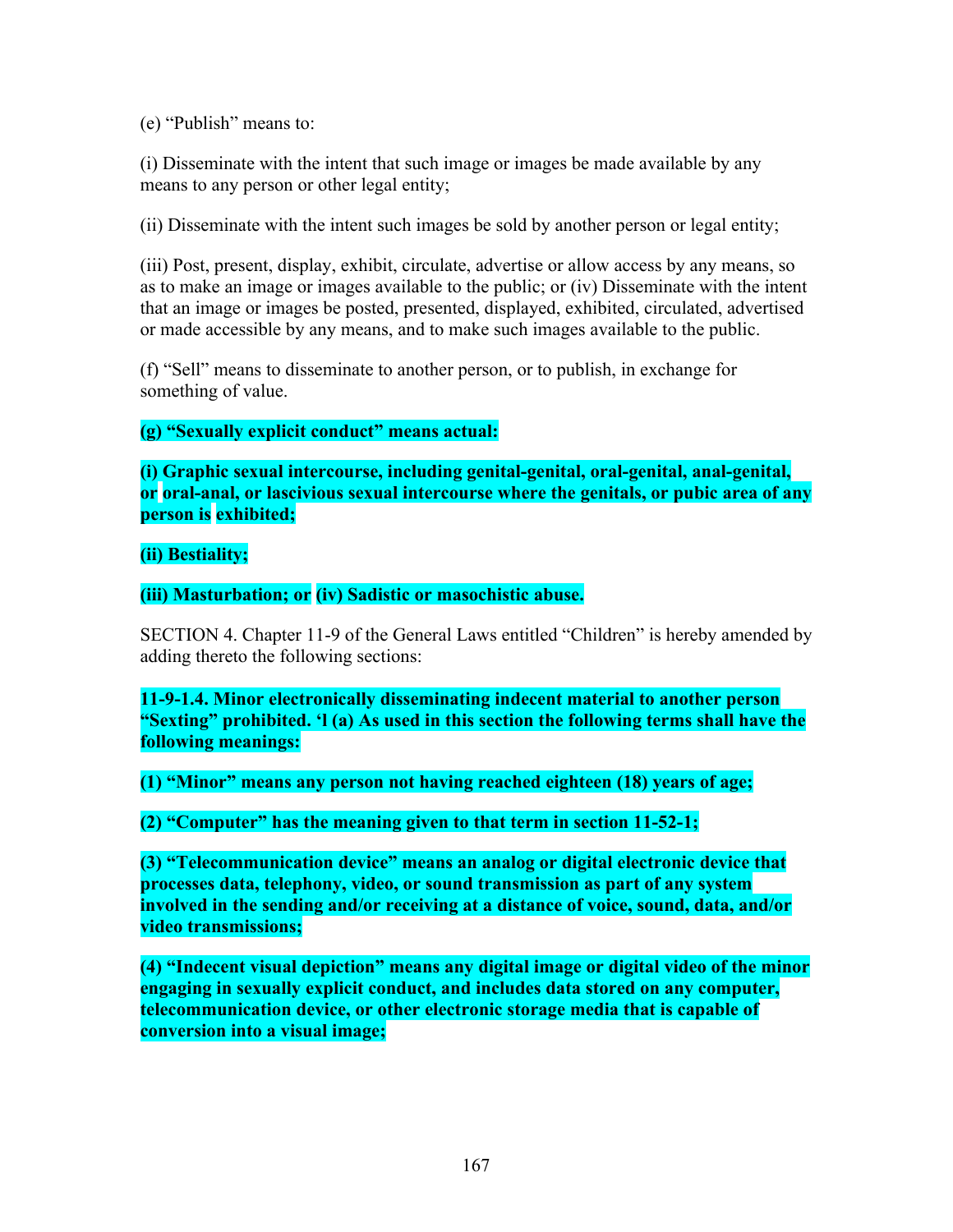**(5) "Sexually explicit conduct" means actual masturbation or graphic focus on or lascivious exhibition of the nude genitals or pubic area of the minor or the nude breast or breasts of the minor, if the minor is a female.**

**(b) No minor shall knowingly and voluntarily and without threat or coercion use a computer or telecommunication device to transmit an indecent visual depiction of himself or herself to another person.**

**(c) A violation of this section shall be a status offense and referred to the family court.**

**(d) Any minor adjudicated under subsection (b) shall not be charged under section 11-9- 1.3 and, further, shall not be subject to sex offender registration requirements set forth in section 11-37.1-1 et seq., entitled "Sexual Offender Registration and Community Notification Act." 11-9-1.5. Electronically disseminating indecent material to minors prohibited. -- (a)** As used in this section the following terms shall **have the following meanings:**

**(1) "Minor" means any person not having reached eighteen (18) years of age.**

**(2) "Computer" has the meaning given to that term in section 11-52-1.**

**(3) "Telecommunication device" means an analog or digital electronic device that processes data, telephony, video, or sound transmission as part of any system involved in the sending and/or receiving at a distance of voice, sound, data, and/or video transmissions.**

**(4) "Indecent visual depiction" means any digital image or digital video depicting one or more persons engaging in sexually explicit conduct, and includes:**

**(i) Data stored on any computer, telecommunication device, or other electronic storage media that is capable of conversion into a visual image; or (ii) Digital video depicting sexually explicit conduct transmitted live over a computer online service, Internet service, or local electronic bulletin board service.**

**(5) "Sexually explicit conduct" means actual:**

**(i) Graphic sexual intercourse, including genital-genital, oral-genital, anal-genital, or oral-anal, or lascivious sexual intercourse where the genitals or pubic area of any person is exhibited;**

**(ii) Bestiality;**

**(iii) Masturbation;**

**(iv) Sadistic or masochistic abuse; or (v) Graphic or lascivious exhibition of the genitals or pubic area of any person.**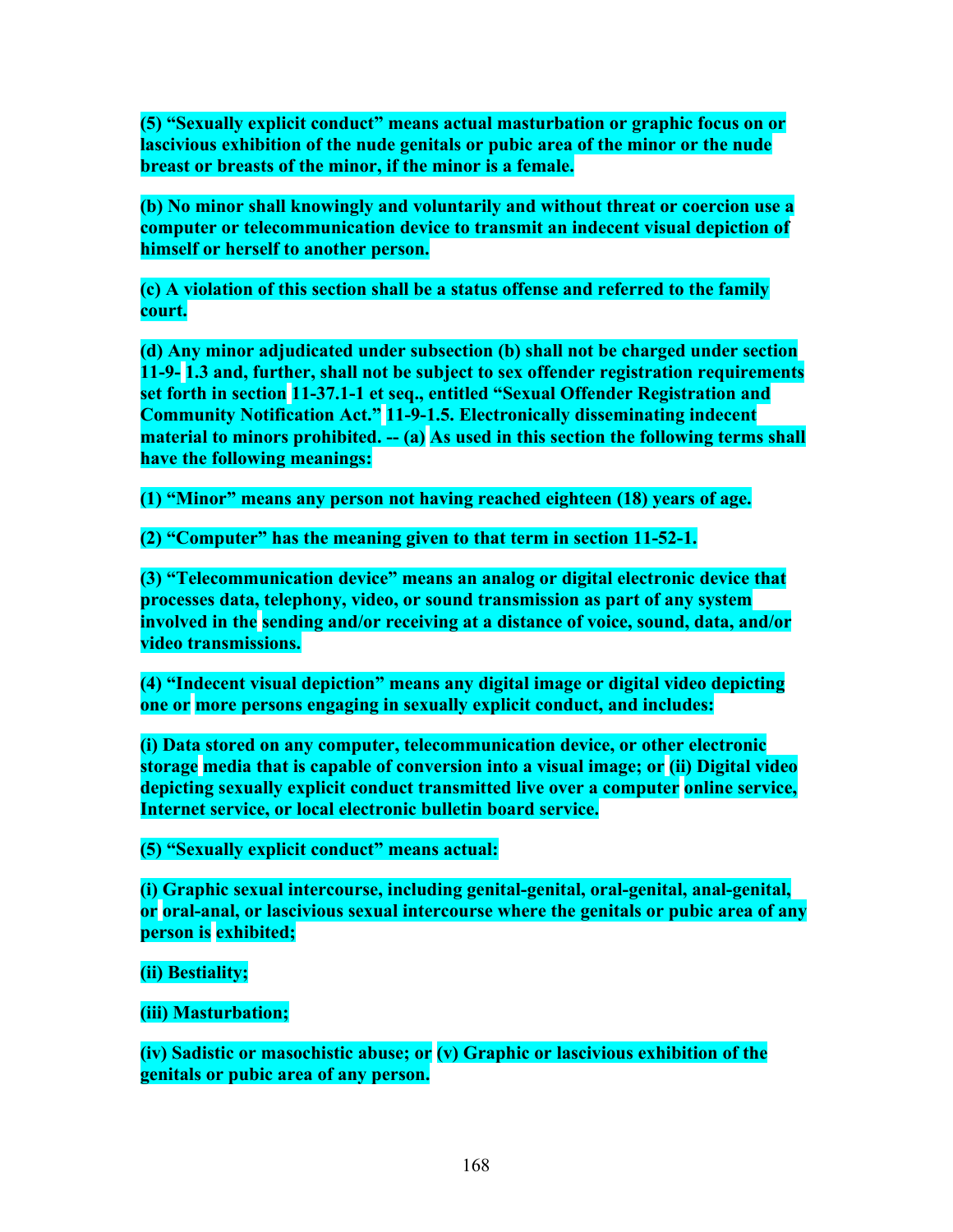**(b) No person shall knowingly and intentionally use a computer or telecommunication device to transmit an indecent visual depiction to a person he or she knows is, or believes to be, a minor.**

**(c) No minor shall be charged under this section if his or her conduct falls within section 11-9-1.4, "Minor Electronically Disseminating Indecent Material to Another Person 'l "Sexting" Prohibited." (d) The fact that an undercover operative or law enforcement officer was involved in the detection and investigation of an offense under this section shall not constitute a defense to a prosecution under this section.**

**(e) Any person who violates the provisions of this section shall be subject to sex offender registration requirements set forth in section 11-37.1-1 et seq., entitled "Sexual Offender Registration and Community Notification Act." (f) Any person who violates the provisions of this section shall be guilty of a felony and may be imprisoned for not more than five (5) years or fined not more than five thousand dollars (\$5,000), or both.**

SECTION 5. Chapter 11-64 of the General Laws entitled "Electronic Imaging Devices" is hereby amended by adding thereto the following section:

**11-64-3. Unauthorized dissemination of indecent material. -- (a) A person is guilty of unauthorized dissemination of indecent material when such person uses an imaging device to capture, record, or store visual images of another person engaged in sexually explicit conduct or of the intimate areas of another person, with or without that other person's knowledge and consent under circumstances in which that other person would have a reasonable expectation of privacy and, thereafter, without the consent of the person or all persons depicted in the visual image, intentionally disseminates, publishes, or sells such visual image or images.**

**(b) Constitutionally protected activity is not subject to the provisions of this section.**

**(c) Any person who violates the provisions of this section shall not be subject to sex offender registration requirements set forth in section 11-37.1-1 et seq., entitled "Sexual Offender Registration and Community Notification Act." (d) Any person who violates the provisions of this section shall be subject to imprisonment for not more than three (3) years or fined not more than five thousand dollars (\$5,000), or both.**

SECTION 6. This act shall take effect upon passage.

## **SOUTH CAROLINA**

**S.C. CODE ANN. § 16-3-1700 (2010). DEFINITIONS** As used in this article: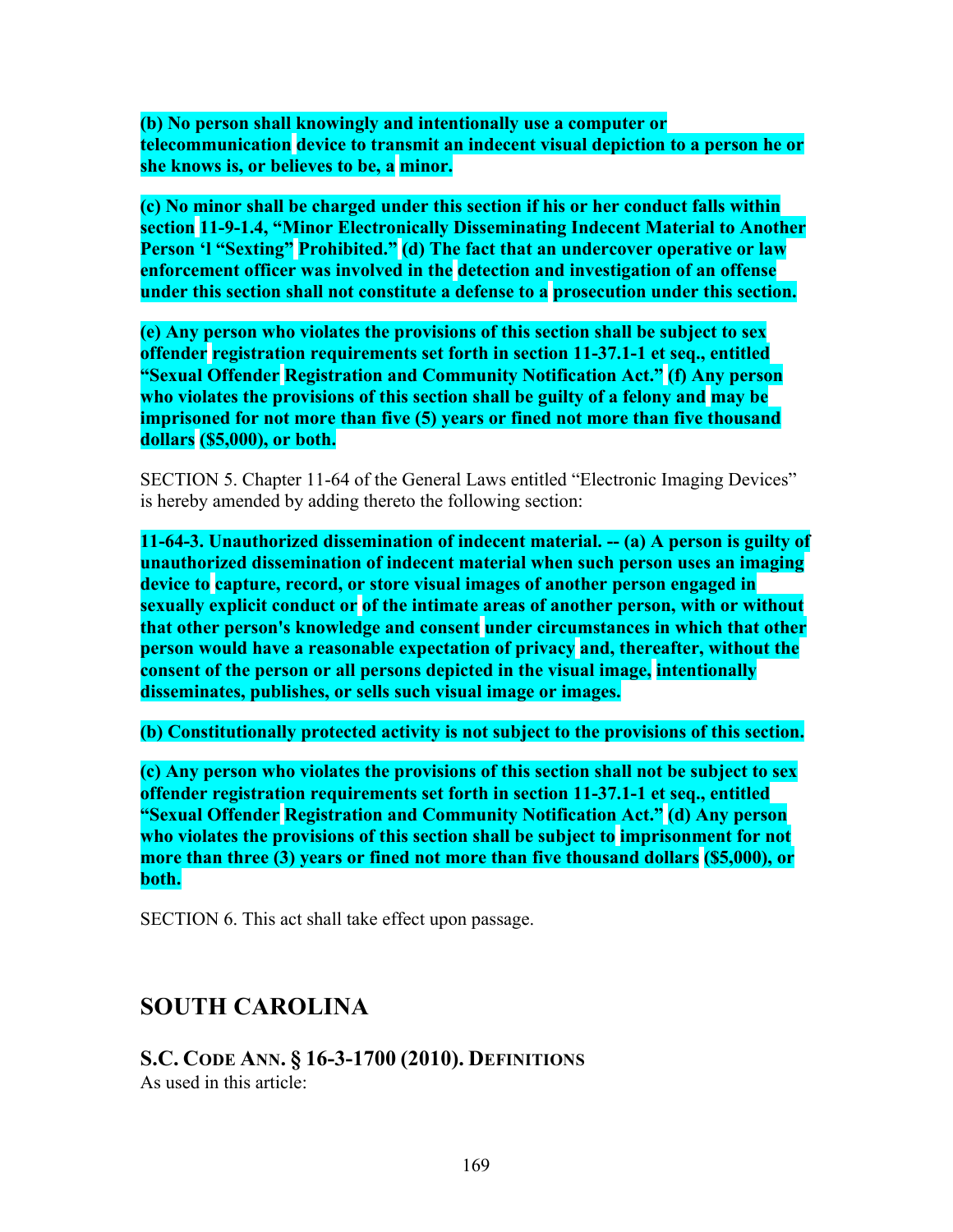(A) "Harassment in the first degree" means a pattern of intentional, substantial, and unreasonable intrusion into the private life of a targeted person that serves no legitimate purpose and causes the person and would cause a reasonable person in his position to suffer mental or emotional distress. Harassment in the first degree may include, but is not limited to:

(1) following the targeted person as he moves from location to location;

(2) visual or physical contact that is initiated, maintained, or repeated after a person has been provided oral or written notice that the contact is unwanted or after the victim has filed an incident report with a law enforcement agency;

(3) surveillance of or the maintenance of a presence near the targeted person's:

(a) residence;

(b) place of work;

(c) school; or

(d) another place regularly occupied or visited by the targeted person; and

(4) vandalism and property damage.

(B) "Harassment in the second degree" means a pattern of intentional, substantial, and unreasonable intrusion into the private life of a targeted person that serves no legitimate purpose and causes the person and would cause a reasonable person in his position to suffer mental or emotional distress. Harassment in the second degree may include, but is not limited to, verbal, written, or electronic contact that is initiated, maintained, or repeated.

(C) "Stalking" means a pattern of words, whether verbal, written, or electronic, or a pattern of conduct that serves no legitimate purpose and is intended to cause and does cause a targeted person and would cause a reasonable person in the targeted person's position to fear:

(1) death of the person or a member of his family;

(2) assault upon the person or a member of his family;

(3) bodily injury to the person or a member of his family;

(4) criminal sexual contact on the person or a member of his family;

(5) kidnapping of the person or a member of his family; or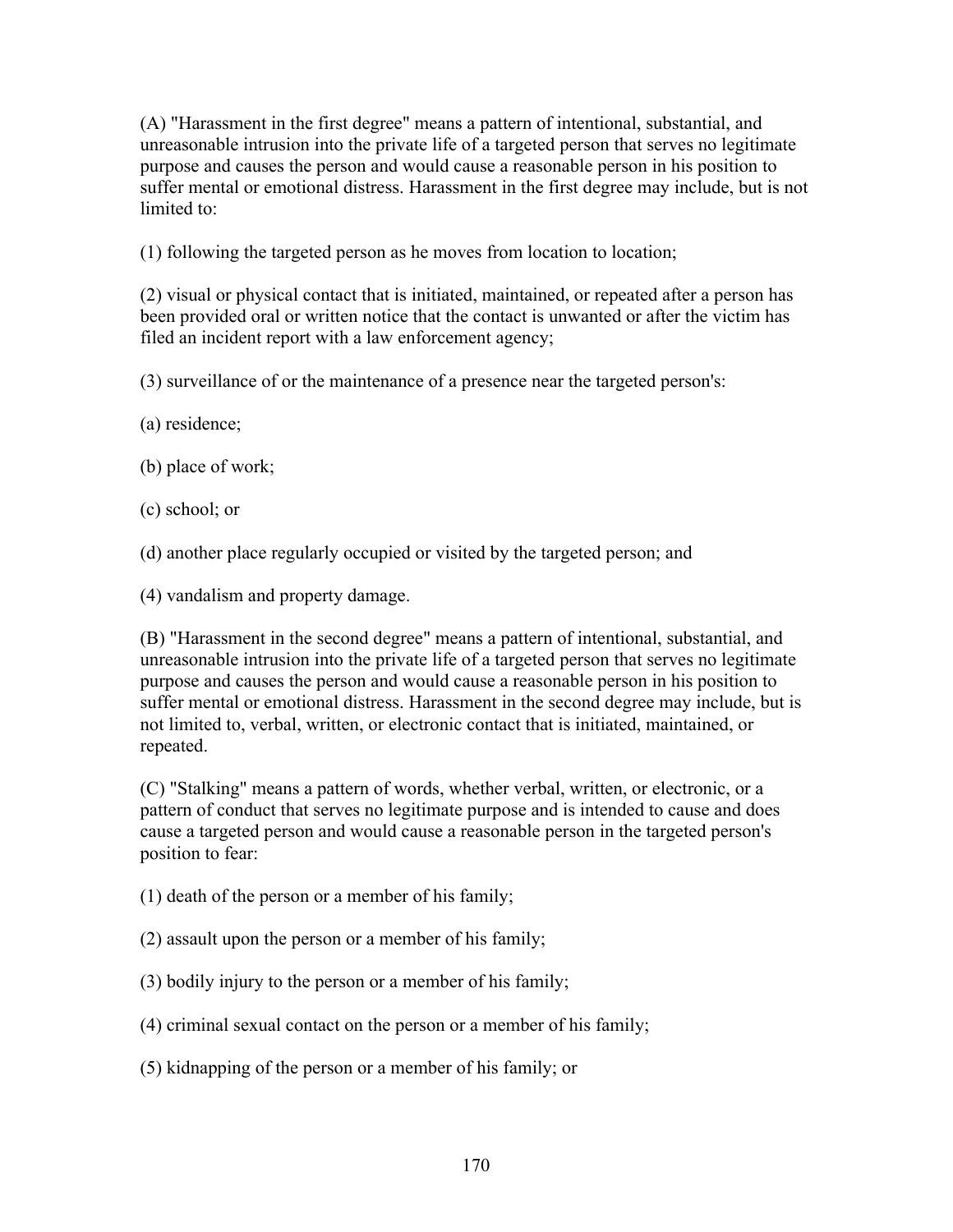(6) damage to the property of the person or a member of his family.

(D) "Pattern" means two or more acts occurring over a period of time, however short, evidencing a continuity of purpose.

(E) "Family" means a spouse, child, parent, sibling, or a person who regularly resides in the same household as the targeted person.

(F) "Electronic contact" means any transfer of signs, signals, writings, images, sounds, data, intelligence, or information of any nature transmitted in whole or in part by any device, system, or mechanism including, but not limited to, a wire, radio, computer, electromagnetic, photoelectric, or photo-optical system.

(G) This section does not apply to words or conduct protected by the Constitution of this State or the United States, a law enforcement officer or a process server performing official duties, or a licensed private investigator performing services or an investigation as described in detail in a contract signed by the client and the private investigator pursuant to Section 40-18-70.

## **S.C. CODE ANN. § 16-17-430 (2010). UNLAWFUL COMMUNICATION**

(A) It is unlawful for a person to:

(1) use in a telephonic communication or any other electronic means, any words or language of a profane, vulgar, lewd, lascivious, or an indecent nature, or to communicate or convey by telephonic or other electronic means an obscene, vulgar, indecent, profane, suggestive, or immoral message to another person;

(2) threaten in a telephonic communication or any other electronic means an unlawful act with the intent to coerce, intimidate, or harass another person;

(3) telephone or electronically contact another repeatedly, whether or not conversation ensues, for the purpose of annoying or harassing another person or his family;

(4) make a telephone call and intentionally fail to hang up or disengage the connection for the purpose of interfering with the telephone service of another;

(5) telephone or contact by electronic means another and make false statements concerning either the death or injury of a member of the family of the person who is telephoned or electronically contacted, with the intent to annoy, frighten, or terrify that person; or

(6) knowingly permit a telephone under his control to be used for any purpose prohibited by this section.

(B) A person who violates any provision of subsection (A) is guilty of a misdemeanor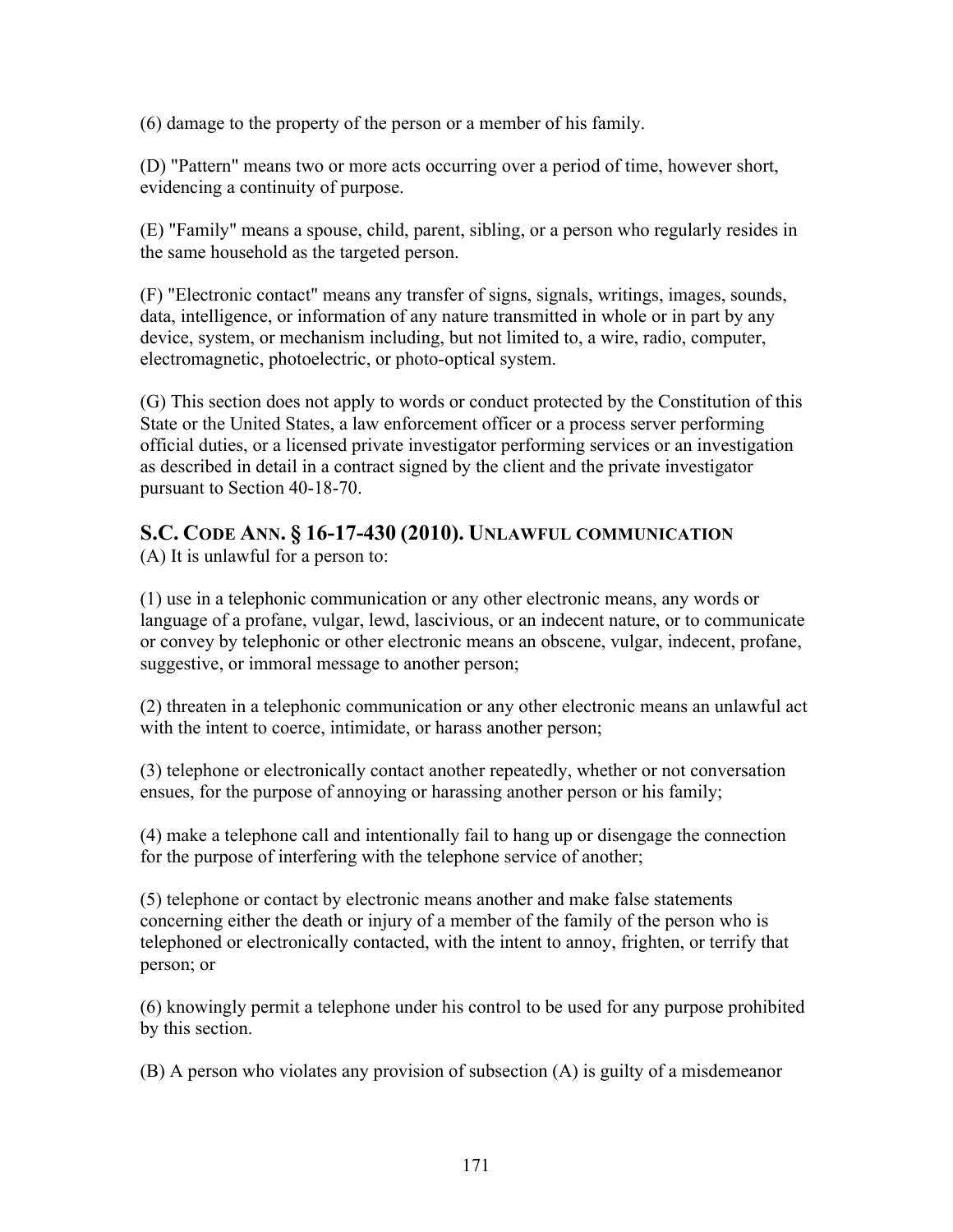and, upon conviction, must be fined not less than one hundred dollars nor more than five hundred dollars or imprisoned not more than thirty days.

## **SOUTH DAKOTA**

### **S.D. CODIFIED LAWS § 22-19A-1 (2010). STALKING AS A MISDEMEANOR-- SECOND OFFENSE A FELONY**

No person may:

(1) Willfully, maliciously, and repeatedly follow or harass another person;

(2) Make a credible threat to another person with the intent to place that person in reasonable fear of death or great bodily injury; or

(3) Willfully, maliciously, and repeatedly harass another person by means of any verbal, electronic, digital media, mechanical, telegraphic, or written communication.

A violation of this section constitutes the crime of stalking. Stalking is a Class 1 misdemeanor. However, any second or subsequent conviction occurring within ten years of a prior conviction under this section is a Class 6 felony.

### **S.D. CODIFIED LAWS § 22-19A-7 (2010). STALKING A CHILD TWELVE OR YOUNGER--FELONY**

Any person who willfully, maliciously, and repeatedly follows or harasses a child twelve years of age or younger or who makes a credible threat to a child twelve years of age or younger with the intent to place that child in reasonable fear of death or great bodily injury or with the intent to cause the child to reasonably fear for the child's safety is guilty of the crime of felony stalking. Felonious stalking is a Class 6 felony.

### **S.D. CODIFIED LAWS § 49-31-31 (2010). THREATENING OR HARASSING TELEPHONE CALLS AS MISDEMEANOR**

It is a Class 1 misdemeanor for a person to use a telephone or other electronic communication device for any of the following purposes:

(1) To contact another person with intent to terrorize, intimidate, threaten, harass, or annoy such person by using obscene or lewd language or by suggesting a lewd or lascivious act;

(2) To contact another person with intent to threaten to inflict physical harm or injury to any person or property;

(3) To contact another person with intent to extort money or other things of value;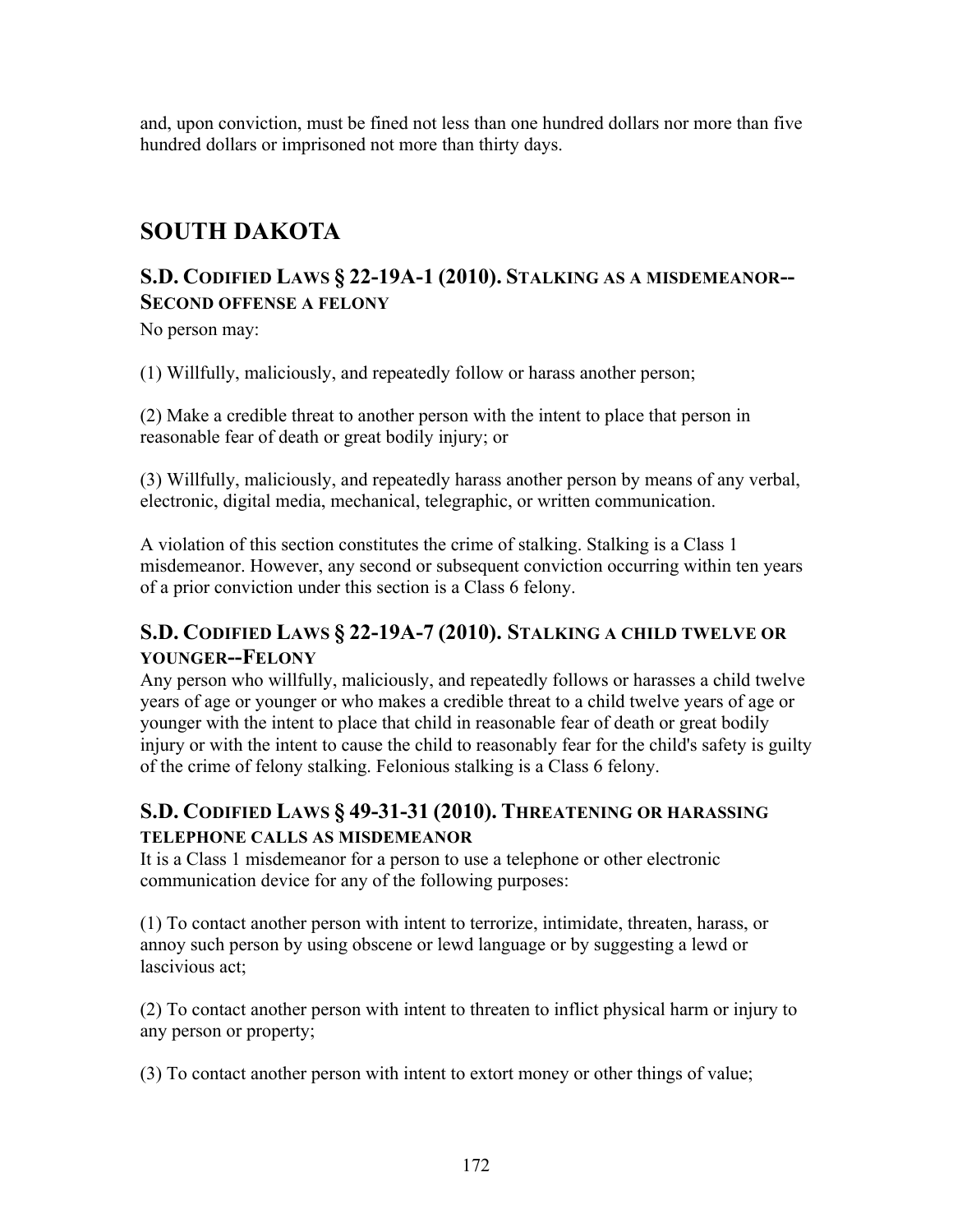(4) To contact another person with intent to disturb that person by repeated anonymous telephone calls or intentionally failing to replace the receiver or disengage the telephone connection.

It is a Class 1 misdemeanor for a person to knowingly permit a telephone or other electronic communication device under his or her control to be used for a purpose prohibited by this section.

## **TENNESSEE**

### **TENN. CODE ANN. § 39-17-308 (2011). HARASSMENT**

(a) A person commits an offense who intentionally:

(1) Threatens, by telephone, in writing or by electronic communication, including, but not limited to, text messaging, facsimile transmissions, electronic mail or Internet services, to take action known to be unlawful against any person and by this action knowingly annoys or alarms the recipient;

(2) Places one (1) or more telephone calls anonymously, or at an hour or hours known to be inconvenient to the victim, or in an offensively repetitious manner, or without a legitimate purpose of communication, and by this action knowingly annoys or alarms the recipient;

(3) Communicates by telephone to another that a relative or other person has been injured, killed or is ill when the communication is known to be false; or

(4) Communicates with another person by any method described in subdivision (a)(1), without legitimate purpose:

(A)(i) With the malicious intent to frighten, intimidate or cause emotional distress; or

(ii) In a manner the defendant knows, or reasonably should know, would frighten, intimidate or cause emotional distress to a similarly situated person of reasonable sensibilities; and

(B) As the result of the communication, the person is frightened, intimidated or emotionally distressed.

(b)(1) A person convicted of a criminal offense commits an offense if, while incarcerated, on pre-trial diversion, probation, community correction or parole, the person intentionally communicates in person with the victim of the person's crime if the communication is:

(A) Anonymous or threatening or made in an offensively repetitious manner or at hours known to be inconvenient to the victim;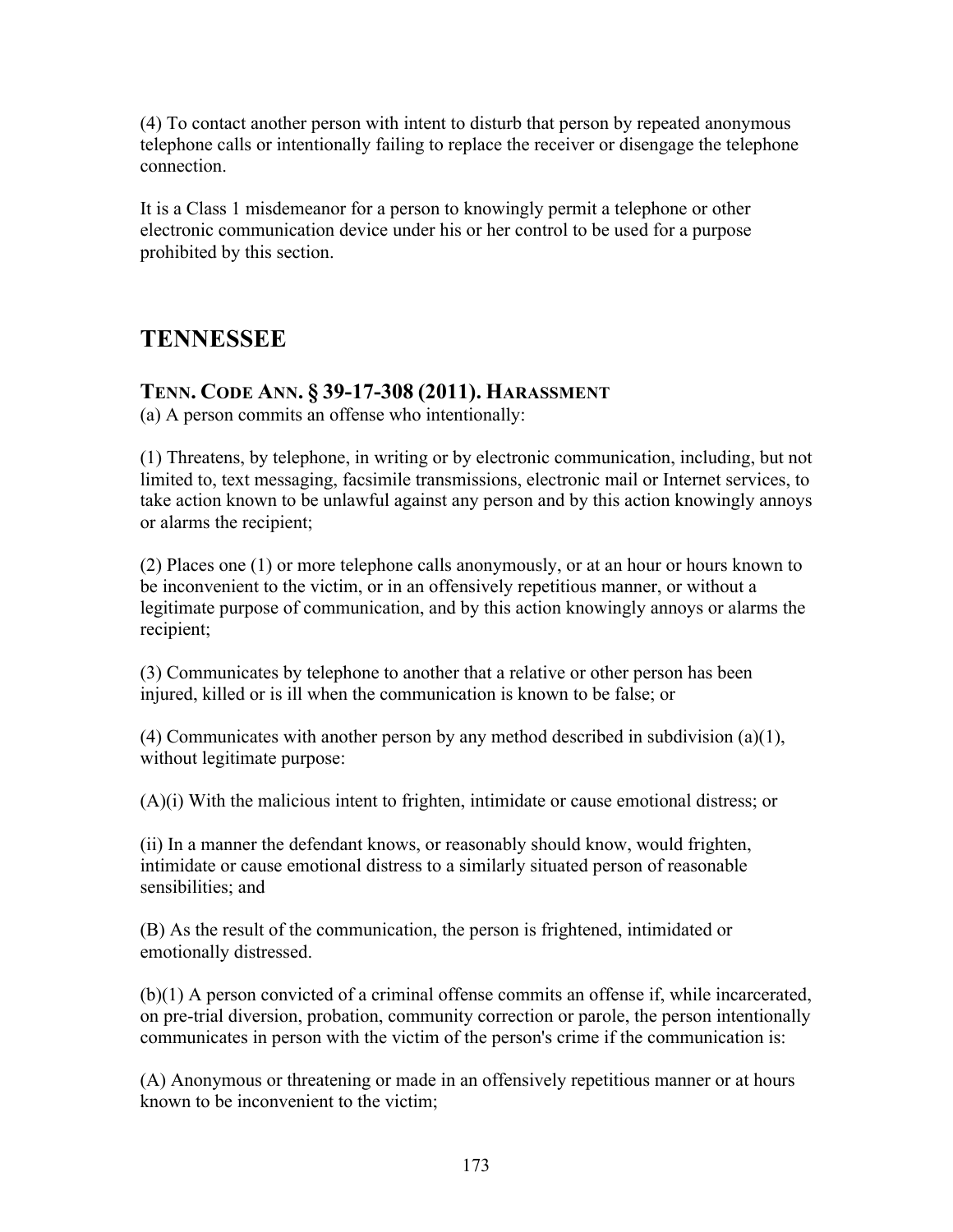(B) Made for no legitimate purpose; and

(C) Made knowing that it will alarm or annoy the victim.

(2) If the victim of the person's offense died as the result of the offense, the provisions of this subsection (b) shall apply to the deceased victim's next-of-kin.

(c) A violation of subsection (a) is a Class A misdemeanor. A violation of subsection (b) is a Class E felony.

### **TENN. CODE ANN. § 39-17-315 (2011). STALKING**

(a) As used in this section, unless the context otherwise requires:

(1) "Course of conduct" means a pattern of conduct composed of a series of two (2) or more separate noncontinuous acts evidencing a continuity of purpose;

(2) "Emotional distress" means significant mental suffering or distress that may, but does not necessarily, require medical or other professional treatment or counseling;

(3) "Harassment" means conduct directed toward a victim that includes, but is not limited to, repeated or continuing unconsented contact that would cause a reasonable person to suffer emotional distress, and that actually causes the victim to suffer emotional distress. Harassment does not include constitutionally protected activity or conduct that serves a legitimate purpose;

(4) "Stalking" means a willful course of conduct involving repeated or continuing harassment of another individual that would cause a reasonable person to feel terrorized, frightened, intimidated, threatened, harassed, or molested, and that actually causes the victim to feel terrorized, frightened, intimidated, threatened, harassed, or molested;

(5) "Unconsented contact" means any contact with another person that is initiated or continued without that person's consent, or in disregard of that person's expressed desire that the contact be avoided or discontinued. Unconsented contact includes, but is not limited to, any of the following:

(A) Following or appearing within the sight of that person;

- (B) Approaching or confronting that person in a public place or on private property;
- (C) Appearing at that person's workplace or residence;
- (D) Entering onto or remaining on property owned, leased, or occupied by that person;
- (E) Contacting that person by telephone;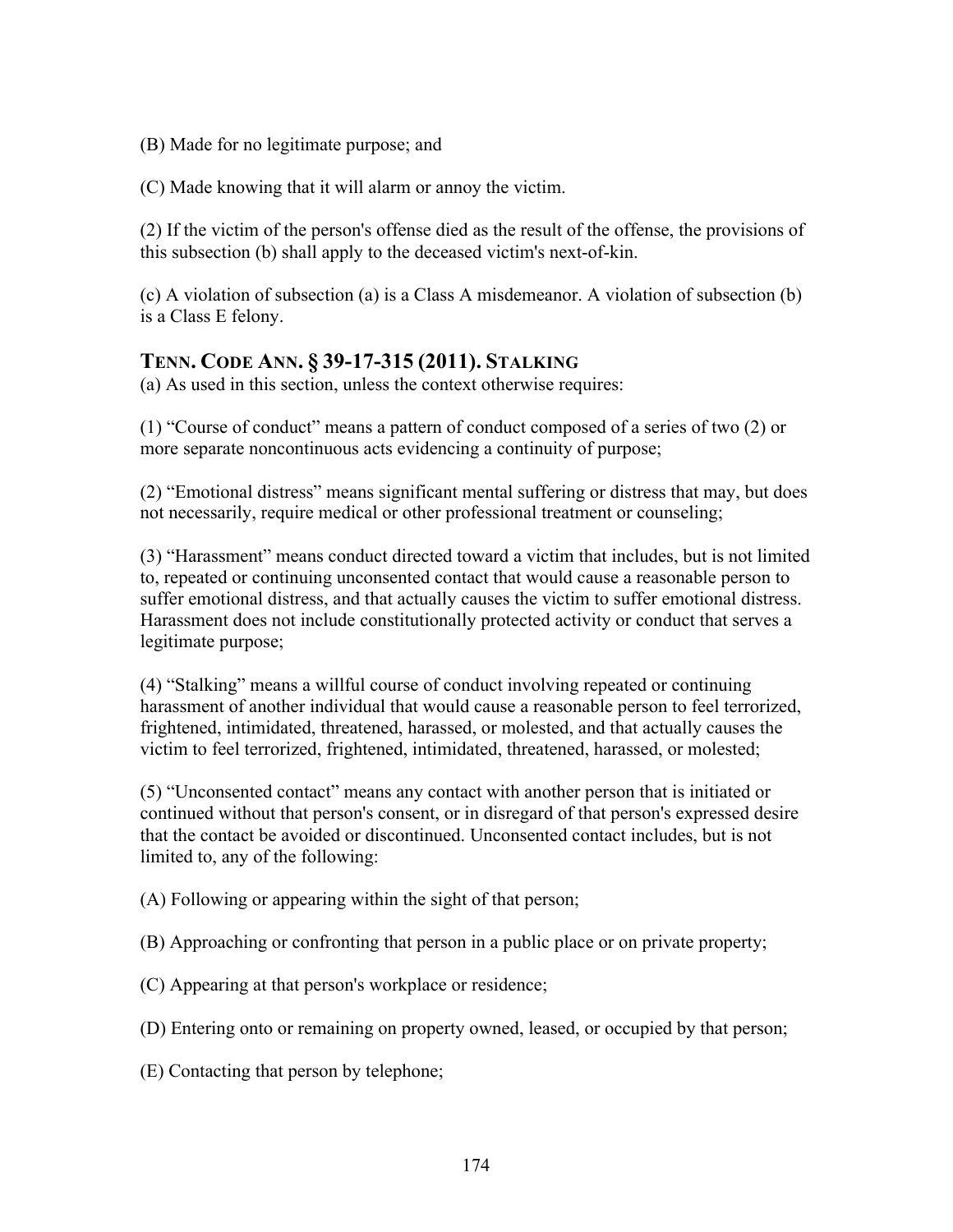(F) Sending mail or electronic communications to that person; or

(G) Placing an object on, or delivering an object to, property owned, leased, or occupied by that person; and

(6) "Victim" means an individual who is the target of a willful course of conduct involving repeated or continuing harassment.

(b)(1) A person commits an offense who intentionally engages in stalking.

(2) Stalking is a Class A misdemeanor.

(c)(1) A person commits aggravated stalking who commits the offense of stalking as prohibited by subsection (b), and:

(A) In the course and furtherance of stalking, displays a deadly weapon;

(B) The victim of the offense was less than eighteen (18) years of age at any time during the person's course of conduct, and the person is five (5) or more years older than the victim;

(C) Has previously been convicted of stalking within seven (7) years of the instant offense;

(D) Makes a credible threat to the victim, the victim's child, sibling, spouse, parent or dependents with the intent to place any such person in reasonable fear of death or bodily injury; or

(E) At the time of the offense, was prohibited from making contact with the victim under a restraining order or injunction for protection, an order of protection, or any other courtimposed prohibition of conduct toward the victim or the victim's property, and the person knowingly violates the injunction, order or court-imposed prohibition.

(2) Aggravated stalking is a Class E felony.

 $(d)(1)$  A person commits especially aggravated stalking who:

(A) Commits the offense of stalking or aggravated stalking, and has previously been convicted of stalking or aggravated stalking involving the same victim of the instant offense; or

(B) Commits the offense of aggravated stalking, and intentionally or recklessly causes serious bodily injury to the victim of the offense or to the victim's child, sibling, spouse, parent or dependent.

(2) Especially aggravated stalking is a Class C felony.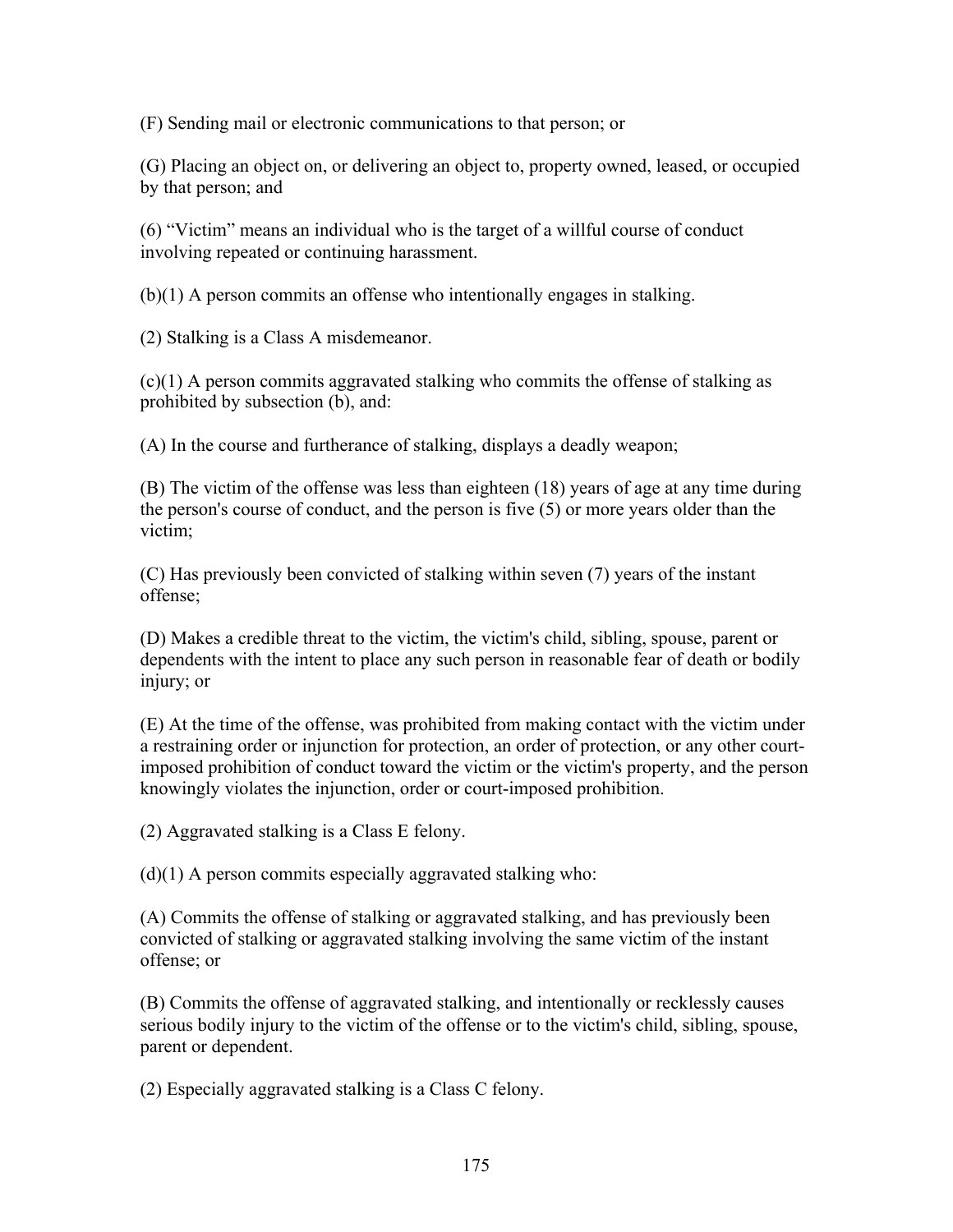(e) Notwithstanding any other provision of law, if the court grants probation to a person convicted of stalking, aggravated stalking or especially aggravated stalking, the court may keep the person on probation for a period not to exceed the maximum punishment for the appropriate classification of offense. Regardless of whether a term of probation is ordered, the court may, in addition to any other punishment otherwise authorized by law, order the defendant to do the following:

(1) Refrain from stalking any individual during the term of probation;

(2) Refrain from having any contact with the victim of the offense or the victim's child, sibling, spouse, parent or dependent;

(3) Be evaluated to determine the need for psychiatric, psychological, or social counseling, and, if determined appropriate by the court, to receive psychiatric, psychological or social counseling at the defendant's own expense;

(4) If, as the result of such treatment or otherwise, the defendant is required to take medication, order that the defendant submit to drug testing or some other method by which the court can monitor whether the defendant is taking the required medication; and

(5) Submit to the use of an electronic tracking device, with the cost of the device and monitoring the defendant's whereabouts, to be paid by the defendant.

(f) In a prosecution for a violation of this section, evidence that the defendant continued to engage in a course of conduct involving repeated unconsented contact with the victim after having been requested by the victim to discontinue the conduct or a different form of unconsented contact, and to refrain from any further unconsented contact with the victim, is prima facie evidence that the continuation of the course of conduct caused the victim to feel terrorized, frightened, intimidated, threatened, harassed, or molested.

 $(g(1)$  If a person is convicted of aggravated or especially aggravated stalking, or another felony offense arising out of a charge based on this section, the court may order an independent professional mental health assessment of the defendant's need for mental health treatment. The court may waive the assessment, if an adequate assessment was conducted prior to the conviction.

(2) If the assessment indicates that the defendant is in need of and amenable to mental health treatment, the court may include in the sentence a requirement that the offender undergo treatment, and that the drug intake of the defendant be monitored in the manner best suited to the particular situation. Monitoring may include periodic determinations as to whether the defendant is ingesting any illegal controlled substances, as well as determinations as to whether the defendant is complying with any required or recommended course of treatment that includes the taking of medications.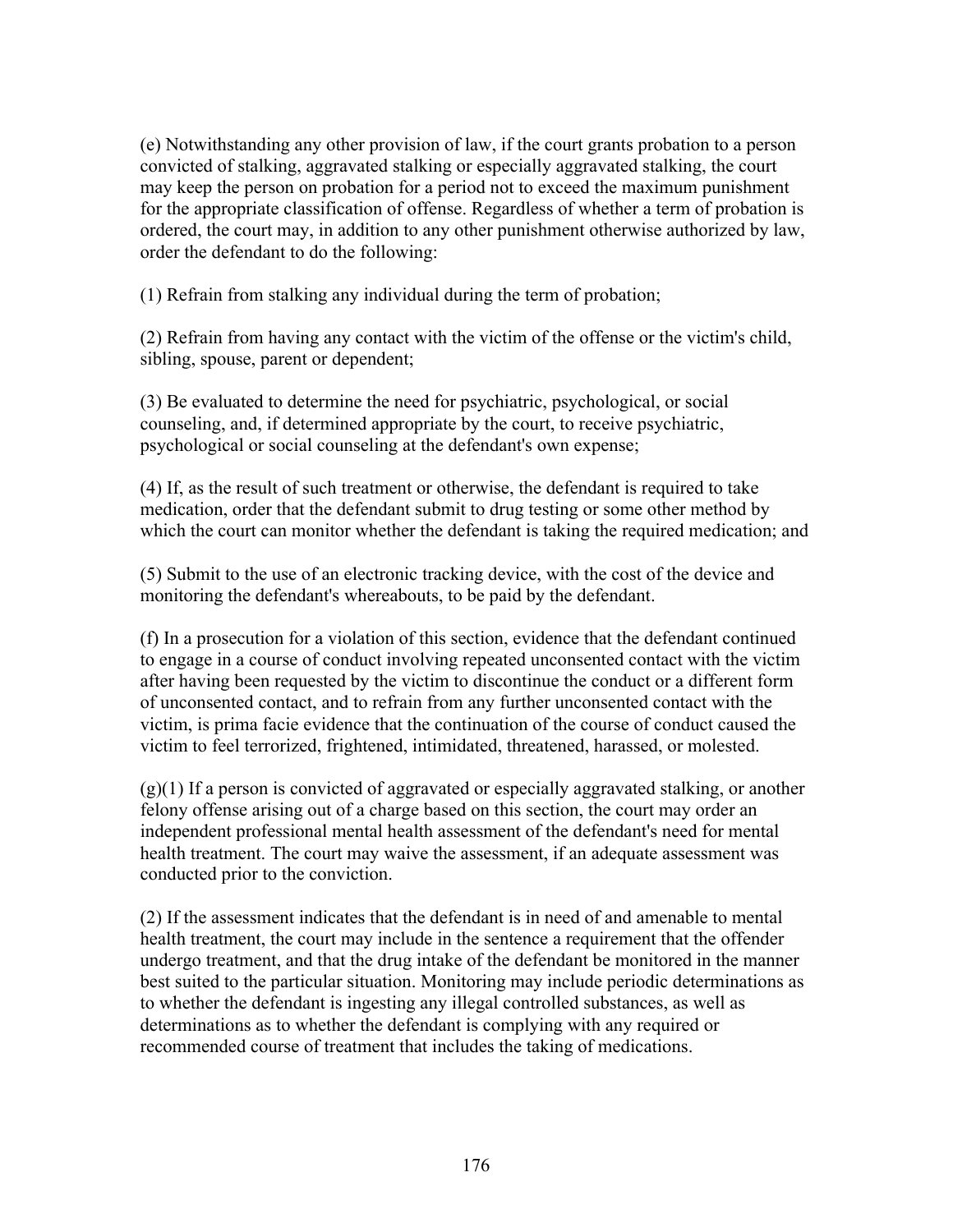(3) The court shall order the offender to pay the costs of assessment under this subsection (g), unless the offender is indigent under § 40-14-202.

(h) Any person who reasonably believes they are a victim of an offense under this section, regardless of whether the alleged perpetrator has been arrested, charged or convicted of a stalking-related offense, shall be entitled to seek and obtain an order of protection in the same manner, and under the same circumstances, as is provided for victims of domestic abuse by the provisions of title 36, chapter 3, part 6.

(i) When a person is charged and arrested for the offense of stalking, aggravated stalking or especially aggravated stalking, the arresting law enforcement officer shall inform the victim that the person arrested may be eligible to post bail for the offense and to be released until the date of trial for the offense.

(j) If a law enforcement officer or district attorney general believes that the life of a possible victim of stalking is in immediate danger, unless and until sufficient evidence can be processed linking a particular person to the offense, the district attorney general may petition the judge of a court of record having criminal jurisdiction in that district to enter an order expediting the processing of any evidence in a particular stalking case. If, after hearing the petition, the court is of the opinion that the life of the victim may be in immediate danger if the alleged perpetrator is not apprehended, the court may enter such an order, directed to the Tennessee bureau of investigation, or any other agency or laboratory that may be in the process of analyzing evidence for that particular investigation.

(k)(1) For purposes of determining if a course of conduct amounting to stalking is a single offense or multiple offenses, the occurrence of any of the following events breaks the continuous course of conduct, with respect to the same victim, that constitutes the offense:

(A) The defendant is arrested and charged with stalking, aggravated stalking or especially aggravated stalking;

(B) The defendant is found by a court of competent jurisdiction to have violated an order of protection issued to prohibit the defendant from engaging in the conduct of stalking; or

(C) The defendant is convicted of the offense of stalking, aggravated stalking or especially aggravated stalking.

(2) If a continuing course of conduct amounting to stalking engaged in by a defendant against the same victim is broken by any of the events set out in subdivision  $(k)(1)$ , any such conduct that occurs after that event commences a new and separate offense.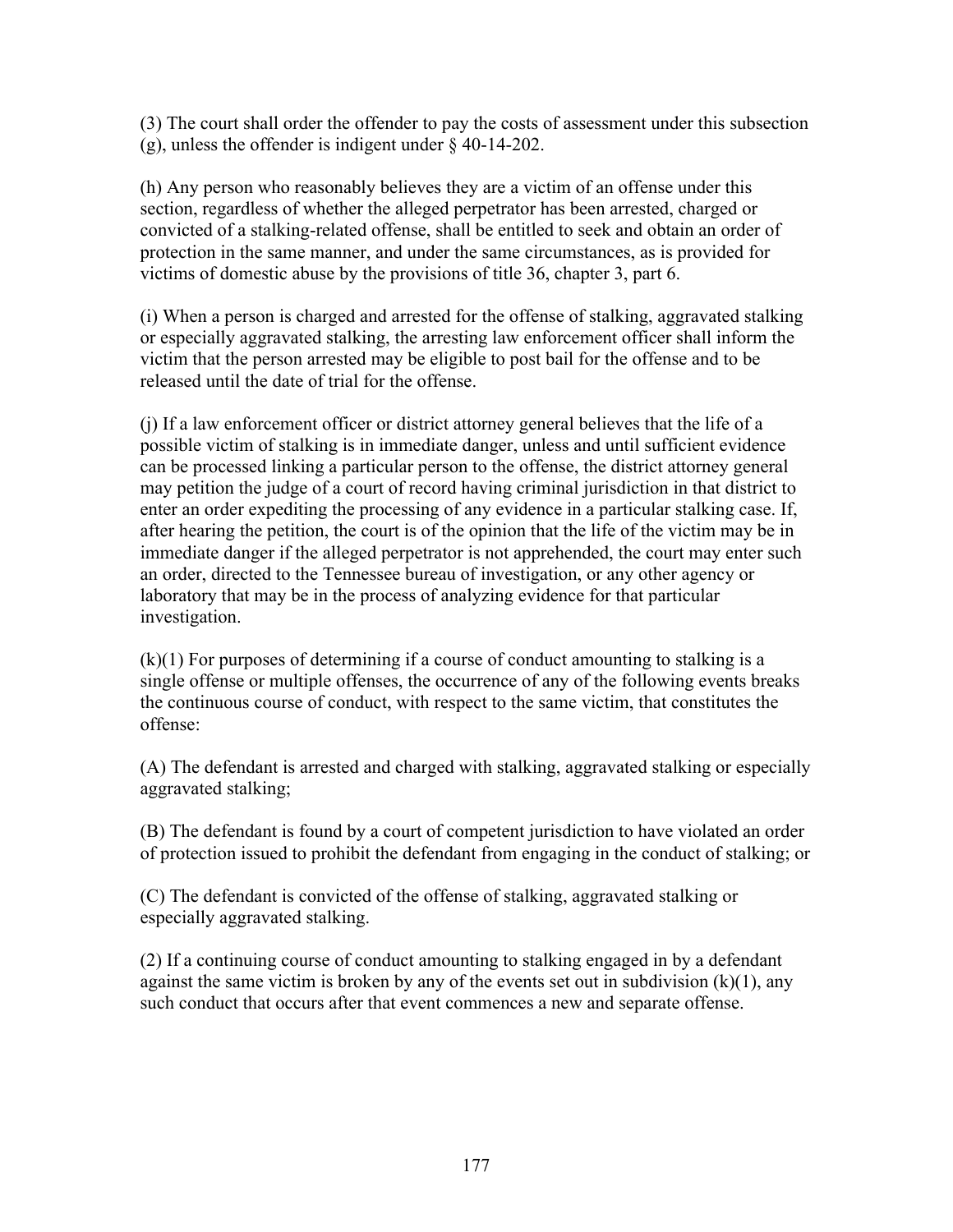### **2011 TENN. PUB. ACTS, CHAP. 362 (H.R. 300). AN ACT TO AMEND TENNESSEE CODE ANNOTATED, TITLE 39, CHAPTER 17, PART 3, RELATIVE TO THE OFFENSE OF HARASSMENT**

*Effective 07/01/2011*

#### BE IT ENACTED BY THE GENERAL ASSEMBLY OF THE STATE OF TENNESSEE:

 $<<$  TN ST § 39–17–308 $>>$ 

SECTION 1. Tennessee Code Annotated, Section 39–17–308(a)(4), is amended by deleting the language "Communicates with another person" and by substituting instead the language "Communicates with another person or transmits or displays an image in a manner in which there is a reasonable expectation that the image will be viewed by the victim<sup>"</sup>

SECTION 2. Tennessee Code Annotated, Section 39–17–308, is amended by adding the following as new appropriately designated subsection:

 $<<$  TN ST  $\S$  39-17-308 >>

(\_\_\_) As used in this section:

(1) "Electronic communications service" means any transfer of signs, signals, writing, images, sounds, data, or intelligence of any nature transmitted in whole or in part by a wire, radio, electromagnetic, photoelectronic or photooptical system;

(2) "Image" includes, but is not limited to, a visual depiction, video clip or photograph of another person;

(3) "Log files" mean computer-generated lists that contain various types of information regarding the activities of a computer, including, but not limited to, time of access to certain records, processes running on a computer or the usage of certain computer resources; and

(4) "Social network" means any online community of people who share interests and activities, or who are interested in exploring the interests and activities of others, and which provides ways for users to interact.

SECTION 3. Tennessee Code Annotated, Section 39–17–308(c), is amended by deleting the subsection in its entirety and by substituting instead the following:

 $<<$  TN ST § 39-17-308 >>

(c) Except as provided in subdivision (d), a violation of subsection (a) is a Class A misdemeanor. A violation of subsection (b) is a Class E felony.

SECTION 4. Tennessee Code Annotated, Section 39–17–308, is further amended by adding the following as new subsection (d):

 $<<$  TN ST § 39–17–308 $>>$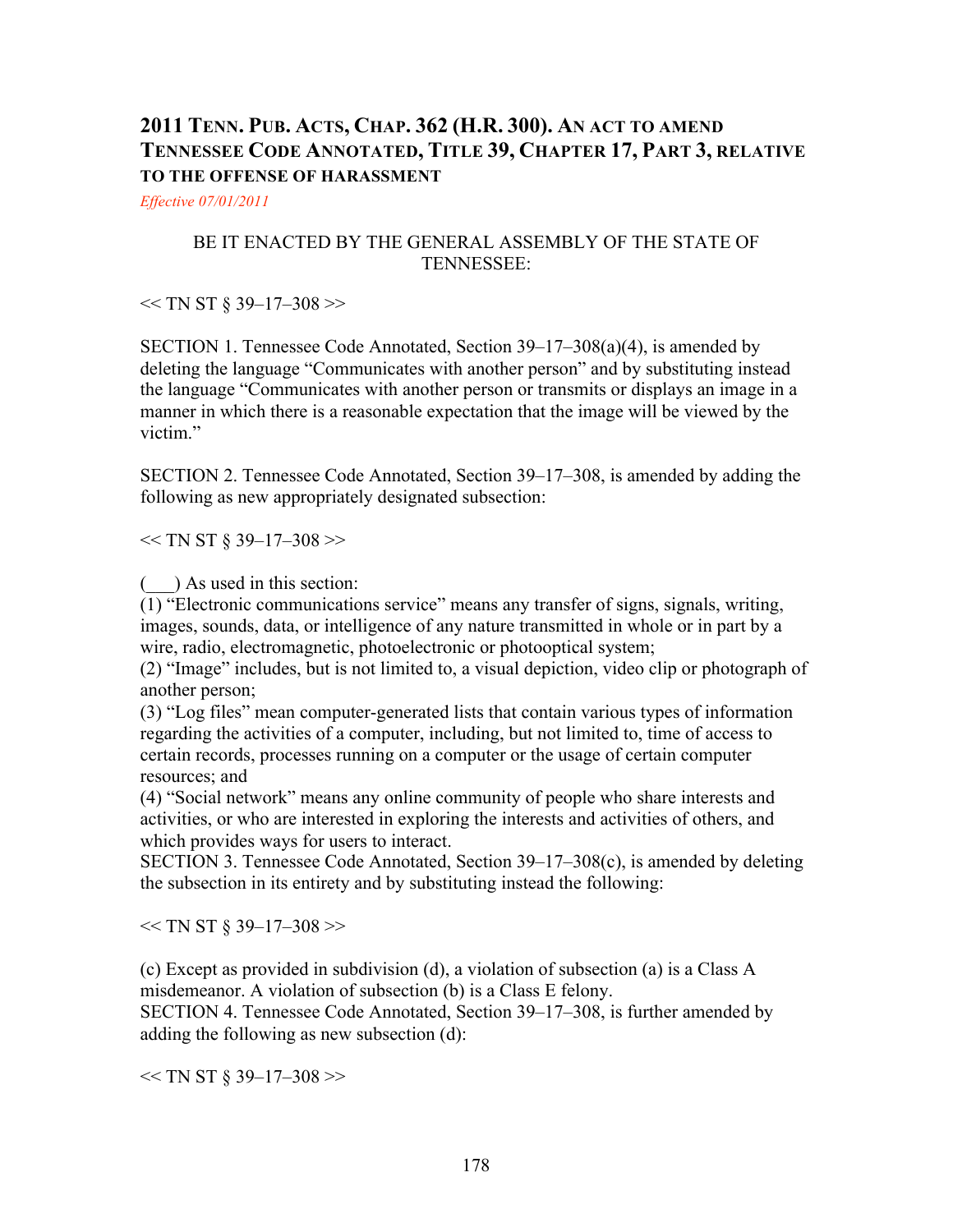$(d)(1)$  A violation by a minor of subdivision  $(a)(4)$  is a delinguent act and shall be punishable only by up to thirty (30) hours of community service, without compensation, for charitable or governmental agencies as determined by the court.

(2) The offense described in subdivision (a)(4) shall not apply to an entity providing an electronic communications service to the public acting in the normal course of providing that service.

 $(3)(A)$  The service providers described in subdivision  $(d)(2)$  shall not be required to maintain any record not otherwise kept in the ordinary course of that service provider's business; provided, however, that if any electronic communications service provider operates a web site that offers a social network service and the electronic communications service provider provides services to consumers in this state, any log files and images or communications that have been sent, posted or displayed on the social network service's web site and maintained by the electronic communications service provider shall be disclosed to any governmental entity responsible for enforcing subdivision  $(a)(4)$  only if the governmental entity:

(i) Obtains a warrant issued using this state's warrant procedures by a court of competent jurisdiction;

(ii) Obtains a court order for the disclosure under subdivision  $(d)(3)(C)$ ; or

(iii) Has the consent of the person who sent, posted or displayed any log files and images or communications on the social network service's web site maintained by the electronic communications service provider.

(B) No cause of action shall lie in any court against any provider of an electronic communications service, its officers, employees, agent, or other specified persons for providing information, facilities, or assistance in accordance with the terms of a court order or warrant.

(C) A court order for disclosure under subdivision  $(d)(3)(A)(ii)$  may be issued by any court that is a court of competent jurisdiction and shall issue only if the governmental entity offers specific and articulable facts showing that there are reasonable grounds to believe that the contents of an electronic communication, or the records or other information sought, are relevant and material to an ongoing criminal investigation. A court order shall not issue if prohibited by the law of this state. A court issuing an order pursuant to this section, on a motion made promptly by the service provider, may quash or modify the order, if the information or records requested are unusually voluminous in nature or compliance with the order otherwise would cause an undue burden on the provider.

SECTION 5. This act shall take effect July 1, 2011, the public welfare requiring it.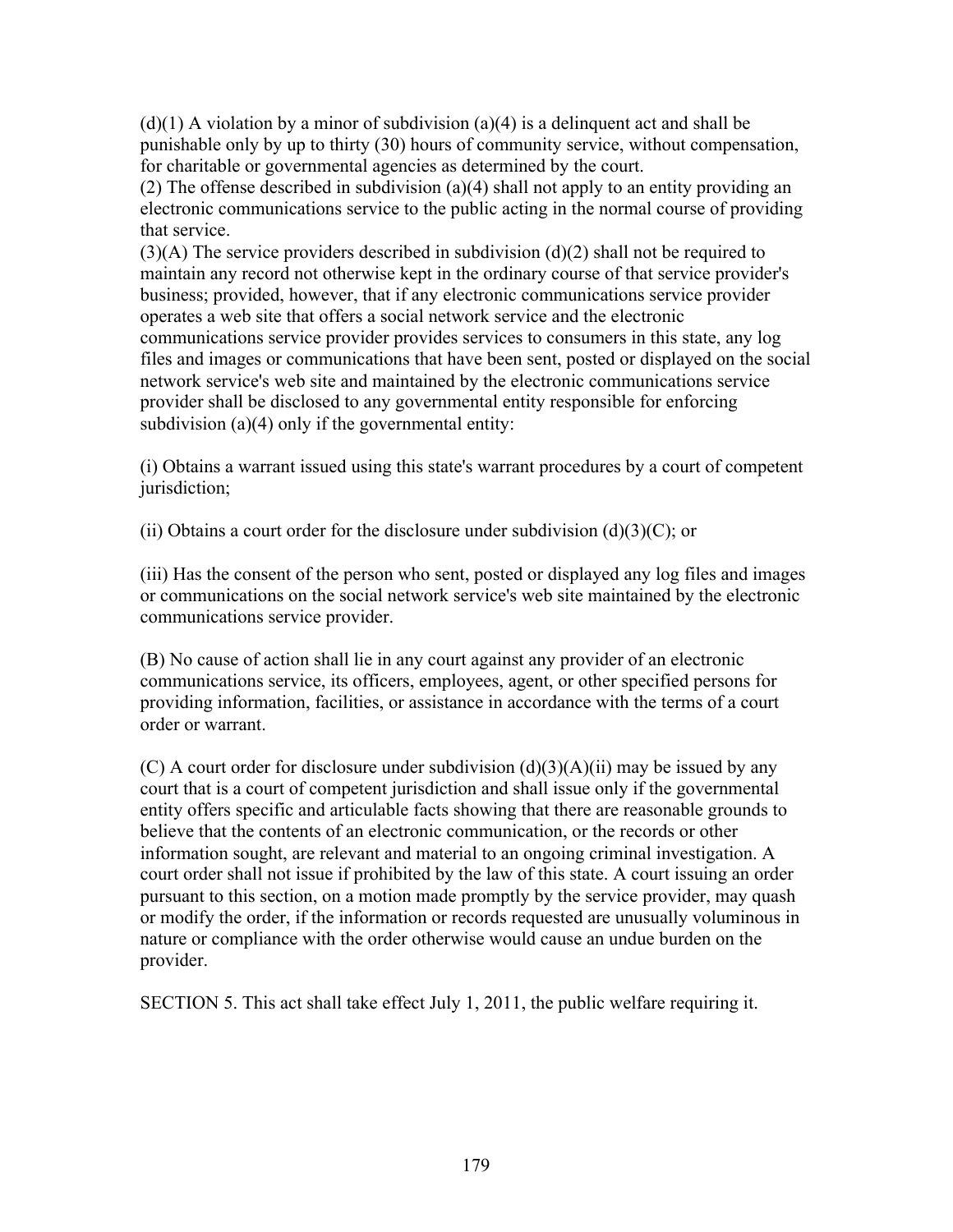# **TEXAS**

### **TEX. PENAL CODE ANN. § 33.07 (2011). ONLINE HARASSMENT**

(a) A person commits an offense if the person uses the name or persona of another person to create a web page on or to post one or more messages on a commercial social networking site:

(1) without obtaining the other person's consent; and

(2) with the intent to harm, defraud, intimidate, or threaten any person.

(b) A person commits an offense if the person sends an electronic mail, instant message, text message, or similar communication that references a name, domain address, phone number, or other item of identifying information belonging to any person:

(1) without obtaining the other person's consent;

(2) with the intent to cause a recipient of the communication to reasonably believe that the other person authorized or transmitted the communication; and

(3) with the intent to harm or defraud any person.

(c) An offense under Subsection (a) is a felony of the third degree. An offense under Subsection (b) is a Class A misdemeanor, except that the offense is a felony of the third degree if the actor commits the offense with the intent to solicit a response by emergency personnel.

(d) If conduct that constitutes an offense under this section also constitutes an offense under any other law, the actor may be prosecuted under this section, the other law, or both.

(e) It is a defense to prosecution under this section that the actor is any of the following entities or that the actor's conduct consisted solely of action taken as an employee of any of the following entities:

(1) a commercial social networking site;

(2) an Internet service provider;

(3) an interactive computer service, as defined by 47 U.S.C. Section 230;

(4) a telecommunications provider, as defined by Section 51.002, Utilities Code; or

(5) a video service provider or cable service provider, as defined by Section 66.002, Utilities Code.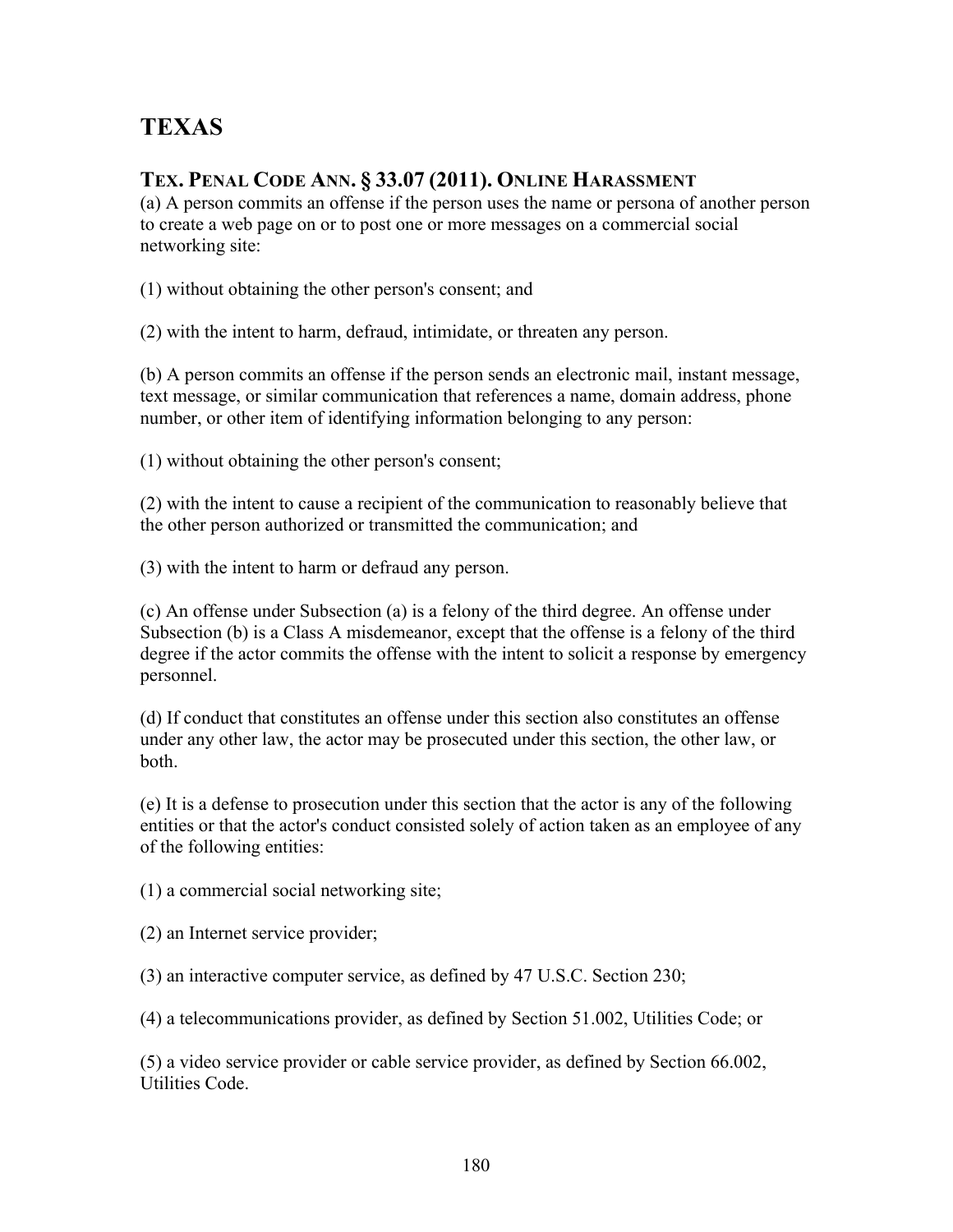(f) In this section:

(1) "Commercial social networking site" means any business, organization, or other similar entity operating a website that permits persons to become registered users for the purpose of establishing personal relationships with other users through direct or real-time communication with other users or the creation of web pages or profiles available to the public or to other users. The term does not include an electronic mail program or a message board program.

(2) "Identifying information" has the meaning assigned by Section 32.51.

## **TEX. PENAL CODE ANN. § 42.07 (2011). HARASSMENT**

(a) A person commits an offense if, with intent to harass, annoy, alarm, abuse, torment, or embarrass another, he:

(1) initiates communication by telephone, in writing, or by electronic communication and in the course of the communication makes a comment, request, suggestion, or proposal that is obscene;

(2) threatens, by telephone, in writing, or by electronic communication, in a manner reasonably likely to alarm the person receiving the threat, to inflict bodily injury on the person or to commit a felony against the person, a member of his family or household, or his property;

(3) conveys, in a manner reasonably likely to alarm the person receiving the report, a false report, which is known by the conveyor to be false, that another person has suffered death or serious bodily injury;

(4) causes the telephone of another to ring repeatedly or makes repeated telephone communications anonymously or in a manner reasonably likely to harass, annoy, alarm, abuse, torment, embarrass, or offend another;

(5) makes a telephone call and intentionally fails to hang up or disengage the connection;

(6) knowingly permits a telephone under the person's control to be used by another to commit an offense under this section; or

(7) sends repeated electronic communications in a manner reasonably likely to harass, annoy, alarm, abuse, torment, embarrass, or offend another.

(b) In this section:

(1) "Electronic communication" means a transfer of signs, signals, writing, images, sounds, data, or intelligence of any nature transmitted in whole or in part by a wire, radio, electromagnetic, photoelectronic, or photo-optical system. The term includes: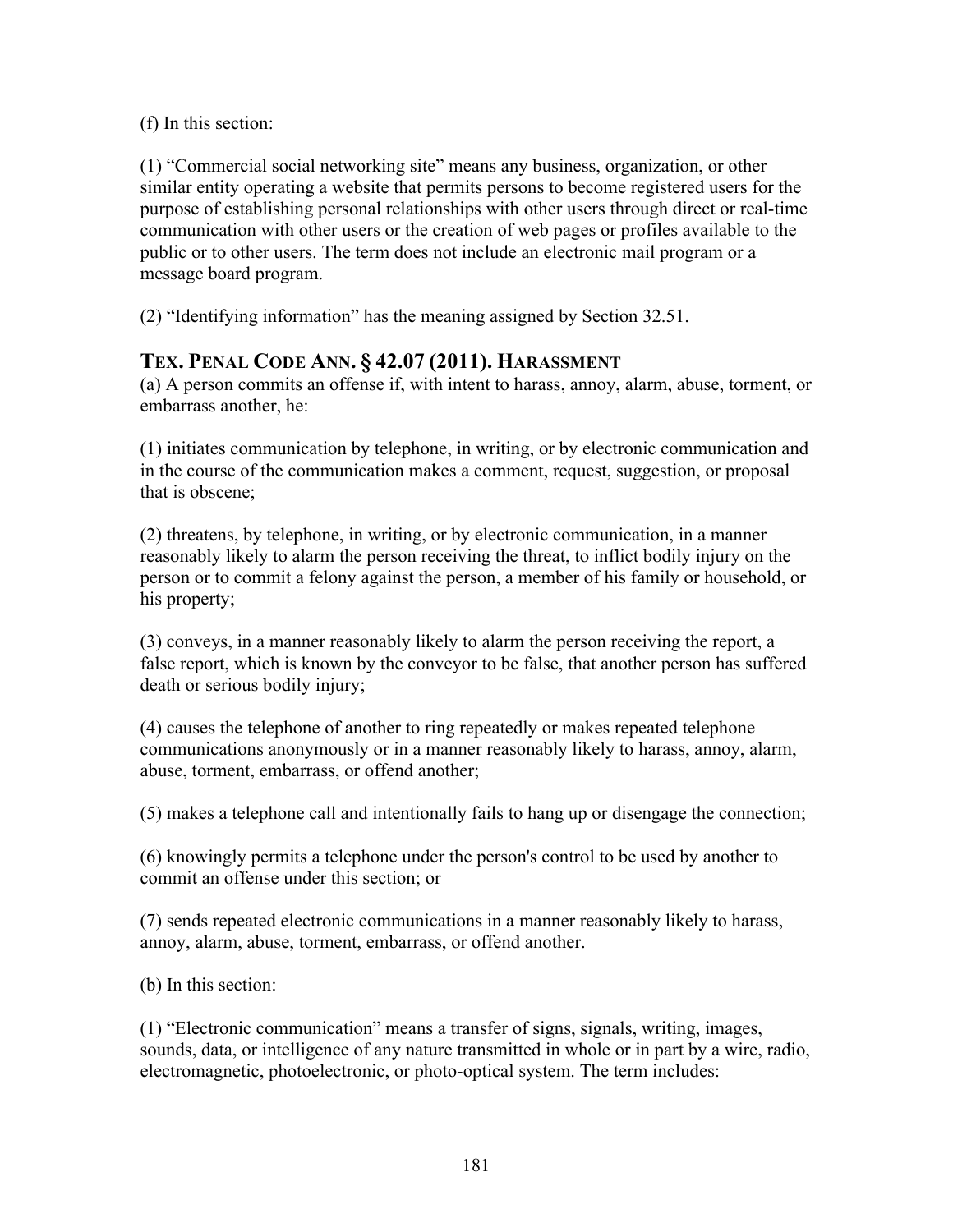(A) a communication initiated by electronic mail, instant message, network call, or facsimile machine; and

(B) a communication made to a pager.

(2) "Family" and "household" have the meaning assigned by Chapter 71, Family Code.

(3) "Obscene" means containing a patently offensive description of or a solicitation to commit an ultimate sex act, including sexual intercourse, masturbation, cunnilingus, fellatio, or anilingus, or a description of an excretory function.

(c) An offense under this section is a Class B misdemeanor, except that the offense is a Class A misdemeanor if the actor has previously been convicted under this section.

### **TEX. PENAL CODE ANN. § 42.072 (2011). STALKING**

(a) A person commits an offense if the person, on more than one occasion and pursuant to the same scheme or course of conduct that is directed specifically at another person, knowingly engages in conduct, including following the other person, that:

(1) the actor knows or reasonably believes the other person will regard as threatening:

(A) bodily injury or death for the other person;

(B) bodily injury or death for a member of the other person's family or household; or

(C) that an offense will be committed against the other person's property;

(2) causes the other person or a member of the other person's family or household to be placed in fear of bodily injury or death or fear that an offense will be committed against the other person's property; and

(3) would cause a reasonable person to fear:

(A) bodily injury or death for himself or herself;

(B) bodily injury or death for a member of the person's family or household; or

(C) that an offense will be committed against the person's property.

(b) An offense under this section is a felony of the third degree, except that the offense is a felony of the second degree if the actor has previously been convicted under this section.

(c) In this section, "family," "household," and "member of a household" have the meanings assigned by Chapter 71, Family Code.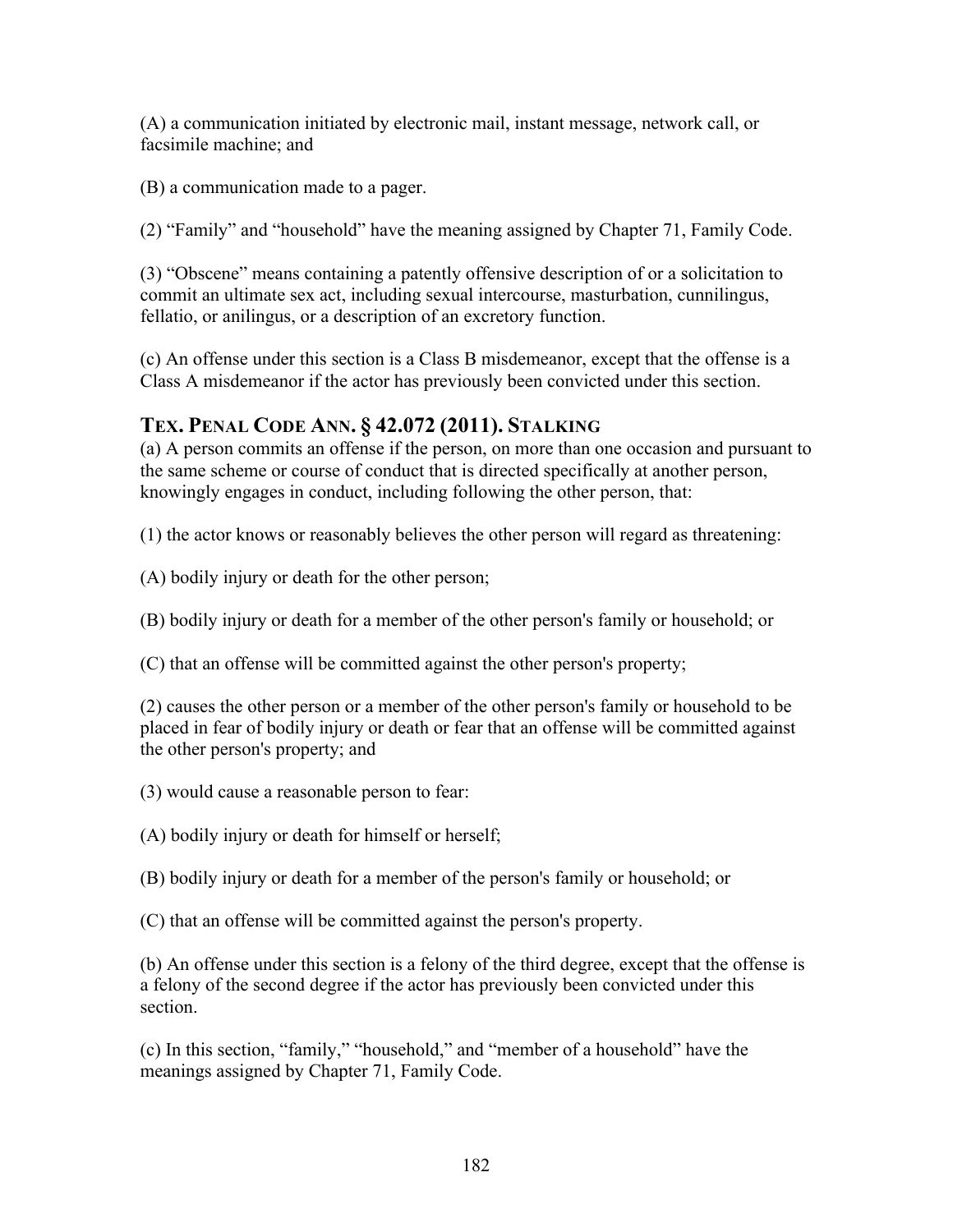# **H.R. 1666/S. 1329, 82ND LEG., REG. SESS. (TEX. 2011). RELATING TO THE PROSECUTION OF THE OFFENSE OF ONLINE IMPERSONATION**

*Bill Status: Signed by Governor – Effective 09/01/2011*

BE IT ENACTED BY THE LEGISLATURE OF THE STATE OF TEXAS:

SECTION 1. The heading to Section 33.07, Penal Code, is amended to read as follows:

Sec. 33.07. ONLINE **IMPERSONATION** [HARASSMENT].

SECTION 2. Section 33.07(a), Penal Code, is amended to read as follows:

(a) A person commits an offense if the person**, without obtaining the other person's consent and with the intent to harm, defraud, intimidate, or threaten any person,** uses the name or persona of another person to**:**

**(1)** create a web page on **a commercial social networking site or other Internet website;** or

**(2)** [to] post **or send** one or more messages on **or through** a commercial social networking site **or other Internet website, other than on or through an electronic mail program or message board program** [:]  $(1)$  without obtaining the other person's consent; and]

[(2) with the intent to harm, defraud, intimidate, or threaten any person].

SECTION 3. The change in law made by this Act applies only to an offense committed on or after the effective date of this Act.

An offense committed before the effective date of this Act is governed by the law in effect on the date the offense was committed, and the former law is continued in effect for that purpose. For purposes of this sec tion, an offense was committed before the effective date of this Act if any element of the offense occurred before that date.

SECTION 4. This Act takes effect September 1, 2011.

### **S. 82, 82ND LEG., REG. SESS. (TEX. 2011). AN ACT RELATING TO THE PROSECUTION OF THE OFFENSE OF STALKING**

*Bill Status: Signed by Governor – Effective 09/01/2011* BE IT ENACTED BY THE LEGISLATURE OF THE STATE OF TEXAS:

SECTION 1. Section 42.072, Penal Code, is amended to read as follows:

Sec. 42.072. STALKING.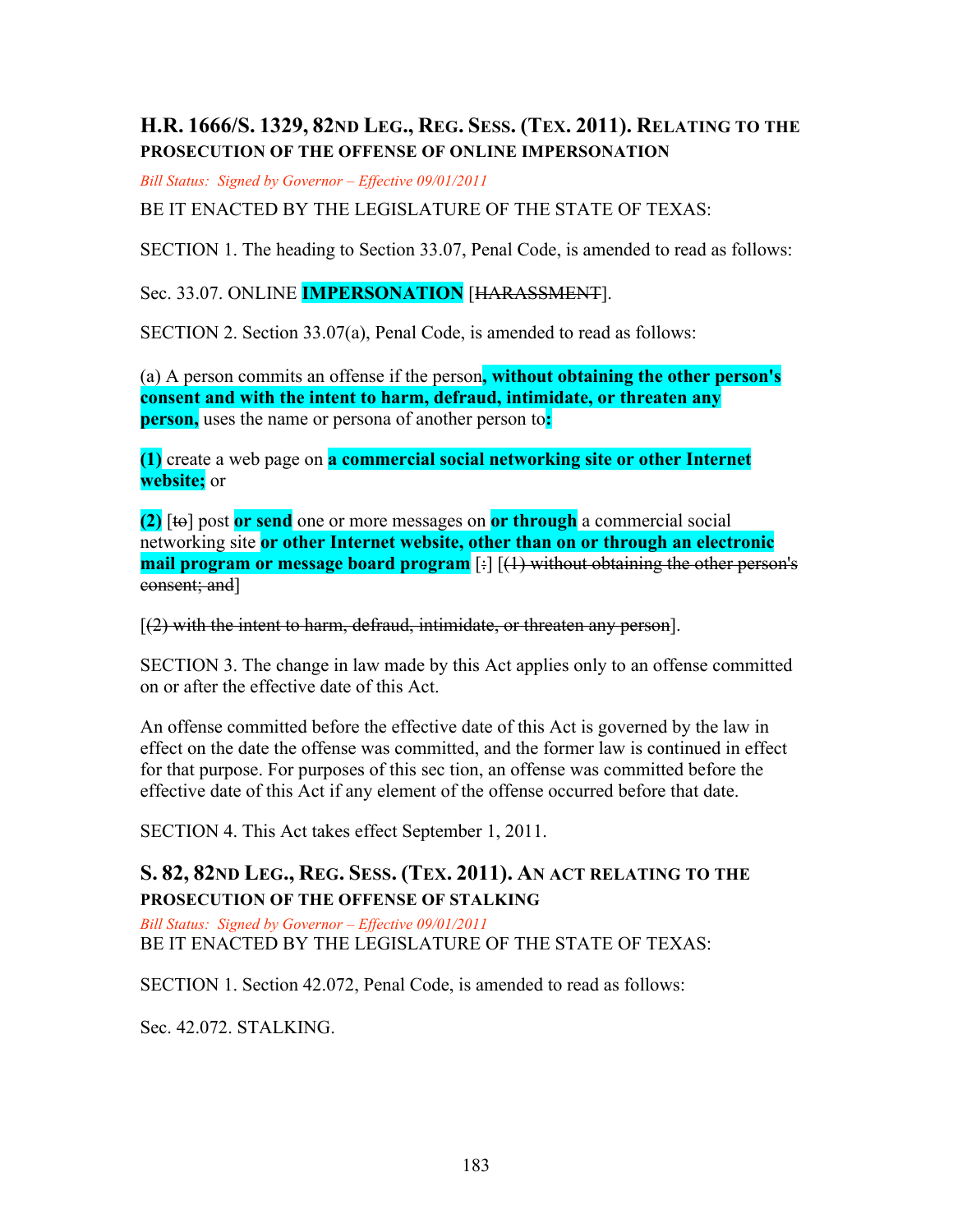(a) A person commits an offense if the person, on more than one occasion and pursuant to the same scheme or course of conduct that is directed specifically at another person, knowingly engages in conduct<sup>[</sup>, including following the other person,] that:

(1) the actor knows or reasonably believes the other person will regard as threatening:

(A) bodily injury or death for the other person;

(B) bodily injury or death for a member of the other person's family or household **or for an individual with whom the other person has a dating relationship**; or

(C) that an offense will be committed against the other person's property;

(2) causes the other person**,** [or] a member of the other person's family or household**, or an individual with whom the other person has a dating relationship** to be placed in fear of bodily injury or death or fear that an offense will be committed against the other person's property; and

(3) would cause a reasonable person to fear:

(A) bodily injury or death for himself or herself;

(B) bodily injury or death for a member of the person's family or household **or for an individual with whom the person has a dating relationship**; or

(C) that an offense will be committed against the person's property.

(b) An offense under this section is a felony of the third degree, except that the offense is a felony of the second degree if the actor has previously been convicted **of an offense** under this section **or of an offense under any of the following laws that contains elements that are substantially similar to the elements of an offense under this section:**

**(1) the laws of another state;**

**(2) the laws of a federally recognized Indian tribe;**

**(3) the laws of a territory of the United States; or**

**(4) federal law**.

(c) **For purposes of this section, a trier of fact may find that different types of conduct described by Subsection (a), if engaged in on more than one occasion, constitute conduct that is engaged in pursuant to the same scheme or course of conduct.**

**(d)** In this section, **"dating relationship,"** "family," "household," and "member of a household" have the meanings assigned by Chapter 71, Family Code.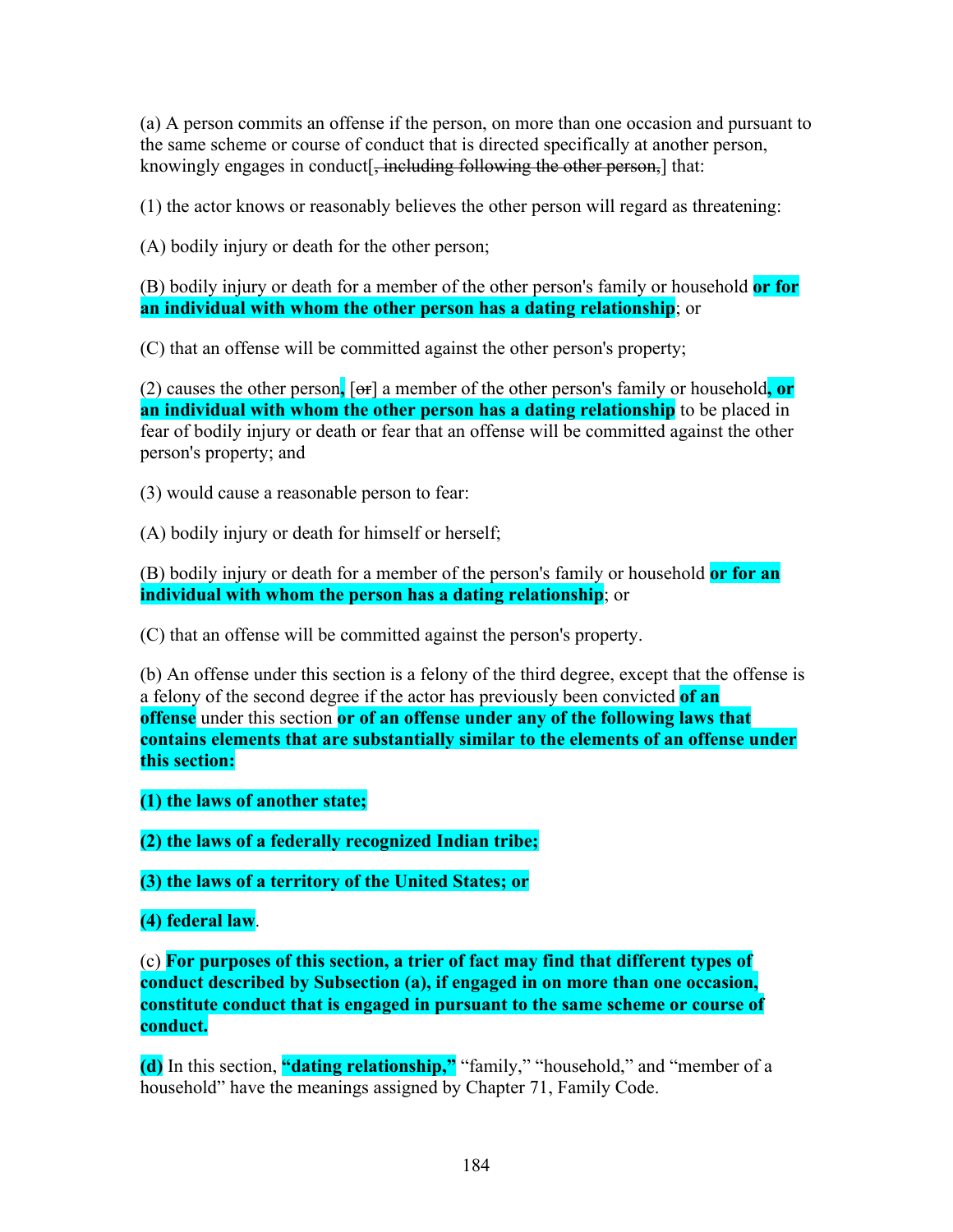SECTION 2. Chapter 13, Code of Criminal Procedure, is amended by adding Article 13.36 to read as follows:

**Art. 13.36. STALKING. The offense of stalking may be prosecuted in any county in which an element of the offense occurred.**

SECTION 3. Chapter 38, Code of Criminal Procedure, is amended by adding Article 38.46 to read as follows:

#### **Art. 38.46. EVIDENCE IN PROSECUTIONS FOR STALKING.**

**(a) In a prosecution for stalking, each party may offer testimony as to all relevant facts and circumstances that would aid the trier of fact in determining whether the actor's conduct would cause a reasonable person to experience a fear described by Section 42.072(a)(3)(A), (B), or (C), Penal Code, including the facts and circumstances surrounding any existing or previous relationship between the actor and the alleged victim, a member of the alleged victim's family or household, or an individual with whom the alleged victim has a dating relationship.**

**(b) This article does not permit the presentation of character evidence that would otherwise be inadmissible under the Texas Rules of Evidence or other applicable law.**

SECTION 4. The change in law made by this Act applies only to an offense committed on or after the effective date of this Act.

An offense committed before the effective date of this Act is covered by the law in effect when the offense was committed, and the former law is continued in effect for that purpose. For purposes of this section, an offense was committed before the effective date of this Act if any element of the offense occurred before that date.

SECTION 5. This Act takes effect September 1, 2011.

# **UTAH**

## **UTAH CODE ANN. § 76-5-106.5 (2010). STALKING--DEFINITIONS-- INJUNCTION--PENALTIES**

(1) As used in this section:

(a) "Conviction" means:

- (i) a verdict or conviction;
- (ii) a plea of guilty or guilty and mentally ill;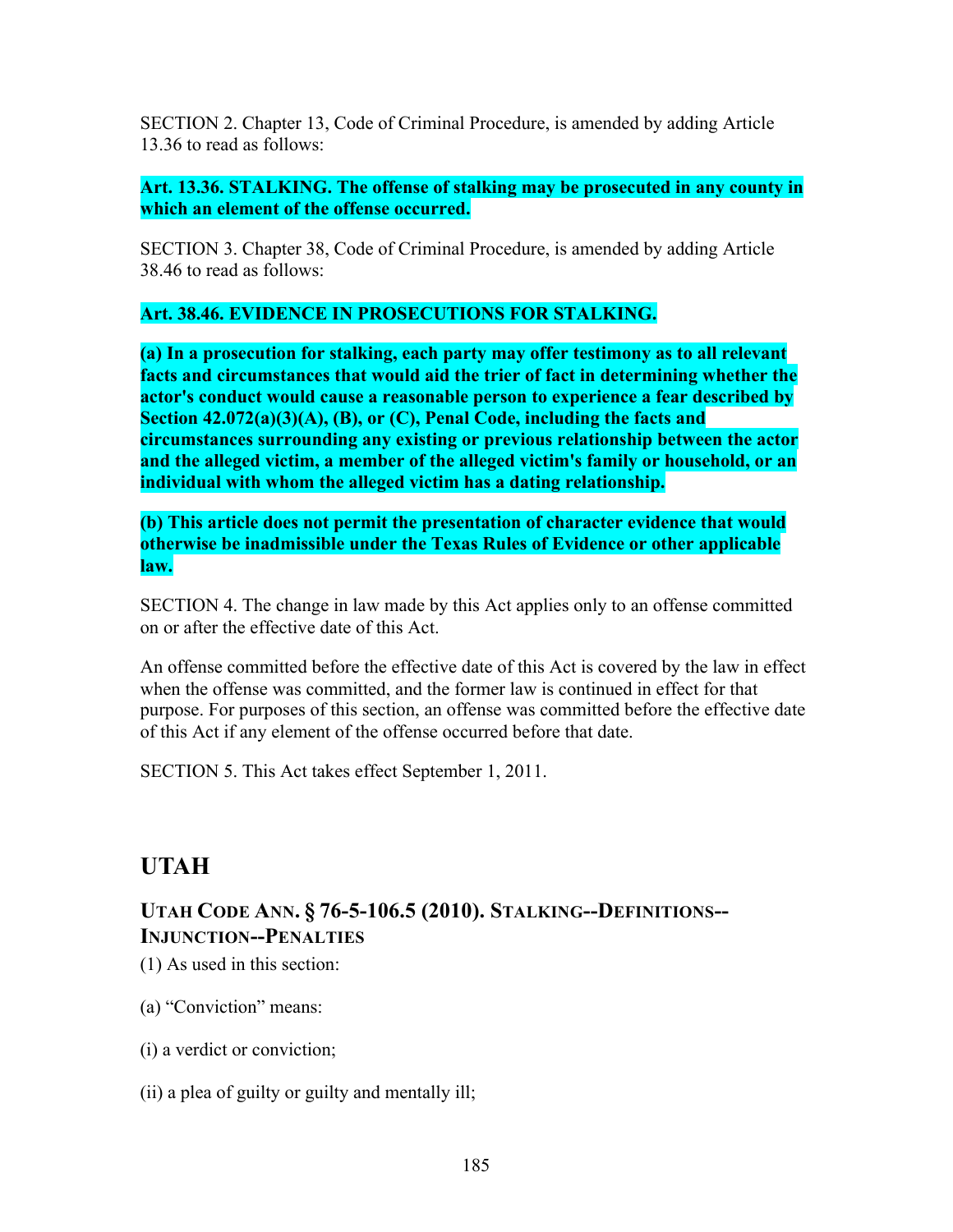(iii) a plea of no contest; or

(iv) the acceptance by the court of a plea in abeyance.

(b) "Course of conduct" means two or more acts directed at or toward a specific person, including:

(i) acts in which the actor follows, monitors, observes, photographs, surveils, threatens, or communicates to or about a person, or interferes with a person's property:

(A) directly, indirectly, or through any third party; and

(B) by any action, method, device, or means; or

(ii) when the actor engages in any of the following acts or causes someone else to engage in any of these acts:

(A) approaches or confronts a person;

(B) appears at the person's workplace or contacts the person's employer or coworkers;

(C) appears at a person's residence or contacts a person's neighbors, or enters property owned, leased, or occupied by a person;

(D) sends material by any means to the person or for the purpose of obtaining or disseminating information about or communicating with the person to a member of the person's family or household, employer, coworker, friend, or associate of the person;

(E) places an object on or delivers an object to property owned, leased, or occupied by a person, or to the person's place of employment with the intent that the object be delivered to the person; or

(F) uses a computer, the Internet, text messaging, or any other electronic means to commit an act that is a part of the course of conduct.

(c) "Immediate family" means a spouse, parent, child, sibling, or any other person who regularly resides in the household or who regularly resided in the household within the prior six months.

(d) "Emotional distress" means significant mental or psychological suffering, whether or not medical or other professional treatment or counseling is required.

(e) "Reasonable person" means a reasonable person in the victim's circumstances.

(f) "Stalking" means an offense as described in Subsection (2) or (3).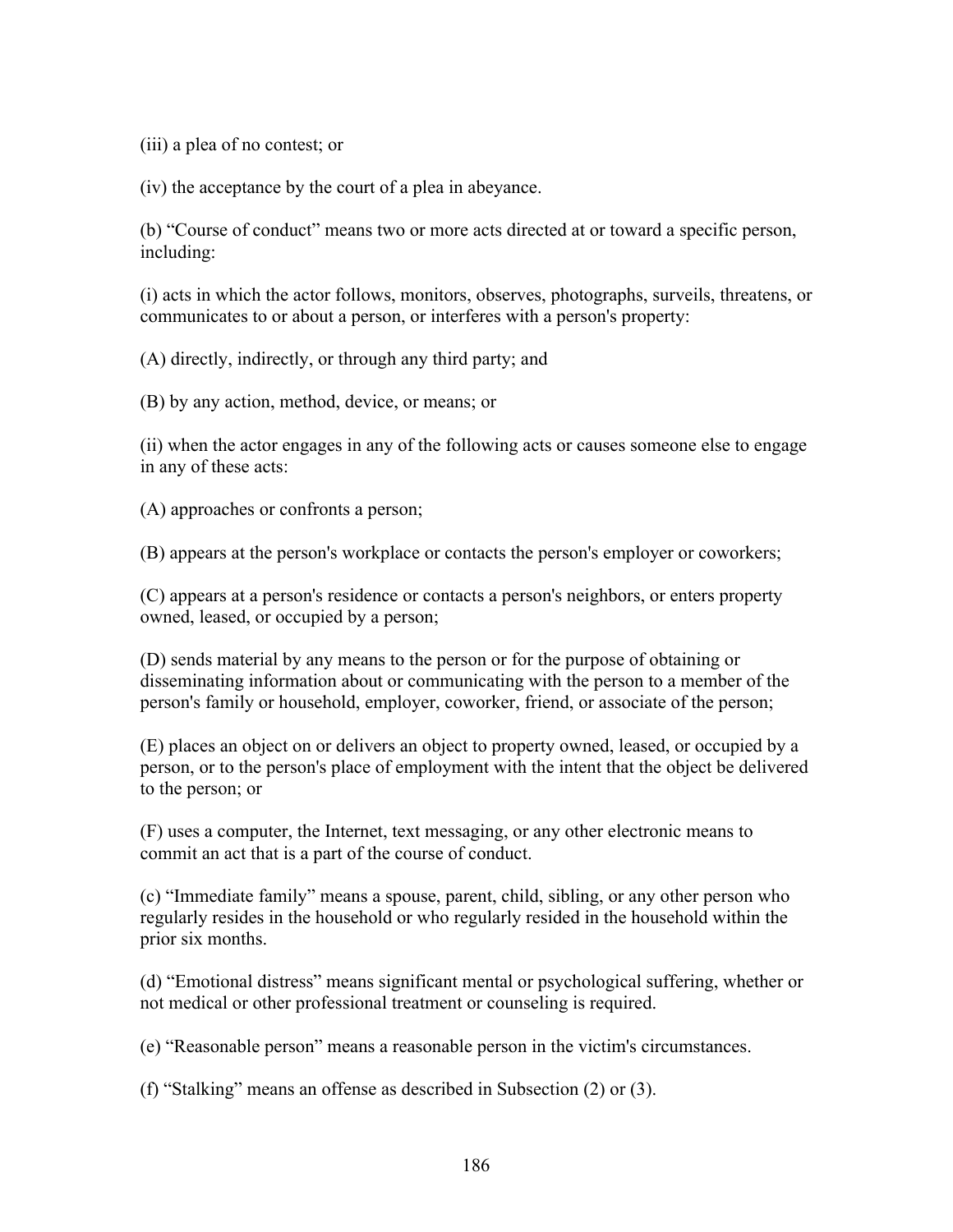(g) "Text messaging" means a communication in the form of electronic text or one or more electronic images sent by the actor from a telephone or computer to another person's telephone or computer by addressing the communication to the recipient's telephone number.

(2) A person is guilty of stalking who intentionally or knowingly engages in a course of conduct directed at a specific person and knows or should know that the course of conduct would cause a reasonable person:

(a) to fear for the person's own safety or the safety of a third person; or

(b) to suffer other emotional distress.

(3) A person is guilty of stalking who intentionally or knowingly violates:

(a) a stalking injunction issued pursuant to Title 77, Chapter 3a, Stalking Injunctions; or

(b) a permanent criminal stalking injunction issued pursuant to this section.

(4) In any prosecution under this section, it is not a defense that the actor:

(a) was not given actual notice that the course of conduct was unwanted; or

(b) did not intend to cause the victim fear or other emotional distress.

(5) An offense of stalking may be prosecuted under this section in any jurisdiction where one or more of the acts that is part of the course of conduct was initiated or caused an effect on the victim.

(6) Stalking is a class A misdemeanor:

(a) upon the offender's first violation of Subsection (2); or

(b) if the offender violated a stalking injunction issued pursuant to Title 77, Chapter 3a, Stalking Injunctions.

(7) Stalking is a third degree felony if the offender:

(a) has been previously convicted of an offense of stalking;

(b) has been previously convicted in another jurisdiction of an offense that is substantially similar to the offense of stalking;

(c) has been previously convicted of any felony offense in Utah or of any crime in another jurisdiction which if committed in Utah would be a felony, in which the victim of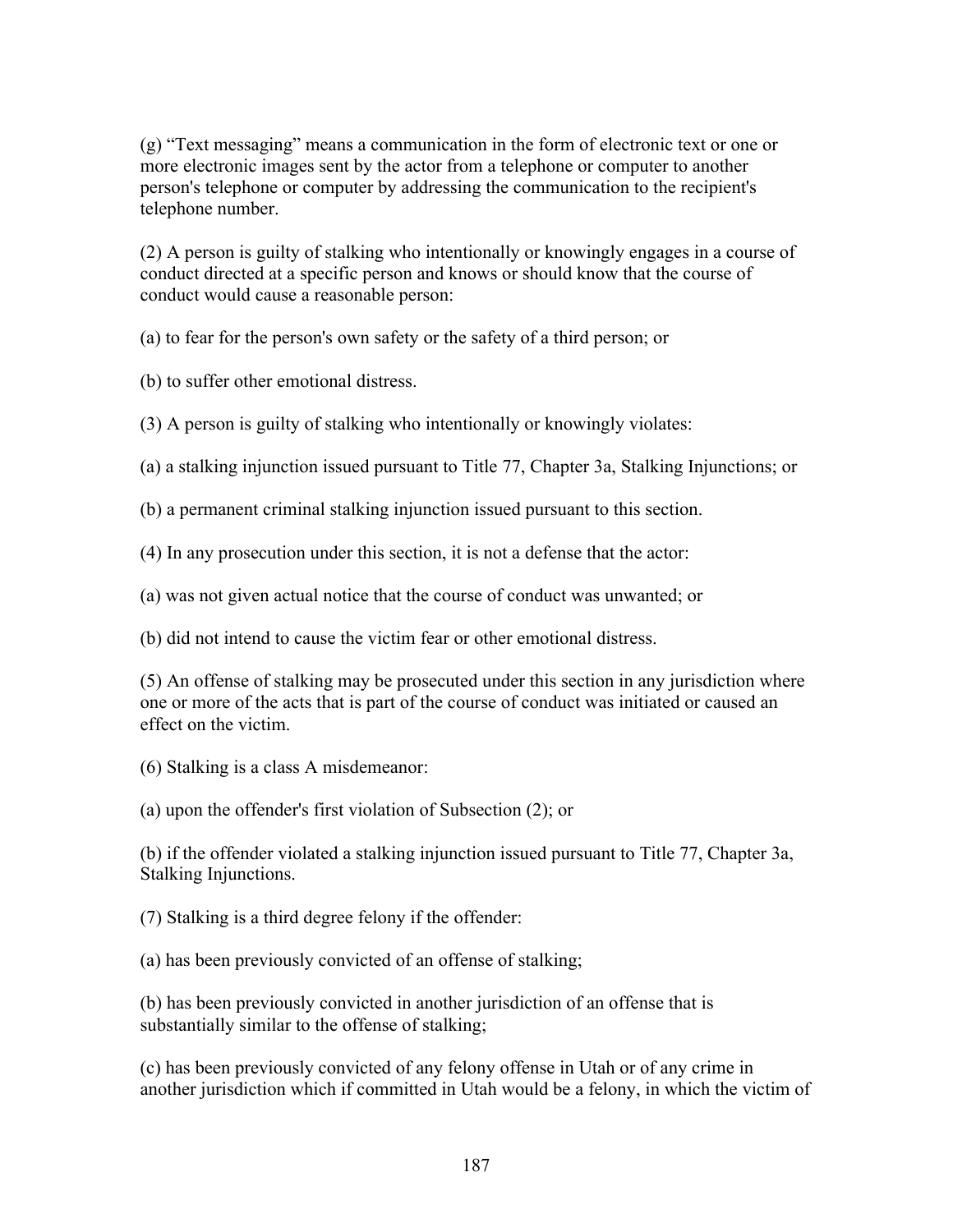the stalking offense or a member of the victim's immediate family was also a victim of the previous felony offense;

(d) violated a permanent criminal stalking injunction issued pursuant to Subsection (9); or

(e) has been or is at the time of the offense a cohabitant, as defined in Section 78B-7-102, of the victim.

(8) Stalking is a second degree felony if the offender:

(a) used a dangerous weapon as defined in Section 76-1-601 or used other means or force likely to produce death or serious bodily injury, in the commission of the crime of stalking;

(b) has been previously convicted two or more times of the offense of stalking;

(c) has been convicted two or more times in another jurisdiction or jurisdictions of offenses that are substantially similar to the offense of stalking;

(d) has been convicted two or more times, in any combination, of offenses under Subsection  $(7)(a)$ ,  $(b)$ , or  $(c)$ ;

(e) has been previously convicted two or more times of felony offenses in Utah or of crimes in another jurisdiction or jurisdictions which, if committed in Utah, would be felonies, in which the victim of the stalking was also a victim of the previous felony offenses; or

(f) has been previously convicted of an offense under Subsection (7)(d), (e), or (f).

(9)(a) A conviction for stalking or a plea accepted by the court and held in abeyance for a period of time serves as an application for a permanent criminal stalking injunction limiting the contact between the defendant and the victim.

(b) A permanent criminal stalking injunction shall be issued by the court without a hearing unless the defendant requests a hearing at the time of the conviction. The court shall give the defendant notice of the right to request a hearing.

(c) If the defendant requests a hearing under Subsection (9)(b), it shall be held at the time of the conviction unless the victim requests otherwise, or for good cause.

(d) If the conviction was entered in a justice court, a certified copy of the judgment and conviction or a certified copy of the court's order holding the plea in abeyance must be filed by the victim in the district court as an application and request for a hearing for a permanent criminal stalking injunction.

(10) A permanent criminal stalking injunction may grant the following relief: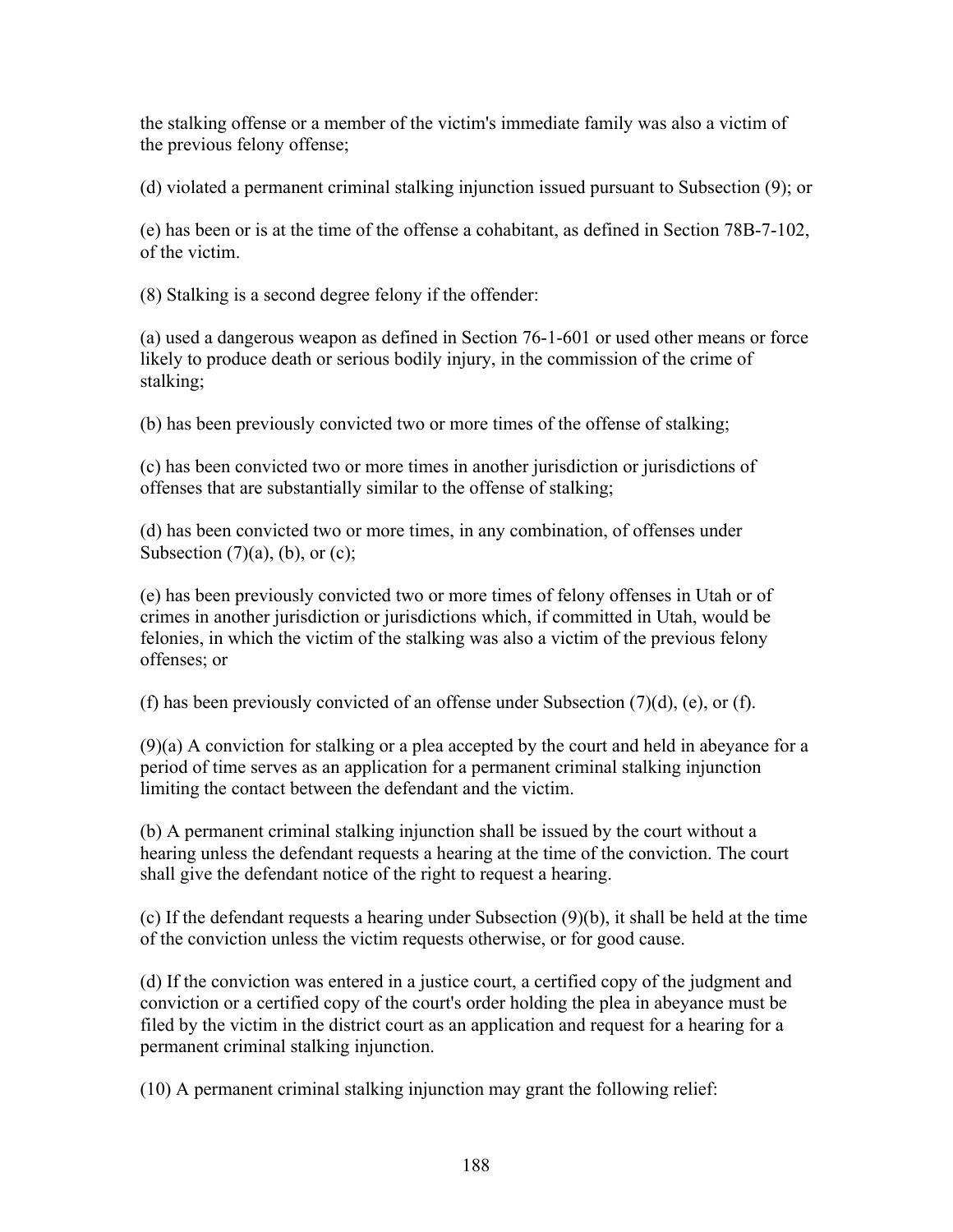(a) an order:

(i) restraining the defendant from entering the residence, property, school, or place of employment of the victim; and

(ii) requiring the defendant to stay away from the victim and members of the victim's immediate family or household and to stay away from any specified place that is named in the order and is frequented regularly by the victim; and

(b) an order restraining the defendant from making contact with or regarding the victim, including an order forbidding the defendant from personally or through an agent initiating any communication likely to cause annoyance or alarm to the victim, including personal, written, or telephone contact with or regarding the victim, with the victim's employers, employees, coworkers, friends, associates, or others with whom communication would be likely to cause annoyance or alarm to the victim.

(11) A permanent criminal stalking injunction may be dissolved or dismissed only upon application of the victim to the court which granted the injunction.

(12) Notice of permanent criminal stalking injunctions issued pursuant to this section shall be sent by the court to the statewide warrants network or similar system.

(13) A permanent criminal stalking injunction issued pursuant to this section has effect statewide.

 $(14)(a)$  Violation of an injunction issued pursuant to this section constitutes a third degree felony offense of stalking under Subsection (7).

(b) Violations may be enforced in a civil action initiated by the stalking victim, a criminal action initiated by a prosecuting attorney, or both.

(15) This section does not preclude the filing of a criminal information for stalking based on the same act which is the basis for the violation of the stalking injunction issued pursuant to Title 77, Chapter 3a, Stalking Injunctions, or a permanent criminal stalking injunction.

# **UTAH CODE ANN. § 76-9-201 (2010). ELECTRONIC COMMUNICATION HARASSMENT -- DEFINITIONS -- PENALTIES**

(1) As used in this section:

(a) "Adult" means a person 18 years of age or older.

(b) "Electronic communication" means any communication by electronic, electromechanical, or electro-optical communication device for the transmission and reception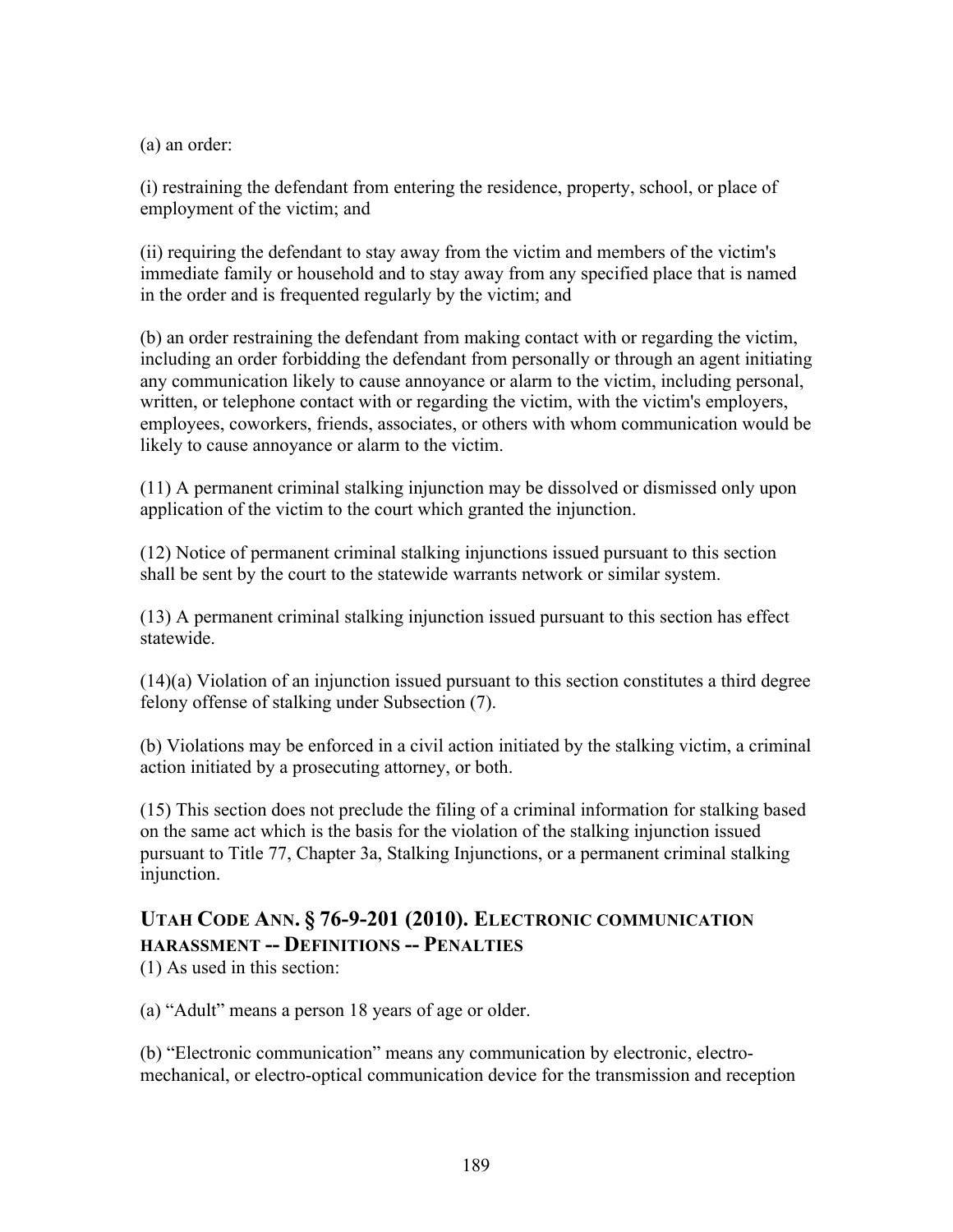of audio, image, or text but does not include broadcast transmissions or similar communications that are not targeted at any specific individual.

(c) "Electronic communication device" includes telephone, facsimile, electronic mail, or pager.

(d) "Minor" means a person who is younger than 18 years of age.

(2) A person is guilty of electronic communication harassment and subject to prosecution in the jurisdiction where the communication originated or was received if with intent to annoy, alarm, intimidate, offend, abuse, threaten, harass, frighten, or disrupt the electronic communications of another, the person:

(a)(i) makes repeated contact by means of electronic communications, whether or not a conversation ensues; or

(ii) after the recipient has requested or informed the person not to contact the recipient, and the person repeatedly or continuously:

(A) contacts the electronic communication device of the recipient; or

(B) causes an electronic communication device of the recipient to ring or to receive other notification of attempted contact by means of electronic communication;

(b) makes contact by means of electronic communication and insults, taunts, or challenges the recipient of the communication or any person at the receiving location in a manner likely to provoke a violent or disorderly response;

(c) makes contact by means of electronic communication and threatens to inflict injury, physical harm, or damage to any person or the property of any person; or

(d) causes disruption, jamming, or overload of an electronic communication system through excessive message traffic or other means utilizing an electronic communication device.

 $(3)(a)(i)$  Electronic communication harassment committed against an adult is a class B misdemeanor , except under Subsection (3)(a)(ii).

(ii) A second or subsequent offense under Subsection  $(3)(a)(i)$  is a:

(A) class A misdemeanor if all prior violations of this section were committed against adults; and

(B) a third degree felony if any prior violation of this section was committed against a minor.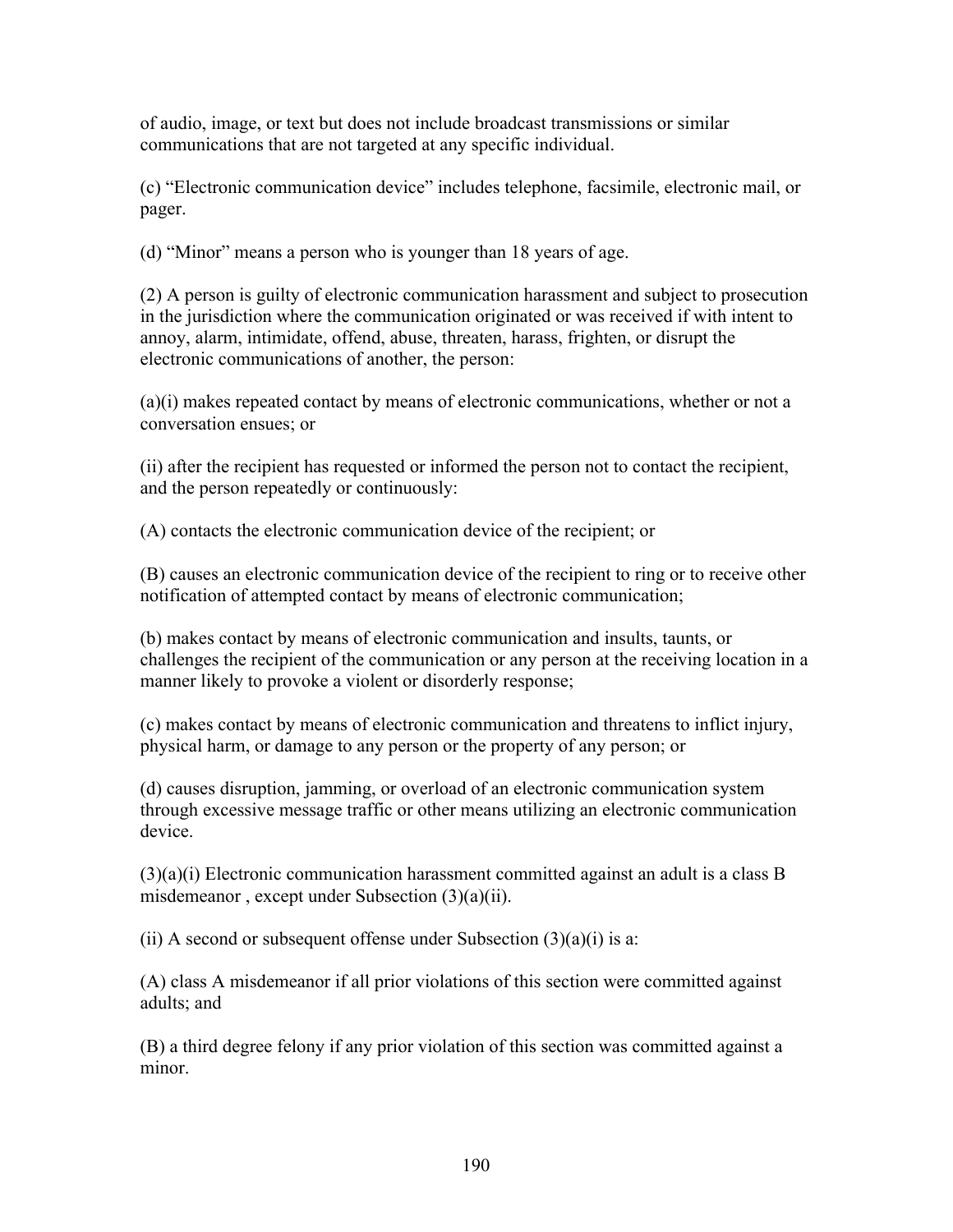(b)(i) Electronic communication harassment committed against a minor is a class A misdemeanor, except under Subsection (3)(b)(ii).

(ii) A second or subsequent offense under Subsection  $(3)(b)(i)$  is a third degree felony, regardless of whether any prior violation of this section was committed against a minor or an adult.

(4)(a) Except under Subsection (4)(b), criminal prosecution under this section does not affect an individual's right to bring a civil action for damages suffered as a result of the commission of any of the offenses under this section.

(b) This section does not create any civil cause of action based on electronic communications made for legitimate business purposes.

# **VERMONT**

## **VT. STAT. ANN. tit. 13, § 1027 (2011). DISTURBING PEACE BY USE OF TELEPHONE OR OTHER ELECTRONIC COMMUNICATIONS**

(a) A person who, with intent to terrify, intimidate, threaten, harass or annoy, makes contact by means of a telephonic or other electronic communication with another and (i) makes any request, suggestion or proposal which is obscene, lewd, lascivious or indecent; (ii) threatens to inflict injury or physical harm to the person or property of any person; or (iii) disturbs, or attempts to disturb, by repeated anonymous telephone calls or other electronic communications, whether or not conversation ensues, the peace, quiet or right of privacy of any person at the place where the communication or communications are received shall be fined not more than \$ 250.00 or be imprisoned not more than three months or both. If the defendant has previously been convicted of a violation of this section or of an offense under the laws of another state or of the United States which would have been an offense under this act if committed in this state, the defendant shall be fined not more than \$ 500.00 or imprisoned for not more than six months, or both.

(b) An intent to terrify, threaten, harass or annoy may be inferred by the trier of fact from the use of obscene, lewd, lascivious or indecent language or the making of a threat or statement or repeated anonymous telephone calls or other electronic communications as set forth in this section and any trial court may in its discretion include a statement to this effect in its jury charge.

(c) An offense committed by use of a telephone or other electronic communication device as set forth in this section shall be considered to have been committed at either the place where the telephone call or calls originated or at the place where the communication or communications or calls were received.

# **VT. STAT. ANN. tit. 13, § 1061 (2011). DEFINITIONS**

As used in this subchapter: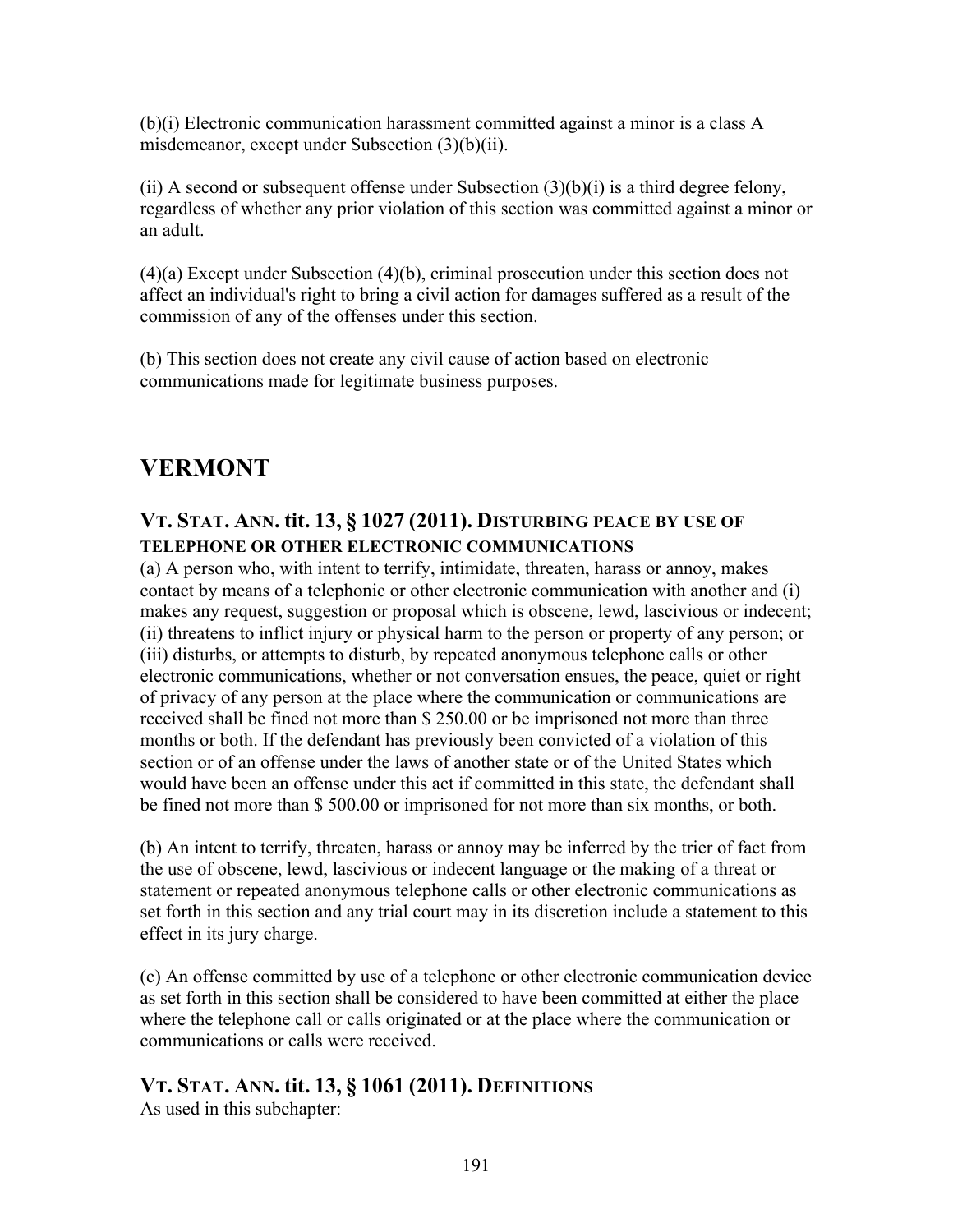(1) "Stalk" means to engage in a course of conduct which consists of following, lying in wait for, or harassing, and:

(A) serves no legitimate purpose; and

(B) would cause a reasonable person to fear for his or her physical safety or would cause a reasonable person substantial emotional distress.

(2) "Course of conduct" means a pattern of conduct composed of two or more acts over a period of time, however short, evidencing a continuity of purpose. Constitutionally protected activity is not included within the meaning of "course of conduct."

(3) "Following" means maintaining over a period of time a visual or physical proximity to another person in such manner as would cause a reasonable person to have a fear of unlawful sexual conduct, unlawful restraint, bodily injury, or death.

(4) "Harassing" means actions directed at a specific person, or a member of the person's family, which would cause a reasonable person to fear unlawful sexual conduct, unlawful restraint, bodily injury, or death, including but not limited to verbal threats, written, telephonic, or other electronically communicated threats, vandalism, or physical contact without consent.

(5) "Lying in wait" means hiding or being concealed for the purpose of attacking or harming another person.

 (5) "Lying in wait" means hiding or being concealed for the purpose of attacking or harming another person.

### **VT. STAT. ANN. tit. 13, § 1062 (2011). STALKING**

Any person who intentionally stalks another person shall be imprisoned not more than two years or fined not more than \$5,000.00, or both.

### **VT. STAT. ANN. tit. 13, § 1063 (2011). AGGRAVATED STALKING**

(a) A person commits the crime of aggravated stalking if the person intentionally stalks another person, and:

(1) such conduct violates a court order that prohibits stalking and is in effect at the time of the offense; or

(2) has been previously convicted of stalking or aggravated stalking; or

(3) has been previously convicted of an offense an element of which involves an act of violence against the same person; or

(4) the person being stalked is under the age of 16 years; or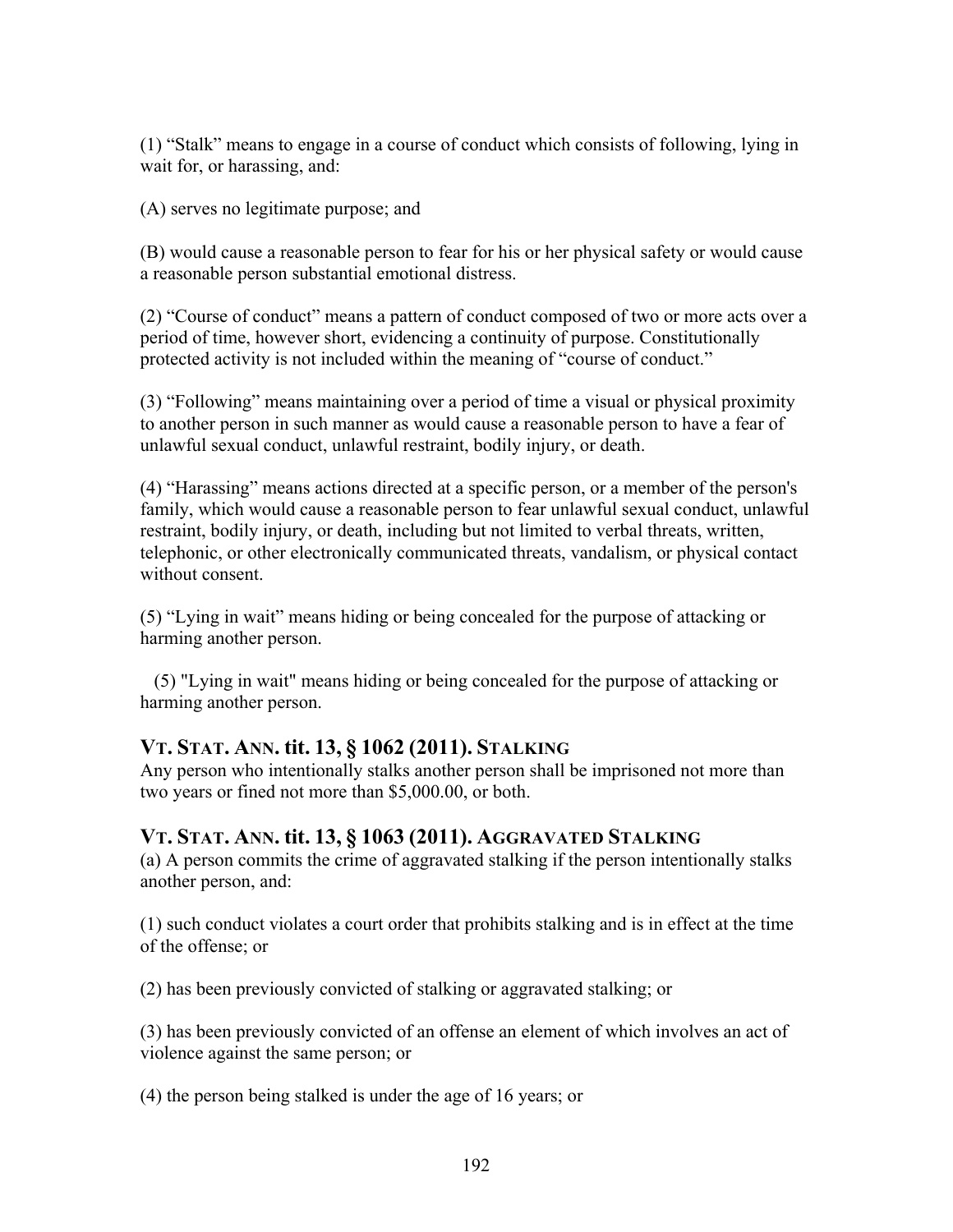(5) had a deadly weapon, as defined in section 1021 of this title, in his or her possession while engaged in the act of stalking.

(b) A person who commits the crime of aggravated stalking shall be imprisoned not more than five years or be fined not more than \$25,000.00, or both.

(c) Conduct constituting the offense of aggravated stalking shall be considered a violent act for the purposes of determining bail.

## **THE FOLLOWING BILL HAS NOT BEEN ENACTED AND IS CURRENTLY NOT THE LAW OF VERMONT**. **H.R. 16, 2011-12 LEG. SESS. (VT. 2011). AN ACT RELATING TO HARASSMENT AND DISTURBING THE PEACE THROUGH FALSE AND DEFAMATORY INTERNET WEBSITE POSTINGS**

#### *Bill Status: In House Committee on Judiciary as of 01/11/2011*

Statement of purpose: This bill proposes to permit a person to be charged with a violation of Vermont's disturbing the peace statute if the person, with the intent to terrify, intimidate, threaten, harass, or annoy another person, knowingly and intentionally uses false and defamatory Internet website postings to disturb the other person's peace, quiet, or right of privacy.

An act relating to harassment and disturbing the peace through false and defamatory Internet website postings

It is hereby enacted by the General Assembly of the State of Vermont:

Sec. 1. 13 V.S.A. § 1027 is amended to read:

#### § 1027. DISTURBING PEACE BY USE OF TELEPHONE OR OTHER ELECTRONIC COMMUNICATIONS

(a) A person who, with intent to terrify, intimidate, threaten, harass**,** or annoy, makes contact by means of a telephonic or other electronic communication with another and (i) makes any request, suggestion**,** or proposal which is obscene, lewd, lascivious**,** or indecent; (ii) threatens to inflict injury or physical harm to the person or property of any person; or (iii) disturbs, or attempts to disturb, by repeated anonymous telephone calls or other electronic communications, whether or not conversation ensues, the peace, quiet**,** or right of privacy of any person at the place where the communication or communications are received shall be fined not more than \$250.00 or be imprisoned not more than three months or both. If the defendant has previously been convicted of a violation of this section or of an offense under the laws of another state or of the United States which would have been an offense under this act if committed in this state, the defendant shall be fined not more than \$500.00 or imprisoned for not more than six months, or both.

(b) An intent to terrify, threaten, harass or annoy may be inferred by the trier of fact from the use of obscene, lewd, lascivious**,** or indecent language or the making of a threat or statement or repeated anonymous telephone calls or other electronic communications as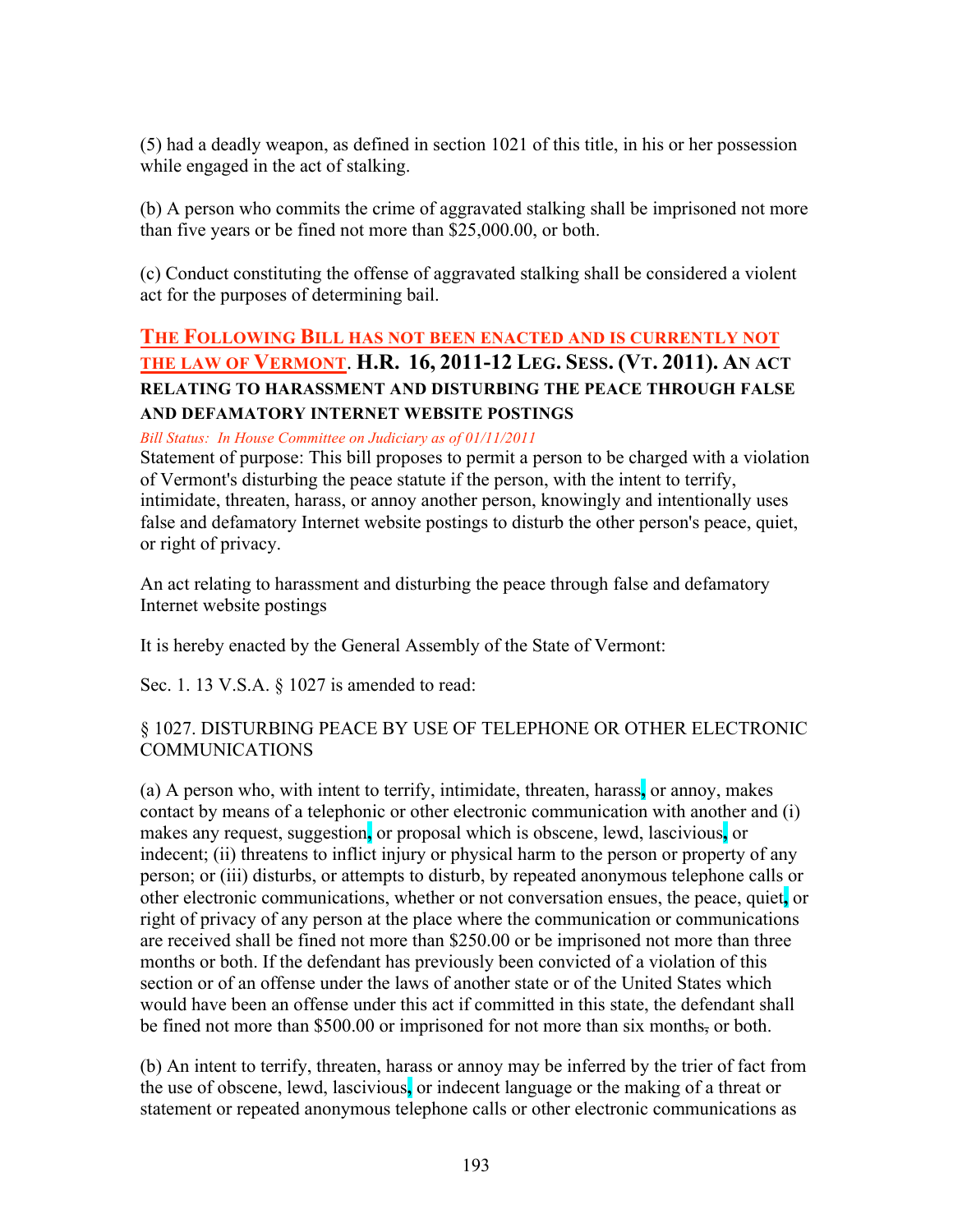set forth in this section and any trial court may in its discretion include a statement to this effect in its jury charge.

(c) An offense committed by use of a telephone or other electronic communication device as set forth in this section shall be considered to have been committed at either the place where the telephone call or calls originated or at the place where the communication or communications or calls were received.

#### **(d) As used in this section:**

**(1) "Disturbing or attempting to disturb the peace, quiet, or right of privacy by electronic communications" may include knowingly and intentionally causing a false and defamatory posting to be made to an Internet website.**

**(2) "Makes contact by means of an electronic communication with another" may include causing a posting to be made to an Internet website.**

Sec. 2. EFFECTIVE DATE

**This act shall take effect on July 1, 2011.**

# **VIRGINIA**

#### **VA. CODE ANN. § 18.2-60.3 (2011). STALKING; PENALTY**

A. Any person, except a law-enforcement officer, as defined in § 9.1-101, and acting in the performance of his official duties, and a registered private investigator, as defined in § 9.1-138, who is regulated in accordance with § 9.1-139 and acting in the course of his legitimate business, who on more than one occasion engages in conduct directed at another person with the intent to place, or when he knows or reasonably should know that the conduct places that other person in reasonable fear of death, criminal sexual assault, or bodily injury to that other person or to that other person's family or household member is guilty of a Class 1 misdemeanor.

B. A third or subsequent conviction occurring within five years of a conviction for an offense under this section or for a similar offense under the law of any other jurisdiction shall be a Class 6 felony.

C. A person may be convicted under this section irrespective of the jurisdiction or jurisdictions within the Commonwealth wherein the conduct described in subsection A occurred, if the person engaged in that conduct on at least one occasion in the jurisdiction where the person is tried. Evidence of any such conduct that occurred outside the Commonwealth may be admissible, if relevant, in any prosecution under this section provided that the prosecution is based upon conduct occurring within the Commonwealth.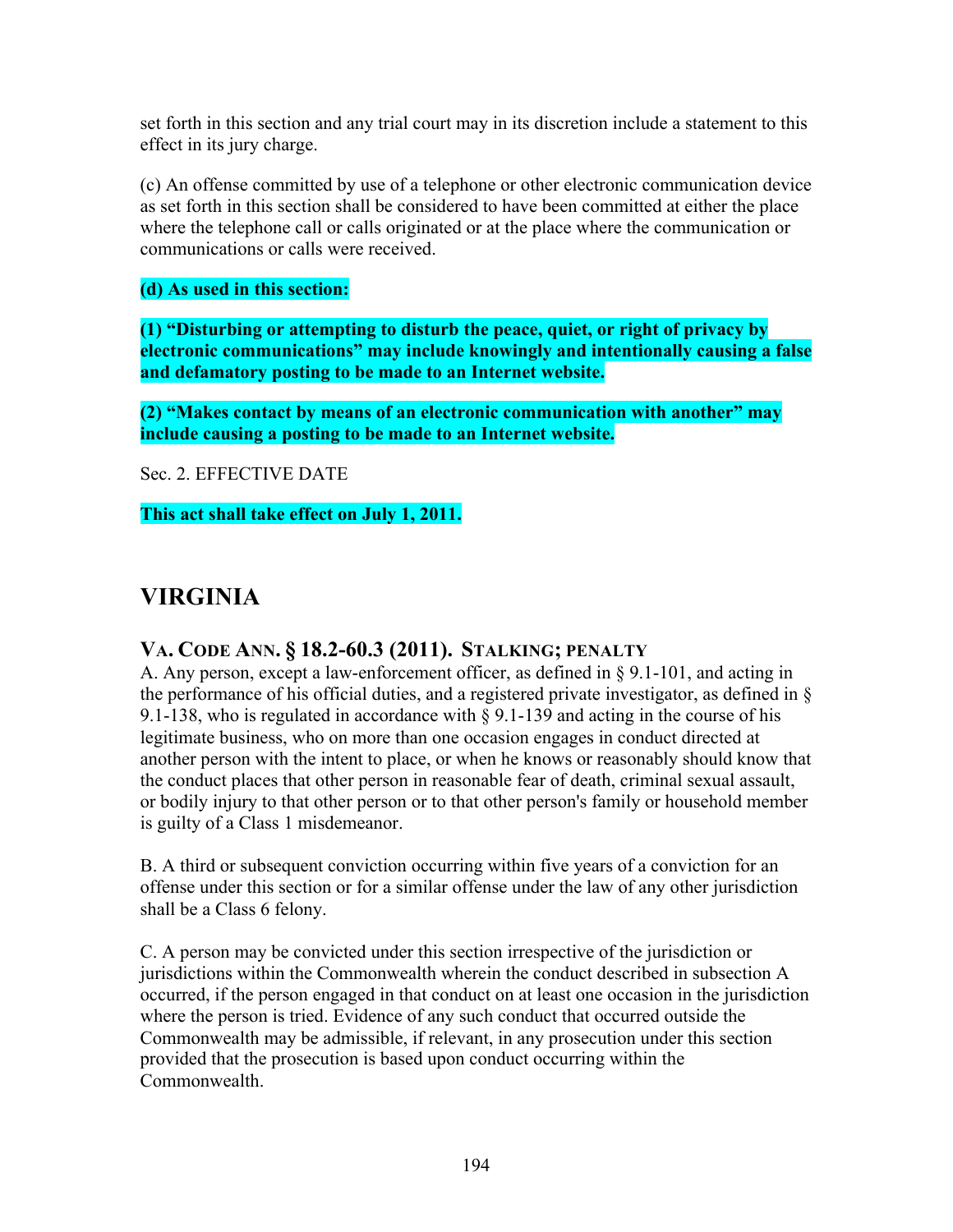D. Upon finding a person guilty under this section, the court shall, in addition to the sentence imposed, issue an order prohibiting contact between the defendant and the victim or the victim's family or household member.

E. The Department of Corrections, sheriff or regional jail director shall give notice prior to the release from a state correctional facility or a local or regional jail of any person incarcerated upon conviction of a violation of this section, to any victim of the offense who, in writing, requests notice, or to any person designated in writing by the victim. The notice shall be given at least fifteen days prior to release of a person sentenced to a term of incarceration of more than thirty days or, if the person was sentenced to a term of incarceration of at least forty-eight hours but no more than thirty days, twenty-four hours prior to release. If the person escapes, notice shall be given as soon as practicable following the escape. The victim shall keep the Department of Corrections, sheriff or regional jail director informed of the current mailing address and telephone number of the person named in the writing submitted to receive notice.

All information relating to any person who receives or may receive notice under this subsection shall remain confidential and shall not be made available to the person convicted of violating this section.

For purposes of this subsection, "release" includes a release of the offender from a state correctional facility or a local or regional jail (i) upon completion of his term of incarceration or (ii) on probation or parole.

No civil liability shall attach to the Department of Corrections nor to any sheriff or regional jail director or their deputies or employees for a failure to comply with the requirements of this subsection.

F. For purposes of this section:

"Family or household member" has the same meaning as provided in § 16.1-228.

## **VA. CODE ANN. § 18.2-152.7:1 (2011). HARASSMENT BY COMPUTER; PENALTY**

If any person, with the intent to coerce, intimidate, or harass any person, shall use a computer or computer network to communicate obscene, vulgar, profane, lewd, lascivious, or indecent language, or make any suggestion or proposal of an obscene nature, or threaten any illegal or immoral act, he shall be guilty of a Class 1 misdemeanor.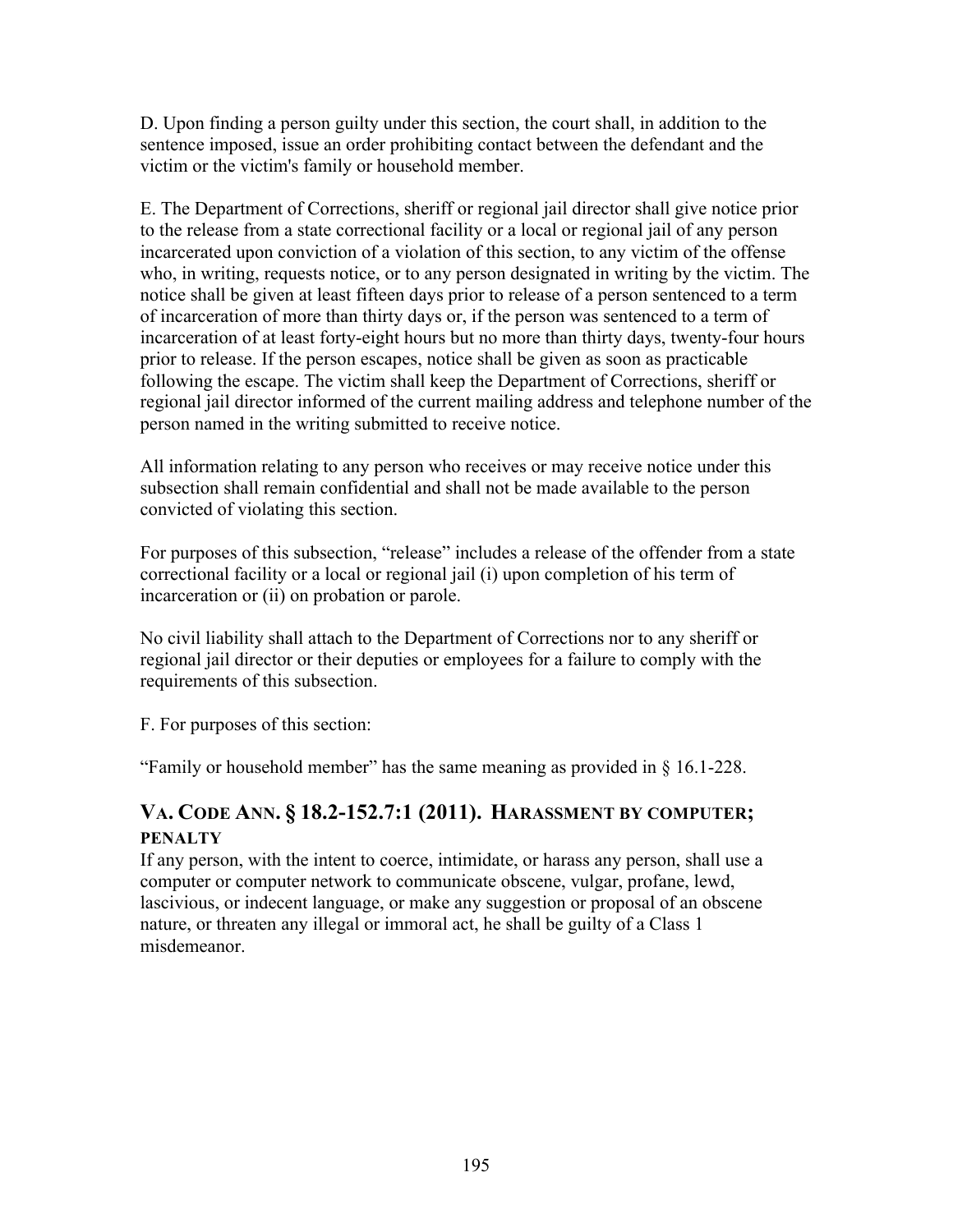# **WASHINGTON**

# **WASH. REV. CODE § 9.61.260 (2011). CYBERSTALKING**

(1) A person is guilty of cyberstalking if he or she, with intent to harass, intimidate, torment, or embarrass any other person, and under circumstances not constituting telephone harassment, makes an electronic communication to such other person or a third party:

(a) Using any lewd, lascivious, indecent, or obscene words, images, or language, or suggesting the commission of any lewd or lascivious act;

(b) Anonymously or repeatedly whether or not conversation occurs; or

(c) Threatening to inflict injury on the person or property of the person called or any member of his or her family or household.

(2) Cyberstalking is a gross misdemeanor, except as provided in subsection (3) of this section.

(3) Cyberstalking is a class C felony if either of the following applies:

(a) The perpetrator has previously been convicted of the crime of harassment, as defined in RCW 9A.46.060, with the same victim or a member of the victim's family or household or any person specifically named in a no-contact order or no-harassment order in this or any other state; or

(b) The perpetrator engages in the behavior prohibited under subsection  $(1)(c)$  of this section by threatening to kill the person threatened or any other person.

(4) Any offense committed under this section may be deemed to have been committed either at the place from which the communication was made or at the place where the communication was received.

(5) For purposes of this section, "electronic communication" means the transmission of information by wire, radio, optical cable, electromagnetic, or other similar means. "Electronic communication" includes, but is not limited to, electronic mail, internetbased communications, pager service, and electronic text messaging.

# **WEST VIRGINIA**

### **W. VA. CODE § 61-2-9a (2011). STALKING; HARASSMENT; PENALTIES; DEFINITIONS**

(a) Any person who repeatedly follows another knowing or having reason to know that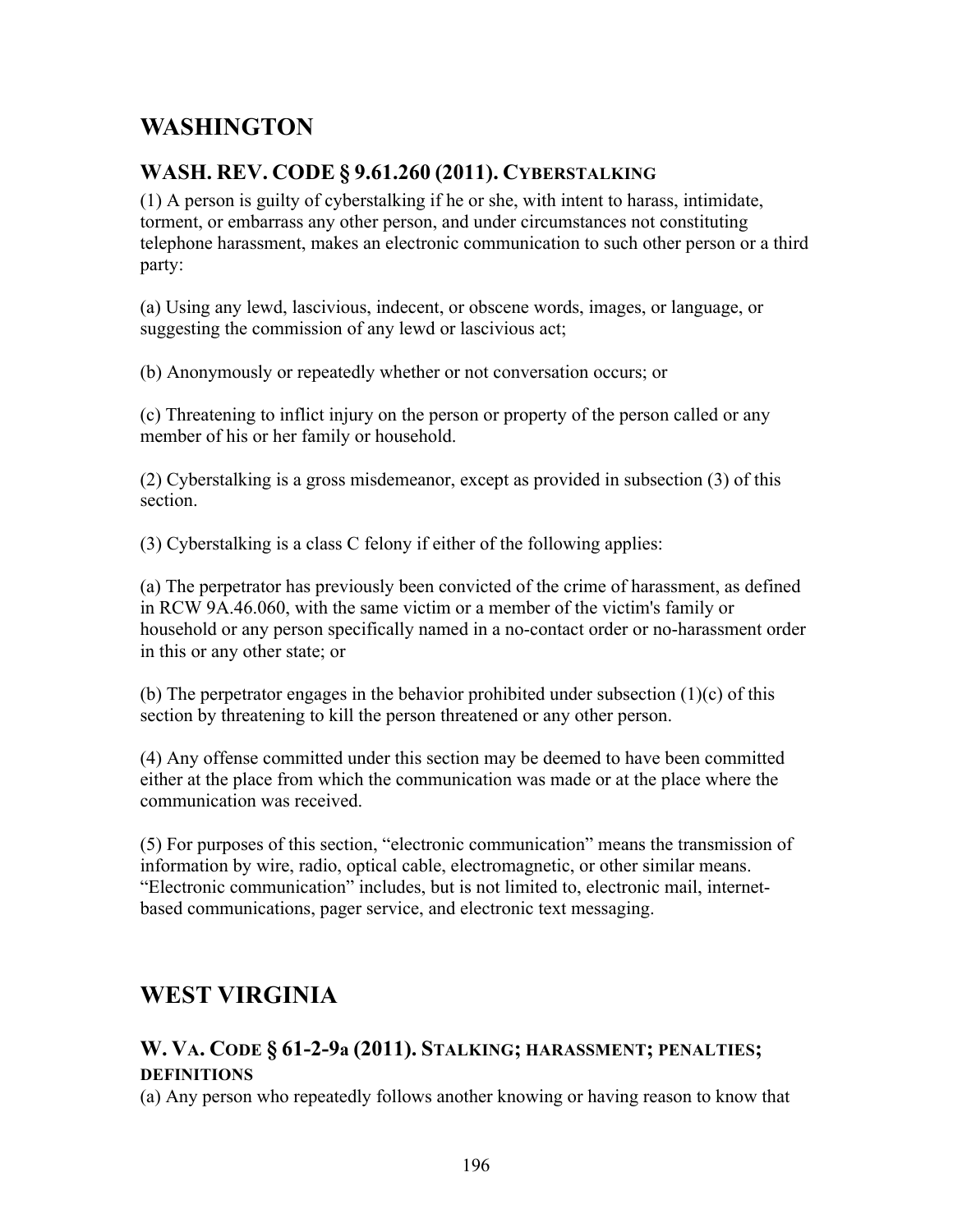the conduct causes the person followed to reasonably fear for his or her safety or suffer significant emotional distress, is guilty of a misdemeanor and, upon conviction thereof, shall be incarcerated in the county or regional jail for not more than six months or fined not more than one thousand dollars, or both.

(b) Any person who repeatedly harasses or repeatedly makes credible threats against another is guilty of a misdemeanor and, upon conviction thereof, shall be incarcerated in the county or regional jail for not more than six months or fined not more than one thousand dollars, or both.

(c) Notwithstanding any provision of this code to the contrary, any person who violates the provisions of subsection (a) or (b) of this section in violation of an order entered by a circuit court, magistrate court or family court judge, in effect and entered pursuant to part 48-5-501, et seq., part 48-5-601, et seq. or 48-27-403 of this code is guilty of a misdemeanor and, upon conviction thereof, shall be incarcerated in the county jail for not less than ninety days nor more than one year or fined not less than two thousand dollars nor more than five thousand dollars, or both.

(d) A second or subsequent conviction for a violation of this section occurring within five years of a prior conviction is a felony punishable by incarceration in a state correctional facility for not less than one year nor more than five years or fined not less than three thousand dollars nor more than ten thousand dollars, or both.

(e) Notwithstanding any provision of this code to the contrary, any person against whom a protective order for injunctive relief is in effect pursuant to the provisions of section five hundred one, article twenty-seven, chapter forty-eight of this code who has been served with a copy of said order or section six hundred eight, article five, chapter fortyeight of this code who is convicted of a violation of the provisions of this section shall be guilty of a felony and punishable by incarceration in a state correctional facility for not less than one year nor more than five years or fined not less than three thousand dollars nor more than ten thousand dollars, or both.

(f) For the purposes of this section:

(1) "Bodily injury" means substantial physical pain, illness or any impairment of physical condition;

(2) "Credible threat" means a threat of bodily injury made with the apparent ability to carry out the threat and with the result that a reasonable person would believe that the threat could be carried out;

(3) "Harasses" means willful conduct directed at a specific person or persons which would cause a reasonable person mental injury or emotional distress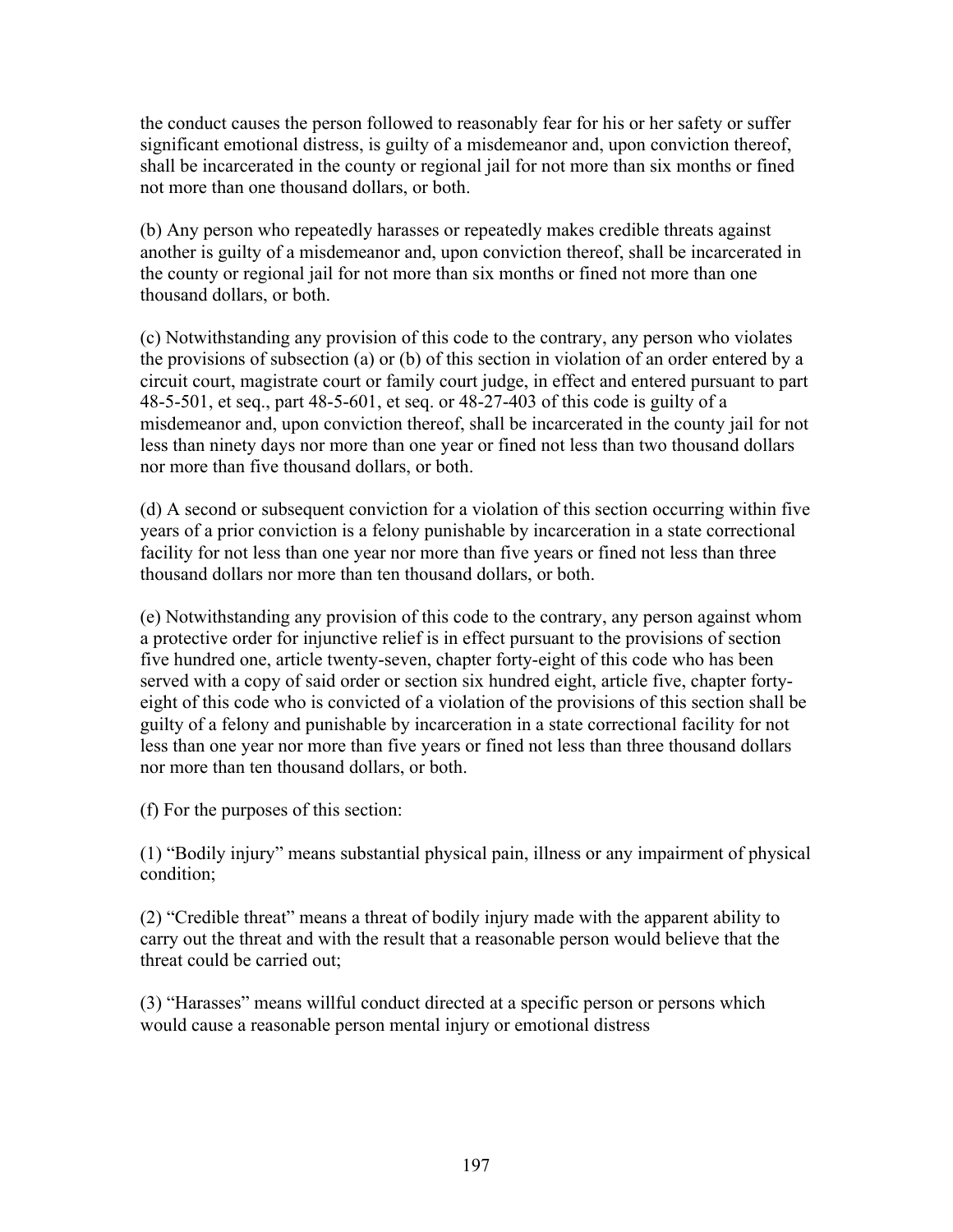(4) "Immediate family" means a spouse, parent, stepparent, mother-in-law, father-in-law, child, stepchild, sibling, or any person who regularly resides in the household or within the prior six months regularly resided in the household; and

(5) "Repeatedly" means on two or more occasions.

(g) Nothing in this section shall be construed to prevent lawful assembly and petition for the lawful redress of grievances, including, but not limited to: Any labor or employment relations issue; demonstration at the seat of federal, state, county or municipal government; activities protected by the West Virginia constitution or the United States Constitution or any statute of this state or the United States.

(h) Any person convicted under the provisions of this section who is granted probation or for whom execution or imposition of a sentence or incarceration is suspended is to have as a condition of probation or suspension of sentence that he or she participate in counseling or medical treatment as directed by the court.

(i) Upon conviction, the court may issue an order restraining the defendant from any contact with the victim for a period not to exceed ten years. The length of any restraining order shall be based upon the seriousness of the violation before the court, the probability of future violations, and the safety of the victim or his or her immediate family. The duration of the restraining order may be longer than five years only in cases when a longer duration is necessary to protect the safety of the victim or his or her immediate family.

(j) It is a condition of bond for any person accused of the offense described in this section that the person is to have no contact, direct or indirect, verbal or physical, with the alleged victim.

(k) Nothing in this section may be construed to preclude a sentencing court from exercising its power to impose home confinement with electronic monitoring as an alternative sentence.

(l) The Governor's Committee on Crime, Delinquency and Correction, after consultation with representatives of labor, licensed domestic violence programs and rape crisis centers which meet the standards of the West Virginia Foundation for Rape Information and Services, is authorized to promulgate legislative rules and emergency rules pursuant to article three, chapter twenty-nine-a of this code, establishing appropriate standards for the enforcement of this section by state, county, and municipal law-enforcement officers and agencies.

# **W. VA. CODE § 61-3C-14a (2011). OBSCENE, ANONYMOUS, HARASSING AND THREATENING COMMUNICATIONS BY COMPUTER, CELL PHONES AND ELECTRONIC COMMUNICATION DEVICES; PENALTY**

(a) It is unlawful for any person, with the intent to harass or abuse another person, to use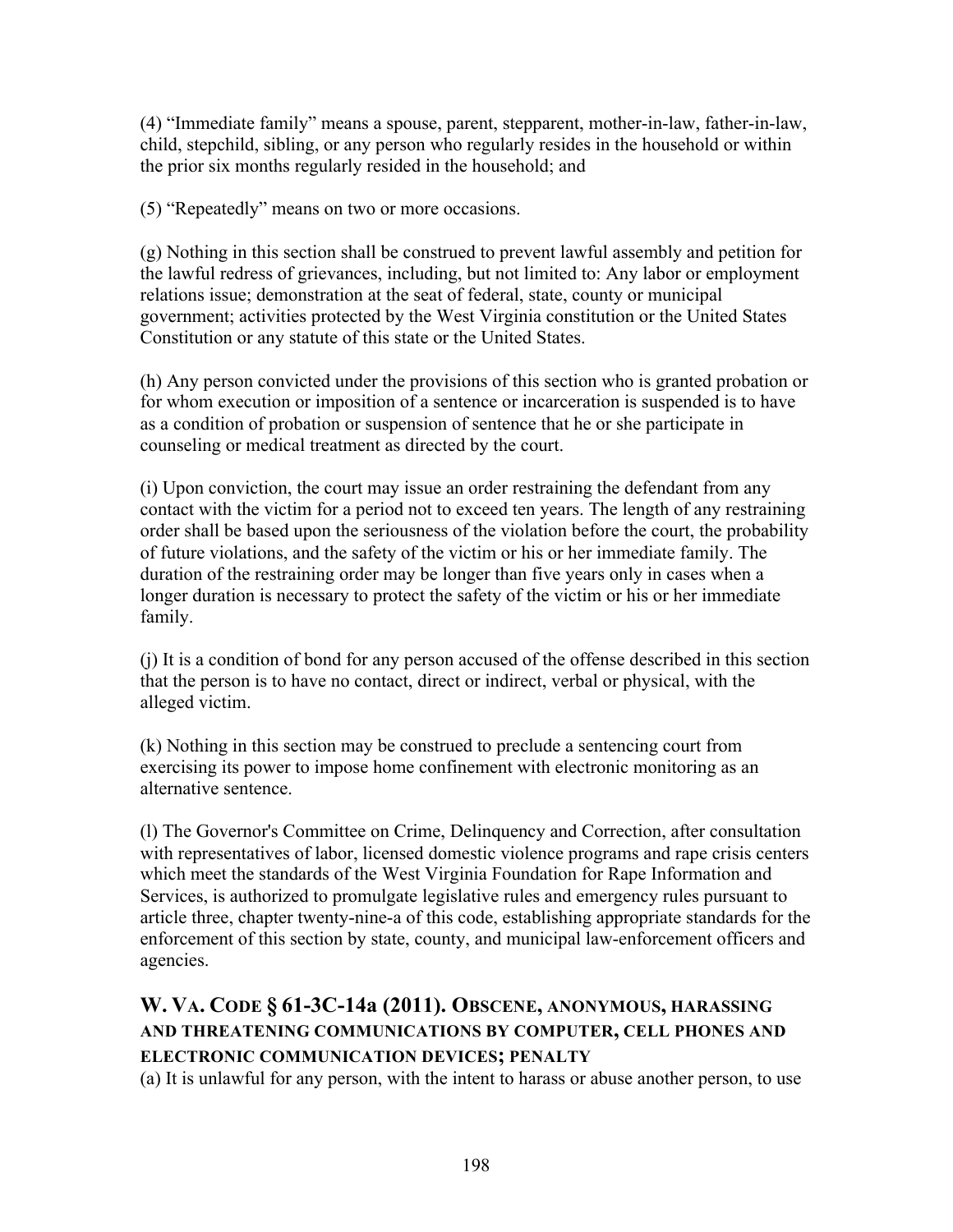a computer, mobile phone, personal digital assistant or other electronic communication device to:

(1) Make contact with another without disclosing his or her identity with the intent to harass or abuse;

(2) Make contact with a person after being requested by the person to desist from contacting them;

(3) Threaten to commit a crime against any person or property; or

(4) Cause obscene material to be delivered or transmitted to a specific person after being requested to desist from sending such material.

(b) For purposes of this section:

(1) "Electronic communication device" means and includes a telephone, wireless phone, computer, pager or any other electronic or wireless device which is capable of transmitting a document, image, voice, e-mail or text message using such device in an electronic, digital or analog form from one person or location so it may be viewed or received by another person or persons at other locations.

(2) "Use of a computer, mobile phone, personal digital assistant or other electronic communication device" includes, but is not limited to, the transmission of text messages, electronic mail, photographs, videos, images or other nonvoice data by means of an electronic communication system, and includes the transmission of such data, documents, messages and images to another's computer, e-mail account, mobile phone, personal digital assistant or other electronic communication device.

(3) "Obscene material" means material that:

(A) An average person, applying contemporary adult community standards, would find, taken as a whole, appeals to the prurient interest, is intended to appeal to the prurient interest, or is pandered to a prurient interest;

(B) An average person, applying contemporary adult community standards, would find, depicts or describes, in a patently offensive way, sexually explicit conduct consisting of an ultimate sexual act, normal or perverted, actual or simulated, an excretory function, masturbation, lewd exhibition of the genitals, or sadomasochistic sexual abuse; and

(C) A reasonable person would find, taken as a whole, lacks literary, artistic, political or scientific value.

(c) It is unlawful for any person to knowingly permit a computer, mobile phone or personal digital assistant or other electronic communication device under his or her control to be used for any purpose prohibited by this section.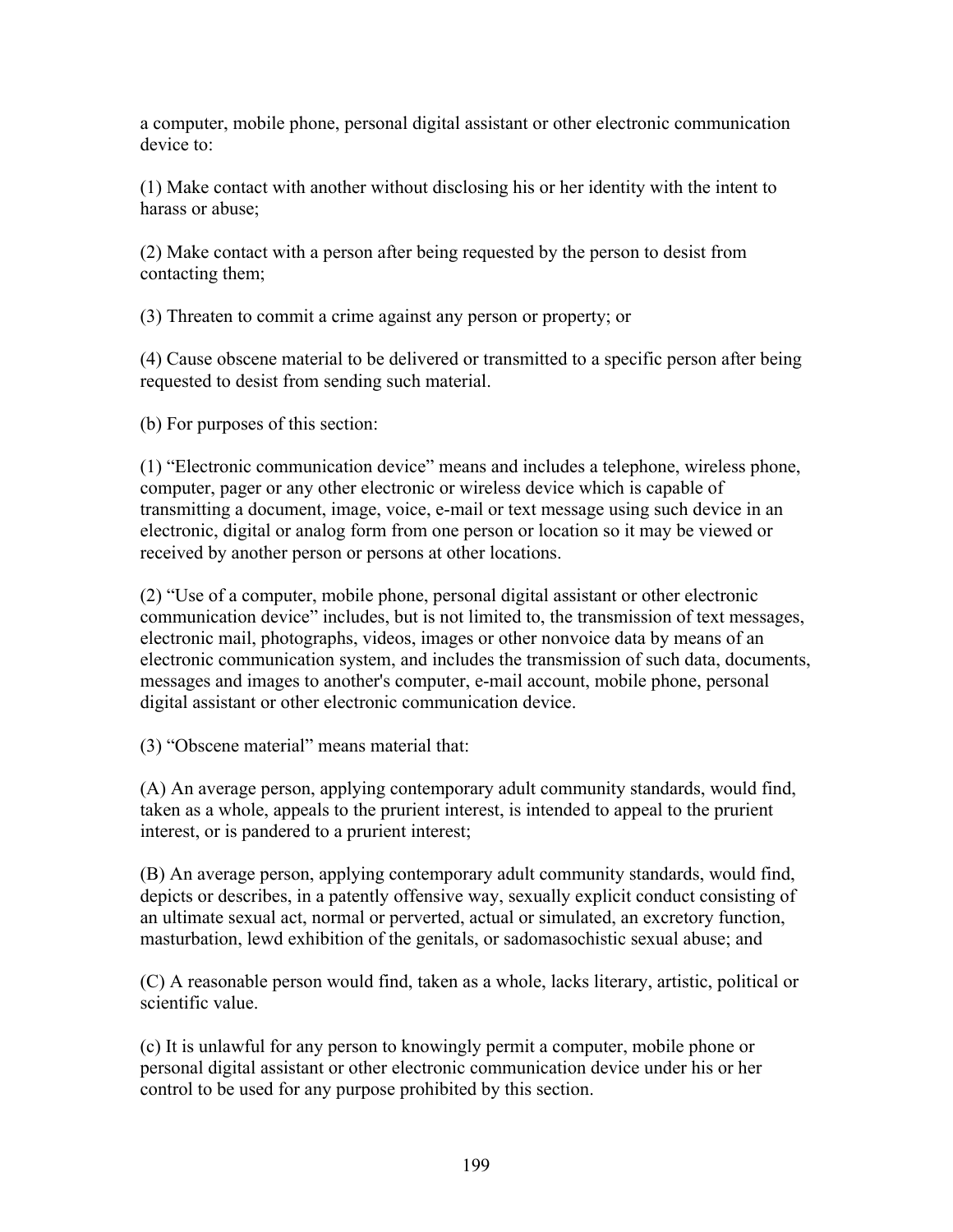(d) Any offense committed under this section may be determined to have occurred at the place at which the contact originated or the place at which the contact was received or intended to be received.

(e) Any person who violates a provision of this section is guilty of a misdemeanor and, upon conviction thereof, shall be fined not more than \$500 or confined in jail not more than six months, or both fined and confined. For a second or subsequent offense, the person is guilty of a misdemeanor and, upon conviction thereof, shall be fined not more than \$1,000 or confined in jail for not more than one year, or both fined and confined.

# **WISCONSIN**

# **WIS. STAT. ANN. § 940.32 (2011). STALKING**

(1) In this section:

(a) "Course of conduct" means a series of 2 or more acts carried out over time, however short or long, that show a continuity of purpose, including any of the following:

1. Maintaining a visual or physical proximity to the victim.

2. Approaching or confronting the victim.

3. Appearing at the victim's workplace or contacting the victim's employer or coworkers.

4. Appearing at the victim's home or contacting the victim's neighbors.

5. Entering property owned, leased, or occupied by the victim.

6. Contacting the victim by telephone or causing the victim's telephone or any other person's telephone to ring repeatedly or continuously, regardless of whether a conversation ensues.

6m. Photographing, videotaping, audiotaping, or, through any other electronic means, monitoring or recording the activities of the victim. This subdivision applies regardless of where the act occurs.

7. Sending material by any means to the victim or, for the purpose of obtaining information about, disseminating information about, or communicating with the victim, to a member of the victim's family or household or an employer, coworker, or friend of the victim.

8. Placing an object on or delivering an object to property owned, leased, or occupied by the victim.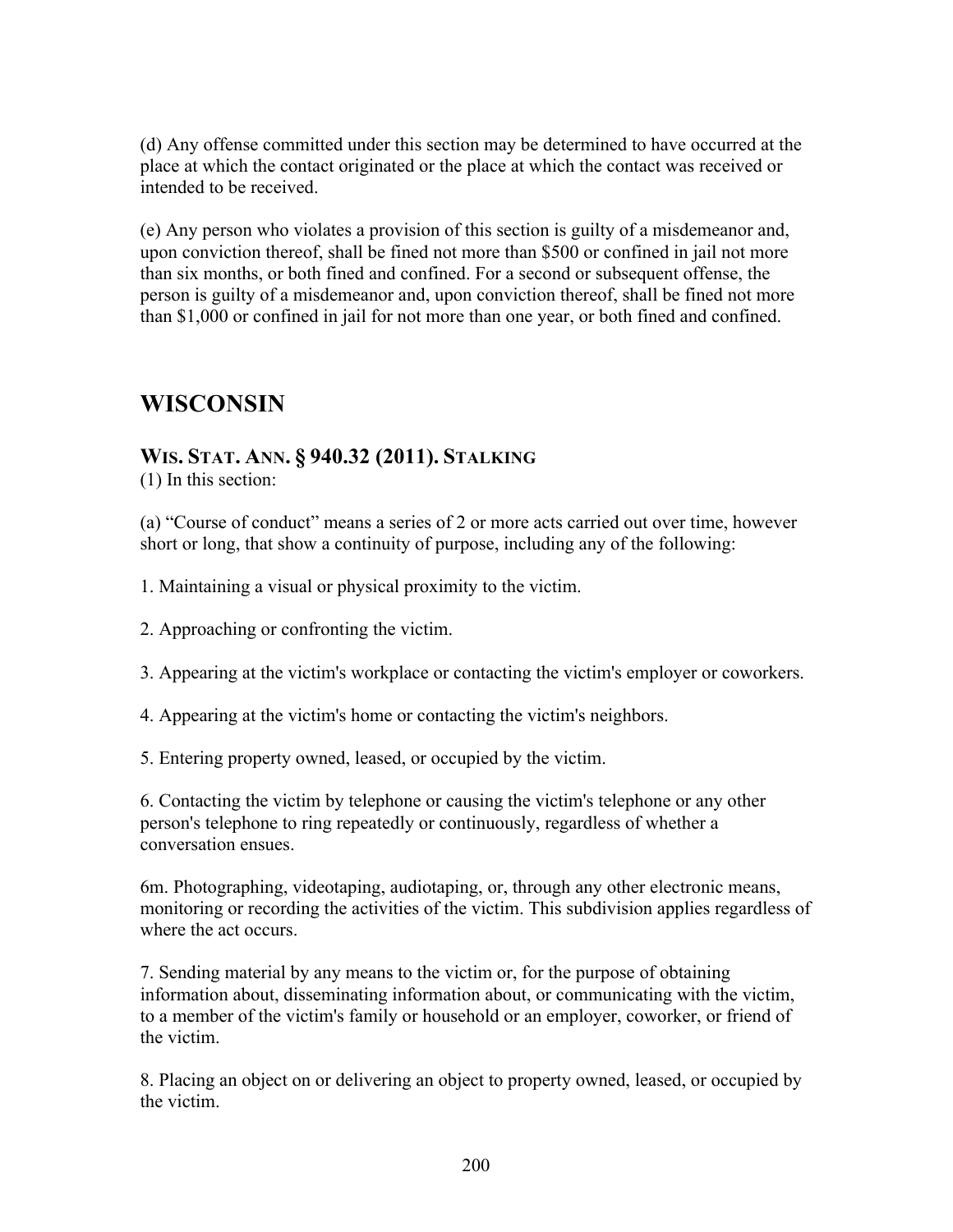9. Delivering an object to a member of the victim's family or household or an employer, coworker, or friend of the victim or placing an object on, or delivering an object to, property owned, leased, or occupied by such a person with the intent that the object be delivered to the victim.

10. Causing a person to engage in any of the acts described in subds. 1. to 9.

(am) "Domestic abuse" has the meaning given in s. 813.12(1)(am).

(ap) "Domestic abuse offense" means an act of domestic abuse that constitutes a crime.

(c) "Labor dispute" includes any controversy concerning terms, tenure or conditions of employment, or concerning the association or representation of persons in negotiating, fixing, maintaining, changing or seeking to arrange terms or conditions of employment, regardless of whether the disputants stand in the proximate relation of employer and employee.

(cb) "Member of a family" means a spouse, parent, child, sibling, or any other person who is related by blood or adoption to another.

(cd) "Member of a household" means a person who regularly resides in the household of another or who within the previous 6 months regularly resided in the household of another.

(cg) "Personally identifiable information" has the meaning given in s. 19.62(5).

(cr) "Record" has the meaning given in s. 19.32(2).

(d) "Suffer serious emotional distress" means to feel terrified, intimidated, threatened, harassed, or tormented.

(2) Whoever meets all of the following criteria is guilty of a Class I felony:

(a) The actor intentionally engages in a course of conduct directed at a specific person that would cause a reasonable person under the same circumstances to suffer serious emotional distress or to fear bodily injury to or the death of himself or herself or a member of his or her family or household.

(b) The actor knows or should know that at least one of the acts that constitute the course of conduct will cause the specific person to suffer serious emotional distress or place the specific person in reasonable fear of bodily injury to or the death of himself or herself or a member of his or her family or household.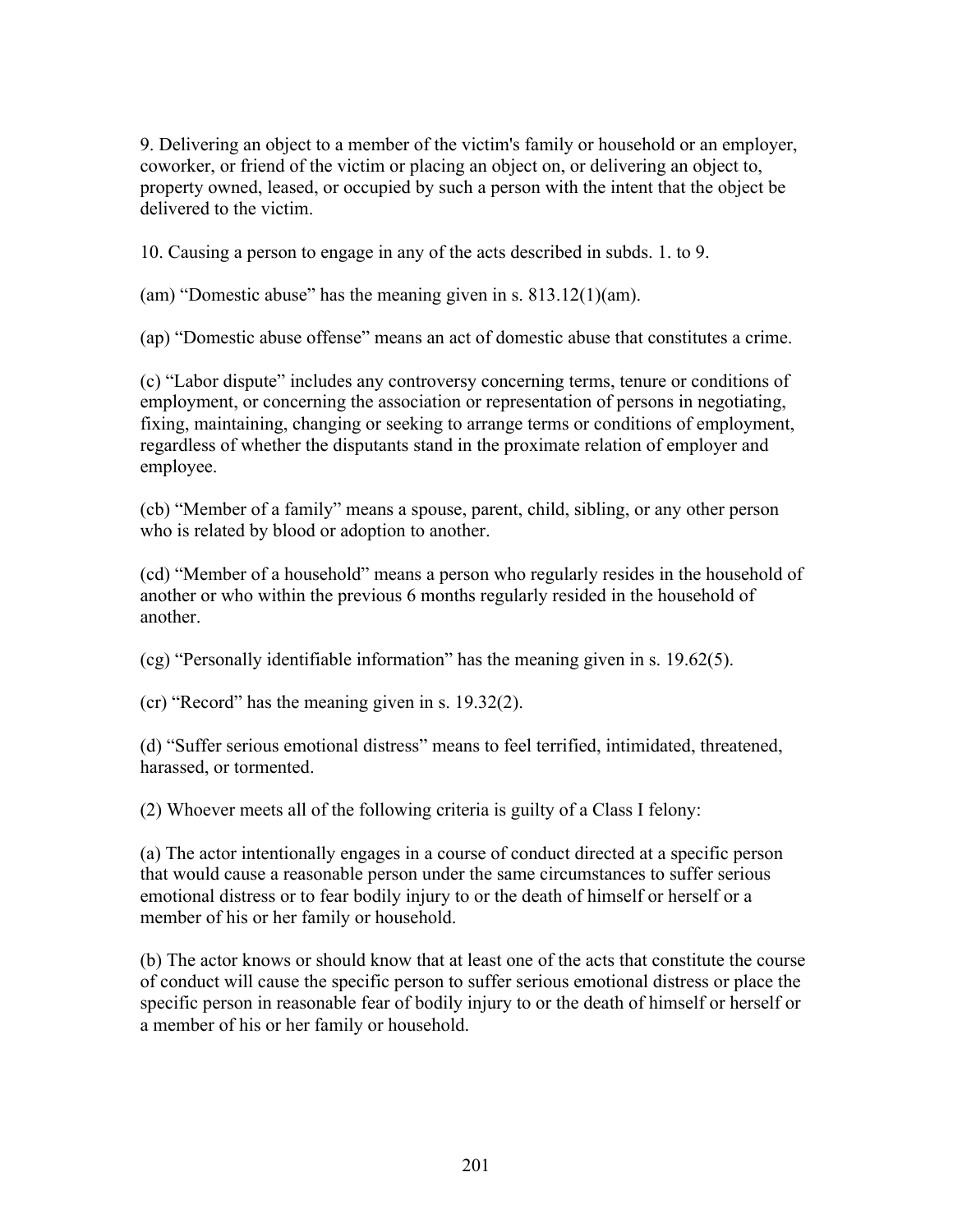(c) The actor's acts cause the specific person to suffer serious emotional distress or induce fear in the specific person of bodily injury to or the death of himself or herself or a member of his or her family or household.

(2e) Whoever meets all of the following criteria is guilty of a Class I felony:

(a) After having been convicted of sexual assault under s. 940.225, 948.02, 948.025, or 948.085 or a domestic abuse offense, the actor engages in any of the acts listed in sub. (1)(a)1. to 10., if the act is directed at the victim of the sexual assault or the domestic abuse offense.

(b) The actor knows or should know that the act will cause the specific person to suffer serious emotional distress or place the specific person in reasonable fear of bodily injury to or the death of himself or herself or a member of his or her family or household.

(c) The actor's act causes the specific person to suffer serious emotional distress or induces fear in the specific person of bodily injury to or the death of himself or herself or a member of his or her family or household.

(2m) Whoever violates sub. (2) is guilty of a Class H felony if any of the following applies:

(a) The actor has a previous conviction for a violent crime, as defined in s. 939.632(1)(e)1., or a previous conviction under this section or s. 947.013(1r), (1t), (1v), or  $(1x)$ .

(b) The actor has a previous conviction for a crime, the victim of that crime is the victim of the present violation of sub. (2), and the present violation occurs within 7 years after the prior conviction.

(c) The actor intentionally gains access or causes another person to gain access to a record in electronic format that contains personally identifiable information regarding the victim in order to facilitate the violation.

(d) The person violates s. 968.31(1) or 968.34(1) in order to facilitate the violation.

(e) The victim is under the age of 18 years at the time of the violation.

(3) Whoever violates sub. (2) is guilty of a Class F felony if any of the following applies:

(a) The act results in bodily harm to the victim.

(b) The actor has a previous conviction for a violent crime, as defined in s. 939.632(1)(e)1., or a previous conviction under this section or s. 947.013(1r), (1t), (1v) or (1x), the victim of that crime is the victim of the present violation of sub. (2), and the present violation occurs within 7 years after the prior conviction.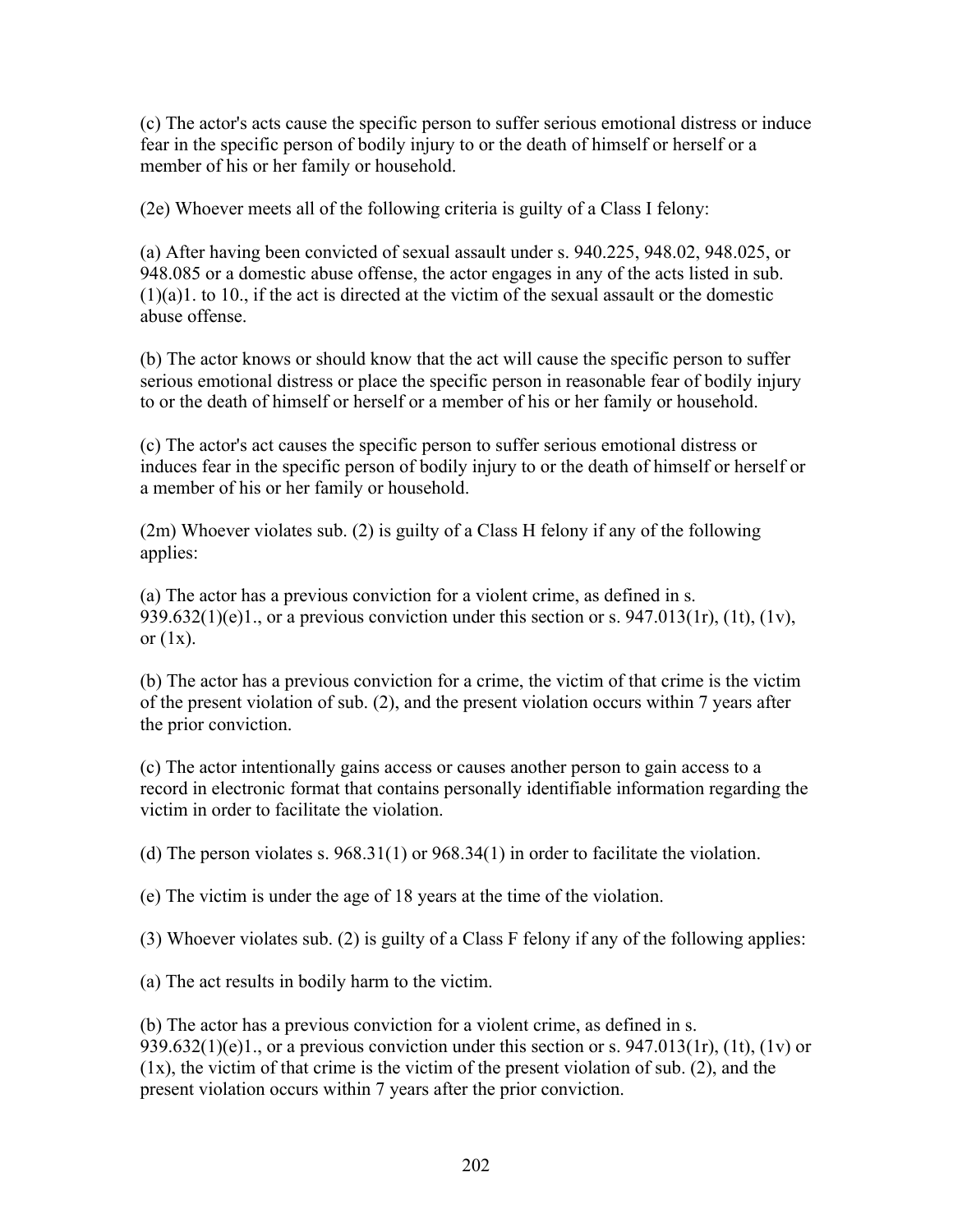(c) The actor uses a dangerous weapon in carrying out any of the acts listed in sub.  $(1)(a)1.$  to 9.

(3m) A prosecutor need not show that a victim received or will receive treatment from a mental health professional in order to prove that the victim suffered serious emotional distress under sub.  $(2)(c)$  or  $(2e)(c)$ .

(4)(a) This section does not apply to conduct that is or acts that are protected by the person's right to freedom of speech or to peaceably assemble with others under the state and U.S. constitutions, including, but not limited to, any of the following:

1. Giving publicity to and obtaining or communicating information regarding any subject, whether by advertising, speaking or patrolling any public street or any place where any person or persons may lawfully be.

2. Assembling peaceably.

3. Peaceful picketing or patrolling.

(b) Paragraph (a) does not limit the activities that may be considered to serve a legitimate purpose under this section.

(5) This section does not apply to conduct arising out of or in connection with a labor dispute.

(6) The provisions of this statute are severable. If any provision of this statute is invalid or if any application thereof is invalid, such invalidity shall not affect other provisions or applications which can be given effect without the invalid provision or application.

### **WIS. STAT. ANN. § 947.0125 (2011). UNLAWFUL USE OF COMPUTERIZED COMMUNICATION SYSTEMS**

1) In this section, "message" means any transfer of signs, signals, writing, images, sounds, data or intelligence of any nature, or any transfer of a computer program, as defined in s. 943.70(1)(c).

(2) Whoever does any of the following is guilty of a Class B misdemeanor:

(a) With intent to frighten, intimidate, threaten, abuse or harass another person, sends a message to the person on an electronic mail or other computerized communication system and in that message threatens to inflict injury or physical harm to any person or the property of any person.

(b) With intent to frighten, intimidate, threaten, abuse or harass another person, sends a message on an electronic mail or other computerized communication system with the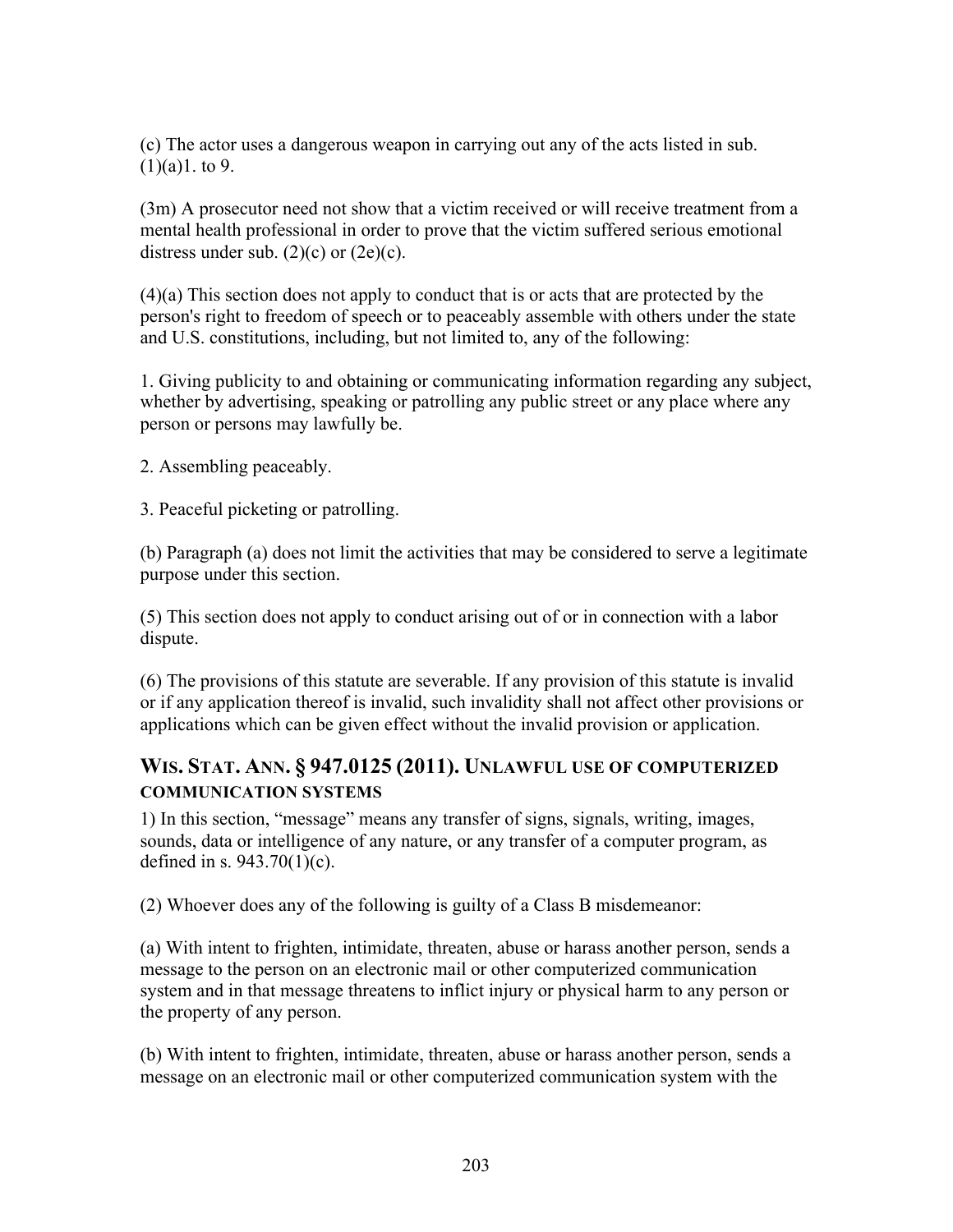reasonable expectation that the person will receive the message and in that message threatens to inflict injury or physical harm to any person or the property of any person.

(c) With intent to frighten, intimidate, threaten or abuse another person, sends a message to the person on an electronic mail or other computerized communication system and in that message uses any obscene, lewd or profane language or suggests any lewd or lascivious act.

(d) With intent to frighten, intimidate, threaten or abuse another person, sends a message on an electronic mail or other computerized communication system with the reasonable expectation that the person will receive the message and in that message uses any obscene, lewd or profane language or suggests any lewd or lascivious act.

(e) With intent to frighten, intimidate, threaten or abuse another person, sends a message to the person on an electronic mail or other computerized communication system while intentionally preventing or attempting to prevent the disclosure of his or her own identity.

(f) While intentionally preventing or attempting to prevent the disclosure of his or her identity and with intent to frighten, intimidate, threaten or abuse another person, sends a message on an electronic mail or other computerized communication system with the reasonable expectation that the person will receive the message.

(3) Whoever does any of the following is subject to a Class B forfeiture:

(a) With intent to harass, annoy or offend another person, sends a message to the person on an electronic mail or other computerized communication system and in that message uses any obscene, lewd or profane language or suggests any lewd or lascivious act.

(b) With intent to harass, annoy or offend another person, sends a message on an electronic mail or other computerized communication system with the reasonable expectation that the person will receive the message and in that message uses any obscene, lewd or profane language or suggests any lewd or lascivious act.

(c) With intent solely to harass another person, sends repeated messages to the person on an electronic mail or other computerized communication system.

(d) With intent solely to harass another person, sends repeated messages on an electronic mail or other computerized communication system with the reasonable expectation that the person will receive the messages.

(e) With intent to harass or annoy another person, sends a message to the person on an electronic mail or other computerized communication system while intentionally preventing or attempting to prevent the disclosure of his or her own identity.

(f) While intentionally preventing or attempting to prevent the disclosure of his or her identity and with intent to harass or annoy another person, sends a message on an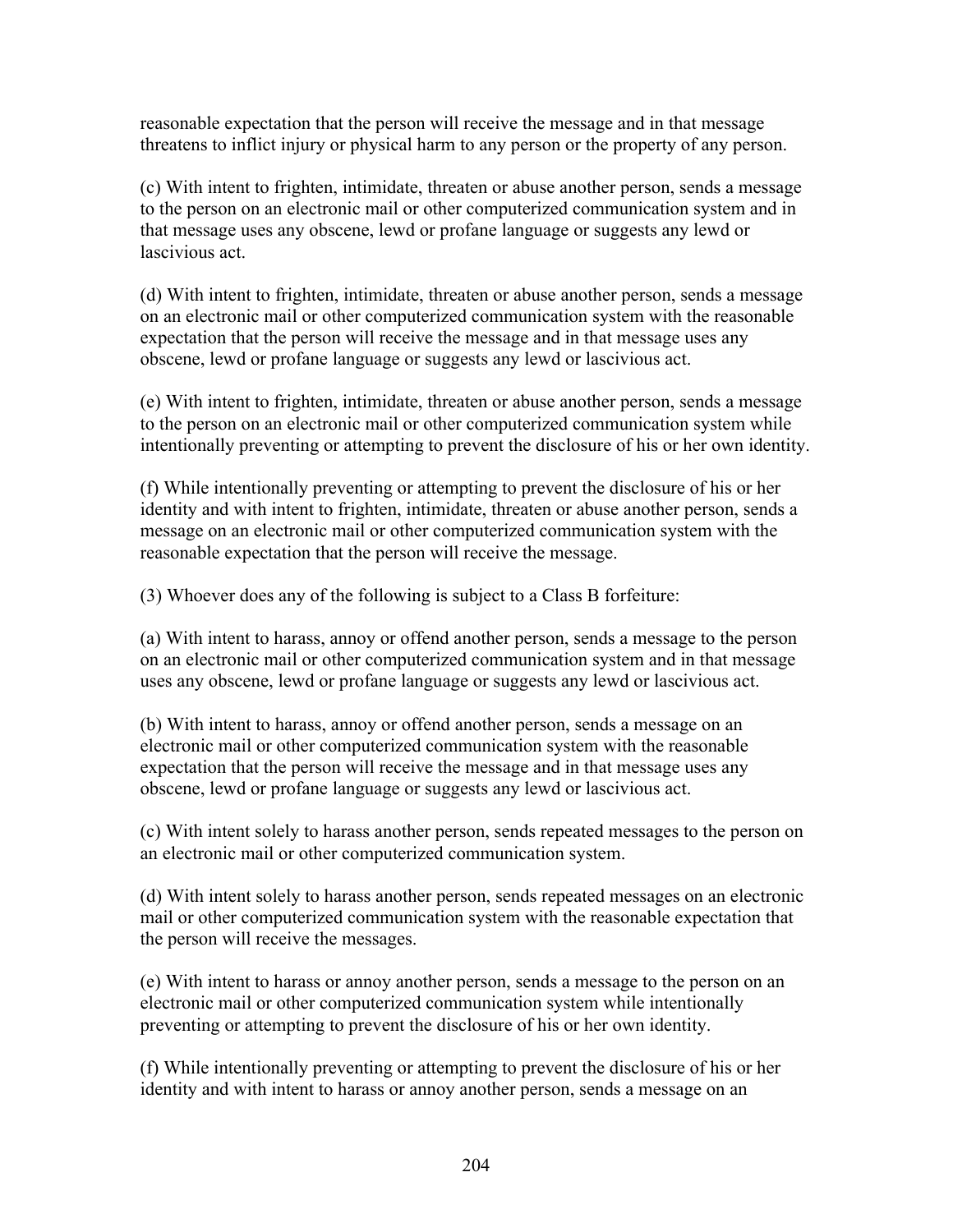electronic mail or other computerized communication system with the reasonable expectation that the person will receive the message.

(g) Knowingly permits or directs another person to send a message prohibited by this section from any computer terminal or other device that is used to send messages on an electronic mail or other computerized communication system and that is under his or her control.

## **WIS. STAT. ANN. § 947.013 (2011). HARASSMENT**

(1) In this section:

(a) "Course of conduct" means a pattern of conduct composed of a series of acts over a period of time, however short, evidencing a continuity of purpose.

(b) "Credible threat" means a threat made with the intent and apparent ability to carry out the threat.

(c) "Personally identifiable information" has the meaning given in s. 19.62(5).

(d) "Record" has the meaning given in s. 19.32(2).

(1m) Whoever, with intent to harass or intimidate another person, does any of the following is subject to a Class B forfeiture:

(a) Strikes, shoves, kicks or otherwise subjects the person to physical contact or attempts or threatens to do the same.

(b) Engages in a course of conduct or repeatedly commits acts which harass or intimidate the person and which serve no legitimate purpose.

(1r) Whoever violates sub. (1m) under all of the following circumstances is guilty of a Class A misdemeanor:

(a) The act is accompanied by a credible threat that places the victim in reasonable fear of death or great bodily harm.

(b) The act occurs while the actor is subject to an order or injunction under s. 813.12, 813.122 or 813.125 that prohibits or limits his or her contact with the victim.

(1t) Whoever violates sub. (1r) is guilty of a Class I felony if the person has a prior conviction under this subsection or sub.  $(1r)$ ,  $(1v)$ , or  $(1x)$  or s. 940.32 $(2)$ ,  $(2e)$ ,  $(2m)$ , or (3) involving the same victim and the present violation occurs within 7 years of the prior conviction.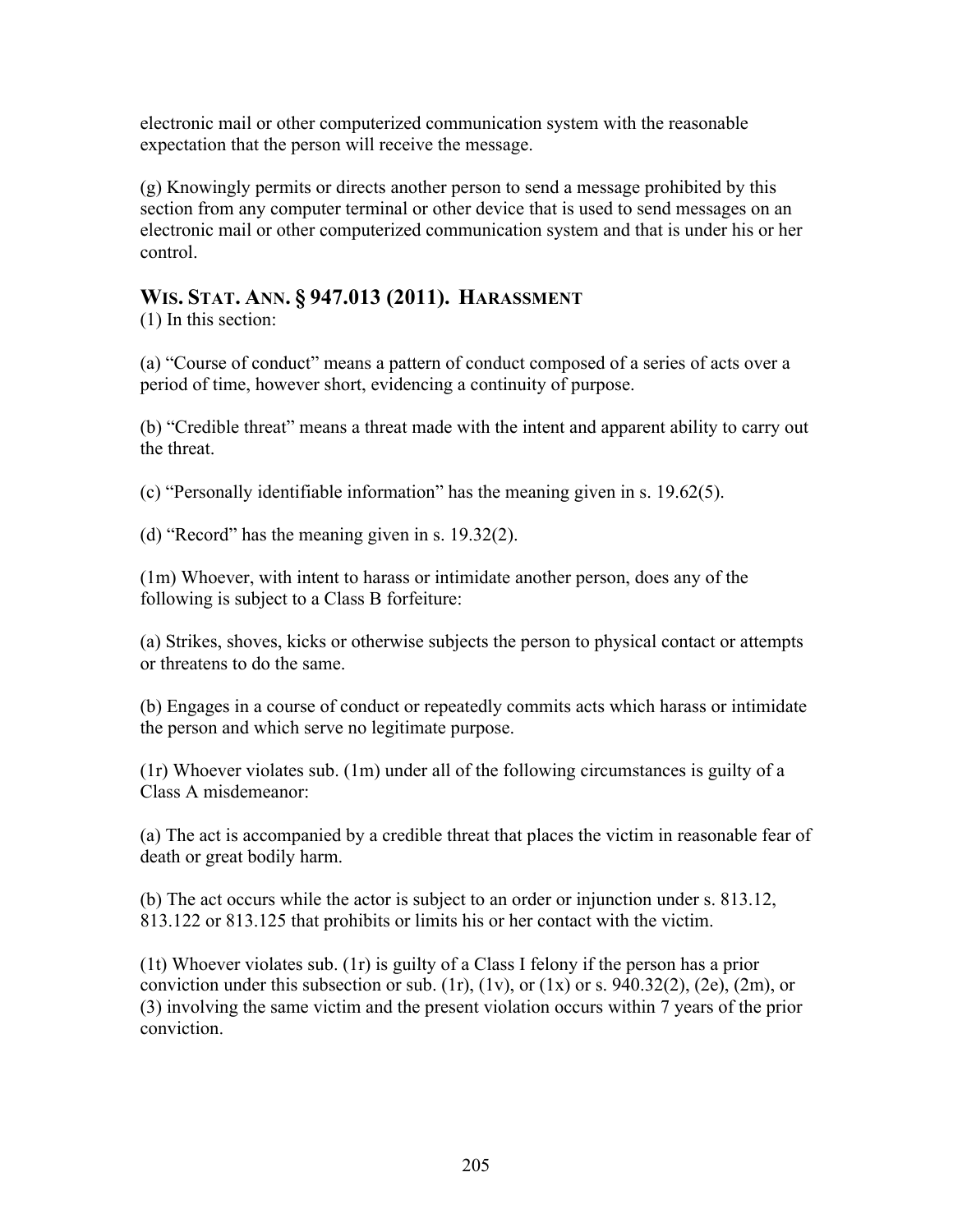(1v) Whoever violates sub. (1r) is guilty of a Class H felony if he or she intentionally gains access to a record in electronic format that contains personally identifiable information regarding the victim in order to facilitate the violation under sub. (1r).

 $(1x)$  Whoever violates sub.  $(1r)$  under all of the following circumstances is guilty of a Class H felony:

(a) The person has a prior conviction under sub.  $(1r)$ ,  $(1t)$  or  $(1v)$  or this subsection or s. 940.32(2), (2e), (2m), or (3).

(b) The person intentionally gains access to a record in order to facilitate the current violation under sub. (1r).

(2) This section does not prohibit any person from participating in lawful conduct in labor disputes under s. 103.53.

# **WYOMING**

## **WYO. STAT. ANN. § 6-2-506 (2010). STALKING; PENALTY**

(a) As used in this section:

(i) "Course of conduct" means a pattern of conduct composed of a series of acts over any period of time evidencing a continuity of purpose;

(ii) "Harass" means to engage in a course of conduct, including but not limited to verbal threats, written threats, lewd or obscene statements or images, vandalism or nonconsensual physical contact, directed at a specific person or the family of a specific person, which the defendant knew or should have known would cause a reasonable person to suffer substantial emotional distress, and which does in fact seriously alarm the person toward whom it is directed.

(b) Unless otherwise provided by law, a person commits the crime of stalking if, with intent to harass another person, the person engages in a course of conduct reasonably likely to harass that person, including but not limited to any combination of the following:

(i) Communicating, anonymously or otherwise, or causing a communication with another person by verbal, electronic, mechanical, telegraphic, telephonic or written means in a manner that harasses;

(ii) Following a person, other than within the residence of the defendant;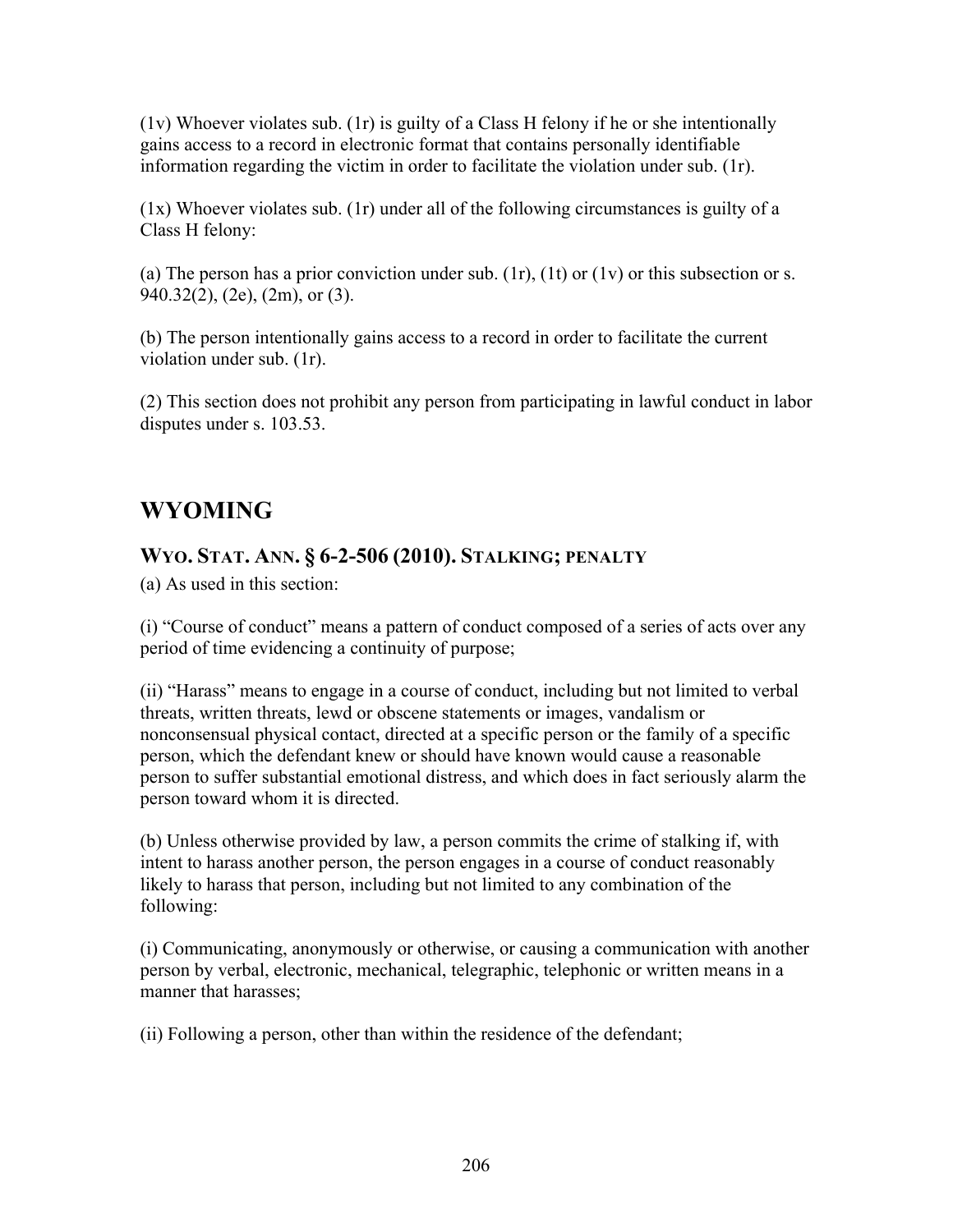(iii) Placing a person under surveillance by remaining present outside his or her school, place of employment, vehicle, other place occupied by the person, or residence other than the residence of the defendant; or

(iv) Otherwise engaging in a course of conduct that harasses another person.

(c) This section does not apply to an otherwise lawful demonstration, assembly or picketing.

(d) Except as provided under subsection (e) of this section, stalking is a misdemeanor punishable by imprisonment for not more than six (6) months, a fine of not more than seven hundred fifty dollars (\$750.00), or both.

(e) A person convicted of stalking under subsection (b) of this section is guilty of felony stalking punishable by imprisonment for not more than ten (10) years, if:

(i) The act or acts leading to the conviction occurred within five (5) years of a prior conviction under this subsection, or under subsection (b) of this section, or under a substantially similar law of another jurisdiction;

(ii) The defendant caused serious bodily harm to the victim or another person in conjunction with committing the offense of stalking;

(iii) The defendant committed the offense of stalking in violation of any condition of probation, parole or bail; or

(iv) The defendant committed the offense of stalking in violation of a temporary or permanent order of protection issued pursuant to W.S. 7-3-508 or 7-3-509, or pursuant to a substantially similar law of another jurisdiction.

# **AMERICAN SAMOA**

### **AM. SAMOA CODE ANN. § 46.3524 (2010). HARASSMENT**

(a) A person commits the crime of harassment if, with the purpose to harass, annoy, or alarm another person, he:

(1) communicates with a person by telephone, telegraph, mail, or any other form of written communication in a manner which he knows is likely to cause annoyance or alarm including, but not limited to, telephone calls initiated by vendors for the purpose of selling goods or services; or

(2) makes repeated or anonymous telephone calls to another person, whether or not conversation ensues, knowing that he is thereby likely to cause annoyance or alarm; or (3) knowingly permits any telephone under his control to be used for a purpose prohibited by this section.

(b) Harassment is a class A misdemeanor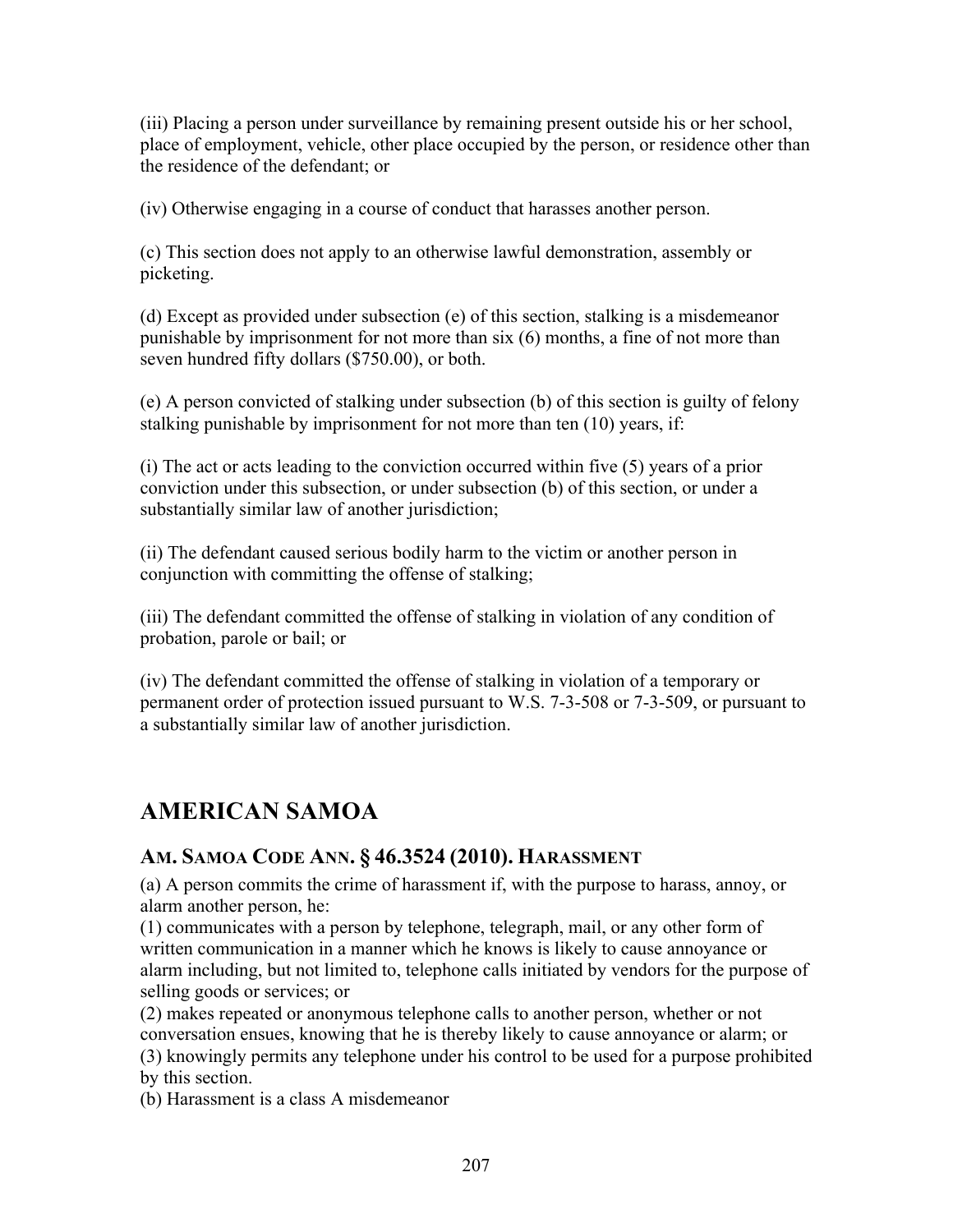### **AM. SAMOA CODE ANN. § 46.352 (2010). STALKING**

(a) A person commits the crime of stalking if he purposely or knowingly engages in a course of conduct that is directed toward another person and that conduct:

(1) causes reasonable fear of harm to the physical health, safety, or property of such person, a member of his immediate family, or a third party with whom he is acquainted; or

(2) causes harm to the mental or emotional health of such person after the actor was previously clearly informed to cease that conduct; or

(3) is likely to cause such person to reasonably fear that his employment, business or career is threatened, where such conduct consists of appearing, telephoning or initiating communication or contact at his place of employment or business, and the actor was previously clearly informed to cease that conduct.

(b) Stalking is a class B misdemeanor, unless the offense was committed when there is a temporary restraining order or an injunction, or both, or any other court order in effect prohibiting the conduct by the offender, then it is a Class A misdemeanor

# **GUAM**

### **GUAM CODE ANN. tit. 9, § 19.69 (2010). DEFINITIONS**

Unless otherwise indicated, as used in § 19.70:

(a) *Harasses* or *harassment* means a knowing and willful course of conduct, whether physical, verbal, electronic, telephonic, written, or otherwise, directed at a specific person which alarms, annoys, or distresses the person, and which serves no legitimate purpose. Such course of conduct must be of a nature to cause a reasonable person to suffer substantial emotional distress, and must cause substantial emotional distress.

(b) *Course of conduct* means a pattern of conduct composed of a series of acts over a period of time, however short, evidencing continuity of purpose. Constitutionally and statutorily protected activity, including but not limited to picketing as a result of a labor dispute, is not included in this definition.

(c) *Credible threat* means any threat, physical or verbal, overtly or subtly manifested, constituting a threat with the intent and apparent ability to carry out the threat with the person who is the target of the threat to reasonably fear for his or her safety or the safety of his or her immediate family. Such threatening advance must be against the life of, or a threat to cause bodily injury to, the person threatened or to a member of his or her immediate family.

## **GUAM CODE ANN. tit. 9, § 19.70 (2010). STALKING**

(a) A person is guilty of simple stalking if he or she willfully, maliciously, and repeatedly, follows or harasses another person or who makes a credible threat with intent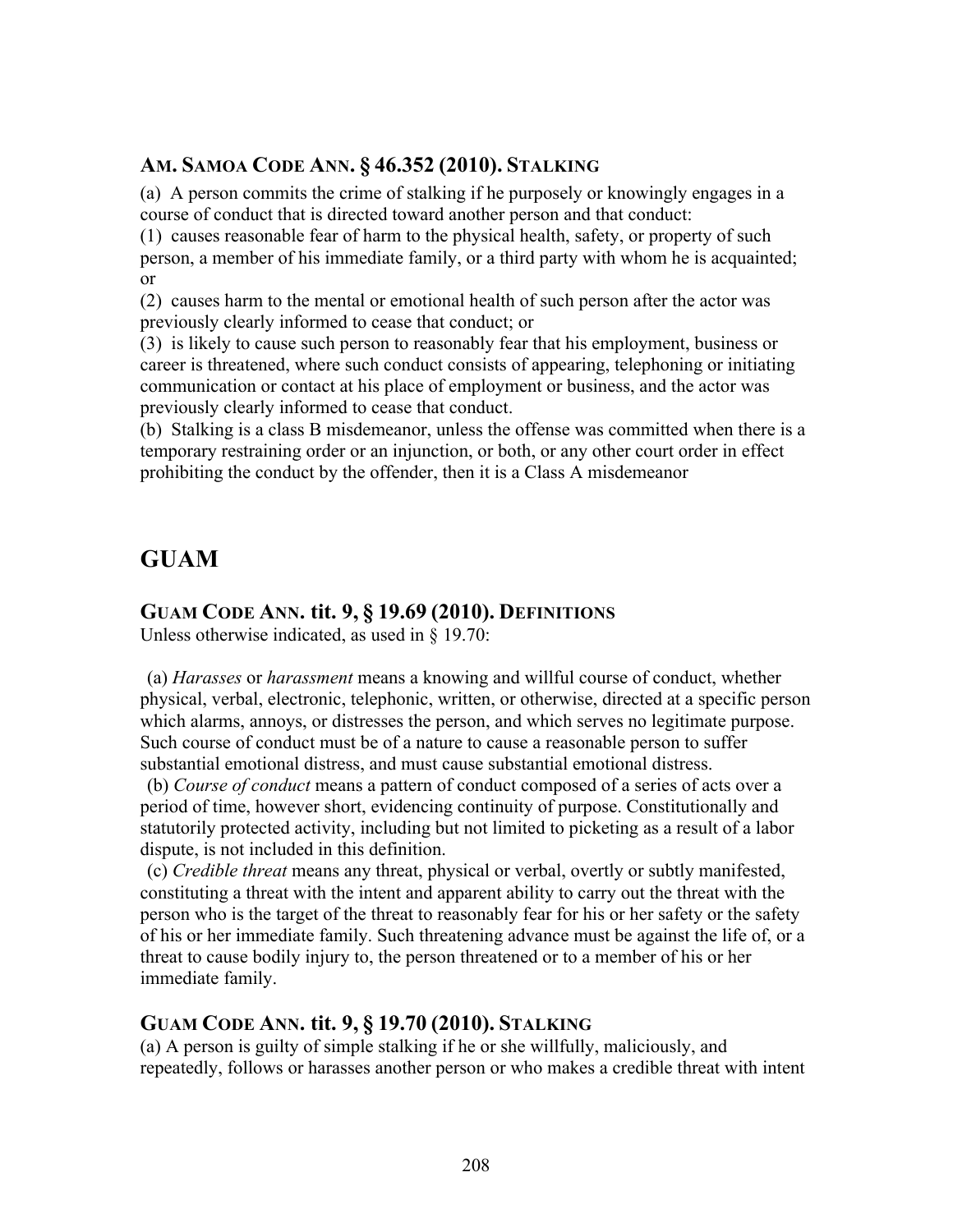to place that person or a member of his or her immediate family in fear of death or bodily injury.

(b) A person is guilty of advanced stalking if he or she violates subsection (a) of this section when there is a temporary restraining order or an injunction or both or any other court order in effect prohibiting the behavior described in that subsection against the same party.

(c) A person is guilty of advanced stalking if he or she violates subsection (a) of this section a second or subsequent time against the same victim, within seven (7) years of a prior conviction under that subsection, and involving an harassment or a credible threat of violence, as defined in this § 19.69 of this Chapter.

(d) Simply stalking is a felony of the third degree.

(e) Advanced stalking is a felony of the second degree.

(f) This section shall not apply to conduct which occurs during labor picketing.

# **PUERTO RICO**

## **P.R. LAWS ANN. tit. 33, § 4013 (2010). DEFINITIONS**

For the purposes of §§ 4013-4026 of this title, the following terms shall have the meaning stated below:

(a) *Stalking*.— Means a pattern of behavior of vigilance, over a person; unwanted verbal or written communications are sent repeatedly to a specific person; written, verbal or implicit threats are made against a specific person; repeated acts of vandalism are directed to a specific person; repeated harassment through words, gestures or actions intended to intimidate, threaten or pursue the victim or members of his/her family.

(b) *Persistent behavior pattern*.— Means to make in [sic] two (2) or more occasions acts that show the intentional purpose of intimidating a specific person or his/her family members.

(c)(1) *Family*.— Means: Spouse, son, daughter, father, mother, grandfather, grandmother, grandson, granddaughter, brother, sister, uncle, aunt, nephew, niece, male or female cousin of the victim; or other relative by consanguinity, or affinity who is part of the family nucleus.

(2) A person who lives or has formerly cohabited with the victim as a couple; or has been involved in a relationship as a paramour or lover.

(3) A person who resides or has resided in the same dwelling as the victim, for at least six (6) months before the acts constituting stalking are evident.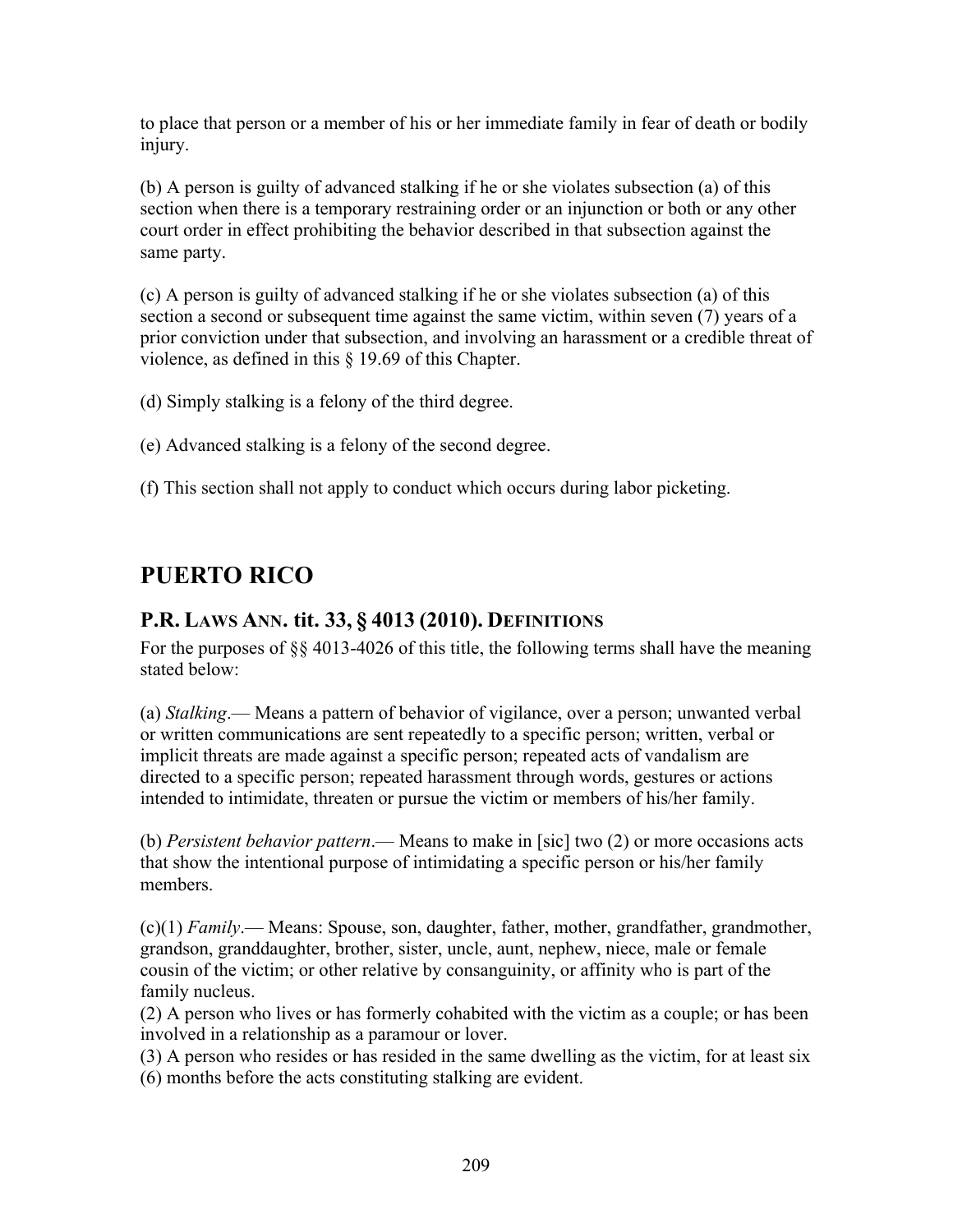(d) *Intimidate*.— Means any repeated action or word that instills terror in the animus of a prudent and reasonable person, to the effect that [he/]she, or any member of the family could suffer harm, personally, or of [his/]her property, and/or exert moral pressure on the animus of the person to perform an act against [his/]her will.

(e) *Restraining order*.— Means any written order under the seal of a court whereby the measures are dictated to an offender to abstain from incurring or performing certain acts that constitute stalking.

(f) *Respondent*.— Means any person against whom an order of protection is requested.

(g) *Petitioner*.— Means any person who requests a restraining order.

(h) *Court*.— Means the Trial Court of the General Court of Justice.

(i) *Police officer*.— Means any member or officer of the Police of Puerto Rico; or a municipal policeman duly trained and accredited by the Police of Puerto Rico.

## **P.R. LAWS ANN. tit. 33, § 4014 (2010). DELINQUENT CONDUCT; PENALTIES**

(a) Any person who intentionally demonstrates a constant or repetitive pattern of stalking addressed to intimidate a specific person to the effect that said person or any member of his/her family could suffer personal or property damage; or that maintains said type of conduct, knowing that a certain person could reasonably feel intimidated, shall incur a misdemeanor.

The court may impose the penalty of restitution, in addition to the penalty of imprisonment thus established.

(b) Stalking, as typified in §§ 4013-4026 of this title, shall be charged as a fourth degree felony, if one or more of the following circumstances exist:

(1) The dwelling of a certain person or a member of his/her family is entered, thus instilling fear of suffering physical injury, and/or exerting moral pressure on the person's animus to perform an act that is against his/her will; or

(2) grave bodily injury is inflicted on a certain person or a member of his/her family; or (3) it is committed with a deadly weapon in circumstances not intended to kill or mutilate; or

(4) it is committed after a restraining order has been issued against the offender, in aid of the victim of stalking or other person who is also stalked by the offender; or

(5) an act of vandalism is committed that destroys property in the places that are adjacent or relatively close to the home, residence, school, workplace, or vehicle of a certain person or member of the family; or

(6) is committed by an adult against a child, or

(7) is committed against a pregnant woman.

The court may impose the penalty of restitution in addition to the established term of imprisonment. The prosecution and punishment of any person for the crime defined and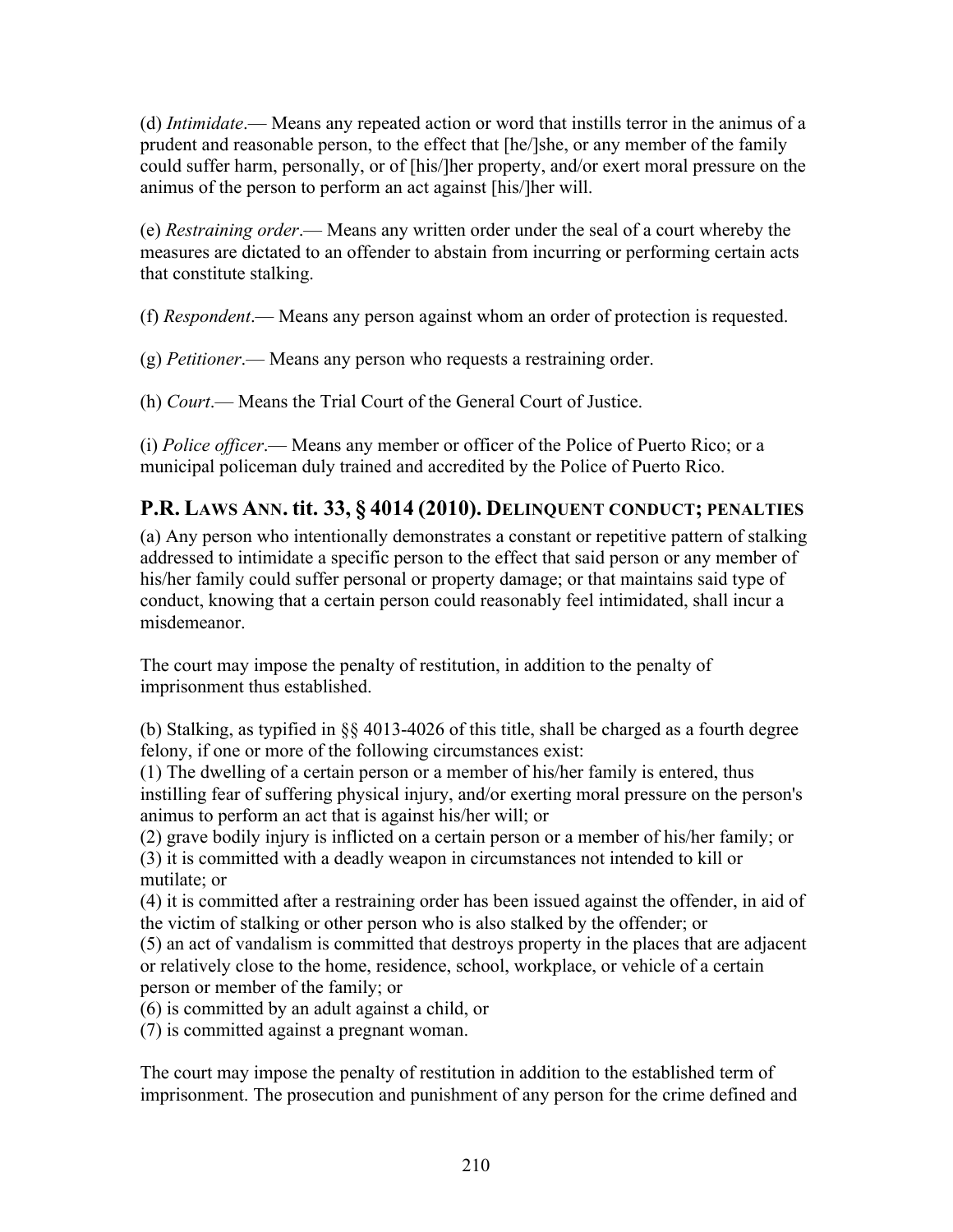punished in §§ 4013-4026 of this title, shall not prevent the prosecution and punishment of the same person for any other act or omission in violation of any of the other provisions of §§ 4013-4026 of this title, or any other act.

# **U.S. VIRGIN ISLANDS**

# **V.I. CODE ANN. tit. 14, § 706 (2010). HARASSMENT BY TELEPHONE, TELEGRAPH, OR WRITTEN COMMUNICATION**

Whoever, with intent to harass or alarm another person--

 (1) communicates with a person, anonymously or otherwise, by telephone, or by telegraph, mail or any other form of written communication, in a manner likely to harass or alarm; or

 (2) makes a telephone call, whether or not a conversation ensues, with no purpose of legitimate communication, is guilty of a misdemeanor and shall be fined not more than \$500 or imprisoned for not more than 1 year, or both.

# **FEDERAL**

## **THE FOLLOWING IS A BILL IN THE HOUSE OF REPRESENTATIVES AND IS NOT THE LAW OF THE UNITED STATES OF AMERICA. H.R. 975, 112TH CONG. (2011). ANTI-BULLYING AND HARASSMENT ACT OF 2011**

*Bill Status: In House Committee on Education and the Workforce - Subcommittee on Early Childhood, Elementary, and Secondary Education as of 03/21/2011* A BILL

To amend the Safe and Drug-Free Schools and Communities Act to include bullying and harassment prevention programs.

Be it enacted by the Senate and House of Representatives of the United States of America in Congress assembled,

SECTION 1. SHORT TITLE. This Act may be cited as the 'Anti-Bullying and Harassment Act of 2011'.

#### SEC. 2. BULLYING AND HARASSMENT PREVENTION POLICIES, PROGRAMS, AND STATISTICS.

(a) State Reporting Requirements. Section 4112(c)(3)(B)(iv) of the Safe and Drug-Free Schools and Communities Act (20 U.S.C. 7112(c)(3)(B)(iv)) is amended by inserting ', including bullying and harassment,' after 'violence'.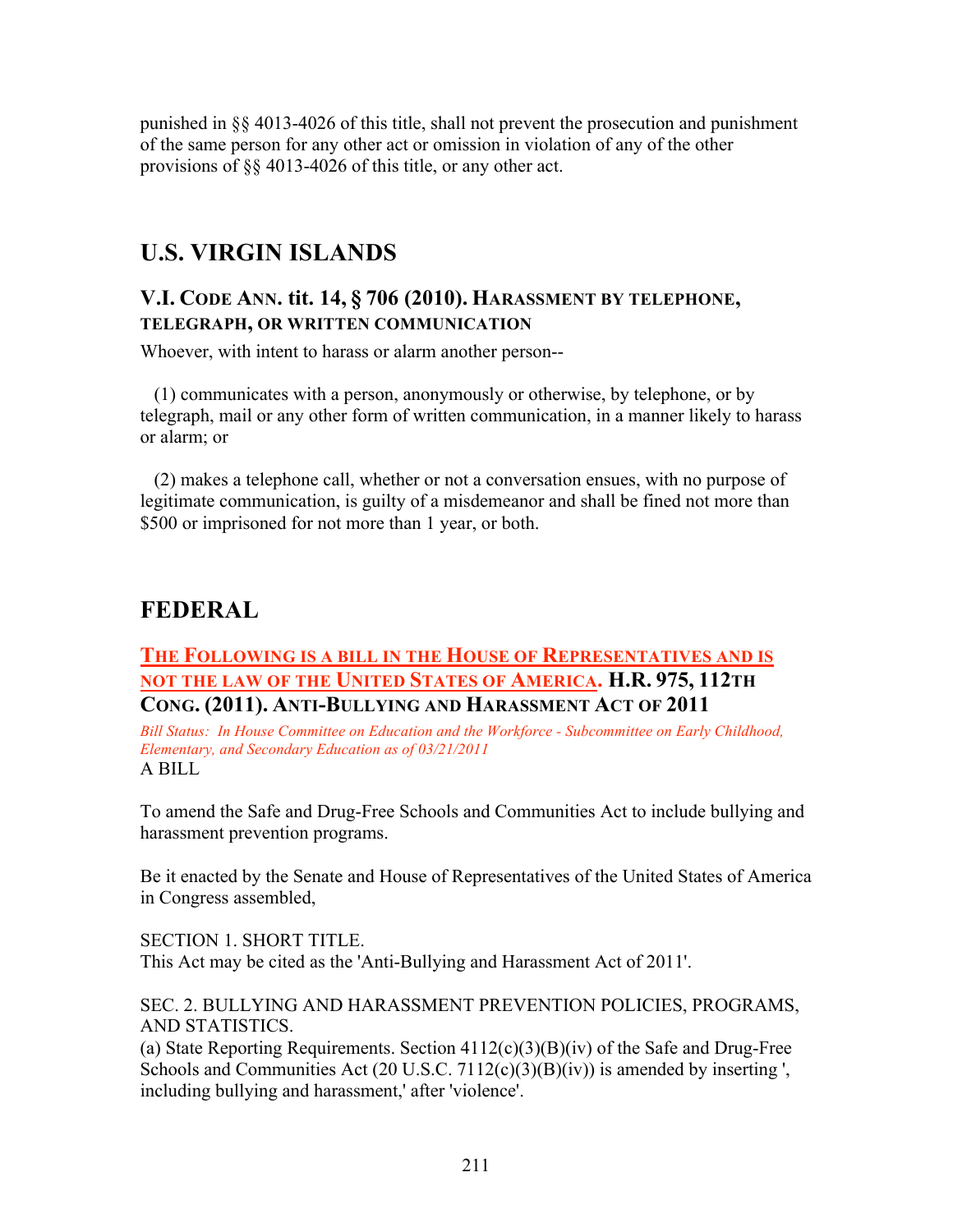(b) State Application. Section 4113(a) of such Act (20 U.S.C. 7113(a)) is amended-

 $(1)$  in paragraph  $(9)$ -

(A) in subparagraph (C), by striking 'and' at the end; and

(B) by adding at the end the following:

'(E) the incidence and prevalence of reported incidents of bullying and harassment; and '(F) the perception of students regarding their school environment, including with respect to the prevalence and seriousness of incidents of bullying and harassment and the responsiveness of the school to those incidents;';

(2) in paragraph (18), by striking 'and' at the end;

(3) in paragraph (19), by striking the period at the end and inserting '; and'; and

(4) by adding at the end the following:

'(20) provides an assurance that the State educational agency will provide assistance to districts and schools in their efforts to prevent and appropriately respond to incidents of bullying and harassment and describes how the agency will meet this requirement.'.

(c) Local Educational Agency Program Application. Section 4114(d) of such Act (20 U.S.C.  $7114(d)$ ) is amended-

 $(1)$  in paragraph  $(2)(B)(i)$ -

(A) in the matter preceding subclause (I), by striking the semicolon and inserting a comma;

(B) in subclause (I), by striking 'and' at the end; and

(C) by adding at the end the following:

'(III) performance indicators for bullying and harassment prevention programs and activities; and'; and

(2) in paragraph (7)-

(A) in subparagraph (A), by inserting ', including bullying and harassment' after 'disorderly conduct';

(B) in subparagraph (D), by striking 'and' at the end; and

(C) by adding at the end the following:

'(F) annual notice to parents and students describing the full range of prohibited conduct contained in the discipline policies described in subparagraph (A); and

'(G) complaint procedures for students or parents that seek to register complaints regarding the prohibited conduct contained in the discipline policies described in subparagraph (A), including-

'(i) the name of the school or district officials who are designated as responsible for receiving such complaints; and

'(ii) timelines that the school or district will follow in the resolution of such complaints;'.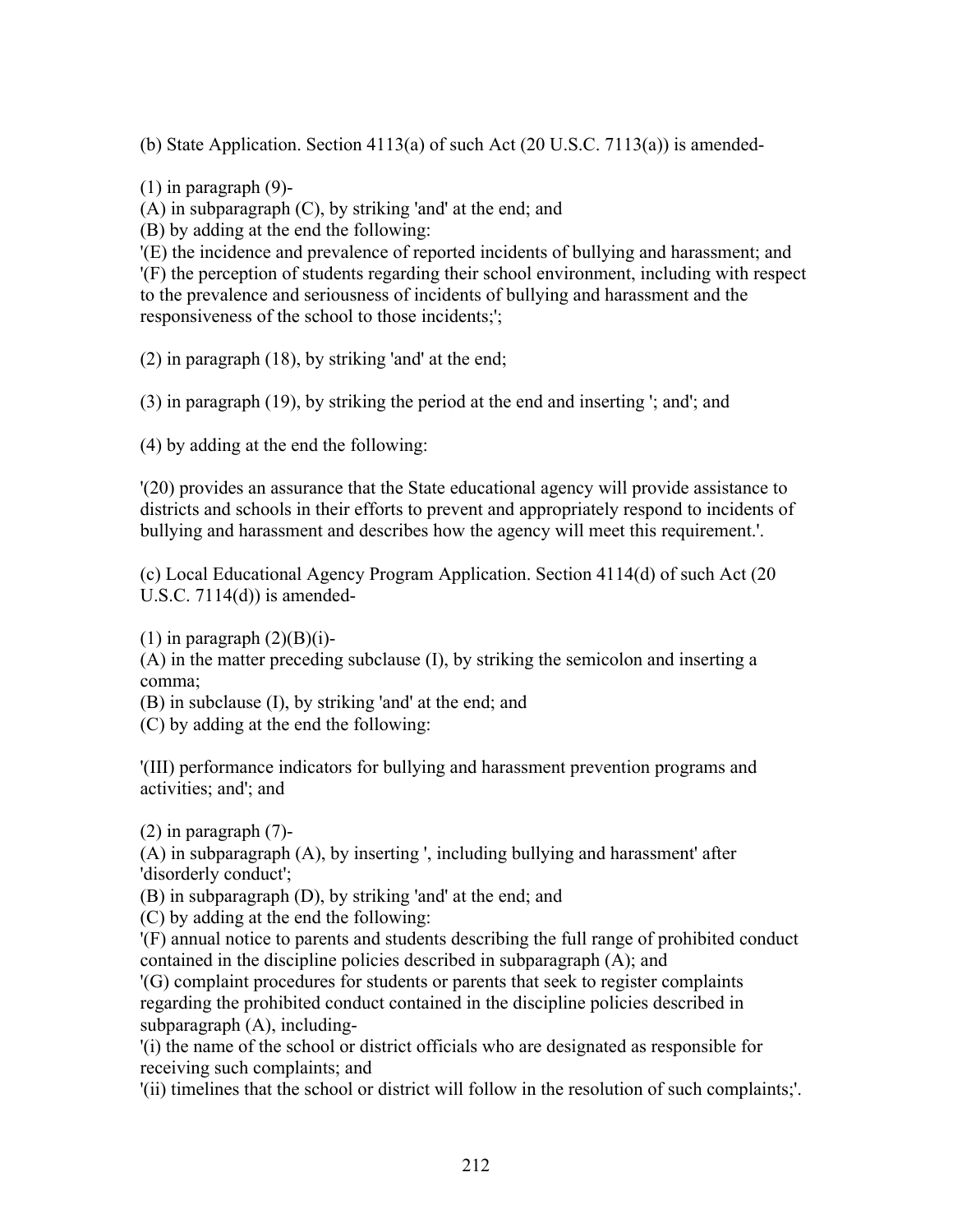(d) Authorized Activities. Section  $4115(b)(2)$  of such Act  $(20 U.S.C. 7115(b)(2))$  is amended-

(1) in subparagraph (A)- (A) in clause (vi), by striking 'and' at the end; (B) in clause (vii), by striking the period at the end and inserting '; and'; and (C) by adding at the end the following: '(viii) teach students about the consequences of bullying and harassment.'; and (2) in subparagraph (E), by adding at the end the following:

'(xxiii) Programs that address the causes of bullying and harassment and that train teachers, administrators, and counselors regarding strategies to prevent bullying and harassment and to effectively intervene when such incidents occur.'.

(e) Reporting. Section  $4116(a)(2)(B)$  of such Act  $(20 U.S.C. 7116(a)(2)(B))$  is amended by inserting ', including bullying and harassment,' after 'drug use and violence'.

(f) Impact Evaluation. Section 4122 of such Act (20 U.S.C. 7132) is amended-

(1) in subsection (a)(2), by striking 'and school violence' and inserting 'school violence, including bullying and harassment,'; and

(2) in the first sentence of subsection (b), by inserting ', including bullying and harassment,' after 'drug use and violence'.

(g) Definitions.-

(1) Drug and violence prevention. Paragraph (3)(B) of section 4151 of such Act (20 U.S.C. 7151) is amended by inserting ', bullying, and other harassment' after 'sexual harassment and abuse'.

(2) Protective factor, buffer, or asset. Paragraph (6) of such section is amended by inserting ', including bullying and harassment' after 'violent behavior'.

(3) Risk factor. Paragraph (7) of such section is amended by inserting ', including bullying and harassment' after 'violent behavior'.

(4) Bullying, harassment, and violence. Such section is further amended by adding at the end the following:

'(12) Bullying.-

'(A) In general. The term 'bullying' means conduct, including conduct that is based on a student's actual or perceived identity with regard to race, color, national origin, gender identity, disability, sexual orientation, religion, or any other distinguishing characteristics that may be defined by a State or local educational agency that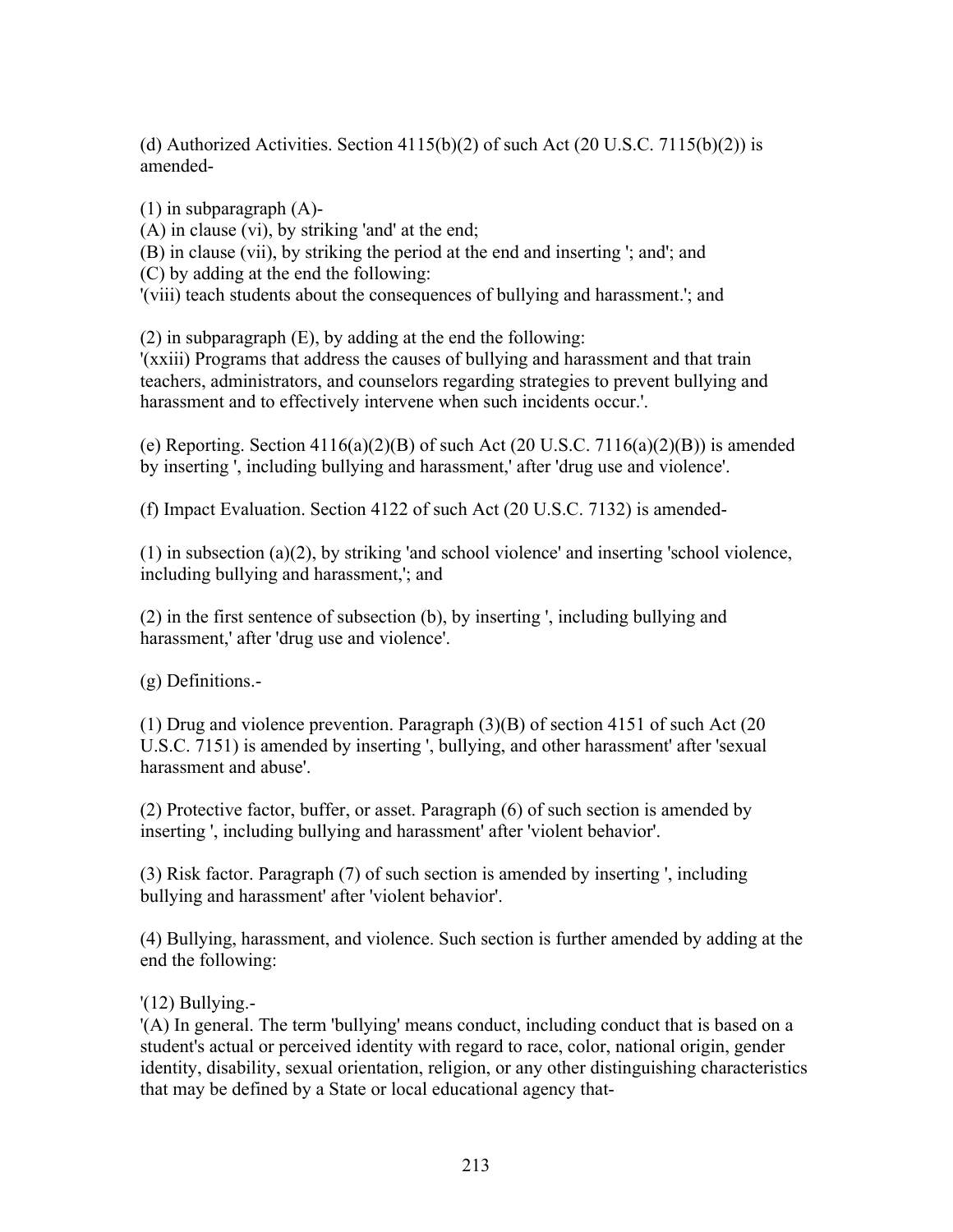'(i) is directed at one or more students;

'(ii) substantially interferes with educational opportunities or educational programs of such students; and

'(iii) adversely affects the ability of a student to participate in or benefit from the school's educational programs or activities by placing a student in reasonable fear of physical harm.

'(B) Association. Such term includes conduct described in clauses (i), (ii), and (iii) of subparagraph (A) that is based on-

'(i) a student's association with another individual; and

'(ii) a characteristic of the other individual that is referred to in subparagraph (A).

'(C) Cyberbullying.-

'(i) In general. Such term includes conduct described in subparagraph (A) that is undertaken, in whole or in part, through use of technology or electronic communications (including electronic mail, internet communications, instant messages, or facsimile communications) to transmit images, text, sounds, or other data.

'(ii) Sexting. Such term includes transmitting a nude picture by a means described in clause (i) if such transmission constitutes conduct described in subparagraph (A). '(iii) False identity. Such term includes knowingly impersonating another person as the author of posted content or messages on the Internet in order to trick, tease, harass, or spread rumors about the other person.

'(13) Harassment. The term 'harassment' means conduct, including conduct that is based on a student's actual or perceived identity with regard to race, color, national origin, gender identity, disability, sexual orientation, religion, or any other distinguishing characteristics that may be defined by a State or local educational agency, that- '(A) is directed at one or more students;

'(B) substantially interferes with educational opportunities or educational programs of such students; and

'(C) adversely affects the ability of a student to participate in or benefit from the school's educational programs or activities because the conduct as reasonably perceived by the student is so severe, persistent, or pervasive.

'(14) Violence. The term 'violence' includes bullying and harassment.'.

(h) Effect on Other Laws.-

(1) Amendment. The Safe and Drug-Free Schools and Communities Act (20 U.S.C. 7101 et seq.) is amended by adding at the end the following:

#### 'SEC. 4156. EFFECT ON OTHER LAWS.

'(a) Federal and State Nondiscrimination Laws. Nothing in this part shall be construed to alter legal standards regarding, or limit rights available to victims of, bullying or harassment under other Federal or State laws, including title VI of the Civil Rights Act of 1964 (42 U.S.C. 2000d et seq.), title IX of the Education Amendments of 1972 (20 U.S.C. 1681 et seq.), section 504 of the Rehabilitation Act of 1973 (29 U.S.C. 794), or the Americans with Disabilities Act of 1990 (42 U.S.C. 12101 et seq.).